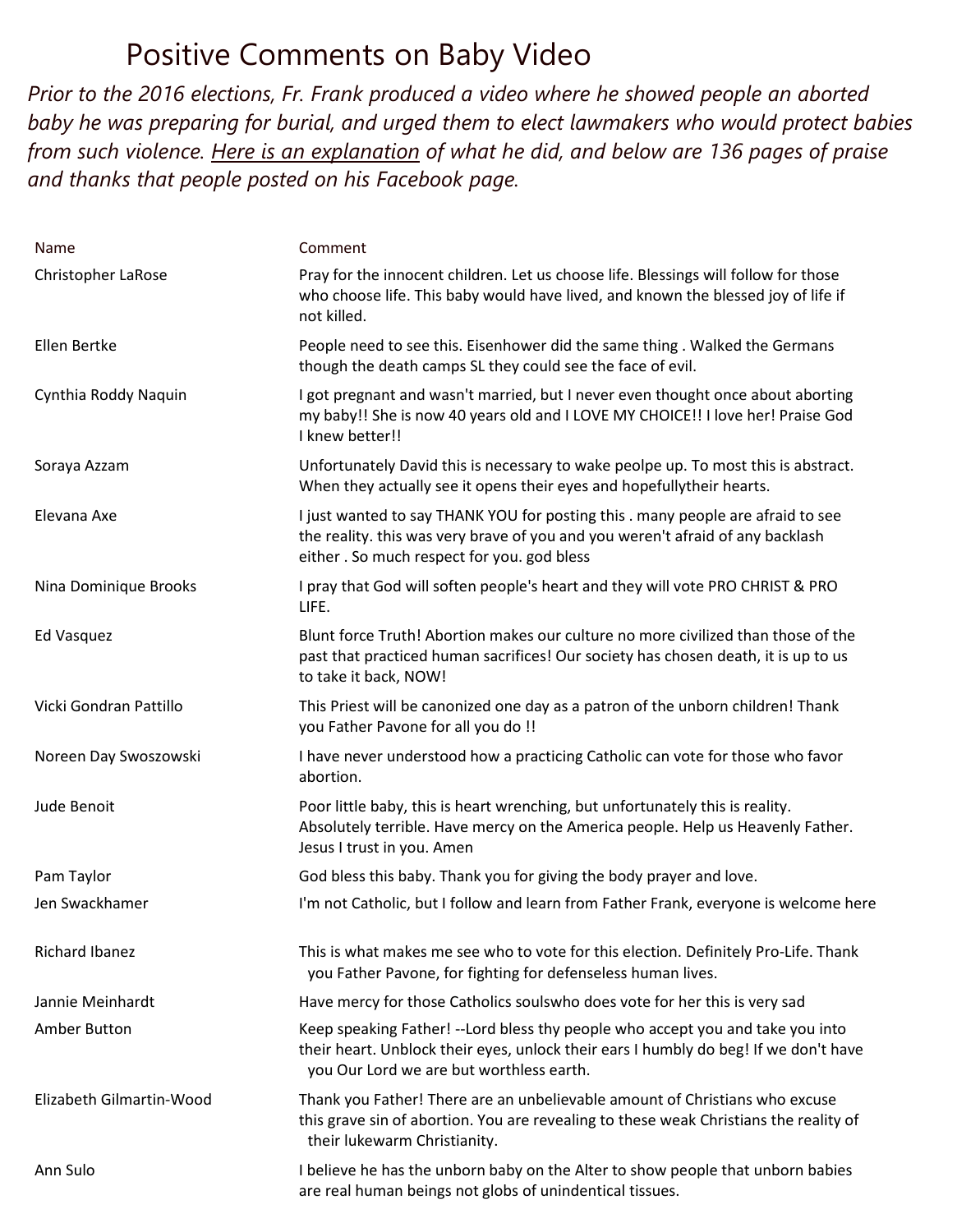Page 1 of 135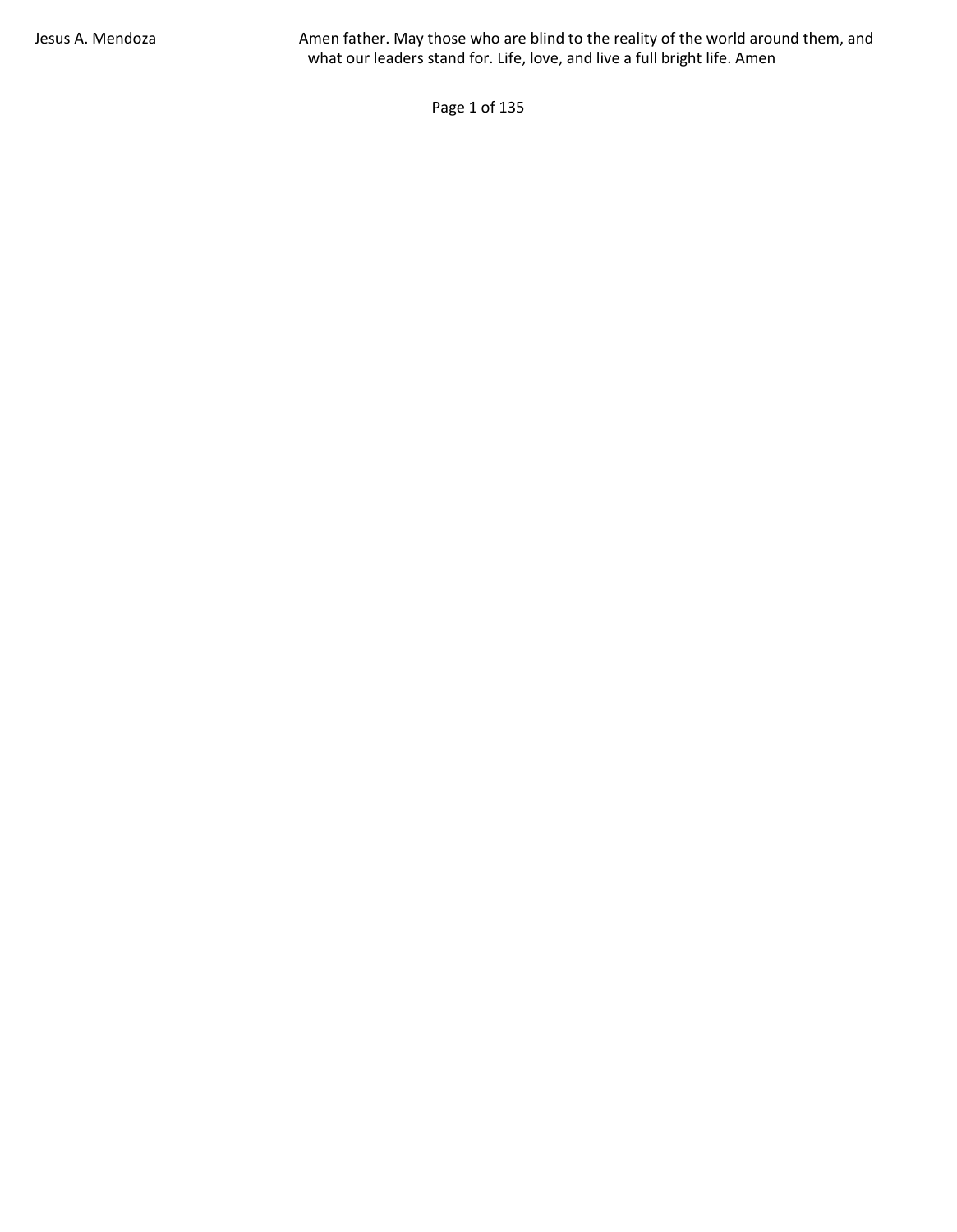| Name                     | Comment                                                                                                                                                                                                                                                                  |
|--------------------------|--------------------------------------------------------------------------------------------------------------------------------------------------------------------------------------------------------------------------------------------------------------------------|
| Sandra Padilla           | How can call yourself a Cristian and vote for killing of millions of babies                                                                                                                                                                                              |
| Lucy Betzen              | Father Frank, thank you for standing up for life. Bless all the little babies who have<br>been murdered by abortion. VOTE PRO-LIFE.                                                                                                                                      |
| Joey HQ                  | This is brutal reality and so was the crucifixion!                                                                                                                                                                                                                       |
| Sarafina Musillo         | This is the reality Father and people should see it.                                                                                                                                                                                                                     |
| <b>Gwen Scott</b>        | As gruesome as this issome need to see the reality of abortion. I pray that only<br>prolife leaders will be elected AND that they follow through with their promise to<br>reverse Roe vs Wade.                                                                           |
| Annshirley Bittner       | God protect our future babies not yet born give us laws and leader who feels the<br>same thank you Father for giving this baby a blessed ceremony angles hold this<br>baby in God's presence now                                                                         |
| Hakafa Famili Namukailau | Doesn't seem right to show this baby but it's the truth of what is happening in our<br>country and we need to see to believe. This is first degree murder.                                                                                                               |
| Louise Stabile Molnar    | Eternal rest grant unto this child, O Lord, and let perpetual light shine upon him.<br>May his soul and the souls of the faithful departed, through the mercy of God, rest<br>in peace.                                                                                  |
| Sabrina Becoski Smith    | Thank you Father for being a Lover of truth, a seeker of truth and a transmitter of<br>truth and Gospel of Life!!! May God continue to bless you, your ministry and this<br>life changing and affirming work that you do!!!                                              |
| Connie Chicas Johnson    | We are going to get the President we deserve.sadly. put on your armour folks the<br>battle is heating up. Oh and blessings you father.                                                                                                                                   |
| Yare Kpy                 | How can some one be a chrstian and pro choice. You are either a child of God and<br>clearly against abortion or you are from the opposite side. God will vomit the<br>lukewarm out of his mouth                                                                          |
| <b>Margot Villarreal</b> | the blood of all the abortions will be on our hands if we don't fight against hillary.<br>Only 50% of catholics vote pro life!!!! Father is doing what is necessary to wake<br>up the world.                                                                             |
| Julie Ellison            | It doesn't matter that you think abortion is ok! God has the last say and He says<br>it's murder and you will not be escape His punishment!!You can push this from<br>your mind but it will come!!!                                                                      |
| Mark Anxman              | You're preaching to the choir.                                                                                                                                                                                                                                           |
| Aileen Lynch             | THANK YOU FR. FOR TRYING TO WIN OVER THE CATHOLIC PEOPLE TO VOTE FOR<br>TRUMP. HOWEVER, I THINK THAT THE CHURCH SHOULD TELL OUR PEOPLE TO<br>GET DOWN ON THEIR KNEES & COVER THEIR HEADS WITH ASH AND PLEAD<br>BEFORE OUR LORD THROUGH THE INTERSESSION OF THE BLESSED V |
| Shane Bowman             | Father, thank you for sharing this. I am sorry for all the \"faithful\" Catholics who<br>have a problem viewing the truth of the matter, but the truth is the truth.<br>Sometimes people have to be slapped on the face to wake them up.<br>I am a<br>convert to the Cat |
| Tim Bejian               | If this dead baby offends you, think how God feels every time one of these<br>innocents is slaughtered.                                                                                                                                                                  |
| Laura Herrigstad         | This is so very hard to see, but, truth is truth. If people are pro abortion why hide<br>what abortion does and is? Fr Pavone did not abort this child, he is honoring this<br>child.                                                                                    |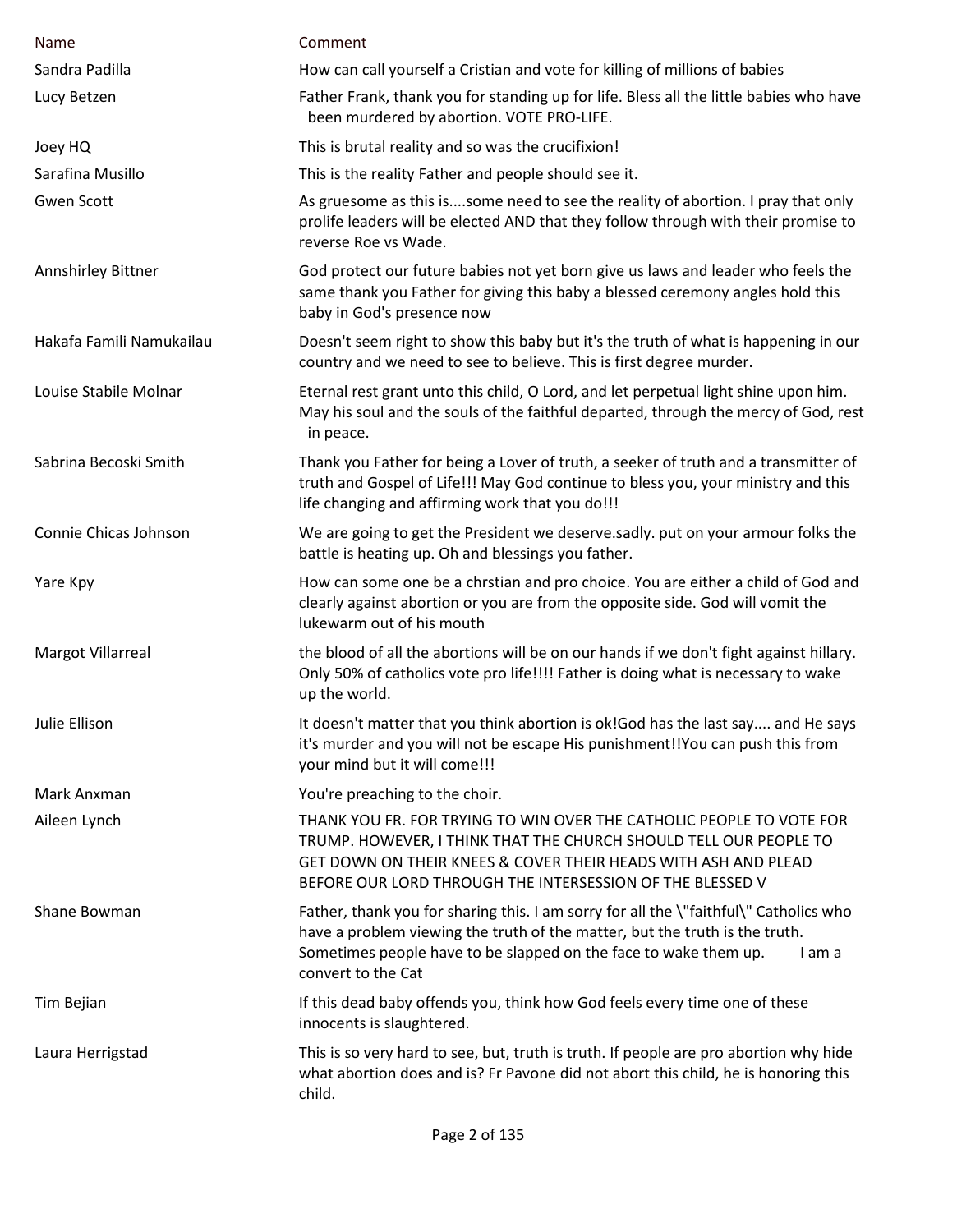| Name                          | Comment                                                                                                                                                                                                          |
|-------------------------------|------------------------------------------------------------------------------------------------------------------------------------------------------------------------------------------------------------------|
|                               |                                                                                                                                                                                                                  |
| John Eldredge                 | People are upset because he showed a dead baby? They should be upset our<br>government allowed the MURDER of this baby and countless more. Time to wake<br>up.                                                   |
| Patricia Tardi                | Lord, help us to become a PRO-LIFE NATION ONCE AGAIN???????????These<br>aborted babies cry out to God for justice?                                                                                               |
| <b>MD Stevens</b>             | KILLARY is pure evil and it's spreading if you elect the devil (KILLARY)                                                                                                                                         |
| Boy Bermudez Jr.              | \"praise the Lord fr. Pavone for waking up our fellow people and our almighty God<br>will guide and bless you for your apostolic works. We admire you. Bernadette<br>Bermudez                                    |
| <b>Gladys Newsom</b>          | Extreme measuresmay many eyes, hearts be openedthe truth hurts                                                                                                                                                   |
| Amanda Christian              | God says ALL life is created by him, nobody has rights to kill a human life that God<br>created.                                                                                                                 |
| Judith Murphy                 | Pray God that she will lose.I am saddened by the number of Catholics, especially<br>the Catholic women who say they voted for her!                                                                               |
| Joan Pantin                   | Dear Father Pavone pray for all mothers and fathers who are suffering from the<br>effects of abortion and cannot forgive themselves.Amen.                                                                        |
| <b>Tracey Gleason Galindo</b> | Thank you Father for showing the people what a child of abortion looks like??. I<br>think that is part of the problem- out of sight out of mind.                                                                 |
| <b>Charles Slocum</b>         | It's about time a priest stood up. Over half of catholics vote for the demoncrats.                                                                                                                               |
| <b>Brittany Hand Totzeck</b>  | I am pro life all the way I do not believe in abortion it is murder no matter what<br>trimester people open your eyes the Lord is close                                                                          |
| Suzanne LaGasse Moran         | The Democrats have changed freedom of religion to freedom to WORSHIP. In<br>other words, you can pray in church, but not PRACTICE it.                                                                            |
| <b>Tina Childers</b>          | Although this is a very sad picture, I think it is important that as Christians we<br>realized the magnitude making the right decision on Election Day. You can't say<br>you're a Christian and vote democratic. |
| David Keith                   | Father, thank you so much for you life's work of trying to save this country from<br>the evils of the abortion industry. You are truly a saint. Keep up the good fight.<br>You are loved.                        |
| Arakel Mikaelian              | The reason the infant is black is due to salt solution that burns the child until it<br>dies. How humane is chemically burning a child?                                                                          |
| Gloria Alvarado Lee           | This child is getting a funeral but many don't hear or see truth unless shown in<br>this manner!Most cafeteria Catholics vote democrat ticket without following<br>God's truth.                                  |
| Damien Aylward                | The Divine Law - The fifth Commandment of God: Thou shalt not kill.                                                                                                                                              |
| Willie Coffey                 | God bless both of them. No baby should ever have to die this way.                                                                                                                                                |
| Nancy Cosgrove                | Holy Spirit touch the hearts of those hardened against the life of the most<br>innocent. I pray for the conversion of Cecile Richards and all those involved in the<br>abortion industry.                        |
| Cynthia Meekins O'Brien       | I can't believe anyone objects to this! This child deserves a funeral. To be<br>mourned as any other deceased human being deserves. Your conscience is being                                                     |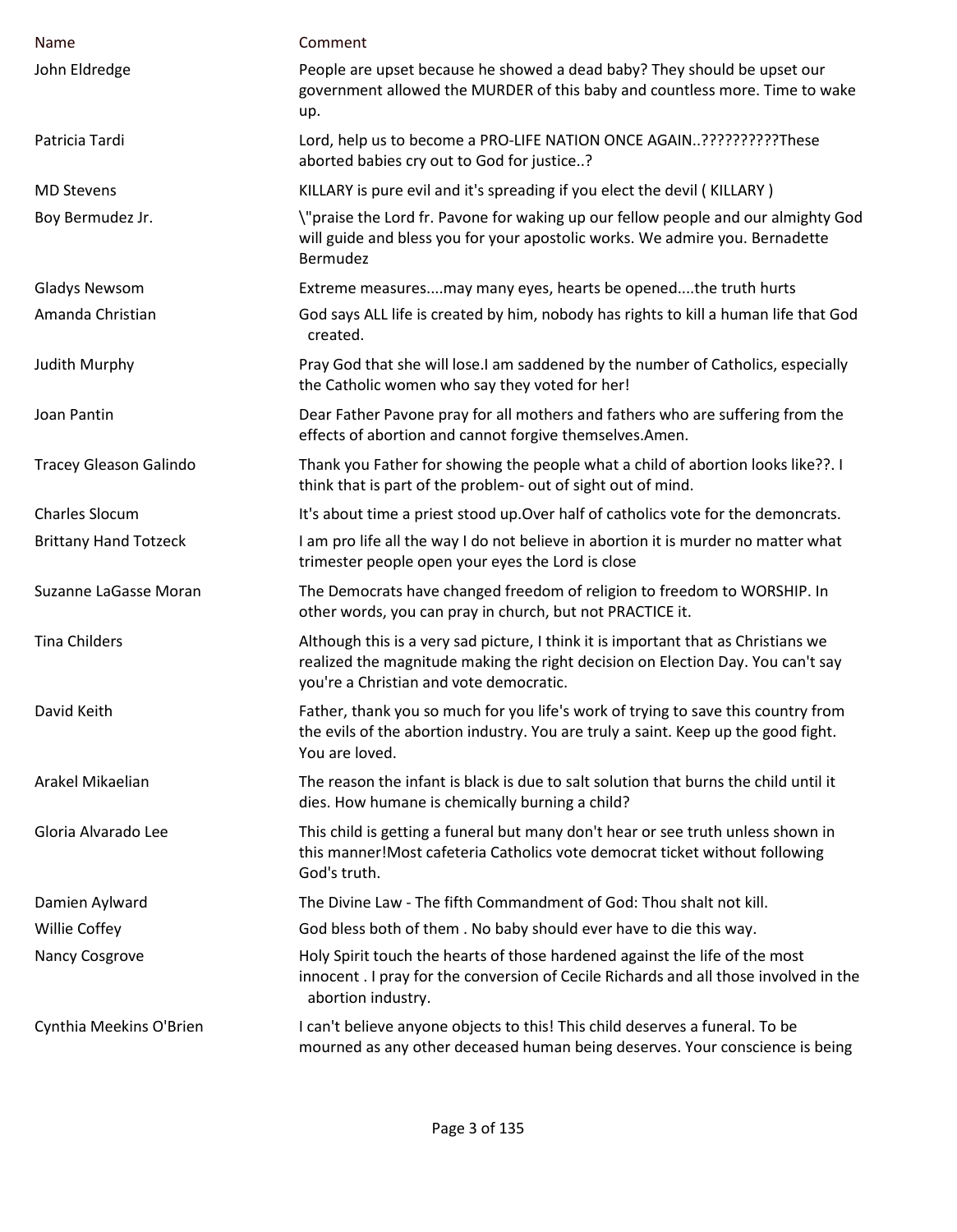| Name                                             | Comment                                                                                                                                                                                                         |
|--------------------------------------------------|-----------------------------------------------------------------------------------------------------------------------------------------------------------------------------------------------------------------|
| Mary Staub Lindgren                              | Speak for those that can't, don't let this little one, or any of the other millions of<br>little lives that are destroyed die in vain. Just because you don't want to see it<br>doesn"t make it real.SPEAK OUT. |
| Chrissy Whitt                                    | If this makes you uneasy watching this then I wonder how that baby felt while<br>getting aborted? Yeah it's sickening!! this child had its whole life ahead of it and<br>it was MURDERED!!!                     |
| Anne Fitzpatrick Root                            | Thank you for showing what abortion truly is, God bless and keep you. I have<br>always felt that if a politician votes for abortion they should have to observe one.                                            |
| <b>Hope Settles</b>                              | Marissa u should be appalled at how babies are being aborted. guess it is hard to<br>see this when u are for abortion u rather sweep it under the floor and pretend it<br>does not exist                        |
| Sharleen Will                                    | I am a very proud Assyrian speak Aramaic the language that Jesus spoke and very<br>devoted Catholic from Iraq. God bless you Father Frank Agree with you 100%                                                   |
| Jeanine Duffey Heard                             | Lord Jesus, give us courage to speak out for life. #silentnomore                                                                                                                                                |
| Kathy Johnson                                    | God brings LifeSatan seeks to kill, steal, and destroy. Abortion is murderyou<br>are taking the life, given by God, of your'choice'.                                                                            |
| <b>Tracy Faxon-Falgoust</b>                      | If 1 person decides to choose to vote against Murder of Babies -- because of this<br>message with these graphics - then it's worth it                                                                           |
| <b>Wilfred Emeh</b>                              | Let's pray tonight for God's intervention. He will hear and answer us. May the<br>blood of all the unborn who have been killed rise and bring victory to life,<br>tomorrow.                                     |
| Mary Holliday                                    | Father, thank you so much for allowing this child to the world, perhaps someone<br>will take heed, I only wish all children could have you in their corner. GOD BLESS<br>YOU!!!!!!!!!!!!!                       |
| Esther G Abijana                                 | Praying for the United States that God lead us to choose a USA president that<br>believes and will follow the commands of our Lord! Amen!                                                                       |
| Belisa Ucciardo                                  | Lord bless us with a Pro Life President to get rid of abortion                                                                                                                                                  |
| Mills Diaz                                       | Amen from resident of Japan please choice the pro life people of the America                                                                                                                                    |
| Marlene Verska Lincoln                           | Life issue is nonnegotiable!!!!! Without life we have nothing!Lord hear our prayer<br>for Pro Life Candidates across our country be elected!?????????????????????                                               |
| <b>Tony Frasco</b>                               | It is tough to see this unborn child but we have to see how tragic abortion really is.                                                                                                                          |
| <b>Vivian Hall</b>                               | I love seeing all of you so horrified by this. How about being horrified and doing<br>something about the abortion that caused this baby to die.                                                                |
| Milagro De La Virgen Medalla<br>Milagrosa Austin | Unidos oremos por el don de vida nadie tiene derecho a quitar la vida a un bebe<br>fragil y infefenso es una crueldad humana que a Papa Dios no le agrada un<br>pecado mortal.                                  |
| Renee Stankowski                                 | Diane Neupert2nd trimester abortions are very common and not medically<br>justified. Civilized societies do not treat there most defenseless and innocent this<br>wsy. It's evil.                               |
| Treasa Van Ommen Kloeke                          | Thank you Father for fighting for the innocents sacrificed so cruelly.                                                                                                                                          |
| Gladys Catalla                                   | Vote base on your moral views not on emotional views God of the bible love<br>children as a Christian we should vote righteously                                                                                |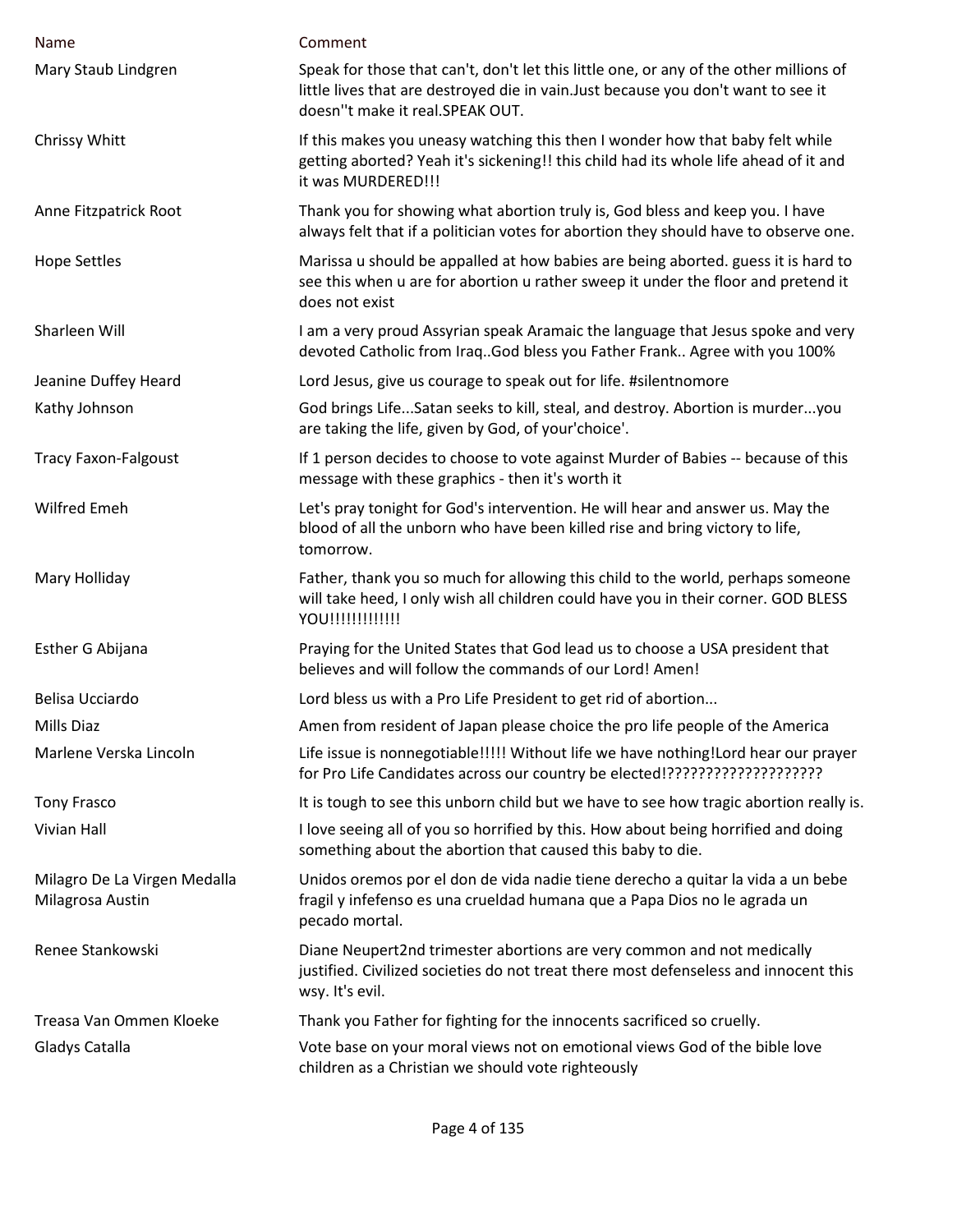| Name                          | Comment                                                                                                                                                                                                                        |
|-------------------------------|--------------------------------------------------------------------------------------------------------------------------------------------------------------------------------------------------------------------------------|
| Theresa Vanderstaay Smith     | If you people think it's so horrible why would you ever vote for Hillary????? She<br>condones this and even babies at nine months!!!!!                                                                                         |
| Eva Andrade                   | IT IS A GRAVE SIN TO KILL BABIES IN THE WOMB, LIVING WITH THIS SIN WILL<br>NEVER GIVE YOUR SOUL REST                                                                                                                           |
| Mary E. Williams              | It is hard to be faced with the reality of what abortion is  offensive? horrified?<br>Just imagine how offensive to God that we are destroying His creations and many<br>people will support increasing this                   |
| Gloria Alvarado Lee           | Hillary accepted millions from planned parenthood, selling baby parts, voted 30<br>years supporting abortion to 9th month, knowing this, which is intrinsically evil,<br>we know now & will be held accountable                |
| <b>Cindy Rothe Peacock</b>    | You don't like the video but you will vote for Hillary? This is a baby, well it was a<br>baby. This is the reality of abortion. If you don't like what you see, stand against it.                                              |
| <b>Anaiz Yvonne Bustillos</b> | Always choose life! Thank you Father for always telling the truth no matter what.                                                                                                                                              |
| Deacon Keith Esshaki          | Thank you Fr. Frank Pavone for your courage to say the truth with no fear and<br>thank you for saving the body of this unborn child from being desecrated in a trash<br>can                                                    |
| Michelle Vallance             | I was adopted at 3 months in 1967. I thank Jesus Christ every single day for the<br>woman who gave birth to me and gave me up for adoption. I have no idea whether                                                             |
| <b>Bill Daniel</b>            | God bless that poor child lying there who was never given a chance to Live, love<br>and experience all you createdgo be with The Father The King! Amen                                                                         |
| <b>Tracey Gleason Galindo</b> | Ruthie Ramos - has the sight of this precious child touched a nerve?<br>GOOD!!Maybe people seeing this helpless child will make you think twice about<br>murdering Gods Children.                                              |
| Cynthia Roddy Naquin          | If his words get a few to change their minds and help this country to elect the<br>prolife candidate, then praise God for those people hearing this holy man and<br>making the right choice!!                                  |
| Dawn Chabolla                 | May our gracious loving Heavenly Father receive the soul of this innocent little<br>baby into His loving armsand may He have mercy on us who stand by and allow<br>this to happen, Amen                                        |
| Dave McClellan                | Like the Prophet Nathan who said to King David about his crimes, \"you are the<br>man\", \"America you are the country\" found guilty of the Blood of the Innocents.                                                           |
| Connie Reza                   | I'm praying for all my \"Catholic\" friends that will vote for the pro-abortion<br>candidates. In their own words \"I don't care that Hillary is pro-abortion I'm still<br>voting for her\" may God have mercy in their souls. |
| Nancy R. Carter Goodson       | I hear a little bit of Pentecostal anointing coming out Father. God bless you &<br>keep you. May you touch some of the cold heart viewing your message Very<br>touching sermon.                                                |
| <b>Judy Mcgovern</b>          | Its a mortal sin to vote for Abortion. 5th commandment thou shall not kill. Jesus<br>have mercy on us and this election. Protect your country.                                                                                 |
| Marita Redondo                | God bless you and continue to annoint you for exposing satan works and to stop it<br>in Jesus name.                                                                                                                            |
| Lisa Flatt                    | Thank you for showing people the truth! I wish the Peace of Christ with all that<br>think Father is wrong. I am glad that Father is brave enough to show the TRUTH!<br>The culture of death must be ended!                     |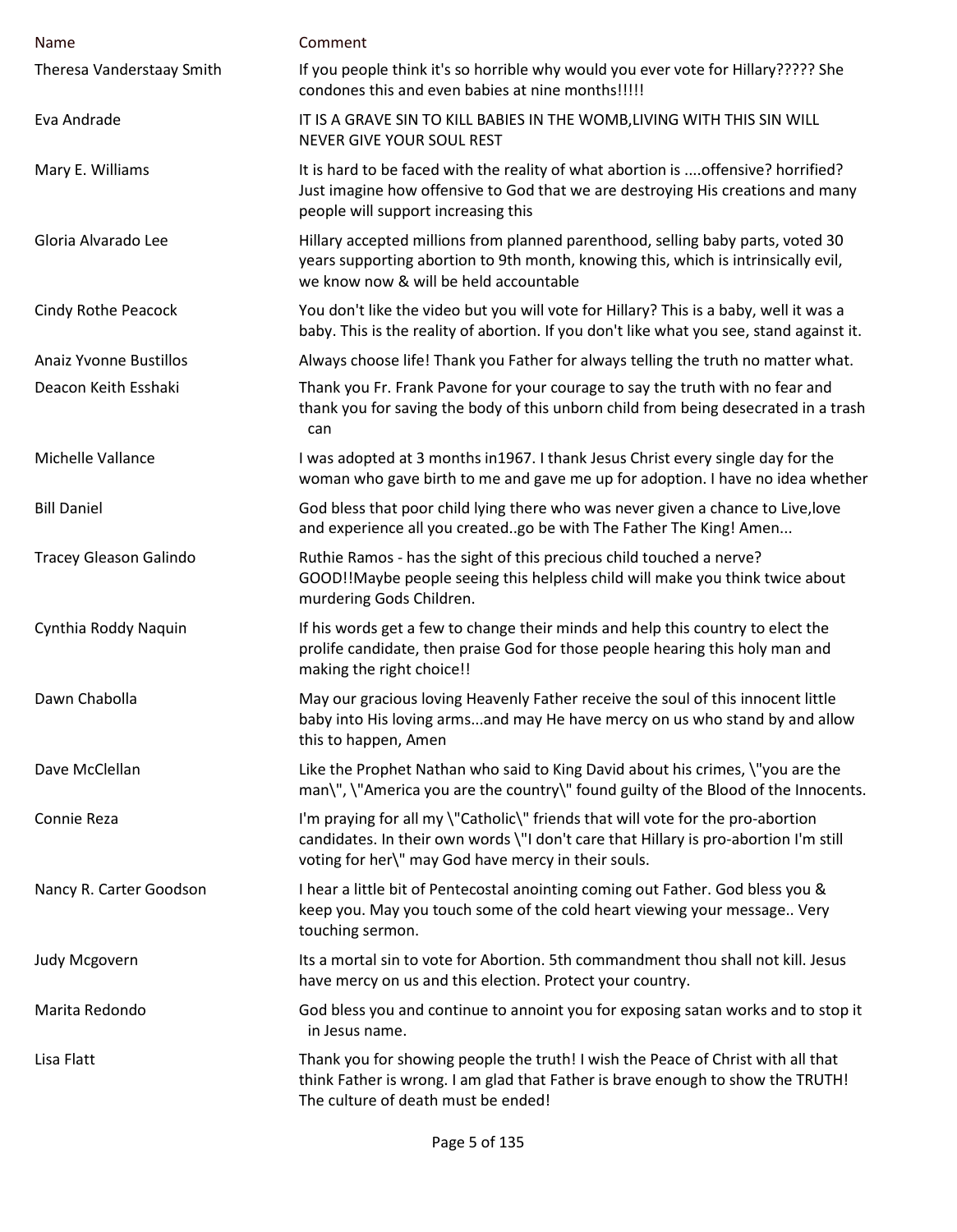| Name                     | Comment                                                                                                                                                                                                        |
|--------------------------|----------------------------------------------------------------------------------------------------------------------------------------------------------------------------------------------------------------|
| <b>Nikita Flowers</b>    | If we have more priest like you, that say the truth without looking at how it feels,<br>the world would be a better place. Many people know the truth, but are afraid to<br>open up to it. God bless you Fr!!! |
| Maria Cristina Falcon    | Thank you Fr. Frank! It is only right that this innocent baby, has a proper funeral,<br>who else cared, let's pray that abortion will come to its end! God bless! ????                                         |
| Abril America            | Just think: if a murderer kills a woman and her fetus, he/she committed double<br>homicide; therefore, abortion is murdering a human life!                                                                     |
| Pam Lacoste-Himes        | Well said. Thank you for your prayers and courage. I also agree God willing we<br>need to go out and get more votes! Votes for life, votes to stop the murdering<br>these innocent children!                   |
| Natalie Leonarda         | It speaks volumes how a nation treats it's unborn. To kill a child, horrifying. The<br>left pitches this linefor health reasonsit's a lie from Satan. Dear Lord forgive<br>us our sins!                        |
| Vivian Hall              | Sheryl Ann you have a problem with this more than the abortion itself?? People<br>nees their eyes opened and if thesis what it takes more power to them.                                                       |
| Edie Skaggs Hager        | Do you know why Hillary is for abortion up until they are born? You should know<br>before you vote. There are satanic reasons. Look up sex island.                                                             |
| Mary McManus Laurenson   | I have been called many vile names because I support the pro-life candidate, so I<br>must pray for them because they are so misguided.                                                                         |
| Sharon Peterson          | Sounds like many are appalled by this. You are either pro life or not. When it's in<br>your face it is harder to accept. I am not ashamed to be pro life and make no<br>excuses for it.                        |
| Nona Reed                | GOD please FORGIVE US of our sins and of our total disregard for you. Please<br>CHANGE THE HEARTS AND SOULS OF PEOPLE so we will value the sanctity of life,<br>to love, and to honor YOUR CREATION!!!         |
| Chad Weekley             | Love your broadcasts Father. Praying for you Father. Abortion is wrong, defund<br>planned parenthood.                                                                                                          |
| Frank Salerno            | Forget about getting hung up on remains, if that doesn't make you cry, your<br>heart's not right with God!!!                                                                                                   |
| Colleen Pike             | God bless all of these children; thank you Father Pavone fighting for life.                                                                                                                                    |
| Sue Ward Hoeft           | Thank you for being brave enough to let the world see what is really happening in<br>the abortion world. It is truly evil and ugly. How will we know unless it is exposed?                                     |
| MaryEllen McKinney Copic | This is heartbreaking! We must come together & be a voice for the unborn. Please<br>think of the innocent lives when you go cast your ballott!                                                                 |
| Okie Lorraine            | Hail Holy Queen Mother of Mercy Victory crush Satan's head with Your<br>Footthis crushes his ugly pride against womenand all his agents of death<br>who are dumb and blind.                                    |
| <b>Nick Barnes</b>       | Thank you Father for showing the truth on the end result of Abortion. This is why<br>we need other alternatives to help distressed women.                                                                      |
| Becca Portera            | How can anyone who is pro-abortion be complaining about seeing this now? This<br>is what you support. Is it hard to see what you actually support? It's okay as long<br>as you don't have to see it, right?    |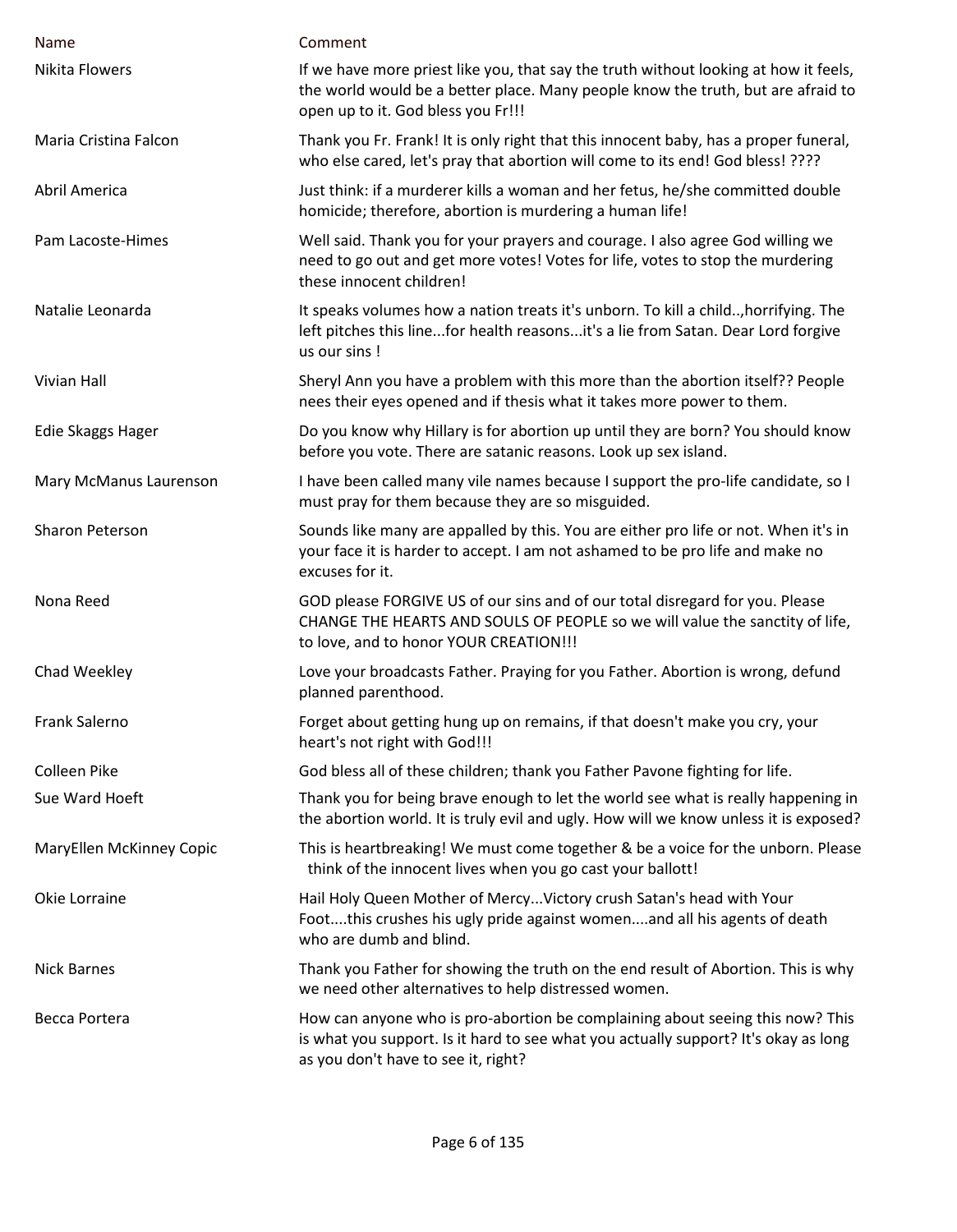| Name                       | Comment                                                                                                                                                                                                                    |
|----------------------------|----------------------------------------------------------------------------------------------------------------------------------------------------------------------------------------------------------------------------|
| <b>Blanche Heidengren</b>  | Thank you, Father Pavone, for clearly opening up the Scriptures to show us how we<br>need to vote for leaders who boldly stand for Lifeyes, my family and I choose<br>Life!! God bless you!                                |
| John Smith                 | Ruthie, in case you didn't notice, that is a baby. It looks like a baby but because<br>some woman felt it convenient for her, it was okay to kill it. I used to be pro choice<br>until I saw a late term abortion.         |
| Kathryn Moseley            | Fr. Pavone, the abortionists know that the public can't tolerate seeing the reality<br>of abortion-- but what you show is truth. Lord have mercy on our nation for<br>tolerating and promoting abortion.                   |
| Norma Floyd                | As I was saying, wouldn't Those who think the church should stay out of politics<br>be pleased if the church just sat back in their sanctuaries and allowed such<br>murders as this to go by without protest!              |
| Pamela Adams Rogers        | There are so many people who cannot have babies while these tiny precious souls<br>are murdered by the millions. Judgement day is at hand.                                                                                 |
| Margy Sharp Romaniuk       | This precious little one is a martyr. . God have mercy on us for allowing this to<br>happen!                                                                                                                               |
| Michelle Ambriz            | God have mercy on us and guide us to save the souls of new life                                                                                                                                                            |
| Jo Anna                    | @Danny the church has an obligation to be our moral compass here on earth                                                                                                                                                  |
| Jeanette McDermott         | Would you rather see all these babies in the dumpsters all over the country? No,<br>they are hidden so you aren't \"offended\". Wake up and see what abortion does<br>to a baby.                                           |
| Esme Y Abel Castaneda      | Father Pío once said he was revealed to by God that if we would cease from<br>abortion just one day, He would grant us peace for the rest of our days on this<br>earth!                                                    |
| Jerry Garcia               | Father, you have my total support in exposing the evils of the abortion industry; it<br>is our obligation to give voice to those who unfortunately don't have it.                                                          |
| <b>Steve Daniels</b>       | Thank you Father Frank Pavone. You are absolutely correct. America needs to see<br>and understand that abortion is murder. Praying for you. God Bless.                                                                     |
| Brenda Keller Schwieterman | Diana Neupert - He asks to officially bury local aborted babies so they aren't<br>thrown in to the garbage. He's making what little difference he can despite the<br>evil that has been done to them by their own mothers. |
| Mulle Welz Noorlun         | Thank you for speaking the plain Truth. I grow weary of 501c watered down<br>homilies. God's children are starving for lack of meat.                                                                                       |
| Monica De La Haya          | Truth hurts!!! Murder is wrong!!! I have three beautiful kids one with special<br>needs and they each are a blessing. Life is a miracle not a choice.                                                                      |
| <b>Becky Riche Rozas</b>   | I am so sick right now. May God forgive USA for allowing this to happen. Wish my<br>priest would preach more about the evil of abortion. This is definitely murder ! ??                                                    |
| Liz Black                  | As it was in the days of Noah so it shall be in the days of the son of man. God was<br>angry with the people who were partakers of CHILD SACRIFICE ABORTION IS<br><b>CHILD SACRIFICE</b>                                   |
| Car Anne                   | Fr Pavone God bless you for being so brave to show the gruesome reality of<br>abortion. It is heartbreaking what happened to this little boy                                                                               |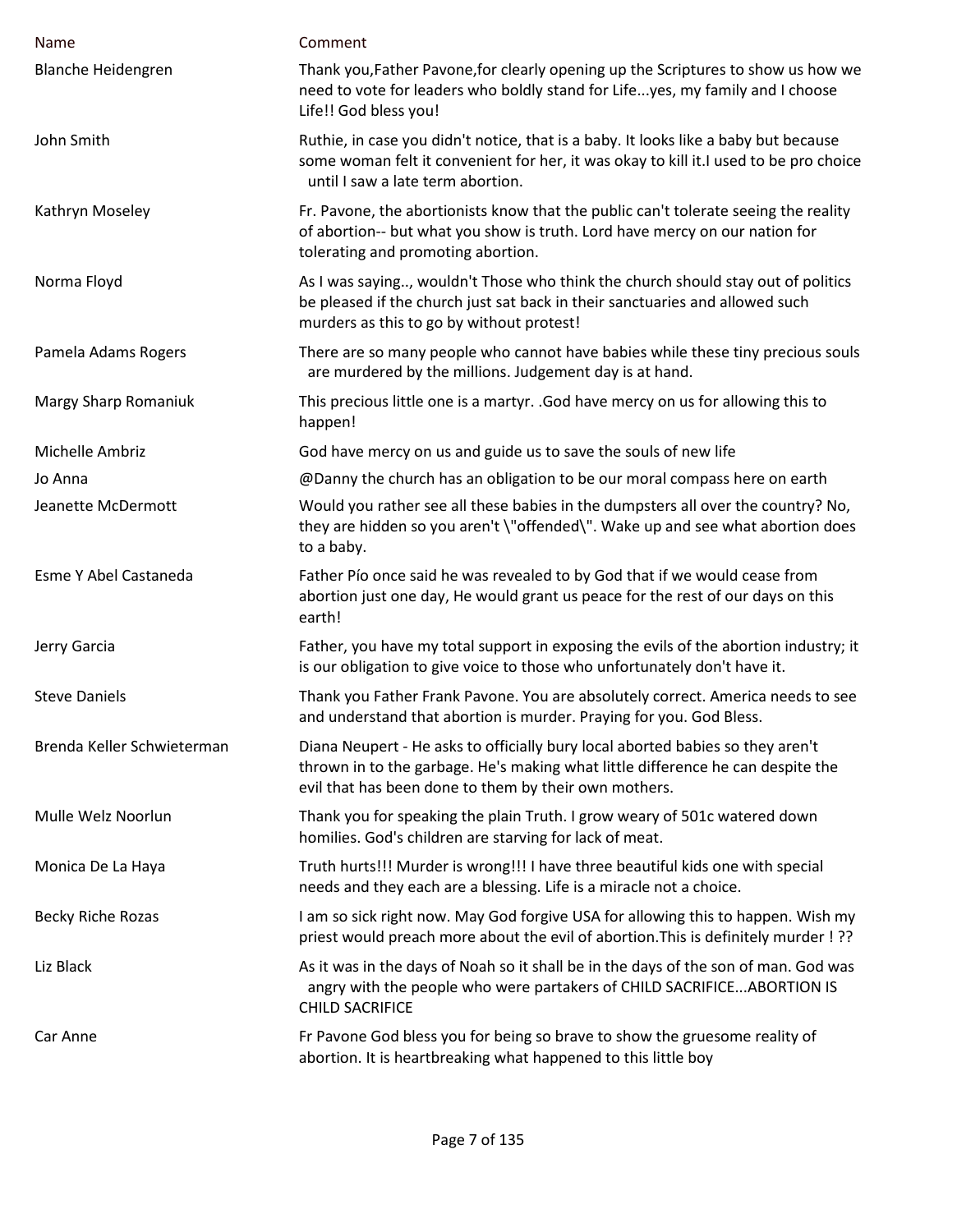| Name                          | Comment                                                                                                                                                                                                               |
|-------------------------------|-----------------------------------------------------------------------------------------------------------------------------------------------------------------------------------------------------------------------|
| Dina Furlong                  | This is good vs. evil. This is your last chance people to repent(change your ways).<br>Or else we will be under Satan's control. Once you sell your soul to the devil,<br>there's no way out. She is Satan.           |
| <b>Susan Ross</b>             | Father Pavone thank you for doing the right thing. I can see you mean no<br>disrespect of this small baby boy. It was a radical choice you made but if it<br>changes the heart of one                                 |
| Diane Thurman                 | God gives every human creation a soul. You can destroy the physical body. You<br>can never destroy the soul. They are all in eternity. But our life here will be on our<br>hands. God will not bless us for abortion. |
| Carmen Thompson               | Truth hurts sometimes but it must be taught in whichever way it is<br>presentedraise awareness. Knowledge is powerthis makes me sad but if this<br>video changed even one heartit was well worth it                   |
| Diana McEneny                 | God we need a miracle not enoughpeople care about death of aborted babies                                                                                                                                             |
| <b>Celestine Madison</b>      | Preach it we need to repent and hear the truth I can't serve man and let my<br>salvation go I will choose God than man this is the end time I don't want to go to<br>hell because of election.                        |
| Soraya Azzam                  | God bless you father, you are speaking truth. I wish this can be put on every tv<br>station in the US.                                                                                                                |
| Lorena Luz Castillo           | Praying for the weak bishops and priest, that God instill in them the courage to<br>stand up for life in Jesus name Amen. May God have mercy on them.                                                                 |
| <b>Bodette Villamor Pacis</b> | It is hard to see this unborn baby dead but it this is the TRUTH stop abortion!                                                                                                                                       |
| <b>Talena Renee Fowler</b>    | Why are people upset by this. Be upset this was allowed to happen and vote to<br>stop it. If Clinton is electedbabies can be murdered up to 8 months!!                                                                |
| David Edenhoffer              | Father Frank Pavone thank you for sharing this, this video will split people into two<br>groups the ones who truely fight for life and the ones who dont.<br>#notallheroeswearcapes                                   |
| <b>Carol Casserly</b>         | Them a. He is a very devout priest devoted to protecting babies m isn't interested<br>in ur opinion. He just fights for what is right                                                                                 |
| Sherrie S. Cunningham         | I am so disgusted at people that think this is okay! and we have a women running<br>for president that thinks this is okay! God bless these innocent babies.                                                          |
| Mark Thorp                    | Thank you for telling the truth. I wish you were around during the election time of<br>Adolf Hitler. I don't think Germany saw it coming either. God Bless                                                            |
| Martha Camarillo              | Amén Amén Amén tenemos q escoger lo q Dios nos mandas<br>Hay q obedecer a<br>Dios y no al hombre dice la Biblia<br>El aborto Mata niños inosentes.                                                                    |
| <b>Teah Hale Strohl</b>       | You know what else is outrageous is the fact that Hilliary wants to basically allow<br>infantcide. Her motto ought to be \"not outside the womb, subject to doom!\"                                                   |
| Kathy Johnson                 | Lord God, I ask for revival in our land! The safest place for a child should be in the<br>womb! It is a baby! Our whole family votes for Life!                                                                        |
| Teresa Gleason                | Can't believe Hillary wants to be able to have abortions all the way up to nearly<br>when a baby is born smh so sad babies are living and they just slibg tbem iver on<br>a table and leave them to die smh           |
| Katherine Cornette            | Planned Parenthood just celebrated 100 years! If you want to get angry, put it<br>there and pray for God's mercy! Go find your local crisis pregnancy center and<br>support them!                                     |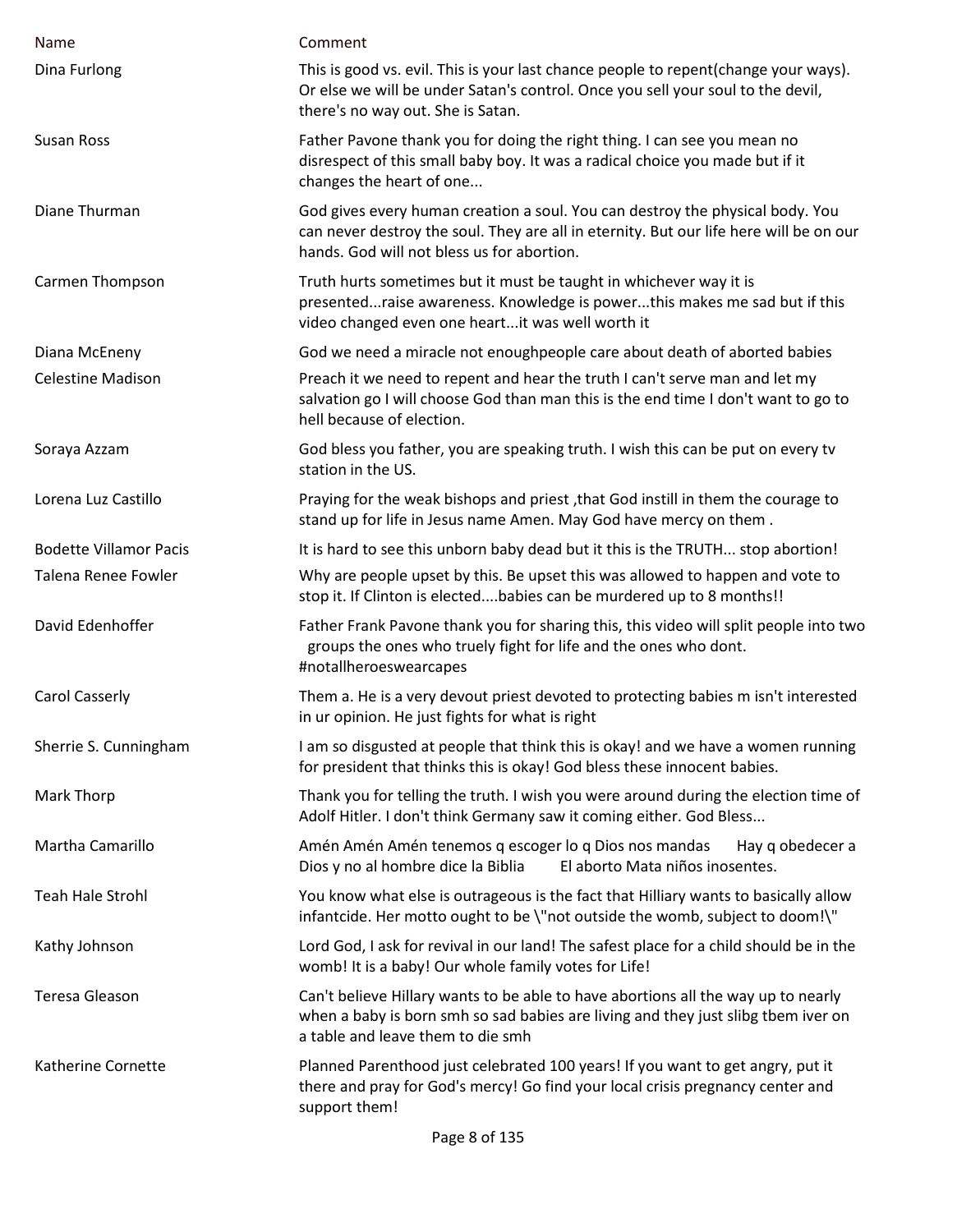| Name                           | Comment                                                                                                                                                                                                                    |
|--------------------------------|----------------------------------------------------------------------------------------------------------------------------------------------------------------------------------------------------------------------------|
| Linda LaGruth                  | This is not a political campaign. He is speaking in defense of the innocents-we<br>need to, or stand before God without excuse.                                                                                            |
| Okie Lorraine                  | Keep up the mighty work entrusted to You. Unbelievable atrocity of Humankind.<br>LiesDeceptionAdversary of death prowl . LORD HEAR OUR PRAYER AND CRIES<br>OF UNBORN                                                       |
| Debbie Jimerson Parker         | Amazing how people who think a unborn baby is just flesh and are for abortion,<br>yet when they are pregnant and at a ultrasound they look for a heartbeat. r                                                              |
| Donna Berry Crawford           | David-^^^^you are wrong. Save the Storks shows women a ultrasound of their<br>child when they are going to an abortion clinic, and almost everyone of them<br>changed their mind!                                          |
| Gregory Pagnozzi               | The Johnson actprevented the Church from being political. However that is bad<br>and detrimental to society, The Church is correct in stating that clearly abortion is<br>murder and should be eradicated from healthcare. |
| Ron Brown                      | I find it interesting that people talk about the separation of church and<br>governmentyou cannot separate God from where ever he wants to be period,<br>omnipresent ring a bell                                           |
| Sandra Padilla                 | Mother Teresa pray for us. You cameand spoke to this nation about the horrific of<br>abortion.                                                                                                                             |
| Kay Kandas                     | This is the reality of where we are. It is happening. Not wanting to see it doesn't<br>change that reality. If you don't like seeing reality then vote to stop it!                                                         |
| James De Rosa                  | Priest like him we as a Christian nation we wouldn't be fighting today for our<br>religious rights and prayer to return back in our schools. Amen                                                                          |
| Rose Nelson                    | Any one that even helps with committing abortion is going to pay for it in the end<br>The reason they don't think so is because they don't believe in God.                                                                 |
| Alicia Solorzano               | Solo cuando vemos la horrible consecuencia de ver la dura realidad del aborto.<br>Padre Este Bebe a cambiado el corazón de muchas personas.                                                                                |
| Valerie McCarney               | \"There can be no peace in a world that slaughters the innocents.\" St. Mother<br>Theresa.                                                                                                                                 |
| Valerie McCarney               | It is hard to look at that baby if it isreal or a scultped copy but unless some ppl<br>SEE they will not beleivebless those who do not see and yet believe!                                                                |
| Simon Nintendoguy Dempsey      | Pretty stupid that people are disgusted or upset about the baby being there but<br>not looking at the point father is making, without abortion it wouldn't be dead!!!                                                      |
| <b>Charlotte Arnote Winder</b> | Thank you for the truth. It is horrible and disturbing. But our society needs to see<br>the truth, even when many are offended by the truth.                                                                               |
| <b>Maggie Cisneros</b>         | Definitely hard to look at. But it is where our nation will continue if we don't stand<br>for life. In Mother Angelica's words: I don't vote for candidates, I vote for life!                                              |
| <b>Raymund Francis</b>         | Be proud to be disciples of Christ and do what is right, led by the Holy Spirit. Do<br>not fear but do what He directs you to. God bless all of you as you decide.                                                         |
| <b>Beverly White</b>           | More complaints seeing this murdered baby then protest Against what murdered<br>it. Hillary isn't the only sick soul in town I see. Abortion looks like that dead<br>innocent baby not the sanitised lie,                  |
| <b>Vicar Tom Steers</b>        | I am a Lutheran Pastor, and I applaud this bold witness against the Holocaust of<br>today -- abortion. Pastor Tom Steers, Christ the Saviour Lutheran Church, Toronto.                                                     |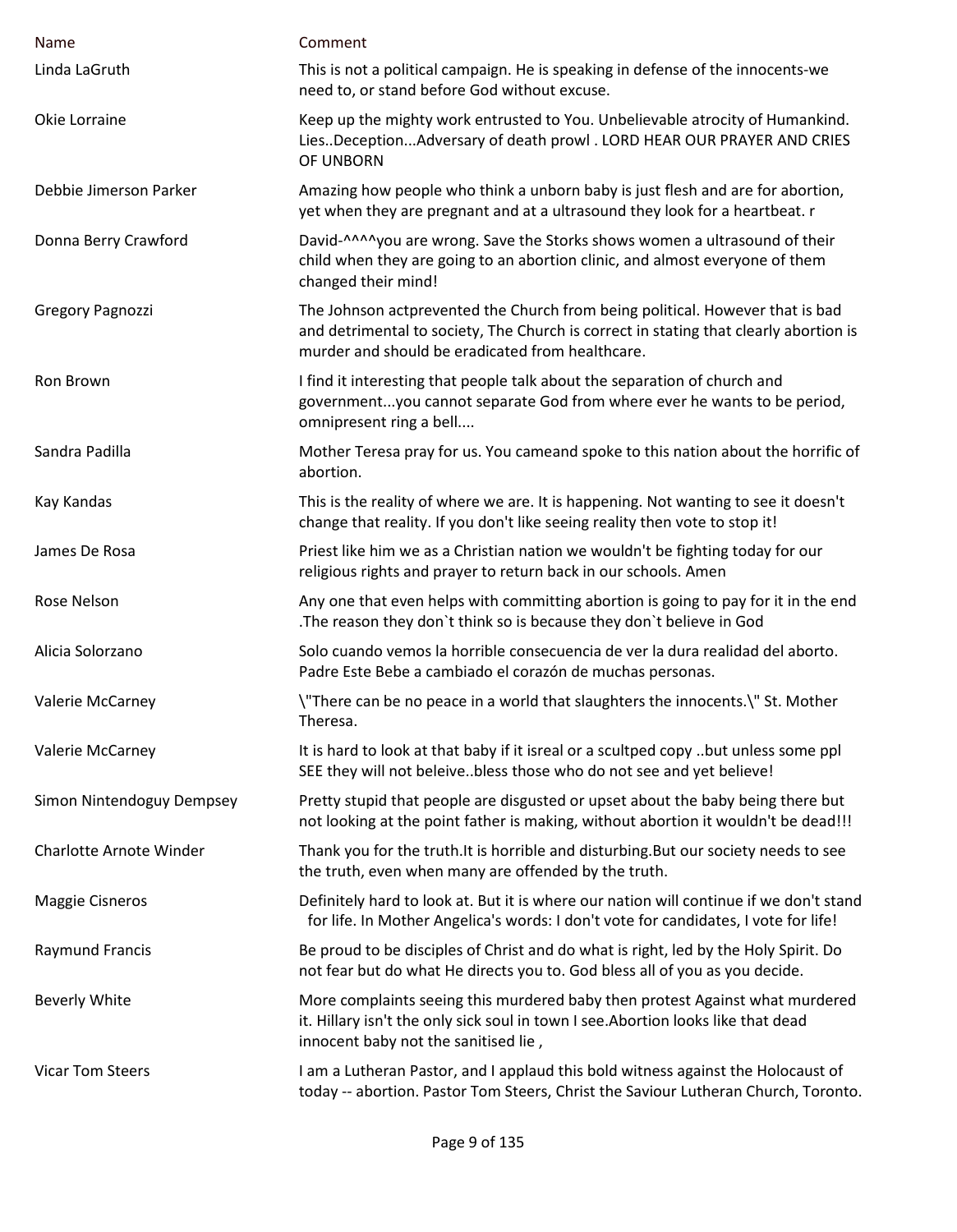| Name                | Comment                                                                                                                                                                                                           |
|---------------------|-------------------------------------------------------------------------------------------------------------------------------------------------------------------------------------------------------------------|
| Jo Grandbois        | The child will be buried, its soul is in heaven. The abortionists would have had the<br>child in the garbage. Believe me. The priest has done us a favor. Open your<br>spiritual eyes and close your carnal eyes. |
| <b>Myra Sanders</b> | The man that is for this, keep it in your pants, use a condom, or have a<br>vasectomy . But don't murder your baby .                                                                                              |
| Sandy Petkovsek     | There are none so blind as those who will not see. God bless you, Fr. Pavone, for<br>letting people see the horror that is abortion. Wake up, people!                                                             |
| Anne Jernigan       | May God have mercy on all who feign disgust over seeing the result of this<br>abomination but \"tolerate\" the murder of these blessed innocents! Thank you<br><b>Father Pavone</b>                               |
| Minxu Arts          | God bless you father! This is the uncomfortable truth people don't want to see.<br>It's time to put our big boy and girl pants and face the music folks!                                                          |
| Rochelle Indo       | so hurtful. Father give these little ones a chance. Let the leaders who will choose<br>life win over the workers and and woshippers of Molech who casts the babies into<br>to the fire                            |
| Liz Black           | Gary Doyle shock tactics are needed because peoples hearts have grown cold.<br>This baby will be given a funeral. NOT thrown down a drain or sold for it's<br>precious little body parts                          |
| Sandra Anderson     | I'm so proud for this holy father!! We need stop abortion together!!                                                                                                                                              |
| Cherrie Hayton      | I am not a Catholic, but I thank God for men who have the courage to stand with<br>integrity for the innocent lives that others disguard. Prayers for you!                                                        |
| Jerry Garcia        | People should be alarmed at the millions of babies killed in this country, the only<br>reason they pretend to be appalled at this baby is because it clearly exposes<br>those who support abortion !!!!           |
| Iris S Gracia       | Ask yourself why this lifeless baby is there to begin with? Better there having a<br>proper burial than in a trash bag at an abortion center.<br>Thank you for caring<br>Father.                                  |
| Chad Vandall        | This is hard! But very true. We need to see and hear this!                                                                                                                                                        |
| Klarita Ryapolov    | I respect you so much for doing this. May God give you strength to continue<br>standing up for good and against evil. Don't let people's harsh comments kill your<br>passion for God & human life!                |
| Christina Budhlaeir | THE PICTURE HITS HOME---ITS MURDER!!! People have become so desensitized &<br>misinformed This isn't a clump of tissue, it's a life Please stop killing<br>babies, they don't do anything wrong !!!               |
| Elvia Cherniak      | The blood of the babies is in your hands Catholics from St. Patricks Brasher NY                                                                                                                                   |
| Dorothea Deane      | Thank you so much for showing the child's body. Maybe one person will change<br>their vote. For those who don't care, we should pray for them to care.                                                            |
| Jessica Razo        | Travis McWilliams so sad:/ this is why I am so passionate when it comes to this<br>subject! people who have abortions and especially in the 2nd trimester are<br>disgusting human beings??                        |
| Gianna Rae          | God Bless you Father Frank Pavone you are a Warrior and Soldier for Christ                                                                                                                                        |
| N.c. Bill Gillette  | Thank you Father Pavone - You continue your Valiant and Inspired effort to save<br>our Innocent Babies, while withstanding the Slings and Arrows of the Evil doers<br>and their enablers. God has Blessed You!??  |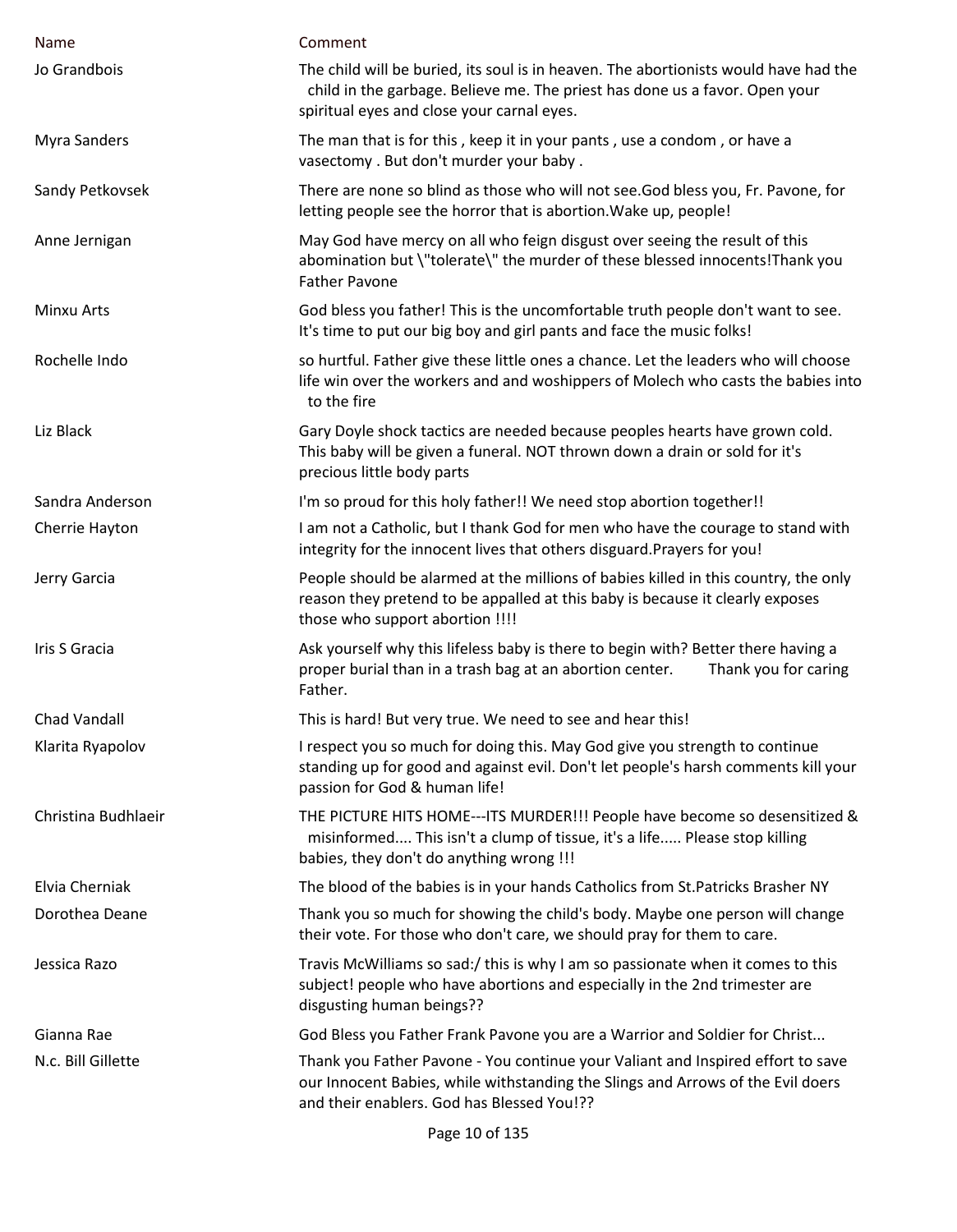| Name                     | Comment                                                                                                                                                                                               |
|--------------------------|-------------------------------------------------------------------------------------------------------------------------------------------------------------------------------------------------------|
| Jeannine Cruz            | Father, you do not need to explain yourself. I think you are a hero, thank you for<br>the message, you are 100% correct. The responses that you are getting are<br>obviously from lukewarm Catholics. |
| Treasa Van Ommen Kloeke  | This is not exactly a church altaras Fr. says it is in a nearby memorial chapel. Fr.<br>Pavone is a wonderful Catholic priest.                                                                        |
| Mindy Kay                | If you can't handle the truth and the reality then I urge you to search your own<br>heart!! Your bothered by this for a reason!! I'm praying for you!                                                 |
| Henrietta OBrien Dezearn | Martha Joseph Christian zeroed a. You are either Catholic or you are not. It's not<br>one foot in the door with the other out just in case you disagree with something.                               |
| Peg Canty Gidley         | GOD BLESS THIS LITTLE BABYIT OPENS YOUR EYES TO WHAT IS BEING<br>DONEVOTE PRO LIFE                                                                                                                    |
| Maria Simas              | The baby is at rest with Jesus but the person who did this is in torment and needs<br>help this priest is man of God you are right we are sheep following Christ you<br>follow antichrist             |
| Elizabeth Burgos Scott   | I wish men would not be so passive about this issue. Is her body, but is your baby<br>tooor, do men have a choice with child support when the baby is born?                                           |
| Deepa John Stepp         | God have mercy on all your children, especially on America, save this country from<br>punishment, May your will be done always!                                                                       |
| <b>Tammy Miller</b>      | And to think this could be one of my grand children I never got to know andlove<br>thank god I have 2 daughter in laws that were not selfish and self centered. Amen                                  |
| Stephen Schembri         | The CCB dont seem to care enougn to fight for the unborn Thank you Fr, Pavone<br>for all you do for the sanctity of life                                                                              |
| Sandy Scherer            | Yes, Choose Life!!! For future Generations - may God Bless our Nation!                                                                                                                                |
| Liz Morrow-Dupuis        | I wish all priests and pastors would speakas candidly from the pulpit about<br>politics, abortion & other social issues.                                                                              |
| <b>Rodney Story</b>      | This is what the LORD says: \"A voice is heard in Ramah, mourning and great<br>weeping, Rachel weeping for her children and refusing to be comforted, because<br>they are no more.\" Jer 31:15        |
| Linda Chabolla           | Deborah, God the Father allowed the world to see how his son was killed. I hope<br>you have a conversion of heart for the good of your soul. May God have mercy on<br>your poor soul.                 |
| Marlene Verska Lincoln   | God only knits us in the womb! God only should take a life back to<br>Himself!????????????? Blessed Mother pray for us!                                                                               |
| <b>Annette Hinds</b>     | All aborted babies should have a place on the Altar. What happened to the child is<br>what we should be horrified by. Thank you Father for fighting for these precious<br>children.                   |
| "Maria Cesira            | Thank you Father. The people who are outraged at your actions but accept the<br>killing of the babies via abortion are ignorant, selfish or both.                                                     |
| Cindy Hardy              | People need to see the truth put right in their faces. Look how many millions have<br>been murdered.                                                                                                  |
| <b>Barb Kraft</b>        | This is what Hilary and pro choice want to do to babies and they do not care. You<br>who think this is horrible must see this as the truth that it is!! Sometimes you<br>must see it to believe it!!! |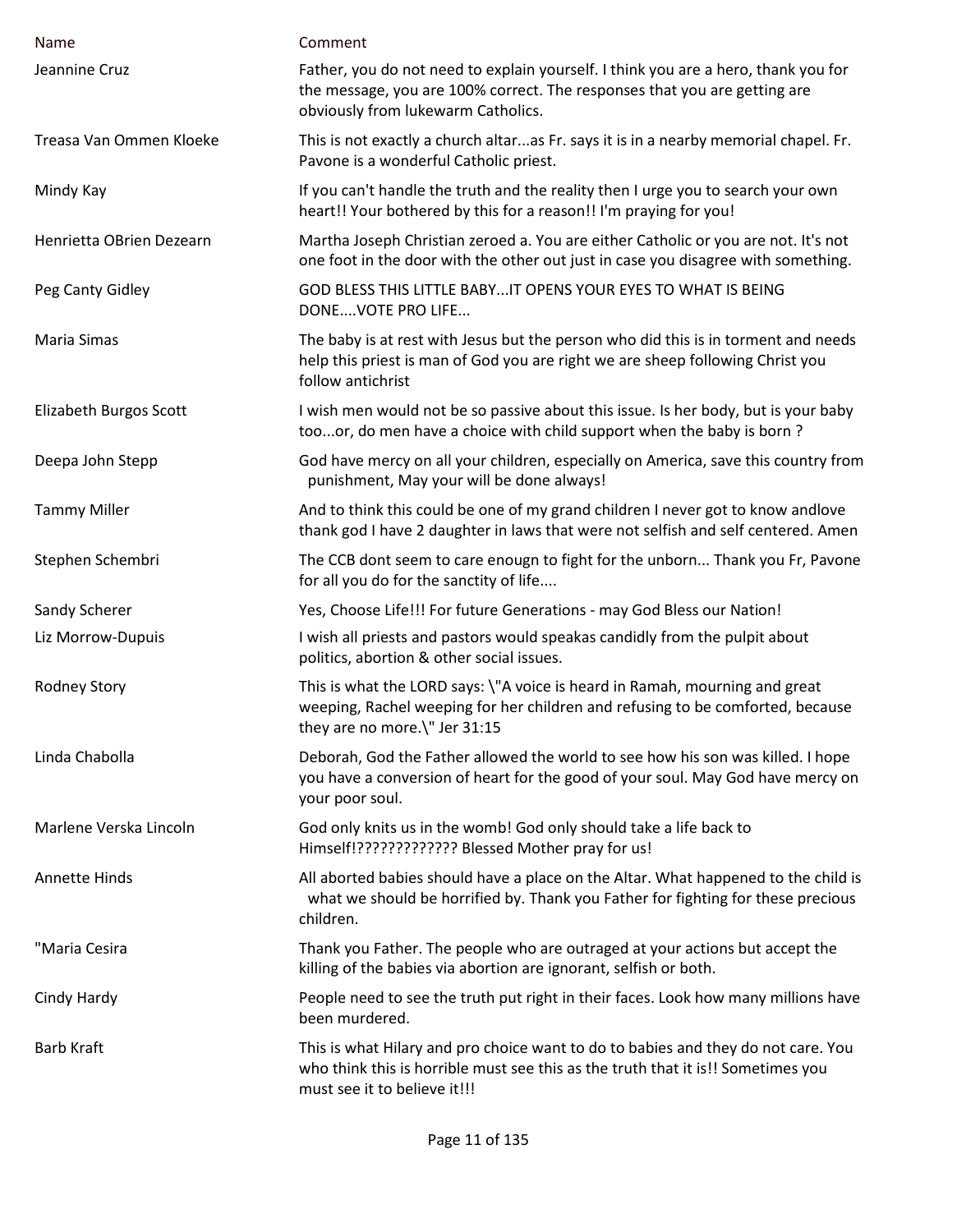| Name                     | Comment                                                                                                                                                                                                   |
|--------------------------|-----------------------------------------------------------------------------------------------------------------------------------------------------------------------------------------------------------|
| Vicki Clifford           | You who are more angry at being reminded of your evil at seeing the truth before<br>your eyes are just as guilty as those who murdered this child!                                                        |
| Lori Simonson            | The truth sometimes has to be brutal to wake the sleeping and indifferent.                                                                                                                                |
| Karen Fuller Waite       | Speaking the truth. It's ugly and necessary. God bless you, pastor!                                                                                                                                       |
| Connie Chicas Johnson    | I shudder to think who Hillary will nominate for the Supreme court. She is a true<br>evil tool of Satan                                                                                                   |
| Moioki Pasangaw          | There is absolutely nothing wrong with showing the horror of abortion That little<br>Angel has a descent burial and is with God. Quit your babblings and pray for your<br>souls.                          |
| Ronda Bogani Ayala       | This is TRUTH people! It's not pretty but it is REAL. Perhaps this child's life<br>mission was to show YOU to literally see the ugly truth!                                                               |
| Danielle Valentino-Izzo  | I know the church is for abstinence but I'm sure they could forgive birth control<br>over abortion. God forgives all but use your moral compass when making choices.<br>Late term abortions are the devil |
| Kathleen DeCicco DeRosa  | Thank you Father if the church had intervened back in the 60's we would still have<br>prayer in school, and some kind of conscience based country.                                                        |
| Robin Thorpe             | Martha, abortion isn't the only thing that's been shoved down throats by this past<br>administration. NO MORE!!                                                                                           |
| Liz Black                | If salt looses it's saltiness it should be thrown out. Jesus said that! We as<br>Christians are charged with being salt in the world.                                                                     |
| <b>Phyllis Nessley</b>   | This is such a hard thing to see, but this fetus is having a funeral and has already<br>met our Holy Father in Heaven! Thank you Father Pavone!                                                           |
| <b>Boe Cyhaffin</b>      | us christians should be out in force to vote beware my brothers and sisters your<br>voting for your eternity and placement and it may come sooner then you think                                          |
| Christina Marotta        | Father, you did the right thing; people need to see the truth. However, as a<br>mother, I would have wanted my baby to have some clothes or a baby blanket.                                               |
| Constance Taylor         | Thank you Father Pavone for your courage. I wish more priests would show<br>courage and guide us. The priests are our shepherds and must lead us!                                                         |
| Sheila Bumgarner Wik     | Heavenly Father, in Jesus' name, I beg your forgiveness for our country turning<br>away from you. We were once the most blessed country in the world.                                                     |
| Laura Kitchen            | I care  each child is precious a wonderful creationa loved one A masterpiece<br>God awakened us to the importance of protecting each childs life                                                          |
| Dawn Elizabeth Slike     | God bless you Father Pavone. Jesus Christ, who was as brutally treated as this<br>equally innocent child, approves your message.                                                                          |
| Lauren Lafargue Makar    | I wonder if they would have shown Holocaust victims (babies, dead children &<br>elderly, Moms & Dads wheeled around in wheel barrows) early during WWII<br>people would have had the same reaction?       |
| Angela Goodman           | This baby is an example of the evilness that lay in the hearts of democrats. I see<br>this baby's death and the priest exploiting the true facts that people want to hide.                                |
| Deseri Whosoever Galindo | You cannot claim to be a christian and be prochoice! Its murder plain and simple<br>so yes we can tell you that you are wrong because GID says its wrong!                                                 |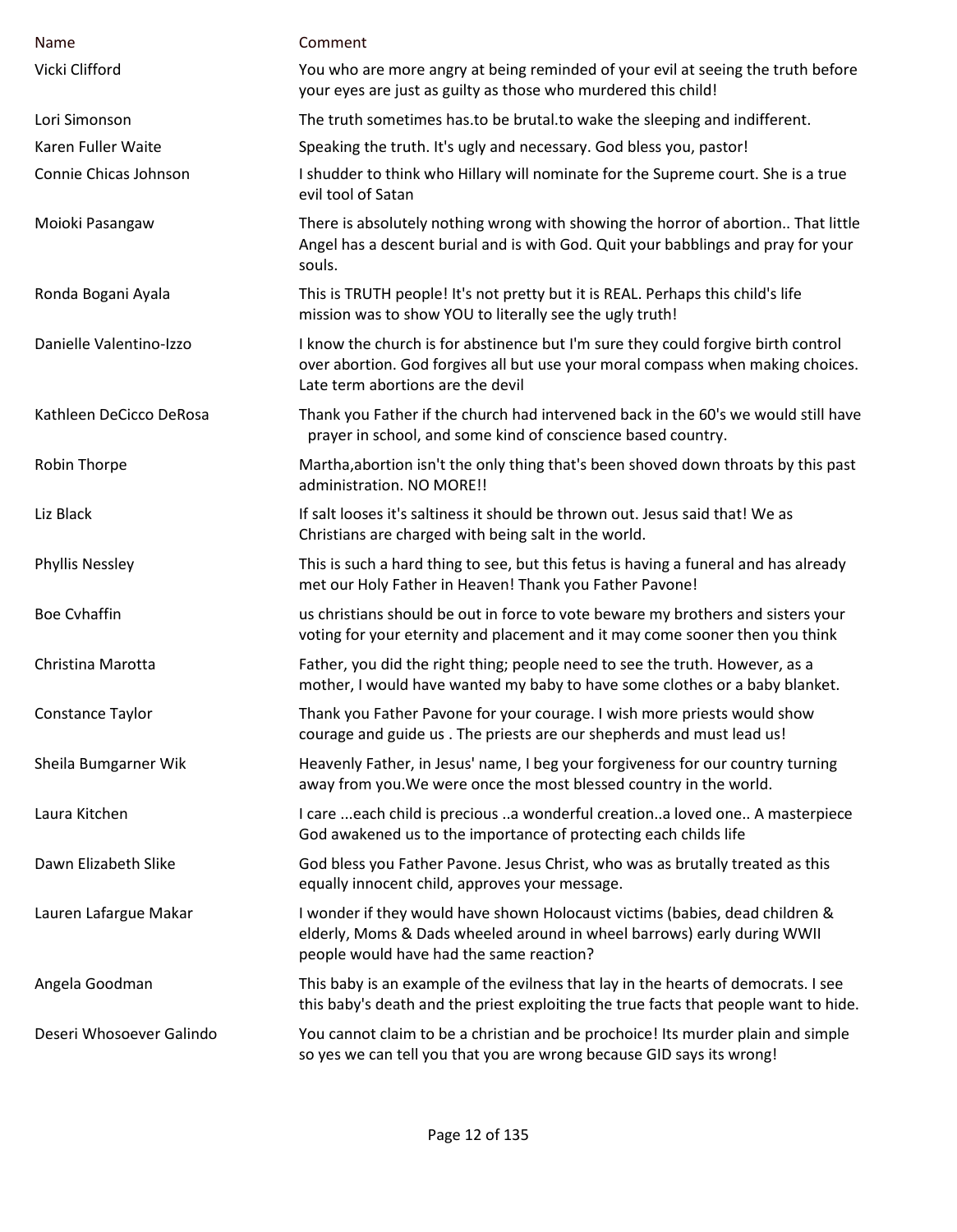| Name                           | Comment                                                                                                                                                                                                                     |
|--------------------------------|-----------------------------------------------------------------------------------------------------------------------------------------------------------------------------------------------------------------------------|
| Theresa Meyer Eilerman         | This is what happens every day. If it makes you angry it should. Stand for life And<br>thank Father Frank for being bold and risking everything to be a voice for the<br>voiceless                                          |
| James Bailey                   | It is hard to see but you need to have the bowl removed from your eyes to see<br>what the truth of a killary administration looks like                                                                                      |
| Lisa Eby                       | This is too horrible to ignore!! You kool-aid drinking libertards are okay with<br>this??? If you vote for Hitlary you approve of murdering babies, you are just as<br>responsible!                                         |
| Valarie Morton                 | You get angry that this priest is showing this baby, but not more angry that this is<br>happening daily to other babies? I think if it stops one abortion, then PTL. The<br>truth is not always pretty!                     |
| Robin P Hall-Faught            | They refer this as not a baby but of just a mass in a women's body, sorry that<br>looks like a baby to me. You committed murder!                                                                                            |
| <b>Betsy Fickel</b>            | THANK YOU for speaking the truth and being bold enough to show that truth.God<br>continue to bless you for remaining faithful to His word.                                                                                  |
| Monica Luna                    | People needs to SEE this crime of killing babies!! Here you have just one of the<br>million of babies kilked! See it!!! It is so eaa                                                                                        |
| Molly Kirchner Stehle          | Thank you Father Pavone for what you are doing<br>How sad to see the many<br>No doubt their handouts are more important to them than<br>protests against you<br>their souls                                                 |
| Peetra Harris                  | We need to pray to change the heart of people we don't agree with not condemn<br>them. Remember a single is a sin. big or small                                                                                             |
| Rose Leslie                    | Amen May this little soul be healed with the love of Jesus and Mary Mother of<br>Jesus Lord father.                                                                                                                         |
| Terri Shaw                     | Paulapeople who have done this evil doesn't want to see the truth, pure<br>murder, this baby made in the likeness of THE GREAT GOD                                                                                          |
| Maritza Morelos                | Father you are right God bless you give you strength for being the voice in the<br>wilderness (John The Baptist) you are fighting for our survival                                                                          |
| <b>Bernice Pillart Dumitru</b> | Why are people more outraged by showing an aborted fetus than they are about<br>the abortion of countless innocent lives? God bless you Fr. Pavone.                                                                         |
| Linda Border Spernyak          | Abortion kills babies                                                                                                                                                                                                       |
| Kim Bishop                     | The devil tries to confuse us. Thankyou for making our choice clear.                                                                                                                                                        |
| Nancy Emond                    | This is graphic and hard to look at, but so where the images that came out of the<br>Nazi prison camps after WWII.                                                                                                          |
| Liz Black                      | Ashamed of all of the Christian Denominations who fail to speak out PUBLICALLY<br>against abortion. I have been a Christian 36 years and the Catholic Church is the<br>only church I have heard speaking out on this issue. |
| Olivia M Padilla               | If Clinton is elected she will appoint a Liberal Judge that will allow millions of<br>babies to be Aborted \"murdered in the womb\" !No Catholic should be voting for<br>that Evil woman! If you do you are as evil as her! |
| <b>Bonnie Fiest</b>            | This was someone's child and grandchild. All the missed smiles and hugs this<br>little life could have given. Father we as a Nation have sinned! Forgive us we Pay!                                                         |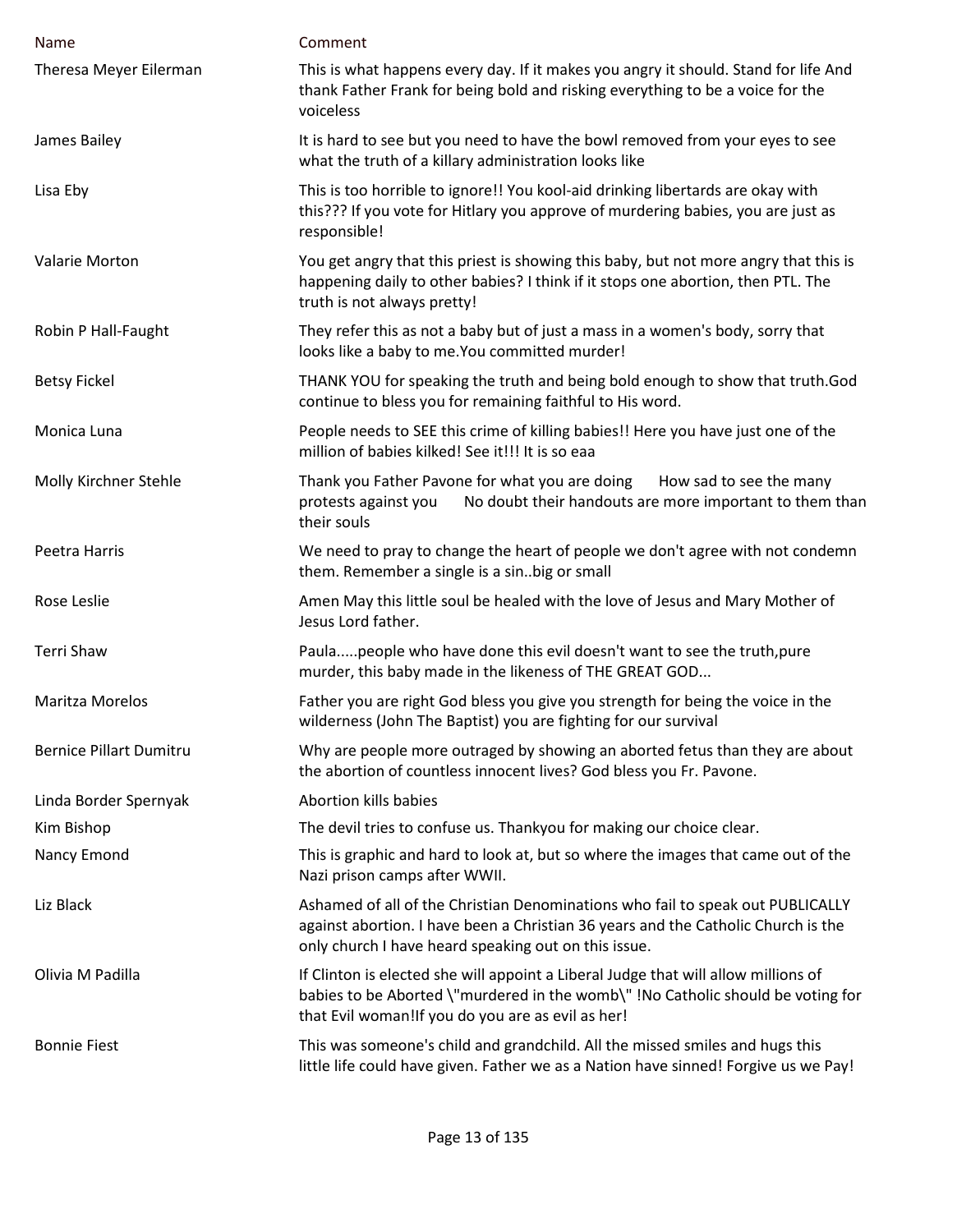| Name                         | Comment                                                                                                                                                                                                                             |
|------------------------------|-------------------------------------------------------------------------------------------------------------------------------------------------------------------------------------------------------------------------------------|
| Ian Williams                 | Abortion is wrong, terrible, disgusting, and atrocious. The bigger question is this(I<br>know the answer, do you), when you die will you go to Heaven or Hell?<br>Jesus<br>saves.                                                   |
| Tabetha Delahoussaye         | We need to never show the result of evil so no one will ever feel bad for turning a<br>blind eye to it. Cowards and minions is what you are! You want pretty pictures not<br>reality.                                               |
| Deseri Whosoever Galindo     | So hide it? You don't like seeing it then don't condone it. Don't turn away! Imagine<br>what God witnessed 24/7! From people who claim to live Him!                                                                                 |
| Sharon Starke Lightfoot      | I think he's shocking people into the awful reality of what they're doing. If you<br>don't approve stick your head in the sand and pretend everything is okay                                                                       |
| Debbi Reyburn                | And remember hillary and planned parenthood support killing children after they<br>are born if they are a burden so she has many more doors to open if you allow her<br>in the white housedont be fooled the devil is alive!!!      |
| <b>Esther Garrido</b>        | Too bad that those people who make those cruel comments<br>Agreed father so sad<br>forget that they too were a fetus at one point! Every life matters! It is a life from<br>day one??????????????????????                           |
| Karen Cluff Geraci           | Not sure why people keep saying that the father has sinned by showing a<br>murdered baby. Don't believe that ones in the Bible. Maybe people need to spend<br>more time in church learning Gods word.                               |
| Renee Bretz                  | Thank you for being a faith leader who care about these issues.                                                                                                                                                                     |
| Juan YNinamónica Rajs        | ji Es terrible !!, muuy fuerte ver ésto, piensen que los bebés serán asesinados por<br>millonesapoyados por H. Clinton. ¡¡ NO VOTEN POR ELLA !! piedad por los<br>bebés. ¡¡ NI UNO MÁS DEBERÍA MORIR !!                             |
| Joe Mantegna                 | God Incarnate save the innocent. Let every vote be for pro life. Lead your people<br>Lord this Election Day and always.                                                                                                             |
| Pamela Nelson                | What has happened to the soul of this country that we could think that killing a<br>child in this manner is ok. Lord have mercy on us!                                                                                              |
| Nathalie Heuninckx           | this is so so sad poor poor baby you are save now with our heavenly Father JESUS<br>CHRIST and nobody will and can hurt you anymore                                                                                                 |
| Tom-LiviaJane Shelton-Gabler | Thank God for standing up!!!! The problem with our Country is too many cowards.                                                                                                                                                     |
| Connie Giannosa Spisak       | God Bless you, Father Pavone for all you do to get the word out about our inoccent<br>babies!!!!!!                                                                                                                                  |
| Erin Elizabeth               | For those of you who are upset- tell me- are you upset also with Planned<br>Parenthood selling this baby's body parts for profit to purchase sports cars?                                                                           |
| Edie Marie Keel              | Thank You Father for coming forward I pray all our Catholic leaders do the same<br>TODAY!! We all need to stand up Loud and make sure God's voice is heard!                                                                         |
| Annshirley Bittner           | Thou shalt not kill in any form in any time this was a human sent ad a gift from<br>God it could have had life and put into adoption shame on its evil parents thank<br>you Father for speaking for this child god bless all babied |
| Eva Driggers                 | This breaks my heart, such evil in this world we live in., Murdering innocent<br>babies. that is just wrong there is no justifying abortion period!!!!!                                                                             |
| Juli Billingsley             | Thank you for showing the evil of abortion. It takes courage to speak and show the<br>truth. \" Blessed are you when people insult you, persecute you and falsely say all<br>kinds of evil against you because of me.\"             |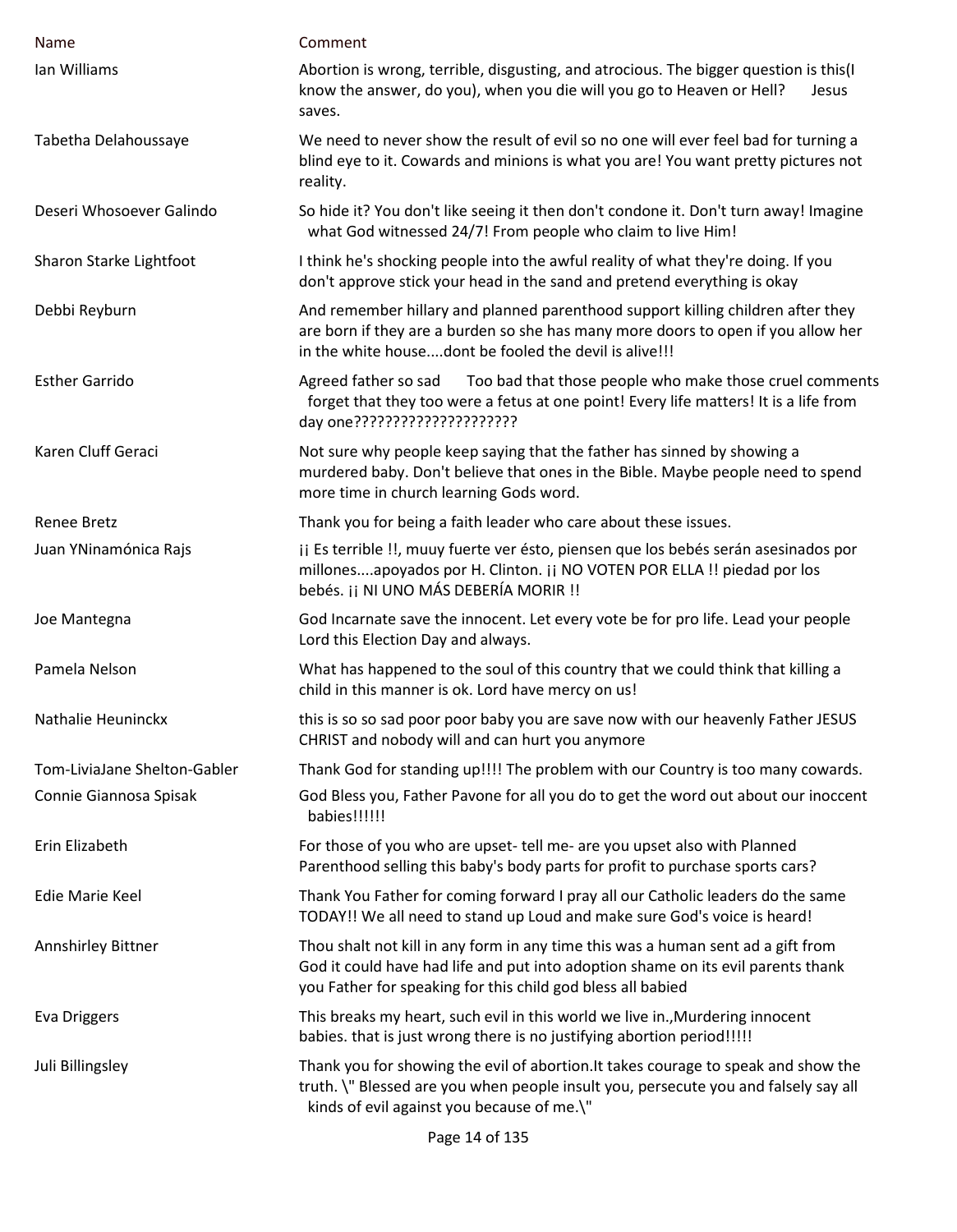| Name                   | Comment                                                                                                                                                                                                                                      |
|------------------------|----------------------------------------------------------------------------------------------------------------------------------------------------------------------------------------------------------------------------------------------|
| Janet Corel            | I have never killed a child (via contraceptive pills or abortion) and have no<br>problem looking at this. Sometimes looking at one's own sin is terrifying even<br>when in denial.                                                           |
| Nancy Halstead         | Father, you put a face to abortion. People want to deny the awful truth, killing a<br>baby is painful. The child suffered horribly .Do not deny the evil of abortion.                                                                        |
| Chris Schultz          | The truth hurts and occasionally slaps you in the face. Don't think of the message<br>he is trying to articulate it's better to forget about it and get back to watching the<br>Kardashians. America!                                        |
| Suzanne LaGasse Moran  | I'm sure that the Soul of this precious baby has already been in the arms of Jesus.                                                                                                                                                          |
| <b>Heather Mewshaw</b> | This baby is a sainttheir body is a first class relic. How is that different from the<br>incorruptible saints that are displayed on roadshows???                                                                                             |
| <b>Allan Nicol</b>     | Well done Father. People don't want to know the reality of abortion as it is oh so<br>convenient. You're respecting the baby's humanity more than the people who are<br>offended by seeing him or the people who carry out abortions.        |
| <b>Bonnie Halfmann</b> | Thank you for educating all about precious life. The aborted baby brings a sense of<br>reality to the horrors of abortion. The Catholic Church does not talk enough about<br>the wrongs of our society. Thank you!                           |
| Sandra Padilla         | A lot of priest do not want to even mention the word abortion only to avoid people<br>who attend mass may get upset and dont come back and Why do you want a<br>church full of people that pretend babies killed is not a problem for anyone |
| <b>Silvestre Reyes</b> | Watch this Democrats this is what Hillary is alright with, Hillary advocates                                                                                                                                                                 |
| Robin Walthall         | Janie Garnica Moreno the church does have a responsibility to give the church<br>members the knowledge they need to make the right choice. Jesus loved the<br>church so why would he want them to vote blindly.                              |
| <b>Vincent House</b>   | finally a priest to speak outwhere ate the rest of them!                                                                                                                                                                                     |
| <b>Bill Strait</b>     | God bless you ! Fr Thank you for all you are doing to fight for God and all of us                                                                                                                                                            |
| Kari Smith             | Who could do this to this precious little lamb? This is a baby can you not see this?<br>Gods greatest gift returned to God! Abortion is murder!!                                                                                             |
| <b>BJ</b> Worton       | What's the matter you can't stand to see just what a baby looks like after a<br>Chemical abortion . This is a baby never a fetus                                                                                                             |
| Judi Johnston Benoit   | I could not vote for someone who will allow 9 month abortions without feeling<br>remorse. For each baby that is killed, if we vote for Hillary, I feel part of that<br>murder is on our souls as we did nothing to stop it??????             |
| Jerry Stricker         | Why hasn't every religious cleric in America been shouting for months about this<br>woman who wants to permit killing babies up to and including during delivery?                                                                            |
| Be Bu                  | People find it offensive over a dead baby body being shown here but they say<br>nothing when thousands of babies like this being torn out of the womb. How sad is<br>society?                                                                |
| Elizabeth McGaughey    | Poor poor baby. He or she did not deserve that. May God have mercy on his or<br>mother and father's soul and on the soul of the doctor that performed that. May<br>our nation change their hearts toward God.                                |
| Nola Viney             | We need more courage to protect the ongoing child abortion is killing and murder.<br>I think we need the truth not euphemisms and the world has not moved on.                                                                                |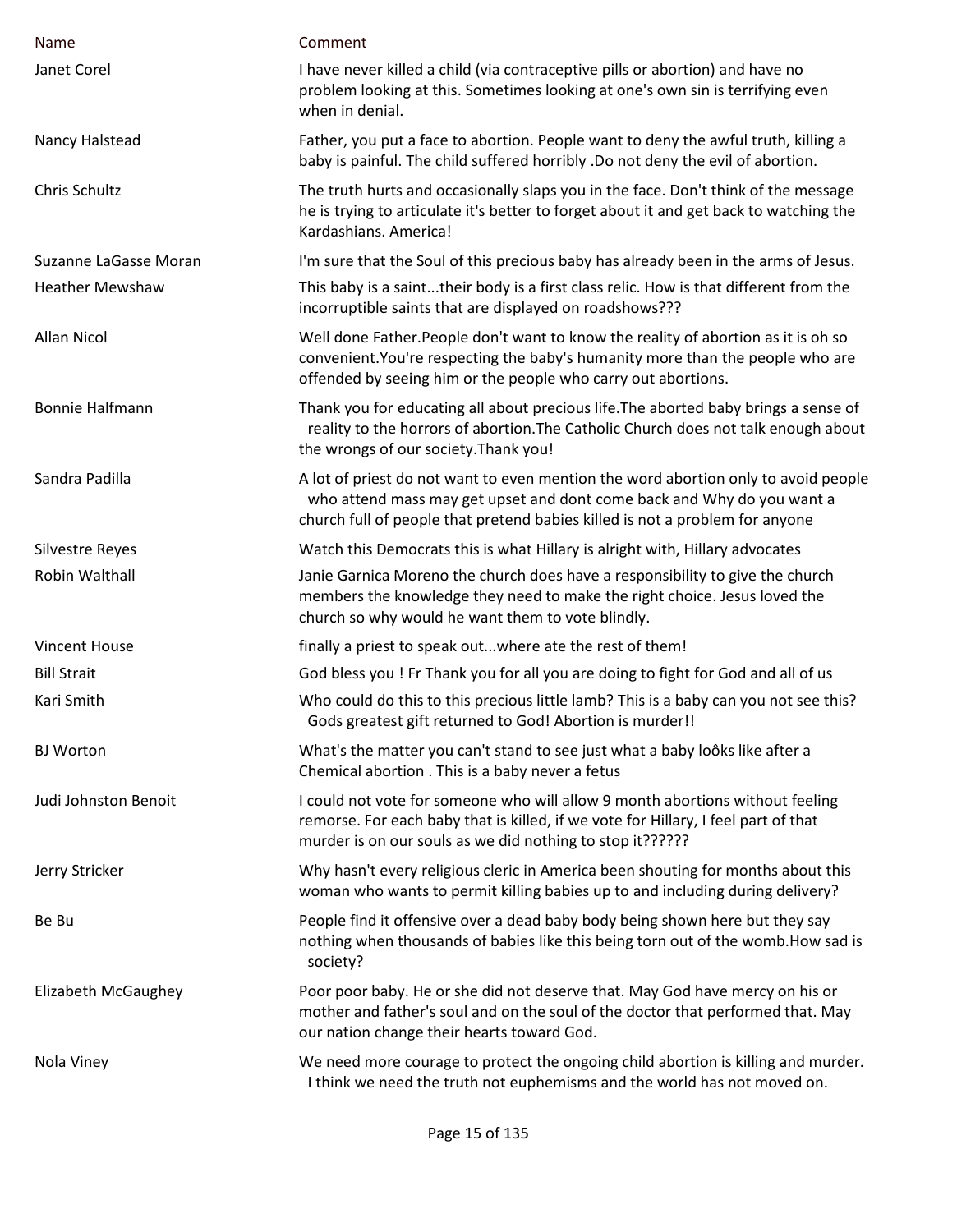| Name                          | Comment                                                                                                                                                                                                                   |
|-------------------------------|---------------------------------------------------------------------------------------------------------------------------------------------------------------------------------------------------------------------------|
| Debora DuBose                 | You are very brave Father. People are shocked seeing this but they SHOULD be<br>shocked and saddened that we all allow this to happen.                                                                                    |
| Victoria Mastroianni          | God bless you Fatherunfortunately this is the only way to wake people up to the<br>horrible reality of abortionI pray people wake up and see this for what it really<br>istaking a life.                                  |
| <b>Tracey Gleason Galindo</b> | Maybe by seeing a baby laying on the alter- will wake people up to what Abortion<br>really looks like.                                                                                                                    |
| Suzanne LaGasse Moran         | Invite everyone you know to watch this. God bless you, Father.                                                                                                                                                            |
| <b>Teena Paul</b>             | Out of sight out of mind?? I don't think so. That's the problem no one wants to see<br>the ugly wickedness truth of what going on every day all day. Wake up and stop<br>the murder of infants.                           |
| Monique Montague-Presthus     | Thank you for sharing people need to see for real first hand it gives you a totally<br>other perspective if I was going to abroad my child I would not after seeing this                                                  |
| <b>Jody Davis</b>             | I agree with the priest here. If its in your face then maybe just maybe you will see<br>that yes, indeed, this is a child, not a \"thing\". Hopefully, though hard to see, this<br>will save many many more babies. Amen? |
| Christina Alvarez             | I am 100 % prolife!!! I'm a 100% Catholic!!! I'm not perfect but I love God !!                                                                                                                                            |
| <b>Bonnie Fiest</b>           | This election is about choosing good or evil! Choose you this day whom you will<br>serve. If God Be Go Serve Him! If Baal be God serve Him. Your choice will be for<br>all eternity!                                      |
| Rubye Danielle Allen          | Whether you like it or not, may this baby rest in peace but people need to see<br>what they are voting for. A child should not be aborted                                                                                 |
| Lorena Estrada                | Las personas tienen que ver este triste escenario para recuperar el sentido del<br>pecado que han perdido. People has to see this sad scenario so that theymight<br>getback the sense of sin they have lost.              |
| Diane Lafond                  | Amen. Thank you Father for helping Christians make a good choice when voting on<br>Tuesday Election Day.                                                                                                                  |
| Karen Hummel                  | I am so horrified by Hilary and all of the cold uncaring liberals without a<br>conscience who could care less about these precious slaughtered babies!                                                                    |
| Cynamyn Nelson                | I cannot watch. However, I get it. This is truth. The sad and horrible truth of<br>abortion. May this sweet Angel fly high. I'm so sorry we have failed to protect you<br>Angel baby.                                     |
| Janet Michaud                 | God bless you, Father & thank you for being strong by standing up for life?????                                                                                                                                           |
| Kathleen DeCicco DeRosa       | Does no one read the post without commenting? This child was being discarded<br>like trash, but this pathologist entrusted this child for burial.                                                                         |
| Margaret Lee                  | Some people are in denial about abortion. Father Is right. He know scripture.                                                                                                                                             |
| Christy Calogero Bodenheimer  | Thank you Father Pavone for your courage in exposingthe ugliness and reality of<br>abortion. It's killing babies, hurting women and destroying families.                                                                  |
| <b>Bonnie Fiest</b>           | We deserve whatever judgment God desires for allowing this slaughter of our<br>heritage for so many year! May God have mercy on all our souls for not fighting to<br>stop this Evil!                                      |
| Charlotte Weiszer-Hendershot  | Does this bother you? Then you've got to face fact. This and worse happens every<br>day. So sad, but yes this had to be seen.                                                                                             |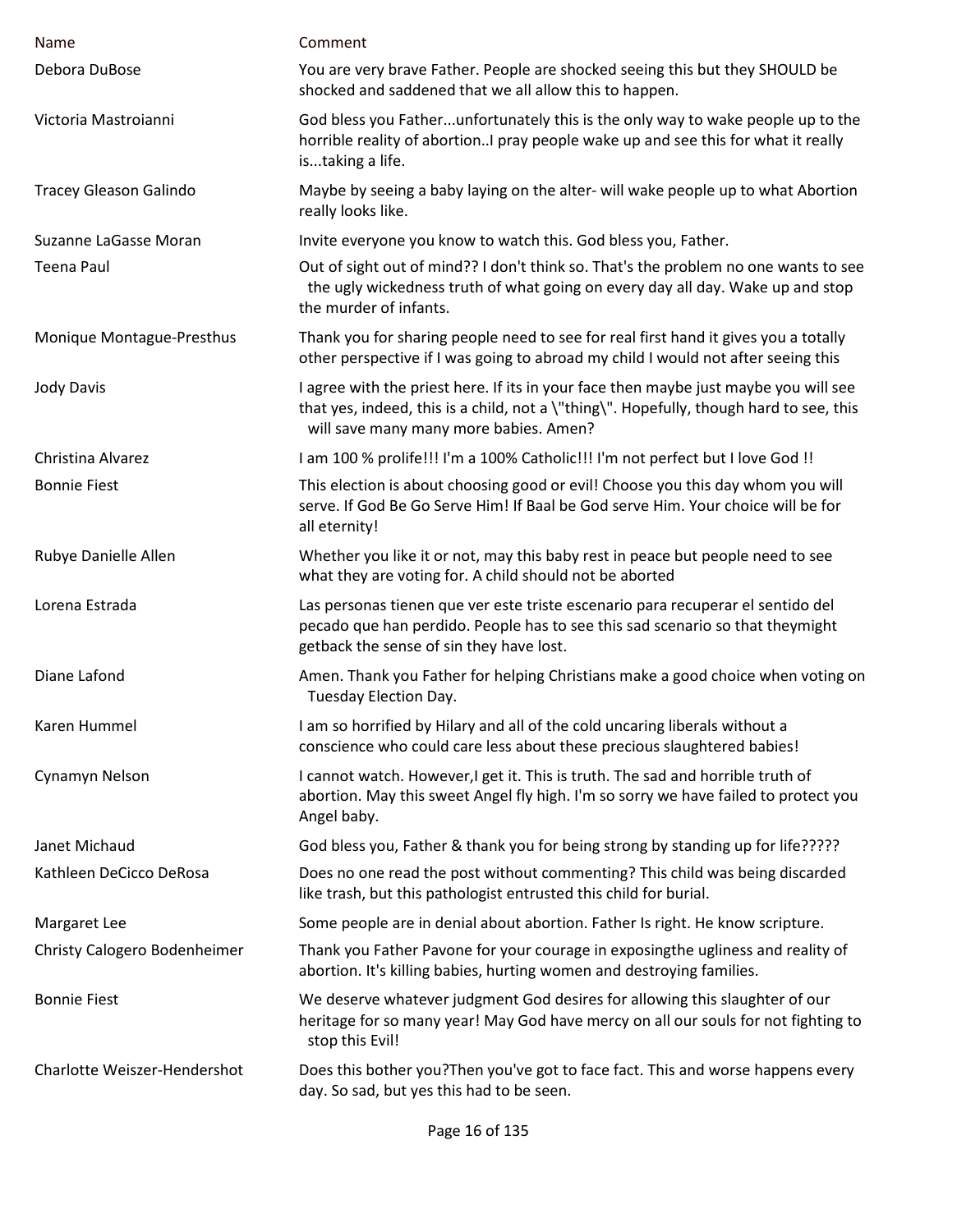| Name                      | Comment                                                                                                                                                                                                                              |
|---------------------------|--------------------------------------------------------------------------------------------------------------------------------------------------------------------------------------------------------------------------------------|
| Claudia Shepherd          | Why should we not see this baby God say to open our eye so we won't be blind<br>God sees this every day and night does he not Weep We should all weep                                                                                |
| Cheryl McCauslin          | Everada Paulina Espinoza-I used to agree & hate seeing this. Then I thought if we<br>are so offended by SEEING images such as this HOW can we ALLOW it to<br>continue? I think we NEED to SEE the TRUTH                              |
| Cindy Woolley King        | JH- Father Pavone is not exploiting this poor baby! And St Gianna Molla was in<br>danger of dying, she chose her babies over her life!                                                                                               |
| Jen Swackhamer            | God touch this mothers broken soul, give her your word and save her                                                                                                                                                                  |
| Martha Carrera            | Your missing the whole point to this video! It is wrong that a fetus can be aborted<br>so close to birth God bless the baby, and condemn the mother and Dr that is<br>willing to do that. Hillary supports this.                     |
| Sue Simpson               | This breaks my heart. May God forgive our country, our people for not stopping<br>this yet! For sticking our heads in the sand, for looking the other way, for not<br>facing the ugly truth!                                         |
| Julie Steve Cole          | Fr Pavone never give up in speaking and fighting to end this brutality against the<br>most innocent among us--we pray for you and stand with you to stop this<br>slaughter                                                           |
| Liz Black                 | I'm not a Catholic either but I am deeply ashamed. ASHAMED of all the Christian<br>Denominations who do not speak out against abortion. The Catholic Church<br>remains a lone voice in the wilderness!GOD BLESS THE CATHOLIC CHURCH! |
| <b>Oscar Davis</b>        | How can a Catholic say a prayer about the fruit of the womb and then vote for a<br>political party who kills in the womb??? I can't understand that. Period.                                                                         |
| Lani Arnold               | When you have an abortion those people don't care how you dispose of the<br>baby!!Get a grip!!                                                                                                                                       |
| Kathy Willkinson          | The problem isyou weak people don't want to see what we've allowed to happen<br>in this country. If God walks away from us, we deserve it. Thank you F. Frank<br>Pavone. The truth hurts!                                            |
| Sheri Schulteis           | It's hilarious that people are upset that this is \"disrespectful\" to the baby. But<br>you aren't upset about them killing the baby. Backwards hypocrisy!                                                                           |
| Becky Kummer              | Thank you for being brave enough to show this. People need to see the truth of<br>what is allowed in this country. Sick, twisted way they think and believe, has to<br>stop. If the church doesn't show them who will.               |
| Aimee Wooster Wiederhold  | God Bless this poor innocent life that was taken away so selfishly! I know this<br>baby is in the arms of the Lord! So heartbreaking. Howanyone can do this and<br>think it's ok is beyond incomprehensible to me.                   |
| <b>Hiedi Ammons Watts</b> | I think anyone that could take life away does not deserve they're own for no life is<br>greater than the other so do not judge what makes your choice to take there life<br>yours wasn't taken                                       |
| Kim Quesada Lloyd         | Gary Doyle. Would you rather it end up in a land field? Because that's where they go                                                                                                                                                 |
| Sandra Padilla            | Our Lady of Guadalupe please pray for this nation, this is in the hands of the<br>people.                                                                                                                                            |
| Ralph Angioli             | Father why don't we hear more of our Bishops as passionate of life issues as you?                                                                                                                                                    |
| <b>Chris Olenick</b>      | Thank you, Fr. Frank!! We must end abortion!! Life for all from the moment of<br>conception to natural death.                                                                                                                        |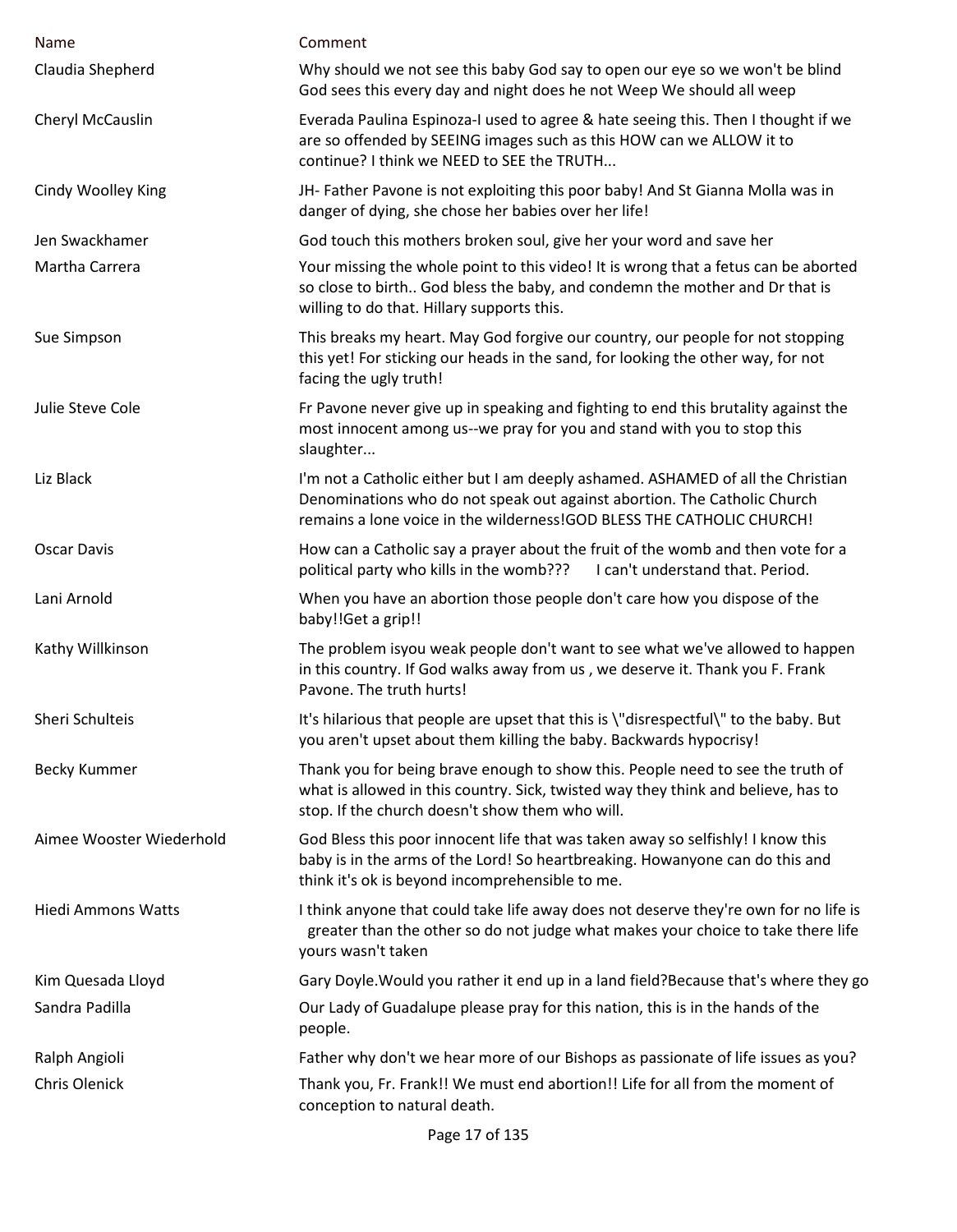| <b>Name</b>             | Comment                                                                                                                                                                                                                                        |
|-------------------------|------------------------------------------------------------------------------------------------------------------------------------------------------------------------------------------------------------------------------------------------|
| Laura Dominguez         | The truth is painful, this the horror and know your silence is consent. You can not<br>be a Christian and be for abortion at any level.                                                                                                        |
| <b>Mary Miller</b>      | Lord have mercy on our country for ignoring this horror!                                                                                                                                                                                       |
| Melinda Kyle Sawicki    | God bless that poor child. That baby deserved to be held, loved and kissed. My<br>heart aches. All lives have a purpose. Who is worthy enough to decide who can<br>and cannot live?                                                            |
| Kathleen Williams       | Twice abortion was given to me as an option. Once for my daughter the other as<br>my grandson tohis mother. How sad this is ever a choice. Thank God we both<br>choses life Precious is the life that God places in our wombs.                 |
| Elizabeth Burgin        | This is so sad, however, you would not have had to do this if all Christians had<br>been there for Roe v Wade in the first place. Shame on all of us that let it pass.<br>God bless you Father, you are right.                                 |
| Cheryl Haws             | Pray for the soul of that murdered child. God Bless.                                                                                                                                                                                           |
| Hope Sanchez Garza      | What if this was you? Think about it. One of the commandments \"shall not<br>kill\"!!!! Wake up people!!! This poor baby did not have to die!                                                                                                  |
| Stevie Kobos            | This is so sad; what kind of a society have we become. We need to protect the<br>voiceless unborn little ones. God bless this little baby; what a tragedy.                                                                                     |
| Alton Johnston          | Janie, it is a MORAL issue that people want to portray as a political issue. God<br>bless that innocent unborn human being that never had a chance.                                                                                            |
| <b>Bill Brangwynne</b>  | The responses show that people don't get by the picture. They miss a very<br>important message. You words are so true and need to be heeded.                                                                                                   |
| <b>Rhonda Stripling</b> | Sad people don't want to see what the abortionists do, I guess if it stays hidden<br>it's okay. Murdering babies is NEVER okay!                                                                                                                |
| Diane Thacker           | From the rooftops expose all that is hid in darknessbring it out into the lightif it<br>touches you enough to offend then it will make you promote no abortionsugly<br>acts are that and God brings even good out of that                      |
| Ashley Westbrook        | If this bothers you then good. That's the point. That baby was killed by its own<br>mother and was garbage. Wake up people. Rip you are with the Lord now.                                                                                     |
| James Mattox            | Why are yall so disgusted by the child here? Acvording to hillary what lies here<br>isnt a human life thats deserves to belong in the world.                                                                                                   |
| Laura Nunley            | This is so sad. To think anyone could do this to a child. It breaks my heart to know<br>that some are ok with abortion. Just my opinion.                                                                                                       |
| Mary McManus Laurenson  | If a pregnant woman is murdered, that is considered a double homicide; so how<br>can abortion not be considered murder?                                                                                                                        |
| Jessica Emery           | God bless this poor baby who's mother chose to kill him/ her instead of giving it<br>an opportunity to live.                                                                                                                                   |
| Cheryl Macon Jez        | Thank you for showing this precious baby!He or she is in Gods arms. My heart<br>breaks!! Pro Life. Save the babies!!??                                                                                                                         |
| Jacqueline MacDonald    | It doesn't matter what religion you are you should look at this and see that what<br>Hillary Clinton stands for is wrong God has the right we do not she does not have<br>the right she needs to be held accountable may God have mercy on her |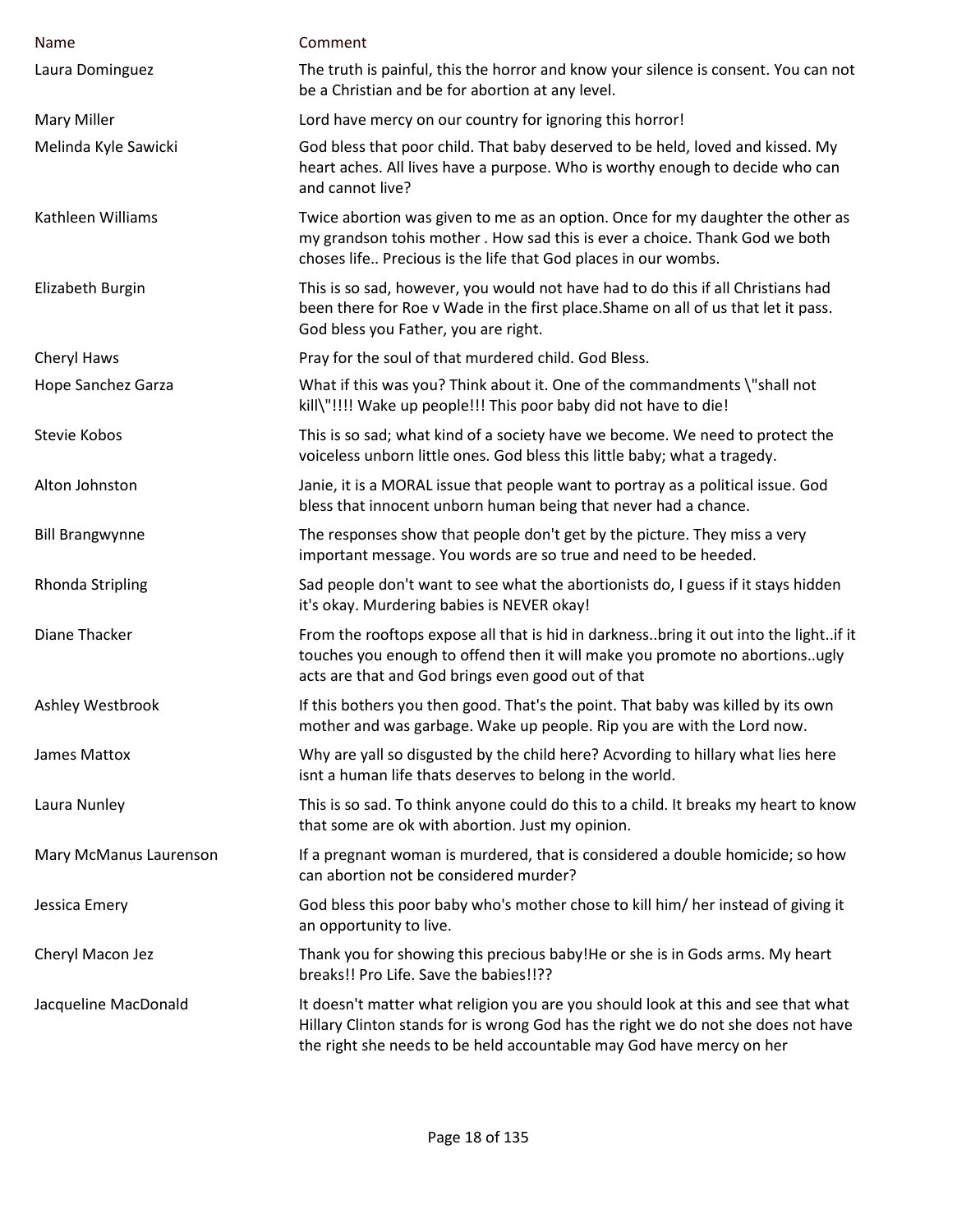| Name                         | Comment                                                                                                                                                                                                                                   |
|------------------------------|-------------------------------------------------------------------------------------------------------------------------------------------------------------------------------------------------------------------------------------------|
| Leisa Leach Crowley          | Killary hates life, children, new generations, people, period! She herself worships<br>the devil! Look up Wikileaks! Child pedophelia, child abductions, also Wikileaks!<br>God help us!                                                  |
| Karen Salstrom               | I disagree about the remains needed to be in a casketFr. Pavone rightly placed it<br>directly on the altar. This precious ONE IS sacrificed by the evil of todaythe altar<br>is exactly where he belonged. May God rest his precious soul |
| <b>Emmett McGovern</b>       | Thank You Father Frank Pavone  and here's another courageous priest:<br>https://tomperna.org/2016/10/0 4/the-2016-presidential-electi on-voting-from-a-<br>catholic-pers pective-taught-in-one-awesome- homily/                           |
| Michelle L Ryland            | Thank you for sharing. Maybe people will think twice before choosing abortion<br>over adoption. So many out there that would give a loving home to this or any<br>other baby. I feel, if there's a heartbeatit's murder. My opinion.      |
| Alexandra Kogan              | Brave move, thank you. Let's pray for this baby and his or her's ultimate sacrifice<br>and witness to the selfishness of our times. Have mercy on us, Lord.                                                                               |
| Linda Haydon Ives            | Take a hard look at the reality of abortion folks which killary condones up to the<br>day of delivery. Yes it is abhorrent. Yes it is disturbing. But it is a reality that goes<br>on every day in this country. We need to end it.       |
| <b>Carol Larese Millward</b> | Thirty-five late term babies were found in a freezer in our town after an abortion<br>doctor injured a woman and dumped her at the local hospital. Our church named<br>andburied those infants. It is absolutely heartbreaking.           |
| <b>Gladys Newsom</b>         | Shame on any Christian not voting for pro life agenda                                                                                                                                                                                     |
| Judy H Strickland            | Sherry Storms, do you see how black this child's body is? That occurs when saline<br>is injected into the womb to kill the baby. It BURNS THEM tho death!!Usually,<br>they're still alive during the abortion process!! This is MURDER!!! |
| Linda Border Spernyak        | Pray for the unborn!                                                                                                                                                                                                                      |
| Sheila Strappe Rulli         | Pray for our politicians that they will choose life                                                                                                                                                                                       |
| Julie Craven                 | Back in '73 when I graduated from a Catholic high school, we were required to see<br>what happened in each type of abortion procedure. I'm so grateful they did,<br>because when I later became a nurse I was already solidly pro-life!   |
| David Lindsey                | This needs to be seen and shared. Don't hide your head in the sand. Your ignoring<br>this doesn't mean it's not happening. Show the world how these innocent babies<br>die.                                                               |
| Sandra Padilla               | From then on call yourself a non-believer if you advocate for the killing of babies                                                                                                                                                       |
| Lisa Hambley Harbour         | I am sure that innocent baby would want to save other innocent lives                                                                                                                                                                      |
| Mary Ross                    | To kill a child is OK but to bring it to light is not what a mixed up crazy world.<br>Rest in peace dear little one. Pray for us who would have chosen for you to live.                                                                   |
| <b>Arlene Cappas</b>         | Thank you, Father, for all you do to try to open our country's eyes to this holocaust.                                                                                                                                                    |
| Karen Sull                   | I am very proud to be PRO-LIFE! People need to see the reality of what an aborted<br>baby actually looks like.                                                                                                                            |
| <b>Tina Carroll-Stevens</b>  | Thank you Father FrankPavone, prayerfully people will realize that baby is a<br>human and deserves a chance to live. Instead of aborting babies women need to<br>make sure they do everything possible to keep from getting pregnant.     |
| Valerie Petroski             | THANK YOU FATHER! You are doing God's will well. ?? praying for you!                                                                                                                                                                      |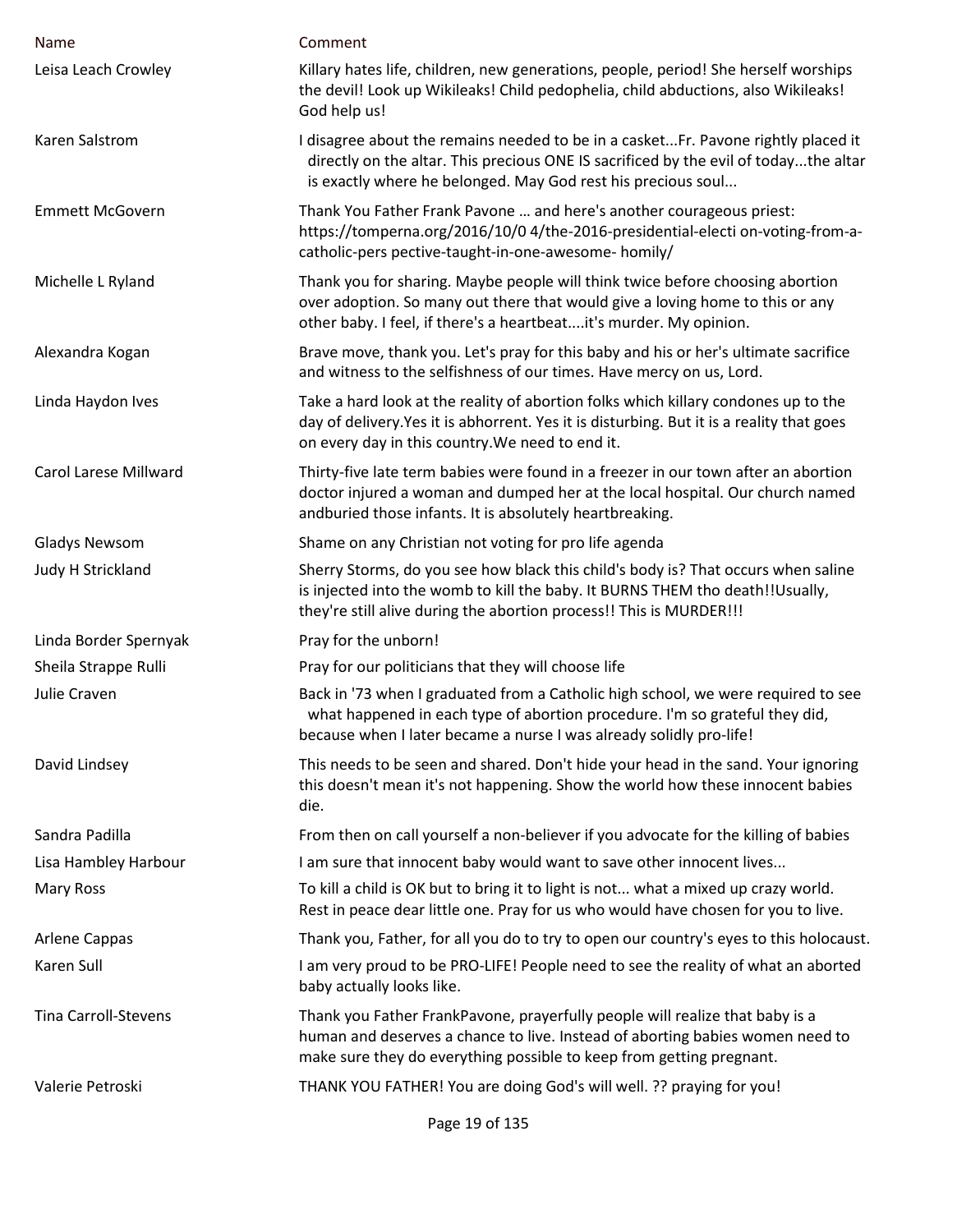| Name                    | Comment                                                                                                                                                                                                                                                |
|-------------------------|--------------------------------------------------------------------------------------------------------------------------------------------------------------------------------------------------------------------------------------------------------|
| Catherine Yukie Shuyama | "In the case of an intrinsically unjust law, such as a law permitting abortion or<br>euthanasia, it is therefore never licit to obey it, or to 'take part in a propaganda<br>campaign in favor of such a law, or vote for it"' (Evangelium Vitae, 73). |
| Jennifer Roswell        | thank you for restoring the dignity of this child with a proper burial, and thank you<br>for showing us the visciousness of our ways.                                                                                                                  |
| Sandra Sharon Jenkins   | According to Hillary and her followers, this is not a life. This non life has no rights.<br>I think a picture of this poor child should hang in every abortion clinic.                                                                                 |
| Henry Altamirano        | Your right Father. We will be in exile if the Supreme Court is lost if we do not vote<br>ProLife!                                                                                                                                                      |
| Elizabeth Cary          | I'm with you Father. I'm feeling disinfranchised by the Pope and a Bishop in San<br>Jose. Can't understand why they have become so liberal and are now attacking<br>priest that still hold life as precious. Praying for you.                          |
| Linda LaGruth           | Those that object to this position needs to think about making those statements<br>to God and think about how He will respond                                                                                                                          |
| <b>Tina Gross</b>       | We must look this evil in the eye and vote for candidates who will honor God.<br>Hillary Clinton dies not!                                                                                                                                             |
| Kay Howard Kearney      | All of you who are critical of this pastor need to reevaluate your relationship or<br>lack of relationship<br>With GOD.                                                                                                                                |
| Lisa Duff               | To say you dont know the circumstances of the abortionso its ok to wait till a<br>baby is 6 months then decide to abortdisgustingits not a little fetus its a child<br>at this stage feeeling painnnreal painnn                                        |
| <b>Betty McMillan</b>   | I disagree with many of the people who responded to you, Father. Why does the<br>picture of this beautiful child of God offend some people, but the murdering of<br>this child does not offend them at all. Thank you for posting, Father!             |
| Cynthia Broussard       | People need to see this child!!!!! Out of sight out of mind? Noooooo it's<br>happening every minute! As horrible as this is to see??? Wait until you face God.<br>If you decide ignorance is bliss? Guess what it's not!                               |
| Chi Chi                 | Hillary said kill them all, is that including her grandchild.                                                                                                                                                                                          |
| Michelle Vallance       | This little precious child lying in front of you, Father, could have been the adult<br>discovering the cure for cancer.                                                                                                                                |
| Vicki Marengo           | So many babies have been sacrificed in the name of woman's right to have a<br>choice. You had a choice and chose to have sex at a time you'd conceive. Now for<br>your convenience you say it's your body and your choice. Not so !                    |
| Jerry Tyner Douden      | G-d Bless you  You are a brave warrior of G-d as tears roll down my face I thank<br>you with all my heart and I pray that G-d uses me to fight this Deep sin of Abortion<br>that we all are connected to . We must stop the madness.                   |
| Cynthia Roddy Naquin    | Deborah Woods Candullo, STOP AND GO AWAY! We are listening to this Father<br>and we who agree want to support what he says!!                                                                                                                           |
| <b>Melanie Ponson</b>   | The altar represents Jesus's \"sacrifice\" for us.<br>This beautiful child was<br>murdered by evil acts and may be the salvation for many more unborn.<br>Sometimes reality isn't real until it hits us square in the face. Thank you Father!          |
| Angela Utz Smallwood    | This is graphic and horrible but abortion is graphic and horrible. People who vote<br>for Hilary are voting for someone who believes that it's okay to end the life of a<br>baby in the late term. That is cold, heartless and evil.                   |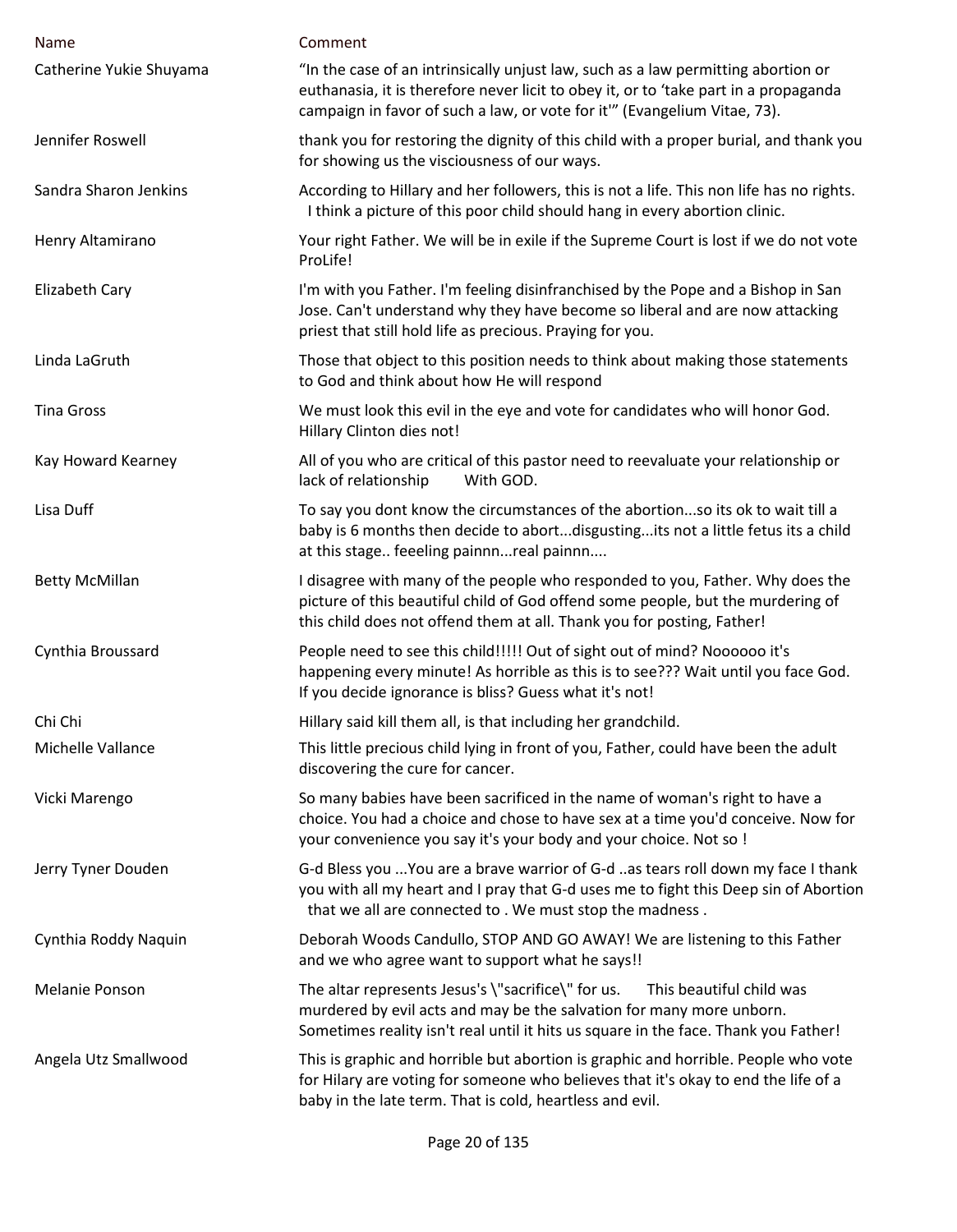| Name                     | Comment                                                                                                                                                                                                                                             |
|--------------------------|-----------------------------------------------------------------------------------------------------------------------------------------------------------------------------------------------------------------------------------------------------|
| Ela Camps                | Father, thank you for all you do in keeping Our Lord's teachings on life and the<br>responsibility we have in treasuring it. We are at a crossroads in history and our<br>eternal souls are in jeopardy. Do we choose murder or life?LIFE!          |
| Suzanne LaGasse Moran    | Clear as a bell which candidate is in favor of the death of this baby.                                                                                                                                                                              |
| "Sandra Johnson Kaufman  | Thank you Fr. Pavone for showing exactly what abortion is & what it does!<br><b>CHOOSE LIFE!!!</b>                                                                                                                                                  |
| Sandra Padilla           | Please lets pray the Chaplain of Mercy to fight this evil corrupted Goverment                                                                                                                                                                       |
| <b>Philip Cameron</b>    | If we elect hillary then we need to have the guts to watch what she endorses. Get<br>our heads out of the sand.                                                                                                                                     |
| <b>Karen Higgins</b>     | Have Mercy on us and we pray for Life of the unborn!                                                                                                                                                                                                |
| Royal Dansk              | Deborahthe truth hurts. When you are guilty. Please ask for forgiveness and<br>repent.                                                                                                                                                              |
| Donna Brum               | I got saw upset because so many Catholic people they believe and the abortion I<br>don't know why????????????????                                                                                                                                   |
| Matt Miller              | Non-negotiable life issues are paramount, one party clearly violates all these non-<br>negotiables.                                                                                                                                                 |
| Annamaria Dickens        | little angel may u now be in the hands of Jesus. It is about time that all women<br>should see a baby that would be the size of an aborted baby. Hillary is all about<br>abortion!                                                                  |
| Carlos Rodriguez         | Father Frank Pavone, I'm with you, abortion is wrong and this people don't get yet.<br>The country is totally divided and as you said the Holocaust is near. One other<br>thing if you want an abortion you should pay for it.                      |
| Karla Covarrubias        | Pray for the innocent baby's                                                                                                                                                                                                                        |
| Ibrahim Al-Qass Khalil   | Ameen God is looking please God choose the better who follow your law and have<br>one face towards you my God                                                                                                                                       |
| <b>Eric Blevins</b>      | A priests job is to get you through the pearly gates. If you vote for this, then you<br>condone it!! It's time for people to stop voting for, \"What's in this for me\" and<br>start voting for, \"What's in it for them in the long run\".         |
| Maria Felix              | Those that vote against life there hands will be stained with the blood of babies<br>that are killed                                                                                                                                                |
| <b>Richard Doredant</b>  | I've seen Father Pavone several times on EWTN.He's an excellent spokesperson<br>for Priests for Life.I have always believed that if one votes for the political party<br>that kills children, the blood of those infants is equally on their hands. |
| Lee Imbergamo-Ostermeier | This is out & out murder.??There are so many who would adopt this child because<br>they are unable to have one of their own. So very sad??                                                                                                          |
| Kathy Swogger            | How can anyone look at this and not cry. How can anyone for for someone who is<br>ok with abortion up to 9 mo. This is the most horrible thing. Any parent or<br>grandparent who would vote for this I pity you at judgement day.                   |
| Kimberly Cota            | Truth!!!! Sorry you can't handle it but if you are Catholic you should know the<br>covenant                                                                                                                                                         |
| Michael Holland          | this is life precious before - G-D for the KINGDOMOF HEAVEN is made of these<br>little ones -                                                                                                                                                       |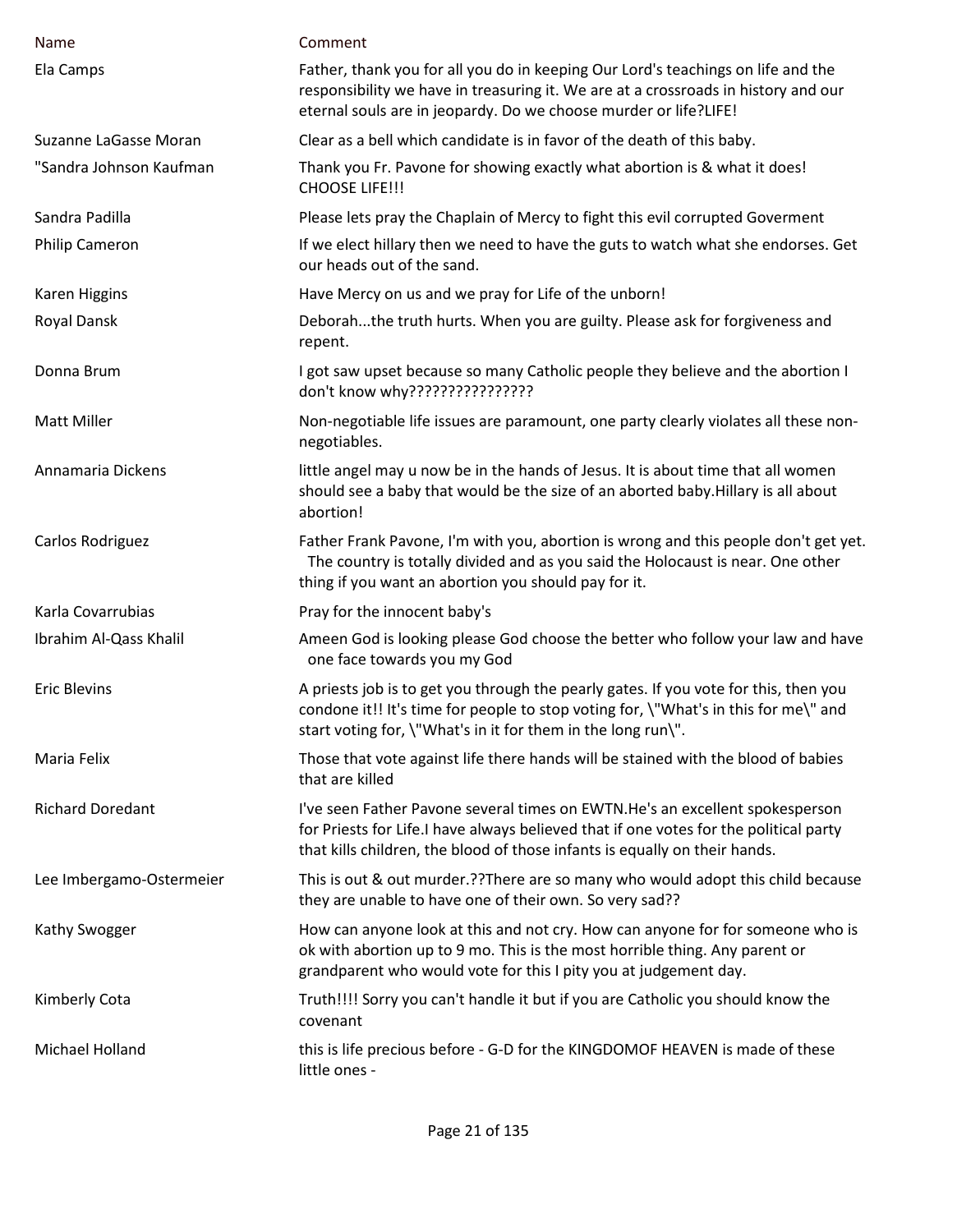| Name                    | Comment                                                                                                                                                                                                                                                  |
|-------------------------|----------------------------------------------------------------------------------------------------------------------------------------------------------------------------------------------------------------------------------------------------------|
| Danielle Valentino-Izzo | Isn't it just as wrong to be allowed to abort this baby when it looks like this??<br>Those pro choice do you not believe that late term abortions are wrong??? Why is<br>everyone so offended at this but not what caused this?                          |
| Graciela Perez          | Do not let the Devil blind you and vote for the candidate that defends abortion.                                                                                                                                                                         |
| <b>Rosemary Circo</b>   | My tears overflow for all unborn brothers and sisters. Thank you Father for<br>presenting the truth.                                                                                                                                                     |
| <b>Brad Toulouse</b>    | Makes me weep to see thisa reminder of the savagery of our society. May this<br>poor soul rest in the peace of Christ Jesus                                                                                                                              |
| Kathy McCullough Gross  | Our Catholic Church always must speak up for life. The Fifth Commandment states<br>that we may not \"Murder\"!                                                                                                                                           |
| Lynn Taborsky           | This is a dose of reality people! I know you want to be shielded from reality<br>because it scares you, but Hillary is EVIL!                                                                                                                             |
| Dianna Pope Mowdy       | This is reality the election is making this look and choose reality wake up he is<br>pointing out the real side of this issue for those who oppose the way he's doing it<br>I respect the man for speaking out and this is reality 100%                  |
| Virginia Stefano        | God bless this baby. Thanking Fr. Pavone for bringing this child's body from the<br>Sadly, too many Catholics turn a blind side to the real horror<br>garbage heap.<br>abortion.<br>Praying for Fr. Pavone and all those involved in the fight for Life. |
| <b>Miguel Valentin</b>  | The Church NEVER said the Death Penalty is a sinshe CLEARLY says Abortion<br>IS!!!!!!                                                                                                                                                                    |
| Vivian Hall             | Deborah Woods-Candulla I hope you are this emphatically upset about what<br>caused this babies death. If you are you should be thankful that this his babies life<br>was not totally wasted and is being used to open people's eyes.                     |
| <b>Steve Meyers</b>     | The truth hurts. President Obama said that \"if one of my daughters makes a<br>mistake, I don't want her punished with a child.\" I pray that he is never punished<br>with having a grandchild. He doesn't deserve that blessing.                        |
| Hazel Osterhout         | Dear father grant me the strength<br>Grant me a healthy child<br>My son was taken<br>for reasons unknown<br>Please protect our children<br>No more death                                                                                                 |
| Liz Black               | This priest is speaking what we all NEED to hear. Abortion is murder.                                                                                                                                                                                    |
| Carole Miller           | yes, we have an obligation to defend life in all arenas, including political                                                                                                                                                                             |
| Ding De Belen Vicuna    | Lord please open the hearts of your people to protect the inborn, to vote for the<br>pro life candidates. Amen                                                                                                                                           |
| <b>Greta Carrick</b>    | People obviously only get upset about the MURDER of a baby if they have to SEE<br>the results!!!! They want to continue being blissfully ignorant! God bless you for<br>taking a stand for those who can not stand for themselves.                       |
| David Tucker            | We will meet again, young one, God willing that when my time is over on this<br>earth, I will be with you in paradise                                                                                                                                    |
| Lloan Tony Montiel      | The Catholic Christian Church is the only one who is doing something to stop this<br>crimelet's join to do this together                                                                                                                                 |
| Greg Wert               | thank you Father for standing up for life, whether convenient or inconvenient, in<br>season or out of season                                                                                                                                             |
| Pancho Pistola          | American Bishops have done much to keep abortion legal since 1973 by sucking<br>up to the Gov. and the Democrat party.                                                                                                                                   |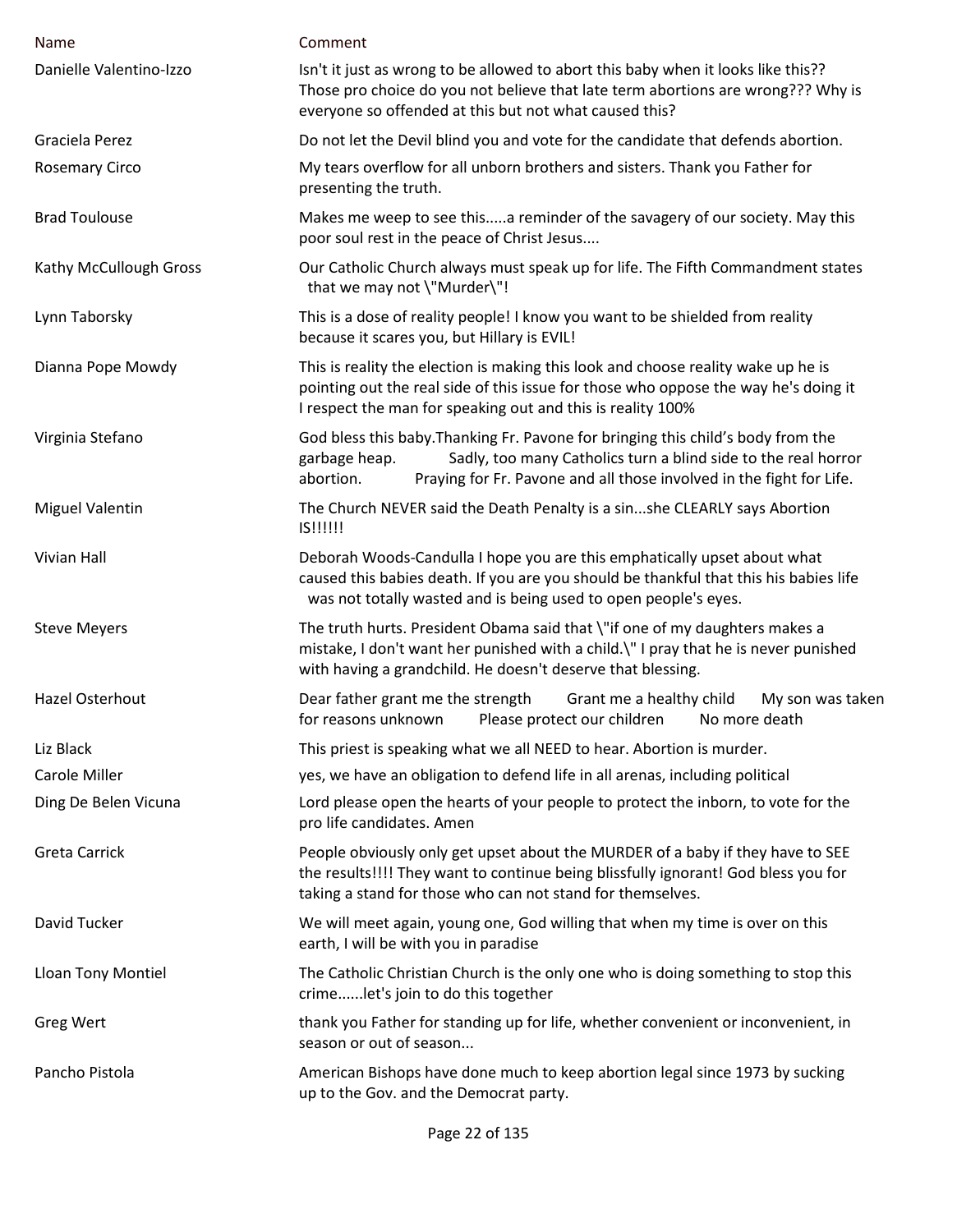| Name                          | Comment                                                                                                                                                                                                                                                    |
|-------------------------------|------------------------------------------------------------------------------------------------------------------------------------------------------------------------------------------------------------------------------------------------------------|
| <b>Ethel Fox</b>              | I do not understand how anyone who calls themselves a Christian can look at this<br>aborted baby and still say they are pro-choice. Pro-choice is pro-abortion. It is<br>really painful to see, but this baby is the reality of abortion.                  |
| Ron McCall                    | Stop looking at the Priest and look at the poor dead baby. This is the results of an<br>abortion. That is a real human being, so call it what it is and stop trying to make<br>abortion okay by calling it a fetus. Abortion is murder.                    |
| Josephine E Pena              | This child is now with our precious Lord safe in his arms. Many people think this is<br>a political move because this priest is showing an aborted child, baby, human<br>being. This is a moral issue and about taking an innocent life.                   |
| <b>Miguel Valentin</b>        | Fr. Pavone is a great Prophet of these end of times. The only thing I will<br>respectfully sort of disagree is, that child was NOT killed by abortion; he/she was<br>killed by a criminal ABORTIONIST.\"Abortion\" is not a personABORTIONISTS are!        |
| Carol Peterson                | This is one of the main reasons I am in politics. Because a precious baby had the<br>bad luck to have a careless, selfish woman this innocent will never have a chance<br>at life. We have to be their voice. Trump is babies only hope.                   |
| Dawn Weeks                    | God help us be the voice for these little precious lives that have no voice<br>themselves ?????????????????????                                                                                                                                            |
| <b>Teresa Beatrice</b>        | Deborah why so irate that he is showing what happens daily by the thousands??!                                                                                                                                                                             |
| Jillian D. Wernke             | The baby wasn't used as a propanymore then pictures of the Jewish Holocaust<br>were used as props. He's trying to wake up people to the evil of abortion. He's<br>placed the baby in a very sacred spot. it is unfair to liken it to candles on an altar.  |
| Gloria Grana Babb             | Thank you for doing this because it opens esp Catholic heretics eyes!!!!                                                                                                                                                                                   |
| Linda Cockrell                | HILLARY and Obama are Evil. They do the work of Satan.                                                                                                                                                                                                     |
| <b>Tracey Gleason Galindo</b> | David - more people care about poor abandoned or abused puppies than a baby<br>being murdered by abortion.                                                                                                                                                 |
| <b>Nikita Flowers</b>         | If your parents hadn't given you a chance to live, you wouldn't be alive today to<br>talk. Everyone( one day fetus or 40+ weeks fetuses) has/ have the right to live. No<br>one has the right to take another's. It's simple and fair.                     |
| Sheila Strappe Rulli          | "Perhaps this is the moment for which you have been created." $-$ Esther 4:14                                                                                                                                                                              |
| Marina M King                 | People need to see the reality of abortion! It is so real and not being looked at as<br>real life! WAKE UP!                                                                                                                                                |
| Mechelle Brown                | Thank you Father Povone ! for showing AMERICA what ABORTION is Women<br>need healing over abortions it can destroy their life, theirself esteem and cant<br>sterilize them for life ADOPTION is the ONLY OPTION. and a LIFE of Chasity until<br>married :) |
| <b>Theresa Case DeBold</b>    | Gary that priest didn't kill that baby he is just trying to make people see what is<br>happening in our country                                                                                                                                            |
| Guy Arlet                     | The Church has been involved in practically every human conflict in the last two<br>millennia. The Church is our moral compass, it has the duty to remind us where<br>we stand as human beings, the Church should not sit idle on the sideline.            |
| Paulette Bloom                | Even the Egyptian mid-wives knew it was against God to kill the Hebrew babies<br>being born.                                                                                                                                                               |
| Kent Berheide                 | You can NOT be a Christian and vote for Hillary Clinton! Think about that for a<br>moment PLEASE                                                                                                                                                           |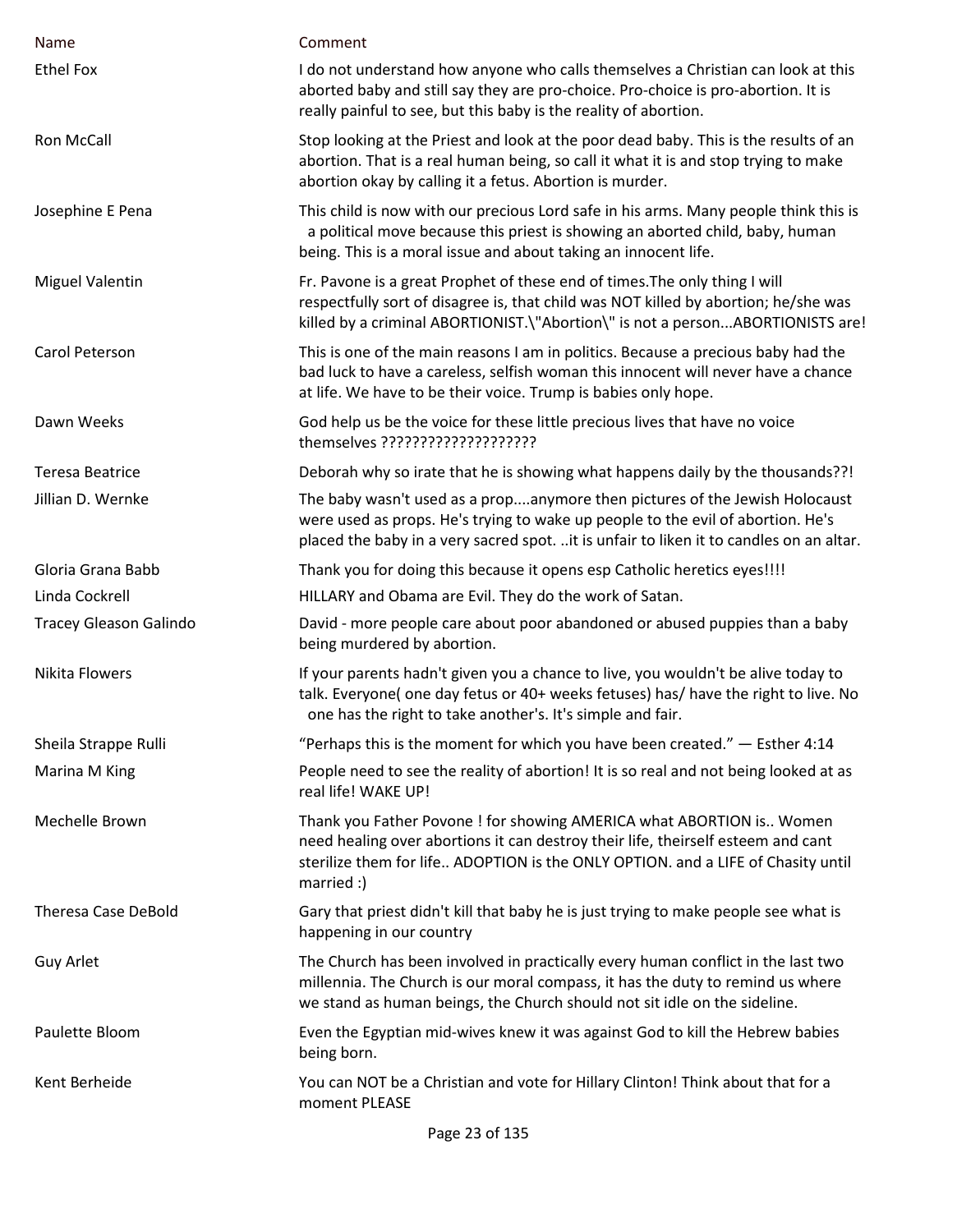| Name                          | Comment                                                                                                                                                                                                                                                     |
|-------------------------------|-------------------------------------------------------------------------------------------------------------------------------------------------------------------------------------------------------------------------------------------------------------|
| Carlon Gray                   | Thank you for having the courage to show the fetus. It has unique DNA and is a<br>human. It is not just a blob of cells in the mother's body. Hopefully, those that are<br>offended will think. Abortion is not removing a cyst. It is taking a life.       |
| Sonia Bykoski                 | Thank you father for exposing the truth! Hillary wants to kill babies! Shame on her.                                                                                                                                                                        |
| Mike Gentile                  | anyone who doesnt think this is murder, you are not a true christian                                                                                                                                                                                        |
| Lisette N Joe                 | why did Catholic Charities invite Hilary to there dinner and not approach her about<br>Abortion???? it has be us and the church standing side by side                                                                                                       |
| Rosa Rosie                    | Not only Catholic Church against abortion even Orthodox Church are against of<br>abortion                                                                                                                                                                   |
| Pamela J Onishi               | Everything that's hidden in the dark will come too light                                                                                                                                                                                                    |
| Kristi Glasshagel             | Although this is shocking, I agree this is the truth of the matter. Thank you Father,<br>because if this baby wasn't on an altar and being buried properly he would be in a<br>dumpster. We need to wake up and see this holocaust for what it is!          |
| Linda Putz                    | Seeing this little life aborted makes me cry . I can't believe how many condemn<br>the priest for showing this !                                                                                                                                            |
| Frank Sandoval                | We should pray two rosaries a day before the election.                                                                                                                                                                                                      |
| Abril America                 | Vote PRO-LIFE! Hillary Clinton wants to expand abortion all the way to birth! Vote<br>your conscience!                                                                                                                                                      |
| Debbie Whetstone-Papantonakis | I believe the Father, is facing his Godly duty by showing this and if it saves<br>someone else from killing a baby then God Bless him, this baby is in Heaven with<br>God his body is just a shell of what someone killed, Remember that People !!          |
| Kari Mae Carter               | Father as my heart is just crushed seeing this sweet baby I have to stand with you<br>for showing! To many pro choice people do not even understand what they are<br>supporting! The world needs to see what we are doing to its youth!                     |
| Kim Bishop                    | Yes the baby is real. Its sad that catholics need such graphics to get their                                                                                                                                                                                |
| Pebbles Audrey Smith          | You. Go. Father! Preach against the evil of abortion! Encourage women to choose<br>life!                                                                                                                                                                    |
| Elizabeth Hagler Lluch        | Pray for all priests to have the courage of this saintly priest in front of us                                                                                                                                                                              |
| Cindy Woolley King            | So David, do you think that just talking about abortion will wake you up?!                                                                                                                                                                                  |
| Patricia Menville             | Bring it out father. Let the truth be known. Hillary Clinton supports baby killing up<br>to the moment of birth.                                                                                                                                            |
| "10152622819332536            | I am more concerned for those who condemn Fr Pavone and don't simply weep<br>over the baby.                                                                                                                                                                 |
| Martinez Jan                  | Deborah Woods candullo, this is the reality ozf abortion wake up stand against it<br>this is the real deal                                                                                                                                                  |
| <b>Steven Martin</b>          | Although Father allowed personal overtones, seepinto his message as he is human<br>himself and prone to sin, he is dead on in bringing to the forefront what more<br>priests should have the courage to do. God bless and protect you Father! Thank<br>you! |
| Gloria Grana Babb             | Yes people do this Deborah. Every day. Kill babies and sellbtheirbparts.                                                                                                                                                                                    |
| Marina M King                 | A mother and her (Fetus) baby are as one! That baby has every right as it's mother<br>for after all a baby is a human! WAKE UP!!                                                                                                                            |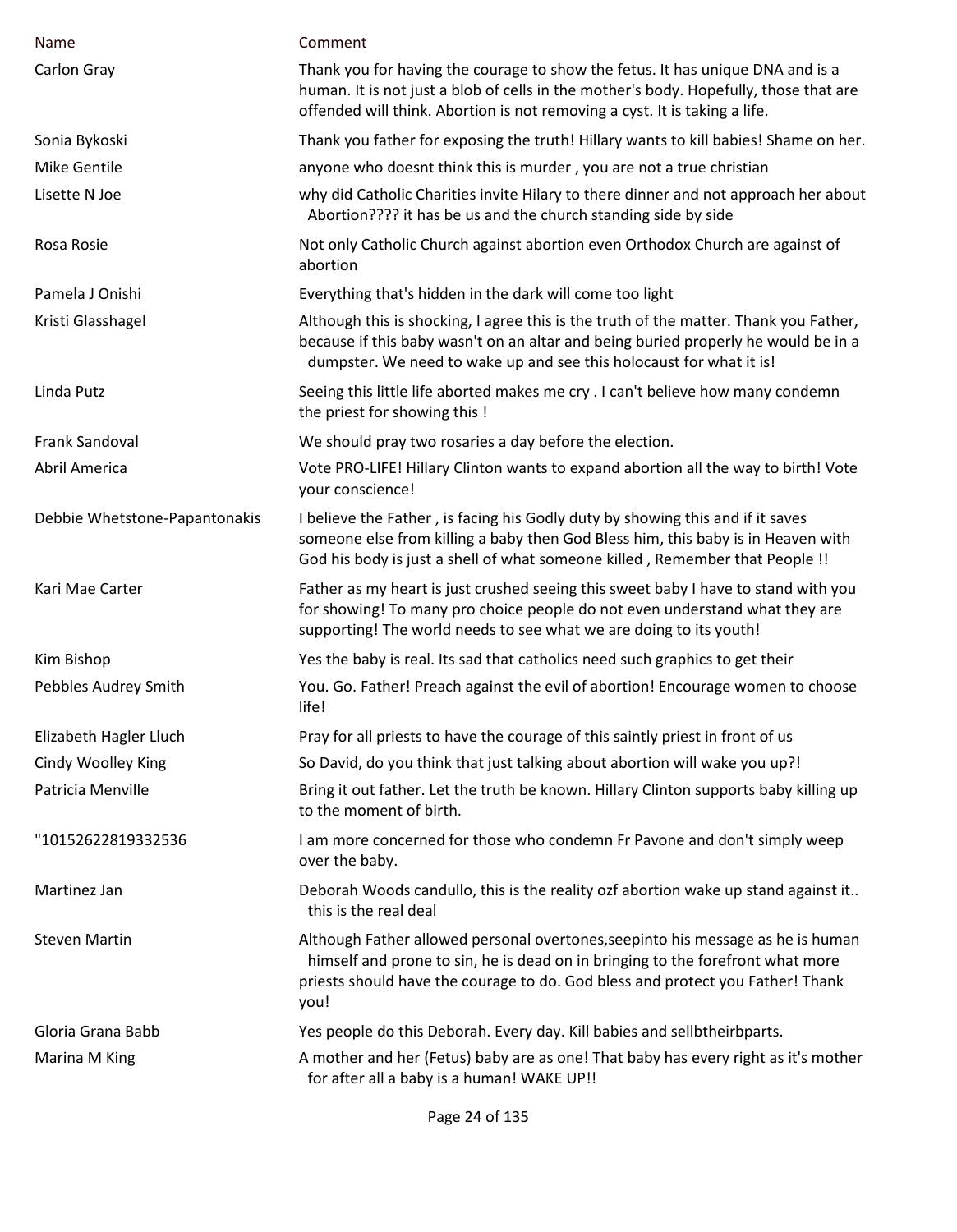| Name                 | Comment                                                                                                                                                                                                                                                                  |
|----------------------|--------------------------------------------------------------------------------------------------------------------------------------------------------------------------------------------------------------------------------------------------------------------------|
| <b>Gladys Newsom</b> |                                                                                                                                                                                                                                                                          |
| Deacon Keith Esshaki | Thank you Fr. Frank Pavone for your courage. I wish all priests, bishops and even<br>Pope Francis would do the same                                                                                                                                                      |
| Ana Rishel           | He prays for this huan being, He shows respect for this body, that other wise is<br>disposed like garbage, he also pray for 47 oter aborted babies, and there were<br>baptist, He support Life creation, God is creator 1st., God bles you father,                       |
| <b>Nancy Strong</b>  | God bless you for giving this child a decent burial.                                                                                                                                                                                                                     |
| <b>Benny King</b>    | If you don't vote or if you vote for killary you can think of yourself as killing this<br>baby!!!! How can I say this because of your support for her is support for abortion.                                                                                           |
| Paula Jim Lewis      | God have mercy on innocent. Can't help them selves. Poor baby.                                                                                                                                                                                                           |
| Sandra Padilla       | Free choice to kill babies, sorry that is not possible to think for a Cristian                                                                                                                                                                                           |
| Donna Sloan          | If that was a puppy or a kitten laying there, that somebody had killed, people<br>would all be outraged. But since it is an aborted human baby, they some how<br>justify it's killing. A lot of people have their priorities all mixed up.                               |
| Kara Hill Norman     | Extreme but necessary                                                                                                                                                                                                                                                    |
| <b>Teresa Miller</b> | Yes show the horror of abortion. Speak for the unborn without a voice. God bless<br>you Father Pavone!                                                                                                                                                                   |
| Della Seeley         | Thank you Fr. Frank for showing the truth. As Fr. Frank Pavone says \"America will<br>not end abortion until America sees abortion.\"God Bless You!                                                                                                                      |
| Socorro Varela       | GOD HAVE MERCY ON ALL OF US FOR THIS SINFUL CRIME AGAINST GOD AND<br>HUMANITY! The Clintons and the Obamas are evil people!!! The Democrats and<br>those who vote for them are evil in that their fruit, like this chemically burnt<br>baby, is evil.                    |
| Jenny Magarro        | Thank you father. If we all pray God will save us like he saved the Jews from Egypt.                                                                                                                                                                                     |
| John Sand            | You have to see what is happening to believe it. Without this post slapping you it<br>is just not real to most people. Why do you think they forced the Germans to see<br>the death camps and filmed them? So it could not be denied later.                              |
| Nancy Brown          | Abortion stops a beating heart stopping that heart leaves a scar on the mother's<br>body and soul she will never be the same                                                                                                                                             |
| Louis Bergeron       | Why don't the Catholic Church just excommunicate these government officials<br>who are for abortion who are Catholics like Nancy polis and tim knine and joe Biden                                                                                                       |
| Noreen A Murphy      | I adopted a child, and it took me ten years to have another! Adopt, don't kill!! It's<br>murder, folks, face reality! This little baby that offends you, suffered before<br>he/she died in the womb. No little life deserves this sentence!                              |
| Katie Hepburn        | All of you so concerned over the respect of the dead baby are acknowledging that<br>it is in fact a life! And if Mom and Dad didn't care enough to \"murder\" that baby<br>I'm sure they don't mind Fr. Frank speaking over the remains in an attempt to stop<br>abortio |
| Josephine Lasco      | ProLife                                                                                                                                                                                                                                                                  |
| Jean Cabal- Floro    | God bless the aborted children. Forgive us Lord! Help us to follow Your ways.                                                                                                                                                                                            |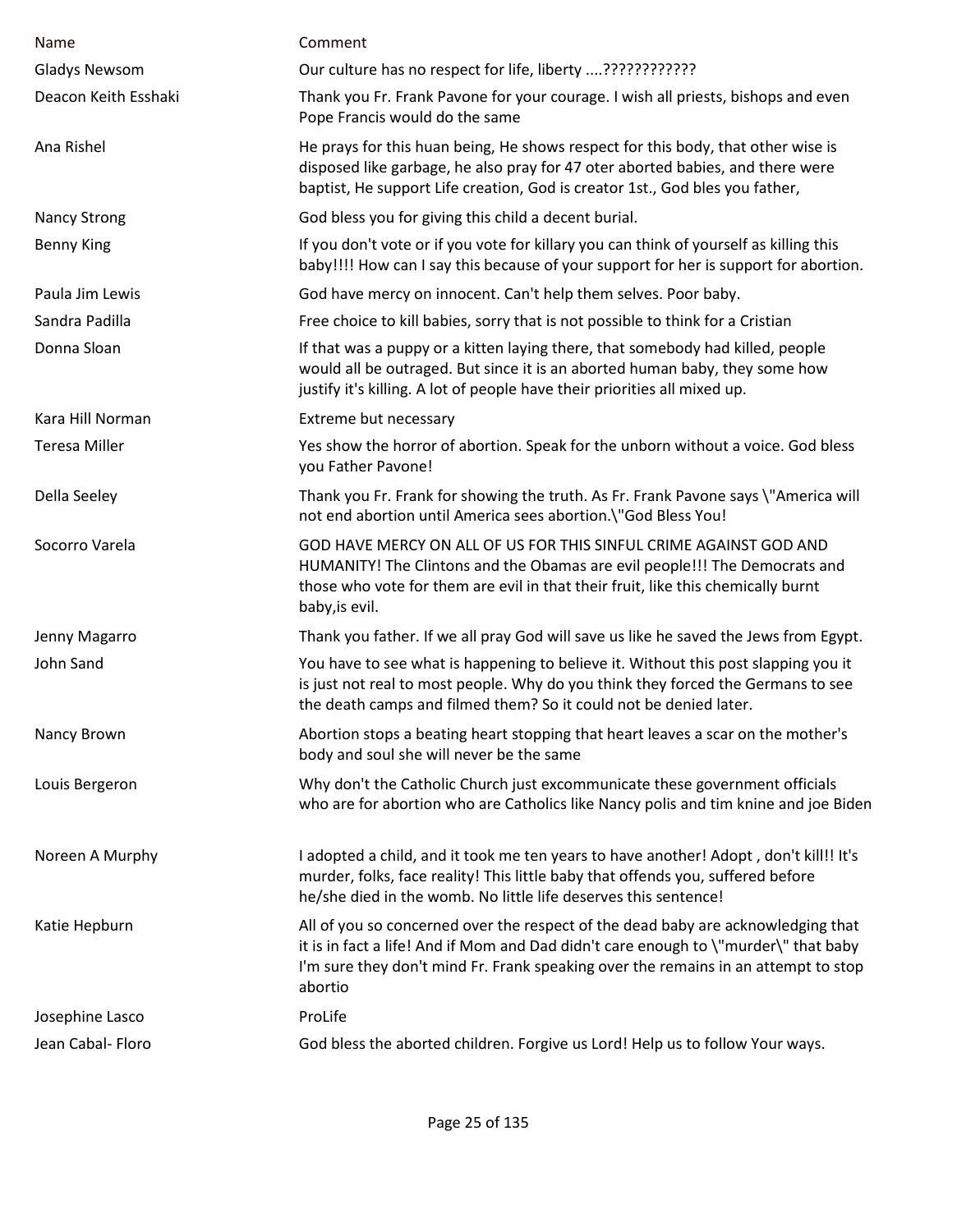| Name                          | Comment                                                                                                                                                                                                                                                               |
|-------------------------------|-----------------------------------------------------------------------------------------------------------------------------------------------------------------------------------------------------------------------------------------------------------------------|
| Mi Fabian                     | We pray for the conversion of those who think/decide etcshorten the life of our<br>poor citizensmay they change their minds and change for the better, this we ask<br>in the name of our Divine Mercy and Love. Amen. Kyrie Eleison, Christe Eleison!                 |
| Ramona Green                  | Look at that baby and then go vote LIFE! No one with a heart can see that child<br>and back the Democratic Party.                                                                                                                                                     |
| Linda J. Wright               | I'm not a Catholic but I have fought abortion my whole adult life. I chose to follow<br>God and to follow his law.                                                                                                                                                    |
| Diana Flores                  | A man of God, with courage to speak out against abortion.                                                                                                                                                                                                             |
| <b>Tracey Gleason Galindo</b> | Thank You for speaking Truth Father!!! May God Bless You all the Days of your life.                                                                                                                                                                                   |
| Raul M. Paez                  | Now it seems people got outraged because he showed a baby's corpse but they<br>are fine with the daily abortions going on                                                                                                                                             |
| Gladys Newsom                 | America is no longer One Nation under Godand many are okay with that                                                                                                                                                                                                  |
| Cheri Fleming Schaffer        | Praying against those who are Pro-abortion & Pro-choice! And vote for this to<br>continue! God Bless You Father!                                                                                                                                                      |
| <b>Theresa Case DeBold</b>    | Some of the opinions on here are so heartless blaming this man of God for telling<br>u the truth.                                                                                                                                                                     |
| Melinda Elston                | Wake up and research ABORTION FOR THE LOVE OF GOD! It happens in all 9<br>months! There are several ways it's done! Start with Kermit Gosnell :(                                                                                                                      |
| <b>Robert Rudnick</b>         | One Lutheran in the North Dakota oilfield at least agrees that Father Pavonne is<br>right about showing this baby like this; at this time.                                                                                                                            |
| Lisa Gonzalez                 | This is so sad but it's the truthwhat have they done to his childrenthis is<br>unacceptable I chose life I was suppose to be dead 15 years agotoday I'm<br>here and hold my healthy 15 year old daughterno excuse for life                                            |
| Linda Lohman Devlin           | So horrible! I would take that baby. This is the truth about abortion.                                                                                                                                                                                                |
| Grace Karwowski               | The posters of dismembered babies are ugly and so is a dead aborted real baby in<br>front of you but it's ok to be pro choice and allow this ugliness to happen. Show<br>and tell the truth. People didn't believe in existence of concentration camps either.        |
| Darleen Hubetsel Piascik      | Marissa Patrick. Abortion is murder!! Look at that babydead!! If someone gets<br>pregnant and really didn't want the baby she could give it up for adoption. There<br>are so many people that would of taken the baby. God made life!! What if your<br>mother aborted |
| Genie Stern                   | Every woman going in for an abortion should see this baby!                                                                                                                                                                                                            |
| Jessica Weeks                 | God bless you for being so bold and honest and for standing up for our God!!                                                                                                                                                                                          |
| Sue Hartman                   | It is time the church steps up. People must learn the ugly truth of abortion                                                                                                                                                                                          |
| <b>Roldan Gonzales</b>        | We are praying for america may the Lord's will be done unto you.<br>God bless<br>america The great country.                                                                                                                                                           |
| Carlos Khadaffi               | Sometimes truth has to be told, those who critic this act and not the abortion<br>itself are hypocrits                                                                                                                                                                |
| Mary Lou Duarte Mendez        | We need to continue to pray for the Unborn Lord have mercy on us.                                                                                                                                                                                                     |
| Alicia-Mike Totzke            | Hillary Clinton us the Anti Christ Pure evilshe will ruin America                                                                                                                                                                                                     |
| Judy McKay                    | Pictures always speak louder than words, Thanks Fr. Pavone for bringing the truth<br>of abortion to all.                                                                                                                                                              |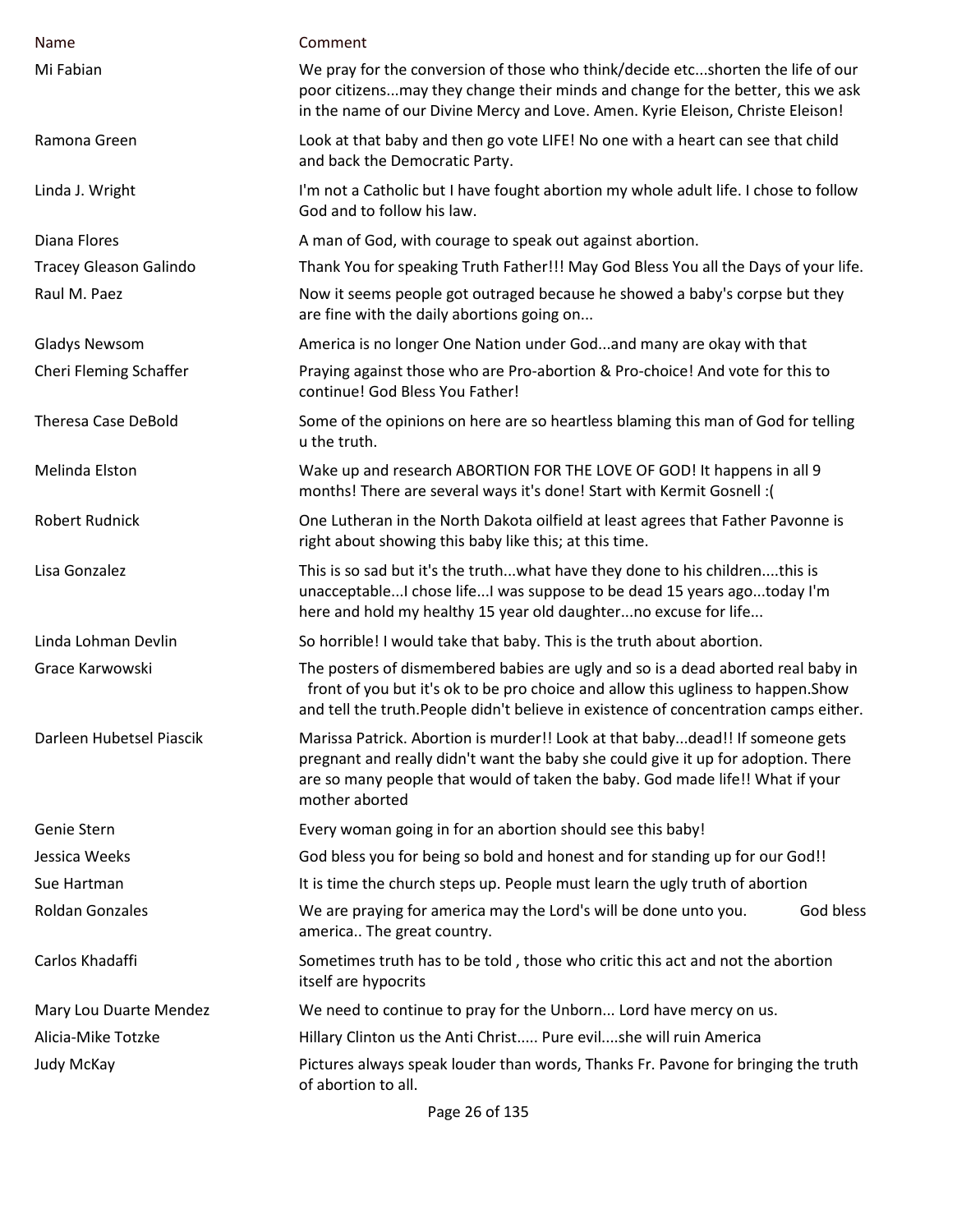| Name                     | Comment                                                                                                                                                                                                                                                                         |
|--------------------------|---------------------------------------------------------------------------------------------------------------------------------------------------------------------------------------------------------------------------------------------------------------------------------|
| John Denzer              | JMJ. Folks don't know abortion till they see it. Wake up. Children are being<br>slaughtered.                                                                                                                                                                                    |
| Joanne Ilg               | Thank you for speaking on behalf of our Catholic Church, Father. God bless you.<br>????                                                                                                                                                                                         |
| Linda Gilbreath          | It is tough to see but this is happening, this is the result of abortion! Fr Frank<br>Pavone gives these babies a funeral! Thank you ! Father                                                                                                                                   |
| Mechelle Brown           | Hillary Clinton wants to kill our children up to the 9th month and OB/GYN's around<br>the world are FURIOUS !!                                                                                                                                                                  |
| JJ Decker                | The TRUTH is hard to take sometimes, but it is still the TRUTH.                                                                                                                                                                                                                 |
| Evelyn Vasquez           | Thank you ?? Father for your help and strength that you share with us all. God<br>bless you. ?                                                                                                                                                                                  |
| James Santelices         | For me that is not a prop. That's the reality of Abortion. Clear and simple.                                                                                                                                                                                                    |
| Jennifer Ruzich          | Thank you Father Frank for sending the message out. Abortion is murder.                                                                                                                                                                                                         |
| Stephanie Bassler Bernd  | If you have had an abortion, or a few. There is healing, forgiveness, and<br>restoration through Christ?                                                                                                                                                                        |
| <b>Beth Corvi</b>        | My son was delivered at 1 lb 5 oz. Completely viable. He is a healthy 21 year old<br>angel of God.                                                                                                                                                                              |
| Hazel Vassallo           | Well done for showing everyone what really happens during abortions merciless<br>killing of babies                                                                                                                                                                              |
| Pedro Fuentes Lopez      | Thats true is we dont care of life.how can we care for others.                                                                                                                                                                                                                  |
| Moyra Knight             | Wow, I just hope it helps at least one person not to have an abortion. Give it up<br>for adoption but don't kill it!                                                                                                                                                            |
| <b>Teraise Weeravong</b> | Don't bother calling your self a Christian if your for abortion mudering the most<br>innocent of all God bless you father for speaking out                                                                                                                                      |
| Rosemary Strohm          | Fr. Frank, thank you! You show the Truth of abortion. Only those who hate the<br>Truth are uncomfortable with it.                                                                                                                                                               |
| Nancy Ventura Morrell    | OMG that sweet childas hard as this is to look at, its reality he is a symbol of<br>what evil does. Bless his soul and may he change the hearts, minds and<br>consciousness of those who do not understand or realize that stopping a beating<br>heart is inexcusabl            |
| Margie Prox Sindelar     | If I was an aborted baby I would want the world to see what they did to me                                                                                                                                                                                                      |
| Michael William          | Wow, nobody likes seeing or hearing the truth. Don't mind killing a baby, just<br>don't show him/ her to me. God bless you Fr. Pavone for having the courage to<br>stand up for life. May the Lord Jesus bless you and our Blessed Mother pray for                              |
| Melissa Bolton           | Thank you Father Frank. You are one of the few clergy I see in the Church with any<br>real zeal for the glory of God. You are as bold as St. Peter and St. Paul. You speak<br>the truth in the same manner as our Lord. I wish we had more clergy like you. God<br><b>Bless</b> |
| Joanne Barney            | Its breaks my heart what society has becomeespecially with all the birth control<br>options and free health clinics for womenkeep on with your statement, Father,<br>I appreciate your strength to stand up to those who don't like looking at the truth                        |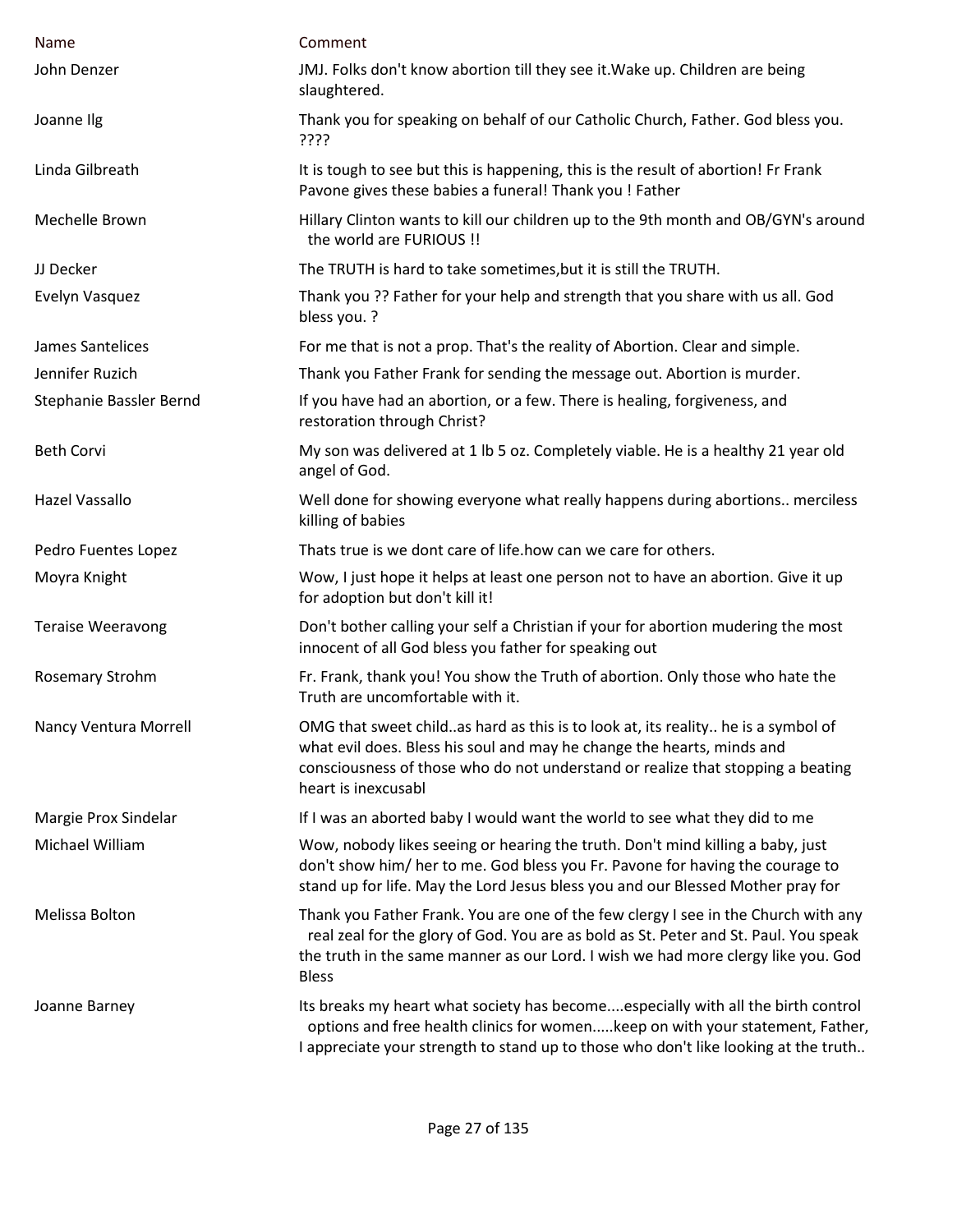| Name                          | Comment                                                                                                                                                                                                                                                                  |
|-------------------------------|--------------------------------------------------------------------------------------------------------------------------------------------------------------------------------------------------------------------------------------------------------------------------|
| Valley Dawn Benge Ferrell     | But if this is what it takes to help stop the killing of innocent children who had the<br>misfortune to be conceived in someone who believes it's ok to kill babies. Then<br>do I like this no. But if it will stop one abortion then this baby has done some good.      |
| Tim Reno                      | Powerful message Father Pavone. Abortion needs to be stopped what ever legal<br>means possible. You are a brave man.                                                                                                                                                     |
| <b>DG Barben</b>              | The truth isn't offensive. The murder of the innocent is offensive. Much respect,<br>Father Frank.                                                                                                                                                                       |
| <b>Tracey Gleason Galindo</b> | That is sickening to think of how many babies have been murdered!!!                                                                                                                                                                                                      |
| Lira Yani                     | Reality and truth really hurts but we need to see the real thing of abortion. I am<br>from Philippines and I will pray for you guys. I strongly opposes abortion because<br>it is gravely wrong in the eys of God. God will be with you guys in this election.<br>Choose |
| Graciela Perez                | If you are Christian whether you are catholic or not you know that the protection<br>of life is what we must do.                                                                                                                                                         |
| Kevin Cooney                  | Stark ! We know now on this election, our future is at stake. Where do you stand?                                                                                                                                                                                        |
| Dan Rodecap                   | For the sake of his sorrowful passion have mercy on us and on the whole world                                                                                                                                                                                            |
| Donna Berry Crawford          | Thank you! I cannot understand how Christians can support the murder of<br>innocent lives!                                                                                                                                                                               |
| <b>Charlotte Vincer</b>       | May no weapon formed or malice come against you in the name of Jesus for<br>speaking truth. Amen                                                                                                                                                                         |
| <b>Miguel Valentin</b>        | Isin't it ironic that a CRIMINAL like Hitlery, wants to put in jail those of us in the<br>pro-Life movement???!!!                                                                                                                                                        |
| <b>Claudia Martin Grams</b>   | Thank you Father for standing for life and against this culture of death being<br>pushed in our nation.                                                                                                                                                                  |
| Neneh Immaculee               | People you are afraid of the hard truth and Fr. Frank tells it like it really is!<br>Don't<br>be in denial folks                                                                                                                                                         |
| Cheryl Morin Tidwell          | God bless us and forgive us for our sins. We must vote for life or we will have<br>blood on our hands                                                                                                                                                                    |
| Anna Dragicevic               | Deborah Woods he asks to be able to bury these poor babiesotherwise THEY<br>ARE DUMPED IN GARBAGE CANS OK !!!!                                                                                                                                                           |
| Doug Lane                     | Was it wrong to show photographs documenting and exposing the bodies of those<br>who died in the holocaust? Those pictures and videos were used at the<br>Nuremberg trials to confront the remaining nazis with the horrors they had<br>committed. How is this different |
| Peggy Wilson                  | reason does not work the shock factor is all we have left If you think this vedio is<br>bad or sick think about the thousands of babies this is done to every year and the<br>excuse for this is That is a womans right NO ONE HAS THAT RIGHT NO ONE                     |
| <b>TC Carpenter</b>           | Politics aside, the majority of our society has no clue what abortion is or does. A<br>fetus is a human being with a soul. I wish more advertisements were posted out<br>there for all to see the horrific images of what abortion looks like at all stages of<br>life.  |
| Dyan Toepfer                  | Wrong to do this? Can't handle the truth, it's okay to kill a baby as long as you<br>don't have to see ithe did not murder this child, abortion killed this babyif you<br>turn away and refuse to see what abortion is you are condoning it and that is a                |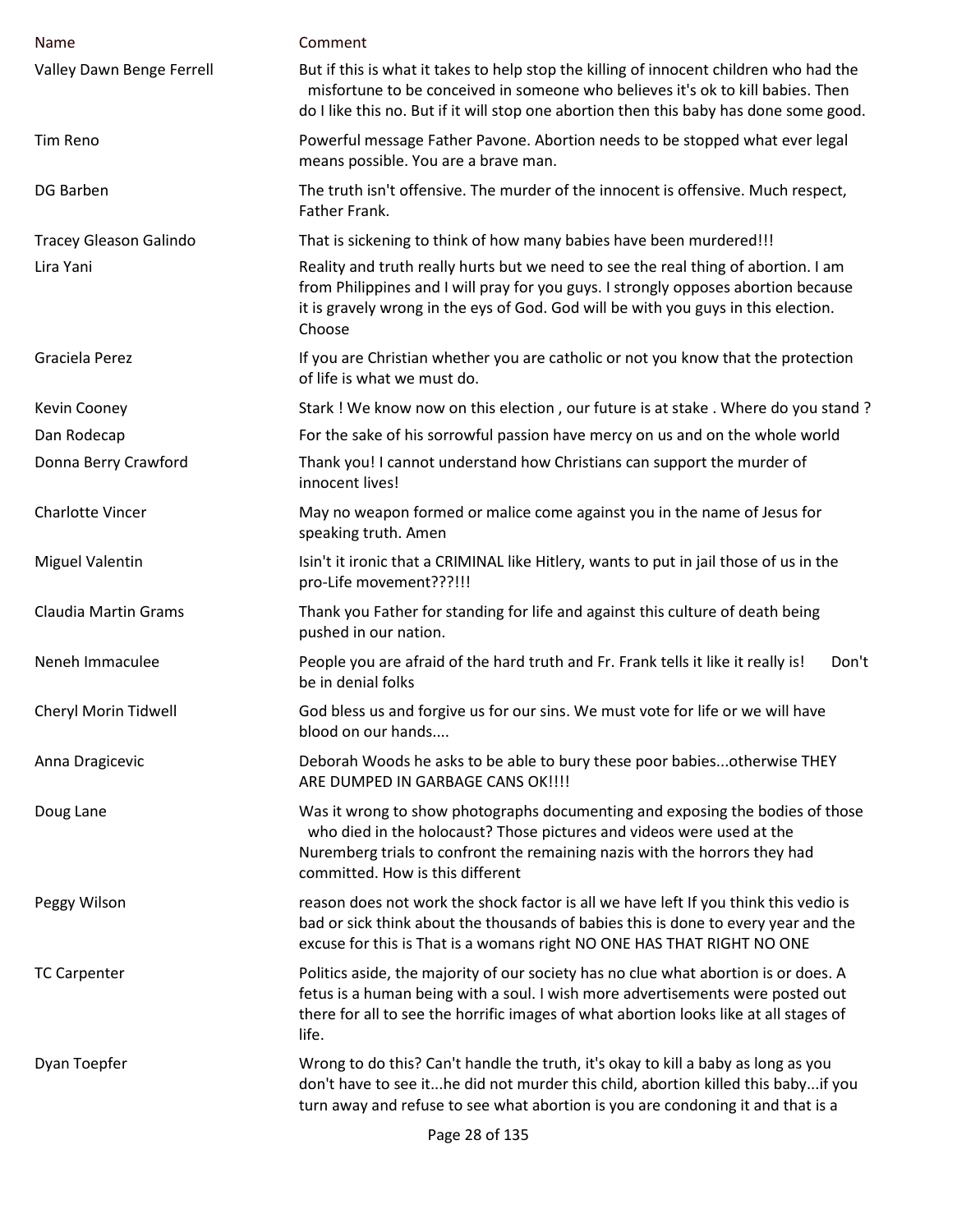| Name                          | Comment                                                                                                                                                                                                                                                                   |
|-------------------------------|---------------------------------------------------------------------------------------------------------------------------------------------------------------------------------------------------------------------------------------------------------------------------|
| Carla Velasquez               | Nobody has a right to kill a human being.<br>Little angel, rest in peace!                                                                                                                                                                                                 |
| <b>Mike Gentile</b>           | God gives us free will, here is everyone's chance to decide who we want to follow.                                                                                                                                                                                        |
| Melissa Renteria-Zamora       | Everything begins with Life, if we continue to kill Life nothing else matters.                                                                                                                                                                                            |
| Angela Harms                  | For the sake of his sorrowful passion have mercy on us and on the whole world.                                                                                                                                                                                            |
| Roy Authement                 | God, bless this baby and take he/she into the kingdom of HEAVEN!                                                                                                                                                                                                          |
| Paula Kikas                   | The result of all sin is deathis that not what the bible says? A woman chose to<br>murder that baby, we know what her punishment will bewhat will Hillary's<br>punishment be for allowing this to happen? Who speaks for the unborn if not<br>humanity itself?            |
| Lisa Wilson                   | If someone murders a pregnant woman they are charged with 2 Murders. Why do<br>we then have such a problem recognizing that a fetus is a human life ????And yes<br>Father Pavone, we have an obligation to be the voice of the unborn. Good for you<br>for standing up!!  |
| <b>Rebecca Torres Wolbert</b> | Abortion kills!! And the soul of the mother turns black! God help us!                                                                                                                                                                                                     |
| Sandra Sturgill Weston        | In the name of Jesus we proclaim your power over all evil and corruption.                                                                                                                                                                                                 |
| <b>Fuatino Faimalie</b>       | God bless American !!we must return to the God who is their True Author, we need<br>to worship Him in spirit and in truth.we need to humble ourselves before Him and<br>seek His guidance. In God we trust. God bless America for it is His creation.                     |
| Teresa Gabriela Patiño        | \"I don't vote for candidates I vote for LIFE\" MOTHER Angelica \"                                                                                                                                                                                                        |
| Jan Stamer                    | Maybe people need to see thisThere are so many people willing to give these<br>unwanted children homes. Notice this is a person that has been destroyed. Not<br>just a fetus. A PERSON folks!!!!! PS I was a second trimester baby that survived                          |
| <b>Tim Redmond</b>            | Disturbing and extremely sad, and it really makes me uncomfortable, but that<br>should be the point. It's easy to be a Monday morning QB, but there's no reality in<br>that opinion, from the cheap seats. This is the reality that many willfully avoid.                 |
| Dawn Newman                   | we must shock our conscience into awaking, abortion is not a word but a reality<br>that we must see                                                                                                                                                                       |
| <b>Ginger Miller</b>          | Thank You for showing this video of this poor baby. Stop using abortion for birth<br>control.                                                                                                                                                                             |
| Maureen Akwara                | Let's pray for the pro life effort to bring abortions to the end. Jesus master have<br>mercy on us sinners.                                                                                                                                                               |
| Rachal M L McIntyre           | Why are people upset with the baby being shown! People need to wake up and<br>realize that abortion is MURDER! We shouldn't be turning a blind eye, KILL-ARY<br>will be allowing murder to go on and up to the due date???. Babies being stabbed<br>in the back of the he |
| Ise Jara                      | Thanks father for exposing Planned Parenthood criminals for The world needs to<br>see what they actually do (burn a child chemically inside the warm and peaceful<br>womb where they rest safe until unscrupulous/ignorant doctors and nurses extract<br>them from the w  |
| Lenora Scott Tripp            | I guess these Liberals would be outraged if it were a DOG!!!                                                                                                                                                                                                              |
| Jesse Baldwin                 | I'm not even Catholic, but he is absolutely right!                                                                                                                                                                                                                        |
| <b>Bob Clark</b>              | Thank you and God bless you father. I believe God wanted you to do this to wake<br>people up                                                                                                                                                                              |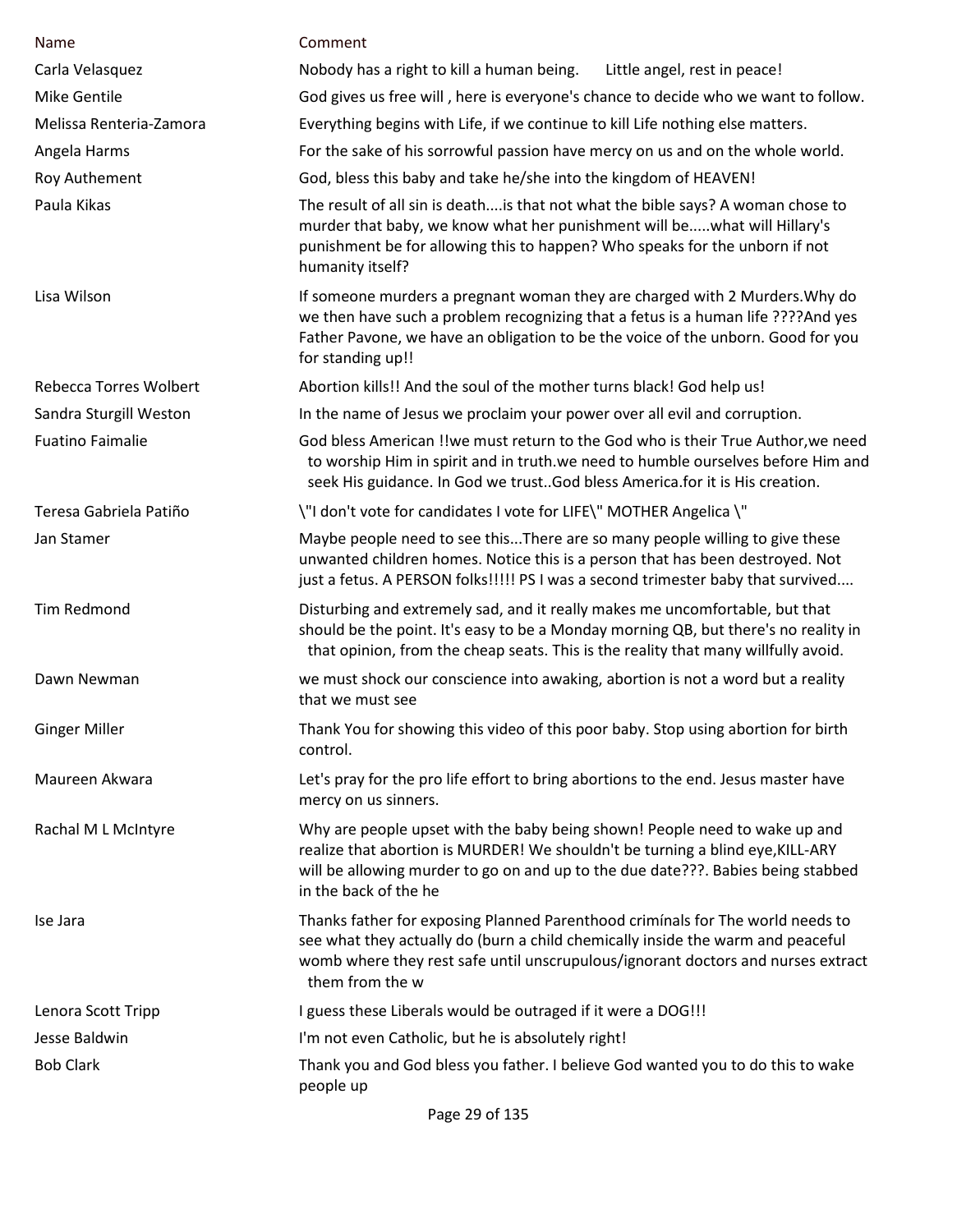| Name                        | Comment                                                                                                                                                                                                                                                                  |
|-----------------------------|--------------------------------------------------------------------------------------------------------------------------------------------------------------------------------------------------------------------------------------------------------------------------|
| Lenora Scott Tripp          | God KNEW this child before the child was formed. We will be seeing this child in<br>Heaven!!                                                                                                                                                                             |
| Elizabeth Hagler Lluch      | Next comes euthanasia for the elderly and non-productive                                                                                                                                                                                                                 |
| Christi Jarrett McGee       | People can't deal with the truth. God bless all those babies                                                                                                                                                                                                             |
| <b>Vivian Hall</b>          | Lilliana Branco why is this sick??It's being done thousand of times a day and<br>these babies are thrown in to garbage bags. At least this babies poor body is<br>being used to open eyes. This man takes these forgotten babies and gives them                          |
| Melinda Saylor Campbell     | I choose life and those candidates who will protect the most innocent of us.                                                                                                                                                                                             |
| Kenny Parsons               | Jesus change the hearts of the foolish people on this thread trying to undermine<br>the Truth of our Priest                                                                                                                                                              |
| Louise Niro                 | May God bless and protect you as you answer the call to be a voice for those who<br>have no voice Father!                                                                                                                                                                |
| Graciela Perez              | God open their hearts so they may vote for life. Please Lord bless America so that<br>we may worship Jesus Christ.                                                                                                                                                       |
| Kevin Cooney                | Stop this evil how much more blood on our hands if the a Evil One in habits the<br>WHITE HOSE . Satan wants the keys ' back again !                                                                                                                                      |
| Gloria Mendoza              | God have mercy on their souls the doctors and nurses the mothers                                                                                                                                                                                                         |
| Angela Chesnick             | Ironically people worry about animal shelters that uthanize animals than they do<br>about babies in the womb                                                                                                                                                             |
| Ronda Bogani Ayala          | LOOK at that \"fetus\". Not just a group of cells is it?! Truth is not pretty.                                                                                                                                                                                           |
| <b>Tiffany Deal</b>         | Its ironic how people are offended that he showed the baby's corpse. But not<br>offended why the baby became a corpse. Priorities people. Wake up!!                                                                                                                      |
| John Honeycutt              | The people offended by this just can't face the truth. This is an eye opener of<br>what you are really killing during an abortion. This shows the baby is real, alive,<br>and deserves to have a life Give up for adoption don't kill.                                   |
| Treasa Van Ommen Kloeke     | If you prayed outside the abortuary in Calgary you would have seen a van collect<br>the dead babies as \"Bio Hazard Waste\".                                                                                                                                             |
| Lizette Morales             | Thanks for not sugar coating the truth for political correctness' sake! I applaud                                                                                                                                                                                        |
| <b>Marian Bertucci Foxx</b> | Jose abortion is the worse evil. Imagine that baby felt pain.                                                                                                                                                                                                            |
| Bertha White                | For give us father letting this go on as we have\"this beautiful child did not<br>deserve to die this way it is without sin.the woman, drs, nurses did murder and<br>should be treated as such should be punished. We have to stop this law to murder                    |
| Sue Adamcik                 | Yes we are desperate to not let unborn babies to be murdered how sad for ppl to<br>vote for the devil they will answer to God one day and then what will you say.:well<br>it's only one bad thing going for her: come on ppl vote to save innocent lives!!!              |
| Nita Civantos Fernandez     | My husband and I liked very much your video. We are Pro Life all the way.                                                                                                                                                                                                |
| <b>Glenn Landry</b>         | Fr Thank you for showing this all America need to see this before they Vote !                                                                                                                                                                                            |
| Elise Rich                  | praying today for the chance that everyone God made can have a chance to live it                                                                                                                                                                                         |
| Gilbert Hernandez           | Congress still have the chance to stop this. But they decide to take long vacations<br>while this goes on. Other presidents had their share in this wrongful doing and<br>rather wash their hands for no part of it. Let's keep praying so ppl can see the true<br>light |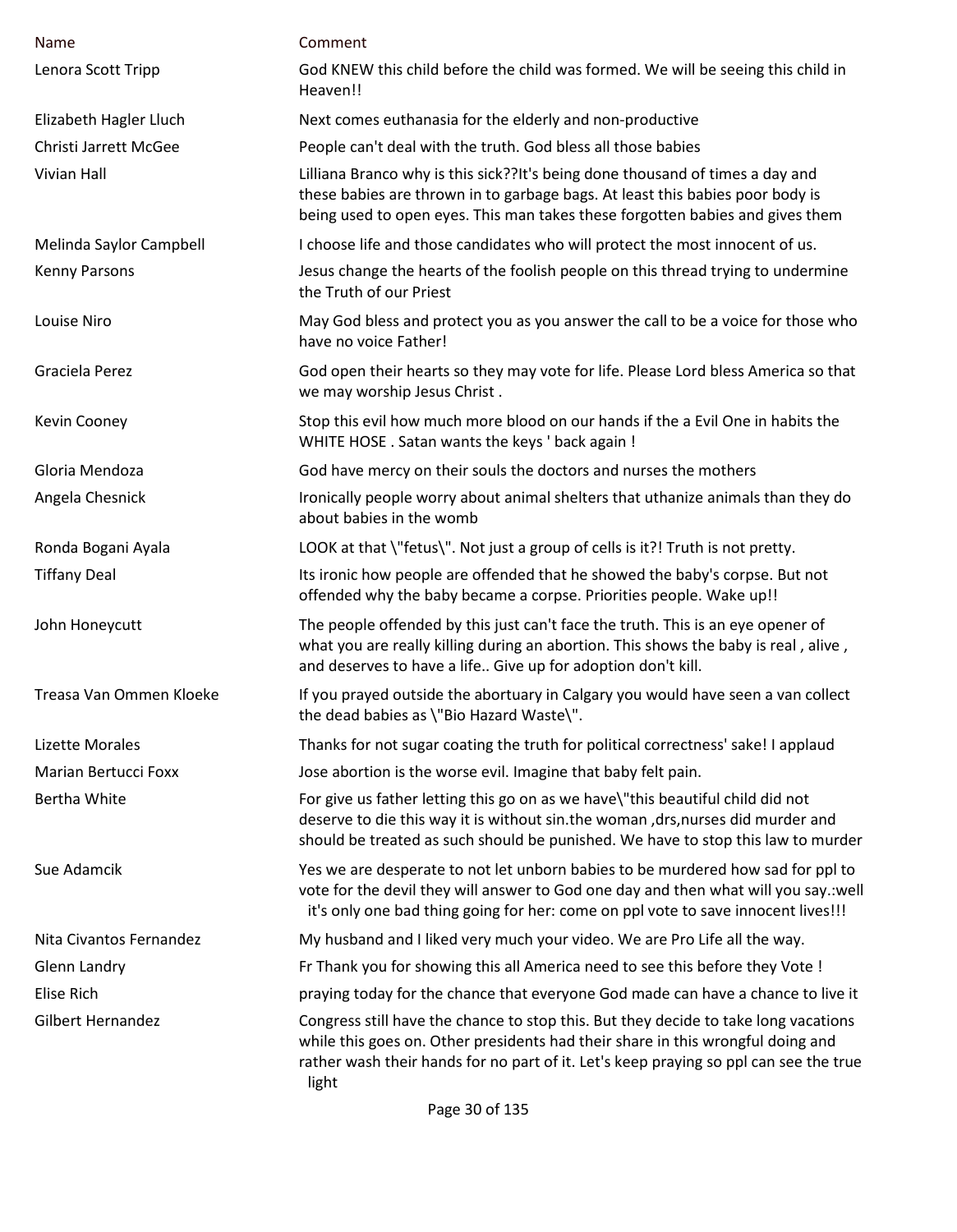| Name                     | Comment                                                                                                                                                                                                                                                                     |
|--------------------------|-----------------------------------------------------------------------------------------------------------------------------------------------------------------------------------------------------------------------------------------------------------------------------|
| Janet Frederiksen        | The horrific ugliness of pure evil\"yet while we were yet sinners, Christ died<br>for us!\" God forgive us :(                                                                                                                                                               |
| Rose Sena Beauregard     | This is to show what is done to a living human being. People we need to stand for<br>the helpless child.                                                                                                                                                                    |
| Kelly Casanova           | Thank you and God bless you Father, keep bringing dark things into the light.                                                                                                                                                                                               |
| Lori Ann Holda           | The truth will set you free! We need to stand up for the truth!                                                                                                                                                                                                             |
| JoAnn CizMadia           | Raw truth if you can't take looking st the truth, then why do we make it legal?                                                                                                                                                                                             |
| Cynthia Gonzalez         | My tears came out hearing u father n seeing this child laying there unwanted by<br>his mother  Iil sweet angel may you be with our father in heaven                                                                                                                         |
| Kathleen Rodgers-Behlen  | Father Frank Pavone, As hard as it was for me to look at this baby and it broke my<br>heart and then some. I understand what you are doing . Life begins at conseption<br>period. This baby could of had a great life with someone who cares. God Bless<br>you and you      |
| Dee Ramsey               | I see a few watching that don't believe. we need to pray for them                                                                                                                                                                                                           |
| Michael A Denny          | This is a brutal view and on a church alter for the shock factor yet abortion has<br>going on for so long that the nation has become numbed to the reality I<br>commend any Priest that would use just about any means to show Gods children<br>as gifts to all.Abo         |
| <b>Alfred Casinelli</b>  | I applaud you.<br>Our thoughts are so desensitized that the actuality of our<br>Fr.<br>acts as a society are simply put in some social consciousness that belongs to the<br>We bare the responsibility for that child and all<br>other when it is really ours.              |
| Karen Garson             | I am amazed at the outrage of showing this DEFENSELESS baby yet no one is<br>outraged that it was aborted! This is no different than showing the effects of drunk<br>driving! Both actions kill the defenseless! Wake up! Denial is the same as                             |
| Jessica Eggleston-Bishop | Thank u father for listening to the Holy spirit and being obedient.                                                                                                                                                                                                         |
| <b>Bob Brammer</b>       | Ok. Are you going to protect the unborn! This is more important than party loyalty.<br>Vote to end this insanity.                                                                                                                                                           |
| Joan Helsel Stofko       | This aborted baby Saint has forgiven his mother! Praying for our country on<br><b>Election Day!</b>                                                                                                                                                                         |
| Gigi Adams               | Thank you Fatherit is about time someone speaks up for those that can't. It's<br>murder!                                                                                                                                                                                    |
| Sandra Sturgill Weston   | God have mercy on our country. We do not deserve your mercy. We are nothing!!<br>We have truly sinned!                                                                                                                                                                      |
| Rogelia Marie Trevino    | Thank you Father!!!!!! There's truth to \"out of sight, out of mind\". Unfortunately<br>many of my fellow \"Catholics\" still do not get it. Maybe this will jolt them back to<br>REALITY and what lies on this election. God bless you and protect you!Like you<br>said, a |
| <b>Mary Nieto</b>        | Father, thanks for showing to the BLIND PEOPLE, that there is GOD who owned the<br>LIFE, for they have eyes but they can't see                                                                                                                                              |
| Jessica Garcia           | GOD have Mercy of this baby's mom who didn't know better Please forgive her<br>and show her that you are LOVE                                                                                                                                                               |
| Abril America            | This is the truth, and we can't avoid it! But we can choose Life!                                                                                                                                                                                                           |
| Abril America            | We can't choose! God creates life, and only He can take it away! Pro-Life!                                                                                                                                                                                                  |
|                          | Page 31 of 135                                                                                                                                                                                                                                                              |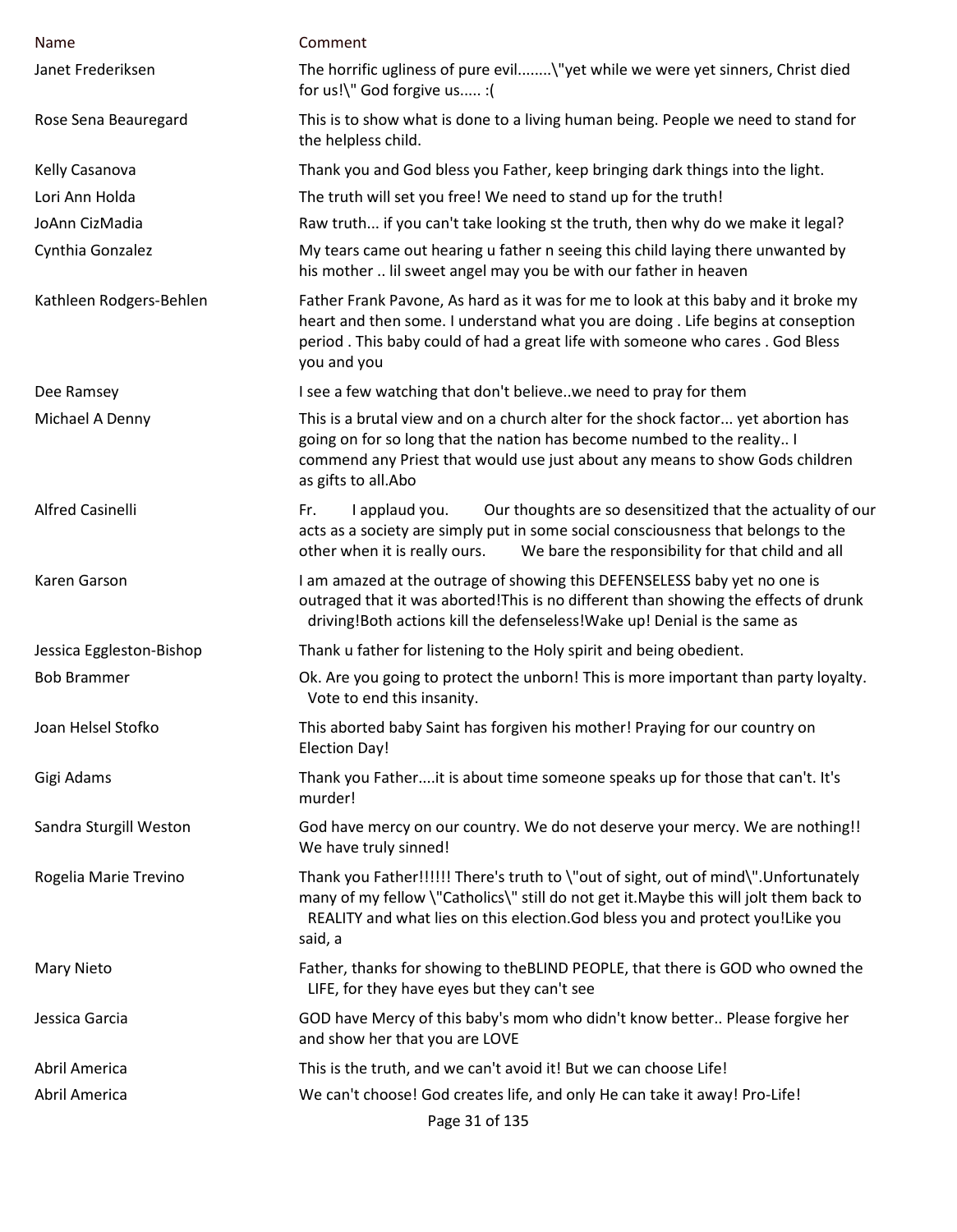| Name                          | Comment                                                                                                                                                                                                                                                                  |
|-------------------------------|--------------------------------------------------------------------------------------------------------------------------------------------------------------------------------------------------------------------------------------------------------------------------|
| Annamaria Dickens             | there is nothing wrong with the priest. So it is ok to close your eyes on abortion,<br>as long as u don't see it? Women who get an abortion do not see their babies all<br>cut up and torn up or else all of you would think differently what this priest was            |
| Michael G Procak              | I am APPALLED that there are those who could be so upset. Do believe that<br>abortion is OK as long as you don't have to look at the results? This is what<br>abortion looks like! You should be more disgusted with the act, as well as being<br>disgusted with the res |
| Evelyne Bolivar               | Pro-Life because God is LIFE.                                                                                                                                                                                                                                            |
| Michelle Dewey Brown          | Thank you pastor for standing up !!! The church needs to bring the fire back to<br>believers !!!                                                                                                                                                                         |
| Kari Smith                    | Vote Hillary if you want more of these chemically murdered aborted baby! This is<br>torture! Heinous, cruelty!!                                                                                                                                                          |
| Delina Bramuchi               | He is fighting the fight from the beginning. He did not kill this baby Hillary did!He<br>is only showing you that abortion should be illegal bec if Hillary has her way there<br>will be plenty more of this. Get real ppl that baby was killed due to abortion not t    |
| Suzanne LaGasse Moran         | All priests should speak the truth like Priests for Life.                                                                                                                                                                                                                |
| Kathy Wilcox                  | I'm so upset can't hardly type right now poor lil ones :'(                                                                                                                                                                                                               |
| Kerry Jones                   |                                                                                                                                                                                                                                                                          |
| Katherine Elliott             | This is plain murder and that demon is a murderous and has no regard for age.<br>Pray that this demon is kept out of the WH                                                                                                                                              |
| <b>Helen LaTorre</b>          | Thank you for opening the eyes of the blind. God bless you                                                                                                                                                                                                               |
| <b>Racheal Dupre</b>          | AMERICA WILL BE DESTROYED BY GOD HIMSELF FOR SHEDDING INNOCENT<br>BLOOD!                                                                                                                                                                                                 |
| <b>Tracey Gleason Galindo</b> | So sad!! How can anyone not be moved to tears for this little baby- please vote to<br>save these babies on Nov 8th.                                                                                                                                                      |
| Dottie Carder Murphy          | It's very hard for people to look at the truth of what happens in abortion.                                                                                                                                                                                              |
| Kenny Parsons                 | Lord have mercy on the people who are deceived by the lies of secularism                                                                                                                                                                                                 |
| Cynthia Roddy Naquin          | I agree with you Father, God wants us all to preach the right from the wrong.<br>Praise God!!                                                                                                                                                                            |
| <b>Rosemary Circo</b>         | Carole Atherton Father Frank Pavone speaks the truth in defense of this sweet<br>child in a most sacred space.                                                                                                                                                           |
| Tina Riddle Watts             | Sounds like the pro choice people on here can't face the ugly truth about the<br>choices they want to make. May God have mercy on their souls. Save our precious<br>babies from the evil ones. GOD forgive them.                                                         |
| Dawn Gregg                    | Defend the weak and the fatherless; uphold the cause of the poor and the<br>oppressed.                                                                                                                                                                                   |
| Zigah Emmanuel Douglas        | The priest is doing his work but doers of the evil act will accuse him                                                                                                                                                                                                   |
| Jeanette Land                 | If the church doesn't do it then who will, do you think the Liberal media will, you<br>are living in a dream world.                                                                                                                                                      |
| Deanne Uhteg                  | Truth is truth, whether you face it or choose to cover your ears and close your<br>eyes, TRUTH REMAINS.                                                                                                                                                                  |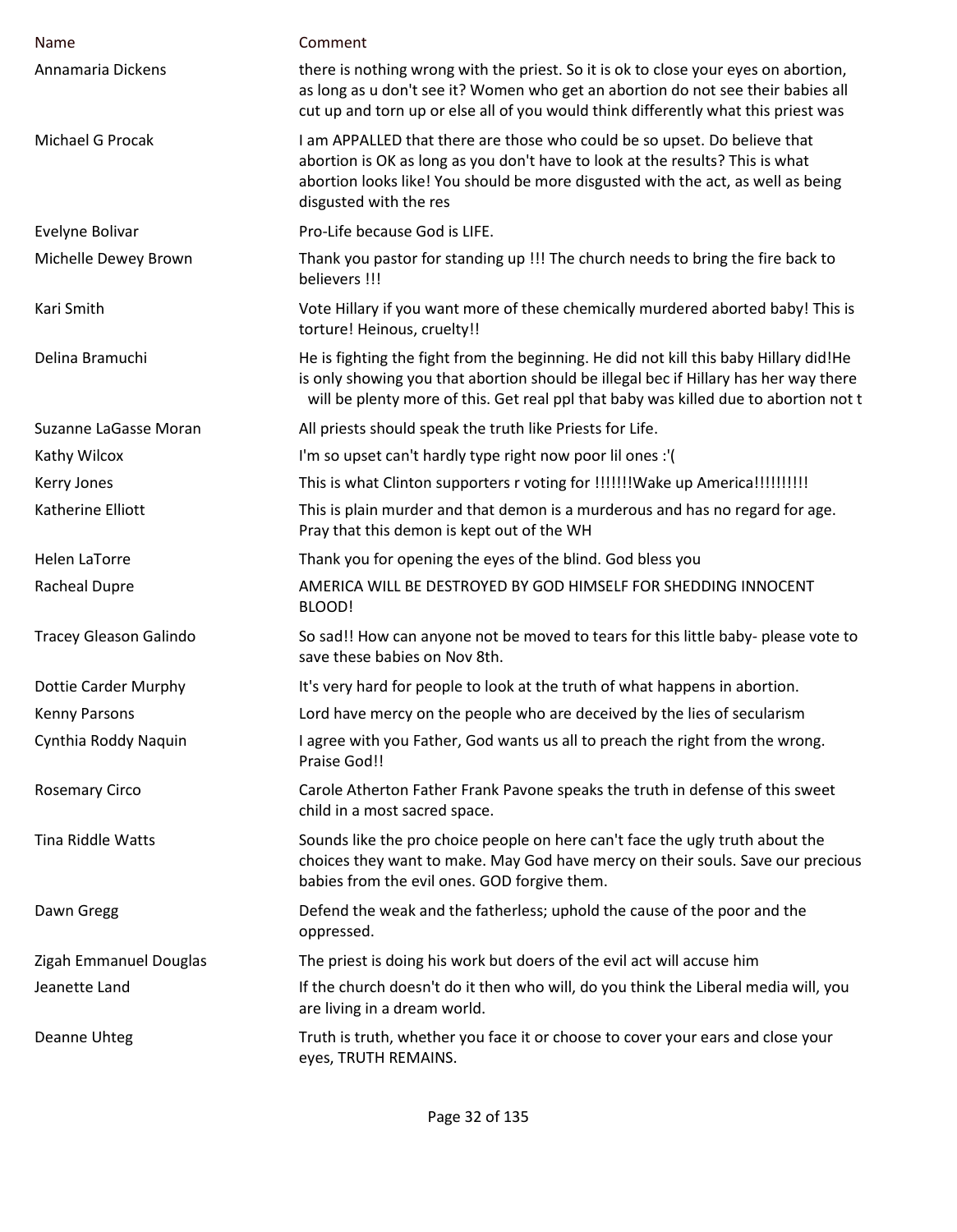| Name                      | Comment                                                                                                                                          |
|---------------------------|--------------------------------------------------------------------------------------------------------------------------------------------------|
| Graciela Perez            | We need to Love our friends and family . We need to teach our own so that we<br>can save them from Hell.                                         |
| Dawn Roswall              | Amazing how so many are offended by what this priest has done, but in no way<br>offended about how this innocent child died.                     |
| Courtney Larrison         | You ppl pick and choose which parts of the bible to follow. Follow it all or none                                                                |
| Suzanne Bruno             | We have become a diabolical society letting this go on. God have mercy on us.                                                                    |
| <b>Rosie McClurg</b>      | Read Gods word and you will know the truth and the truth will set you free                                                                       |
| Jimmy J Gonzales          | A vote for Killary is a vote for this!! Not voting is also a vote for this! Stop the<br>murder of babies!!                                       |
| John Stetzer              | did a funeral for one one time. same size baby. Got it out of dumpster at death<br>camp                                                          |
| Ann Mary                  | just a fetus? not a child with human rights? sure looks like a baby to me, a dead<br>baby that was murdered by abortion ??                       |
| Kathy Velazquez           | You are a voice crying out in the desert for these beautiful souls. God bless you!??                                                             |
| Marie Tabor               | Esaud Daniel in today's world, it takes a terrible sight to see with your own eyes<br>how bad something is.I think he's done the rite thing      |
| Donna Hines Cash          | Norma, if the church doesn't speak for these babies, who will, not you for sure.                                                                 |
| Liliana Mantilla          | This is the truth and we need to share it because Hillary Clinton is killing baby's                                                              |
| Julie Ann Felber          | I see some of you upset he would post this-lest hope you're not voting for the one<br>endorsing this bloodshed. #endabortion                     |
| Ana Marie Smith           | \"Are we the people of the covenant or not!!. \"I'm 100 percent with Fr. Pavone.                                                                 |
| Gloria Fox                | our dear and precious little brother or sister in Christ, we love you <3                                                                         |
| Cathy Castagna            | Amenhopefully everyone votes for the right person!!!!                                                                                            |
| Mary Bacashihua-Singh     | Pro life, 100%                                                                                                                                   |
| Kimberly Cota             | Wow Deborah shame on you for shaming a man who is speaking the truth! I'll<br>pray for you                                                       |
| Sharon Boudreau           | now we see the reality of our rotten, evil .sinful world, this is what Hillary likes,                                                            |
| Olga Hernandez            | I hope that the people see what Hillary is going to do to your daughters and<br>granddaughters she is evil                                       |
| Cynthia Etheridge Gaudino | I am sorry that your mother didn't want to love you. God loves you, we love you.<br>You are the angels with no blame and no sin. God forgive us. |
| Dee Ramsey                | Gary Doyle he is preaching God's word and telling the truth                                                                                      |
| Sherry Ferguson           | It is what it is- killing a child is wrong, no matter the reason!!!!!!!!                                                                         |
| Dan Spradley              | Amen we need to protect their children from the time they were cc'd in the womb                                                                  |
| Jim Pilati                | VERY VERY POWERFUL try to listen (even if you are NOT religious at all!!!!) This<br>is powerful!!!!                                              |
| Genie Stern               | God bless all those who choose life. All your mothers did!                                                                                       |
| <b>Elizabeth Rose</b>     | Thank you for everything you do for our preborn brothers & sisters Father Pavone                                                                 |
|                           |                                                                                                                                                  |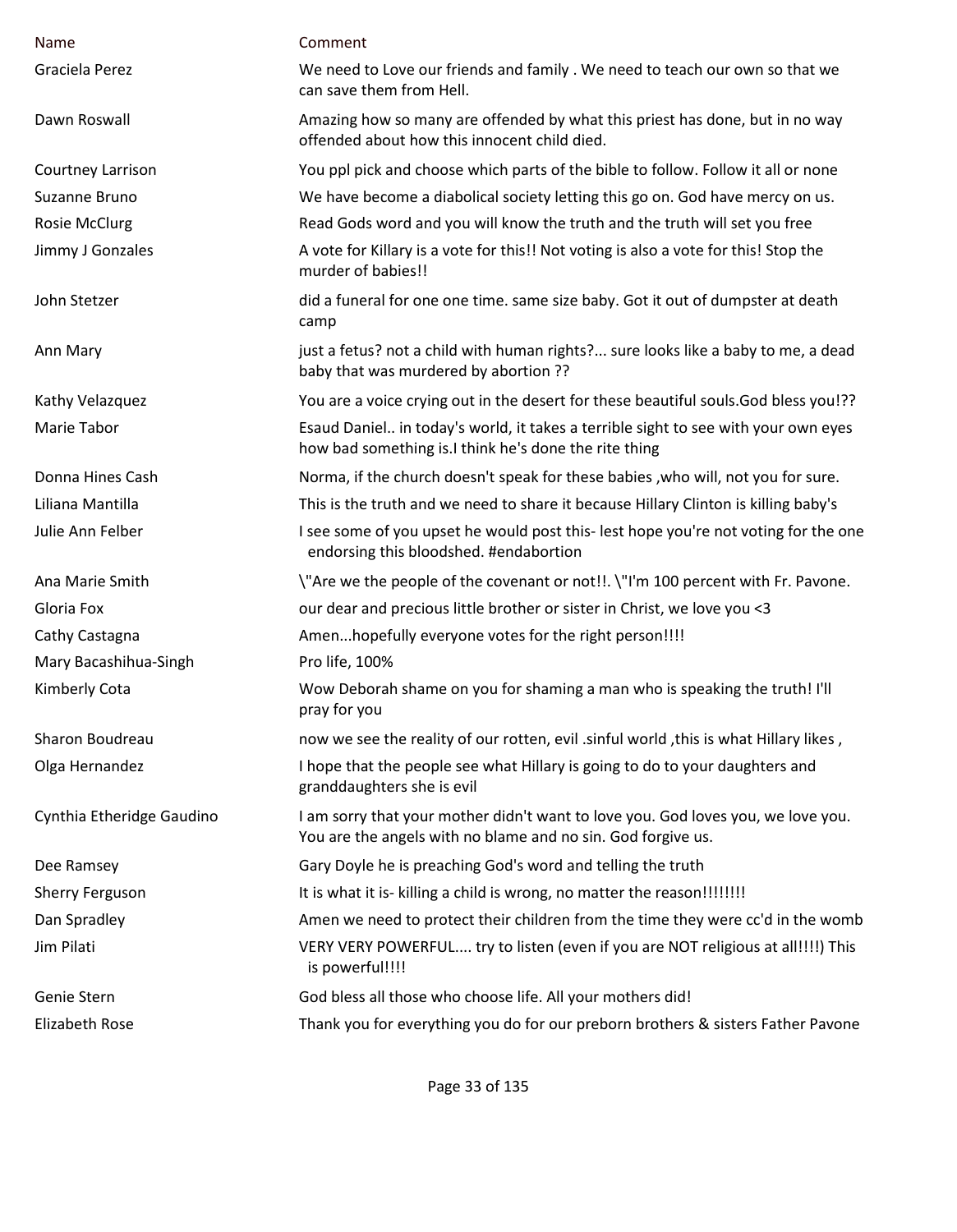| Name                           | Comment                                                                                                                                                                                  |
|--------------------------------|------------------------------------------------------------------------------------------------------------------------------------------------------------------------------------------|
| <b>Bernie Spell</b>            | May God have mercy on the Mother. But may HIS swift vengeance be placed on<br>the ones who participated in this murder.                                                                  |
| <b>Beda Venerabilis</b>        | Judging by all the ruffled feathers over here, this video is actually having an<br>impact. Keep it up!                                                                                   |
| <b>Mariette Mercier</b>        | Thank you father for saying a Mass for this child's innocent soul, may this baby<br>bring souls to Christ.                                                                               |
| Lisa Welsh                     | Thank you for showing the truth as difficult as it is to see. Blessings                                                                                                                  |
| Josephine Vella                | God says who usess the seord will die of the sword !! Gods words never fail thank-<br>you Lord!                                                                                          |
| McKenna James Patricia         | May God Bless you Fr. Pavone and grant you length of years and courage always<br>to speak for truth to guide your flock! ??                                                              |
| Eloyna Adame Rivera            | Thank you father for telling the truth. Many refuse to hear the truth                                                                                                                    |
| Donna Marie Warren             | It's not your body your destroying, it's another life that didn't have a voice                                                                                                           |
| Maria Figueroa-Valencia        | Prayers for you little Angel and all the little Angels that were never given the<br>choice of life??                                                                                     |
| Andrea Allen                   | Father Frank Pavone !! You gain all my respect and admiration !!! Thank u for<br>speaking out !! God bless you??                                                                         |
| Monica Luna                    | It is so easy to talk and talk See the baby  this is real Words are taken by the<br>wind                                                                                                 |
| Jacquelyn Robertson Shimmel    | If u r thinking of voting proabortion this election plz check the child on the altar.                                                                                                    |
| Shellie Warren                 | Please I pray in the name of Jesus watch this video in its entirety. I almost deleted<br>it but my daughter wanted me to watch and I'm so glad that I did.                               |
| <b>Robert Colbert</b>          | You people are more outraged at this Priest than you are at the murderer that did<br>this or the decisions made by the people that are not even envovled enough to<br>make that decision |
| <b>Bruce Elion</b>             | Very brave, you gonna get hammered though- but someone's got to fight for what<br>is right                                                                                               |
| Ann Benner Taylor              | I don't believe in calling this a fetus. It's a BABY                                                                                                                                     |
| Andy Gray                      | Babies are all gifts from GOD, we don,t have the right to take their lives.                                                                                                              |
| Nonnie Maciel                  | God forgive us, for we know what we do, accept your child into heaven forever<br>amen                                                                                                    |
| Jen Swackhamer                 | This is so needed, abortion must be exposed                                                                                                                                              |
| Joseph Vincienne Incorvaja     | We will all meet in the House of the Father and be together for eternity! That is<br>for ever and ever, and ever!                                                                        |
| Dan Gill                       | Father Frank I promise you if Killary is elected there will be a revoloution.                                                                                                            |
| Yolanda Nunez                  | God, forgive your humanity, the creatures you made from love. Lord, have mercy<br>on us all!                                                                                             |
| <b>Betty Kippenberger</b>      | Keep preaching the truth because no one can deny this poor baby was murdered.                                                                                                            |
| <b>Susan Robinson McCarthy</b> | If not God's house, then where? That is a child of God.                                                                                                                                  |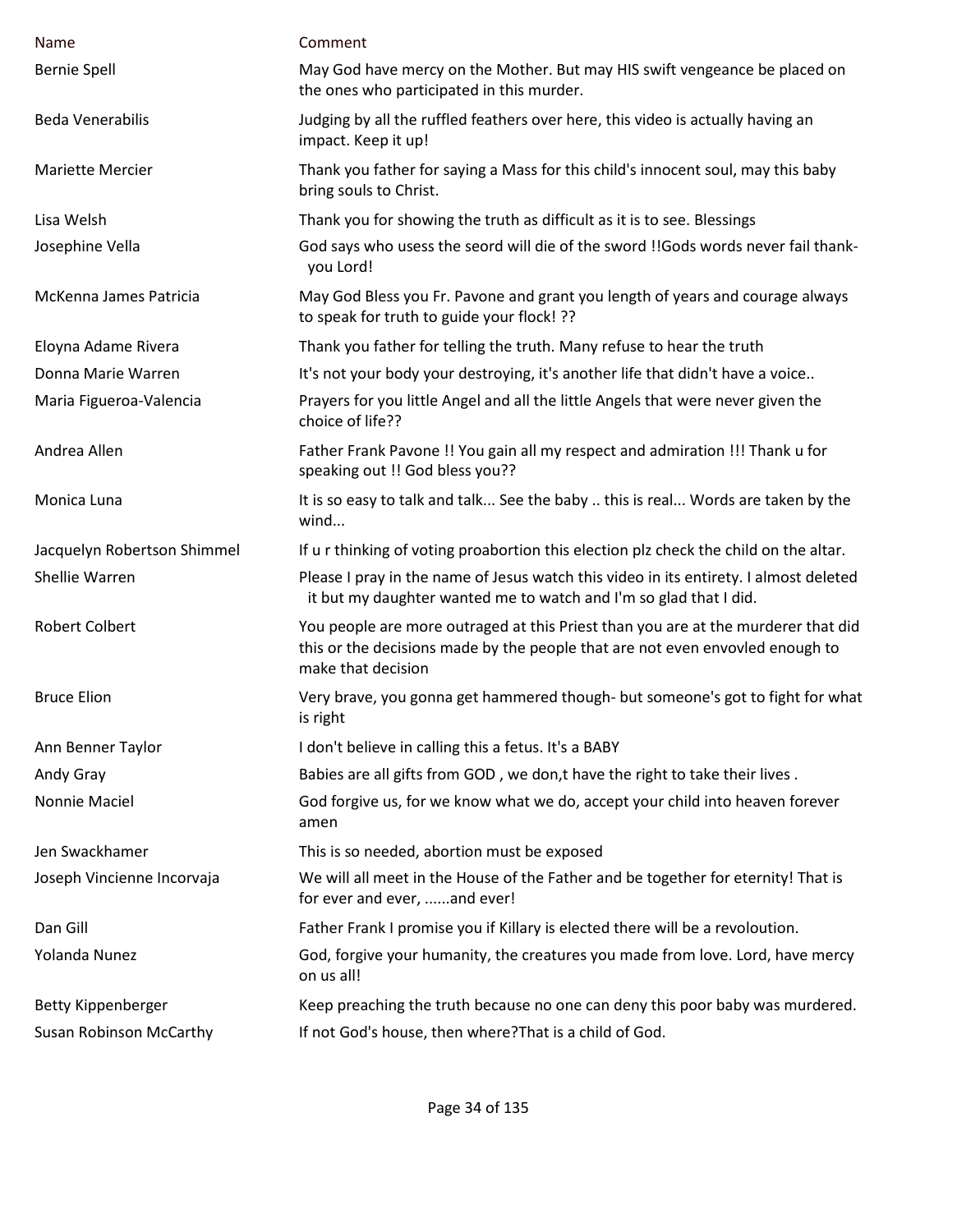| Name                               | Comment                                                                                                                                                                                                                                                                  |
|------------------------------------|--------------------------------------------------------------------------------------------------------------------------------------------------------------------------------------------------------------------------------------------------------------------------|
| Amarilis Sanchez                   | Before he brought it out to show the truth, no one cared for a tiny courp\baby; oh<br>but now, let's. Lord have mercy.                                                                                                                                                   |
| Vincent Mari<br>The<br>May<br>Lord | M<br>E<br>Alleluia<br>Thank<br>N<br>Risen<br>U<br>Father<br>A<br>Jesus<br>ls.<br>U<br>Alleluia<br><b>Bless</b><br>Peace                                                                                                                                                  |
| Fatima Astals Spevak               | God bless you Fr Pavone for Baptizing this precious child and giving her or hima<br>dignified funeral and burial                                                                                                                                                         |
| John Paul                          | We support you, Fr. Pavone! You are a voice for the voiceless!                                                                                                                                                                                                           |
| Elva Gonzalez                      | ??This is Heart wrenching! Lord God take this little Angel in your arms!                                                                                                                                                                                                 |
| <b>Gary Gregory</b>                | If they are willing to do this to a baby how long will be till they are willing to do<br>this to the elderly?                                                                                                                                                            |
| Cathie N Herb FossBenedum          | Thank you for being strong and a public voice for murdered babies                                                                                                                                                                                                        |
| James Santelices                   | Father Frank's statement can be considered as Moral statement.                                                                                                                                                                                                           |
| <b>Tim Perry</b>                   | Truth hurts good job sir we need to see our vile behavior and we need to repent !                                                                                                                                                                                        |
| Luisa Sipple                       | God forgive the blood on our hands for allowing so many innocent babies to be<br>slaughter                                                                                                                                                                               |
| Lenny Rob                          | all this people with negative remarks feel condemnation. You are showing the<br>truth. GOD bless you FATHER Frank                                                                                                                                                        |
| Estela Belinda Kohlmeier           | If you vote for Hillary, the blood of the babies are on your handsGod help you                                                                                                                                                                                           |
| Katie Roth                         | Thank you for standing up for this baby I pray this baby will have peace                                                                                                                                                                                                 |
| <b>Beverley Carson</b>             | Nothing breaks my heart more than this. A child is a gift from God and it's<br>appaluing that the world does not see it this way. I struggled to carry a child to<br>term and was blessed with one. God bless the innocent who are unable to protect<br>themselves ????? |
| Anthony Caporaletti                | Absolutely the Church has ever right. Father please don't stop.                                                                                                                                                                                                          |
| Damien Aylward                     | #VOTEPROLIFE                                                                                                                                                                                                                                                             |
| Pat Mettler                        | Pray for our god bless our country and stop the violence of killings of the on born<br>baby's they have rights                                                                                                                                                           |
| Joseph Mills                       | Paula Camo, this is reality, be offended and drain the swamp.                                                                                                                                                                                                            |
| Antoinette Y. Ibrahim              | God bless you father. Shame on any Christian who does not vote for life.                                                                                                                                                                                                 |
| Lisa M. Danes                      | God, bless you, Father, for having the incredible courage to visualize our faith!!!!                                                                                                                                                                                     |
| Amanda Lariz McDaniel              | God bless you Fr. Pavone. You are opening the eyes of those who refuse to see.                                                                                                                                                                                           |
| Jessie Mar                         | Good job sir for showing ppl the truth about hillary and he group of democratic<br>cronies                                                                                                                                                                               |
| Paul Khourisader                   | Please God hear and answer our prayers to save the country and celebrate the<br>return of God !                                                                                                                                                                          |
| Steven Levy                        | All you need to do is read Genesis, this is G-d talking, not man . I believe in what G-<br>d says.                                                                                                                                                                       |
| Lenora Glennon                     | going to pray with this baby and we are going to let this baby's body bear witness<br>to our nation as we begin the process to                                                                                                                                           |
| Ginger Herran                      | Thank you father for all you do. Gods will be done on earth as it is in heaven.                                                                                                                                                                                          |

Page 35 of 135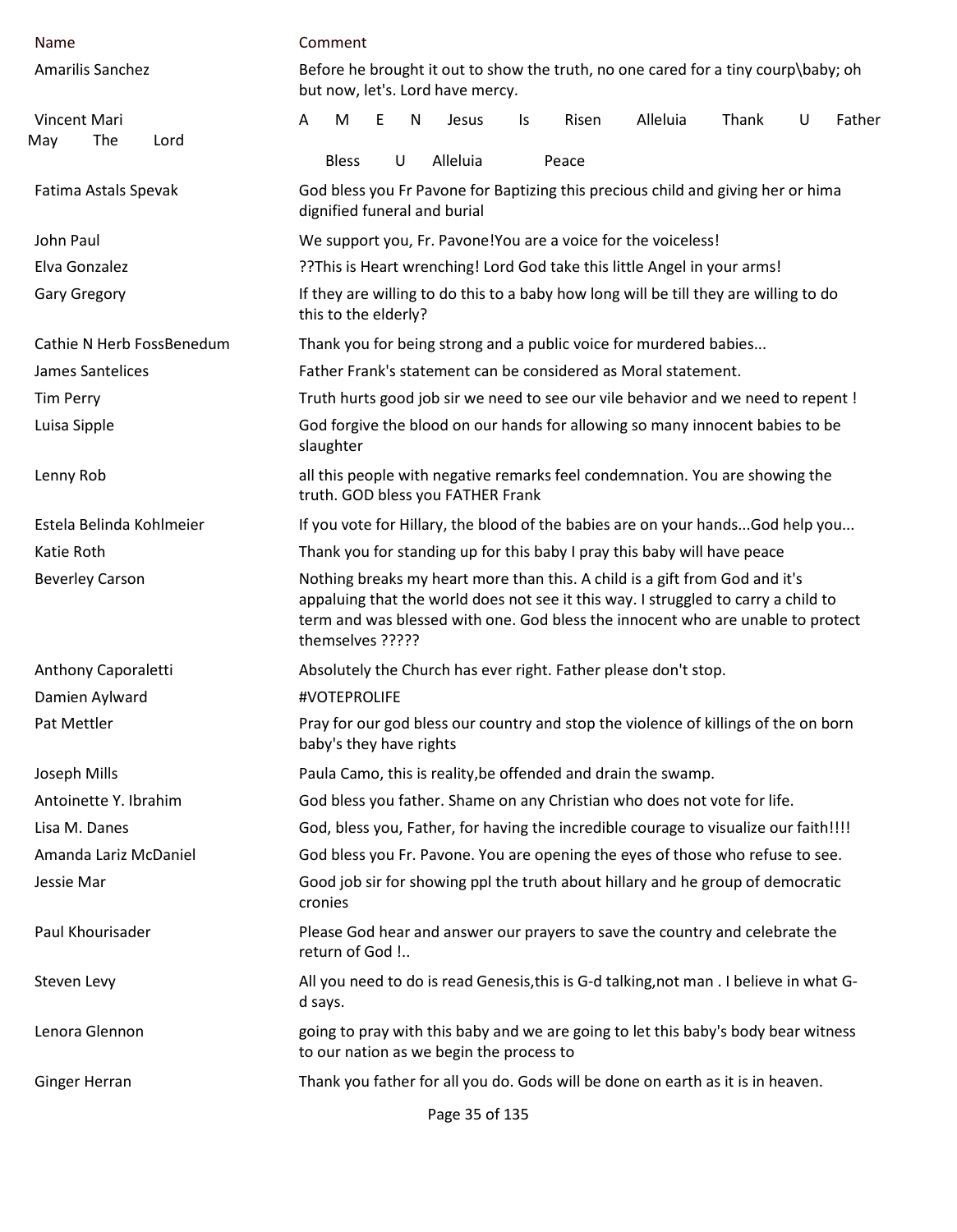| Name                       | Comment                                                                                                                                                                                                                                                                   |
|----------------------------|---------------------------------------------------------------------------------------------------------------------------------------------------------------------------------------------------------------------------------------------------------------------------|
| <b>Tom Guin</b>            | John Smartnot that smart. That's a child that was murdered on the alter. Who<br>are you protecting with that statement                                                                                                                                                    |
| <b>Eugene Neal</b>         | For those who don't like to see this why would you support a candidate the<br>condones it? Wake up America!                                                                                                                                                               |
| Lon Fale                   | I am with you totally, Father. Why should priests be afraid to speak out this way?                                                                                                                                                                                        |
| <b>Colleen Price Owens</b> | Eric weyenberg he needs no permission from the parents. They clearly didn't want<br>that precious gift from God!!!                                                                                                                                                        |
| <b>Carlos Flores</b>       | If you can't stand to see this and still choose to vote with the Democrats, you're<br>part of the problem.                                                                                                                                                                |
| Patricia Milne             | may the Angels cradle this little one in their arms & plce him saftely in God hands/                                                                                                                                                                                      |
| Angela Amaya Neywick       | You can't reason with ignorance. There is no better place for the child to be than<br>in his Father's house! May the child RIP. Keep doing what you're doing Fr Pavone!!<br>To tell the ugly truth about Abortion!! I've got your back!! And you have my<br>prayers to f  |
| MikeandCandy Smith         | Thank you Father Pavone for showing the truth Vote for life                                                                                                                                                                                                               |
| Sheila Strappe Rulli       | Pray for the unborn                                                                                                                                                                                                                                                       |
| <b>Chris Farrell</b>       | Your speaking truth Father to a sinful fallen worldour Lord's blessing be upon<br>you.                                                                                                                                                                                    |
| <b>Issy Ruiz</b>           | This is the truth, don't close your eyes, look what we are letting to happen to them<br>and do nothing.                                                                                                                                                                   |
| <b>Matthew Townsend</b>    | Thank you Fr. Vote for life. Follow God's will in choosing life and ways of God. Ave<br>Maria Gratia Plena                                                                                                                                                                |
| Eve Founta                 | Father thank you for defending out and standing up for the UNBORN. We become<br>an unglady and evil society. HILLARY CLINTON said that an unborn baby (even to 9<br>months) doesn't have constitutional rights. HILLARY IS A MONSTER she is EVIL<br>and most of all she i |
| Jeannie Hill               | Someone has to stand for the defenseless unborn children . I am glad we have<br>people like Father Pavone as their advocate > God bless you Father Pavone                                                                                                                 |
| Lucy Okeowo                | God bless you father Frank and thank you for all the pro-life work that you<br>do.??????                                                                                                                                                                                  |
| Mauricio Cepedas           | God bless your mission Father! For all those who support abortion Jesus said: \"for<br>all who draw the sword will die by the sword.                                                                                                                                      |
| Nancy Lopez - Jacob        | It is not about the election day, is about how are we raising our kids. Parents who<br>fail to teach kids to respect others, to respect life! This should never be an option<br>in somebodies mind. If it is legal or not is another ing I will pray for this bab         |
| <b>Brent Baldwin</b>       | You're strong Father!!! God loves and respects your work. Way to bring light to the<br>situation                                                                                                                                                                          |
| Nancy Cerreta              | Our Catholic Church needs more priests like Fr. Pavone. He tells and shows the<br>truth. I tire of lukewarm priests that try not to offend. The church needs strong<br>leaders. Many people don't understand wishy washey instruction and ideas. Say it,<br>say the trut  |
| Cathy Bowles               | what a wonderful talk thank you i wish everyone in the world had heard                                                                                                                                                                                                    |
| Liton Chakma               | By killing innocent child great sin, u disobey the Lord                                                                                                                                                                                                                   |
|                            | Page 36 of 135                                                                                                                                                                                                                                                            |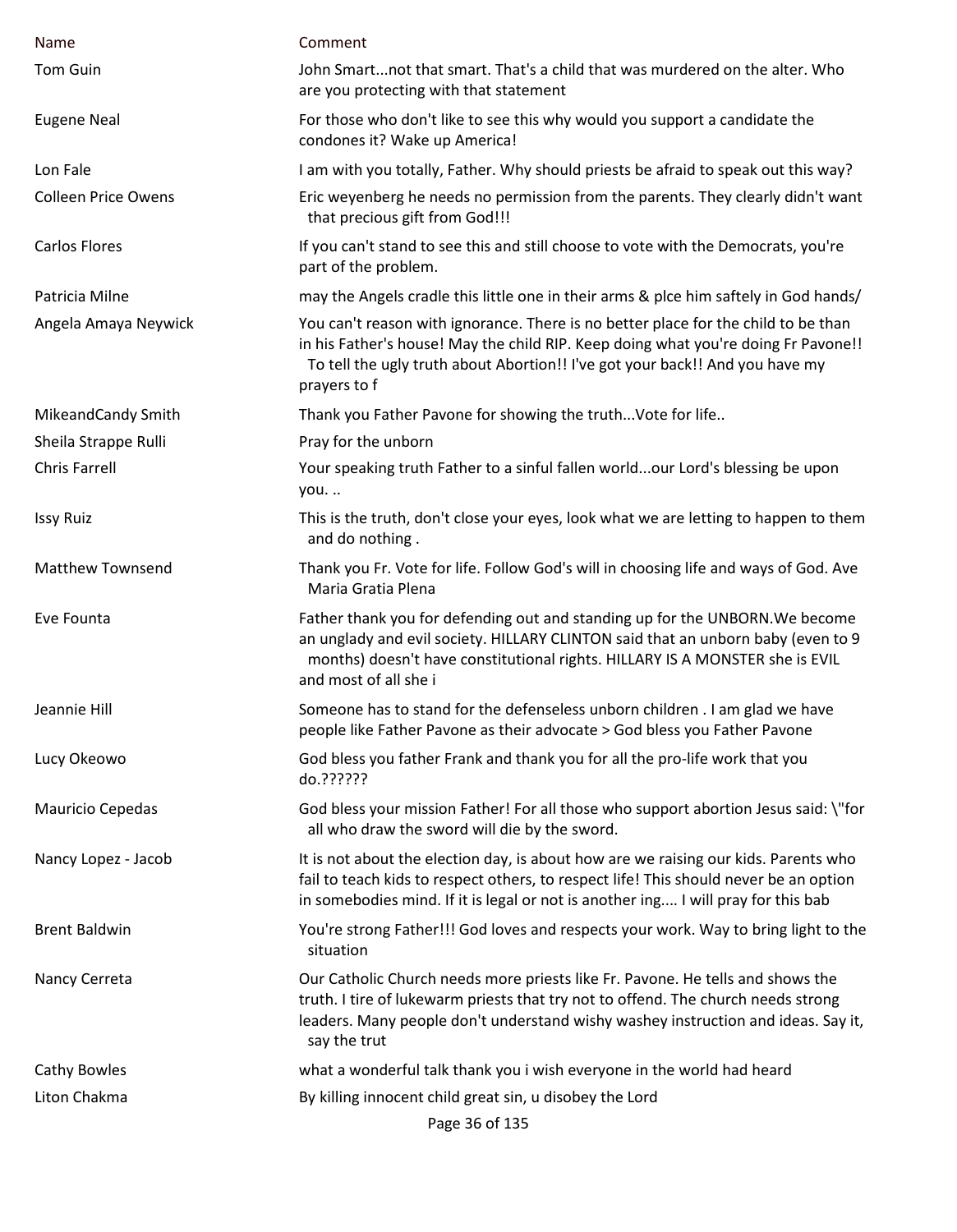| Name                       | Comment                                                                                                                                                                                                                                                                  |
|----------------------------|--------------------------------------------------------------------------------------------------------------------------------------------------------------------------------------------------------------------------------------------------------------------------|
| Vicki Brower               | SHAME ON ANY CHRISTIAN FOR STAYING HOME on the day they vote!                                                                                                                                                                                                            |
| Amorette Tomlinson         | This man is not wrong The woman who killed this precious baby is wrong<br>The dr who killed this baby is wrong And anyone else thinks its ok to kill this<br>poor baby or anyother baby is wrong!!!!!!!!!!!                                                              |
| Donna Baldrian             | There is a lot of hate being projected at Father Frank. While it is painful to see,<br>this is the reality of abortion. Father Frank, it can't be easy to present this and<br>even harder to share it. It hurts me deeply, but I understand and support you. God         |
| Sandy Scherer              | Killary will abort Babies at Birth!                                                                                                                                                                                                                                      |
| Angeline Joycè             | Ohh dear little angel rest in peace ??                                                                                                                                                                                                                                   |
| Kim Quesada Lloyd          | Vote Prolife!!!! Remove the evil that is abortion!                                                                                                                                                                                                                       |
| <b>Jared Connel</b>        | When did we forget that evil things like to hide and the best way to thwart evil is<br>to bring it to light the father's done nothing wrong he's only bring light the evil<br>deed abortion is and what's really wrong here is the death or murder of that poor<br>child |
| <b>Tracey Ward Canton</b>  | You can either try to lead them to Heaven or pat their backs all the way to hell.<br>The truth is hard to look at sometimes. But it is still the truth. The setting above is<br>extreme but so is the outcome of this election for our children and our children's       |
| David Turner               | Father PavoneI have often thought that if only National Right to Life would put<br>out an ad on TV showing what actually occurs in an abortion, the ignorant masses<br>would be so appalled this heinous law of the land would be overturned. You are<br>doing the       |
| <b>Betsy Serrano</b>       | I love what your trying to do. I'm a Christian who has always been against<br>abortion even more so when I was pregnant and learned that the heart was<br>beating at 18 days old. I believe anything that grows is alive. I don't think what<br>you did is outrageous at |
| Toni Keltz                 | Bless you for your courage in sharing this awful reality of abortion and for<br>honoring this little one who was sacrificed for some unspoken reason. My prayers<br>go to the mother facedwith her decision. May she find God's mercy. And God<br>forgive us as a nation |
| Theresa Meyer Eilerman     | Gigantic wall built by democrats to say these People have no rights                                                                                                                                                                                                      |
| Theresa Meyer Eilerman     | This is the priority. Will we affirm the GOD of the Covenant                                                                                                                                                                                                             |
| Theresa Meyer Eilerman     | For Frank Pavone has put Life before anything else !!!!! He is a Holy Soul fighting<br>for the voiceless                                                                                                                                                                 |
| Theresa Meyer Eilerman     | Keep God's Covenant. Choose LIFE and Blessings will follow                                                                                                                                                                                                               |
| Theresa Meyer Eilerman     | Choose LIFE so that you and your descendants may live !                                                                                                                                                                                                                  |
| Brenda Keller Schwieterman | Deborah Woods - Sadly this is what it takes to prove to people what abortion is.<br>So sorry you don't understand.                                                                                                                                                       |
| Melissa Parker             | This is the cruel reality. We have to make people aware that abortion is a cruel<br>murder.                                                                                                                                                                              |
| Yoka Koo                   | Life is NOT a choice! Life is a great Gift from God!!                                                                                                                                                                                                                    |
| <b>Vickie Clark</b>        | May this little one's life not be in vain. May they lead many to righteousness!                                                                                                                                                                                          |
| Leisa Leach Crowley        | Yes father, Thank You for the TRUTH! It shall set us free!                                                                                                                                                                                                               |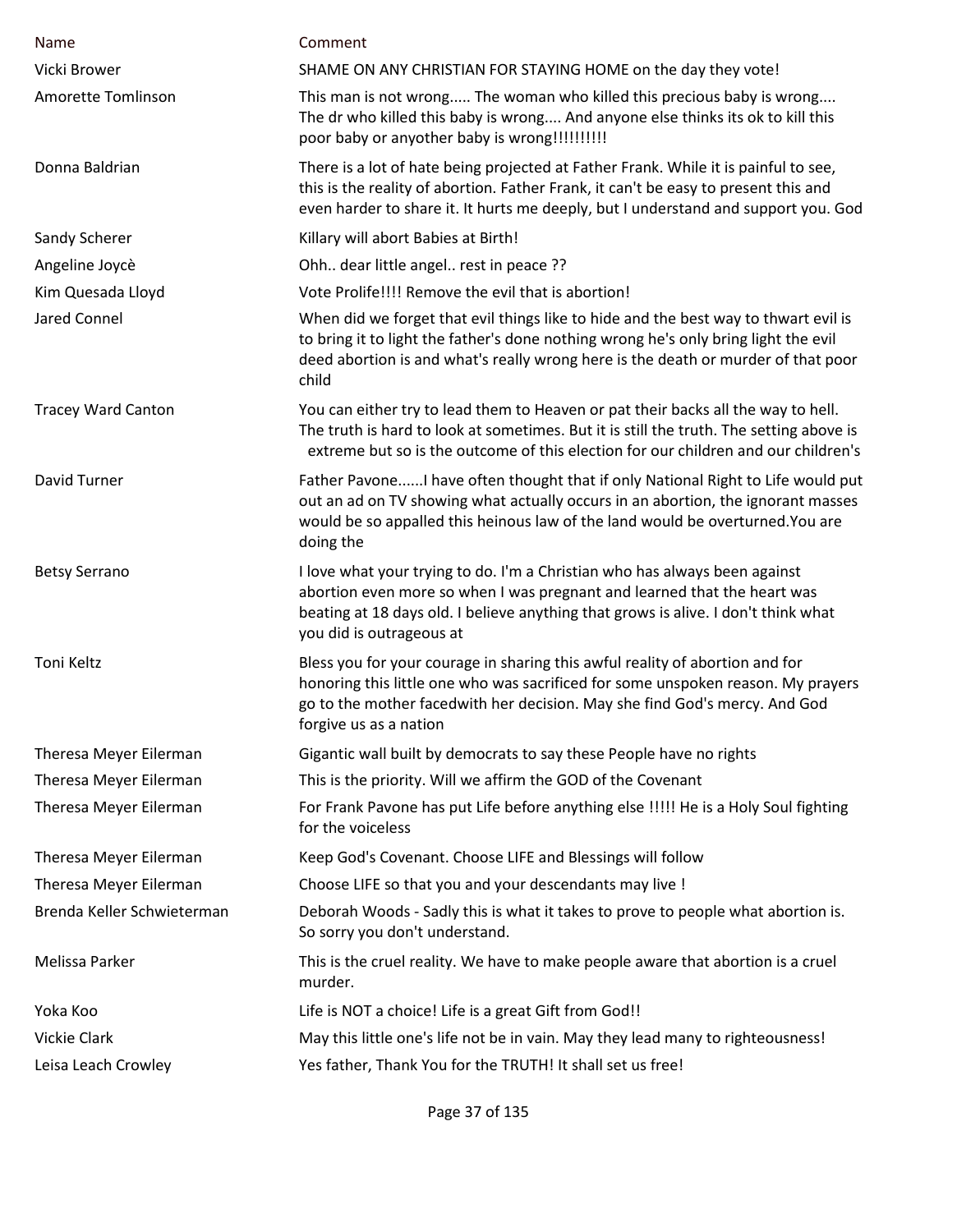| Name                    | Comment                                                                                                                                                                                                                                                                     |
|-------------------------|-----------------------------------------------------------------------------------------------------------------------------------------------------------------------------------------------------------------------------------------------------------------------------|
| Judy Shingola Polaskey  | Vote life 2016!!!God bless you Fr. Pavone!! ??                                                                                                                                                                                                                              |
| Arminda Lomeli          | God bless youFather.                                                                                                                                                                                                                                                        |
| Bobbie Jo Brand         | I stand with you and your commentary on this subject I am not Catholicbut<br>wrong is wrong and I commend you for standing by your convictionsmaking the<br>world aware of what is WRONGWRONGand they will have to stand before God<br>and be judged                        |
| Eamonn Walsh            | Thank you Fr Pavone! Your dedication and defense of the innocent is inspiring!<br>You are right about this Holocaust of our most vulnerable! It is absolutely<br>disgusting! I cannot even come up with more words that are more serious!<br>Abomination is not even str    |
| Channon Casey           | I'm not a Catholic, but a Christian. My parents are in fact Catholic and have been<br>very involved in praying against this silent holocaust at abortion clinics. Thank you<br>Father Frank for doing this. It was extremely tastefully done backed up with<br>scripture.Go |
| Amre Lieb               | Everada Paulina Espinoza · YES we are. We must be because she will continue to<br>promote abortion and even up to the minute of birth of the baby, and then she will<br>rig the judicial system for more evil laws - yes some people need to see that this<br>is a CHILD    |
| <b>Wendy Ramos</b>      | What's the outrage? We see dead bodies at church at every funeral mass. You<br>don't like this one? STOP ABORTION. There are 1.2 million babies killed by<br>abortion each year and there are over 2 million parents seeking to adopt and<br>denied a child. This baby c    |
| Crystal Wood            | I am not religious and it is just common sense abortion is murder any woman that<br>kills her baby because she isn't ready to be responsible for her mistake is a very<br>selfish and spoiled.                                                                              |
| Nim Serolfalliv Relgaez | People who vote Hillary are votes for the devil. Hillary is a devil woman and she is<br>Satanist.                                                                                                                                                                           |
| Erin Elizabeth          | Said a rosary for you today Father. I know the devil hates pro-life people that show<br>the truth without a sugar coat.                                                                                                                                                     |
| ChuckSharlene Tidwell   | You can all boohoo about this poor baby But that is what Hillary is all about                                                                                                                                                                                               |
| Lissa Nicole            | Choose death and curses will follow                                                                                                                                                                                                                                         |
| Kay Howard Kearney      | My heart is breaking for this young child who never got to be on this earth to<br>And to look into her smiling face or to hear I love<br>laugh or cry or hug his Mother<br>But thank youFather for having the angels in heaven<br>Bless this little angel<br>you.           |
| Connie Hernandez        | Father God Bless you for coming forward to speak the truth those that are against<br>what you are doing to protect the Unborn will be judged by their words and their<br>wrong actions to get People to go against you and not listen or believe the real<br>truth may G    |
| Susan Cuevas-Bennett    | God rest this little innocent soul that was so violently ripped out of it's mother's<br>womb- by her choice to kill her own baby! May the Lord continue to bless you dear<br>father Pavone for speaking the truth about the abortion industry and the horrific<br>affect    |
| Edina Rubin             | That's right father, speak up the truth ??                                                                                                                                                                                                                                  |
| Teresa Goodwin Skaggs   | God bless this poor child and please welcome him into the welcoming arms of<br>Jesus!                                                                                                                                                                                       |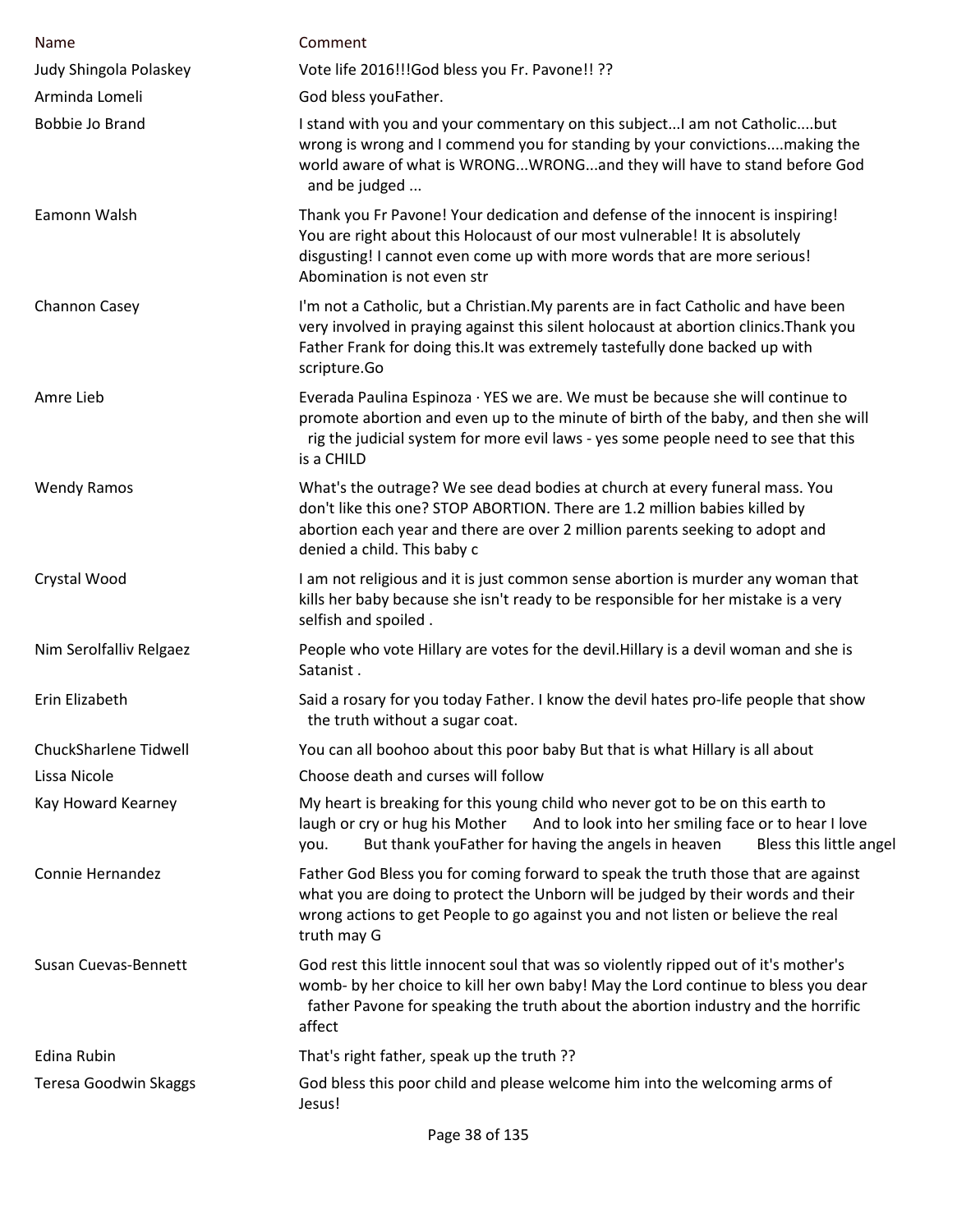| Name                      | Comment                                                                                                                                                                                                                                                                  |
|---------------------------|--------------------------------------------------------------------------------------------------------------------------------------------------------------------------------------------------------------------------------------------------------------------------|
| MaryAnn Nye Steele        | An evil that remains hidden is an evil that remains. Millions of people who should<br>be here are not. We have to face it. Thank you, Father Frank, for shining a light<br>into the darkness. God bless you. No matter who wins today, we need that light to<br>start sp |
| Dawn Stinson Thibodeaux   | Don't let the hecklers intimidate you Fr. Frank. People need to see the truth of the<br>horror of what they are voting for. God the Father didn't shield anyone from seeing<br>the crucified body of His Son. You have my support and the support of so many.<br>Your pr |
| Wanda Barefoot            | Paula Camo the fact that baby's body is even there to see is unacceptable!!                                                                                                                                                                                              |
| Kevin Rilott              | Thank you Father Pavone for your love for Jesus and His children.                                                                                                                                                                                                        |
| <b>Teresa Nash Pearce</b> | The most powerful message I've ever seen! You who disagree and post negative<br>comments are part of the problem. We live in a world where people are so<br>desensitized by murder that it takes something this extreme to reach them.God<br>bless you father for such a |
| Ivne Haas                 | Thanks, Father. It is very convenient and easy to be catholic when you can hide<br>yourself from all what is difficult to face. Nobody wants to see the ugly, the bad,<br>the poor, the uncomfortable. Hope more people get shocked enough to step up<br>and help these  |
| Judy Bresnahan            | Thank you Father Frank Pavone for teaching us the Truth and for your Faithful<br>Dedication for LIFE! God Bless You!????                                                                                                                                                 |
| Theresa Baux              | Thank you Father Frank.!!! We need this on bill boards. And newspapers not just on<br>facebook!!!                                                                                                                                                                        |
| Calvin Johnson            | Great talk for the sacred lives. Thank you Father for this.                                                                                                                                                                                                              |
| Lauressa Borgman          | Look at it!!!! It's almost a whole human being!!!! It was killed!!!                                                                                                                                                                                                      |
| Brynn Rose                | BTW I think by reading many of the comments, many people are missing the<br>Priests point here. The world today                                                                                                                                                          |
| Patrice Hertzock          | Thank you Father for this message. Our world needs to hear more direct messages<br>like these.                                                                                                                                                                           |
| <b>Clarence Griffin</b>   | Your doing the right thing! Their All haters GOD! I pray D LORD Continue to<br>strengthen YOU Br. To do HIS WILL! Cry Loud! And Spare Not!                                                                                                                               |
| Christine Laughlin        | Pray that enough of us vote for life this election and save America from eternal<br>damnstion that Clintons - Have in store for all mankind !                                                                                                                            |
| EJ Lombard                | Thank you for NOT sugar-coating the reality that many people avoid and prefer<br>not even to get into.                                                                                                                                                                   |
| Pita Bendecida            | Precious Blood of Jesus have mercy on us and on the whole world!!<br>??????????????????????                                                                                                                                                                              |
| <b>Clarence Griffin</b>   | I Love You Br. Frank and D LORD LOVES YOU BR. Frank! Keep Preaching<br>Righteousness!                                                                                                                                                                                    |
| Vicki Newton Wood         | I am a born again Christian and don't believe in killing babies ??! God made them !                                                                                                                                                                                      |
| Nita Grace                | Ruthie Noemi Ramos, dear sister now that you have heard and seen an image<br>from our culture of death you will never get it our of your heart and mind Someday<br>soon I hope you will want to be one of the sheep lead by The Good Shepard Our<br>Lord and God (not \" |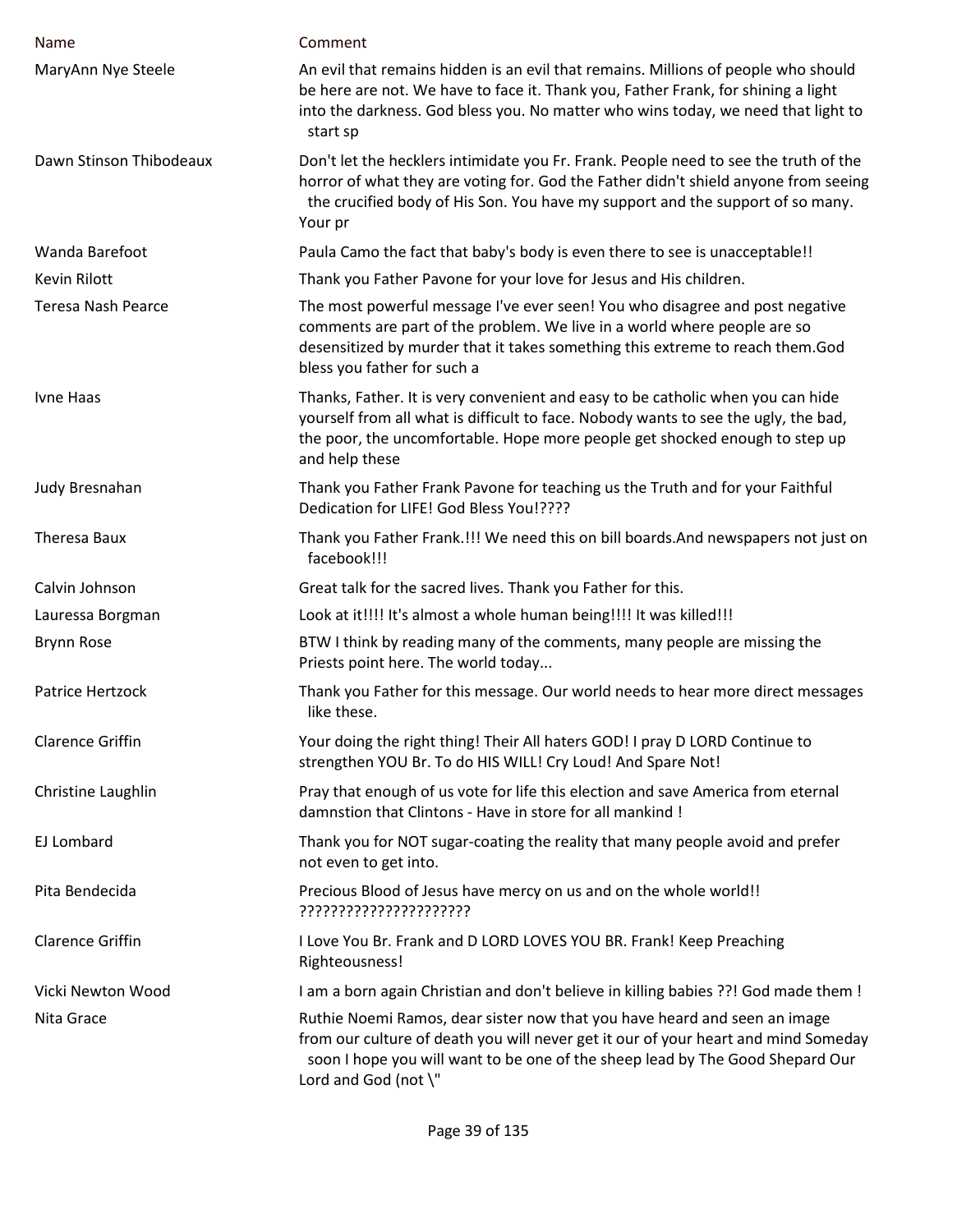| Name                    | Comment                                                                                                                                                                                                                                                                  |
|-------------------------|--------------------------------------------------------------------------------------------------------------------------------------------------------------------------------------------------------------------------------------------------------------------------|
| Sandra Padilla          | In our hands are the life of millions of babies.                                                                                                                                                                                                                         |
| <b>Rosemary Circo</b>   | Susan Ellenson-Geissller Please do not post disrespectful language towards my<br>priest. You have the right to look the other way and to post of course. But I will not<br>stand by and allow such hate speak towards another human being, let alone<br>Father Frank Pav |
| David Grabow            | Wow Father, thank you for having the moral courage to show this. Although a<br>horrific picture - this needs to be seen by all to inform and educate the<br>uninformed. And thank you for giving a proper burial and blessing to a child who<br>so many people would lov |
| Rose Camilleri          | Father do you have anywhere on your site showing an abortion? I can't believe<br>how people are so blind, they need to see it with their own eyes !!! God Bless you<br>Father !!!! I bought the abortion picture years ago that you had showed on Mother<br>Angelica's s |
| Kathryn Pittillo        | Pray for the babies daily! Amen ?? ???? ???? ??                                                                                                                                                                                                                          |
| Nina Dominique Brooks   | Preach the Truth. God got your back!!!                                                                                                                                                                                                                                   |
| <b>Beverly Schwartz</b> | Fr. Pavone, you can tell what side people are on by the comments they make.<br>Satan uses them to attack you because you are making a difference! Thank you<br>Father for being willing to suffer the persecution that comes from fighting this<br>evil! There are so ma |
| Cindy Woolley King      | Ignore the evil trolls who hate our beloved Church! They'll obviously vote for<br>Hillary! May God have Mercy on them!                                                                                                                                                   |
| Annette Irizarry Mendez | Good Morning Father. I know some people get bothered by you showing this but<br>unfortunately some people really are in denial & don't believe that these are real<br>babies. This is real my brothers & sisters Thank you Fr Pavone for sharing this sad<br>truth and m |
| <b>Terry Taylor</b>     | If you see this little dead baby and still think abortion is ok you are lost!!!                                                                                                                                                                                          |
| Chris Khung Ting        | Killing the baby is so wrong. We need the president who will protect the babies.<br>Abortion is so wrong. It's sad. Pls. Trump.                                                                                                                                          |
| Santacruz Celeste       | And Hillary wants to kill full term babies too!She is of the devil!??????.                                                                                                                                                                                               |
| Micheal Gregorcyk       | Lock baby killer Hillary up                                                                                                                                                                                                                                              |
| Sandy Scherer           | Vote ProLife !                                                                                                                                                                                                                                                           |
| Damien Aylward          | #VOTEPROLIFE                                                                                                                                                                                                                                                             |
| Jojo Larcher            | I have seen open caskets of babies who died. He is trying to show peple who do<br>not believe this baby is LIFE, and that i was never human, as we know it is LIFE,<br>and It got murdered by people who believe in abortion and killing babies, and this<br>is too OPEN |
| Gloria Grana Babb       | Kyrie Eleison. God have mercy on us. I will pray for this baby. I'm so sad.                                                                                                                                                                                              |
| Evelyne Bolivar         | I encourage you all to choose life while thinking about your own life, that God has<br>given to you through your parent. Have you ever thought about your parents who<br>have chosen life for you instead of death. Do you honor them, pray for them, love<br>them, and  |
| Mary Marchand           | Stop Abortion- close Planned Parenthood ! It's horrible crime against the innocents!                                                                                                                                                                                     |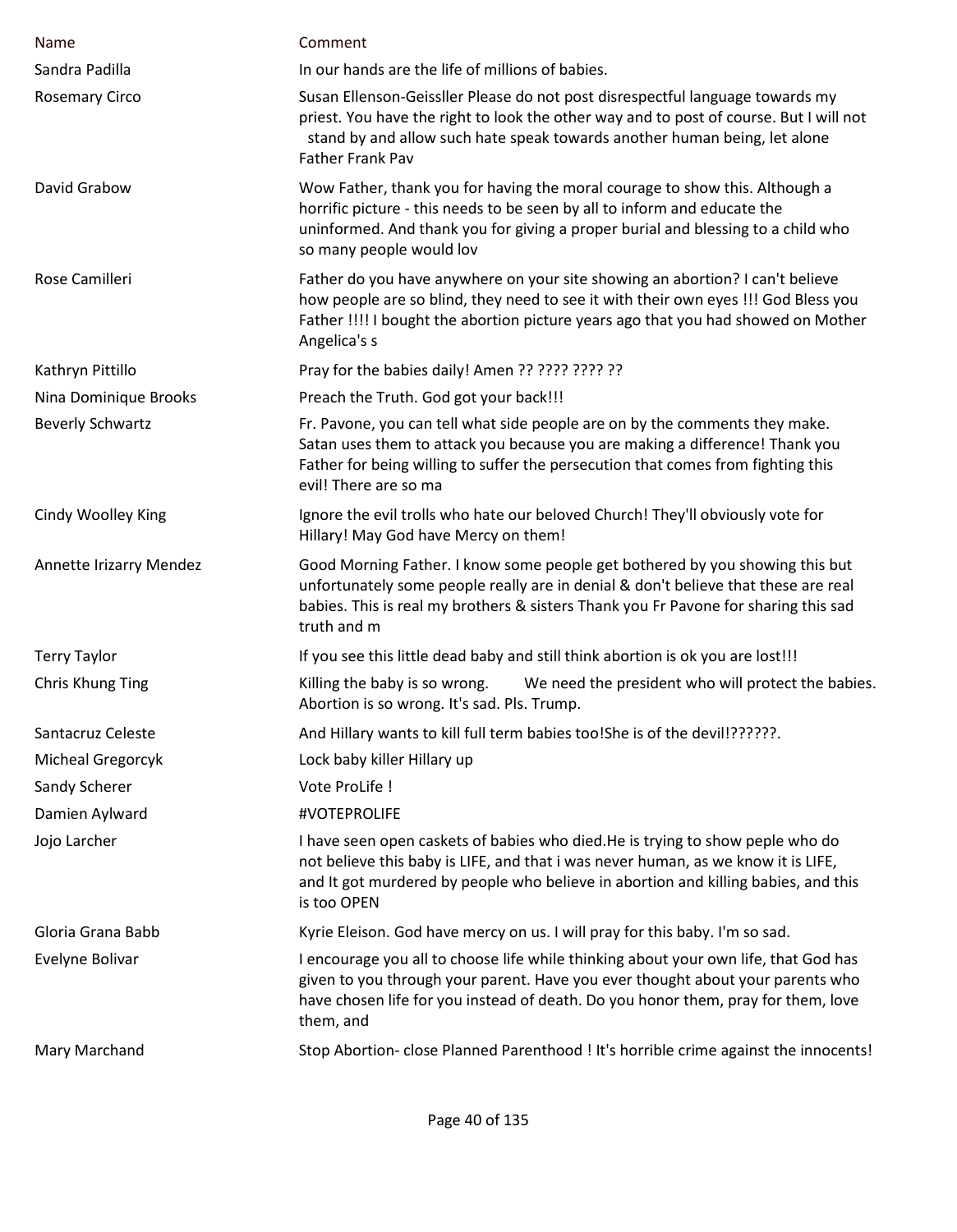| Name                       | Comment                                                                                                                                                                                                                                                                   |
|----------------------------|---------------------------------------------------------------------------------------------------------------------------------------------------------------------------------------------------------------------------------------------------------------------------|
| Mike Rimbey                | Before you, in this video, is the sad truth of abortion. Can you really vote for<br>anyone supporting this???                                                                                                                                                             |
| Julie Laughlin Effertz     | It's a visual we need. PEOPLE NEED TO SEE THE REALITY OF THIS.                                                                                                                                                                                                            |
| Terri Waxter               | People are saying using this baby is unacceptable. It gets real when you see the<br>result of an abortion. Wake up liberals. This baby is the result of your vote.                                                                                                        |
| Fran De Mario              | I understand why you did this. God bless this little one. Many do not understand<br>how awful abortion is.                                                                                                                                                                |
| Kari Smith                 | He is giving this baby some dignity! Maybe one baby will survive until delivery due<br>to this post!!                                                                                                                                                                     |
| Kari Smith                 | I'm so sorry little one, that your mommy didn't want you. Jesus will hold you and<br>love you forever!                                                                                                                                                                    |
| Edie Skaggs Hager          | It's not just Catholics that need graphics to understand. This selfish world needs<br>to understand.                                                                                                                                                                      |
| Norette Ward               | People need to see the results of abortion, this is not a fetus or a clump of cells, it<br>is an innocent baby murdered                                                                                                                                                   |
| Dina Davis                 | Lord  it's a real baby let people never ever think of abortion again. Lord praying<br>for this baby and souls of millions of aborted babies ??                                                                                                                            |
| Joann Seitz                | Amen O Lord we will choose Life in the Name of Jesus name Amen                                                                                                                                                                                                            |
| Colleen Royer              | You are horrible to say this is not OK, open your eyes, this is murder, the truth hurts                                                                                                                                                                                   |
| Anita Weir                 | Sad. Abortion is the sin of Murder! Why can't people see this! ??                                                                                                                                                                                                         |
| Barbara King               | You are about to learn somet h ING so be quiet and learn then make your decision.                                                                                                                                                                                         |
| <b>Susan Darling Lepak</b> | Fr Frank Pavone. I'm with you. I'm trying to find the answer to those who say you<br>broke canon law. I don't think you did. I can't read through all of these comments<br>to answer that question. If you see this please help me with the answer. Love and<br>prayers.  |
| <b>Carol Rinehart</b>      | Bless you Father for your courage. As long as we can blind ourselves to the truth<br>we can sleep at night. We are allowing the slaughter of the innocent as we<br>pretend to be Christian -Catholic caring people. Pray for us and our sins of<br>allowing this murder.  |
| Lynn Smith                 | Abortion is so wrong. Praying for an end to this practice.                                                                                                                                                                                                                |
| <b>Raymund Francis</b>     | It is sad that people do not recognise that abortion is really the killing of a life                                                                                                                                                                                      |
| <b>Suzanne Ernst</b>       | Thank you for this video finally someone showing truth and how important this<br>election is. Democrats want to take God out of our lives. And it starts with<br>changing of laws to allow these horrific abortions Wake up<br>People. Tomorrow we<br>will find out which |
| Mary Margaret Witt         | Thank you Father. Graphic but necessary.                                                                                                                                                                                                                                  |
| Sandy Gray Romero          | Very brave, Father! God bless you and keep you for exposing the horror of the<br>scourge of abortion!                                                                                                                                                                     |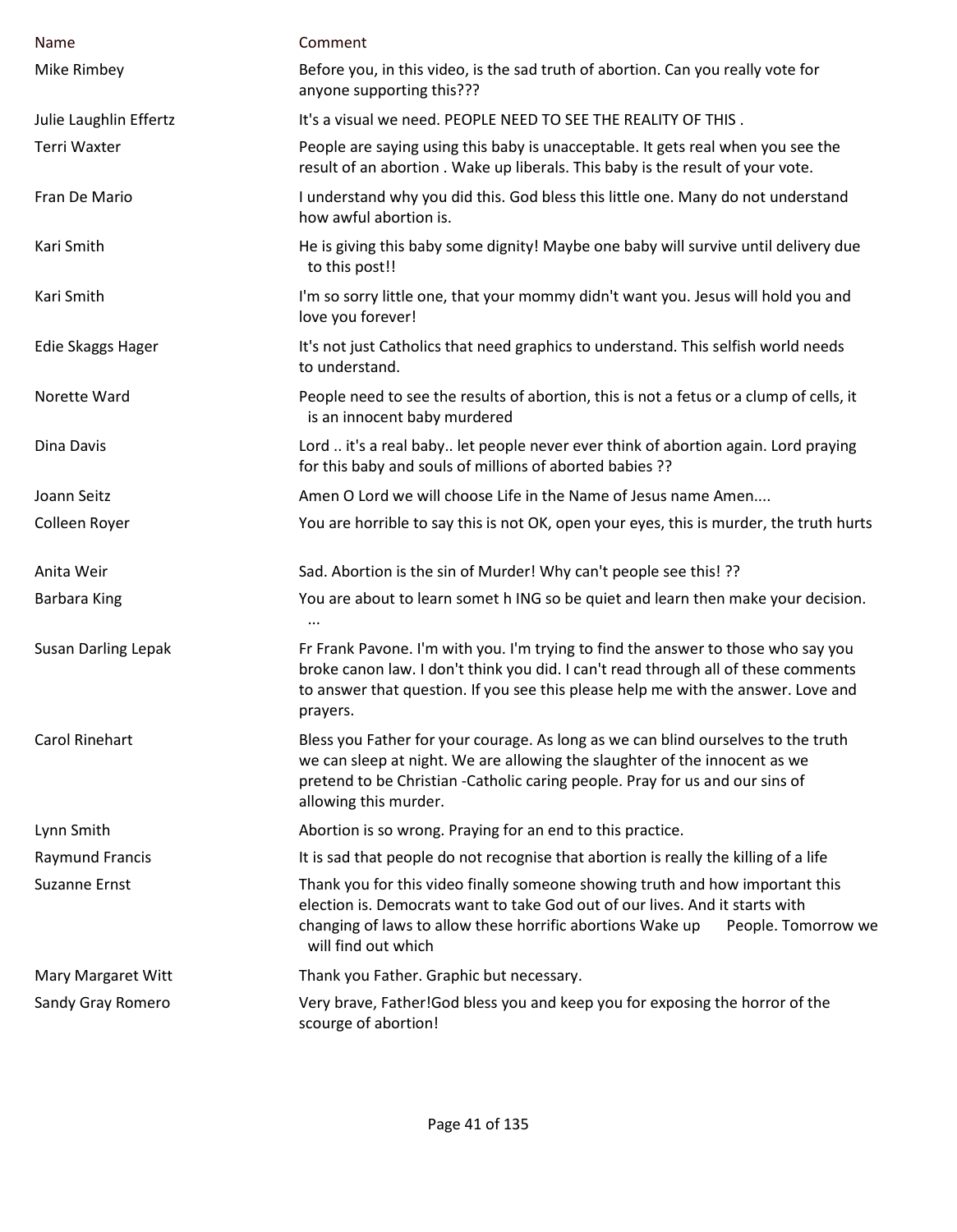| Name                      | Comment                                                                                                                                                                                                                                                                  |
|---------------------------|--------------------------------------------------------------------------------------------------------------------------------------------------------------------------------------------------------------------------------------------------------------------------|
| Valerie McCarney          | We now have a part of the temple of Baal in NYC near the entrance to NY in lower<br>Manhatten. Hillary and her friends have been involved with Sataist rituals, They<br>have Satan on their side., they are denegrating the Catholic Church. We have God<br>on our side  |
| Monica Sprinkle           | God please help our country see this. Abortion is killing. There's no sugar- coating<br>it. Abortion is killing a BABY!                                                                                                                                                  |
| Marjorie Foor             | God Bless you Father and may we all pray for that baby and the world.                                                                                                                                                                                                    |
| Kim Bishop                | Thankyou for making this clearno confusion                                                                                                                                                                                                                               |
| <b>Austin Roncancio</b>   | Modern day holocaust                                                                                                                                                                                                                                                     |
| Fatima Spikerman          | God please bless all the innocent babywho have no change to survive because of<br>evil people who believe abortion is okay.                                                                                                                                              |
| <b>Tracy Leach</b>        | Missouri here. Lord Jesus please keep this baby in your lovein arms                                                                                                                                                                                                      |
| Weber Lp                  | I've said it several times, a vote for Killary is murder to an unborn child.                                                                                                                                                                                             |
| Lena Fui Maselino Partsch | I choose life                                                                                                                                                                                                                                                            |
| Annabell Molina-Muniz     | BABY YOU DIDN'T DIE IN VAIN. PEOPLE WILL CHANGE THEIR HEART ON<br>MAY GOD'S PERPETUAL LIGHT SHINE UPON YOU. THROUGH THE<br>ABORTION.<br>MERCY OF GOD REST IN PEACEAMEN<br>PEOPLE PLEASE VOTE PRO-LIFE                                                                    |
| Annie Morrison            | For all those that ask if we're that desperate to show an infant to stop Hillary: yes.<br>Until we live in a world where life is protected from conception until natural<br>death, we who love life and work tirelessly to protect it will never be silenced. We         |
| Lillie Smith              | I think people need to realise that an unborn baby is still a baby. Abortion is not a<br>form on contraception!                                                                                                                                                          |
| Nancy Pico Ferrigno       | This is incredibly sad but the outrage should be that it is lawful to kill this child<br>not that we are being enlightened and shown what true evil looks like. Something<br>dramatic like this is necessary to show us what the reality of abortion is. Fr.<br>Pavane i |
| Goretti Jaime             | Thank you Father for speaking up                                                                                                                                                                                                                                         |
| Debbi Reyburn             | Love you fr pavone keep fighting the good fight!! Its not 1972 anymore science<br>has proven separate dna from conception the tide is turning time for America to<br>protect all classes of its citizens including its most vulnerable we are tired of<br>double standar |
| Malena Boice              | Oh, my God I'm prying so people can wake up and see what is happening with the<br>abortion culture in this country!                                                                                                                                                      |
| Janeen Lee                | Funny how people are angry at Father Pavone but not at the abortion industry!<br>This is what's wrong with people. Gods law is very clear and straight forward on<br>killing and the shedding of innocent blood. Thank you Father for visibly bringing to<br>light this  |
| Adriana Rossetti          | Father Pavone may God Bless you and the cause to stop abortion                                                                                                                                                                                                           |
| <b>Nikita Flowers</b>     | People need to see the atrocities others are committing. No need to hide it. The<br>alter is a holy place of worship. If you have problems with that, stop the baby<br>killers from killing them. And your votes can do that, AmericansIt's better on the<br>alter tha   |
| Henry Altamirano          | Vote ProLife                                                                                                                                                                                                                                                             |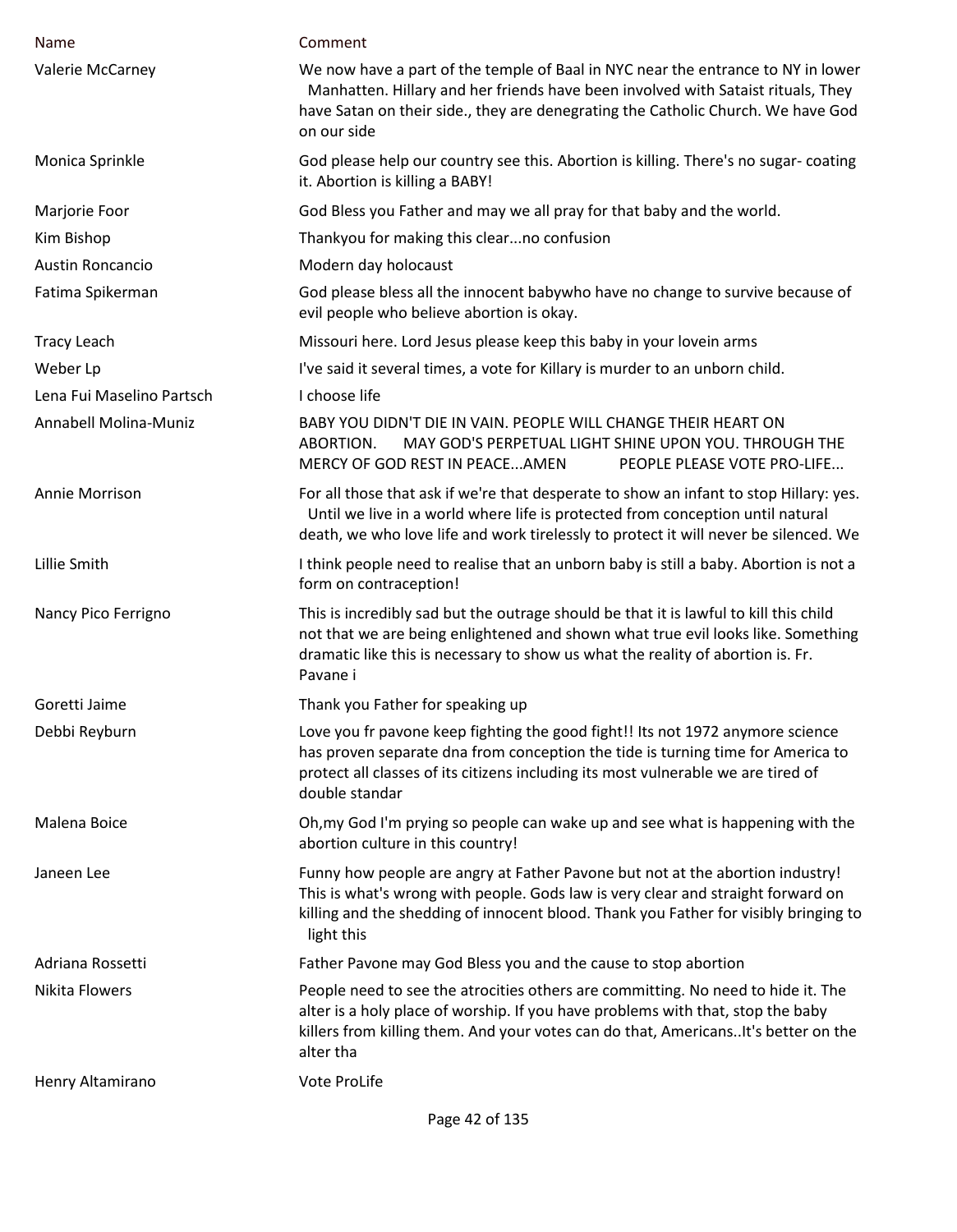| Name                    | Comment                                                                                                                                                                                                                                                                    |
|-------------------------|----------------------------------------------------------------------------------------------------------------------------------------------------------------------------------------------------------------------------------------------------------------------------|
| Cora Mitchell           | To you women out there who thinks it is terrible for Fr. Pavone to show this tiny<br>baby as the result of an ABORTION, Dear God InHeaven think of the poor babies<br>that are going through it!You all should be crying out to stop the horrible act of<br>ABORTION!!!M   |
| Jade Velazquez          | Why be mad at this Priest when he is the ONLY ONE acknowledging this baby had<br>a life before it was murdered. GOD BLESS this Priest and this poor unborn child.<br>He speeds truth! I am Christian! I have lost a child through birth complications!<br>This does not    |
| <b>Robert Hernandez</b> | Continue to be bold Father Pavone, may God Bless You continue the fight for life.<br>After 58 million abortions and counting. It's about time someone brings this to<br>light, the United States cannot keep pushing this under the rug. For the sake of his<br>sorrowfu   |
| Jennifer Petry Coulter  | God Bless you Father! St. Michael defend us in battle!                                                                                                                                                                                                                     |
| Joseph Mcmahon          | Praise GOD for you Father Pavone!!!                                                                                                                                                                                                                                        |
| <b>Stephen Harris</b>   | Choose life !                                                                                                                                                                                                                                                              |
| Linda M. Rattigan       | Thank you, Fr. Frank. These babies are so unsuspecting of the horror that awaits<br>them as an abortion begins. They cower, try to move away from the intrusion. Time<br>to wake up friends. There has been much progress, some doctors who no longer<br>perform abortions |
| <b>Patrick Ross</b>     | Go Priests For Life Go!                                                                                                                                                                                                                                                    |
| Mary Claire Rossi       | This is heartbreaking! Dear Jesus please allow the scales to fall from the eyes of<br>those who would vote for Hillary Clinton and all pro-death candidates. Protect the<br>unborn and have mercy on the United States of America. I pray all Pro-Life<br>candidates are   |
| Renee Stankowski        | I'm more SURPRISED that some so-called \"Christians\" are MORE OFFENDED by<br>Father SHOWING this poor BABYTHAN by WHAT HAPPENED to this poor BABY.<br>Good grief! This is what abortion is. This is what \"Pro-Choice\" is. If you can't<br>look at it then maybe y       |
| Sandra Padilla          | God Bless you Father Pavone since you are proclaiming the truth??                                                                                                                                                                                                          |
| Scottie Kathleen Selby  | Thank you. If it is this wrong to show this child's lifeless body, if this angers you<br>so much, then maybe you can understand how angry it makes some to know they<br>are being killed, and thrown aside like trash, tested on in labs like guinea pigs. It              |
| Rita Oro Kasawa         | God bless you father for doing this. This angel will Rest In Peace once abortion<br>ends in the world. It brings such sadness to my heart to see humans attack you for<br>this video and not the legal system that allows such inhumanity. Lord Have Mercy<br>on your pe   |
| Michael David Allen     | Father, you are such a strong and powerful witness. I admire you so much, and I<br>pray for your continued strength.                                                                                                                                                       |
| Henry Altamirano        | Need to VOTE. Vote ProLife!!!                                                                                                                                                                                                                                              |
| Ann Jareske Bauer       | Pray pray pray                                                                                                                                                                                                                                                             |
| <b>Ruth Baker</b>       | I agree, if we vote Hillary this is what you are supporting. If you can't watch then<br>then don't vote for it. This is bad, but this is what abortion is. It is death.                                                                                                    |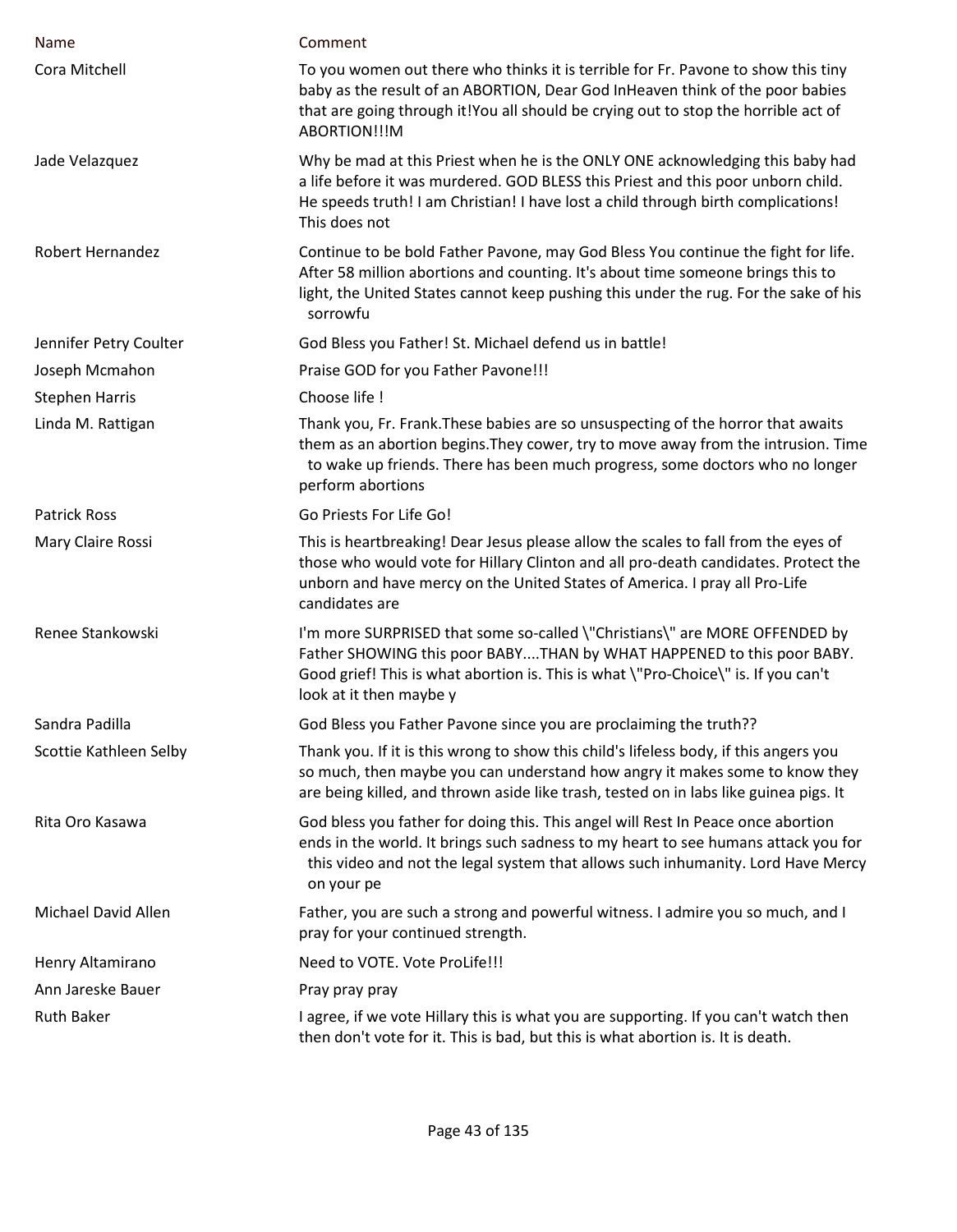| <b>Name</b>             | Comment                                                                                                                                                                                                                                                                    |
|-------------------------|----------------------------------------------------------------------------------------------------------------------------------------------------------------------------------------------------------------------------------------------------------------------------|
| Susan Robitaille        | This is an in incredibly brave thing to do. I'm no fan of Catholicism, but this guy is<br>willing to SHOW the consequences of the sin of abortion and talk about the link<br>between who we vote for as our leaders. This poor sweet child. His mother<br>murdered him.    |
| Amanda Cox              | God please bless this angel, it was too your child despite the mothers choice ??                                                                                                                                                                                           |
| Amanda Cox              | If you think this is wrong for the priest, why vote for a lady that thinks you should<br>pay for it!                                                                                                                                                                       |
| Vicki Newton Wood       | So many people want to adopt ! If you don't want the baby let someone adopt the<br>baby ??                                                                                                                                                                                 |
| Cheryl Kahelelani       | this precious baby is in Heaven with I Believe in Jesus                                                                                                                                                                                                                    |
| Cheryl Gonzalez-Verburg | Thank You Father But the Truth is Never Easy For those that Feel it's Okay to Kill A<br>Baby!!                                                                                                                                                                             |
| Heather Ann Erickson    | This is what abortion is. If you can't handle the truth then don't support it. Just run<br>and go and bury your head in the sand and let Satan blind you to facts of the<br>truth. Abortion represents child sacrifice just like in the old days to the satanic<br>gods.T  |
| Carol Lian              | I understand your good intention dear Father. Please don't get mad at one of any<br>Jesus Christ Priests. Do share this images of any woman who chose to abort their<br>babies. This baby is very pure souls. It's not so bad because the baby is pure as<br>did our Alt   |
| Colleen Royer           | Bless this little Angel?                                                                                                                                                                                                                                                   |
| Joy Parrish             | Powerfulmessage                                                                                                                                                                                                                                                            |
| Daniel Hubbard          | Those of you who are upset simply by the viewing of this video, would it make you<br>feel better having never seen this but, knowing this baby would of been discarded<br>in some dumpster behind an abortion clinic somewhere. Turning your back on the<br>reality of t   |
| Liliana Smith           | The life belongs to God ! Just God takes and gives life !!!                                                                                                                                                                                                                |
| <b>Colette Miller</b>   | GOD BLESS YOU FR. PAVONE AND GOD BLESS THIS PRECIOUS BABY AND ALL THE<br>MILLIONS KILLED OVER THE PAST 40+ YEARS IN OUR COUNTRY.GOD HAVE<br><b>MERCY ON OUR COUNTRY!</b>                                                                                                   |
| Bonnie Haught Buchman   | Most Germans did want to view the truth of what was happening in their country<br>either. They wanted to say they did not know and were not participating, thus<br>blameless. To do nothing is approval God help us all. As for me, let it Not be<br>said that I was       |
| Paul Alan               | I still can't believe that there are people can't see that Killing a young innocent<br>child is bad. They are only concerned with themselves. It's too bad we can't make<br>Abortion Retroactive for all of those that believe abortion is so good. If we could<br>they mi |
| Pamela Carol            | It's time for America to wake up, Its time for Christians to stand up against<br>abortion and End it!!! Hillary Clinton is a monster and she must not be voted in as<br>president Father Frank Pavone keep preaching the truth, God Bless you                              |
| Suzanne LaGasse Moran   | David Calir: We need to see the truth.                                                                                                                                                                                                                                     |
| Terri Pullen            | Wake up to the eugenics the Democrats represent.                                                                                                                                                                                                                           |
| Daniel Hidalgo          | God Bless Father Pavone                                                                                                                                                                                                                                                    |
|                         | Page 44 of 135                                                                                                                                                                                                                                                             |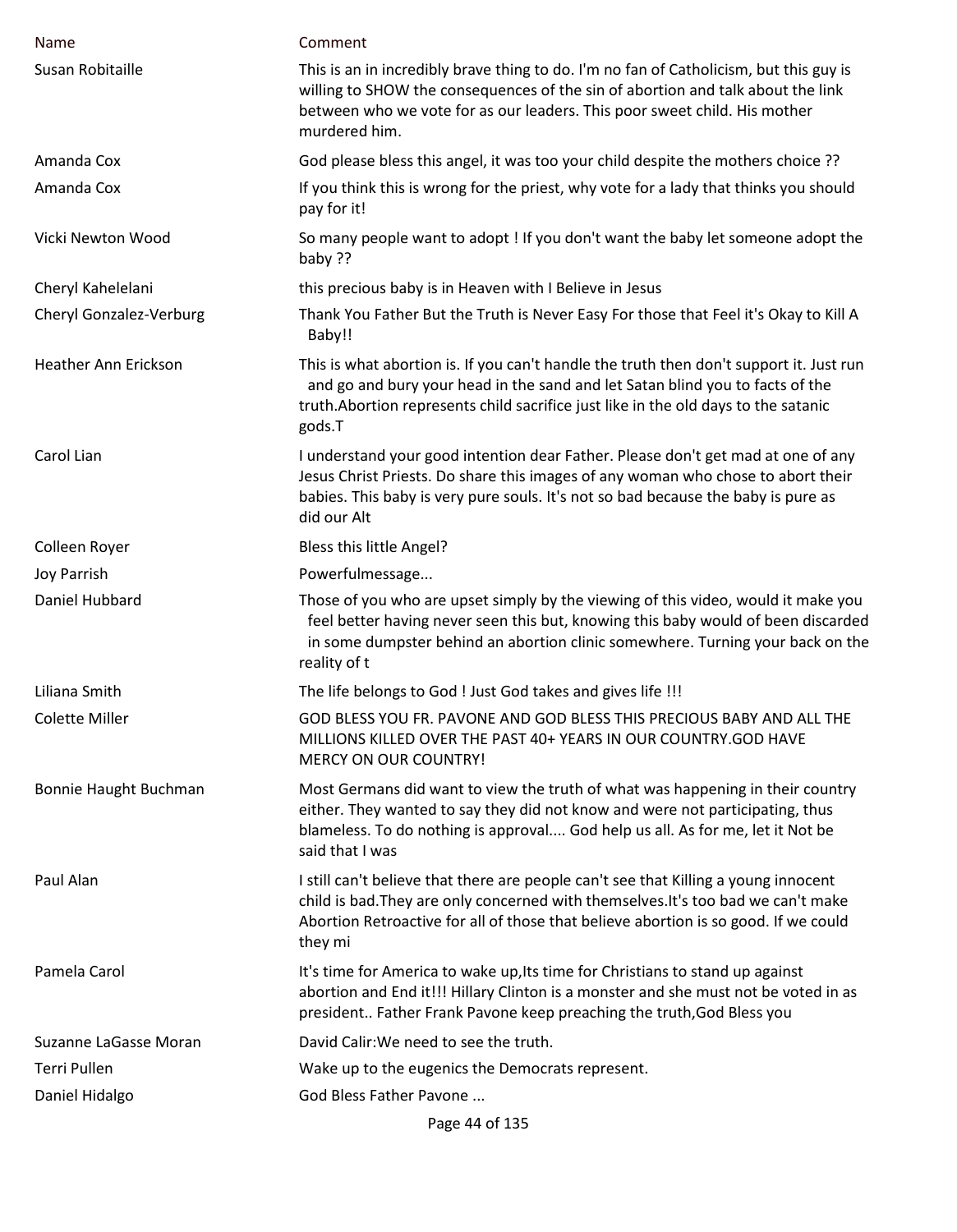| Name                      | Comment                                                                                                                                                                                                                                                                  |
|---------------------------|--------------------------------------------------------------------------------------------------------------------------------------------------------------------------------------------------------------------------------------------------------------------------|
| Micheal Gregorcyk         | Hillary is for baby killing                                                                                                                                                                                                                                              |
| Mary Angela Guillen       | You guys chanting 'separation of church and state'. Boy I really wish there was a<br>separationbecause I hate it when I have to do something against my beliefs as<br>the law orders me to. Like the taxes of the Catholic lay people going to Planned<br>parenthood.S   |
| <b>Mark Whitlock</b>      | God bless Father                                                                                                                                                                                                                                                         |
| Kim Bishop                | Some ppl cannot stand to see the truth set befoe them                                                                                                                                                                                                                    |
| Kelly Hoover              | Saint Michael the archangel, defend us in battle. Be our protection against the<br>wickedness and snares of the devil. May God rebuke him, we humbly pray; and do<br>thou oh Prince of the Heavenly host by the Devine Power of God- cast into hell,<br>Satan and all th |
| Henry Altamirano          | We need the covenant of life!                                                                                                                                                                                                                                            |
| Judy Munson Sikora        | FATHER GOD BLESS YOU FOR SHOWING THE TRUTH OF ABORTION. IT'S MURDER<br>PLAIN AND SIMPLE. CAN'T BELIEVE HOW MANY PEOPLE WOULD RATHER KILL A<br>BEAUTIFUL CHILD OF GOD THAN HAVE THE BABY AND GIVE IT TO SOMEONE<br>THAT WILL LOVE THE CHILD FOR LIFE. SO SAD              |
| <b>Heather Willoughby</b> | Young girls need to be educated on the truth                                                                                                                                                                                                                             |
| Devotha Njau              | Amen                                                                                                                                                                                                                                                                     |
| Wendy Michelle Piccirilli | Bless its heart. Just heartbreaking. Vote PRO LIFE PRO Catholic !!!!                                                                                                                                                                                                     |
| Kim Bishop                | Follow your faithstand strong                                                                                                                                                                                                                                            |
| Kim Bishop                | Choose life                                                                                                                                                                                                                                                              |
| Dave McClellan            | Thank God we have Catholic priests and Bishops like Fr. Pavone & others who say<br>it like it is. Where's the rest of the Bishops and priests who should be standing in<br>unity with these men and being OUTSPOKEN about these crimes in the midst of<br>this pivotal e |
| Alicia Childs             | Hillary supporters make me laugh. Most of them are only voting for her because<br>they're afraid they're going to be deported, or lose welfare benefits if Trump gets<br>elected!! I read through a lot of these comments and most of the people<br>commenting in suppor |
| Sheila Strappe Rulli      | Vote pro life                                                                                                                                                                                                                                                            |
| Joyce Williamson Leonardi | Amen rent Hillary American movie                                                                                                                                                                                                                                         |
| Sandy Scherer             | Abortion passes judgement on our Nation!!                                                                                                                                                                                                                                |
| Sheila Strappe Rulli      | Choose life                                                                                                                                                                                                                                                              |
| Lou E Gmiter Sr.          | Jesus has you now little ones, there are no more tears but the love of God where<br>they are, repent of these abominations done unto your brothers and sisters in<br>Christ Jesus, O Holy Spirit guide them to your love and care, take satan from them<br>so they may h |
| Lenora Scott Tripp        | The Demons have confused the folks!! Instruct them to stay home if they are<br>confused about the Truth!!                                                                                                                                                                |
| Marina M King             | Stop killing God's children! Wake up!                                                                                                                                                                                                                                    |
| Kim Bishop                | Really?? Everyone is so outraged?  where is the outrage at millions of babies<br>aborted?                                                                                                                                                                                |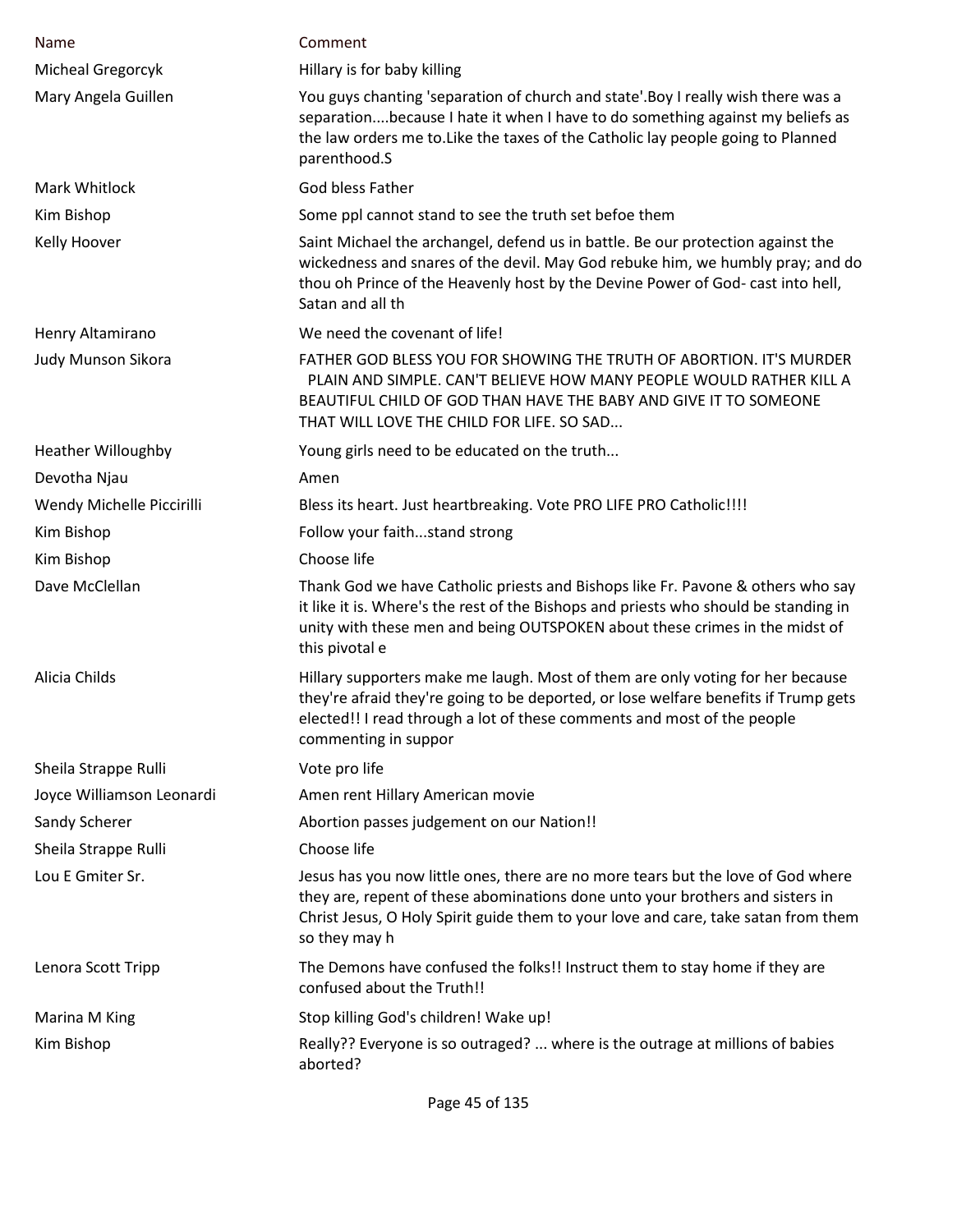| Name                         | Comment                                                                                                                                                                                                                                                                      |
|------------------------------|------------------------------------------------------------------------------------------------------------------------------------------------------------------------------------------------------------------------------------------------------------------------------|
| <b>William Don Carlos</b>    | The horror is not this scene, itis the American Holocaust going onthe millions of<br>shredded victims represented by this one tiny body. Wake up. Vote pro-Life. Quit<br>voting for (so-called Catholic) democrat candidates who champion and glorify this<br>slaughte       |
| Kelly Shrady                 | Deborah, The only \"disgusting filth\" is the choice that killed this baby.                                                                                                                                                                                                  |
| Deacon Alan George           | It's very sad that people don't seem to understand the message that Father is<br>trying to portray here, that abortion is MURDER pure and simple.<br>This little<br>child is one of millions that are killed in such a fashion on a yearly basis, maybe<br>the video         |
| Lorraine Romano-Cortina      | Preach it, Father!                                                                                                                                                                                                                                                           |
| Micheal Gregorcyk            | This is a man of god                                                                                                                                                                                                                                                         |
| Suzanne LaGasse Moran        | I choose LIFE!                                                                                                                                                                                                                                                               |
| Jerry Garcia                 | People are outrage that he did this to make a point, but not outrage about a<br>candidate who clearly states a woman should be able to murder a baby up to right<br>before birth. What worst, showing you what a murdered baby looks like and we<br>shouldn't do it or su    |
| Jim Parker                   | Fr Pavone, thank you for your tireless efforts in the Pro-Life Movement. We need<br>to be the voice for the voiceless. Your witness encourages me as your brother<br>priest to speak about these moral issues from the pulpit.??                                             |
| Gabriela Delgadillo          | Amen !!! Preach !!!                                                                                                                                                                                                                                                          |
| Claudia Garcia               | God bless al the world                                                                                                                                                                                                                                                       |
| Evelyne Bolivar              | Good morning Father!                                                                                                                                                                                                                                                         |
| Linda Cockrell               | There is no logical reason to take the Life of a Child.                                                                                                                                                                                                                      |
| Sheila Bumgarner Wik         | God please open the eyes And hearts of the deceived people attacking this<br>man. They NEED to see the consequences of their actions, the death of an Innocent<br>human being. There will be No excuse, when they stand before our Father in<br>judgement. Jesus said \"If y |
| <b>Maricela Dorantes</b>     | Catholic Pro life!                                                                                                                                                                                                                                                           |
| Lenora Scott Tripp           | This election is God vs Satanchoose wisely!!                                                                                                                                                                                                                                 |
| Marisa Madera                | Fr Frank Pavone you are a heroGod reward you abundantly for being a true<br>Father to the most vulnerable of all children-the babies in the wombs of their<br>mamma xxx????????? May you hear the words \"Well done my good and faithful<br>servant enter into the j         |
| Karen Sull                   | Every time I look at that poor baby, I tear up. How could ANYONE KILL AN<br><b>UNBORN BABY????</b>                                                                                                                                                                           |
| <b>Stacey Normand Baudin</b> | Christians must vote Pro-Life ??                                                                                                                                                                                                                                             |
| <b>Shirley Mathias</b>       | Rightly said.                                                                                                                                                                                                                                                                |
| Donna Hutchins               | It's murder                                                                                                                                                                                                                                                                  |
| Allan Coudrain               | Abortion is a tragedy.                                                                                                                                                                                                                                                       |
| Mary Ann Van Steen           | Dear God help us to put a stop to this kind of murder!??                                                                                                                                                                                                                     |
| James Boone                  | The truth hurts huh? Can't take it? This is what Hillary is all about!                                                                                                                                                                                                       |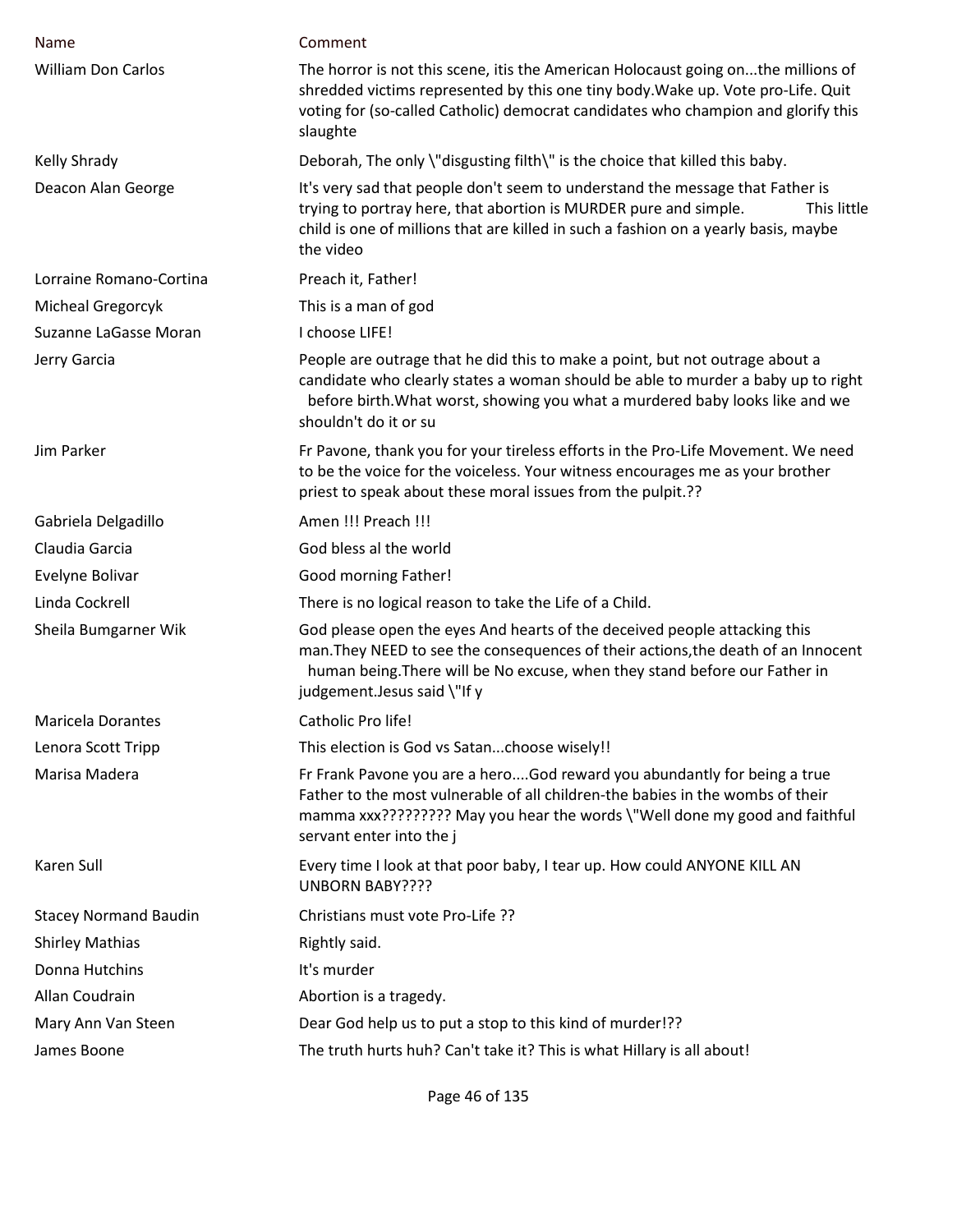| Name                       | Comment                                                                                                                                                                                                                                                                  |
|----------------------------|--------------------------------------------------------------------------------------------------------------------------------------------------------------------------------------------------------------------------------------------------------------------------|
| Therese Croughin           | why are you all so angry? Fr pavone is acknowledging this baby as a human worth<br>respecting a child of God a precious life not garbage to be disposed of or a<br>problem to solve by ridding yourself of. Your radge should be for the people who<br>did this the soci |
| Liz Black                  | Paul Tuss if people were not ignorant it this would not be needed                                                                                                                                                                                                        |
| Daisy Badan                | Amen                                                                                                                                                                                                                                                                     |
| Chelsa Bristo              | I'm sorry for Hilary Clinton please forgive her, oh LORD JESUS                                                                                                                                                                                                           |
| Nina Dominique Brooks      | Praying with you                                                                                                                                                                                                                                                         |
| Micheal Gregorcyk          | If you gave your soul to saten vote blue hillary                                                                                                                                                                                                                         |
| FrSteve Mateja             | People are upset by him placing the baby on the altar of SACRIFCE. LISTEN TO HIS<br>WORDS. The evil one offers the sacrifice of these children in the horror of<br>abortion, why not re-consecrate this child to God? Is it extreme? Yes! Is it<br>overboard? Perhaps. I |
| Paul Bany                  | Amen!                                                                                                                                                                                                                                                                    |
| Patty Woodall Larsen       | Forgive us Father                                                                                                                                                                                                                                                        |
| Gloria Mendoza             | I will take that baby in a heart beat                                                                                                                                                                                                                                    |
| <b>Aluney Elferr</b>       | Priest, please give me your blessing.                                                                                                                                                                                                                                    |
| Sheila Strappe Rulli       | Agreed we have a choice and that choice is life                                                                                                                                                                                                                          |
| <b>Aramae Saunders</b>     | Amen                                                                                                                                                                                                                                                                     |
| Yolanda Melero             | No words, and STILL people don't get it!May God and Our Lady protect all these<br>babies!                                                                                                                                                                                |
| Linda Border Spernyak      | Bless you father pavone!                                                                                                                                                                                                                                                 |
| Sue Ruof                   | MANY TIMES PEOPLE ONLY SEE THE REALITY WHEN THEY SEE A BODY IN FRONT<br>OF THEM.                                                                                                                                                                                         |
| ChasMan Gardner            | Life begins at conception                                                                                                                                                                                                                                                |
| Onyi Okoye                 | Greattell them                                                                                                                                                                                                                                                           |
| Gren Robinson              | My God! Outrage at the result of abortion, but these strange people are offended.<br>This progressive party that supports everyone fulfilling their potential at tax payer<br>expense, but it's okay to terminate this child's potential (again at taxpayer<br>expense)  |
| Mary Louise Fiddler        | Speak the truth father!!                                                                                                                                                                                                                                                 |
| Austin Roncancio           | Hillary for prison                                                                                                                                                                                                                                                       |
| Micheal Gregorcyk          | Build the wall on top ove hillary                                                                                                                                                                                                                                        |
| <b>Thomas Terrie Allen</b> | THANK YOU FATHER PAVONE FOR STANDING FOR THESE LITTLE BABIES, SIN<br>CAUSES SPIRITUAL BLINDNESS ! IF ANYONE WOULD PUT THEMSELVES OR THEIR<br>CHILDREN IN THE PLACE OF THESE BABIES THEY WOULD CHANGE THEIR MINDS.<br><b>GOD BLESS YOUR WORK.</b>                         |
| Henry Altamirano           | We will be in exile if we don't choose the covenant of life!!                                                                                                                                                                                                            |
| Jean Paulie Kroenke        | I am a proud to be ProLife!!                                                                                                                                                                                                                                             |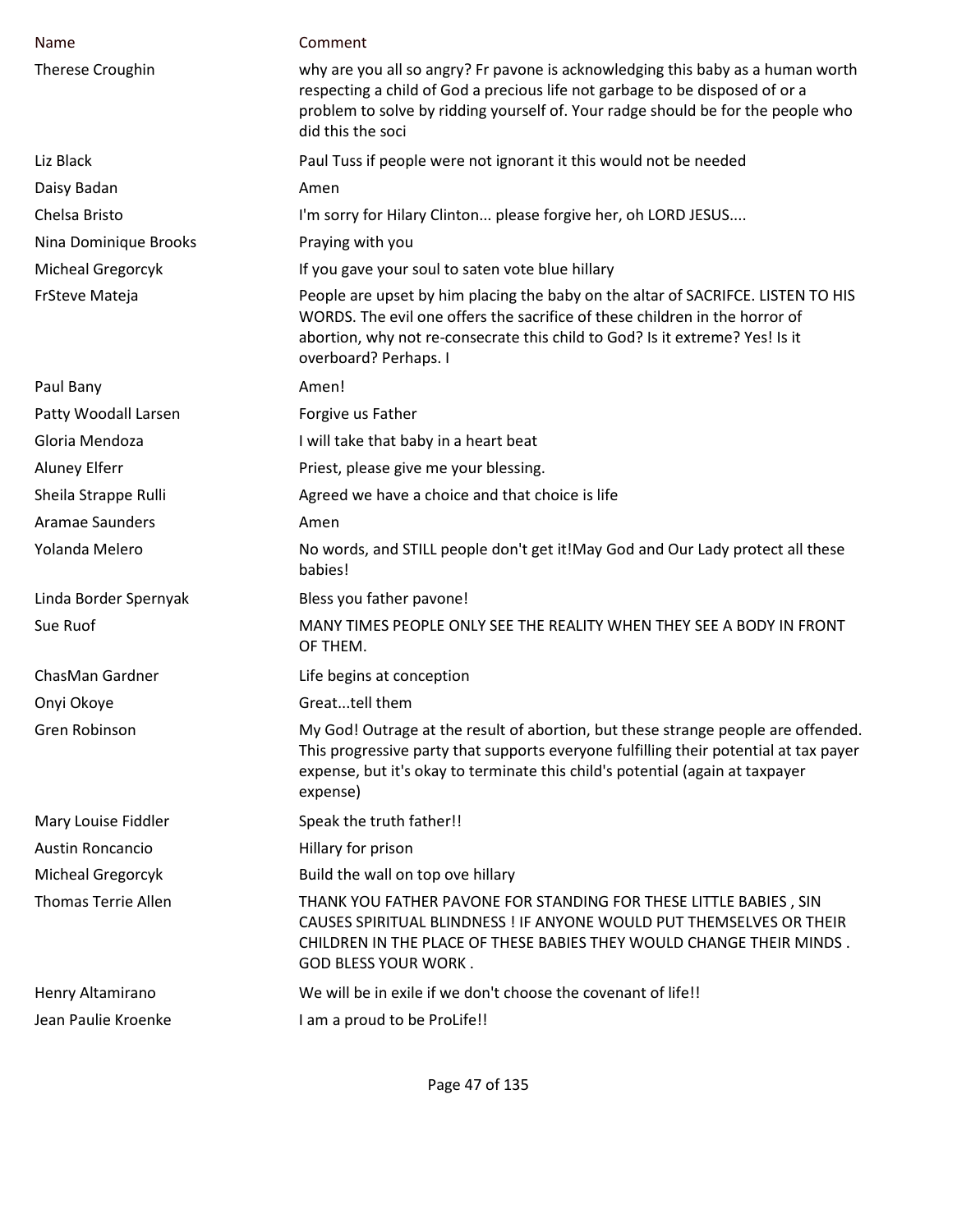| Name                       | Comment                                                                                                                                                                                                                                                                    |
|----------------------------|----------------------------------------------------------------------------------------------------------------------------------------------------------------------------------------------------------------------------------------------------------------------------|
| Nicole House               | Bless you, Father, for having the courage to show what the true image of abortion<br>is, regardless of those who wish not to see your true purpose in this video. It's<br>amazing how people are angry at you for bring His word to life and not at murder<br>of an inno   |
| Tina Henze                 | This is a very hard core eye opener for some. A lot like some commercials with<br>pictures of your lungs when you smoke. Reality smacks you downmakes you<br>think, and ask yourselfdo I support this habit ? Do I support abortion? Not really<br>sure yet how If         |
| Nancy Tomaszewski          | Outrageous this is so wrong and I see that Cardinal Dolan spoke out and hopefully                                                                                                                                                                                          |
| Stephen Putti              | Had our forefathers were so selfish we too would have been killed                                                                                                                                                                                                          |
| <b>Shirley Mathias</b>     | Thank you Father.                                                                                                                                                                                                                                                          |
| Robin Lanter               | Thank you for addressing this issue.                                                                                                                                                                                                                                       |
| Lisa Gonzalez              | Abortion is murder!!!!                                                                                                                                                                                                                                                     |
| Augusto Narváez            | God bless father                                                                                                                                                                                                                                                           |
| Henry Altamirano           | Obey the covenant.                                                                                                                                                                                                                                                         |
| <b>Brian Goodale</b>       | terrible thing.but clinton supports this. SHAME ON HILLARY YOU EVIL WITCH.                                                                                                                                                                                                 |
| <b>Martin Laird</b>        | We are so blinded by apostasy, selfishness, and sin that we cannot understand<br>reality anymore!                                                                                                                                                                          |
| Rosalie Hudson             | Amen!!                                                                                                                                                                                                                                                                     |
| Marlene Verska Lincoln     | Share share share                                                                                                                                                                                                                                                          |
| Cindy Woolley King         | Gary, he showing us the fact that abortion is MURDER!                                                                                                                                                                                                                      |
| Jo Ann Cheeks              | We better get despirate enough to save them and stop her from being<br>elected. What if that were your grandchild?                                                                                                                                                         |
| <b>Christopher Murray</b>  | Looking the other way is worse than turning the other cheek                                                                                                                                                                                                                |
| Sheila Strappe Rulli       | Choose life                                                                                                                                                                                                                                                                |
| Louise Stabile Molnar      | Without LIFE, there are no other issues!                                                                                                                                                                                                                                   |
| Ethel Fox                  | People will not reject abortion until they see abortion.                                                                                                                                                                                                                   |
| Mary Bellissimo-Degregorio | Amen                                                                                                                                                                                                                                                                       |
| Selma Sierra               | Clergy leadership in NM and elsewhere should hear this message.                                                                                                                                                                                                            |
| Vicki Newton Wood          | Everybody is saying this wrong ! Wake up everybody this is a baby that died from<br>abortion . God gave a woman a baby not kill it !                                                                                                                                       |
| Mia DeCesare               | If you've ever gone through an abortion You'd never do it twice. I pray God<br>forgives those who have gone through this painful experience. It never goes away.                                                                                                           |
| Elizabeth Lawson           | God have mercy on the soul of this wee infant. I believe that our good Father is<br>correct when he states that seeing the result of an abortion awakens us to its<br>barbarism. Yes, it is shocking to see, but not seeing it does not mean that this poor<br>baby was no |
| Micheal Gregorcyk          | Y'all fools vote blue for baby killer                                                                                                                                                                                                                                      |
| Micheal Gregorcyk          | Hillary is a baby killer                                                                                                                                                                                                                                                   |

Page 48 of 135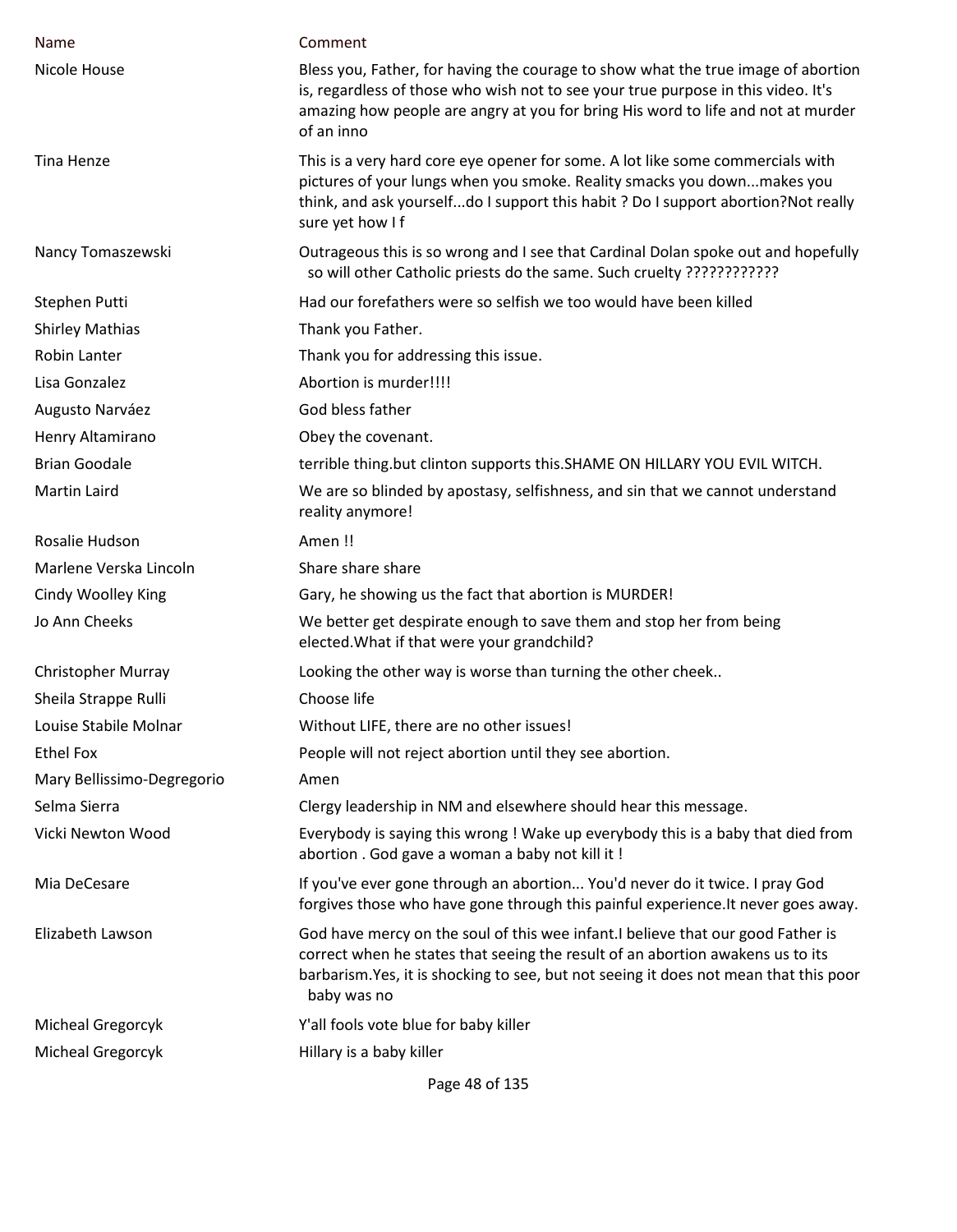| Name                            | Comment                                                                                                                                                                                                                                                                    |
|---------------------------------|----------------------------------------------------------------------------------------------------------------------------------------------------------------------------------------------------------------------------------------------------------------------------|
| John Neff                       | I applaud you and I am not religious. Everyone should have to face the reality of<br>death. Those that eat meat should also have to kill it for themselves just one time.<br>Death is horrible. Life is precious. The Declaration of Independence lists \"life\"           |
| Jessica Gallego                 | Amen.                                                                                                                                                                                                                                                                      |
| Xochitl L. Zamario              | Amen                                                                                                                                                                                                                                                                       |
| Mark John Palomata Sentino      | Amen                                                                                                                                                                                                                                                                       |
| Elnie Luniza                    | Amen                                                                                                                                                                                                                                                                       |
| Julienne Sullano Loayon Enguito | Gd evening father. God bless you                                                                                                                                                                                                                                           |
| Maria Santa Ceballos            | You are God's lil' angel nowGod bless you.                                                                                                                                                                                                                                 |
| RC Peter Peter Aw               | Amen                                                                                                                                                                                                                                                                       |
| Geena Chavez                    | Jesus please protect and save the unborn children                                                                                                                                                                                                                          |
| <b>Merlin Platt</b>             | Father. I support our video. For all of you that bash him on here I say WAKE UP.<br>Nobody likes the truth especially when it stares you in the face and gives you a<br>harsh reality check. As far as my fellow catholics bashing this honest man. If yiu<br>are truly    |
| La Rakoto                       | Some of us never had an idea what they were doing to babies only showing these<br>pictures do we see the evil that is done to this sacred helpless baby. Its just<br>heartbreaking people would do this and all the other atrocities done to the<br>unborn. Thank you Fath |
| Norma Cristina Soriano          | Thank you father ?????                                                                                                                                                                                                                                                     |
| Kim Bishop                      | Abortion is the sacrifice of the babies in the usa                                                                                                                                                                                                                         |
| Gina Chiappone                  | These all belong to God All these Babies are His Please stop this Evil please<br>protect all the unborn ??                                                                                                                                                                 |
| Cindy Woolley King              | Abortion is murder Miguel! This child was aborted!                                                                                                                                                                                                                         |
| Sem Soc Jnls                    | in Jesus name. GOD BLESS.^_^                                                                                                                                                                                                                                               |
| Anne Cardona-Lee                | Thank You, Father                                                                                                                                                                                                                                                          |
| Arnold Serrano                  | God pls guide me                                                                                                                                                                                                                                                           |
| Micheal Gregorcyk               | Hipper crets will vote for hillary                                                                                                                                                                                                                                         |
| Pauline Dye                     | God bless you Father Pavone, you tell the truth bluntly but people need to know<br>these things not just some sanitised version. I'm thankful you provide help and<br>counselling for those mothers hurt by abortion they need to know that with<br>repentance God will    |
| Kenneth Christian Matteson      | Abortion is murder. That is all there is to it. God hates sin, ALL sin. No one sin is<br>any worse or better then any other. The wages of sin is death. Without accepting<br>the gift given by Jesus which is the removal of all sin you will be sentenced to              |
| Grace Del Milagro Riordan       | Amen.                                                                                                                                                                                                                                                                      |
| <b>Carol Ann Roberts</b>        | So you think it is not ok to show this baby is it ok to abort it? Which is worse<br>people?                                                                                                                                                                                |
| Marvin Anthony                  | Preach Fr!                                                                                                                                                                                                                                                                 |
| Cindy Woolley King              | If you condone abortion, then you condone murder!                                                                                                                                                                                                                          |

Page 49 of 135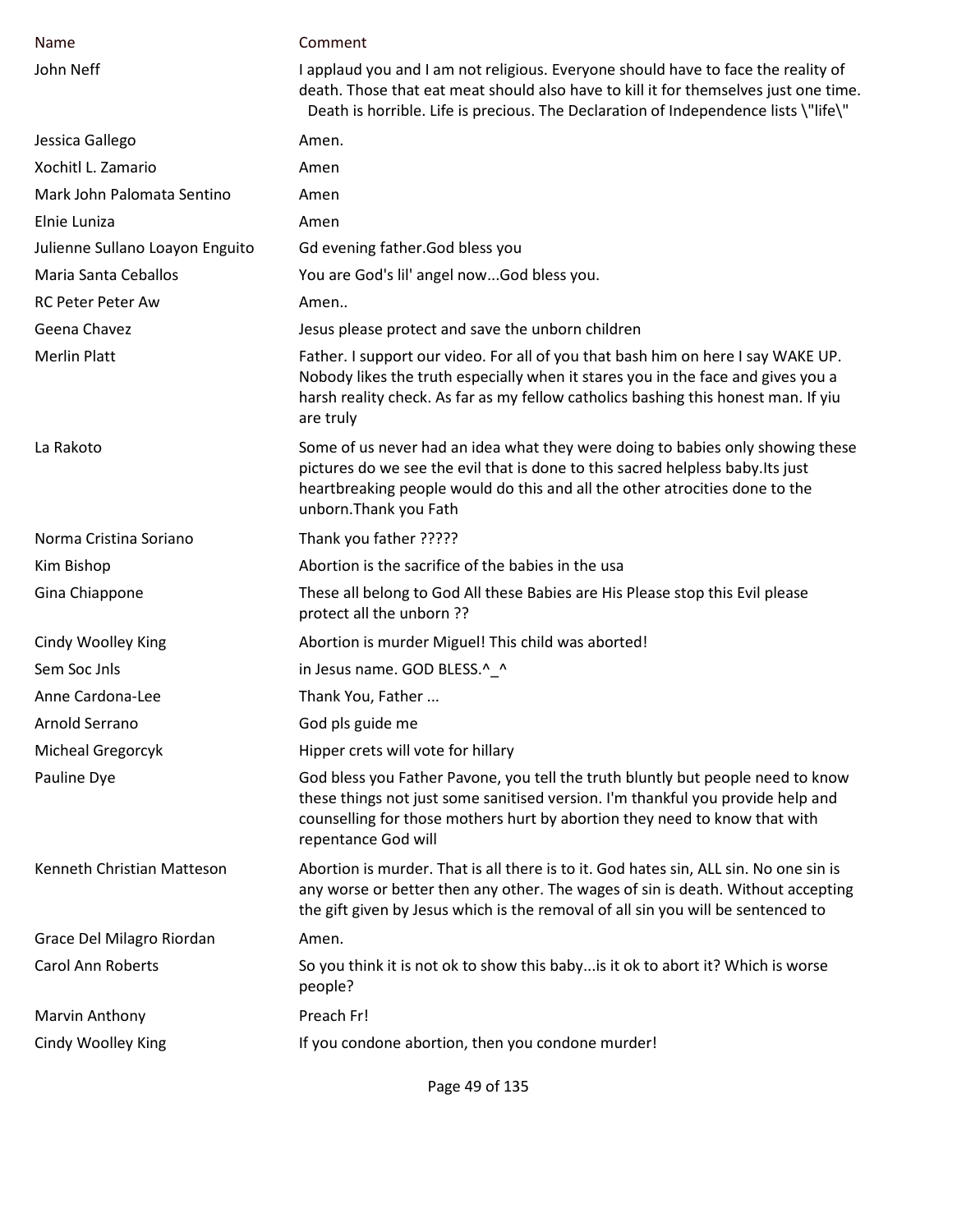| Name                   | Comment                                                                                                                                                                                                                                                                  |
|------------------------|--------------------------------------------------------------------------------------------------------------------------------------------------------------------------------------------------------------------------------------------------------------------------|
| <b>Ben Sutton</b>      | It's curious that so many who are \"pro-choice\" decry this video, saying this<br>\"child\" or this \"baby\" should not be exploitedyet, if he or she is indeed a<br>\"child\" or a \"baby\", they have no qualms with killing him or her. I guess we all<br>feel bet    |
| Enrico D'Angelo        | This is NOT politics!!! ITS about LIFE, Folks!!!!KILLING INNOCENT BABIESSINCE<br>WHEN HAVE WE BECOME SO COMPLACENT AND SAY ITS MY RIGHT>>>>>YOUR<br>RIGHT TO KILL???>>> GOD HELP US!!!!!!!!!!!!!                                                                         |
| Gladys Acoba           | Powerful message. God bless you                                                                                                                                                                                                                                          |
| Henry Altamirano       | Yes we worship life!!                                                                                                                                                                                                                                                    |
| Sheila Strappe Rulli   | Choose life                                                                                                                                                                                                                                                              |
| Gina Nocera Edwards    | It's hard to see the babythis is just one at the end of the day it's thousands of<br>dead babies                                                                                                                                                                         |
| Carmen Thompson        | ַיִּ<br>So sad for this child and its mother<br>Preach Father<br>May God have mercy on<br>America. Why are ppl having a hard time seeing this? This world is so backwards.<br>Everything starts with life!! No lifeyou don't<br>Out of sight, out of mindSMH<br>get any  |
| Susan Allen Baron      | Abortion is not health care it's murder                                                                                                                                                                                                                                  |
| Kelli Raine Larson     | May this lil babys soul Rest in Peace<br>Respect to you Father.                                                                                                                                                                                                          |
| Pauline Torri          | Since when is killing a baby political it's more of a moral in the church has the<br>right to question peoples morality duh                                                                                                                                              |
|                        |                                                                                                                                                                                                                                                                          |
| Leazel Empredo         | Amen                                                                                                                                                                                                                                                                     |
| LindaKay French Bowman | Why is it wrong, the Mother threw this baby out and aborted it. It is a child of God.                                                                                                                                                                                    |
| Karen Stevenson        | Amen                                                                                                                                                                                                                                                                     |
| Maritza Figueroa       | Amen                                                                                                                                                                                                                                                                     |
| Simon Khual            | Amen.                                                                                                                                                                                                                                                                    |
| Anna Garcia            | Amen                                                                                                                                                                                                                                                                     |
| Marie Martucci         | Wake up people! While this is difficult to view, people need to realize how<br>devastating abortion is. Some aborted babies are large/old enough to live outside<br>of the womb. Also, many people are having a fit about how the priest has handled<br>this but, had he |
| Elizabeth Hagler Lluch | Thank you for speaking LOUD AND CLEAR                                                                                                                                                                                                                                    |
| <b>Burntthigh GB</b>   | Have mercy on us, and the whole world. ??                                                                                                                                                                                                                                |
| Ellie Wilson           | Ruthie, its the truth a painful sinful truth of womenkilling their children in our<br>society Abortion is a heinous crime under the guise of choicefor women. Choices<br>are good or evil and believe me Ruthie abortion is an evil choice. Father is telling<br>the t   |
| Miriana Alesia         | God bless you father and all who are voice of these innocent babies!                                                                                                                                                                                                     |
| Micheal Gregorcyk      | Amen                                                                                                                                                                                                                                                                     |
| Lorraine Monaghan      | I don't understand how \"mothers\" can do this to a poor innocent child                                                                                                                                                                                                  |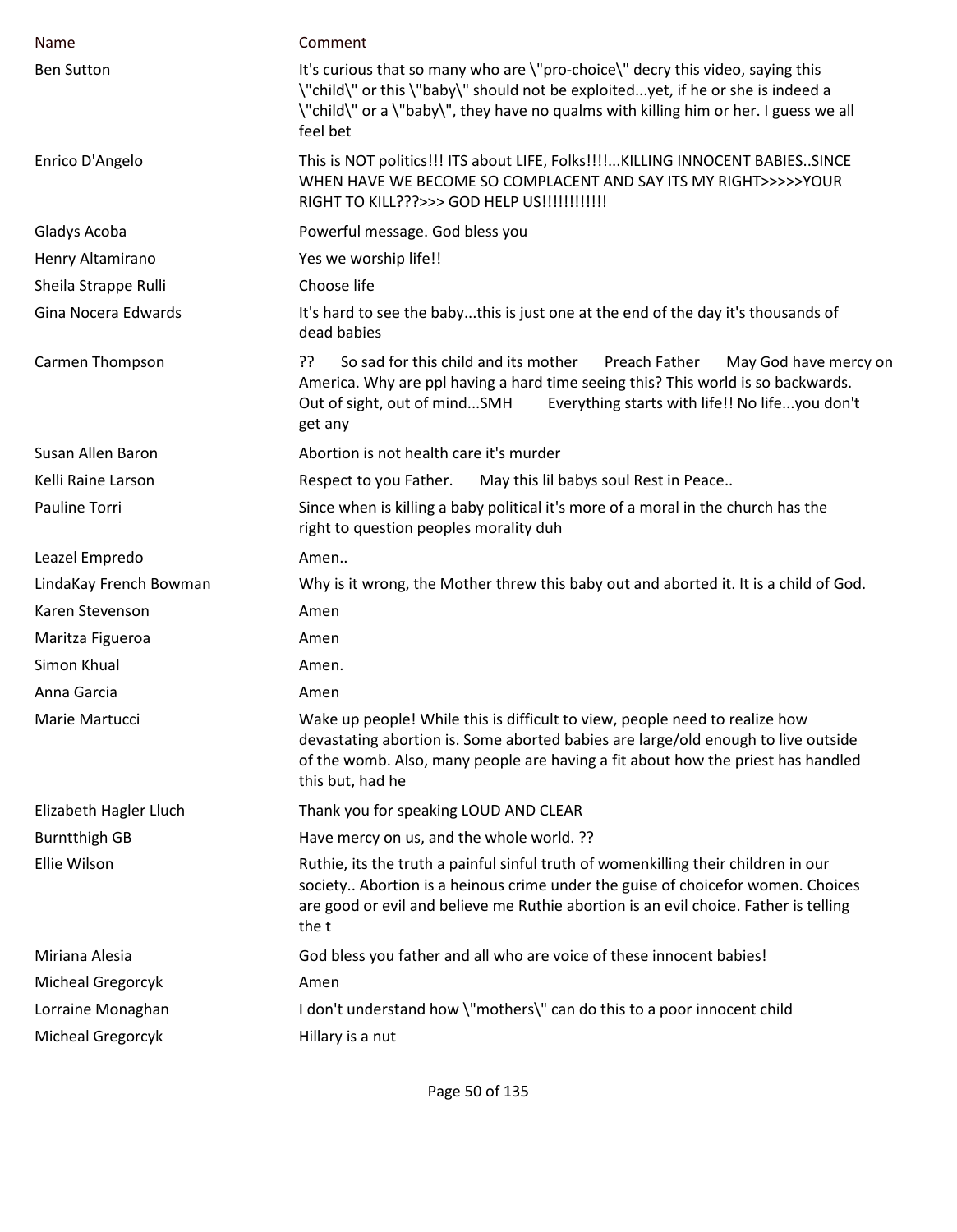| Name                           | Comment                                                                                                                                                                                                                                                                         |
|--------------------------------|---------------------------------------------------------------------------------------------------------------------------------------------------------------------------------------------------------------------------------------------------------------------------------|
| Alicia Gomez Lozano            | Amen                                                                                                                                                                                                                                                                            |
| <b>Rosemary Circo</b>          | Preserving human life is not a political issue. Lord, open the eyes and hearts of<br>the confused before it is too late.                                                                                                                                                        |
| Imran Ishaq                    | Brother and sisters, this is not politics. This is Word of Almighty God.                                                                                                                                                                                                        |
| April Ouics Sajot              | Amen                                                                                                                                                                                                                                                                            |
| <b>Eveline Nachtegaele</b>     | Nicole Michelle Lafreniere and Ann Sofie. This is why I cannot vote for Hilary. She<br>is 100 percent in favor of this. Please let me know that you watched this and why<br>anything else on the election table is more important than what Father Pavone is<br>showing         |
| Peter Feygin                   | Church should be involved in politics!!!                                                                                                                                                                                                                                        |
| Sandy Scherer                  | Yes Lord!                                                                                                                                                                                                                                                                       |
| Ronda Bogani Ayala             | Many don't like literally looking at an aborted baby! Truth isn't pretty with this<br>subject                                                                                                                                                                                   |
| Judith Marler                  | I understand you, Everada. However, our community works together with Womens<br>Resource Center. The more unwed mothers see about the baby that they are<br>carrying, the more often they don't abort. They are sad and upset because of<br><b>Planned Parenthood's lies. I</b> |
| <b>Brittany Cook</b>           | This is so horrible. Vote pro life!! I've been pro life since a very young age.                                                                                                                                                                                                 |
| Joyce Bora                     | Thank you, Father Frank Pavone, for your honesty, integrity and willingness to<br>continue educating those that are in denial or, worse yet, just don't care about the<br>most innocent among us being murdered. I pray that your efforts change hearts so<br>that all Am       |
| Beatriz Castelblanco Fernandez | Lord have mercy on us and on the whole world.                                                                                                                                                                                                                                   |
| <b>Rosy Rosy</b>               | Thank you father                                                                                                                                                                                                                                                                |
| Ana Maria Guzman               | In Jesus name we pray please end abortion.                                                                                                                                                                                                                                      |
| Lizia Fernandes                | Amen                                                                                                                                                                                                                                                                            |
| Sharon Bart                    | Amen people need to see a life that was barbarously killed                                                                                                                                                                                                                      |
| Lorraine Connelly              | I'm not ok with the killing of this baby and I am glad Father Pavone had the<br>courage to show what happens in an abortion. This poor baby had to be chemically<br>burned to death with the approval of its mother. If you don't like what you see,<br>don'tvote democrat      |
| Kara Hill Norman               | Share                                                                                                                                                                                                                                                                           |
| Debbie Streets                 | This breaks my heart- May God forgive us                                                                                                                                                                                                                                        |
| Mary Rocha                     | Thank you Father Pavone for telling it like it really is. Maybe just maybe, it'll save a<br>baby's life or fetus as they prefer to call it. Definition of FETUS is an \"unborn<br>baby/child.For those who call themselves Catholics, but are appalled to see the<br>body       |
| Chipeco Martin                 | Your choice is to not get pregnant in the first place not to kill a child afterwards<br>That is murder no mater how yoy try to spin it.                                                                                                                                         |
| Trudy L Barnhart               | Women whom wants babies so bad that can have a children would loved to feel<br>the kicking of this baby so sad                                                                                                                                                                  |
| Jesse Aguirre                  | You should be the pope sir. The pope endorsed Hillary. What a shame!<br>Page 51 of 135                                                                                                                                                                                          |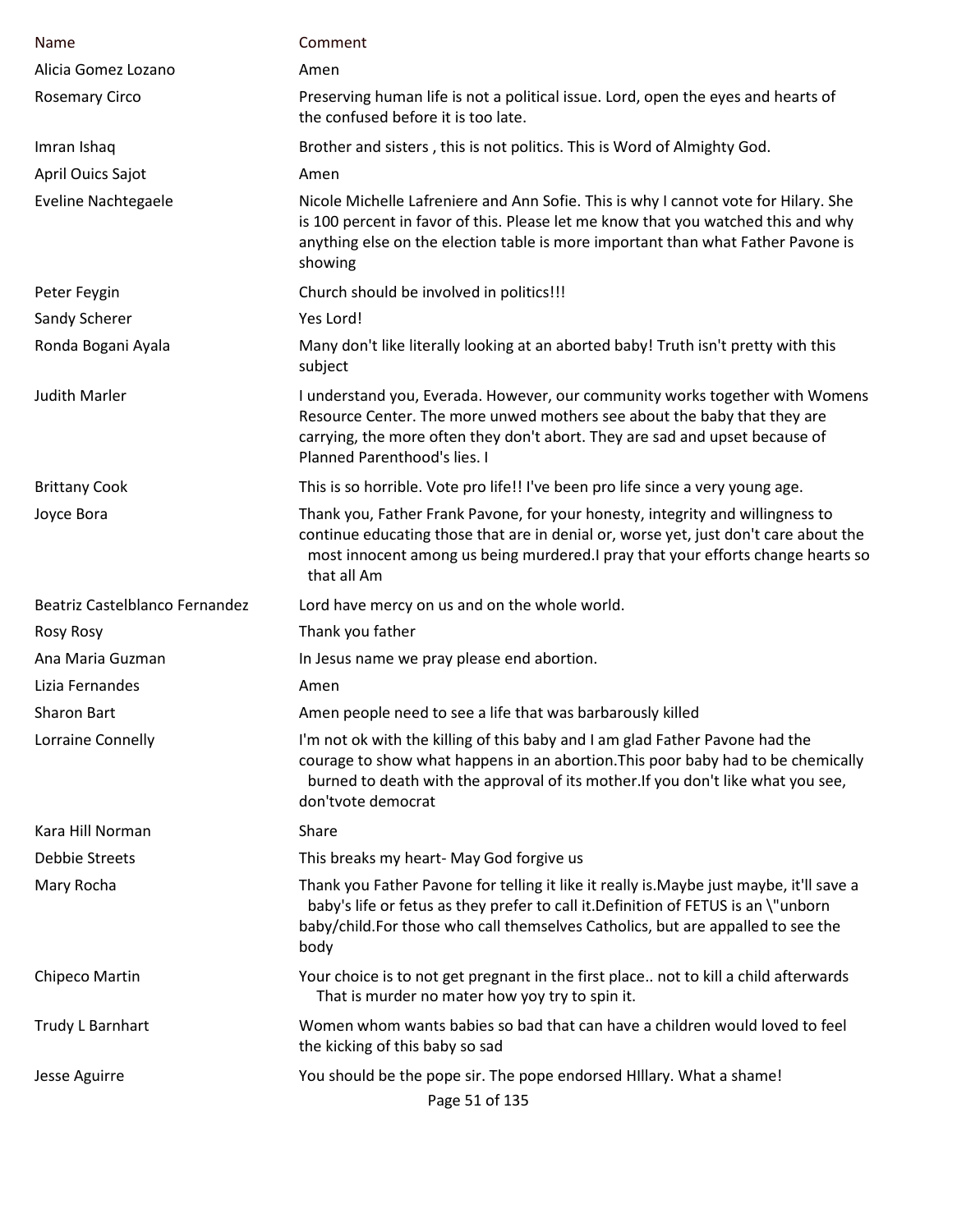| Name                           | Comment                                                                                                                                                                                                                                                                     |
|--------------------------------|-----------------------------------------------------------------------------------------------------------------------------------------------------------------------------------------------------------------------------------------------------------------------------|
| <b>Steve Young</b>             | If that doesn't wake up some people, there's no hope for this country.                                                                                                                                                                                                      |
| Millie Kennedy Beaumont        | Such a man of God Amen father                                                                                                                                                                                                                                               |
| <b>Diane Cantwell Williams</b> | I could never, ever support a candidate who allows this. God help us.                                                                                                                                                                                                       |
| Michael Howk                   | Take no part in the unfruitful works of darkness, but instead expose<br>Eph 5:11<br>them. 12 For it is a shame even to speak of the things that they do in secret; 13<br>but when anything is exposed by the light it becomes visible, for anything that<br>becomes visib   |
| Cynthia Olivier Rozas          | Breaks my heart!Can't understand. These people that can kill a baby like this have<br>no soul.                                                                                                                                                                              |
| Barbara Rodriguez              | Where are the fathers? Why don't they have a say in what happens to his baby.<br>People this is murder.                                                                                                                                                                     |
| Ana Lopez                      | I know it's a sin to have an abortion                                                                                                                                                                                                                                       |
| John Dsouza                    | Very sad how a parent can kill its own flesh and blood.                                                                                                                                                                                                                     |
| Ann Marie Rizzolo              | Show this to all who beleive in this terrible thing to do to a baby. God forbid                                                                                                                                                                                             |
| James Turner                   | Oh so now all yall want the child to be treated like a human being cause its stuck<br>in your face                                                                                                                                                                          |
| Lee Landers                    | Bless you                                                                                                                                                                                                                                                                   |
| Joan Clarkson Gillette         | i am amazed at how many people are still thinking that this is ok??? posts i have<br>been reading on thiswhat is wrong with our world???? so sad                                                                                                                            |
| Teresita Jimenez               | Perdon Señor por estas muertes de niños inosentes y lo mas tristes k las madres<br>se muerenen vida perdon señor perdon                                                                                                                                                     |
| Angela Watts                   | Awww So sad ??                                                                                                                                                                                                                                                              |
| John R. Urciuoli               | Amen!                                                                                                                                                                                                                                                                       |
| Cheri Smoak                    | People upset at what he us showing but you were at an animal being abused! God<br>helps us, our priorities are so messed up                                                                                                                                                 |
| Dawn Jay                       | Wow so, KILLING the baby is fiiiiine. But filming it's dead body is an<br>\"atrocity\" what's wrong with you people?                                                                                                                                                        |
| Kim Bishop                     | We are ppl of the covenant                                                                                                                                                                                                                                                  |
| Sandy Scherer                  | Amen                                                                                                                                                                                                                                                                        |
| Elizabeth Lyon                 | If one finds this shocking or abhorrent, please consider the reality behind it.                                                                                                                                                                                             |
| Jane Velasco                   | Amen.                                                                                                                                                                                                                                                                       |
| <b>Fuatino Faimalie</b>        | The time has come to look back on the virtues and values that made America<br>great, It was said of old . where the spirit of the Lord is. there is liberty (2<br>Corinthians 3:17) And the Psalmist wrote, The counsel of the Lord standeth for<br>ever, the thoughts of h |
| Anna Garcia                    | Have a blessed day                                                                                                                                                                                                                                                          |
| Rowena Palacio                 | Amen.                                                                                                                                                                                                                                                                       |
| Carrie Sue Timberlake          | I wish every could see this instead of Dem. Or Rep.! Thy shall not kill and I know<br>you in the womb.                                                                                                                                                                      |
| Henry Altamirano               | Amen!!                                                                                                                                                                                                                                                                      |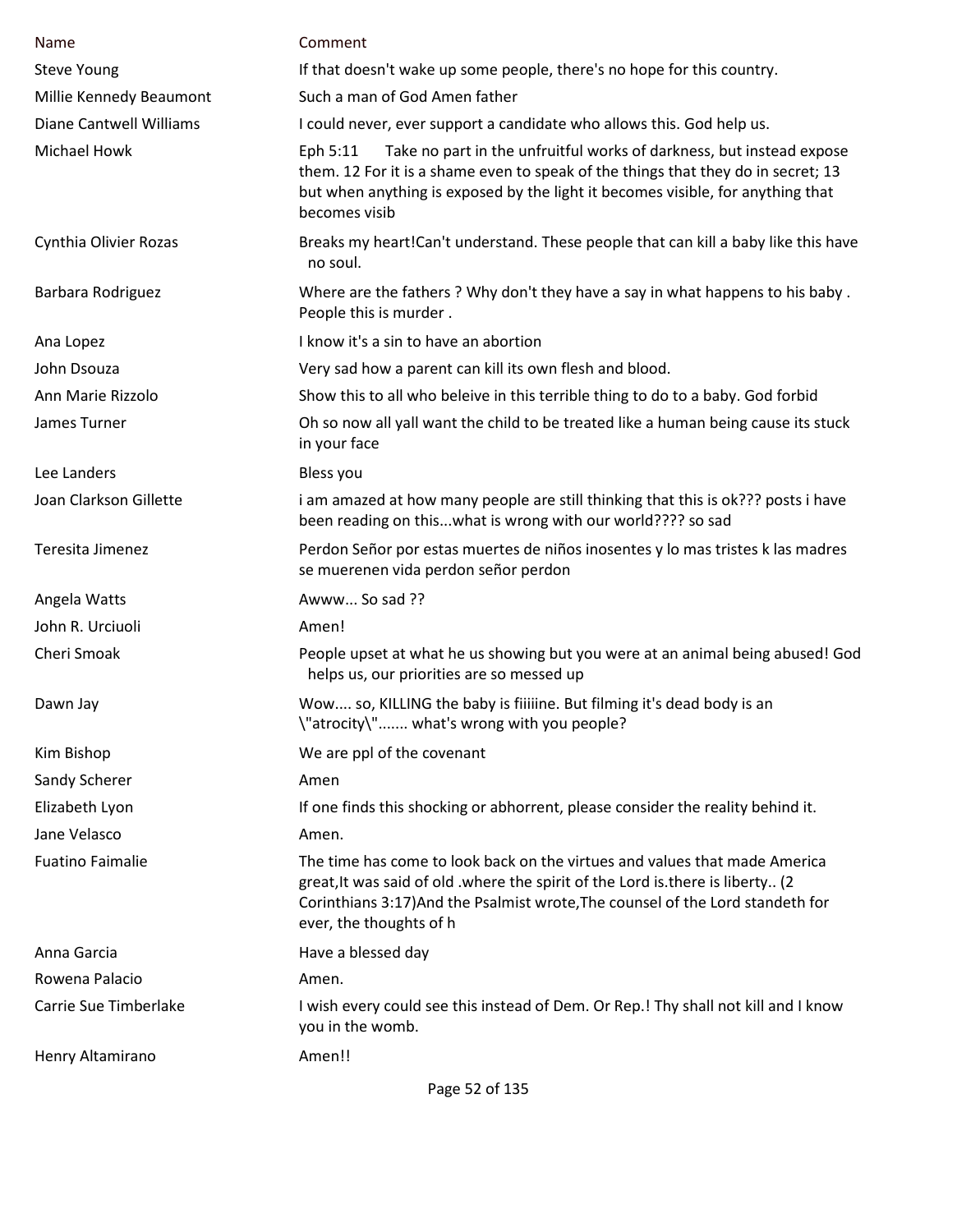| Name                      | Comment                                                                                                                                                                                                                                                                  |
|---------------------------|--------------------------------------------------------------------------------------------------------------------------------------------------------------------------------------------------------------------------------------------------------------------------|
| Timothy B. Kirkham        | Amen Father!                                                                                                                                                                                                                                                             |
| <b>Beverly Storm</b>      | Everything Father said was true wake up America! Dear Lord have mercy on us all!                                                                                                                                                                                         |
| Cindy Jo Freeman          | Dont hate. Its for a reason. God bless this Child an Father.                                                                                                                                                                                                             |
| <b>Stacey Smith</b>       | He is not wrong in doing this. He needs to show people what is going on because<br>there are so many dumb and naïve people in this world this is sickening and<br>saddening however it has to be shown                                                                   |
| Pat Coughlin-Trecka       | Maybe this will reach those who think aborted babies aren't really people.                                                                                                                                                                                               |
| Jill Peterson             | Oh Lord O God Almighty Forgive!                                                                                                                                                                                                                                          |
| Emma Guerra               | How sad. Poor baby ?? was not given a chance to live. The mother should be<br>shown what she killed.                                                                                                                                                                     |
| Valerie McCarney          | Amen and thank you for all you do Father. God bless you!!                                                                                                                                                                                                                |
| <b>Terry Buck</b>         | Seems plenty of looneys here happy that the child gets murdered but doesn't want<br>to deal with the reality of it.                                                                                                                                                      |
| Diane McCann Hawk         | Maybe if more people saw the reality of what they accept, then maybe fewer<br>people would accept it. I say show it over and over and over again until people<br>make the killing stop.                                                                                  |
| Robin Lanter              | Church rise up. Serve the Lord thy God. In Jesus name I pray.                                                                                                                                                                                                            |
| <b>JM Magpantay</b>       | Amen.                                                                                                                                                                                                                                                                    |
| Angela Ezelle Gates       | This is a horrible thing  Hillary is a horrible person . This is what Hillary stands for                                                                                                                                                                                 |
| Linda DePasquale Stallcup | I pray for abundant Blessings for you Father Pavone! Thank you for your faith!<br>Thank you for your courage! Thank you and may God bless you and keep you safe<br>in His loving care!!Let no words spoken against you, deter you from speaking and<br>showing the truth |
| <b>Ruthielove Vazquez</b> | Voted and told everyone I voted for life!!!!!!!                                                                                                                                                                                                                          |
| Maggie Coughenour         | AMEN!                                                                                                                                                                                                                                                                    |
| Cheryl Nuique Malingin    | So true amen                                                                                                                                                                                                                                                             |
| Linda Rucker              | I'm sorry, there is no acceptable excuse for partial birth abortions- NONE! There is<br>no justification for it. It is murder, I don't care how you try to justify it!<br>If you<br>don't want to have a child, you have options, like birth control or abstinence.      |
| Danielle Morey            | Doctors don't bury the fetus they throw it away in a bag                                                                                                                                                                                                                 |
| Katherine Coffey Ketelaar | God bless this poor soul, never even had a chance to breathe or live'                                                                                                                                                                                                    |
| April Brandt              | Truthsad the truth has to be told in such a way that people will wake up and see<br>what the truth really ischoose LIFE!                                                                                                                                                 |
| Lisa Dickerson            | People need to see with there own eyes what killery thinks is fine to do to babies                                                                                                                                                                                       |
| Susan Allen Baron         | Hillary = pro choice pro late term abortion                                                                                                                                                                                                                              |
| Khatri Shiv Raj           | Amen Amen????????????                                                                                                                                                                                                                                                    |
| Carol Owens Bryant        | No! Heartbreaking. Who could make a choice to do this? God have mercy on us all.                                                                                                                                                                                         |
| William Robertson-Wentzel | Keep up the good work, Father Pavone. May the souls of all the aborted rest in<br>peace.                                                                                                                                                                                 |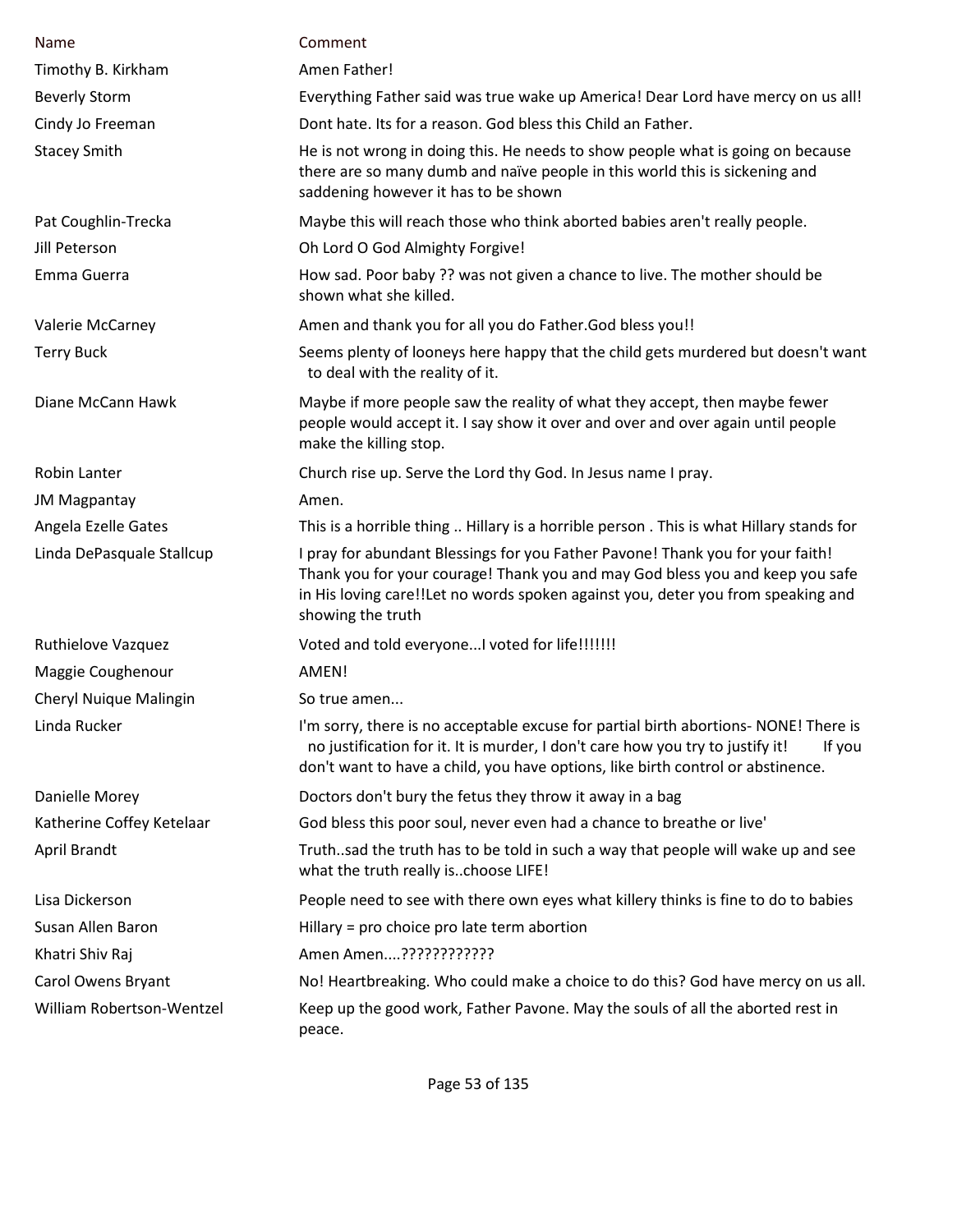| Name                           | Comment                                                                                                             |
|--------------------------------|---------------------------------------------------------------------------------------------------------------------|
| Judy Kley                      | amen                                                                                                                |
| Patrick Sherry                 | No one has the right to take a life! This includes a mother of an unborn child! Well<br>done Father Pavone.         |
| Lakin Bayless                  | If you don't consider \"it\" human in the first place, there shouldn't be an issue<br>with a man displaying \"it.\" |
| Frank-Joan Miglorino           | my heart breaks.for these innocent.babiesGod be with them                                                           |
| Dede DiMuro                    | GOD BLESS FATHER, THE CHURCH IS TRYING, PEOPLE DO NOT UNDERSTAND,<br>PRO LIFE.                                      |
| Chris Wilder                   | This is MURDER and WE are paying for it. America wake up. God help us and this<br>innocent child>                   |
| Candy Bradford                 | This is heinous! Please do not vote for Hillary! This has to stop!                                                  |
| Micheal Gregorcyk              | Amen                                                                                                                |
| Micheal Gregorcyk              | Amen                                                                                                                |
| Allen Spence                   | My niece was. Ron at 21 weeks. She is now 27 and has three children of her own.<br>This is so sad??                 |
| Mary Margaret Garcia           | Amén                                                                                                                |
| Rosemary Ososkie Lilienthal    | Amen                                                                                                                |
| Lorena Marín Vaca              | Let's be the voice of those innocent babies! ??                                                                     |
| Denise Cruz                    | Hellery is for planned parenthood who RIP babies apart and sell parts for satanism                                  |
| Mary Louise Fiddler            | Everybody's ok with it as long as they don't see it!!                                                               |
| Kay Loux                       | OMG help our country! How could any human support this?                                                             |
| Jeni Diesing                   | That is a life, pro choice. So sad seeing the baby. Prayers for our nation this up<br>coming week!                  |
| Lichiana Amigo                 | Amen                                                                                                                |
| John Gray                      | He showed it to make a point, but apparently y'all hearts are so hard you can't see<br>the senseless murder.        |
| John Friton                    | I'm amazed at how many people think it's OK to kill the baby but not use it to try<br>to save others                |
| Heather McGorlick Hryniewiecki | killing this child is worse than showing the result. It's a hard thing to face, but the<br>truth often is.          |
| Linda Stinson                  | It isn't a political issueits a moral issue. You said itit is wrong!                                                |
| Don DiScipio                   | It's unbelievable that woman in general are not responsive to this murdering ring<br>cult called planned parenthood |
| Douglas DW Cline               | Amen                                                                                                                |
| Linda Vesuvio- Lisa            | God bless                                                                                                           |
| <b>Frances Golden Forster</b>  | No one has a right to kill a child ever there is always someone who will want a<br>child.                           |
| Irene Janam                    | Amen                                                                                                                |
| Merry Jungay                   | Amen                                                                                                                |

Page 54 of 135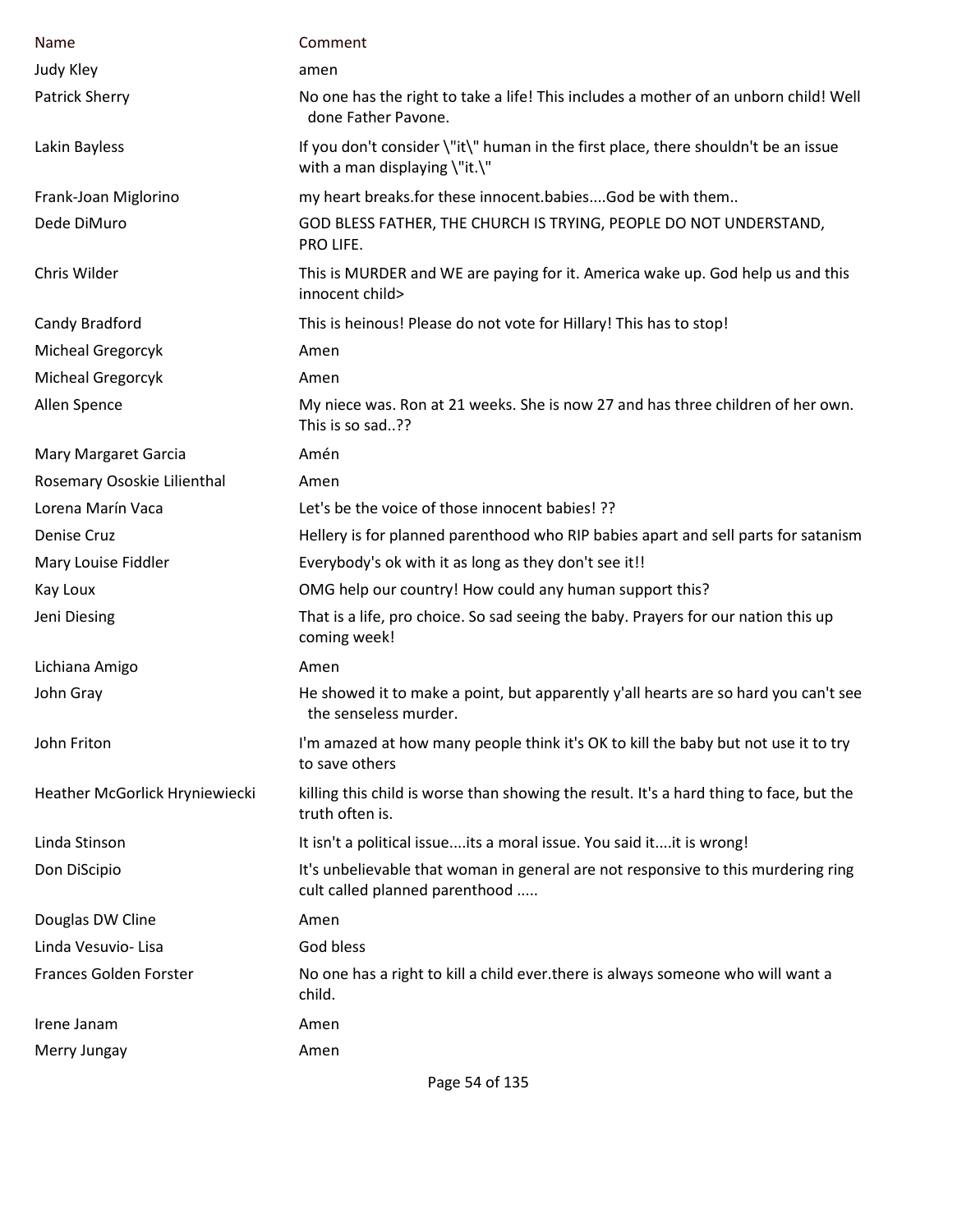| Name                            | Comment                                                                                                                                                                                                                                                                  |
|---------------------------------|--------------------------------------------------------------------------------------------------------------------------------------------------------------------------------------------------------------------------------------------------------------------------|
| June Meymand                    | People who think this is awful, why do you think it's ok on paper, in laws?                                                                                                                                                                                              |
| Cecilia Ruloph Savage           | Those that do not see abortion will never know abortion.                                                                                                                                                                                                                 |
| Jessie Jhan Dano                | AMEN                                                                                                                                                                                                                                                                     |
| Sandy Scherer                   | Amen & Amen                                                                                                                                                                                                                                                              |
| Nina Dominique Brooks           | Amen.                                                                                                                                                                                                                                                                    |
| Nolan Thorpe                    | People never want to SEE the truth.<br>Just say a prayer. For all the children and our<br>country!                                                                                                                                                                       |
| Sandy Johnson                   | God Bless this Precious Soul!!God have Mercy on those involved inthe death of<br>this child :(                                                                                                                                                                           |
| Jamie Wisener                   | Any Christian that is pro choice is not christianplane and simple                                                                                                                                                                                                        |
| Senait Dimitri                  | Father what you did will wake up those in faith, it's wrong to kill a child like that<br>it's a sin people need to know this as sad as it is.                                                                                                                            |
| Lisa Duff                       | RIP all the innocent souls of this world never to know the chance of life                                                                                                                                                                                                |
| Ayame Hara                      | amen                                                                                                                                                                                                                                                                     |
| Linda Booher                    | There is a special place in Hell for people that believe or vote for someone that<br>condones this.                                                                                                                                                                      |
| Chad Weekley                    | Amen Father!                                                                                                                                                                                                                                                             |
| Aida Rodger                     | Mil gracias Padre Frank Pavone por todo el esfuerzo y lucha conjunta con otras<br>personas, por defensa de la vida, NO AL ABORTO. Tantas muertes de inocentes,<br>tanto negociado con este crimen!, basta esto es una purgación para toda la nació<br>de USA. Escuchen q |
| Diana McEneny                   | Poor precious baby                                                                                                                                                                                                                                                       |
| Suzanne LaGasse Moran           | Amen!                                                                                                                                                                                                                                                                    |
| Theresa Meyer Eilerman          | This needs to be seen. People do not get this horrific culture of death                                                                                                                                                                                                  |
| Theresa Meyer Eilerman          | If this makes you uncomfortable, it's Truth that needs to be revealed. 120,000<br>people are murdered in the womb every day.                                                                                                                                             |
| Josephine Lasco                 | Amen??                                                                                                                                                                                                                                                                   |
| Nancy Jordan Tardiff            | Heart wrenching                                                                                                                                                                                                                                                          |
| Kellie Musgrave Knopp           | Pray for Catholic's who are voting for Hillary                                                                                                                                                                                                                           |
| Margaret Lee                    | Father thank you for standing on faith.                                                                                                                                                                                                                                  |
| Rose Nelson                     | What is absolutely unacceptable if the fact that this country let this happen in the<br>first place.FatherPavone is a God sent                                                                                                                                           |
| Rose Nelson                     | Don't you understand that we are living in a country that literally kills babies                                                                                                                                                                                         |
| Rose Nelson                     | Patricia is right, if you can't take the heat get out of the kitchen                                                                                                                                                                                                     |
| Mace Pacheco                    | The truth hurts, thats why people are upset with this.PRO CHOICE IS MURDER                                                                                                                                                                                               |
| Mary Lagarelli                  | Amen ????                                                                                                                                                                                                                                                                |
| Noli Manseguiao Almonia Cantero | Amen po                                                                                                                                                                                                                                                                  |
| Donna Osuch                     | <b>Abortions are MURDER!</b>                                                                                                                                                                                                                                             |

Page 55 of 135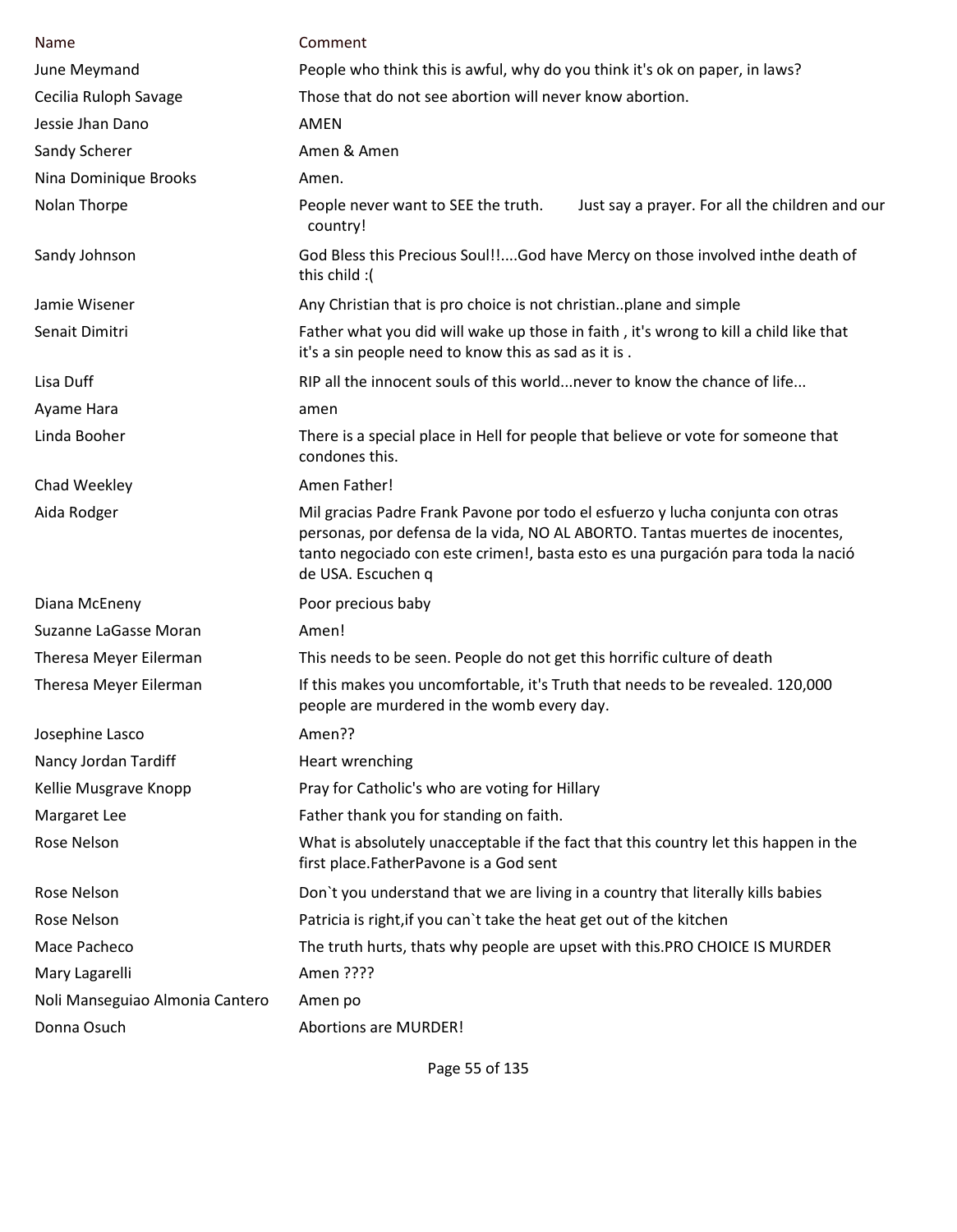| Name                       | Comment                                                                                                                                                                                                                                                                    |
|----------------------------|----------------------------------------------------------------------------------------------------------------------------------------------------------------------------------------------------------------------------------------------------------------------------|
| Sheila Strappe Rulli       | Sweet Jesus help us                                                                                                                                                                                                                                                        |
| Liz Black                  | All abortion is murder                                                                                                                                                                                                                                                     |
| Henry Altamirano           | Bless you child!!??                                                                                                                                                                                                                                                        |
| Michelle McMullen Wilson   | It doesn't make sense to me, if a child is born an you murder it at 3 months you go<br>to jail for murder!!! But aborting it at 3months no-one bats an Eye!!!<br>It also<br>totally confuses me, that it is easier to abort a child!!! Than it is to get a dental<br>appoi |
| Kerrie Hornsby             | Amen!????                                                                                                                                                                                                                                                                  |
| Patricia Prohach           | Lord have mercy on the USA Amen Amen Amen                                                                                                                                                                                                                                  |
| Ana Smajic                 | Amen                                                                                                                                                                                                                                                                       |
| Wayne Haskett              | An aborted baby                                                                                                                                                                                                                                                            |
| Ana Leveck                 | Amen!                                                                                                                                                                                                                                                                      |
| Cheryl Donato              | Amen!                                                                                                                                                                                                                                                                      |
| Laura Gato                 | Amen.                                                                                                                                                                                                                                                                      |
| Elizabeth Burgos Scott     | THIS a not a religious issue, it is a humans right issue. I'm glad someone takes a<br>stand                                                                                                                                                                                |
| Simon Nintendoguy Dempsey  | The only people that think what he's doing is wrong have a guilty conscience or<br>aren't truly pro life                                                                                                                                                                   |
| <b>Biddy Coffey</b>        | People need stop hiding from there actions see who is paying for it God bless u<br>beatiful baby                                                                                                                                                                           |
| Sherwin Toribio Balor      | Amen father                                                                                                                                                                                                                                                                |
| <b>Adrian Fischer</b>      | Thank you                                                                                                                                                                                                                                                                  |
| Princess Zielyn Amira Rana | Amen                                                                                                                                                                                                                                                                       |
| <b>Gladys Newsom</b>       | The mainstream media & culture is blind to Gods truth                                                                                                                                                                                                                      |
| David Osborn               | Amen Father                                                                                                                                                                                                                                                                |
| Kevin Cooney               | Don't listen to the lies of Hilary . They Crucified Jesus Christ !!!!                                                                                                                                                                                                      |
| Monica Chadom              | Amen                                                                                                                                                                                                                                                                       |
| Joy Parrish                | Amen                                                                                                                                                                                                                                                                       |
| Jeff Thomas                | Amen                                                                                                                                                                                                                                                                       |
| Sheila Strappe Rulli       | Amen                                                                                                                                                                                                                                                                       |
| Kim Bishop                 | Amen                                                                                                                                                                                                                                                                       |
| <b>Britto Ramesh</b>       | Amen.                                                                                                                                                                                                                                                                      |
| <b>Fidencio Faustino</b>   | Amén.                                                                                                                                                                                                                                                                      |
| John Knight                | Liberal's will argue till that body rots and then more they have mental<br>disordersthis is it in a nutshellthy shall not killthanks fr. Frank for bringing<br>this to the fore front these libtards don't care till it's put in their faces then they                     |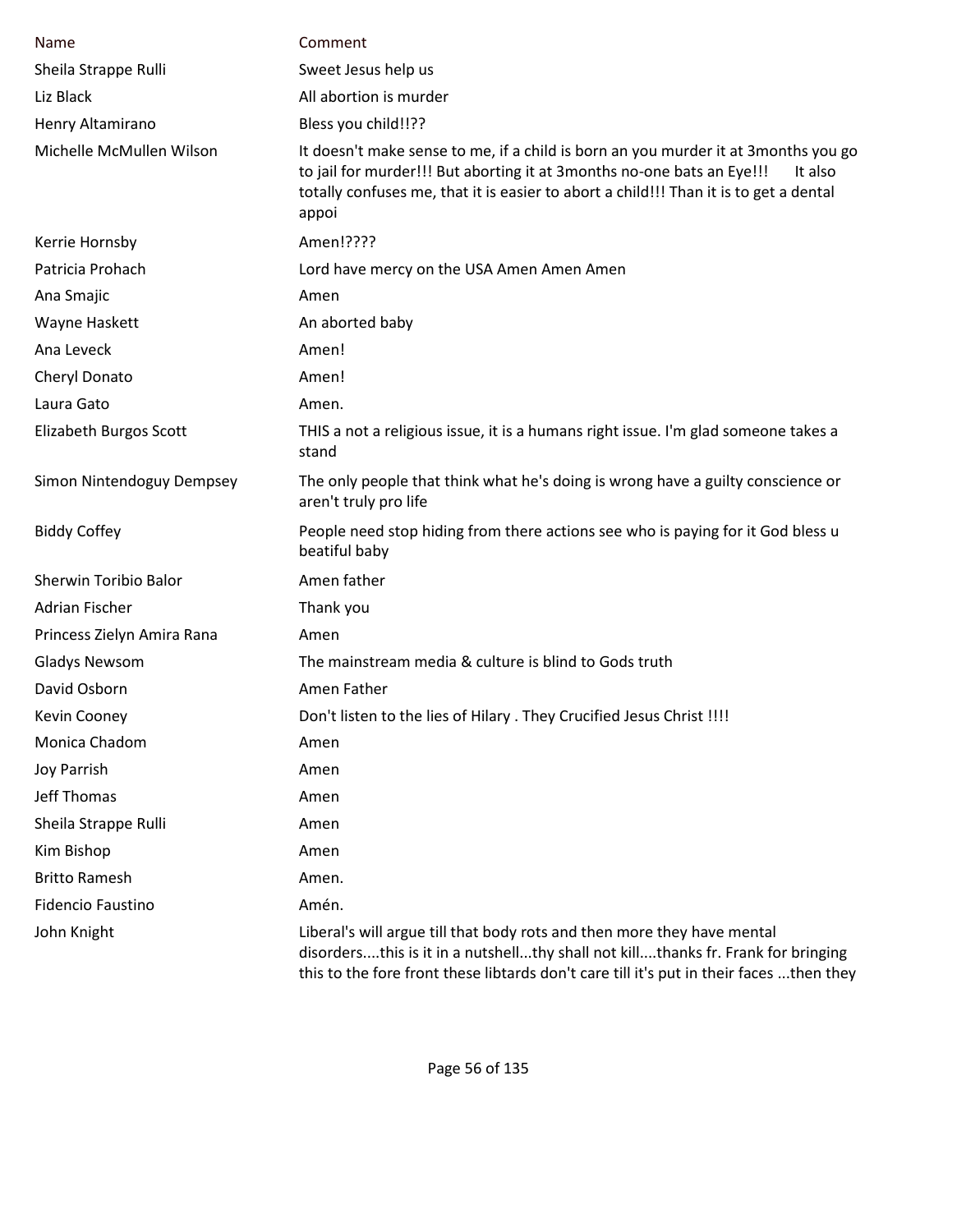| <b>Name</b>                     | Comment                                                                                                                                                                                                                                                                         |
|---------------------------------|---------------------------------------------------------------------------------------------------------------------------------------------------------------------------------------------------------------------------------------------------------------------------------|
| <b>Holly Holcomb</b>            | Abortion is against God, and the blood of the lamb, Jesus Chirst, first you should<br>tell, this mother this, because if she doesn't know its a sin, God will not hold her<br>accountable for this sin, ask her to put the baby up for adoption, first, and if she<br>still has |
| Marijin Gimena                  | Amen                                                                                                                                                                                                                                                                            |
| Neto Neto Neto                  | Amen                                                                                                                                                                                                                                                                            |
| <b>Roger Pernites</b>           | Amen                                                                                                                                                                                                                                                                            |
| <b>Eetnas Nallitnas</b>         | Amen                                                                                                                                                                                                                                                                            |
| Liz Watkins                     | If you are for ABORTION YOU WILL ANSWER TO GOD!!!!                                                                                                                                                                                                                              |
| Sun Son Ho                      | Amen Amen                                                                                                                                                                                                                                                                       |
| Reynaldo Matibag                | amen                                                                                                                                                                                                                                                                            |
| <b>Barbara Quattrone McCabe</b> | Amen                                                                                                                                                                                                                                                                            |
| Arnold Serrano                  | Amen                                                                                                                                                                                                                                                                            |
| Margarita Mariscal              | Amen                                                                                                                                                                                                                                                                            |
| Arnold Serrano                  | Amen                                                                                                                                                                                                                                                                            |
| <b>Micheal Gregorcyk</b>        | Amen                                                                                                                                                                                                                                                                            |
| Mike Church                     | Father, the people of France needed to SEE those 14 Carmelite nuns beheaded to<br>bring about the clamor to end the French Terror. Those angry with Father, please<br>search for Jill Stanek, BAIPA of Illinois in 2001. Nurse Stanek was compelled to<br>dispose of bab        |
| Ana Maria Guzman                | We need life and blessings.                                                                                                                                                                                                                                                     |
| Andrea Morroni                  | And Hilary says she's for our children but this is ok. Vote for her and you are<br>saying this is ok. Breaks my heart.                                                                                                                                                          |
| Nita Yingling                   | You all think this is horrible but you bear the guilt and sham in your conscious by<br>the image you see. You see in your soul the childnot the glob of tissuenot the<br>lie you've been believing. Sometimes the pictures The horror is the only thing to<br>op                |
| <b>Ecarg Annay</b>              | Amen                                                                                                                                                                                                                                                                            |
| Elizabeth Hagler Lluch          | You are a modern day PROPHET                                                                                                                                                                                                                                                    |
| Ibekwe Nkem Chioma              | Amen                                                                                                                                                                                                                                                                            |
| Arlene Cappas                   | Saying it like it is!! God bless you, Father!!                                                                                                                                                                                                                                  |
| Jen Swackhamer                  | Amen                                                                                                                                                                                                                                                                            |
| Lisa Hill                       | Yes late term abortion is murder                                                                                                                                                                                                                                                |
| Gina Chiappone                  | Please Lord Jesus Have Mercy on Us And HELP US TO PUT THE END TO THIS Evil<br>in Your Name I ask through our Most Blessed Mother Mary Ave Maria Ora Pro<br>Nobis ??????????????????                                                                                             |
| Jeni Diesing                    | Praying is what we need to do now!!!!!!                                                                                                                                                                                                                                         |
| Mary Barraco                    | We must stop abortion once and for all??                                                                                                                                                                                                                                        |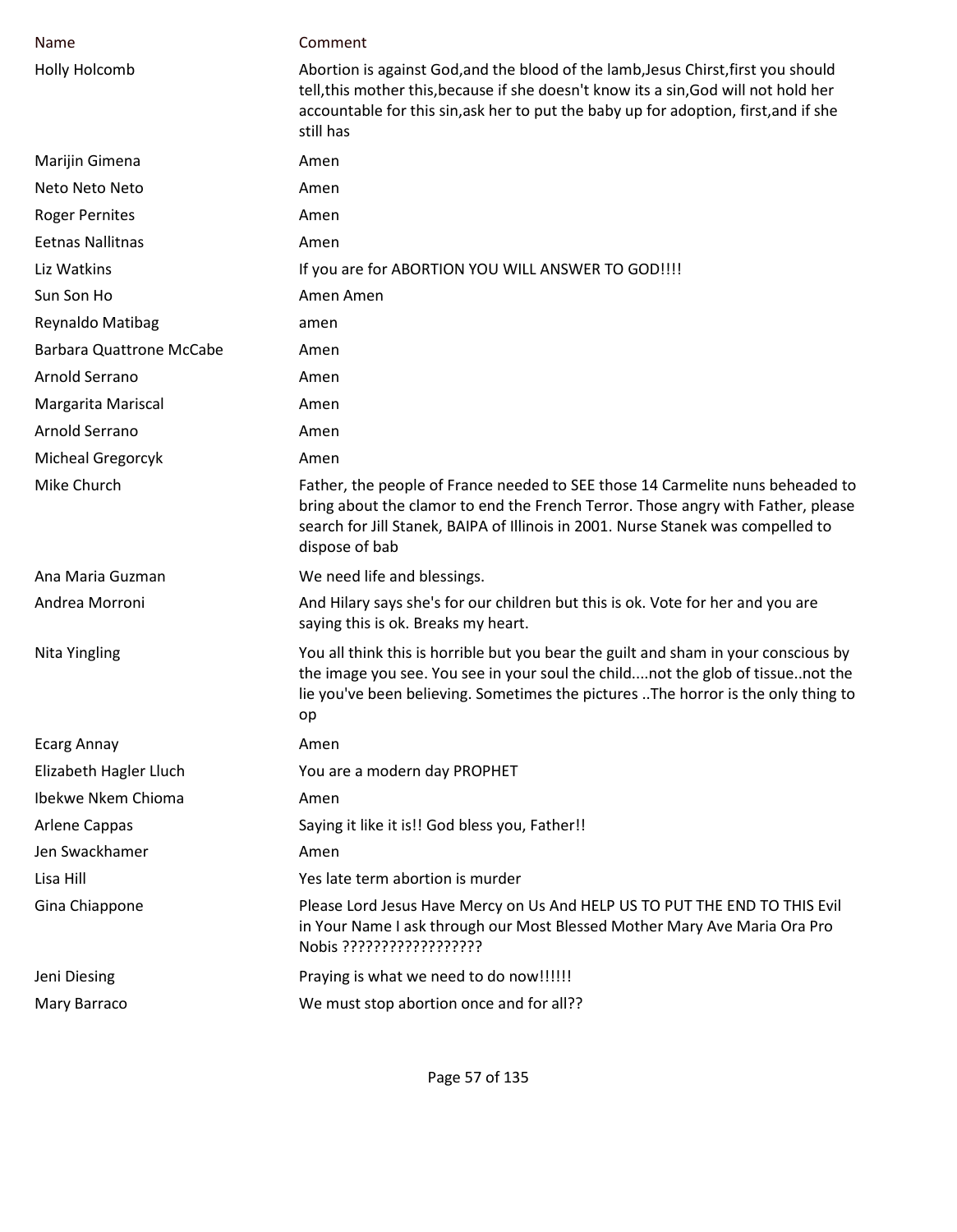| Name                  | Comment                                                                                                                                                                                                                                                                  |
|-----------------------|--------------------------------------------------------------------------------------------------------------------------------------------------------------------------------------------------------------------------------------------------------------------------|
| Hannah Loop           | Father Pavone, never stop fighting for justice of the unborn, and disregard the<br>criticism from within your own movement. Isaiah 5:20 \"Woe to those who call evil<br>good and good evil, who put darkness for light and light for darkness, who put<br>bitter for swe |
| J.R. Schultz          | Amen                                                                                                                                                                                                                                                                     |
| Lisa Duff             | This blessed little soul could not be in a more sacred placeit beats the trash in a<br>hospital incinerator binyes TRASHdiscardedthis little one will at least have<br>touched many of us by seeing him/her and will be laid to rest properlyperhaps thi                 |
| Sandy Scherer         | Amen                                                                                                                                                                                                                                                                     |
| Patricia Forbes       | Amen                                                                                                                                                                                                                                                                     |
| Adriana Rossetti      | Killing any innocent life is wrong                                                                                                                                                                                                                                       |
| Debi Wade             | And this is what women are crying about losing their rights!?!?! Pure disgusting.<br>Unborn children have rights too!                                                                                                                                                    |
| Sanya Rocky Rudd      | Wake up people. Your upset over this. Look at what Hilary is doing this by the<br>thousands                                                                                                                                                                              |
| Jeanne Kobos Lupien   | God bless the child.                                                                                                                                                                                                                                                     |
| <b>Mary Seibert</b>   | God Bless these babies??                                                                                                                                                                                                                                                 |
| Midya Isteefanos      | God bless you father                                                                                                                                                                                                                                                     |
| Nanay McPhee          | May God bless all babies in danger of abortion! St Michael, the archangel, defend<br>us in battle! Be our safeguard against the wickedness and snares of the devil!<br>May God rebuke him we humbly pray! And do thou oh prince of the Heavenly host<br>by the Divine po |
| Mary Blair Cunningham | This is the reality of abortion. Not a sight we want to see, but Fr. Frank Pavone is<br>sharing it so we do see what is being done to these innocent unborn babies! I<br>work with homeless pregnant women and help save the unborn. Thank you, Fr. for<br>standing tall |
| Bj Bryant             | This makes me cry so pitiful to take a small angel from Godand do this vindictive<br>Cruel Evil thing it is MURDER                                                                                                                                                       |
| Henry Altamirano      | Amen!                                                                                                                                                                                                                                                                    |
| Sheila Strappe Rulli  | Agreed                                                                                                                                                                                                                                                                   |
| Rosa Isela Estrada    | Amén                                                                                                                                                                                                                                                                     |
| J.R. Schultz          | Amen                                                                                                                                                                                                                                                                     |
| Jerry Bair            | If all Christians vote prolife it be a landslide                                                                                                                                                                                                                         |
| Jimoni Ezra Monow     | Amen                                                                                                                                                                                                                                                                     |
| Jim Murphy            | Amen                                                                                                                                                                                                                                                                     |
| Pamela M. Self        | Lord we give this baby unto you, unloved in this life, forever beautiful in eternal<br>life with you. Please lord let this baby touch the hearts of all who see this and<br>compel them to vote for the candidate who will end this atrocity. Take all                   |
| <b>Renee Bretz</b>    | Amen                                                                                                                                                                                                                                                                     |
| Molly Hamilton        | Preach ????????????                                                                                                                                                                                                                                                      |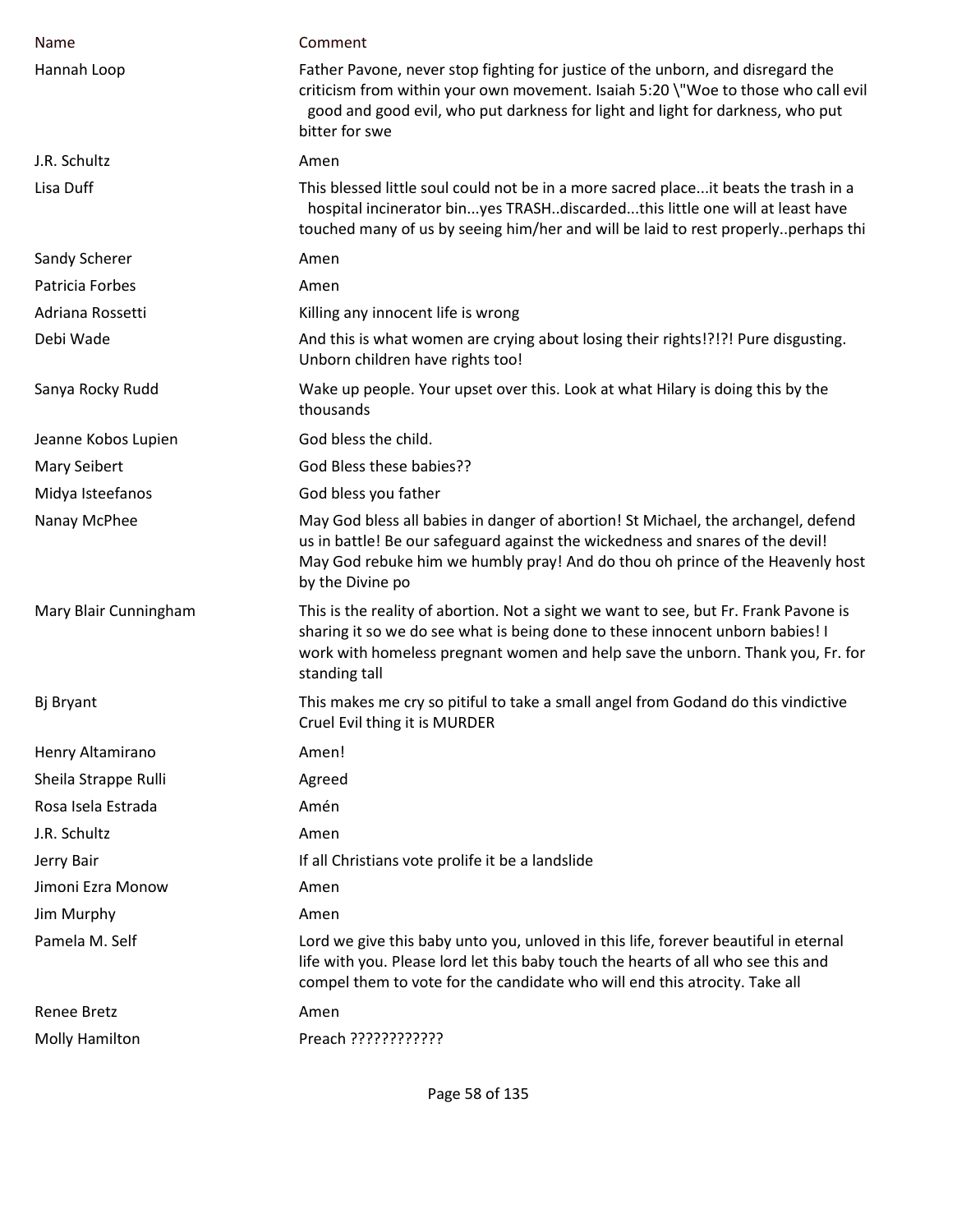| Name                                | Comment                                                                                                                                                                                                                                                                  |
|-------------------------------------|--------------------------------------------------------------------------------------------------------------------------------------------------------------------------------------------------------------------------------------------------------------------------|
| Robert Gomez Sr.                    | Amen. and God Bless you.                                                                                                                                                                                                                                                 |
| Kim Quesada Lloyd                   | Amen                                                                                                                                                                                                                                                                     |
| Sheila Brughelli                    | The mindless sheep are the ones voting for people who support abortion, you<br>have blood on your hands if you vote for Hillary Clinton. Not pretty what you<br>people do is it? This is the result of the evil of abortion. Face what you are doing<br>to these innocen |
| Jason Diaz                          | Amen                                                                                                                                                                                                                                                                     |
| Dianne Stephenson                   | Amen                                                                                                                                                                                                                                                                     |
| Gene Lane                           | Amen                                                                                                                                                                                                                                                                     |
| Kathy Ciara                         | Mother Angelica pray for us                                                                                                                                                                                                                                              |
| Jim Jeanette Easter                 | Yes stop abortion                                                                                                                                                                                                                                                        |
| Thomas G. Cantu                     | Amen                                                                                                                                                                                                                                                                     |
| Henry Altamirano                    | Amen                                                                                                                                                                                                                                                                     |
| Leticia Mendoza                     | Amen                                                                                                                                                                                                                                                                     |
| Norma Cristina Soriano              | Amen                                                                                                                                                                                                                                                                     |
| Charlotte Sáenz                     | God bless                                                                                                                                                                                                                                                                |
| <b>Christopher Michael Casillas</b> | If lukewarm Christians want to bash you for making this distinct point about what<br>the actual product of abortion is than let them and let them answer for it in their<br>account before Christ on judgement day. Political correctness has no place in the<br>Church  |
| Kathy Willkinson                    | People need to see this. We will vote for the good of this country or we will turn<br>our country over to evil and we as a country will die.                                                                                                                             |
| Sandra Padilla                      | Amen                                                                                                                                                                                                                                                                     |
| Lynne Palen                         | Amen                                                                                                                                                                                                                                                                     |
| <b>Grace Marie</b>                  | It is difficult to watch, but it is reality. This is a poor innocent little baby that was<br>killed. I think it's important for people to see that when you have an abortion<br>you're killing a baby, not a formless blob of cells. Pregnancy is an option not a dis    |
| Michael William                     | In a court of law, there are 12 jurors that are shown graphic photos of a murdered<br>person for a reason. To show the horror of what that person did to another, and to<br>make a better judgement of the outcome. Exactly what Fr. Pavane is doing. I'm<br>sure, most  |
| Margaret McConnell Conrath          | Amen,                                                                                                                                                                                                                                                                    |
| DenDen Mercones Mangaron Sevilla    | Amen                                                                                                                                                                                                                                                                     |
| Ibrahim Al-Qass Khalil              | Amen                                                                                                                                                                                                                                                                     |
| Oun Lis                             | Amen                                                                                                                                                                                                                                                                     |
| David Alexander                     | Amen                                                                                                                                                                                                                                                                     |
| David Alexander                     | Amen                                                                                                                                                                                                                                                                     |
| Erin McRaith                        | Yes                                                                                                                                                                                                                                                                      |
| Praveen B Joseph                    | Amen                                                                                                                                                                                                                                                                     |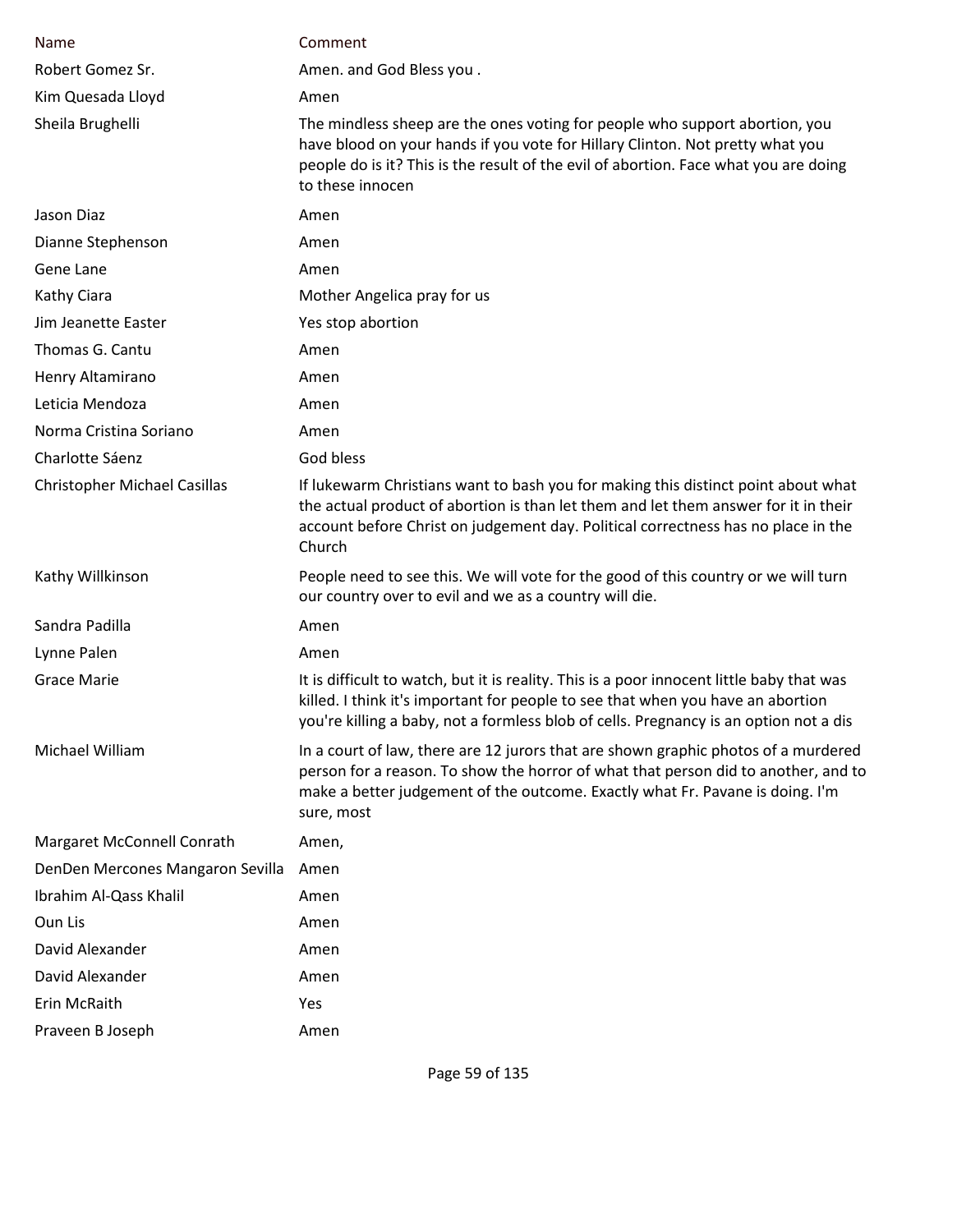| Name                          | Comment                                                                                                                                                                                                                                                                  |
|-------------------------------|--------------------------------------------------------------------------------------------------------------------------------------------------------------------------------------------------------------------------------------------------------------------------|
| Soraya Azzam                  | <b>AMEN</b>                                                                                                                                                                                                                                                              |
| Glenda Enriquez Alaras        | amen                                                                                                                                                                                                                                                                     |
| Porfirio Oliveira             | Amém                                                                                                                                                                                                                                                                     |
| Jesu Mariya                   | Amen                                                                                                                                                                                                                                                                     |
| Karen Melinda Gilliam         | Come Jesus                                                                                                                                                                                                                                                               |
| <b>Roger Pernites</b>         | Amen                                                                                                                                                                                                                                                                     |
| <b>Sharon Probst</b>          | Amen                                                                                                                                                                                                                                                                     |
| Elizabeth Hagler Lluch        | Say it!!! Thank you!!! People are deaf and dumb                                                                                                                                                                                                                          |
| Ana Leveck                    | Amen                                                                                                                                                                                                                                                                     |
| Denise Mazzotti               | Father Frank - pray cause the lost sheep don't realize the wrong of abortion - and<br>You can. It be Christian and pro choice that should trump your<br>try to blame you -<br>choice<br>Peace of Christ be with you and my her bestow mercy on the evil -<br>convert and |
| Melviely Jane Miculob Ramirez | Amen                                                                                                                                                                                                                                                                     |
| Chris-Solo Capuy La-Bercasio  | amen                                                                                                                                                                                                                                                                     |
| <b>Thomas VanSchaick</b>      | Amen                                                                                                                                                                                                                                                                     |
| Hannah Niang Sen              | <b>AMEN</b>                                                                                                                                                                                                                                                              |
| Silviya Senanayake            | Amen                                                                                                                                                                                                                                                                     |
| Cheryl Haws                   | Amen                                                                                                                                                                                                                                                                     |
| Cheryl Haws                   | Amen                                                                                                                                                                                                                                                                     |
| Nicole House                  | Father, if those making angry comments, put more energy into the Word of our<br>Lord, they would understand your purpose. It takes a strong person to show the<br>evils of the world than to sit back and idly do nothing. Once again, Father, I<br>commend you and pray |
| Cel Estrobo                   | Amen                                                                                                                                                                                                                                                                     |
| Norma Henson                  | Amen                                                                                                                                                                                                                                                                     |
| Yubz Lucero                   | Amen                                                                                                                                                                                                                                                                     |
| Mark W. T. Payne              | Hilarious! Everyone pissing on this guy for trying to show you what abortion<br>actually is! This is MILD! How about some outrage for the MILLIONS of babies<br>who are BURNED to death this way in abortion? How about some indignation for<br>the children who are cho |
| Myrejeen Edra                 | Amen                                                                                                                                                                                                                                                                     |
| Laura Benavides               | Amen                                                                                                                                                                                                                                                                     |
| Kobin Ibrahim                 | Amen                                                                                                                                                                                                                                                                     |
| Terri Pullen                  | Amen                                                                                                                                                                                                                                                                     |
| Cindy Woolley King            | Do you know how many people want to adopt?! Stop abortion!                                                                                                                                                                                                               |
| Deborah MacWithey Wright      | True Christians could not possibly vote for the murderess.                                                                                                                                                                                                               |
| <b>Jude Gerard Francke</b>    | <b>AMEN</b>                                                                                                                                                                                                                                                              |

Page 60 of 135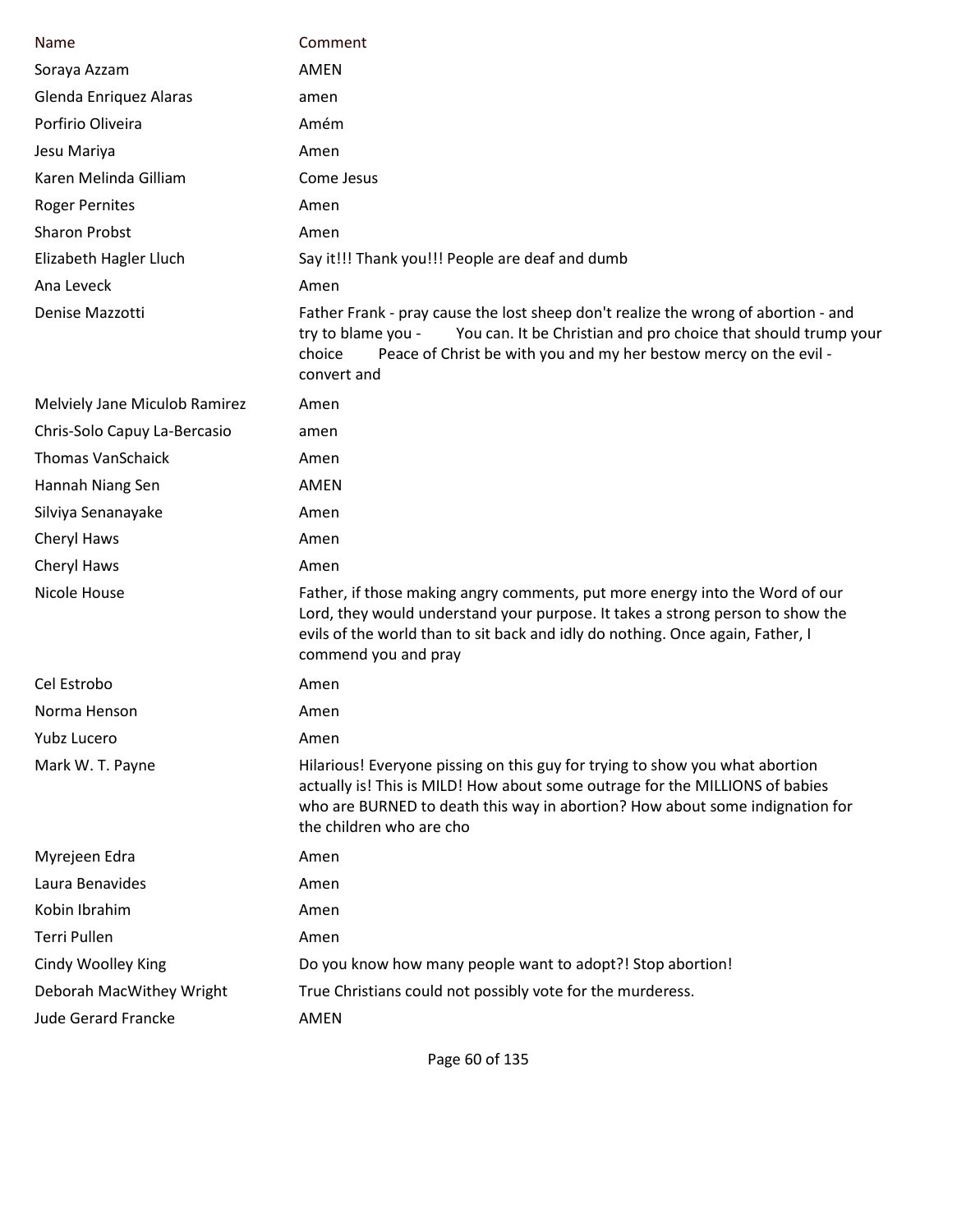| Name                         | Comment                                                                                                                                                                                                                                                                  |
|------------------------------|--------------------------------------------------------------------------------------------------------------------------------------------------------------------------------------------------------------------------------------------------------------------------|
| <b>Shirley Mathias</b>       | Amen                                                                                                                                                                                                                                                                     |
| Roxana Saucedo               | Amen                                                                                                                                                                                                                                                                     |
| Nirmalkumar Kumar            | Amen                                                                                                                                                                                                                                                                     |
| <b>Gladys Newsom</b>         | God alone is truthand gives life                                                                                                                                                                                                                                         |
| Donnie West                  | It's amusing listening to the so called \"Christians\" complain about Father<br>posting this up for the world to see this evil. Does the truth bother you people that<br>much?Does facing evil make you cower in your corners? What will you people do<br>when the day c |
| Franklin Lara                | Amen                                                                                                                                                                                                                                                                     |
| Joaquin Roca Perez           | Amén                                                                                                                                                                                                                                                                     |
| Leo Nixon Rex                | Amen                                                                                                                                                                                                                                                                     |
| Kcirde Zuegas                | Amen                                                                                                                                                                                                                                                                     |
| Myrna Uy                     | Amen                                                                                                                                                                                                                                                                     |
| Roy Sebastian                | Amen                                                                                                                                                                                                                                                                     |
| Belinda Castillo             | Exactly you can not be a Christian and support pro choice /abortion                                                                                                                                                                                                      |
| Christina Alvarado           | Our Heavenly Father does not punish, he wrote every singles person life, if<br>abortion is wrong, then why did he create man with the knowledge to create<br>medicine for that purpose. People need to understand that we are to quick to<br>judge, politics and rel     |
| Maria Amparo Jaime           | Thank you Father for exposing the truth!God bless you!                                                                                                                                                                                                                   |
| <b>Aillene Nicolas</b>       | Abortion must be stopped so says Mama Mary.                                                                                                                                                                                                                              |
| Elizabeth Hagler Lluch       | You are BRILLIANT!!!                                                                                                                                                                                                                                                     |
| Sun Son Ho                   | Amen                                                                                                                                                                                                                                                                     |
| Sun Son Ho                   | Amen                                                                                                                                                                                                                                                                     |
| Daisy Gumiran                | Amen                                                                                                                                                                                                                                                                     |
| Sanjuu Kodapaka              | Amen                                                                                                                                                                                                                                                                     |
| Paulo Bjj                    | amen                                                                                                                                                                                                                                                                     |
| Jayababu Akkabathula         | Amen                                                                                                                                                                                                                                                                     |
| Donna Osuch                  | Some times we need to see a baby, after abortions                                                                                                                                                                                                                        |
| Rich James Newman            | Ban abortion in USA AND EUROPE ????????                                                                                                                                                                                                                                  |
| Judith A Keller              | God, please bless this child. Amen.                                                                                                                                                                                                                                      |
| Isaias Castaneda             | Hilary Clinton = la poscision mas radical sobre aborcionen la historia, quiere que<br>sea legal el aborto aun a los 9 meses lo dijo en el tercer debate!!                                                                                                                |
| <b>Annette Serafin Dawes</b> | Amen to all the speakers about abortion it is wrong ??                                                                                                                                                                                                                   |
| Mark Egan                    | God bless you Father! Our Lord set the standard high when he drove the<br>moneylenders from the Temple, when an injustice has been committed sometimes<br>drastic action has to be taken to ensure it doesn't happen again. This poor baby<br>is a victim of an injustic |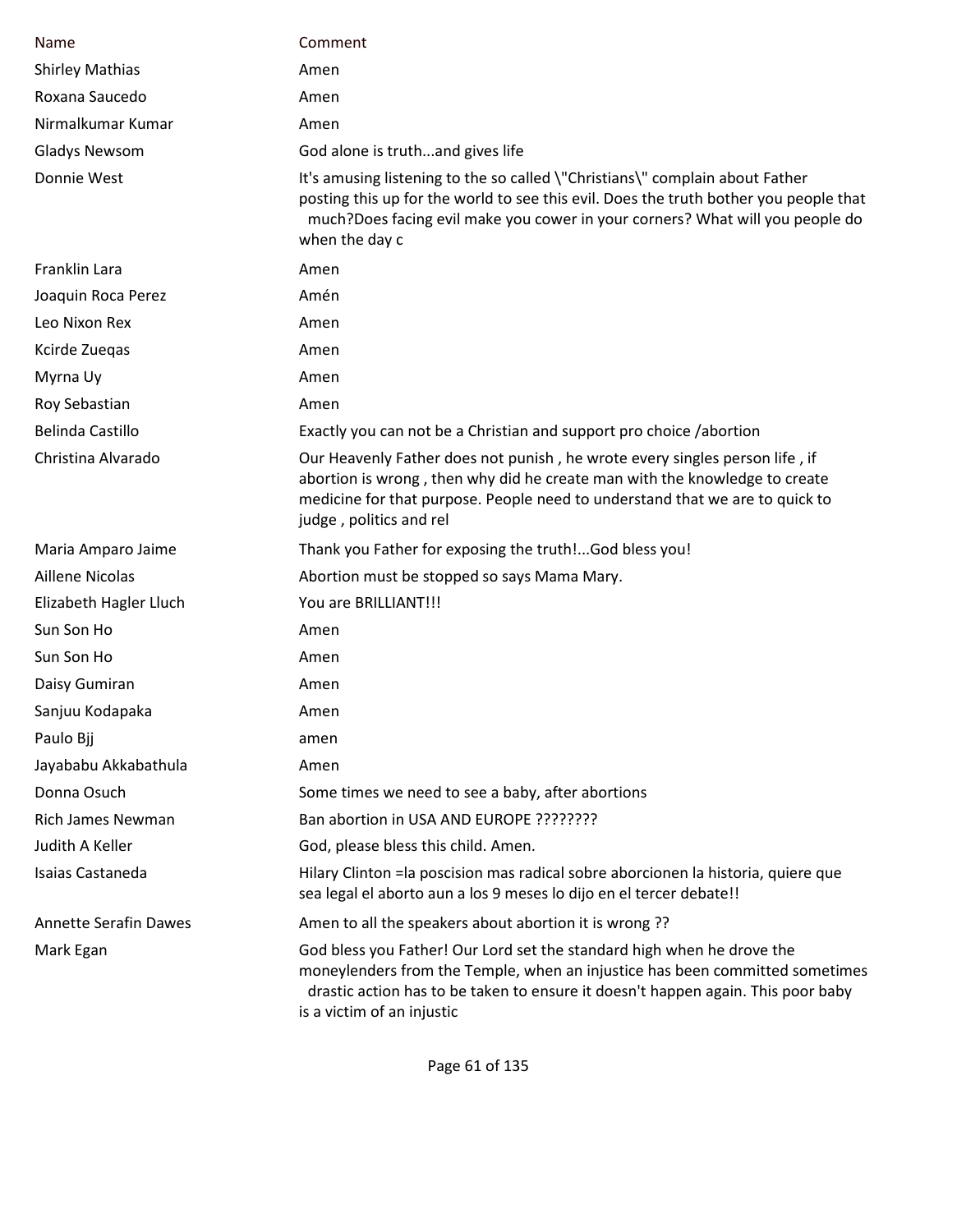| Name                         | Comment                                                                                                                                                                                                                                                                  |
|------------------------------|--------------------------------------------------------------------------------------------------------------------------------------------------------------------------------------------------------------------------------------------------------------------------|
| Marian Bertucci Foxx         | Any one who is for abortion is evil.                                                                                                                                                                                                                                     |
| Donna Osuch                  | You make me proud to be a Catholic!                                                                                                                                                                                                                                      |
| Michael Orr                  | Abortion is nothing more than a sacrifice to satan.                                                                                                                                                                                                                      |
| Theresa Meyer Eilerman       | Democratic Party rejects The Covenant of GOD                                                                                                                                                                                                                             |
| <b>Patient Angel</b>         | God bless you Fr. Pavone and may He reward your courage by convicting the<br>American people and indeed all humanity on the sanctity of the unborn. God bless<br>you praying for you all the way from Africa and excited by your courage which<br>gives hope and inspira |
| Kevin Cooney                 | The horror of abortion                                                                                                                                                                                                                                                   |
| Patricia Parsons Macary      | Abortion is murder it stops a beating heart                                                                                                                                                                                                                              |
| <b>Vincent Banuelos</b>      | This is the reality of abortion                                                                                                                                                                                                                                          |
| CarolAnne Szczepanski        | If someone is all about \" choices\", why are they so appalled at seeing the<br>consequence of that choice? If you are \"choosing \" something, should you know<br>Each of us has to make a decision, life or death.<br>exactly what you are choosing?<br>Fr Frank is ma |
| JohnNice Philippinas         | Amen father                                                                                                                                                                                                                                                              |
| Scottie Kathleen Selby       | Thank you. If it is this wrong to show this child's lifeless body, if this angers you<br>so much, then maybe you can understand how angry it makes some to know they<br>are being killed, and thrown aside like trash, tested on in labs like guinea pigs. It            |
| <b>Wendy Anderson Messer</b> | I'm with God all the way! He's with us and was with us all the way to the cross!<br>Jesus forgives and He saves!!! Trust Him today!                                                                                                                                      |
| Rita Oro Kasawa              | God bless you father for doing this. This angel will Rest In Peace once abortion<br>ends in the world. It brings such sadness to my heart to see humans attack you for<br>this video and not the legal system that allows such inhumanity. Lord Have Mercy<br>on your pe |
| Damien Aylward               | #PRAYTHEROSARY                                                                                                                                                                                                                                                           |
| Kathleen Sanchez             | You wimpy Catholics, When Satan came for the blood of innocence, and u didn't<br>speak up, no one will be there for u you blind and cowardly Catholics when they<br>come for u. And they already are. God have mercy on your soul. U didn't heed the<br>words of your p  |
| Michael David Allen          | Father, you are such a strong and powerful witness. I admire you so much, and I<br>pray for your continued strength.                                                                                                                                                     |
| Henry Altamirano             | Need to VOTE. Vote ProLife!!!                                                                                                                                                                                                                                            |
| Ann Jareske Bauer            | Pray pray pray                                                                                                                                                                                                                                                           |
| <b>Ruth Baker</b>            | I agree, if we vote Hillary this is what you are supporting. If you can't watch then<br>then don't vote for it. This is bad, but this is what abortion is. It is death.                                                                                                  |
| Susan Robitaille             | This is an in incredibly brave thing to do. I'm no fan of Catholicism, but this guy is<br>willing to SHOW the consequences of the sin of abortion and talk about the link<br>between who we vote for as our leaders. This poor sweet child. His mother<br>murdered him.  |
| <b>Gerald Morrell</b>        | God Bless this Child that was taken from it's Mother, for what reason, I don't<br>know! Money, (?)!                                                                                                                                                                      |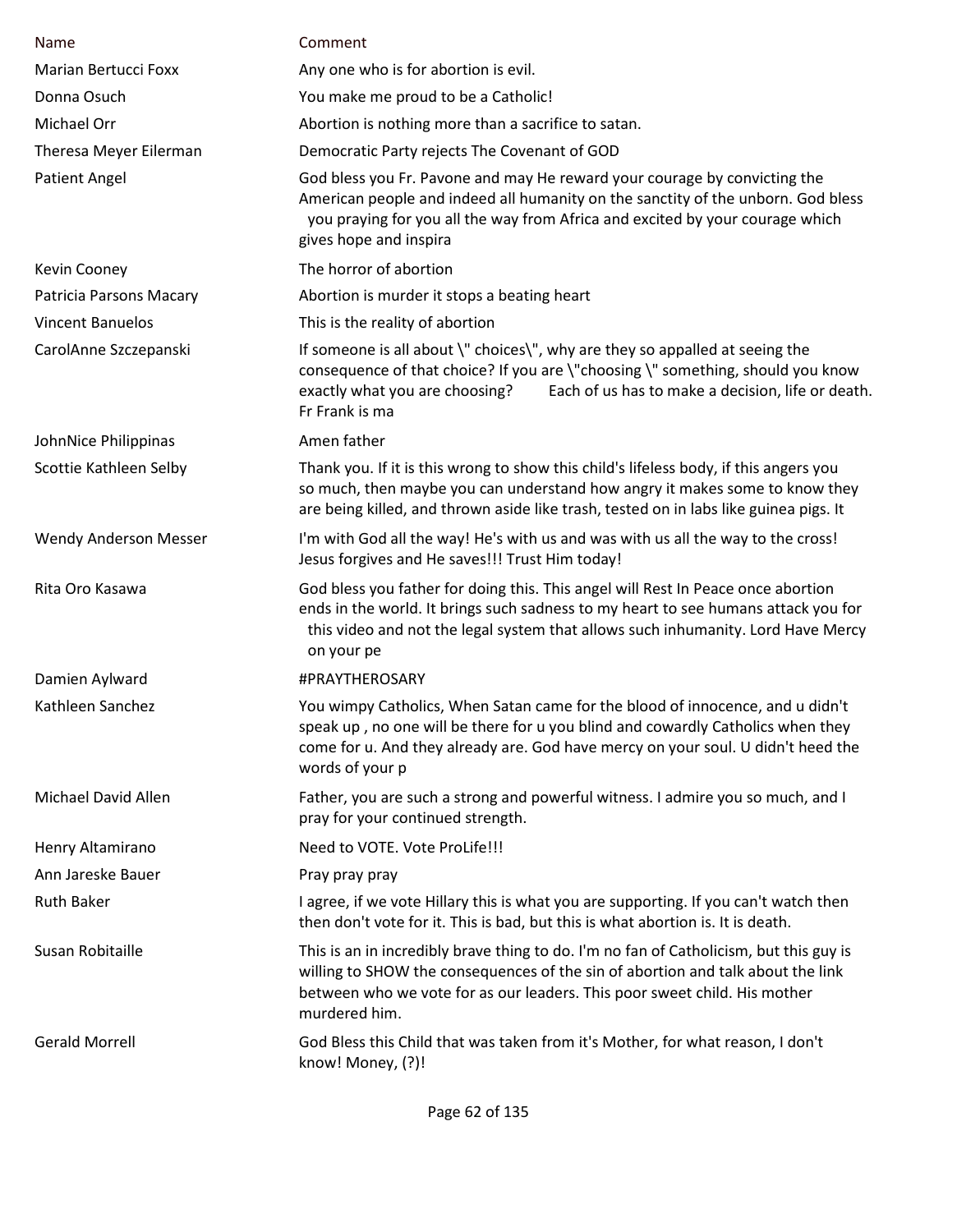| Name                        | Comment                                                                                                                                                                                                                                                                    |
|-----------------------------|----------------------------------------------------------------------------------------------------------------------------------------------------------------------------------------------------------------------------------------------------------------------------|
| Amanda Cox                  | God please bless this angel, it was too your child despite the mothers choice ??                                                                                                                                                                                           |
| Amanda Cox                  | If you think this is wrong for the priest, why vote for a lady that thinks you should<br>pay for it!                                                                                                                                                                       |
| Vicki Newton Wood           | So many people want to adopt ! If you don't want the baby let someone adopt the<br>baby ??                                                                                                                                                                                 |
| Cheryl Kahelelani           | this precious baby is in Heaven with I Believe in Jesus                                                                                                                                                                                                                    |
| Cheryl Gonzalez-Verburg     | Thank You Father But the Truth is Never Easy For those that Feel it's Okay to Kill A<br>Baby!!                                                                                                                                                                             |
| Cheryl Volkman              | Pray for this darling childand for God to bring us back to Him                                                                                                                                                                                                             |
| <b>Heather Ann Erickson</b> | This is what abortion is. If you can't handle the truth then don't support it. Just run<br>and go and bury your head in the sand and let Satan blind you to facts of the<br>truth. Abortion represents child sacrifice just like in the old days to the satanic<br>gods.T  |
| Carol Lian                  | I understand your good intention dear Father. Please don't get mad at one of any<br>Jesus Christ Priests. Do share this images of any woman who chose to abort their<br>babies. This baby is very pure souls. It's not so bad because the baby is pure as<br>did our Alt   |
| Colleen Royer               | Bless this little Angel?                                                                                                                                                                                                                                                   |
| Fernanda Medeiros           | Everada Paulina Espinoza, I am sad that you being a dedicated catholic are sad<br>seeing an aborted child. Some people needs to see what abortion does. It kills<br>babies like that baby. If by seeing that baby will save another baby's life as much<br>as hate to se   |
| Joy Parrish                 | Powerfulmessage                                                                                                                                                                                                                                                            |
| <b>Esther Mendez</b>        | May God have mercy on us.                                                                                                                                                                                                                                                  |
| Daniel Hubbard              | Those of you who are upset simply by the viewing of this video, would it make you<br>feel better having never seen this but, knowing this baby would of been discarded<br>in some dumpster behind an abortion clinic somewhere. Turning your back on the<br>reality of t   |
| Liliana Smith               | The life belongs to God ! Just God takes and gives life !!!                                                                                                                                                                                                                |
| <b>Colette Miller</b>       | GOD BLESS YOU FR. PAVONE AND GOD BLESS THIS PRECIOUS BABY AND ALL THE<br>MILLIONS KILLED OVER THE PAST 40+ YEARS IN OUR COUNTRY.GOD HAVE<br><b>MERCY ON OUR COUNTRY!</b>                                                                                                   |
| Bonnie Haught Buchman       | Most Germans did want to view the truth of what was happening in their country<br>either. They wanted to say they did not know and were not participating, thus<br>blameless. To do nothing is approval God help us all. As for me, let it Not be<br>said that I was       |
| Paul Alan                   | I still can't believe that there are people can't see that Killing a young innocent<br>child is bad. They are only concerned with themselves. It's too bad we can't make<br>Abortion Retroactive for all of those that believe abortion is so good. If we could<br>they mi |
| Ray Uppstrom                | One day maybe a thousand years from now but I pray much sooner. We will have<br>evolved as a species beyond this and hold all life precious! Tens of millions of<br>abortionsby planned parenthood in the last couple of years! This is a women's<br>issue! Can't women    |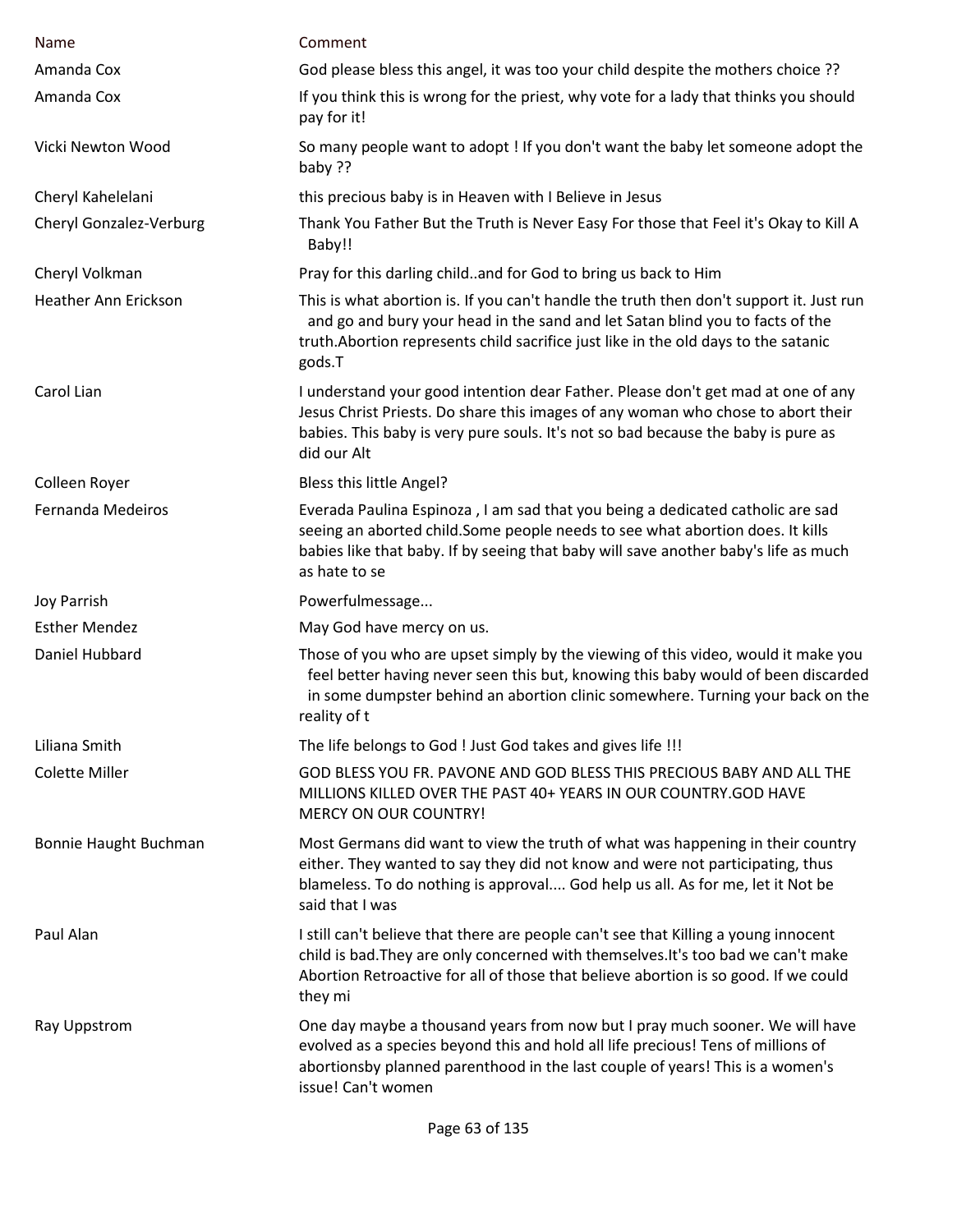| Name                      | Comment                                                                                                                                                                                                                                                                  |
|---------------------------|--------------------------------------------------------------------------------------------------------------------------------------------------------------------------------------------------------------------------------------------------------------------------|
| Pamela Carol              | It's time for America to wake up, Its time for Christians to stand up against<br>abortion and End it!!! Hillary Clinton is a monster and she must not be voted in as<br>president Father Frank Pavone keep preaching the truth, God Bless you                            |
| John Jay Eisenhower       | HILLARY said kill them all                                                                                                                                                                                                                                               |
| Evette Di Febbo-Zee       | It is definitely sad. There's no reason for abortion to be performed that late.<br>Furthermore sex is supposed to be an act of love but people have lost morals and<br>are wreck less. For these people Birth control should be used to avoid these<br>issues. As I sa   |
| Suzanne LaGasse Moran     | David Calir: We need to see the truth.                                                                                                                                                                                                                                   |
| Damien Aylward            | #PRAYTHEROSARY                                                                                                                                                                                                                                                           |
| Damien Aylward            | #PRAYTHEROSARY                                                                                                                                                                                                                                                           |
| <b>Terri Pullen</b>       | Wake up to the eugenics the Democrats represent.                                                                                                                                                                                                                         |
| Raymond Miller            | Maybe we could make shampoo out of this child so you pro abortionist nuts could<br>wash your precious hair with it. Hidden in a product wouldn't bother you but show<br>this precious child makes you uncomfortable. You hypocrites!Don't forget that<br>your loved ones |
| Maddalena Piccinnu        | Live issacred                                                                                                                                                                                                                                                            |
| Daniel Hidalgo            | God Bless Father Pavone                                                                                                                                                                                                                                                  |
| Micheal Gregorcyk         | Hillary is for baby killing                                                                                                                                                                                                                                              |
| Mary Angela Guillen       | You guys chanting 'separation of church and state'. Boy I really wish there was a<br>separationbecause I hate it when I have to do something against my beliefs as<br>the law orders me to. Like the taxes of the Catholic lay people going to Planned<br>parenthood.S   |
| Mark Whitlock             | God bless Father                                                                                                                                                                                                                                                         |
| Kim Bishop                | Some ppl cannot stand to see the truth set befoe them                                                                                                                                                                                                                    |
| Kelly Hoover              | Saint Michael the archangel, defend us in battle. Be our protection against the<br>wickedness and snares of the devil. May God rebuke him, we humbly pray; and do<br>thou oh Prince of the Heavenly host by the Devine Power of God- cast into hell,<br>Satan and all th |
| Suzanne LaGasse Moran     | Sadly, many do know exactly what they are doing.                                                                                                                                                                                                                         |
| Henry Altamirano          | We need the covenant of life!                                                                                                                                                                                                                                            |
| Judy Munson Sikora        | FATHER GOD BLESS YOU FOR SHOWING THE TRUTH OF ABORTION. IT'S MURDER<br>PLAIN AND SIMPLE. CAN'T BELIEVE HOW MANY PEOPLE WOULD RATHER KILL A<br>BEAUTIFUL CHILD OF GOD THAN HAVE THE BABY AND GIVE IT TO SOMEONE<br>THAT WILL LOVE THE CHILD FOR LIFE. SO SAD              |
| <b>Heather Willoughby</b> | Young girls need to be educated on the truth                                                                                                                                                                                                                             |
| Devotha Njau              | Amen                                                                                                                                                                                                                                                                     |
| Wendy Michelle Piccirilli | Bless its heart. Just heartbreaking. Vote PRO LIFE PRO Catholic !!!!                                                                                                                                                                                                     |
| Kim Bishop                | Follow your faithstand strong                                                                                                                                                                                                                                            |
| Kim Bishop                | Choose life                                                                                                                                                                                                                                                              |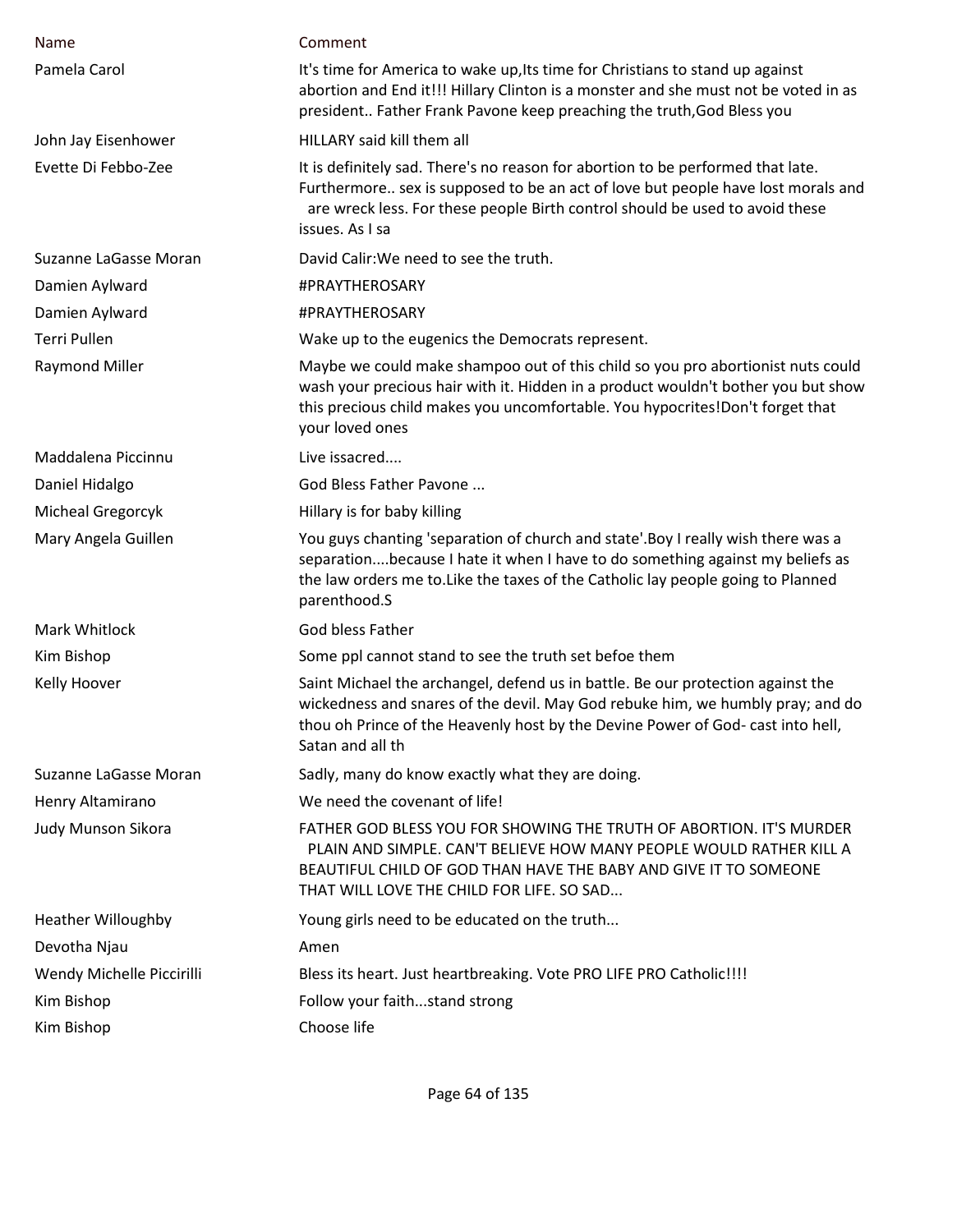| Name                      | Comment                                                                                                                                                                                                                                                                   |
|---------------------------|---------------------------------------------------------------------------------------------------------------------------------------------------------------------------------------------------------------------------------------------------------------------------|
| Dave McClellan            | Thank God we have Catholic priests and Bishops like Fr. Pavone & others who say<br>it like it is. Where's the rest of the Bishops and priests who should be standing in<br>unity with these men and being OUTSPOKEN about these crimes in the midst of<br>this pivotal e  |
| Alicia Childs             | Hillary supporters make me laugh. Most of them are only voting for her because<br>they're afraid they're going to be deported, or lose welfare benefits if Trump gets<br>elected!! I read through a lot of these comments and most of the people<br>commenting in suppor  |
| Sheila Strappe Rulli      | Vote pro life                                                                                                                                                                                                                                                             |
| Joyce Williamson Leonardi | Amen rent Hillary American movie                                                                                                                                                                                                                                          |
| Sandy Scherer             | Abortion passes judgement on our Nation!!                                                                                                                                                                                                                                 |
| Sheila Strappe Rulli      | Choose life                                                                                                                                                                                                                                                               |
| Lou E Gmiter Sr.          | Jesus has you now little ones, there are no more tears but the love of God where<br>they are, repent of these abominations done unto your brothers and sisters in<br>Christ Jesus, O Holy Spirit guide them to your love and care, take satan from them<br>so they may h  |
| Damien Aylward            | The Ten Commandments.                                                                                                                                                                                                                                                     |
| Lenora Scott Tripp        | The Demons have confused the folks!! Instruct them to stay home if they are<br>confused about the Truth!!                                                                                                                                                                 |
| Marina M King             | Stop killing God's children! Wake up!                                                                                                                                                                                                                                     |
| Kim Bishop                | Really?? Everyone is so outraged?  where is the outrage at millions of babies<br>aborted?                                                                                                                                                                                 |
| <b>William Don Carlos</b> | The horror is not this scene, itis the American Holocaust going onthe millions of<br>shredded victims represented by this one tiny body. Wake up. Vote pro-Life. Quit<br>voting for (so-called Catholic) democrat candidates who champion and glorify this<br>slaughte    |
| Kelly Shrady              | Deborah, The only \"disgusting filth\" is the choice that killed this baby.                                                                                                                                                                                               |
| Deacon Alan George        | It's very sad that people don't seem to understand the message that Father is<br>trying to portray here, that abortion is MURDER pure and simple.<br>This little<br>child is one of millions that are killed in such a fashion on a yearly basis, maybe<br>the video      |
| Lorraine Romano-Cortina   | Preach it, Father!                                                                                                                                                                                                                                                        |
| Micheal Gregorcyk         | This is a man of god                                                                                                                                                                                                                                                      |
| Suzanne LaGasse Moran     | I choose LIFE!                                                                                                                                                                                                                                                            |
| Jerry Garcia              | People are outrage that he did this to make a point, but not outrage about a<br>candidate who clearly states a woman should be able to murder a baby up to right<br>before birth. What worst, showing you what a murdered baby looks like and we<br>shouldn't do it or su |
| Jim Parker                | Fr Pavone, thank you for your tireless efforts in the Pro-Life Movement. We need<br>to be the voice for the voiceless. Your witness encourages me as your brother<br>priest to speak about these moral issues from the pulpit.??                                          |
| Gabriela Delgadillo       | Amen !!! Preach !!!                                                                                                                                                                                                                                                       |
| Claudia Garcia            | God bless al the world                                                                                                                                                                                                                                                    |
|                           | Page 65 of 135                                                                                                                                                                                                                                                            |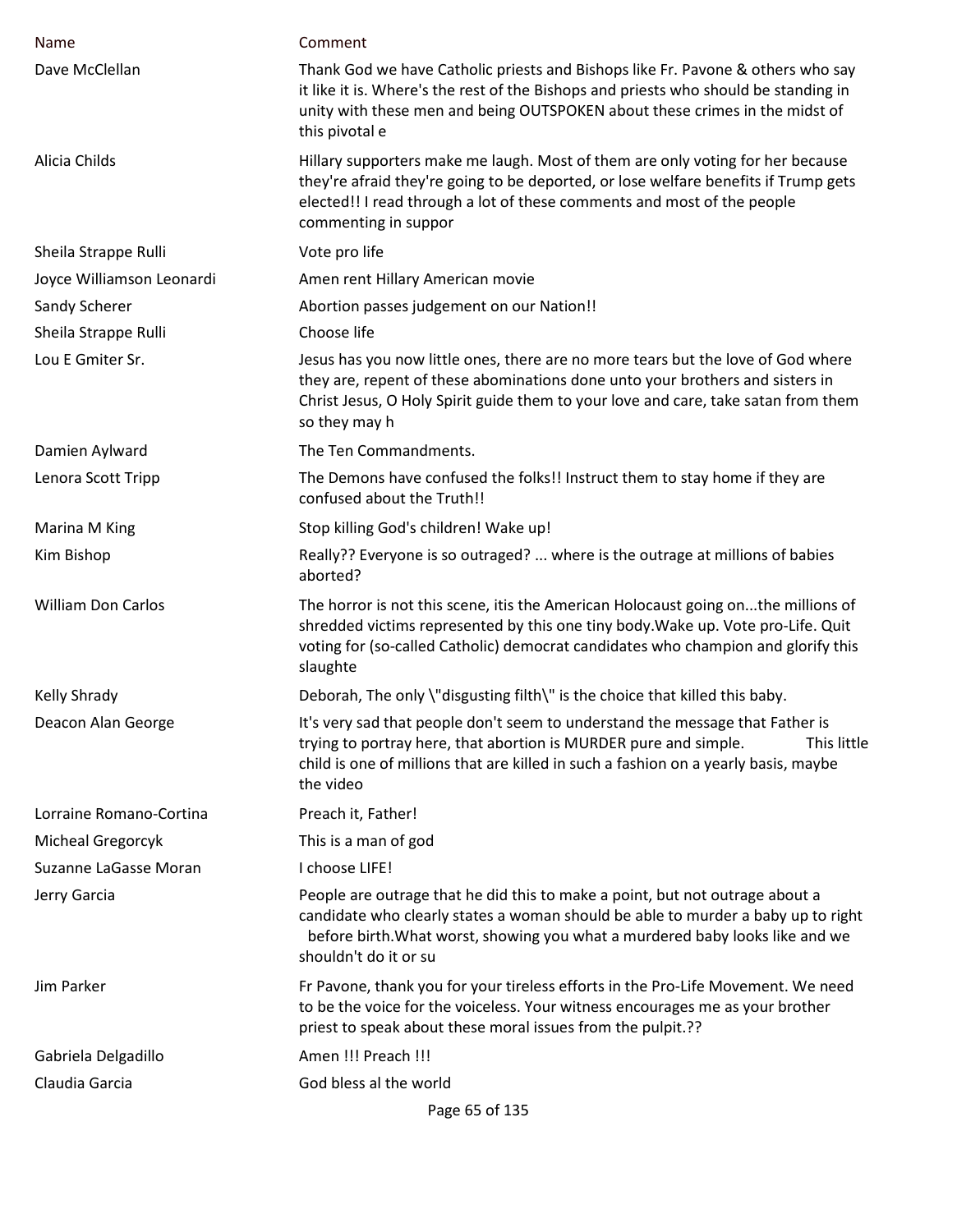| Name                         | Comment                                                                                                                                                                                                                                                                     |
|------------------------------|-----------------------------------------------------------------------------------------------------------------------------------------------------------------------------------------------------------------------------------------------------------------------------|
| Evelyne Bolivar              | Good morning Father!                                                                                                                                                                                                                                                        |
| Linda Cockrell               | There is no logical reason to take the Life of a Child.                                                                                                                                                                                                                     |
| Sheila Bumgarner Wik         | God please open the eyes And hearts of the deceived people attacking this<br>man. They NEED to see the consequences of their actions, the death of an Innocent<br>human being. There will be No excuse, when they stand before our Father in<br>judgement.Jesus said \"If y |
| Regina Brown                 | Hillary told us that toddlers kill people! Why should we keep them??? She hates<br>babies                                                                                                                                                                                   |
| <b>Maricela Dorantes</b>     | Catholic Pro life!                                                                                                                                                                                                                                                          |
| Lenora Scott Tripp           | This election is God vs Satanchoose wisely!!                                                                                                                                                                                                                                |
| Marisa Madera                | Fr Frank Pavone you are a heroGod reward you abundantly for being a true<br>Father to the most vulnerable of all children-the babies in the wombs of their<br>mamma xxx????????? May you hear the words \"Well done my good and faithful<br>servant enter into the j        |
| Karen Sull                   | Every time I look at that poor baby, I tear up. How could ANYONE KILL AN<br><b>UNBORN BABY????</b>                                                                                                                                                                          |
| <b>Stacey Normand Baudin</b> | Christians must vote Pro-Life ??                                                                                                                                                                                                                                            |
| <b>Shirley Mathias</b>       | Rightly said.                                                                                                                                                                                                                                                               |
| Donna Hutchins               | It's murder                                                                                                                                                                                                                                                                 |
| Allan Coudrain               | Abortion is a tragedy.                                                                                                                                                                                                                                                      |
| Mary Ann Van Steen           | Dear God help us to put a stop to this kind of murder!??                                                                                                                                                                                                                    |
| James Boone                  | The truth hurts huh? Can't take it? This is what Hillary is all about!                                                                                                                                                                                                      |
| <b>Therese Croughin</b>      | why are you all so angry? Fr pavone is acknowledging this baby as a human worth<br>respecting a child of God a precious life not garbage to be disposed of or a<br>problem to solve by ridding yourself of. Your radge should be for the people who<br>did this the soci    |
| Liz Black                    | Paul Tuss if people were not ignorant it this would not be needed                                                                                                                                                                                                           |
| Daisy Badan                  | Amen                                                                                                                                                                                                                                                                        |
| Chelsa Bristo                | I'm sorry for Hilary Clinton please forgive her, oh LORD JESUS                                                                                                                                                                                                              |
| Nina Dominique Brooks        | Praying with you                                                                                                                                                                                                                                                            |
| Micheal Gregorcyk            | If you gave your soul to saten vote blue hillary                                                                                                                                                                                                                            |
| FrSteve Mateja               | People are upset by him placing the baby on the altar of SACRIFCE. LISTEN TO HIS<br>WORDS. The evil one offers the sacrifice of these children in the horror of<br>abortion, why not re-consecrate this child to God? Is it extreme? Yes! Is it<br>overboard? Perhaps. I    |
| Camila Barini De Albuquerque | How is it not ok to show this baby but it is ok to rip him apart from the womb<br>because he is not convinient? How can you people be so blinded to politically<br>correctness and not see this is a life and if nobody else makes a stand for these<br>lives, they will    |
| Paul Bany                    | Amen!                                                                                                                                                                                                                                                                       |
| Patty Woodall Larsen         | Forgive us Father                                                                                                                                                                                                                                                           |
|                              |                                                                                                                                                                                                                                                                             |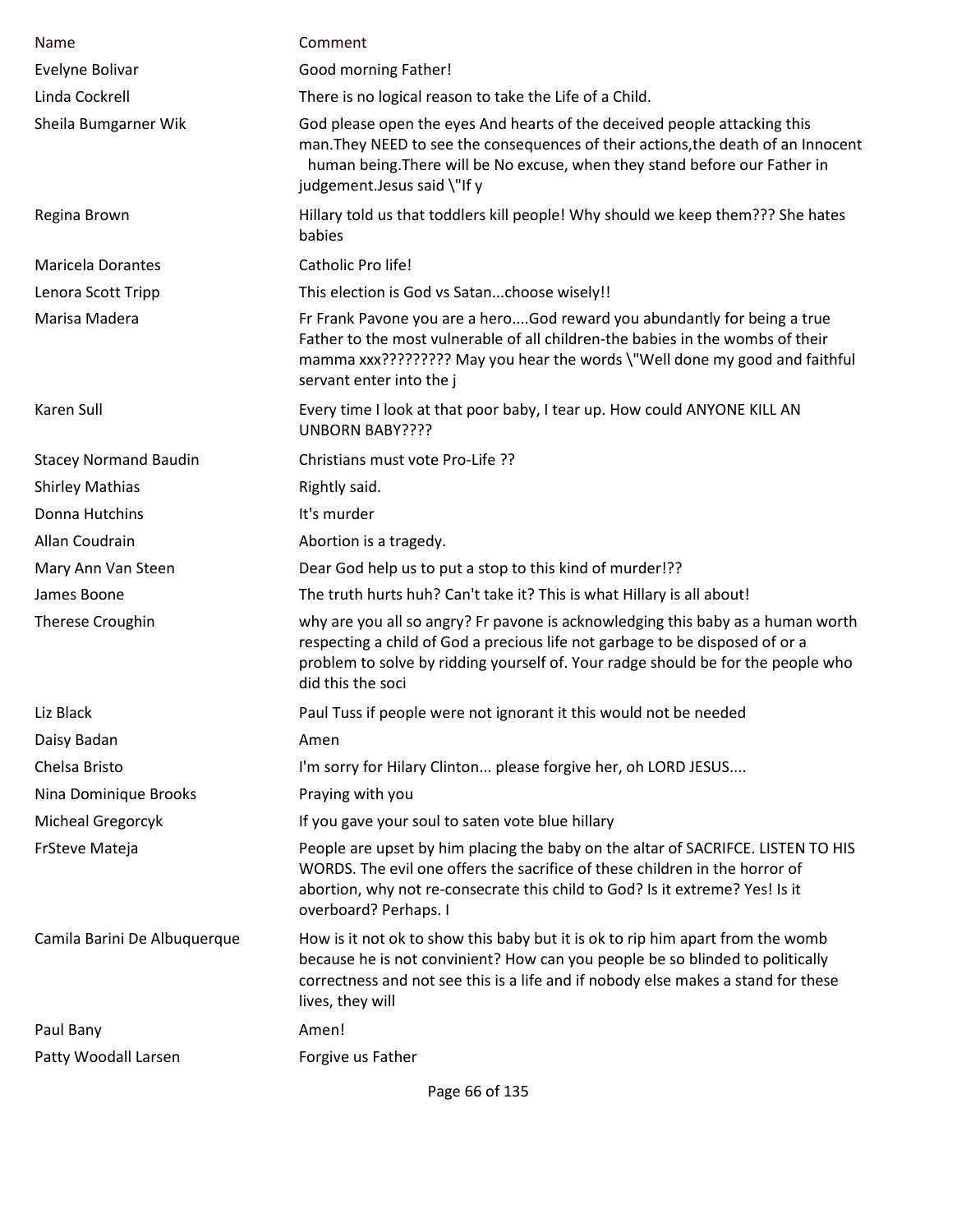| Name                       | Comment                                                                                                                                                                                                                                                                  |
|----------------------------|--------------------------------------------------------------------------------------------------------------------------------------------------------------------------------------------------------------------------------------------------------------------------|
| Gloria Mendoza             | I will take that baby in a heart beat                                                                                                                                                                                                                                    |
| <b>Aluney Elferr</b>       | Priest, please give me your blessing.                                                                                                                                                                                                                                    |
| Sheila Strappe Rulli       | Agreed we have a choice and that choice is life                                                                                                                                                                                                                          |
| <b>Aramae Saunders</b>     | Amen                                                                                                                                                                                                                                                                     |
| Yolanda Melero             | No words, and STILL people don't get it!May God and Our Lady protect all these<br>babies!                                                                                                                                                                                |
| Linda Border Spernyak      | Bless you father pavone!                                                                                                                                                                                                                                                 |
| Sue Ruof                   | MANY TIMES PEOPLE ONLY SEE THE REALITY WHEN THEY SEE A BODY IN FRONT<br>OF THEM.                                                                                                                                                                                         |
| ChasMan Gardner            | Life begins at conception                                                                                                                                                                                                                                                |
| Onyi Okoye                 | Greattell them                                                                                                                                                                                                                                                           |
| Gren Robinson              | My God! Outrage at the result of abortion, but these strange people are offended.<br>This progressive party that supports everyone fulfilling their potential at tax payer<br>expense, but it's okay to terminate this child's potential (again at taxpayer<br>expense)  |
| Mary Louise Fiddler        | Speak the truth father!!                                                                                                                                                                                                                                                 |
| <b>Austin Roncancio</b>    | Hillary for prison                                                                                                                                                                                                                                                       |
| Micheal Gregorcyk          | Build the wall on top ove hillary                                                                                                                                                                                                                                        |
| <b>Thomas Terrie Allen</b> | THANK YOU FATHER PAVONE FOR STANDING FOR THESE LITTLE BABIES, SIN<br>CAUSES SPIRITUAL BLINDNESS ! IF ANYONE WOULD PUT THEMSELVES OR THEIR<br>CHILDREN IN THE PLACE OF THESE BABIES THEY WOULD CHANGE THEIR MINDS.<br><b>GOD BLESS YOUR WORK.</b>                         |
| Henry Altamirano           | We will be in exile if we don't choose the covenant of life!!                                                                                                                                                                                                            |
| Jean Paulie Kroenke        | I am a proud to be ProLife!!                                                                                                                                                                                                                                             |
| Nicole House               | Bless you, Father, for having the courage to show what the true image of abortion<br>is, regardless of those who wish not to see your true purpose in this video. It's<br>amazing how people are angry at you for bring His word to life and not at murder<br>of an inno |
| Tina Henze                 | This is a very hard core eye opener for some. A lot like some commercials with<br>pictures of your lungs when you smoke. Reality smacks you downmakes you<br>think, and ask yourselfdo I support this habit ? Do I support abortion?Not really<br>sure yet how I f       |
| Stephen Putti              | Had our forefathers were so selfish we too would have been killed                                                                                                                                                                                                        |
| <b>Shirley Mathias</b>     | Thank you Father.                                                                                                                                                                                                                                                        |
| Robin Lanter               | Thank you for addressing this issue.                                                                                                                                                                                                                                     |
| Lisa Gonzalez              | Abortion is murder!!!!                                                                                                                                                                                                                                                   |
| Augusto Narváez            | God bless father                                                                                                                                                                                                                                                         |
| Henry Altamirano           | Obey the covenant.                                                                                                                                                                                                                                                       |
| <b>Brian Goodale</b>       | terrible thing.but clinton supports this. SHAME ON HILLARY YOU EVIL WITCH.                                                                                                                                                                                               |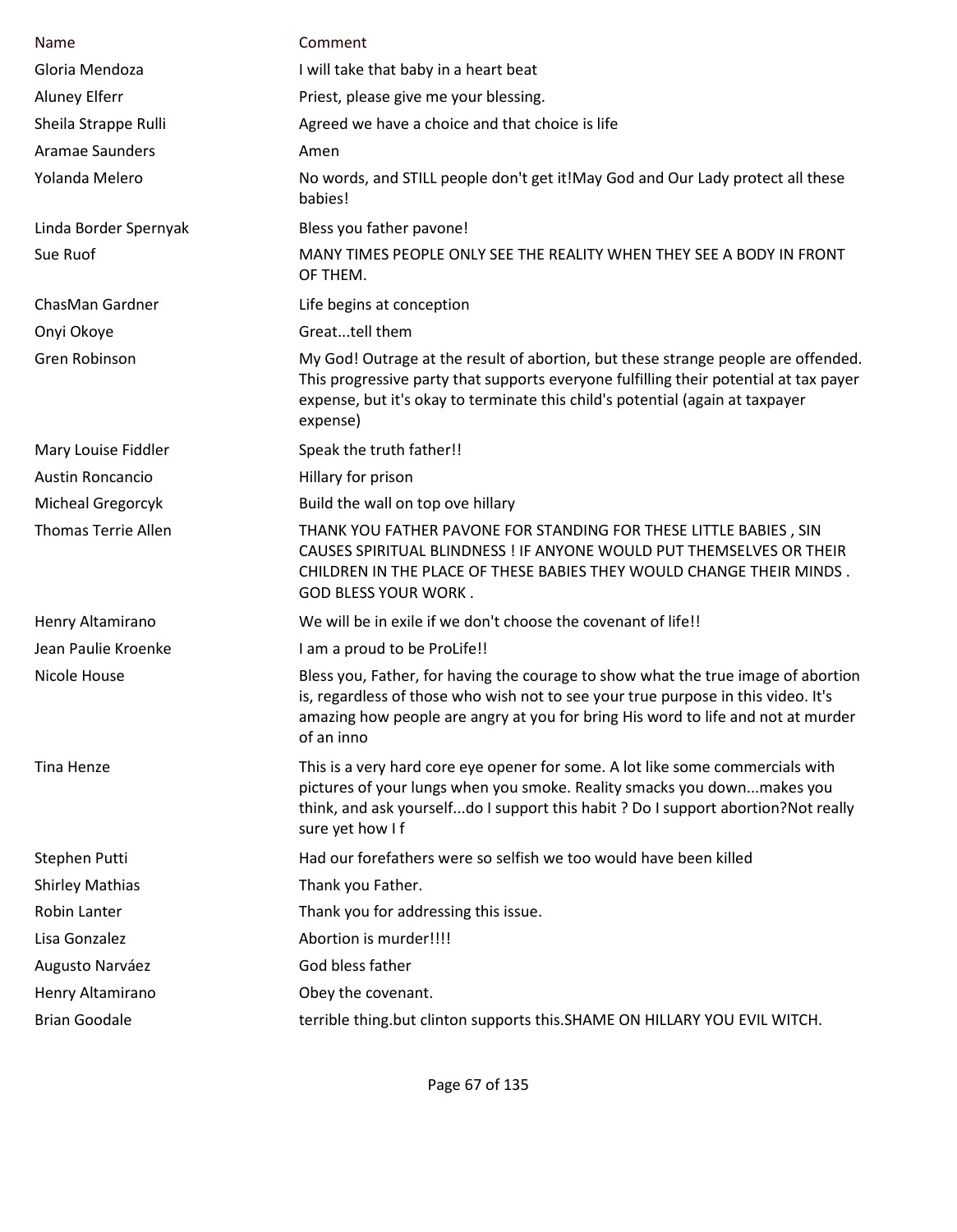| <b>Name</b>                     | Comment                                                                                                                                                                                                                                                                    |
|---------------------------------|----------------------------------------------------------------------------------------------------------------------------------------------------------------------------------------------------------------------------------------------------------------------------|
| <b>Martin Laird</b>             | We are so blinded by apostasy, selfishness, and sin that we cannot understand<br>reality anymore!                                                                                                                                                                          |
| Rosalie Hudson                  | Amen!!                                                                                                                                                                                                                                                                     |
| Marlene Verska Lincoln          | Share share share                                                                                                                                                                                                                                                          |
| Cindy Woolley King              | Gary, he showing us the fact that abortion is MURDER!                                                                                                                                                                                                                      |
| Jo Ann Cheeks                   | We better get despirate enough to save them and stop her from being<br>elected. What if that were your grandchild?                                                                                                                                                         |
| <b>Christopher Murray</b>       | Looking the other way is worse than turning the other cheek                                                                                                                                                                                                                |
| Sheila Strappe Rulli            | Choose life                                                                                                                                                                                                                                                                |
| Louise Stabile Molnar           | Without LIFE, there are no other issues!                                                                                                                                                                                                                                   |
| <b>Ethel Fox</b>                | People will not reject abortion until they see abortion.                                                                                                                                                                                                                   |
| Mary Bellissimo-Degregorio      | Amen                                                                                                                                                                                                                                                                       |
| Selma Sierra                    | Clergy leadership in NM and elsewhere should hear this message.                                                                                                                                                                                                            |
| Vicki Newton Wood               | Everybody is saying this wrong ! Wake up everybody this is a baby that died from<br>abortion . God gave a woman a baby not kill it !                                                                                                                                       |
| Mia DeCesare                    | If you've ever gone through an abortion You'd never do it twice. I pray God<br>forgives those who have gone through this painful experience. It never goes away.                                                                                                           |
| Elizabeth Lawson                | God have mercy on the soul of this wee infant. I believe that our good Father is<br>correct when he states that seeing the result of an abortion awakens us to its<br>barbarism. Yes, it is shocking to see, but not seeing it does not mean that this poor<br>baby was no |
| Micheal Gregorcyk               | Y'all fools vote blue for baby killer                                                                                                                                                                                                                                      |
| Micheal Gregorcyk               | Hillary is a baby killer                                                                                                                                                                                                                                                   |
| John Neff                       | I applaud you and I am not religious. Everyone should have to face the reality of<br>death. Those that eat meat should also have to kill it for themselves just one time.<br>Death is horrible. Life is precious. The Declaration of Independence lists \"life\"           |
| Jessica Gallego                 | Amen.                                                                                                                                                                                                                                                                      |
| Xochitl L. Zamario              | Amen                                                                                                                                                                                                                                                                       |
| Mark John Palomata Sentino      | Amen                                                                                                                                                                                                                                                                       |
| Elnie Luniza                    | Amen                                                                                                                                                                                                                                                                       |
| Julienne Sullano Loayon Enguito | Gd evening father. God bless you                                                                                                                                                                                                                                           |
| Maria Santa Ceballos            | You are God's lil' angel nowGod bless you.                                                                                                                                                                                                                                 |
| <b>RC Peter Peter Aw</b>        | Amen                                                                                                                                                                                                                                                                       |
| Geena Chavez                    | Jesus please protect and save the unborn children                                                                                                                                                                                                                          |
| <b>Merlin Platt</b>             | Father. I support our video. For all of you that bash him on here I say WAKE UP.<br>Nobody likes the truth especially when it stares you in the face and gives you a<br>harsh reality check. As far as my fellow catholics bashing this honest man. If yiu<br>are truly    |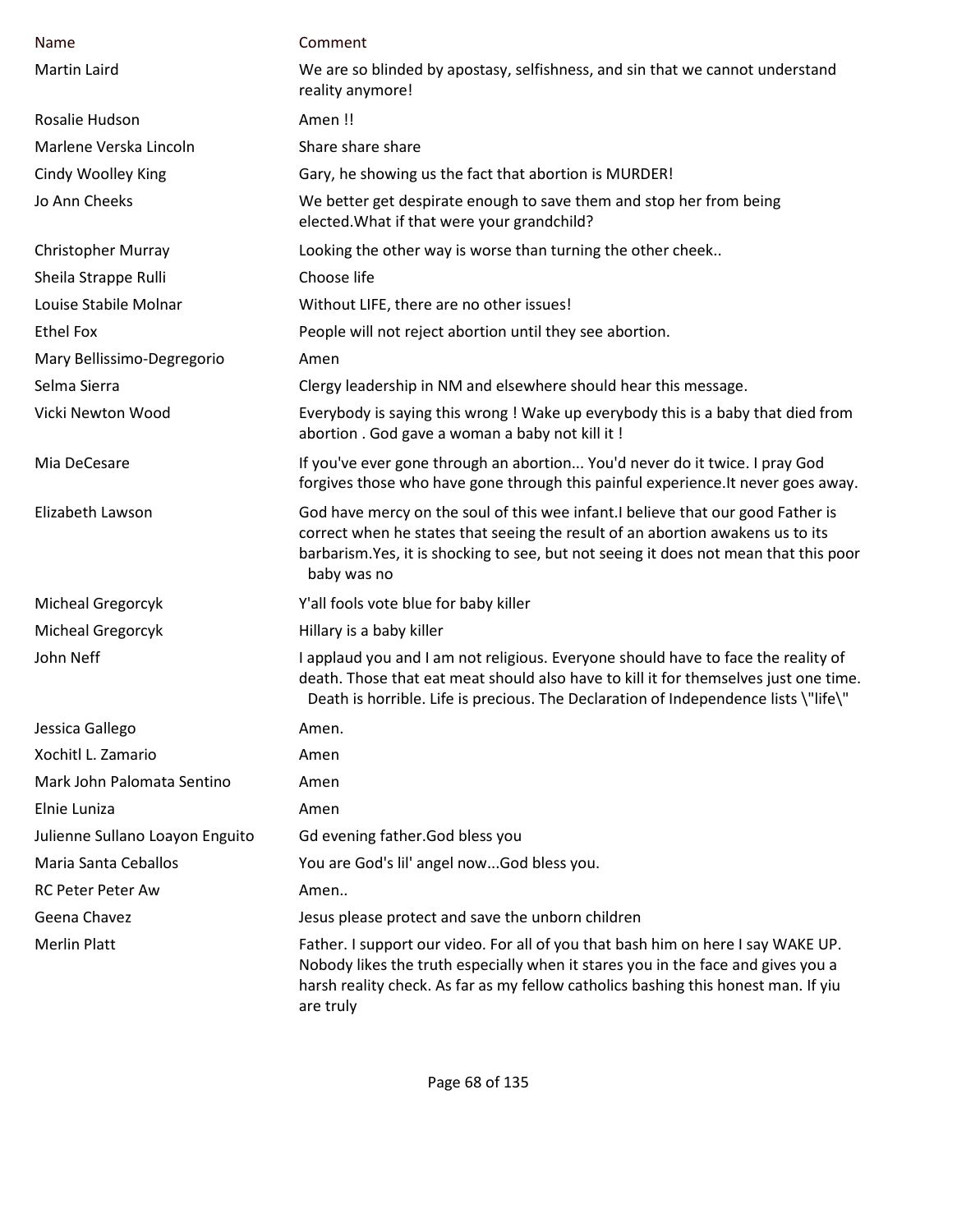| Name                       | Comment                                                                                                                                                                                                                                                                    |
|----------------------------|----------------------------------------------------------------------------------------------------------------------------------------------------------------------------------------------------------------------------------------------------------------------------|
| La Rakoto                  | Some of us never had an idea what they were doing to babies only showing these<br>pictures do we see the evil that is done to this sacred helpless baby. Its just<br>heartbreaking people would do this and all the other atrocities done to the<br>unborn. Thank you Fath |
| Norma Cristina Soriano     | Thank you father ?????                                                                                                                                                                                                                                                     |
| Kim Bishop                 | Abortion is the sacrifice of the babies in the usa                                                                                                                                                                                                                         |
| Gina Chiappone             | These all belong to God All these Babies are His Please stop this Evil please<br>protect all the unborn ??                                                                                                                                                                 |
| Cindy Woolley King         | Abortion is murder Miguel! This child was aborted!                                                                                                                                                                                                                         |
| Sem Soc Jnls               | in Jesus name. GOD BLESS.^ ^                                                                                                                                                                                                                                               |
| Anne Cardona-Lee           | Thank You, Father                                                                                                                                                                                                                                                          |
| Arnold Serrano             | God pls guide me                                                                                                                                                                                                                                                           |
| Micheal Gregorcyk          | Hipper crets will vote for hillary                                                                                                                                                                                                                                         |
| Pauline Dye                | God bless you Father Pavone, you tell the truth bluntly but people need to know<br>these things not just some sanitised version. I'm thankful you provide help and<br>counselling for those mothers hurt by abortion they need to know that with<br>repentance God will    |
| Kenneth Christian Matteson | Abortion is murder. That is all there is to it. God hates sin, ALL sin. No one sin is<br>any worse or better then any other. The wages of sin is death. Without accepting<br>the gift given by Jesus which is the removal of all sin you will be sentenced to              |
| Grace Del Milagro Riordan  | Amen.                                                                                                                                                                                                                                                                      |
| <b>Carol Ann Roberts</b>   | So you think it is not ok to show this baby is it ok to abort it? Which is worse<br>people?                                                                                                                                                                                |
| Marvin Anthony             | Preach Fr!                                                                                                                                                                                                                                                                 |
| Cindy Woolley King         | If you condone abortion, then you condone murder!                                                                                                                                                                                                                          |
| <b>Ben Sutton</b>          | It's curious that so many who are \"pro-choice\" decry this video, saying this<br>\"child\" or this \"baby\" should not be exploitedyet, if he or she is indeed a<br>\"child\" or a \"baby\", they have no qualms with killing him or her. I guess we all<br>feel bet      |
| Enrico D'Angelo            | This is NOT politics!!! ITS about LIFE, Folks!!!!KILLING INNOCENT BABIESSINCE<br>WHEN HAVE WE BECOME SO COMPLACENT AND SAY ITS MY RIGHT>>>>>YOUR<br>RIGHT TO KILL???>>> GOD HELP US!!!!!!!!!!!!!                                                                           |
| Gladys Acoba               | Powerful message. God bless you                                                                                                                                                                                                                                            |
| Sheila Strappe Rulli       | Choose life                                                                                                                                                                                                                                                                |
| Carmen Thompson            | ַרְכִ<br>So sad for this child and its mother<br>Preach Father<br>May God have mercy on<br>America. Why are ppl having a hard time seeing this? This world is so backwards.<br>Everything starts with life!! No lifeyou don't<br>Out of sight, out of mindSMH<br>get any   |
| Susan Allen Baron          | Abortion is not health care it's murder                                                                                                                                                                                                                                    |
| Kelli Raine Larson         | May this lil babys soul Rest in Peace<br>Respect to you Father.                                                                                                                                                                                                            |
| Leazel Empredo             | Amen                                                                                                                                                                                                                                                                       |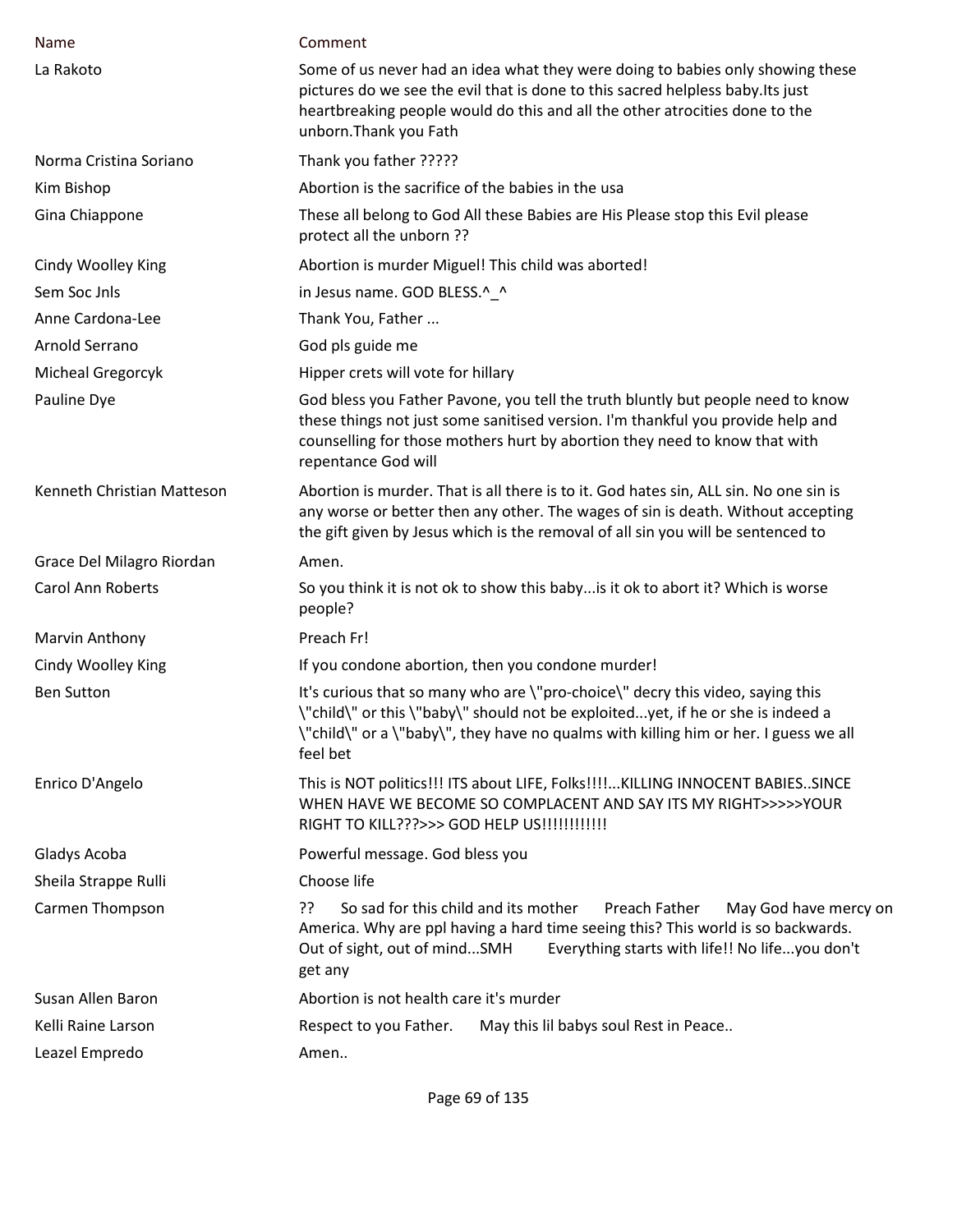| Name                           | Comment                                                                                                                                                                                                                                                                   |
|--------------------------------|---------------------------------------------------------------------------------------------------------------------------------------------------------------------------------------------------------------------------------------------------------------------------|
| Karen Stevenson                | Amen                                                                                                                                                                                                                                                                      |
| Maritza Figueroa               | Amen                                                                                                                                                                                                                                                                      |
| Simon Khual                    | Amen.                                                                                                                                                                                                                                                                     |
| Anna Garcia                    | Amen                                                                                                                                                                                                                                                                      |
| Marie Martucci                 | Wake up people! While this is difficult to view, people need to realize how<br>devastating abortion is. Some aborted babies are large/old enough to live outside<br>of the womb. Also, many people are having a fit about how the priest has handled<br>this but, had he  |
| Elizabeth Hagler Lluch         | Thank you for speaking LOUD AND CLEAR                                                                                                                                                                                                                                     |
| <b>Burntthigh GB</b>           | Have mercy on us, and the whole world. ??                                                                                                                                                                                                                                 |
| Ellie Wilson                   | Ruthie, its the truth a painful sinful truth of womenkilling their children in our<br>society Abortion is a heinous crime under the guise of choicefor women. Choices<br>are good or evil and believe me Ruthie abortion is an evil choice. Father is telling<br>the t    |
| Miriana Alesia                 | God bless you father and all who are voice of these innocent babies!                                                                                                                                                                                                      |
| Micheal Gregorcyk              | Amen                                                                                                                                                                                                                                                                      |
| Lorraine Monaghan              | I don't understand how \"mothers\" can do this to a poor innocent child                                                                                                                                                                                                   |
| Micheal Gregorcyk              | Hillary is a nut                                                                                                                                                                                                                                                          |
| Alicia Gomez Lozano            | Amen                                                                                                                                                                                                                                                                      |
| <b>Rosemary Circo</b>          | Preserving human life is not a political issue. Lord, open the eyes and hearts of<br>the confused before it is too late.                                                                                                                                                  |
| Imran Ishaq                    | Brother and sisters, this is not politics. This is Word of Almighty God.                                                                                                                                                                                                  |
| April Ouics Sajot              | Amen                                                                                                                                                                                                                                                                      |
| <b>Eveline Nachtegaele</b>     | Nicole Michelle Lafreniere and Ann Sofie. This is why I cannot vote for Hilary. She<br>is 100 percent in favor of this. Please let me know that you watched this and why<br>anything else on the election table is more important than what Father Pavone is<br>showing   |
| Peter Feygin                   | Church should be involved in politics!!!                                                                                                                                                                                                                                  |
| Sandy Scherer                  | Yes Lord!                                                                                                                                                                                                                                                                 |
| Ronda Bogani Ayala             | Many don't like literally looking at an aborted baby! Truth isn't pretty with this<br>subject                                                                                                                                                                             |
| <b>Judith Marler</b>           | I understand you, Everada. However, our community works together with Womens<br>Resource Center. The more unwed mothers see about the baby that they are<br>carrying, the more often they don't abort. They are sad and upset because of<br>Planned Parenthood's lies. I  |
| <b>Brittany Cook</b>           | This is so horrible. Vote pro life!! I've been pro life since a very young age.                                                                                                                                                                                           |
| Joyce Bora                     | Thank you, Father Frank Pavone, for your honesty, integrity and willingness to<br>continue educating those that are in denial or, worse yet, just don't care about the<br>most innocent among us being murdered. I pray that your efforts change hearts so<br>that all Am |
| Beatriz Castelblanco Fernandez | Lord have mercy on us and on the whole world.                                                                                                                                                                                                                             |

Page 70 of 135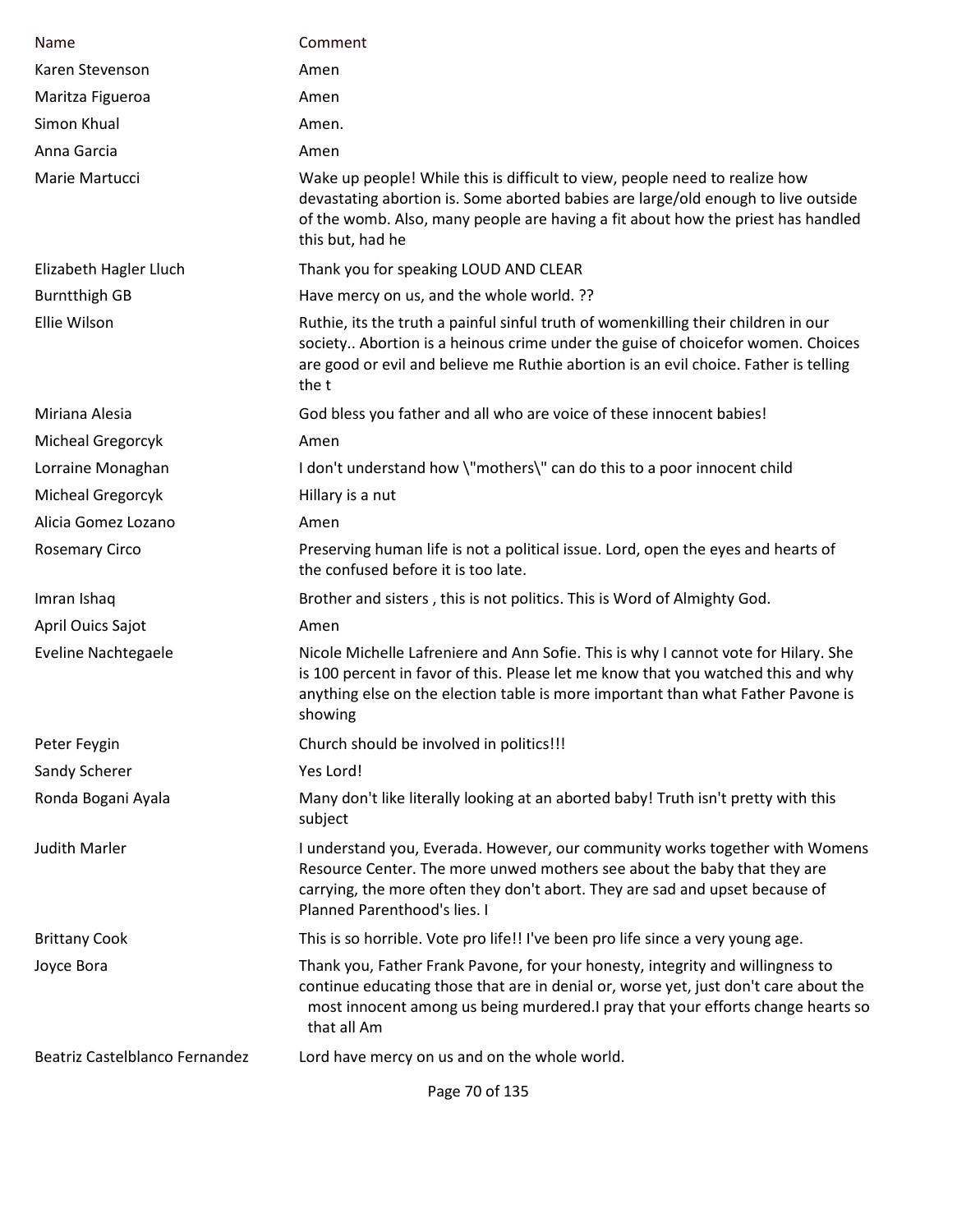| Name                           | Comment                                                                                                                                                                                                                                                                    |
|--------------------------------|----------------------------------------------------------------------------------------------------------------------------------------------------------------------------------------------------------------------------------------------------------------------------|
| <b>Rosy Rosy</b>               | Thank you father                                                                                                                                                                                                                                                           |
| Ana Maria Guzman               | In Jesus name we pray please end abortion.                                                                                                                                                                                                                                 |
| <b>Sharon Bart</b>             | Amen people need to see a life that was barbarously killed                                                                                                                                                                                                                 |
| Lorraine Connelly              | I'm not ok with the killing of this baby and I am glad Father Pavone had the<br>courage to show what happens in an abortion. This poor baby had to be chemically<br>burned to death with the approval of its mother. If you don't like what you see,<br>don'tvote democrat |
| Kara Hill Norman               | Share                                                                                                                                                                                                                                                                      |
| <b>Debbie Streets</b>          | This breaks my heart- May God forgive us                                                                                                                                                                                                                                   |
| Magdalina Szokolai             | I'm so sad for mindless people, you give in a choice!!! Vote your conches!:)                                                                                                                                                                                               |
| Mary Rocha                     | Thank you Father Pavone for telling it like it really is. Maybe just maybe, it'll save a<br>baby's life or fetus as they prefer to call it. Definition of FETUS is an \"unborn<br>baby/child.For those who call themselves Catholics, but are appalled to see the<br>body  |
| Chipeco Martin                 | Your choice is to not get pregnant in the first place not to kill a child afterwards<br>That is murder no mater how yoy try to spin it.                                                                                                                                    |
| Trudy L Barnhart               | Women whom wants babies so bad that can have a children would loved to feel<br>the kicking of this baby so sad                                                                                                                                                             |
| Jesse Aguirre                  | You should be the pope sir. The pope endorsed Hillary. What a shame!                                                                                                                                                                                                       |
| <b>Steve Young</b>             | If that doesn't wake up some people, there's no hope for this country.                                                                                                                                                                                                     |
| Millie Kennedy Beaumont        | Such a man of God Amen father                                                                                                                                                                                                                                              |
| <b>Diane Cantwell Williams</b> | I could never, ever support a candidate who allows this. God help us.                                                                                                                                                                                                      |
| <b>Michael Howk</b>            | Take no part in the unfruitful works of darkness, but instead expose<br>Eph 5:11<br>them. 12 For it is a shame even to speak of the things that they do in secret; 13<br>but when anything is exposed by the light it becomes visible, for anything that<br>becomes visib  |
| Cynthia Olivier Rozas          | Breaks my heart!Can't understand. These people that can kill a baby like this have<br>no soul.                                                                                                                                                                             |
| Barbara Rodriguez              | Where are the fathers? Why don't they have a say in what happens to his baby.<br>People this is murder.                                                                                                                                                                    |
| Ana Lopez                      | I know it's a sin to have an abortion                                                                                                                                                                                                                                      |
| Ann Marie Rizzolo              | Show this to all who beleive in this terrible thing to do to a baby. God forbid                                                                                                                                                                                            |
| James Turner                   | Oh so now all yall want the child to be treated like a human being cause its stuck<br>in your face                                                                                                                                                                         |
| Lee Landers                    | Bless you                                                                                                                                                                                                                                                                  |
| Joan Clarkson Gillette         | i am amazed at how many people are still thinking that this is ok??? posts i have<br>been reading on thiswhat is wrong with our world???? so sad                                                                                                                           |
| Angela Watts                   | Awww So sad ??                                                                                                                                                                                                                                                             |
| John R. Urciuoli               | Amen!                                                                                                                                                                                                                                                                      |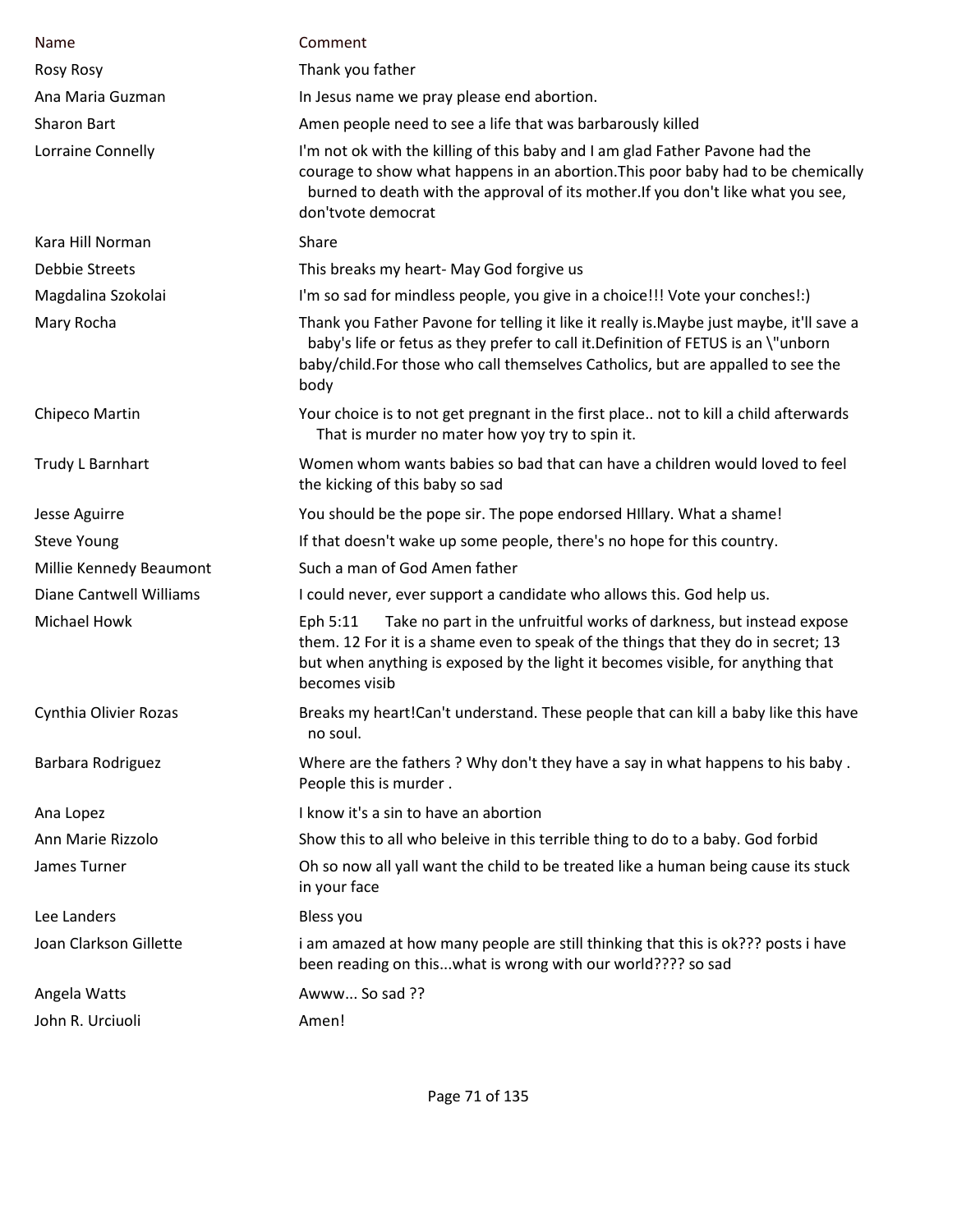| Name                    | Comment                                                                                                                                                                                                                                                                    |
|-------------------------|----------------------------------------------------------------------------------------------------------------------------------------------------------------------------------------------------------------------------------------------------------------------------|
| Cheri Smoak             | People upset at what he us showing but you were at an animal being abused! God<br>helps us, our priorities are so messed up                                                                                                                                                |
| Dawn Jay                | Wow so, KILLING the baby is fiiiine. But filming it's dead body is an<br>\"atrocity\" what's wrong with you people?                                                                                                                                                        |
| Kim Bishop              | We are ppl of the covenant                                                                                                                                                                                                                                                 |
| Sandy Scherer           | Amen                                                                                                                                                                                                                                                                       |
| Elizabeth Lyon          | If one finds this shocking or abhorrent, please consider the reality behind it.                                                                                                                                                                                            |
| Jane Velasco            | Amen.                                                                                                                                                                                                                                                                      |
| <b>Fuatino Faimalie</b> | The time has come to look back on the virtues and values that made America<br>great, It was said of old . where the spirit of the Lord is there is liberty (2<br>Corinthians 3:17) And the Psalmist wrote, The counsel of the Lord standeth for<br>ever, the thoughts of h |
| Anna Garcia             | Have a blessed day                                                                                                                                                                                                                                                         |
| Rowena Palacio          | Amen.                                                                                                                                                                                                                                                                      |
| Carrie Sue Timberlake   | I wish every could see this instead of Dem. Or Rep.! Thy shall not kill and I know<br>you in the womb.                                                                                                                                                                     |
| Henry Altamirano        | Amen!!                                                                                                                                                                                                                                                                     |
| Timothy B. Kirkham      | Amen Father!                                                                                                                                                                                                                                                               |
| <b>Beverly Storm</b>    | Everything Father said was true wake up America! Dear Lord have mercy on us all!                                                                                                                                                                                           |
| Cindy Jo Freeman        | Dont hate. Its for a reason. God bless this Child an Father.                                                                                                                                                                                                               |
| Sylvia P. Quillano      | I feel sad coz. I'm married but no kid. We wanted.  but only GOD knows<br>everything what HE wants                                                                                                                                                                         |
| <b>Stacey Smith</b>     | He is not wrong in doing this. He needs to show people what is going on because<br>there are so many dumb and naïve people in this world this is sickening and<br>saddening however it has to be shown                                                                     |
| Pat Coughlin-Trecka     | Maybe this will reach those who think aborted babies aren't really people.                                                                                                                                                                                                 |
| Jill Peterson           | Oh Lord O God Almighty Forgive!                                                                                                                                                                                                                                            |
| Emma Guerra             | How sad. Poor baby ?? was not given a chance to live. The mother should be<br>shown what she killed.                                                                                                                                                                       |
| Valerie McCarney        | Amen and thank you for all you do Father. God bless you!!                                                                                                                                                                                                                  |
| <b>Terry Buck</b>       | Seems plenty of looneys here happy that the child gets murdered but doesn't want<br>to deal with the reality of it.                                                                                                                                                        |
| Diane McCann Hawk       | Maybe if more people saw the reality of what they accept, then maybe fewer<br>people would accept it. I say show it over and over and over again until people<br>make the killing stop.                                                                                    |
| Robin Lanter            | Church rise up. Serve the Lord thy God. In Jesus name I pray.                                                                                                                                                                                                              |
| <b>JM Magpantay</b>     | Amen.                                                                                                                                                                                                                                                                      |
| Angela Ezelle Gates     | This is a horrible thing  Hillary is a horrible person . This is what Hillary stands for                                                                                                                                                                                   |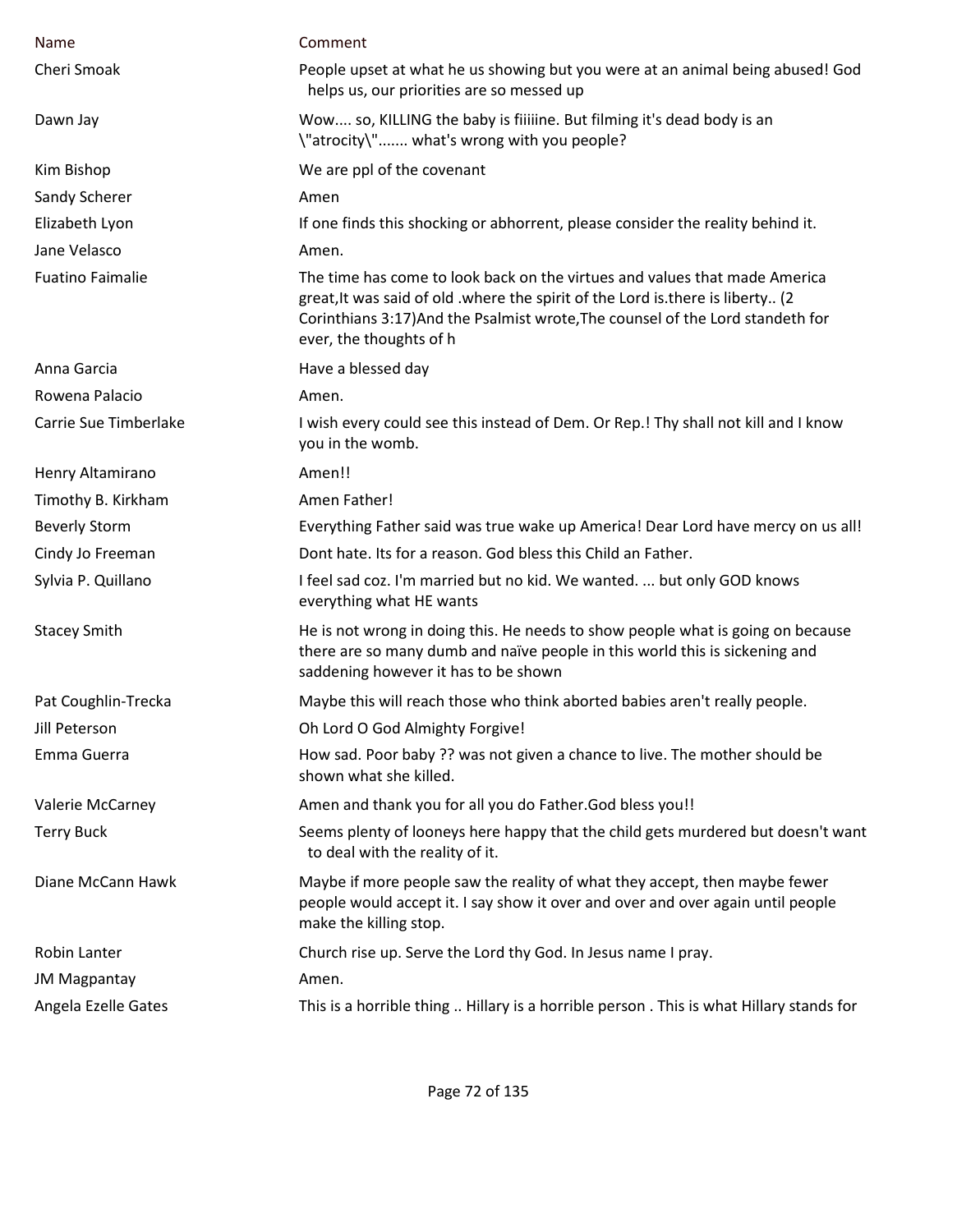| Name                        | Comment                                                                                                                                                                                                                                                                  |
|-----------------------------|--------------------------------------------------------------------------------------------------------------------------------------------------------------------------------------------------------------------------------------------------------------------------|
|                             |                                                                                                                                                                                                                                                                          |
| Linda DePasquale Stallcup   | I pray for abundant Blessings for you Father Pavone! Thank you for your faith!<br>Thank you for your courage! Thank you and may God bless you and keep you safe<br>in His loving care!!Let no words spoken against you, deter you from speaking and<br>showing the truth |
| Ruthielove Vazquez          | Voted and told everyone I voted for life!!!!!!!                                                                                                                                                                                                                          |
| Maggie Coughenour           | AMEN!                                                                                                                                                                                                                                                                    |
| Katie Regina                | And pregnant women and CHILDREN will continue to throw their unwanted<br>newborn babies in dumpsters!                                                                                                                                                                    |
| <b>Barbara King</b>         | WHAT IS WRONG IS THAT TJIS MAN HAS TO EVEN DO THIS. AND HE IS BECAUSE<br>IT IS HAPPENING HUNDREDS OF TIMES A DAYSO LEARN SO THIS IS NEVER<br>REPEATED.                                                                                                                   |
| Danielle Morey              | Doctors don't bury the fetus they throw it away in a bag                                                                                                                                                                                                                 |
| Katherine Coffey Ketelaar   | God bless this poor soul, never even had a chance to breathe or live'                                                                                                                                                                                                    |
| April Brandt                | Truthsad the truth has to be told in such a way that people will wake up and see<br>what the truth really ischoose LIFE!                                                                                                                                                 |
| Lisa Dickerson              | People need to see with there own eyes what killery thinks is fine to do to babies                                                                                                                                                                                       |
| Susan Allen Baron           | Hillary = pro choice pro late term abortion                                                                                                                                                                                                                              |
| Khatri Shiv Raj             | Amen Amen????????????                                                                                                                                                                                                                                                    |
| Carol Owens Bryant          | No! Heartbreaking. Who could make a choice to do this? God have mercy on us all.                                                                                                                                                                                         |
| William Robertson-Wentzel   | Keep up the good work, Father Pavone. May the souls of all the aborted rest in<br>peace.                                                                                                                                                                                 |
| Judy Kley                   | amen                                                                                                                                                                                                                                                                     |
| <b>Patrick Sherry</b>       | No one has the right to take a life! This includes a mother of an unborn child! Well<br>done Father Pavone.                                                                                                                                                              |
| Lakin Bayless               | If you don't consider \"it\" human in the first place, there shouldn't be an issue<br>with a man displaying \"it.\"                                                                                                                                                      |
| Frank-Joan Miglorino        | my heart breaks.for these innocent.babiesGod be with them                                                                                                                                                                                                                |
| Dede DiMuro                 | GOD BLESS FATHER, THE CHURCH IS TRYING, PEOPLE DO NOT UNDERSTAND,<br>PRO LIFE.                                                                                                                                                                                           |
| Chris Wilder                | This is MURDER and WE are paying for it. America wake up. God help us and this<br>innocent child>                                                                                                                                                                        |
| Candy Bradford              | This is heinous! Please do not vote for Hillary! This has to stop!                                                                                                                                                                                                       |
| Micheal Gregorcyk           | Amen                                                                                                                                                                                                                                                                     |
| Micheal Gregorcyk           | Amen                                                                                                                                                                                                                                                                     |
| Allen Spence                | My niece was. Ron at 21 weeks. She is now 27 and has three children of her own.<br>This is so sad??                                                                                                                                                                      |
| Mary Margaret Garcia        | Amén                                                                                                                                                                                                                                                                     |
| Rosemary Ososkie Lilienthal | Amen                                                                                                                                                                                                                                                                     |
| Lorena Marín Vaca           | Let's be the voice of those innocent babies! ??                                                                                                                                                                                                                          |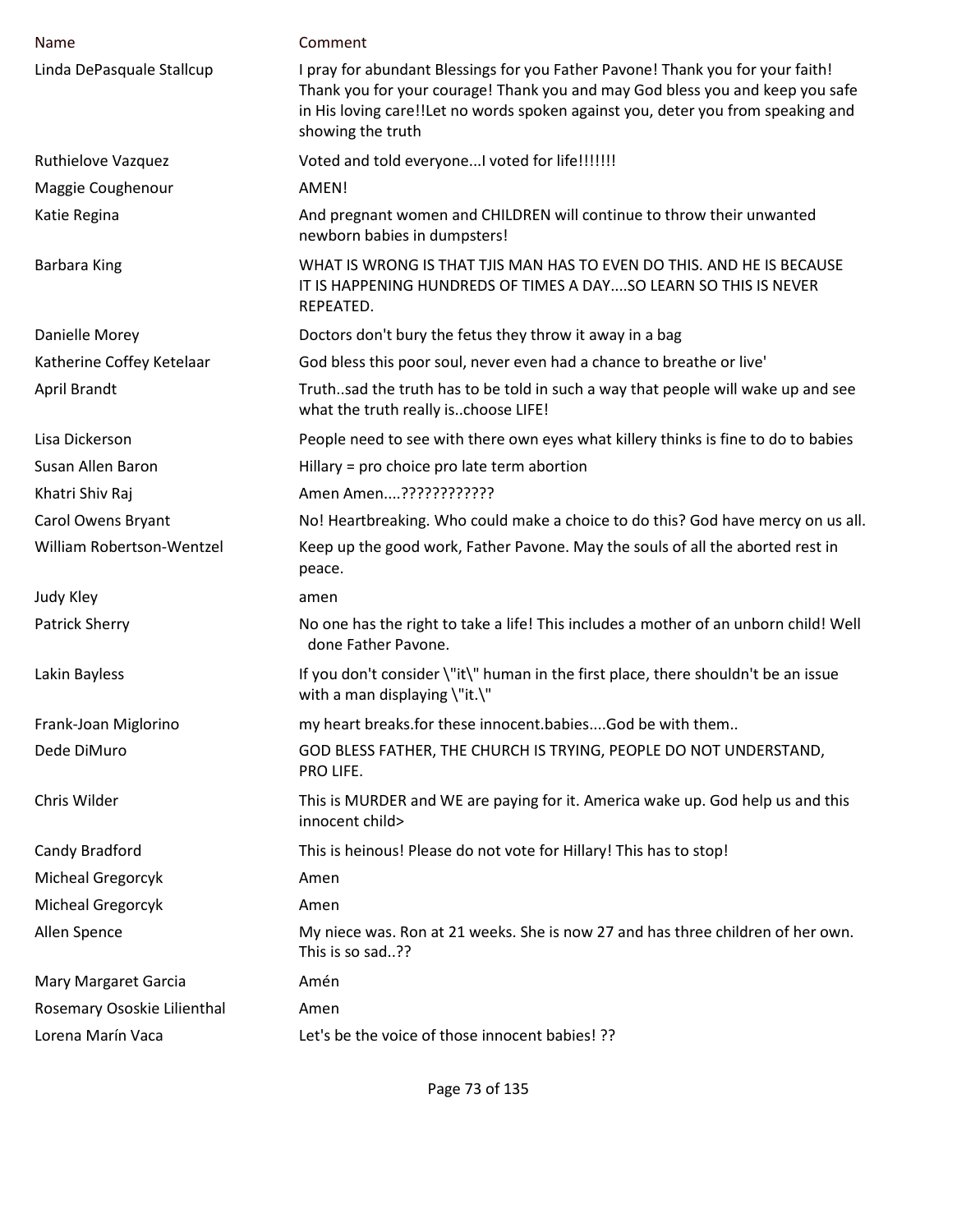| Name                           | Comment                                                                                                                                       |
|--------------------------------|-----------------------------------------------------------------------------------------------------------------------------------------------|
| Denise Cruz                    | Hellery is for planned parenthood who RIP babies apart and sell parts for satanism                                                            |
| Mary Louise Fiddler            | Everybody's ok with it as long as they don't see it!!                                                                                         |
|                                |                                                                                                                                               |
| Kay Loux                       | OMG help our country! How could any human support this?                                                                                       |
| Jeni Diesing                   | That is a life, pro choice. So sad seeing the baby. Prayers for our nation this up<br>coming week!                                            |
| Lichiana Amigo                 | Amen                                                                                                                                          |
| John Gray                      | He showed it to make a point, but apparently y'all hearts are so hard you can't see<br>the senseless murder.                                  |
| John Friton                    | I'm amazed at how many people think it's OK to kill the baby but not use it to try<br>to save others                                          |
| Heather McGorlick Hryniewiecki | killing this child is worse than showing the result. It's a hard thing to face, but the<br>truth often is.                                    |
| Linda Stinson                  | It isn't a political issueits a moral issue. You said itit is wrong!                                                                          |
| Don DiScipio                   | It's unbelievable that woman in general are not responsive to this murdering ring<br>cult called planned parenthood                           |
| Douglas DW Cline               | Amen                                                                                                                                          |
| Linda Vesuvio- Lisa            | God bless                                                                                                                                     |
| Frances Golden Forster         | No one has a right to kill a child ever there is always someone who will want a<br>child.                                                     |
| Irene Janam                    | Amen                                                                                                                                          |
| Merry Jungay                   | Amen                                                                                                                                          |
| June Meymand                   | People who think this is awful, why do you think it's ok on paper, in laws?                                                                   |
| Cecilia Ruloph Savage          | Those that do not see abortion will never know abortion.                                                                                      |
| Jessie Jhan Dano               | AMEN                                                                                                                                          |
| Sandy Scherer                  | Amen & Amen                                                                                                                                   |
| Nina Dominique Brooks          | Amen.                                                                                                                                         |
| Nolan Thorpe                   | People never want to SEE the truth.<br>Just say a prayer. For all the children and our<br>country!                                            |
| Sandy Johnson                  | God Bless this Precious Soul!!God have Mercy on those involved inthe death of<br>this child:(                                                 |
| Jamie Wisener                  | Any Christian that is pro choice is not christianplane and simple                                                                             |
| Senait Dimitri                 | Father what you did will wake up those in faith, it's wrong to kill a child like that<br>it's a sin people need to know this as sad as it is. |
| Lisa Duff                      | RIP all the innocent souls of this world never to know the chance of life                                                                     |
| Ayame Hara                     | amen                                                                                                                                          |
| Chad Weekley                   | Amen Father!                                                                                                                                  |
| Diana McEneny                  | Poor precious baby                                                                                                                            |
| Suzanne LaGasse Moran          | Amen!                                                                                                                                         |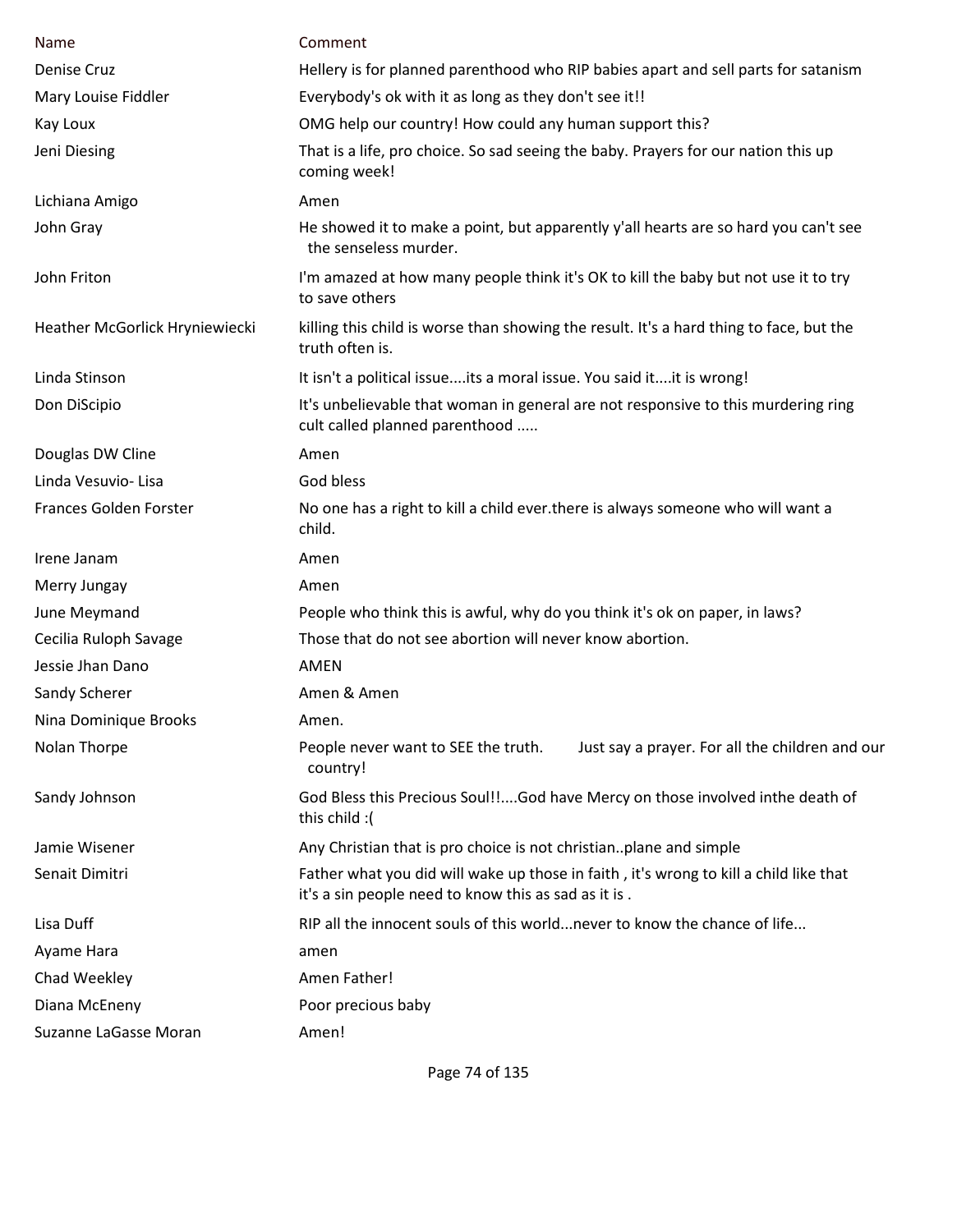| Name                       | Comment                                                                                                                                                                                                                                                                   |
|----------------------------|---------------------------------------------------------------------------------------------------------------------------------------------------------------------------------------------------------------------------------------------------------------------------|
| Theresa Meyer Eilerman     | If you can't protect people's lives how can you help immigrants                                                                                                                                                                                                           |
| Theresa Meyer Eilerman     | This needs to be seen. People do not get this horrific culture of death                                                                                                                                                                                                   |
| Theresa Meyer Eilerman     | If this makes you uncomfortable, it's Truth that needs to be revealed. 120,000<br>people are murdered in the womb every day.                                                                                                                                              |
| Josephine Lasco            | Amen??                                                                                                                                                                                                                                                                    |
| Nancy Jordan Tardiff       | Heart wrenching                                                                                                                                                                                                                                                           |
| Kellie Musgrave Knopp      | Pray for Catholic's who are voting for Hillary                                                                                                                                                                                                                            |
| Margaret Lee               | Father thank you for standing on faith.                                                                                                                                                                                                                                   |
| Rose Nelson                | What is absolutely unacceptable if the fact that this country let this happen in the<br>first place.FatherPavone is a God sent                                                                                                                                            |
| Rose Nelson                | Don't you understand that we are living in a country that literally kills babies                                                                                                                                                                                          |
| Rose Nelson                | Patricia is right, if you can't take the heat get out of the kitchen                                                                                                                                                                                                      |
| Mace Pacheco               | The truth hurts, thats why people are upset with this.PRO CHOICE IS MURDER                                                                                                                                                                                                |
| Mary Lagarelli             | Amen ????                                                                                                                                                                                                                                                                 |
| Donna Osuch                | <b>Abortions are MURDER!</b>                                                                                                                                                                                                                                              |
| Sheila Strappe Rulli       | Sweet Jesus help us                                                                                                                                                                                                                                                       |
| Liz Black                  | All abortion is murder                                                                                                                                                                                                                                                    |
| Henry Altamirano           | Bless you child!!??                                                                                                                                                                                                                                                       |
| Michelle McMullen Wilson   | It doesn't make sense to me, if a child is born an you murder it at 3months you go<br>to jail for murder!!! But aborting it at 3months no-one bats an Eye!!!<br>It also<br>totally confuses me, that it is easier to abort a child!!! Than it is to get a dental<br>appoi |
| Kerrie Hornsby             | Amen!????                                                                                                                                                                                                                                                                 |
| Patricia Prohach           | Lord have mercy on the USA Amen Amen Amen                                                                                                                                                                                                                                 |
| Ana Smajic                 | Amen                                                                                                                                                                                                                                                                      |
| Ana Leveck                 | Amen!                                                                                                                                                                                                                                                                     |
| Cheryl Donato              | Amen!                                                                                                                                                                                                                                                                     |
| Laura Gato                 | Amen.                                                                                                                                                                                                                                                                     |
| Simon Nintendoguy Dempsey  | The only people that think what he's doing is wrong have a guilty conscience or<br>aren't truly pro life                                                                                                                                                                  |
| <b>Biddy Coffey</b>        | People need stop hiding from there actions see who is paying for it God bless u<br>beatiful baby                                                                                                                                                                          |
| Sherwin Toribio Balor      | Amen father                                                                                                                                                                                                                                                               |
| Adrian Fischer             | Thank you                                                                                                                                                                                                                                                                 |
| Princess Zielyn Amira Rana | Amen                                                                                                                                                                                                                                                                      |
| <b>Gladys Newsom</b>       | The mainstream media & culture is blind to Gods truth                                                                                                                                                                                                                     |
| David Osborn               | Amen Father                                                                                                                                                                                                                                                               |

Page 75 of 135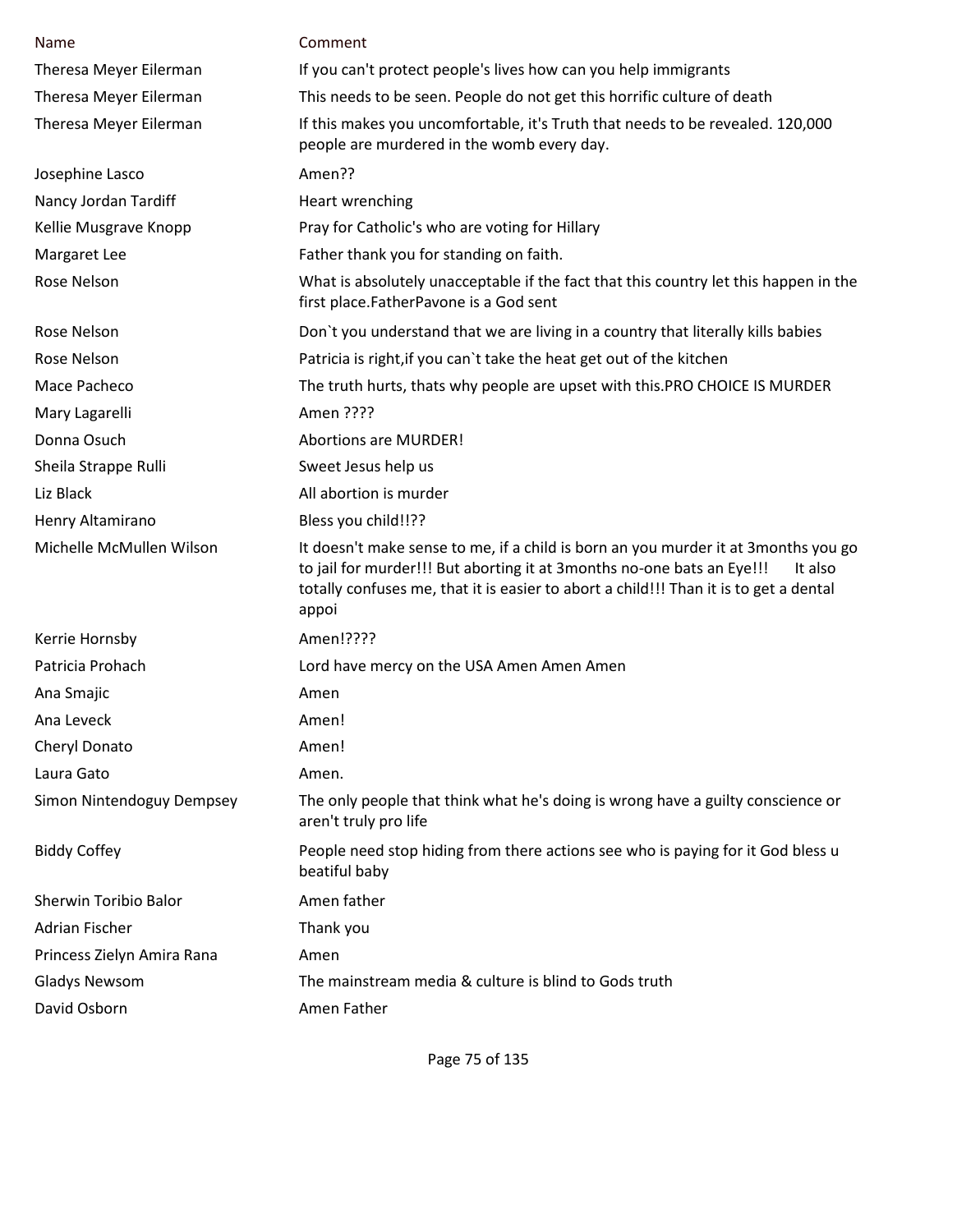| Name                            | Comment                                                                                                                                                                                                                                                                         |
|---------------------------------|---------------------------------------------------------------------------------------------------------------------------------------------------------------------------------------------------------------------------------------------------------------------------------|
| Kevin Cooney                    | Don't listen to the lies of Hilary . They Crucified Jesus Christ !!!!                                                                                                                                                                                                           |
| Monica Chadom                   | Amen                                                                                                                                                                                                                                                                            |
| <b>Joy Parrish</b>              | Amen                                                                                                                                                                                                                                                                            |
| <b>Jeff Thomas</b>              | Amen                                                                                                                                                                                                                                                                            |
| Sheila Strappe Rulli            | Amen                                                                                                                                                                                                                                                                            |
| Kim Bishop                      | Amen                                                                                                                                                                                                                                                                            |
| <b>Britto Ramesh</b>            | Amen.                                                                                                                                                                                                                                                                           |
| Fidencio Faustino               | Amén.                                                                                                                                                                                                                                                                           |
| John Knight                     | Liberal's will argue till that body rots and then more they have mental<br>disordersthis is it in a nutshellthy shall not killthanks fr. Frank for bringing<br>this to the fore front these libtards don't care till it's put in their faces  then they                         |
| <b>Holly Holcomb</b>            | Abortion is against God, and the blood of the lamb, Jesus Chirst, first you should<br>tell, this mother this, because if she doesn't know its a sin, God will not hold her<br>accountable for this sin, ask her to put the baby up for adoption, first, and if she<br>still has |
| Marijin Gimena                  | Amen                                                                                                                                                                                                                                                                            |
| Neto Neto Neto                  | Amen                                                                                                                                                                                                                                                                            |
| <b>Roger Pernites</b>           | Amen                                                                                                                                                                                                                                                                            |
| <b>Eetnas Nallitnas</b>         | Amen                                                                                                                                                                                                                                                                            |
| Liz Watkins                     | If you are for ABORTION YOU WILL ANSWER TO GOD!!!!                                                                                                                                                                                                                              |
| Sun Son Ho                      | Amen Amen                                                                                                                                                                                                                                                                       |
| Reynaldo Matibag                | amen                                                                                                                                                                                                                                                                            |
| <b>Barbara Quattrone McCabe</b> | Amen                                                                                                                                                                                                                                                                            |
| Arnold Serrano                  | Amen                                                                                                                                                                                                                                                                            |
| Margarita Mariscal              | Amen                                                                                                                                                                                                                                                                            |
| Arnold Serrano                  | Amen                                                                                                                                                                                                                                                                            |
| Micheal Gregorcyk               | Amen                                                                                                                                                                                                                                                                            |
| Mike Church                     | Father, the people of France needed to SEE those 14 Carmelite nuns beheaded to<br>bring about the clamor to end the French Terror. Those angry with Father, please<br>search for Jill Stanek, BAIPA of Illinois in 2001. Nurse Stanek was compelled to<br>dispose of bab        |
| Ana Maria Guzman                | We need life and blessings.                                                                                                                                                                                                                                                     |
| Andrea Morroni                  | And Hilary says she's for our children but this is ok. Vote for her and you are<br>saying this is ok. Breaks my heart.                                                                                                                                                          |
| Nita Yingling                   | You all think this is horrible but you bear the guilt and sham in your conscious by<br>the image you see. You see in your soul the childnot the glob of tissuenot the<br>lie you've been believing. Sometimes the pictures The horror is the only thing to<br>op                |
| <b>Ecarg Annay</b>              | Amen                                                                                                                                                                                                                                                                            |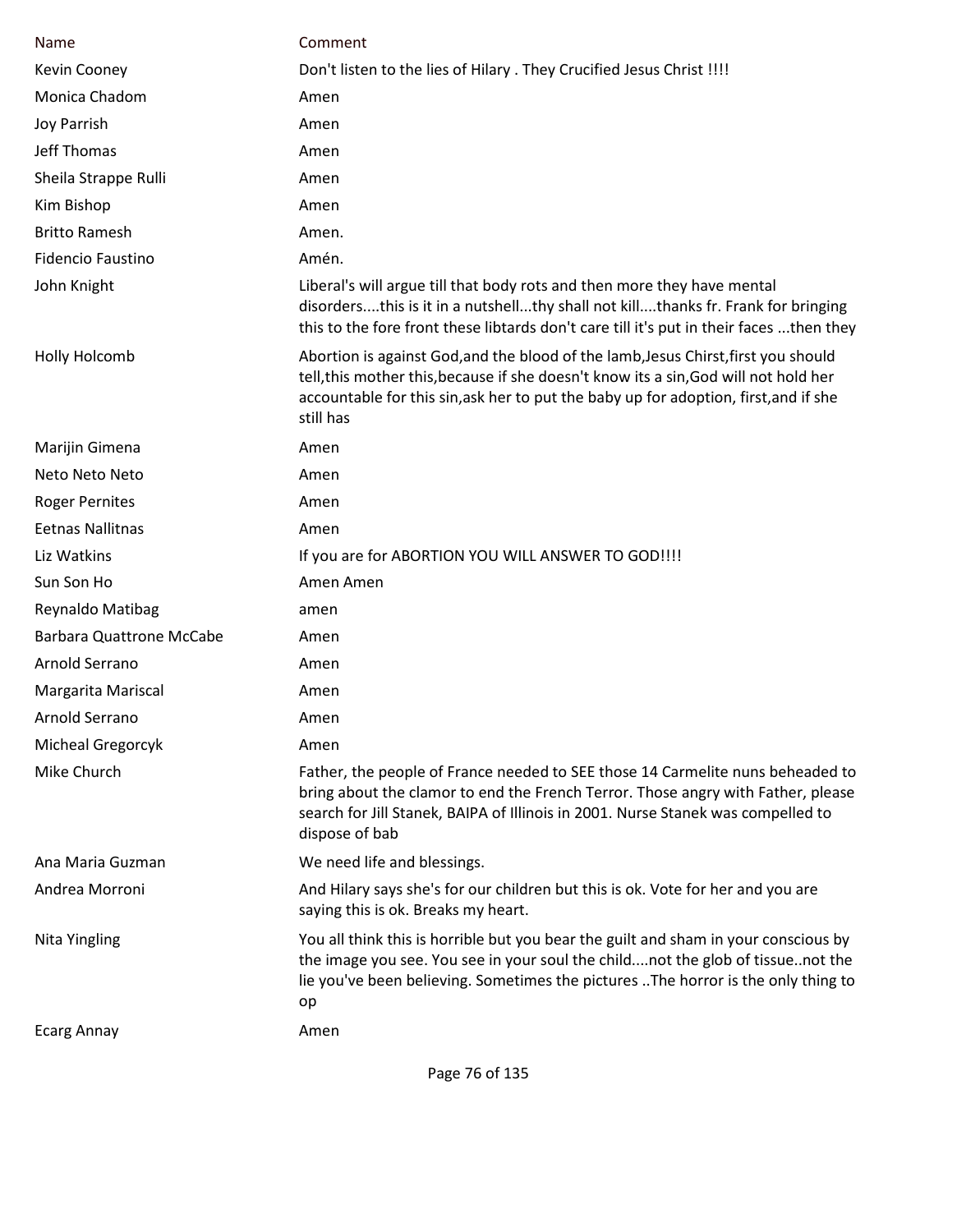| Name                   | Comment                                                                                                                                                                                                                                                                  |
|------------------------|--------------------------------------------------------------------------------------------------------------------------------------------------------------------------------------------------------------------------------------------------------------------------|
| Elizabeth Hagler Lluch | You are a modern day PROPHET                                                                                                                                                                                                                                             |
| Ibekwe Nkem Chioma     | Amen                                                                                                                                                                                                                                                                     |
| Arlene Cappas          | Saying it like it is!! God bless you, Father!!                                                                                                                                                                                                                           |
| Jen Swackhamer         | Amen                                                                                                                                                                                                                                                                     |
| Lisa Hill              | Yes late term abortion is murder                                                                                                                                                                                                                                         |
| Gina Chiappone         | Please Lord Jesus Have Mercy on Us And HELP US TO PUT THE END TO THIS Evil<br>in Your Name I ask through our Most Blessed Mother Mary Ave Maria Ora Pro<br>Nobis ??????????????????                                                                                      |
| Jeni Diesing           | Praying is what we need to do now!!!!!!                                                                                                                                                                                                                                  |
| Mary Barraco           | We must stop abortion once and for all??                                                                                                                                                                                                                                 |
| Hannah Loop            | Father Pavone, never stop fighting for justice of the unborn, and disregard the<br>criticism from within your own movement. Isaiah 5:20 \"Woe to those who call evil<br>good and good evil, who put darkness for light and light for darkness, who put<br>bitter for swe |
| J.R. Schultz           | Amen                                                                                                                                                                                                                                                                     |
| Lisa Duff              | This blessed little soul could not be in a more sacred placeit beats the trash in a<br>hospital incinerator binyes TRASHdiscardedthis little one will at least have<br>touched many of us by seeing him/her and will be laid to rest properlyperhaps thi                 |
| Sandy Scherer          | Amen                                                                                                                                                                                                                                                                     |
| Patricia Forbes        | Amen                                                                                                                                                                                                                                                                     |
| Adriana Rossetti       | Killing any innocent life is wrong                                                                                                                                                                                                                                       |
| Debi Wade              | And this is what women are crying about losing their rights!?!?! Pure disgusting.<br>Unborn children have rights too!                                                                                                                                                    |
| Sanya Rocky Rudd       | Wake up people. Your upset over this. Look at what Hilary is doing this by the<br>thousands                                                                                                                                                                              |
| Jeanne Kobos Lupien    | God bless the child.                                                                                                                                                                                                                                                     |
| <b>Mary Seibert</b>    | God Bless these babies??                                                                                                                                                                                                                                                 |
| Midya Isteefanos       | God bless you father                                                                                                                                                                                                                                                     |
| Nanay McPhee           | May God bless all babies in danger of abortion! St Michael, the archangel, defend<br>us in battle! Be our safeguard against the wickedness and snares of the devil!<br>May God rebuke him we humbly pray! And do thou oh prince of the Heavenly host<br>by the Divine po |
| Mary Blair Cunningham  | This is the reality of abortion. Not a sight we want to see, but Fr. Frank Pavone is<br>sharing it so we do see what is being done to these innocent unborn babies! I<br>work with homeless pregnant women and help save the unborn. Thank you, Fr. for<br>standing tall |
| Henry Altamirano       | Amen!                                                                                                                                                                                                                                                                    |
| Rosa Isela Estrada     | Amén                                                                                                                                                                                                                                                                     |
| Jerry Bair             | If all Christians vote prolife it be a landslide                                                                                                                                                                                                                         |
| Jimoni Ezra Monow      | Amen                                                                                                                                                                                                                                                                     |

Page 77 of 135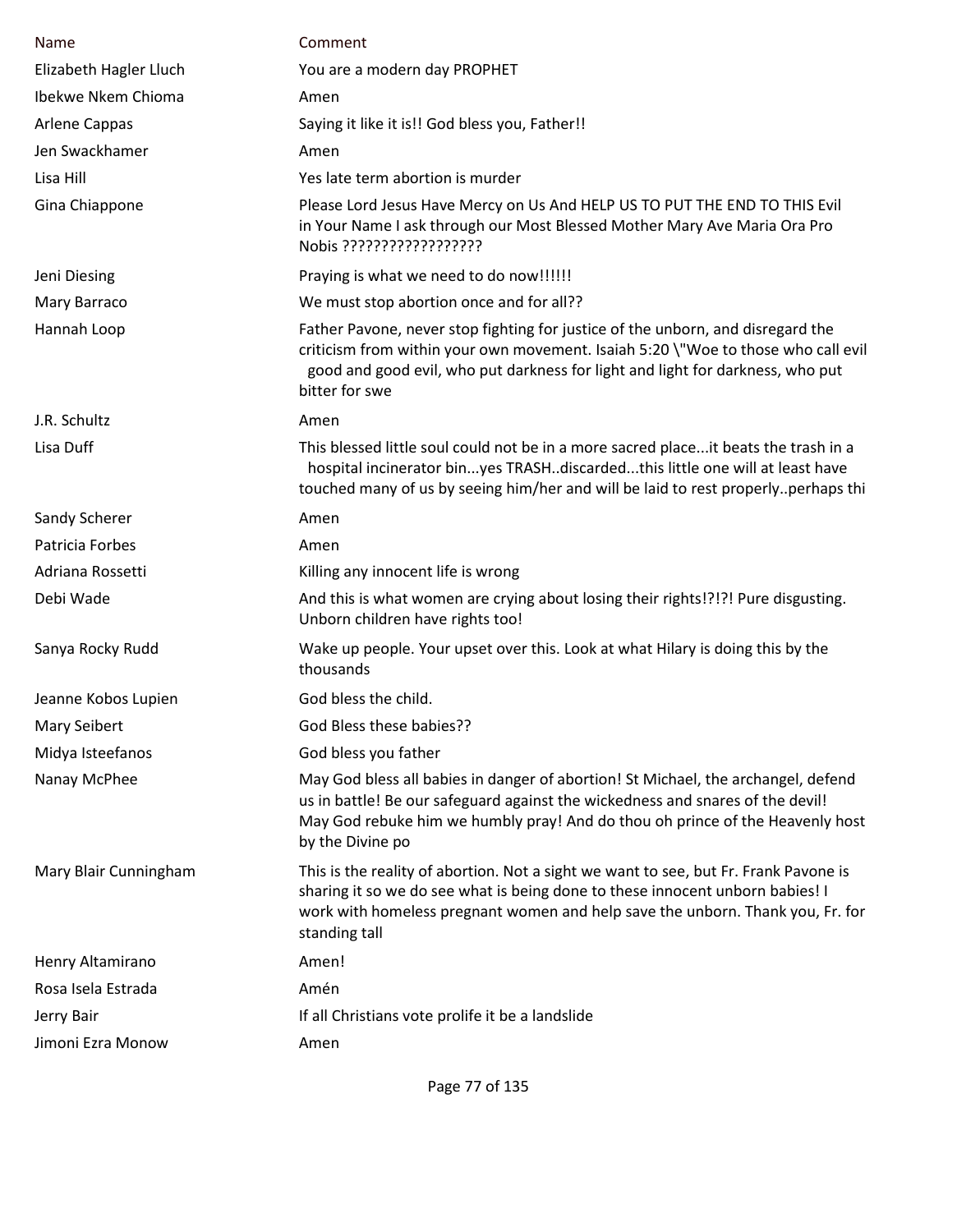| Name                                | Comment                                                                                                                                                                                                                                                                  |
|-------------------------------------|--------------------------------------------------------------------------------------------------------------------------------------------------------------------------------------------------------------------------------------------------------------------------|
| Jim Murphy                          | Amen                                                                                                                                                                                                                                                                     |
| Pamela M. Self                      | Lord we give this baby unto you, unloved in this life, forever beautiful in eternal<br>life with you. Please lord let this baby touch the hearts of all who see this and<br>compel them to vote for the candidate who will end this atrocity. Take all                   |
| Renee Bretz                         | Amen                                                                                                                                                                                                                                                                     |
| Molly Hamilton                      | Preach ????????????                                                                                                                                                                                                                                                      |
| Robert Gomez Sr.                    | Amen. and God Bless you.                                                                                                                                                                                                                                                 |
| Kim Quesada Lloyd                   | Amen                                                                                                                                                                                                                                                                     |
| Sheila Brughelli                    | The mindless sheep are the ones voting for people who support abortion, you<br>have blood on your hands if you vote for Hillary Clinton. Not pretty what you<br>people do is it? This is the result of the evil of abortion. Face what you are doing<br>to these innocen |
| Jason Diaz                          | Amen                                                                                                                                                                                                                                                                     |
| Dianne Stephenson                   | Amen                                                                                                                                                                                                                                                                     |
| Gene Lane                           | Amen                                                                                                                                                                                                                                                                     |
| Jim Jeanette Easter                 | Yes stop abortion                                                                                                                                                                                                                                                        |
| Thomas G. Cantu                     | Amen                                                                                                                                                                                                                                                                     |
| Henry Altamirano                    | Amen                                                                                                                                                                                                                                                                     |
| Leticia Mendoza                     | Amen                                                                                                                                                                                                                                                                     |
| Norma Cristina Soriano              | Amen                                                                                                                                                                                                                                                                     |
| Charlotte Sáenz                     | God bless                                                                                                                                                                                                                                                                |
| <b>Christopher Michael Casillas</b> | If lukewarm Christians want to bash you for making this distinct point about what<br>the actual product of abortion is than let them and let them answer for it in their<br>account before Christ on judgement day. Political correctness has no place in the<br>Church  |
| Kathy Willkinson                    | People need to see this. We will vote for the good of this country or we will turn<br>our country over to evil and we as a country will die.                                                                                                                             |
| Sandra Padilla                      | Amen                                                                                                                                                                                                                                                                     |
| Lynne Palen                         | Amen                                                                                                                                                                                                                                                                     |
| <b>Grace Marie</b>                  | It is difficult to watch, but it is reality. This is a poor innocent little baby that was<br>killed. I think it's important for people to see that when you have an abortion<br>you're killing a baby, not a formless blob of cells. Pregnancy is an option not a dis    |
| Michael William                     | In a court of law, there are 12 jurors that are shown graphic photos of a murdered<br>person for a reason. To show the horror of what that person did to another, and to<br>make a better judgement of the outcome. Exactly what Fr. Pavane is doing. I'm<br>sure, most  |
| Margaret McConnell Conrath          | Amen,                                                                                                                                                                                                                                                                    |
| DenDen Mercones Mangaron Sevilla    | Amen                                                                                                                                                                                                                                                                     |
| Ibrahim Al-Qass Khalil              | Amen                                                                                                                                                                                                                                                                     |
| Katherine Williams                  | Abortion is women's health carewhat have we become?                                                                                                                                                                                                                      |

Page 78 of 135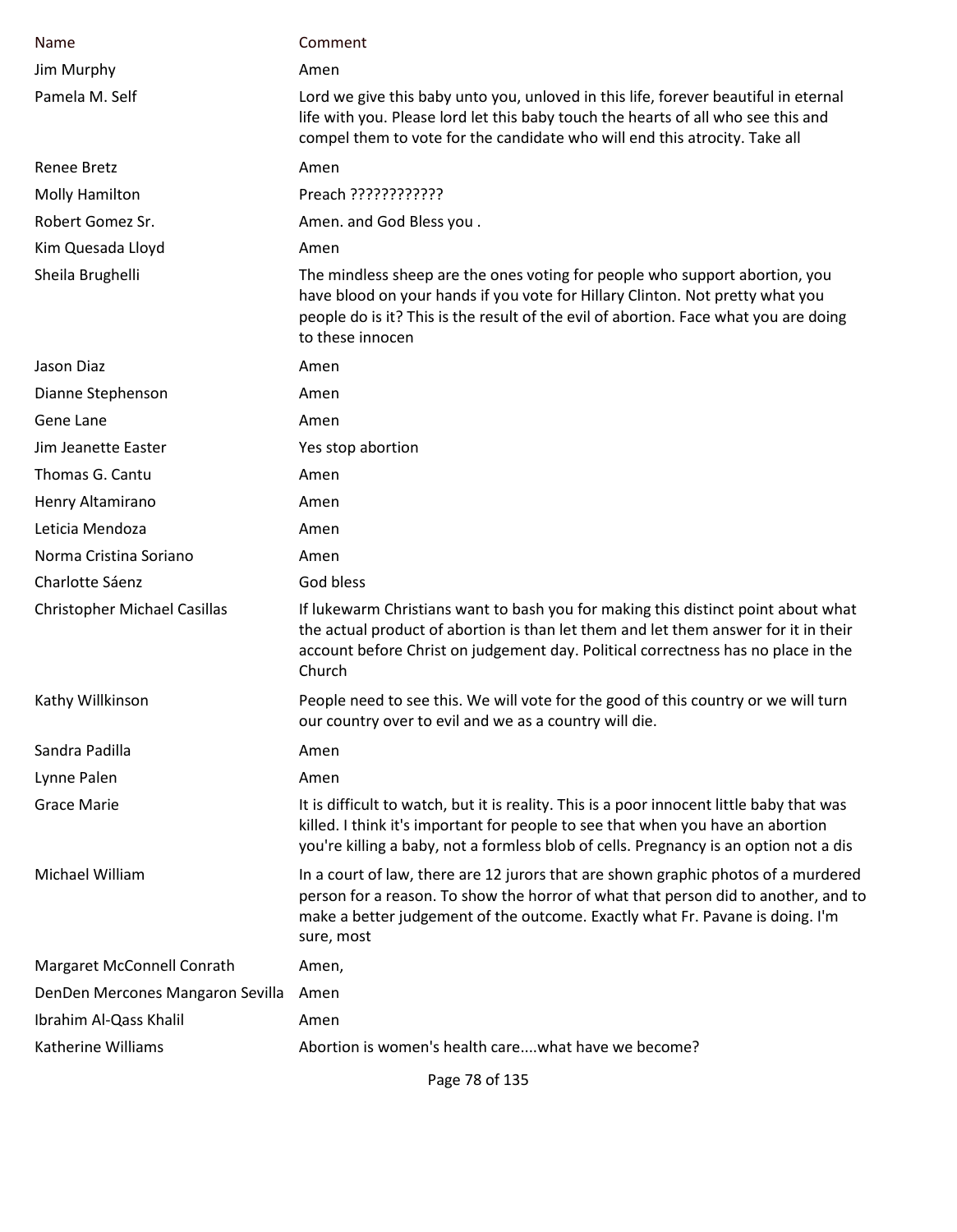| Name                          | Comment                                                                                                                                                                                                                                                                  |
|-------------------------------|--------------------------------------------------------------------------------------------------------------------------------------------------------------------------------------------------------------------------------------------------------------------------|
| Oun Lis                       | Amen                                                                                                                                                                                                                                                                     |
| David Alexander               | Amen                                                                                                                                                                                                                                                                     |
| David Alexander               | Amen                                                                                                                                                                                                                                                                     |
| Erin McRaith                  | Yes                                                                                                                                                                                                                                                                      |
| Praveen B Joseph              | Amen                                                                                                                                                                                                                                                                     |
| Soraya Azzam                  | AMEN                                                                                                                                                                                                                                                                     |
| Glenda Enriquez Alaras        | amen                                                                                                                                                                                                                                                                     |
| Porfirio Oliveira             | Amém                                                                                                                                                                                                                                                                     |
| Jesu Mariya                   | Amen                                                                                                                                                                                                                                                                     |
| <b>Roger Pernites</b>         | Amen                                                                                                                                                                                                                                                                     |
| <b>Sharon Probst</b>          | Amen                                                                                                                                                                                                                                                                     |
| Elizabeth Hagler Lluch        | Say it!!! Thank you!!! People are deaf and dumb                                                                                                                                                                                                                          |
| Ana Leveck                    | Amen                                                                                                                                                                                                                                                                     |
| Denise Mazzotti               | Father Frank - pray cause the lost sheep don't realize the wrong of abortion - and<br>You can. It be Christian and pro choice that should trump your<br>try to blame you -<br>choice<br>Peace of Christ be with you and my her bestow mercy on the evil -<br>convert and |
| Melviely Jane Miculob Ramirez | Amen                                                                                                                                                                                                                                                                     |
| Chris-Solo Capuy La-Bercasio  | amen                                                                                                                                                                                                                                                                     |
| <b>Thomas VanSchaick</b>      | Amen                                                                                                                                                                                                                                                                     |
| Hannah Niang Sen              | AMEN                                                                                                                                                                                                                                                                     |
| Silviya Senanayake            | Amen                                                                                                                                                                                                                                                                     |
| Cheryl Haws                   | Amen                                                                                                                                                                                                                                                                     |
| Cheryl Haws                   | Amen                                                                                                                                                                                                                                                                     |
| Nicole House                  | Father, if those making angry comments, put more energy into the Word of our<br>Lord, they would understand your purpose. It takes a strong person to show the<br>evils of the world than to sit back and idly do nothing. Once again, Father, I<br>commend you and pray |
| Cel Estrobo                   | Amen                                                                                                                                                                                                                                                                     |
| Norma Henson                  | Amen                                                                                                                                                                                                                                                                     |
| Yubz Lucero                   | Amen                                                                                                                                                                                                                                                                     |
| Mark W. T. Payne              | Hilarious! Everyone pissing on this guy for trying to show you what abortion<br>actually is! This is MILD! How about some outrage for the MILLIONS of babies<br>who are BURNED to death this way in abortion? How about some indignation for<br>the children who are cho |
| Myrejeen Edra                 | Amen                                                                                                                                                                                                                                                                     |
| Laura Benavides               | Amen                                                                                                                                                                                                                                                                     |
| Terri Pullen                  | Amen                                                                                                                                                                                                                                                                     |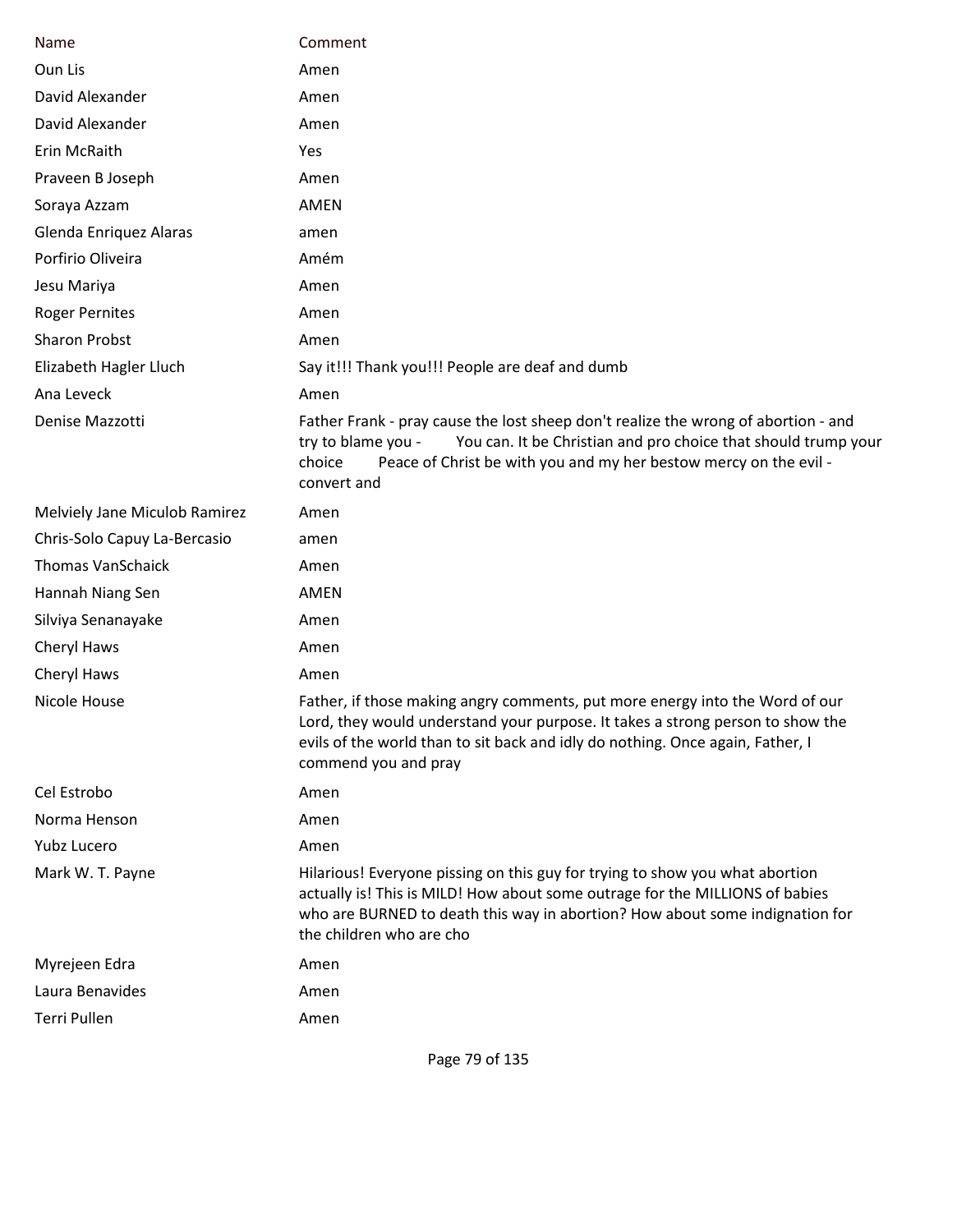| <b>Name</b>                  | Comment                                                                                                                                                                                                                                                                  |
|------------------------------|--------------------------------------------------------------------------------------------------------------------------------------------------------------------------------------------------------------------------------------------------------------------------|
| Cindy Woolley King           | Do you know how many people want to adopt?! Stop abortion!                                                                                                                                                                                                               |
| Deborah MacWithey Wright     | True Christians could not possibly vote for the murderess.                                                                                                                                                                                                               |
| <b>Jude Gerard Francke</b>   | AMEN                                                                                                                                                                                                                                                                     |
| <b>Shirley Mathias</b>       | Amen                                                                                                                                                                                                                                                                     |
| Roxana Saucedo               | Amen                                                                                                                                                                                                                                                                     |
| Nirmalkumar Kumar            | Amen                                                                                                                                                                                                                                                                     |
| Gladys Newsom                | God alone is truthand gives life                                                                                                                                                                                                                                         |
| Donnie West                  | It's amusing listening to the so called \"Christians\" complain about Father<br>posting this up for the world to see this evil. Does the truth bother you people that<br>much?Does facing evil make you cower in your corners? What will you people do<br>when the day c |
| Franklin Lara                | Amen                                                                                                                                                                                                                                                                     |
| Joaquin Roca Perez           | Amén                                                                                                                                                                                                                                                                     |
| Leo Nixon Rex                | Amen                                                                                                                                                                                                                                                                     |
| Mark John Palomata Sentino   | Ameb                                                                                                                                                                                                                                                                     |
| Kcirde Zuegas                | Amen                                                                                                                                                                                                                                                                     |
| Myrna Uy                     | Amen                                                                                                                                                                                                                                                                     |
| Roy Sebastian                | Amen                                                                                                                                                                                                                                                                     |
| Maria Amparo Jaime           | Thank you Father for exposing the truth!God bless you!                                                                                                                                                                                                                   |
| <b>Aillene Nicolas</b>       | Abortion must be stopped so says Mama Mary.                                                                                                                                                                                                                              |
| Elizabeth Hagler Lluch       | You are BRILLIANT!!!                                                                                                                                                                                                                                                     |
| Sun Son Ho                   | Amen                                                                                                                                                                                                                                                                     |
| Sun Son Ho                   | Amen                                                                                                                                                                                                                                                                     |
| Daisy Gumiran                | Amen                                                                                                                                                                                                                                                                     |
| Sanjuu Kodapaka              | Amen                                                                                                                                                                                                                                                                     |
| Paulo Bjj                    | amen                                                                                                                                                                                                                                                                     |
| Jayababu Akkabathula         | Amen                                                                                                                                                                                                                                                                     |
| Donna Osuch                  | Some times we need to see a baby, after abortions                                                                                                                                                                                                                        |
| <b>Rich James Newman</b>     | Ban abortion in USA AND EUROPE ????????                                                                                                                                                                                                                                  |
| Judith A Keller              | God, please bless this child. Amen.                                                                                                                                                                                                                                      |
| <b>Annette Serafin Dawes</b> | Amen to all the speakers about abortion it is wrong ??                                                                                                                                                                                                                   |
| Mark Egan                    | God bless you Father! Our Lord set the standard high when he drove the<br>moneylenders from the Temple, when an injustice has been committed sometimes<br>drastic action has to be taken to ensure it doesn't happen again. This poor baby<br>is a victim of an injustic |
| <b>Marian Bertucci Foxx</b>  | Any one who is for abortion is evil.                                                                                                                                                                                                                                     |
| Donna Osuch                  | You make me proud to be a Catholic!                                                                                                                                                                                                                                      |

Page 80 of 135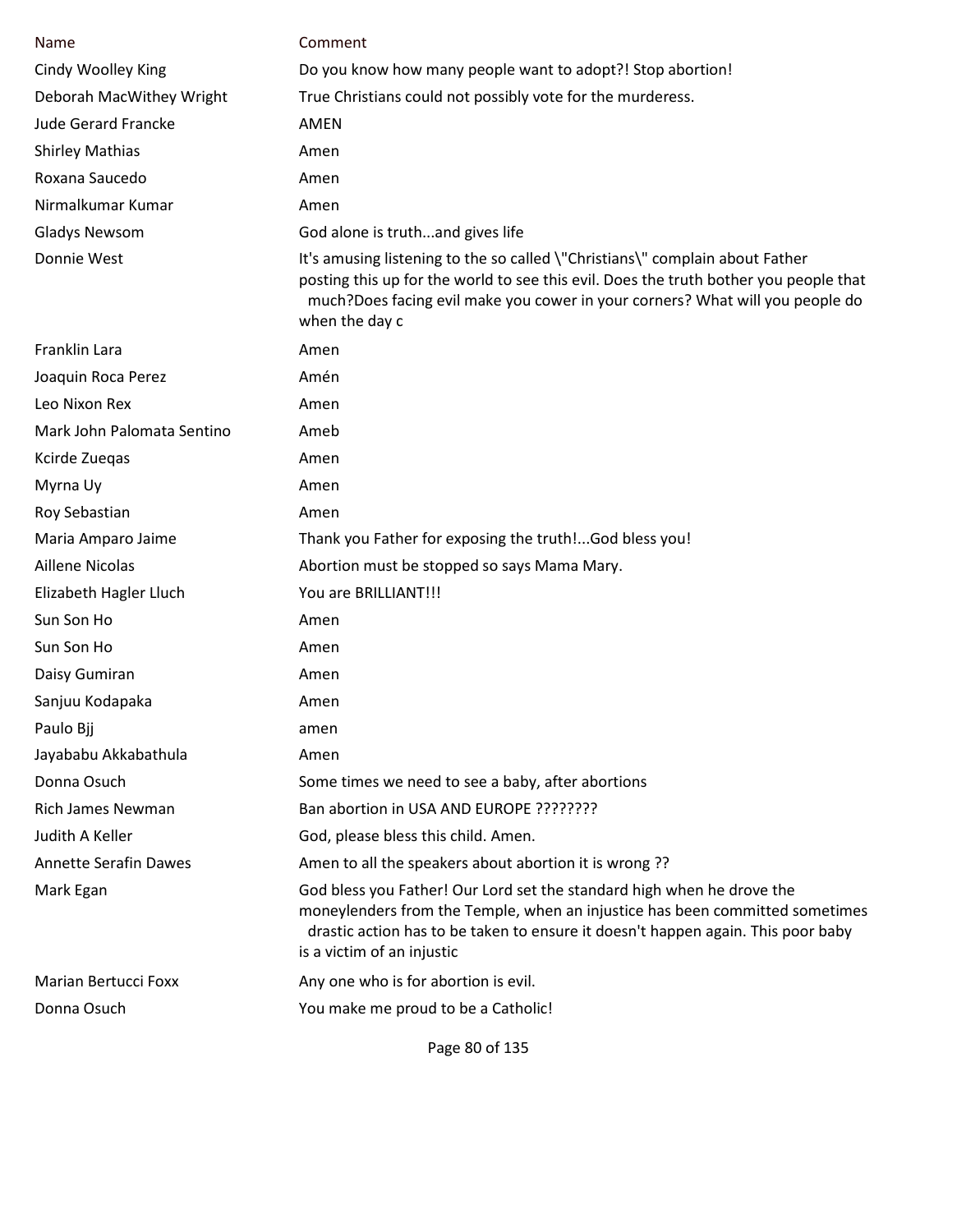| Name                    | Comment                                                                                                                                                                                                                                                                  |
|-------------------------|--------------------------------------------------------------------------------------------------------------------------------------------------------------------------------------------------------------------------------------------------------------------------|
| Michael Orr             | Abortion is nothing more than a sacrifice to satan.                                                                                                                                                                                                                      |
| Theresa Meyer Eilerman  | Democratic Party rejects The Covenant of GOD                                                                                                                                                                                                                             |
| <b>Patient Angel</b>    | God bless you Fr. Pavone and may He reward your courage by convicting the<br>American people and indeed all humanity on the sanctity of the unborn. God bless<br>you praying for you all the way from Africa and excited by your courage which<br>gives hope and inspira |
| Kevin Cooney            | The horror of abortion                                                                                                                                                                                                                                                   |
| Patricia Parsons Macary | Abortion is murder it stops a beating heart                                                                                                                                                                                                                              |
| <b>Vincent Banuelos</b> | This is the reality of abortion                                                                                                                                                                                                                                          |
| CarolAnne Szczepanski   | If someone is all about \" choices\", why are they so appalled at seeing the<br>consequence of that choice? If you are \"choosing \" something, should you know<br>Each of us has to make a decision, life or death.<br>exactly what you are choosing?<br>Fr Frank is ma |
| JohnNice Philippinas    | Amen father                                                                                                                                                                                                                                                              |
| Joseph M. Wagovich      | You have great courage, Father. God help America.                                                                                                                                                                                                                        |
| Tanja Jinx Pineda       | thank you for doing this video Father                                                                                                                                                                                                                                    |
| Theresa Meyer Eilerman  | Over 1 million murdered in the womb                                                                                                                                                                                                                                      |
| Jody Maples-Woertz      | Hilary has a special spot in hell                                                                                                                                                                                                                                        |
| Kenneith Tillman        | God Bless is Country                                                                                                                                                                                                                                                     |
| <b>Terry Lozano</b>     | What have we become                                                                                                                                                                                                                                                      |
| <b>Isabel Olivarez</b>  | Heavenly Mother. Pray for us. Save the babies.                                                                                                                                                                                                                           |
| Laura Moran Cavanaugh   | God bless your courage Fr Pavone for speaking the truth.                                                                                                                                                                                                                 |
| Gaye Turner Register    | All pro choicers need to see this.                                                                                                                                                                                                                                       |
| Marisol N Ray           | Thank you Father Frank??                                                                                                                                                                                                                                                 |
| Marcia Thompson Eldreth | Thank you for truth.                                                                                                                                                                                                                                                     |
| Theresa Meyer Eilerman  | Stand for Life                                                                                                                                                                                                                                                           |
| Gladynia Nunez Ganzon   | Lord be merciful to all of us.                                                                                                                                                                                                                                           |
| Marybeth Pawlik         | <b>AMEN! ??</b>                                                                                                                                                                                                                                                          |
| Karen Hurley            | Truth matters----still!!                                                                                                                                                                                                                                                 |
| Chris Kerly             |                                                                                                                                                                                                                                                                          |
| Kelley Pierson          | Abortion is murder pure snd simple                                                                                                                                                                                                                                       |
| Melissa Nachbar         | I voted for life!                                                                                                                                                                                                                                                        |
| Marilyn Lewis Hall      | Amen                                                                                                                                                                                                                                                                     |
| Genie Stern             | Pro Life!!!!                                                                                                                                                                                                                                                             |
| Janice A Frank          | Amen!!                                                                                                                                                                                                                                                                   |
| <b>Isabel Goncalves</b> | God bless us all.                                                                                                                                                                                                                                                        |
| Alice Burdo             | The innocent, thank you Father                                                                                                                                                                                                                                           |

Page 81 of 135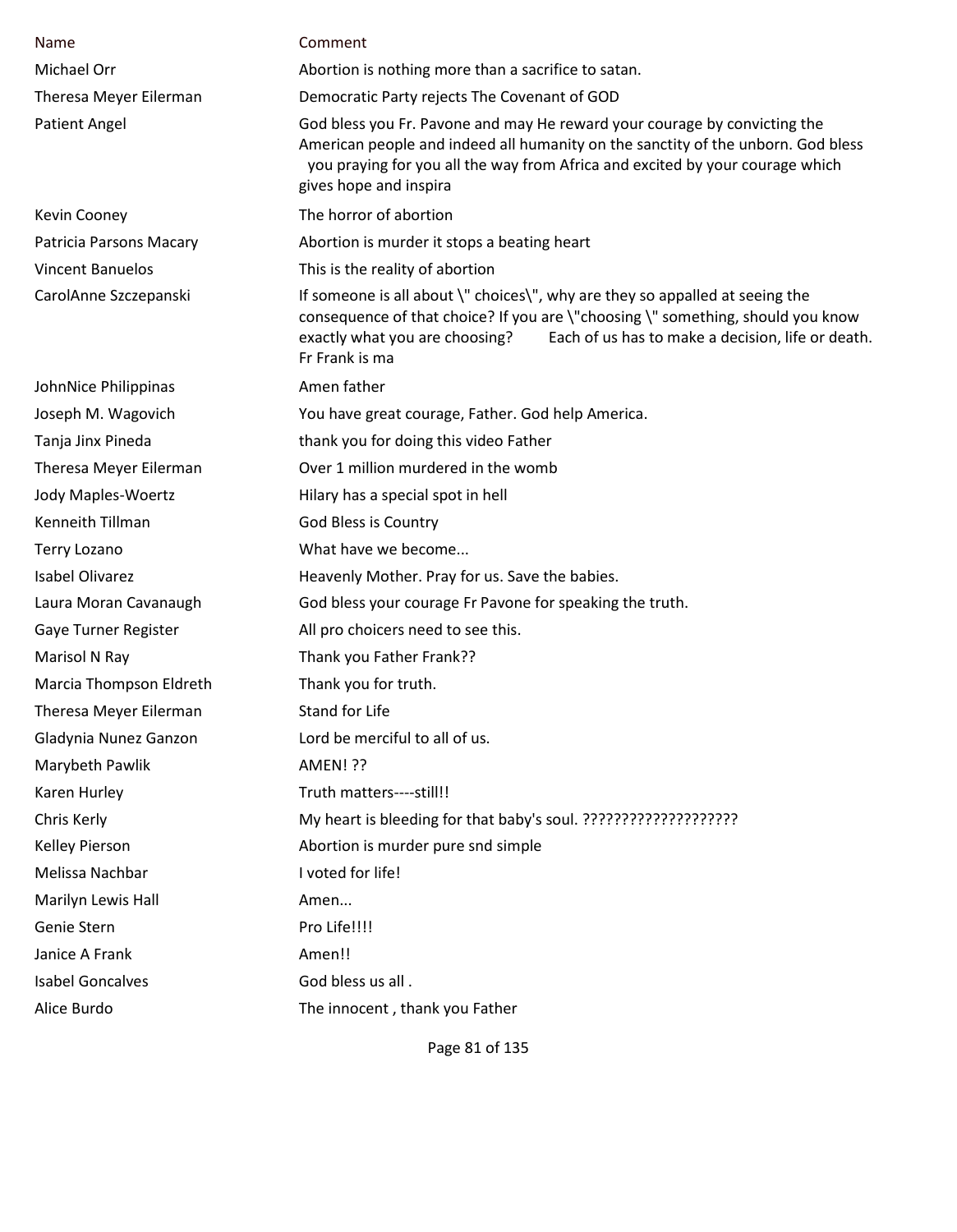| Name                           | Comment                                                                                                                                                                                                                               |
|--------------------------------|---------------------------------------------------------------------------------------------------------------------------------------------------------------------------------------------------------------------------------------|
| Alfredo Reyes Jr.              | God Bless all the babys                                                                                                                                                                                                               |
| Jimmy J Gonzales               | I read a comment from a woman that said an unwanted pregnancy was nothing<br>more than a parasite that needed to be destroyed. I can't shake of the evil of her<br>words. I'm sick to my stomach that anyone can think this is ok. ?? |
| Ronnie Beane                   | Bless you!                                                                                                                                                                                                                            |
| Patricia McCann                | Amen thank you                                                                                                                                                                                                                        |
| Susan Taylor O'Quinn           | May God have mercy on our land??                                                                                                                                                                                                      |
| Rosemary Moenssen              | God bless you, Father, for all you do for the babies!                                                                                                                                                                                 |
| Marie Gillespie                | Speak up for those who can't speak for themselves?                                                                                                                                                                                    |
| Leonard Palazzolo              | Thank you Fr. Frank                                                                                                                                                                                                                   |
| John Mark Mijares              | Let us pray fervently brethren                                                                                                                                                                                                        |
| Carolyn D. Henderson           | You're right Father!                                                                                                                                                                                                                  |
| <b>Chris Pangalos</b>          | God bless you Father Frank Pavone! ????                                                                                                                                                                                               |
| Kay Ann Thompson-Vanders       | Remember this if you vote for Hillary!??                                                                                                                                                                                              |
| Evelyn Archuletta              | Amen!                                                                                                                                                                                                                                 |
| <b>Judy A Tarrant</b>          | Wow God forgive our countries                                                                                                                                                                                                         |
| Liza Farrell-toulouse          | Amen!                                                                                                                                                                                                                                 |
| <b>Rock Red</b>                | Good Morning Father thank you for this message and God bless America                                                                                                                                                                  |
| Liz Black                      | Once again the Catholic Church is ALONE VOICE                                                                                                                                                                                         |
| Patricia Bradley Quinlan       | ProLife                                                                                                                                                                                                                               |
| Vicki Brower                   | Stick this video in all liberals face                                                                                                                                                                                                 |
| Sarah Scott                    | My heart hurts for that little baby : (                                                                                                                                                                                               |
| Carol Cancelli                 | Yes the child should be protected                                                                                                                                                                                                     |
| <b>Beverly Tyler Robertson</b> | In God we trust in your mercy!                                                                                                                                                                                                        |
| Michelle Robbins Wilcox        | Paula Camu it's not a stunt. It's the truth                                                                                                                                                                                           |
| Alma Joyce Gouge               | God have mercy                                                                                                                                                                                                                        |
| <b>Brad Giordani</b>           | Amen protect the babies from evil                                                                                                                                                                                                     |
| Nancy A Hewitt                 | God Bless You Father Pavone!!!!                                                                                                                                                                                                       |
| Shirley Varnadoe Kersey        | God have mercy!!!                                                                                                                                                                                                                     |
| Carol Gioiosa Martino          | God Bless you Father Pavone.                                                                                                                                                                                                          |
| Caroline Abosede Ige           | God bless you father                                                                                                                                                                                                                  |
| Louis Bowles                   | So true                                                                                                                                                                                                                               |
| Joan Prunicki                  | People who kill babies are horrible                                                                                                                                                                                                   |
| Gale Lester                    | Protect our future                                                                                                                                                                                                                    |
| Dorota Kowal                   | Lord forgive our sins have mercy on us                                                                                                                                                                                                |
| Juan Mendieta                  | Father, God Bless you!                                                                                                                                                                                                                |
|                                | Page 82 of 135                                                                                                                                                                                                                        |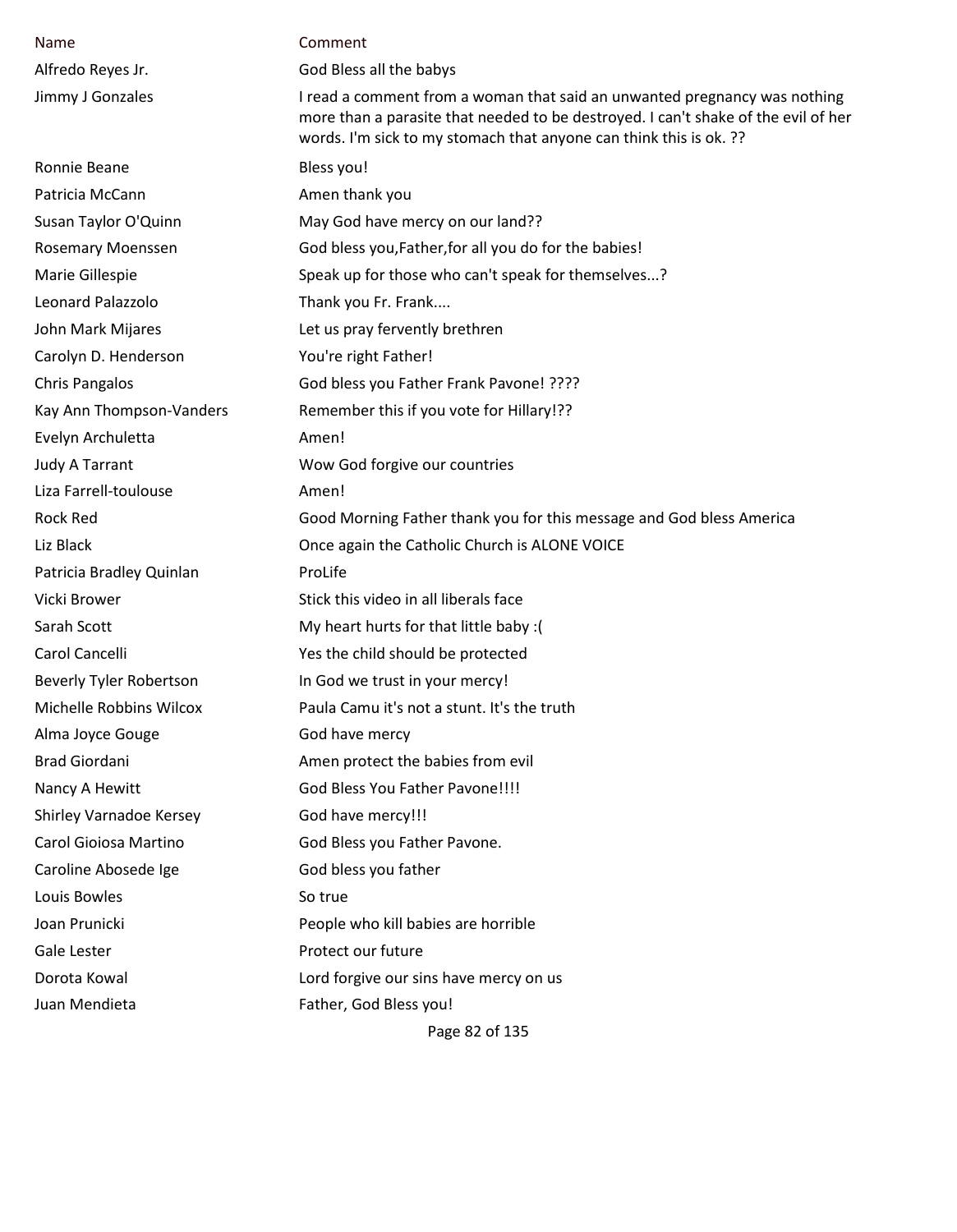| Name                        | Comment                                                                                                                                                                                                                                                                  |
|-----------------------------|--------------------------------------------------------------------------------------------------------------------------------------------------------------------------------------------------------------------------------------------------------------------------|
| Sandy Domingue              | Sweet baby boy ??",                                                                                                                                                                                                                                                      |
| Mark G. Weber               | Thank you Father.                                                                                                                                                                                                                                                        |
| Deborah Bankston            | The BLOOD CRIES OUT FOR JUSTICE !!!!                                                                                                                                                                                                                                     |
| Audrey Monaghan             | Open the eyes of everyone dear God.                                                                                                                                                                                                                                      |
| <b>Beatrice Potkay</b>      | AMEN ??                                                                                                                                                                                                                                                                  |
| Gloria Hagerty              | Thank you father                                                                                                                                                                                                                                                         |
| Joanne Cromer               | Thank you and God bless you, Father!                                                                                                                                                                                                                                     |
| Lizyjesus Ugalde            | Prolife                                                                                                                                                                                                                                                                  |
| Kathleen Rimmele            | The Truth is painfulThank You Fr.Pavone                                                                                                                                                                                                                                  |
| Linda Gorrell Fraser        | God bless you Father                                                                                                                                                                                                                                                     |
| Millie Kennedy Beaumont     | Amen this baby is in heaven                                                                                                                                                                                                                                              |
| Gonzalo Alvarado            | Amen! I vote for life.                                                                                                                                                                                                                                                   |
| <b>Bryan Lawrence</b>       | Killary thinks this is ok.                                                                                                                                                                                                                                               |
| Carmen Thompson             | Amen!!!                                                                                                                                                                                                                                                                  |
| Brocklyn Brya               | Amen                                                                                                                                                                                                                                                                     |
| Nonnie Maciel               | Thank you father frank!                                                                                                                                                                                                                                                  |
| Russ DeLuca                 | Amen!                                                                                                                                                                                                                                                                    |
| Yare Kpy                    | Of course the church has all the right to talk the truth to us believers and<br>followers, and to influence politics and the future of our nation. Actually, we, each<br>believer is the church. Where in the bible does it state that we believers and our<br>leaders s |
| <b>Sharon Saxon Hartung</b> | Thank you, Father, for your brave ministry. Yes, it is disturbing to see the body of<br>this poor child, but it is more disturbing to know that this is just one of millions of<br>children whose mothers chose to kill them before birth. In my opinion, it is though   |
| Joey LeMark                 | I'm a Catholic, was a Hard As Nails Missionary and go to Franciscan University<br>and support Trump. I'm a huge pro lifer and have been my whole life. I think that<br>while what I'm seeing is pretty disturbing, what we should all be doing is getting<br>upset at th |
| Carolyn Crawford            | Killary                                                                                                                                                                                                                                                                  |
| Darlene Castillo            | Thank you father????????                                                                                                                                                                                                                                                 |
| Carolyn Crawford            | God sees                                                                                                                                                                                                                                                                 |
| Danielle Duhe' Tompkins     | Prolife!!                                                                                                                                                                                                                                                                |
| Chris Eoriatti Christy      | God bless you Fr. Pavone and all your work.                                                                                                                                                                                                                              |
| <b>Ellie Burnett</b>        | Amen                                                                                                                                                                                                                                                                     |
| Ingrid LaLonde              | God forgive us!                                                                                                                                                                                                                                                          |
| <b>Shinu Mathew</b>         | God bless                                                                                                                                                                                                                                                                |
| Jeff Hoffer                 | Legalized murder in America.                                                                                                                                                                                                                                             |
| Violeta Perez               | Amen from philipines                                                                                                                                                                                                                                                     |
|                             |                                                                                                                                                                                                                                                                          |

Page 83 of 135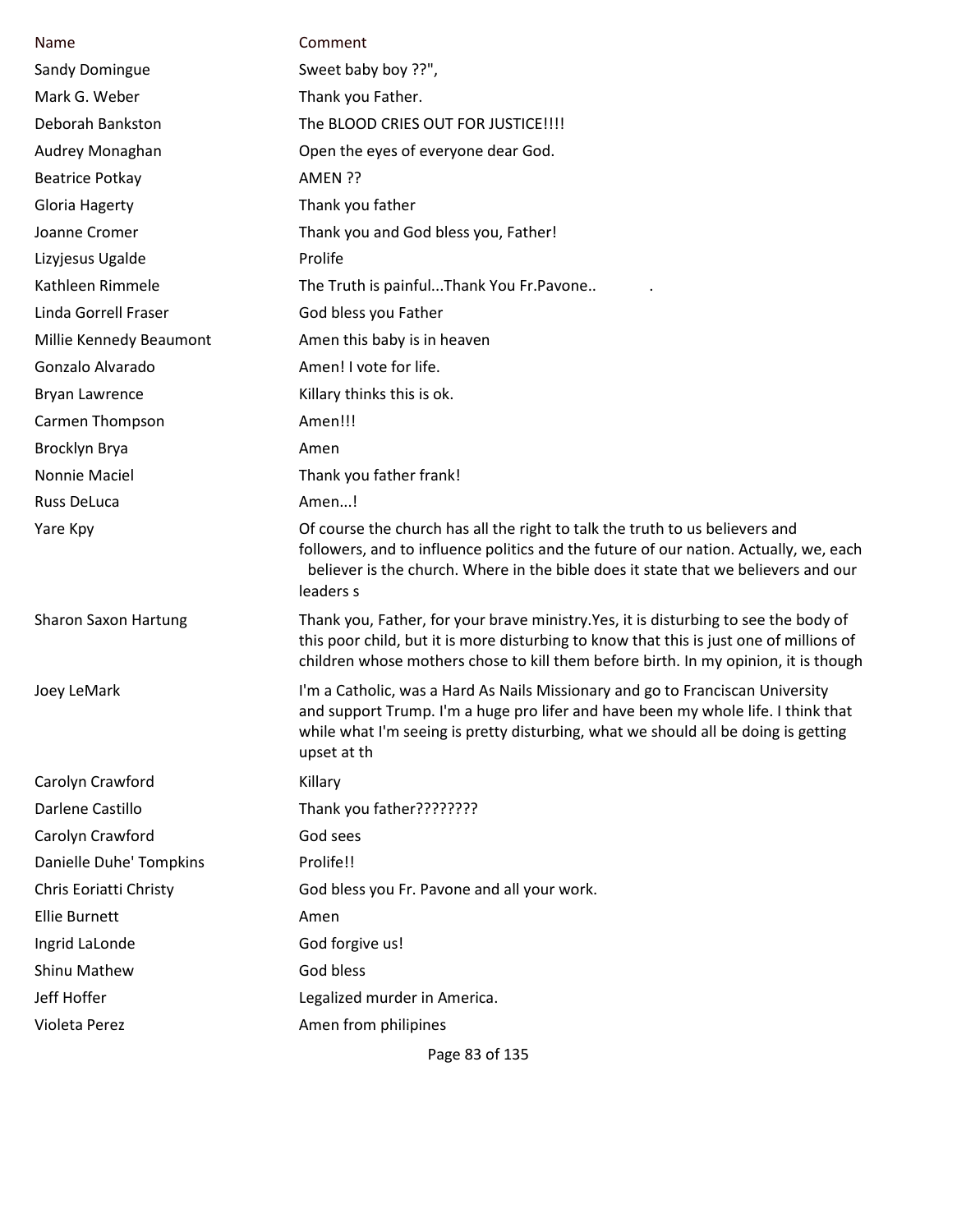| Name                             | Comment                                              |
|----------------------------------|------------------------------------------------------|
| Deborah Bankston                 | FATHER forgive this nation!!!!????????????           |
| Laura Teer                       | God Bless.                                           |
| Jeannette Bailey                 | \"I KNEW YOU BEFORE YOU WERE \"                      |
| Lakin Bayless                    | Thank you Father Frank.                              |
| Barbara Witkowski                | Choose life.                                         |
| Maria Valdovinos                 | Amén!                                                |
| <b>Rosie McClurg</b>             | The devil is the author of confusion                 |
| Ramon Ramirez                    | Amen Amen Amen                                       |
| <b>Edward Beck</b>               | Choose life!Amen                                     |
| Favijaden Zaragoza               | God bless the baby                                   |
| Amy Martin                       | I support Father Frank!!!????????????                |
| Connie Salinas                   | AMÉN!                                                |
| Mary Davis-Childress             | Amen!                                                |
| Lorraine Johnson                 | Ty for sharing this Frank                            |
| Donna Dryburgh                   | God said in Exodus 20:13, You shall not murder.      |
| <b>Zhong Guo</b>                 | Thanks for your dedication to life!                  |
| Terri Trebucq Vinturella Mathews | I could never vote for anyone that kills babies.     |
| Charlene Satzler-Zimmerman       | I choose life Amen.                                  |
| Ryan Critchfield                 | Powerful.                                            |
| Rosa Maria Salamone              | Amen????????                                         |
| Ahlam Shayota-Kassab             | Lord hear our prayers #prolife????????????           |
| <b>James McCormack</b>           | God Bless that child.                                |
| <b>Ednalin Rojas Cruz</b>        | Very enlightening message! Thank you Father??        |
| Vicky Zemkoski                   | Voted Pro Life!!                                     |
| Mayra Karina Robles Patiño       | Vote Pro-Life!!!!!                                   |
| <b>Bernice Lopez</b>             | Pro life                                             |
| Ursula Basila                    | God have mercy                                       |
| Clara Joan Wong                  | God bless you Father                                 |
| Jangin V. Presbetero             | Amen                                                 |
| Stephen Putti                    | I an Indian and I wholeheartedly welcome his message |
| Rafael Sanchez                   | God bless you father Pavone! Let's vote pro life.    |
| Francisco Avelar                 | Ame'n                                                |
| Linda Damato                     | Amen!                                                |
| Jane Beville                     | Bless you Fr Pavone!                                 |
| Josh Bruns                       | Well said Father                                     |

Page 84 of 135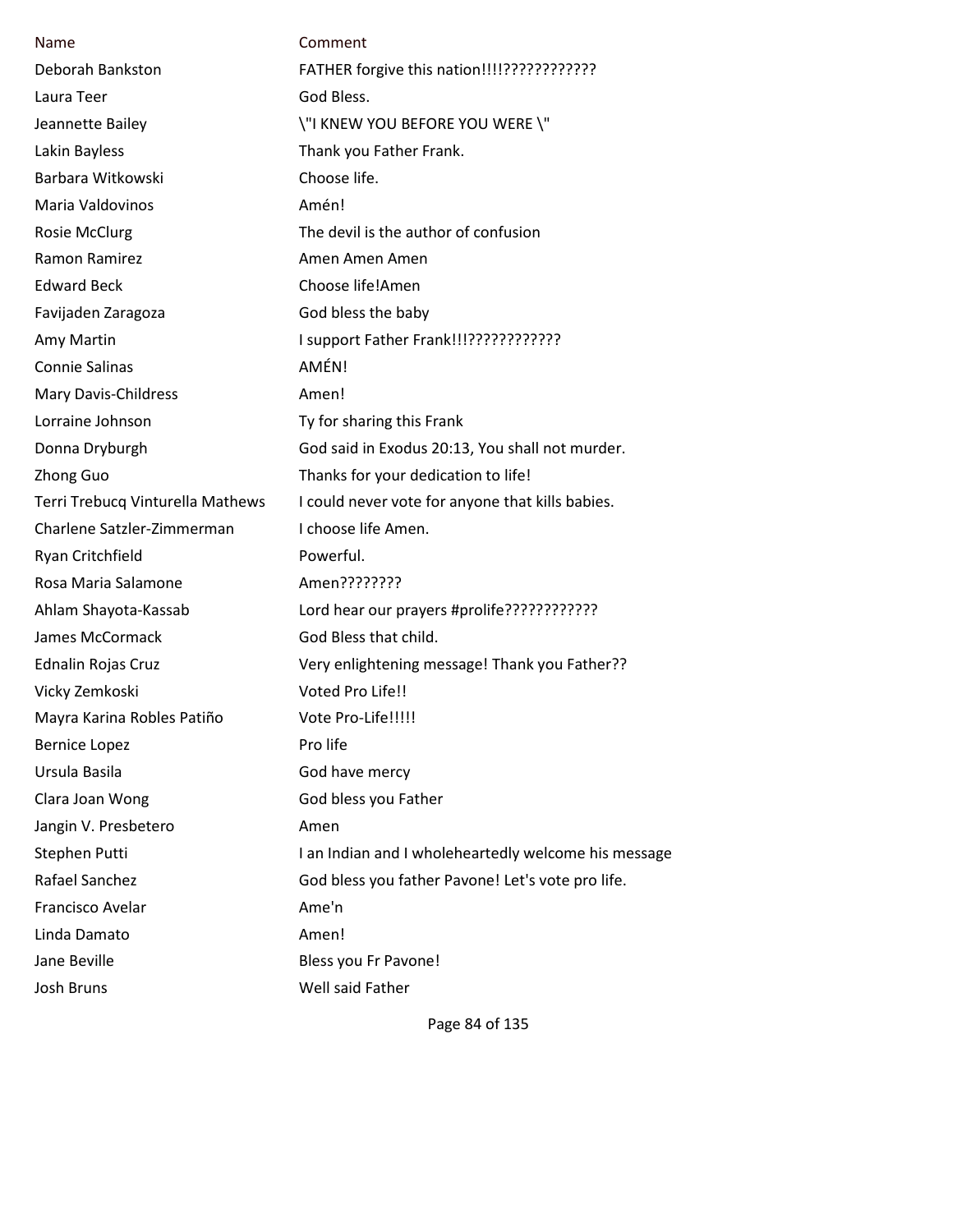|                           | Comment                                                                                                                                                                                                                                                       |
|---------------------------|---------------------------------------------------------------------------------------------------------------------------------------------------------------------------------------------------------------------------------------------------------------|
| Name                      |                                                                                                                                                                                                                                                               |
| Erika Abes                | Pro life all the way!!!                                                                                                                                                                                                                                       |
| Kim Smith                 | Please save the children it could have been you                                                                                                                                                                                                               |
| Kh??ng Duyên              | Amen                                                                                                                                                                                                                                                          |
| Zina Rafo                 | Lord have mercy on this nation and the whole world ??????                                                                                                                                                                                                     |
| Gigi Burg                 | God Bless all this unborn babies                                                                                                                                                                                                                              |
| <b>Hiedi Ammons Watts</b> | Thank you                                                                                                                                                                                                                                                     |
| Peggy Ann Wells           | Amen!                                                                                                                                                                                                                                                         |
| Julie Dost                | <b>FATHER PAVONE!</b>                                                                                                                                                                                                                                         |
| Monica Scriven            | This is so powerful                                                                                                                                                                                                                                           |
| <b>Fanny Krawiec</b>      | May god have mercy on us for our sin                                                                                                                                                                                                                          |
| Craig B. Smith            | #ProLife here!!!!                                                                                                                                                                                                                                             |
| Ken Palmer                | Amen.                                                                                                                                                                                                                                                         |
| Cherry Orongan Cervantes  | Amen ????                                                                                                                                                                                                                                                     |
| <b>Emween Falsis</b>      | AMEN AMEN                                                                                                                                                                                                                                                     |
| Stephen Putti             | Thank you mother Mary for this priest                                                                                                                                                                                                                         |
| <b>Rosie McClurg</b>      | You do not have a choice to take the babies life. Murder                                                                                                                                                                                                      |
| <b>Holly Gleason</b>      | All the people posting how \"horrible\"\"bury the baby\" You are the SAME<br>people blindly walking through life PRETENDING reality and TRUTH are happening<br>all around you!!! You BURY your face your phone. Wear your headphones. Watch<br>reality tv SAD |
| Therese Lyons             | <b>Bless him</b>                                                                                                                                                                                                                                              |
| Maureen Maguire Adams     | Vote pro-life!                                                                                                                                                                                                                                                |
| Len Cipolla               | Amen!                                                                                                                                                                                                                                                         |
| Minerva Garcia            | Amen.                                                                                                                                                                                                                                                         |
| Gigi Burg                 | Don't kill babies                                                                                                                                                                                                                                             |
| Kristine Lee              | Heartbreaking ?? Vote the Bible tomorrow Christians!                                                                                                                                                                                                          |
| Be Na                     | Amen                                                                                                                                                                                                                                                          |
| Carol Woodward            | Amen and amen!                                                                                                                                                                                                                                                |
| Marina Komanovic          | Murders!                                                                                                                                                                                                                                                      |
| Christina Matavesi        | vote for life                                                                                                                                                                                                                                                 |
| Dianna Streiff Olchefski  | Amen                                                                                                                                                                                                                                                          |
| Ana Arzate                | Amen!!                                                                                                                                                                                                                                                        |
| Mary Magret               | God bless you                                                                                                                                                                                                                                                 |
| Chris Kerly               |                                                                                                                                                                                                                                                               |
| Arlene Keselburg          | May God Bless you for all ur work                                                                                                                                                                                                                             |
| Nathan Snyder             | I am Pro Life                                                                                                                                                                                                                                                 |

Page 85 of 135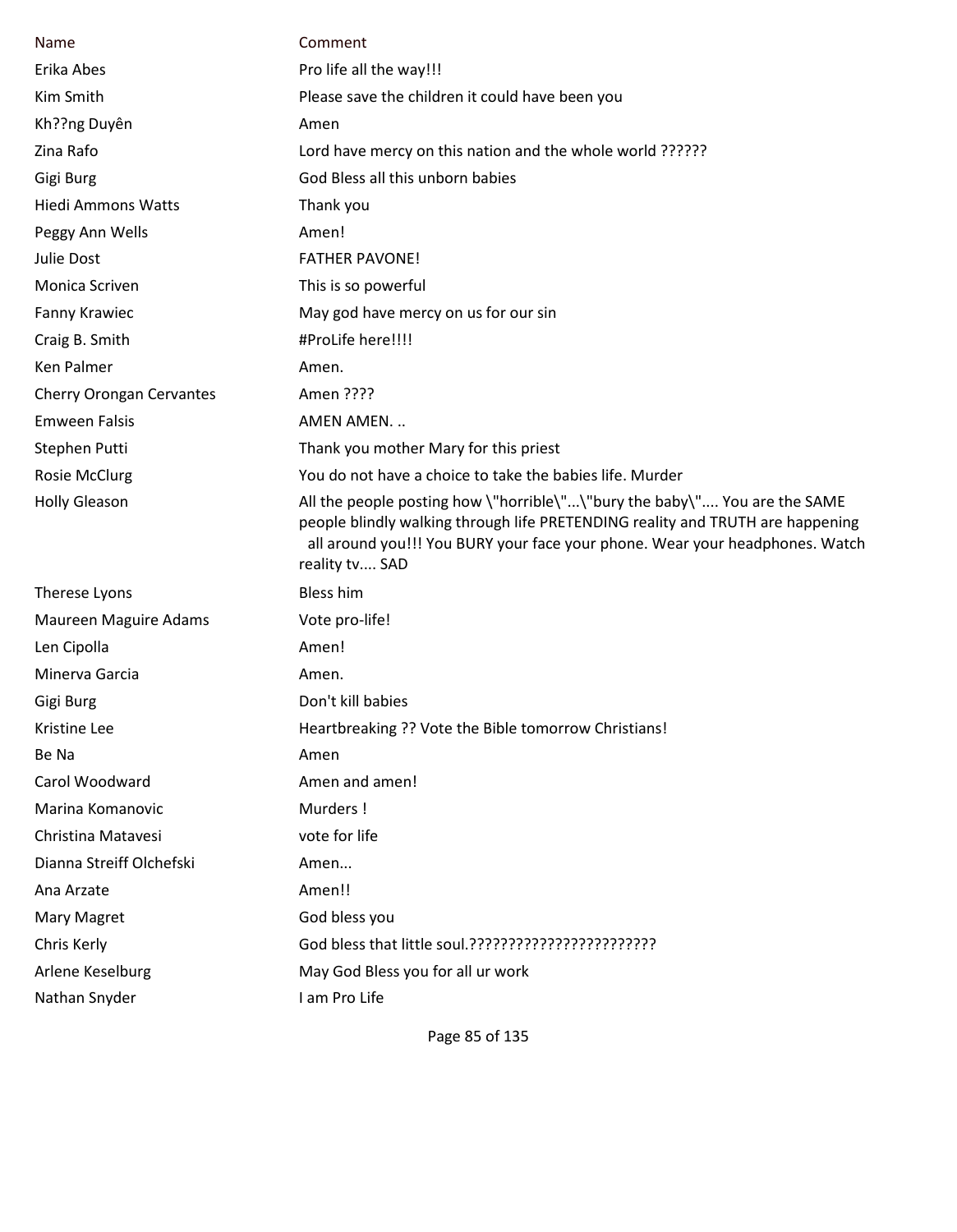| Name                                                   | Comment                                                                                                                                                                                                                                                                  |
|--------------------------------------------------------|--------------------------------------------------------------------------------------------------------------------------------------------------------------------------------------------------------------------------------------------------------------------------|
| Nguyen Ngoc Ty                                         | babies' lives matter----reopost 100 of these                                                                                                                                                                                                                             |
| Alicia Solorzano                                       | This baby change harts                                                                                                                                                                                                                                                   |
| <b>Chidozie Onons</b>                                  | Clinton is devil                                                                                                                                                                                                                                                         |
| Ligia Betancourt Rios                                  | Bravo!????                                                                                                                                                                                                                                                               |
| <b>Beatriz Vargas Lowe</b>                             | God bless you father                                                                                                                                                                                                                                                     |
| Lucrecia Alviola Camarillo                             | Amen                                                                                                                                                                                                                                                                     |
| Alejandro Barba                                        | Amen Amen                                                                                                                                                                                                                                                                |
| <b>Eleanor Bussa</b>                                   | Praise God that you have spoken out about sin. Thank you!                                                                                                                                                                                                                |
| Nguyen Ngoc Ty                                         | <b>Baby lives matter!!!</b>                                                                                                                                                                                                                                              |
| ??                                                     | Father forgive them . Pray for life                                                                                                                                                                                                                                      |
| Sandra Hain                                            | It is MURDER                                                                                                                                                                                                                                                             |
| <b>Tod Allen Vodicka</b>                               | Powerful!!! Amen!!!!                                                                                                                                                                                                                                                     |
| Nguyen Ngoc Ty                                         | babies'lives matter                                                                                                                                                                                                                                                      |
| Antony Elamthottam                                     | Amen!                                                                                                                                                                                                                                                                    |
| Michael Wiwchar                                        | Amen!!!                                                                                                                                                                                                                                                                  |
| Jrd Pudadera                                           | Amen.                                                                                                                                                                                                                                                                    |
| <b>Edward Maier</b>                                    | So many comments protesting the display of the dead child yet missing the point<br>of the message. Hillary Clinton has no respect for life, not this child's, not yours,<br>not mine. She has blind political ambition and she has already sold her soul to the<br>devil |
| Rebecca Schlueter                                      | Such brutalitythis little one is with Jesus                                                                                                                                                                                                                              |
| <b>Monica King</b>                                     | Amen                                                                                                                                                                                                                                                                     |
| Hien Vu                                                | Amen                                                                                                                                                                                                                                                                     |
| Maria Chavez                                           | Amen                                                                                                                                                                                                                                                                     |
| H??ng Lan                                              | Amen                                                                                                                                                                                                                                                                     |
| Yordan Dony Sengat                                     | Amen                                                                                                                                                                                                                                                                     |
| Soraya Azzam                                           | Easy, aborted babies are thrown tin the garbage that is how he probably got this<br>child. Now at least he/she will get a proper burial.                                                                                                                                 |
| BonnieLou Fornes-galusha Rodriguez God bless this baby | God bless our innocent babies                                                                                                                                                                                                                                            |
| Timothy M Bolli                                        | We have to vote in favor of life",                                                                                                                                                                                                                                       |
| Susan Allen Baron                                      | Amen                                                                                                                                                                                                                                                                     |
| Susan Allen Baron                                      | Amen                                                                                                                                                                                                                                                                     |
| Susan Allen Baron                                      | Amen                                                                                                                                                                                                                                                                     |
| Kari Smith                                             | Hillary likes sacrificing these babies to her satanic baal                                                                                                                                                                                                               |
| Susan Allen Baron                                      | Amen                                                                                                                                                                                                                                                                     |
| <b>Rosie McClurg</b>                                   | God forgive us help us turn to you.                                                                                                                                                                                                                                      |

Page 86 of 135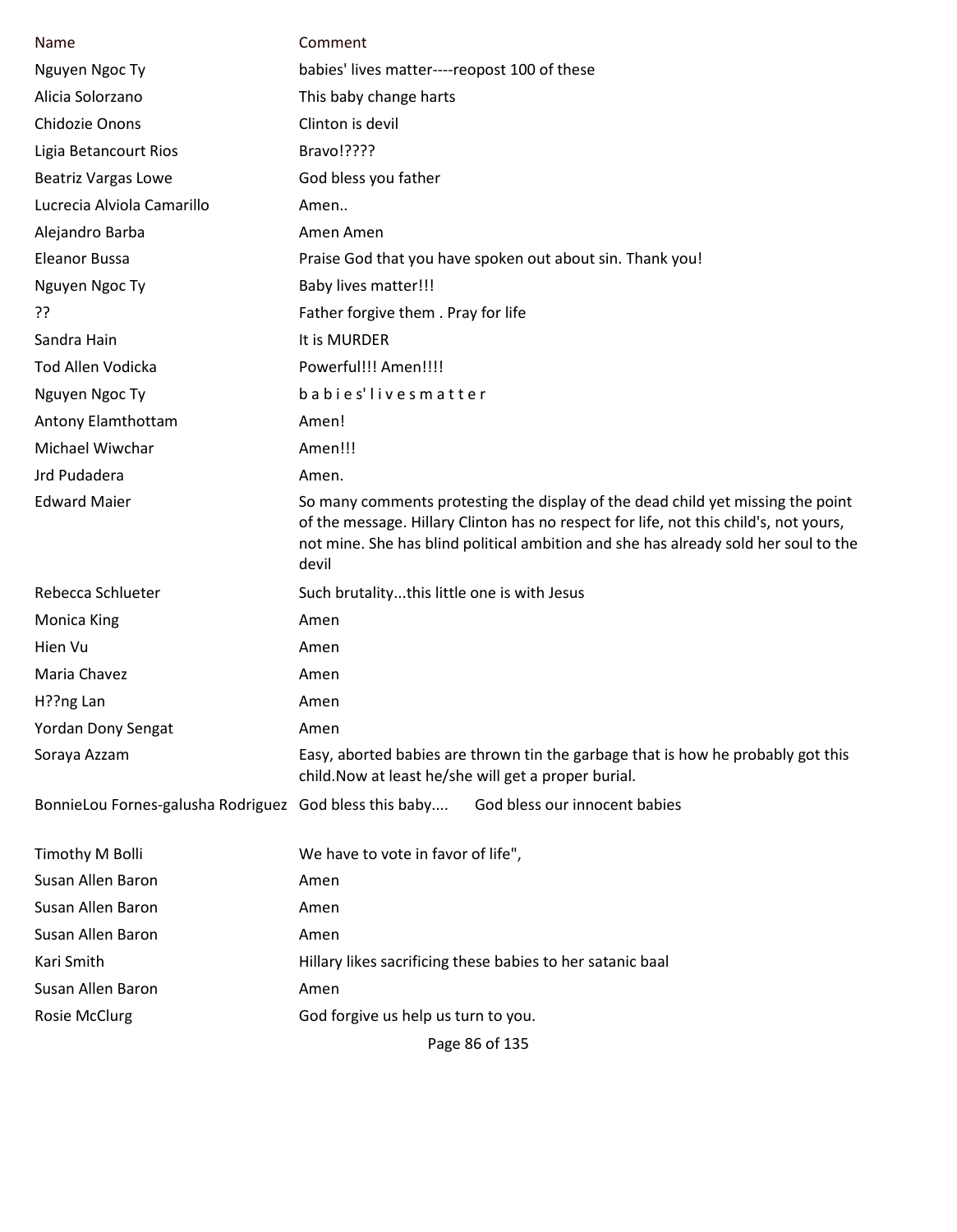| Name                       | Comment                                                                                                                                                                                                                                                                   |
|----------------------------|---------------------------------------------------------------------------------------------------------------------------------------------------------------------------------------------------------------------------------------------------------------------------|
| Barbara King               | YES, THIS IS GOD'S ANGLE. HE IS WITH HIS TRUE FATHER.                                                                                                                                                                                                                     |
| Donavon Olivier            | I vote for jesus                                                                                                                                                                                                                                                          |
| <b>Monty Donna Collins</b> | Amen.                                                                                                                                                                                                                                                                     |
| <b>Dulce Pires</b>         | God bless you and your family                                                                                                                                                                                                                                             |
| Maria Saldana              | Amen!                                                                                                                                                                                                                                                                     |
| Maria Doan                 | Amen??                                                                                                                                                                                                                                                                    |
| Alice Gph                  | Its so sad that a lot of Catholics would be voting for a person who allows the<br>killing of the innocents in the wombsome of them are so vigilant to criticize<br>what looks ugly or if one doesnt observe etiquette, or everything that doesnt                          |
| Alexandra Hernandez        | Open your eyes and vote right!!!                                                                                                                                                                                                                                          |
| Heba Shamon                | May God bless you father                                                                                                                                                                                                                                                  |
| Sanya Rocky Rudd           | Wake up people. You are blind                                                                                                                                                                                                                                             |
| Rosie McClurg              | Preach it Father                                                                                                                                                                                                                                                          |
| <b>Rosie McClurg</b>       | God forgive and save us                                                                                                                                                                                                                                                   |
| <b>Rosie McClurg</b>       | Murder                                                                                                                                                                                                                                                                    |
| Okwuchukwu Joseph          | God have mercy on us.                                                                                                                                                                                                                                                     |
| Alicia Solorzano           | Good father                                                                                                                                                                                                                                                               |
| Joseph Pham                | Amen!                                                                                                                                                                                                                                                                     |
| Evelyn Pupello             | Thank you sir                                                                                                                                                                                                                                                             |
| Thelma Carillo             | Choose life voters                                                                                                                                                                                                                                                        |
| Trung nguy?n               | A mem                                                                                                                                                                                                                                                                     |
| Sandra Robertson           | Amen ????                                                                                                                                                                                                                                                                 |
| Dorothy Babcock Castaldo   | Amen                                                                                                                                                                                                                                                                      |
| Kari Smith                 | Hillary is pure evil!                                                                                                                                                                                                                                                     |
| Suzannah Albritton         | Amen                                                                                                                                                                                                                                                                      |
| Mark Douglas Riddle        | This is Awesome, a true man of The Almighty                                                                                                                                                                                                                               |
| Lisa Redman                | I have never heard anyone complain about showing pictures of people who died in<br>the holocaust to remember the evils of Nazi Germany. It is painful to see, but this<br>is the reality of the holocaust taking place here in America.God have mercy on our<br>country.H |
| Patricia Allen             | You are so right                                                                                                                                                                                                                                                          |
| Linda Sumner               | Amen ??                                                                                                                                                                                                                                                                   |
| Judi Johnston Benoit       | Choose life.                                                                                                                                                                                                                                                              |
| <b>Gladys Newsom</b>       | So many are being deceivedno deception here!!                                                                                                                                                                                                                             |
| Pete Primeau               | Amen                                                                                                                                                                                                                                                                      |
| <b>Tommy Nichols</b>       |                                                                                                                                                                                                                                                                           |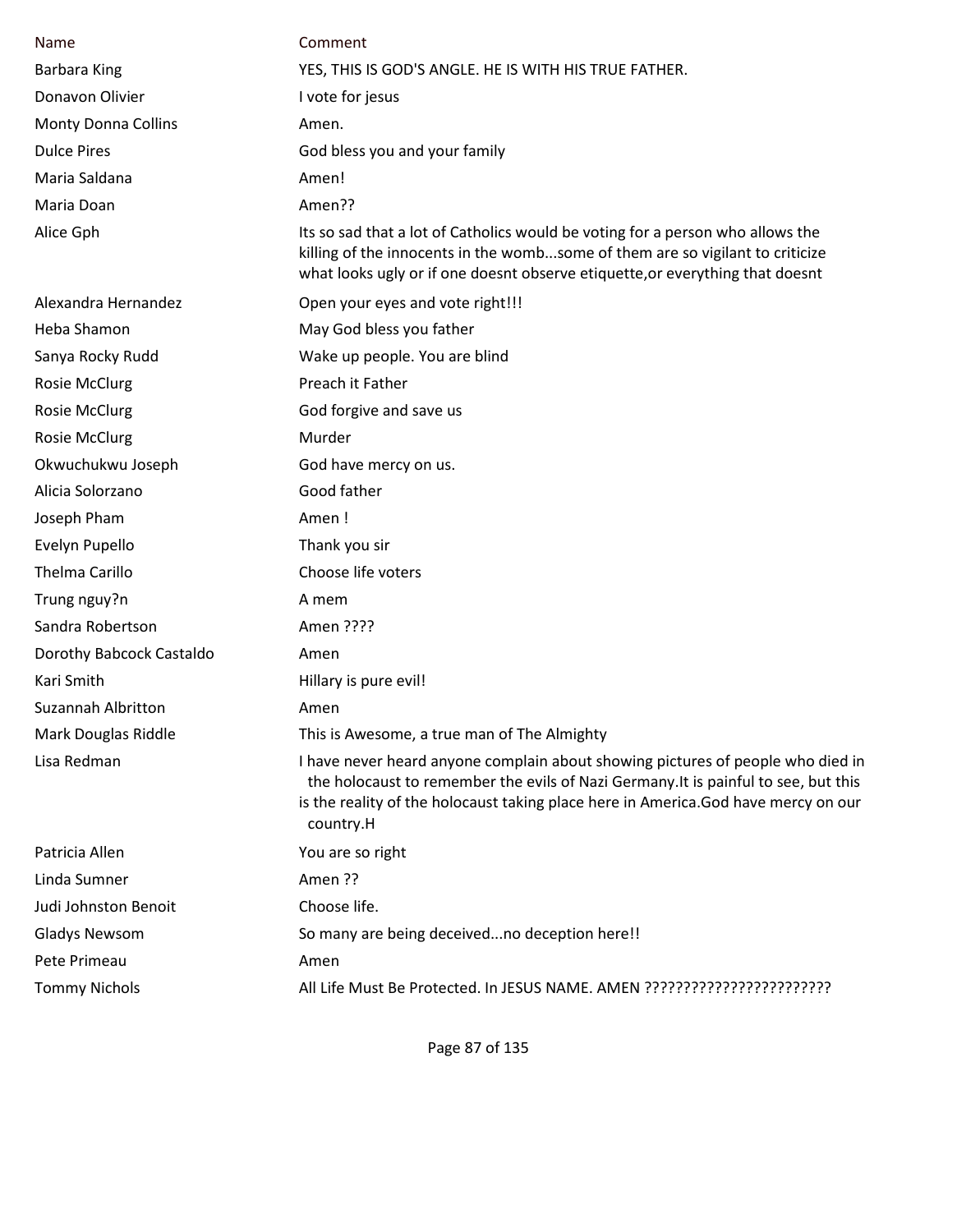| Name                          | Comment                                                                                                                                                                                                                                                                     |
|-------------------------------|-----------------------------------------------------------------------------------------------------------------------------------------------------------------------------------------------------------------------------------------------------------------------------|
| Tammy Kalii                   | You people offended I er displaying thus dead baby perhaps you should concern<br>yourself with the ones guilty of murdering the baby!!!!!!                                                                                                                                  |
| Stephen Anthony Calodich      | OUT OF SIGHT OUT OF MIND is a convenience abortion is not convenient<br>??????????????????????????                                                                                                                                                                          |
| Lisa Hill                     | People need to be fully informed                                                                                                                                                                                                                                            |
| Robin Lanter                  | Amen                                                                                                                                                                                                                                                                        |
| <b>Wendy Patchell Robbins</b> | Chose Life.                                                                                                                                                                                                                                                                 |
| Lauren Lafargue Makar         | Father Pavone, bless you for your courage. Whoever votes for Hillary has aborted<br>babies' blood on their hands. A nation can be judged by how they treat their<br>babies. People, when you get pregnant, there is a baby inside of you! It's not a<br>chicken or a hamste |
| Candy Brown Kizer             | May God forgive us.                                                                                                                                                                                                                                                         |
| Christine Paloma Aloha Orcino | Amen                                                                                                                                                                                                                                                                        |
| <b>Fidel Balucanag</b>        | Amen                                                                                                                                                                                                                                                                        |
| Donna Osuch                   | Thanks Father, SO CAL HERE                                                                                                                                                                                                                                                  |
| Liz Murr                      | Amen                                                                                                                                                                                                                                                                        |
| Patrina J. Palmer             | Hillary is pure evil                                                                                                                                                                                                                                                        |
| Lenora Scott Tripp            | Amen                                                                                                                                                                                                                                                                        |
| Rhonda Jeanne Netzley-Lane    | Amen                                                                                                                                                                                                                                                                        |
| Donna Osuch                   | GOD bless you father                                                                                                                                                                                                                                                        |
| Randi Goldstein Mahedy        | Amen                                                                                                                                                                                                                                                                        |
| Kelly Holloway Tartarone      | Amen                                                                                                                                                                                                                                                                        |
| Jim McGraw                    | Those of who who object to using this dead child to make a point, think about this.<br>Is it better to sweep him onto a trash bags and ignore his murder? It's about time<br>we see the truth. When we began seeing mass burials bulldozed by Nazis at the<br>concentrat    |
| Yazmin N Rodrigo Ramirez      | Amen                                                                                                                                                                                                                                                                        |
| Doreen Kordorsky              | God bless u and keep you.AMEN                                                                                                                                                                                                                                               |
| Gabriela Duran                | Amen                                                                                                                                                                                                                                                                        |
| Marina Carty                  | Amen                                                                                                                                                                                                                                                                        |
| Yolanda Hernandez-Herrera     | Amen                                                                                                                                                                                                                                                                        |
| Liliana Mantilla              | Amen!! Father keep preaching the truth                                                                                                                                                                                                                                      |
| Mitzi Tkach                   | Amen                                                                                                                                                                                                                                                                        |
| Heaven Heaven                 | Amen                                                                                                                                                                                                                                                                        |
| Debbie M. Cardwell            | God bless this precious baby <3                                                                                                                                                                                                                                             |
| Jamie Lynn Sauerwein          | God bless the child whom suffered :'(                                                                                                                                                                                                                                       |
| Maranda DeBarge               | Amen                                                                                                                                                                                                                                                                        |
| Viola Villanueva              | Amen                                                                                                                                                                                                                                                                        |

Page 88 of 135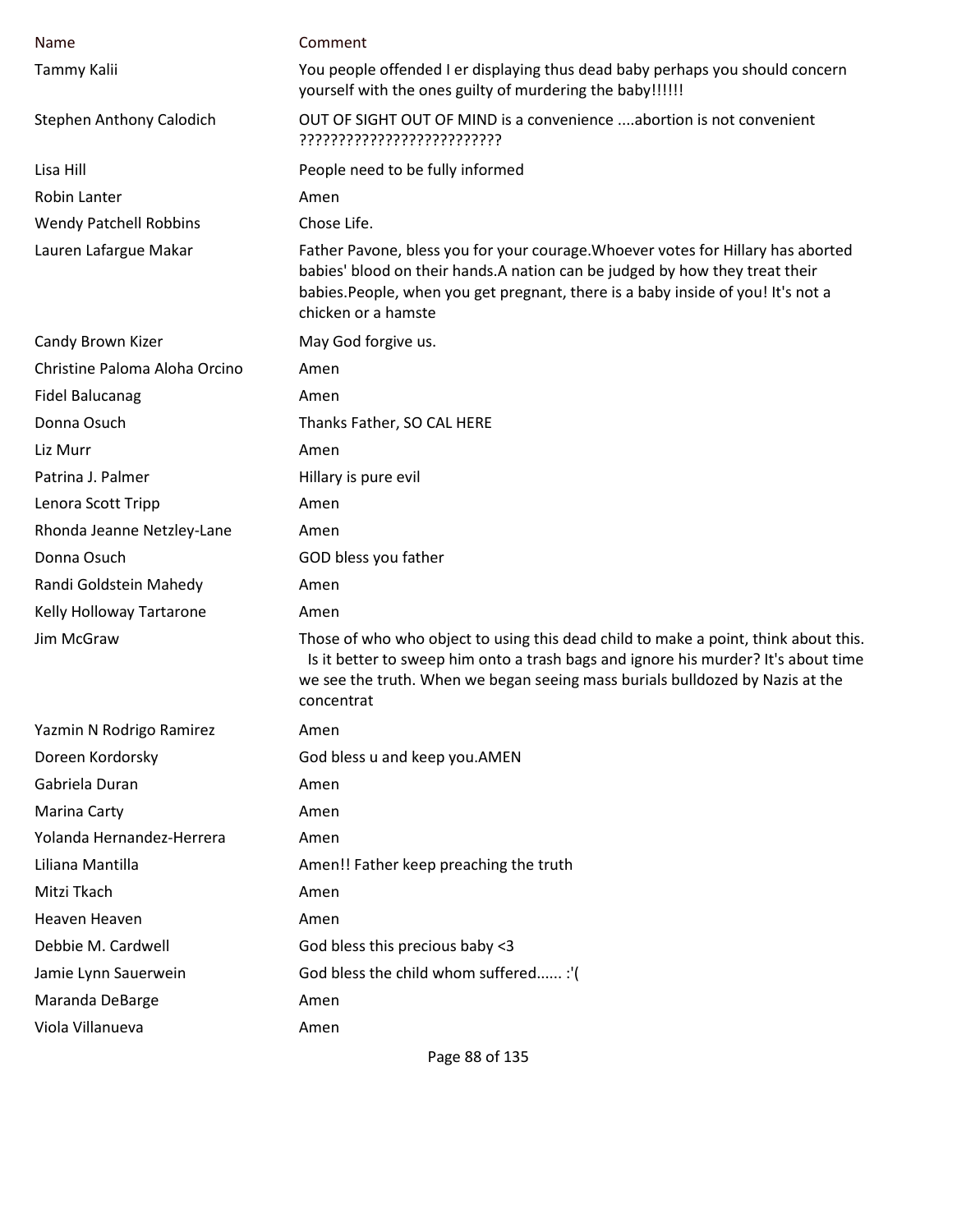| Name                        | Comment                                                                                                                                                                                                                                                                  |
|-----------------------------|--------------------------------------------------------------------------------------------------------------------------------------------------------------------------------------------------------------------------------------------------------------------------|
| Anthony Geraci              | Shake em and wake em Fr. ??                                                                                                                                                                                                                                              |
| Christine Monticello Ash    | Amen                                                                                                                                                                                                                                                                     |
| Ennaoj Enrada               | Amen                                                                                                                                                                                                                                                                     |
| Mai Duong                   | Amen                                                                                                                                                                                                                                                                     |
| Kenneith Tillman            | Amen                                                                                                                                                                                                                                                                     |
| Eleazar Estrada Logarta     | Amen                                                                                                                                                                                                                                                                     |
| Ina Carty                   | Amen                                                                                                                                                                                                                                                                     |
| Diana McEneny               | Amen                                                                                                                                                                                                                                                                     |
| Janet Lewis                 | Amen                                                                                                                                                                                                                                                                     |
| Allyssa June Jumonong       | Amen                                                                                                                                                                                                                                                                     |
| Hilda Escobedo              | Amen                                                                                                                                                                                                                                                                     |
| James Knesal                | Good bye baby I'll see you in heaven amen                                                                                                                                                                                                                                |
| Diana Dee                   | Murder!!                                                                                                                                                                                                                                                                 |
| Liza Farrell-toulouse       | Amen                                                                                                                                                                                                                                                                     |
| Cathy Schoen                | Amen                                                                                                                                                                                                                                                                     |
| PT Hi?n                     | Amen                                                                                                                                                                                                                                                                     |
| Christopher Padirog Gamulo  | Amen                                                                                                                                                                                                                                                                     |
| Melissa Renteria-Zamora     | What happens here is some people are not ready to forgive themselves for all the<br>sinning they are doing, that they are not ready to ask for forgiveness and they feel<br>quilty and offended, so they try to pass that on to Father Frank. Stop living with<br>blinde |
| Angeline Joycè              | Abortion has to stop in all countries. ??                                                                                                                                                                                                                                |
| Laura Horn                  | That poor child breaks my heart                                                                                                                                                                                                                                          |
| Antonina Rappazzo Fairfield | Amen                                                                                                                                                                                                                                                                     |
| Kenny Cao                   | Amen                                                                                                                                                                                                                                                                     |
| Patricia Stump              | Amen                                                                                                                                                                                                                                                                     |
| Louis Bowles                | Amen                                                                                                                                                                                                                                                                     |
| Johnette Graves Pitre       | Amen                                                                                                                                                                                                                                                                     |
| Chu Dinh Boon               | Amen                                                                                                                                                                                                                                                                     |
| Sarah Verre                 | God bless you Father Frank! While this video is heartbreaking to watch, it is<br>necessary. I have always felt that NO Catholic can in good conscience vote for<br>Hillary Clinton (or any other progressive Dems, i.e. Tim Kaine, Nancy Pelosi, etc).<br>It is the heig |
| Joan Moore                  | AMEN????????????                                                                                                                                                                                                                                                         |
| Liz Andarin                 | Amen                                                                                                                                                                                                                                                                     |
| Juan N Rosa Martinez        | Amen                                                                                                                                                                                                                                                                     |
| Josie Agliano               | amen                                                                                                                                                                                                                                                                     |

Page 89 of 135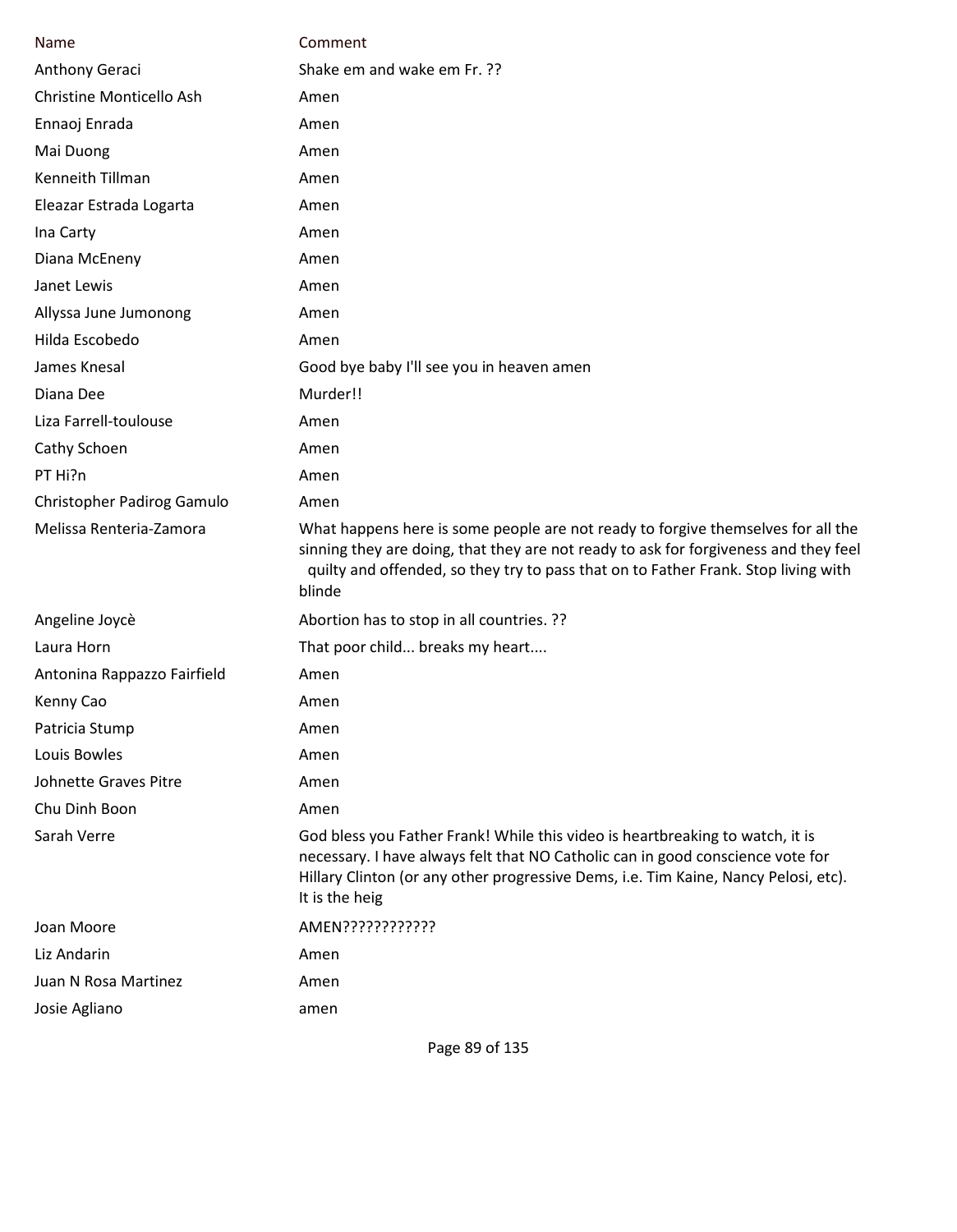| Name                     | Comment                                                                                                                                                                                                                                                                  |
|--------------------------|--------------------------------------------------------------------------------------------------------------------------------------------------------------------------------------------------------------------------------------------------------------------------|
| William Van Nguyen       | <b>AMEN</b>                                                                                                                                                                                                                                                              |
| Denise R Legg            | Amen                                                                                                                                                                                                                                                                     |
| Diza T. Lapina           | Amen                                                                                                                                                                                                                                                                     |
| Eduardo Gonzalez         | Amen                                                                                                                                                                                                                                                                     |
| Kathleen Rip Son John    | Amen                                                                                                                                                                                                                                                                     |
| Barbara Saha             | Amen                                                                                                                                                                                                                                                                     |
| Christina Marie Ortiz    | amen                                                                                                                                                                                                                                                                     |
| Angelo Spagnolo          | God Bless you Father pavone for having the courage to do this. Sadly, like the rest<br>of America, the Catholic Church has become too 'politically correct' not wishing to<br>offend Catholics who are pro-choice. I call that weakness in the name of the<br>collection |
| Indy Naman Ako           | I stand with you Father Pavone                                                                                                                                                                                                                                           |
| Joan Battin Smith        | Don't vote for Killary, she is a sinful person!                                                                                                                                                                                                                          |
| Jubymar Mabuto           | Amen                                                                                                                                                                                                                                                                     |
| Solidad Lanz             | Amen                                                                                                                                                                                                                                                                     |
| Roma Budha Thoki         | Amen                                                                                                                                                                                                                                                                     |
| Michelle McMullen Wilson | Amen                                                                                                                                                                                                                                                                     |
| Elena Espitia            | Amen                                                                                                                                                                                                                                                                     |
| Stephen M Garbacik       | Guts                                                                                                                                                                                                                                                                     |
| Despina Vasta            | <b>GOD REST THESE BABIES</b>                                                                                                                                                                                                                                             |
| <b>Editha Gutierrez</b>  | Amen                                                                                                                                                                                                                                                                     |
| Romelyn Estefanio Pagal  | Amen                                                                                                                                                                                                                                                                     |
| Nguy?n Hoàng L?c         | Amen                                                                                                                                                                                                                                                                     |
| Isthakiyose Joseph       | Amen                                                                                                                                                                                                                                                                     |
| Silvia Velis             | Amen                                                                                                                                                                                                                                                                     |
| Carol Young              | Amen                                                                                                                                                                                                                                                                     |
| Nerisa Naval Largueza    | Amen                                                                                                                                                                                                                                                                     |
| Russel Villabroza        | Amen                                                                                                                                                                                                                                                                     |
| Norswe Entice            | Amen                                                                                                                                                                                                                                                                     |
| D??ng Kh??ng             | amen                                                                                                                                                                                                                                                                     |
| Paul Yurish              | Wow                                                                                                                                                                                                                                                                      |
| Katie Roth               | Amen                                                                                                                                                                                                                                                                     |
| <b>Christine Evans</b>   | Amen                                                                                                                                                                                                                                                                     |
| Clara Joan Wong          | Amen                                                                                                                                                                                                                                                                     |
| Rekha Rathod             | Amen                                                                                                                                                                                                                                                                     |
| <b>Benny Gutierrez</b>   | Amen                                                                                                                                                                                                                                                                     |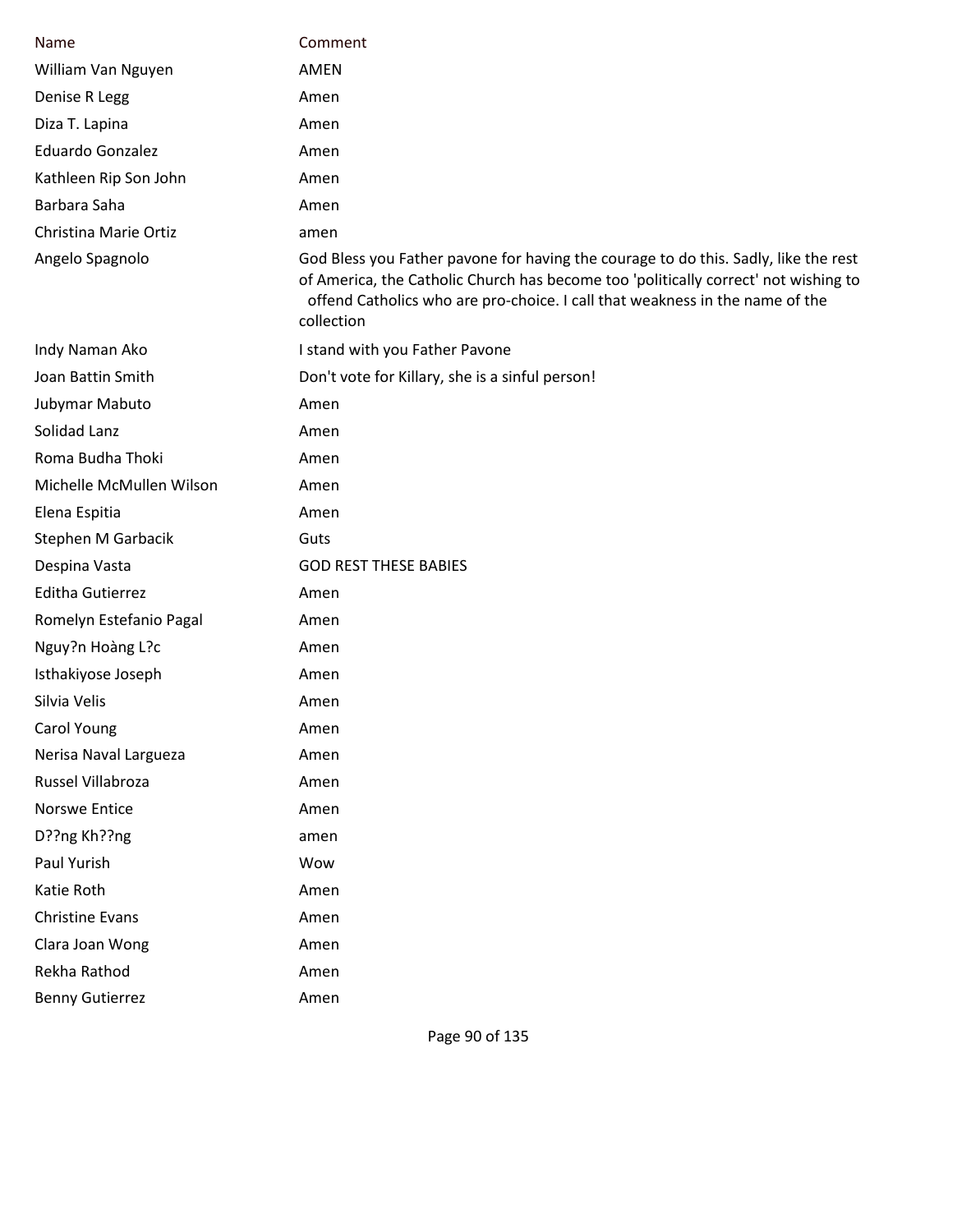| Name                          | Comment                                                                                                                                                                                                                                                                  |
|-------------------------------|--------------------------------------------------------------------------------------------------------------------------------------------------------------------------------------------------------------------------------------------------------------------------|
| Kelly Nanninga                | \"A VOICE WAS HEARD IN RAMAH, WEEPING AND GREAT MOURNING, RACHEL<br>WEEPING FOR HER CHILDREN; AND SHE REFUSED TO BE COMFORTED, BECAUSE<br>THEY WERE NO MORE.\"                                                                                                           |
| <b>Brandi Hillman Morales</b> | Father Frank Pavone it kills me to see that baby, yet I know people need to see<br>him/her in order to realize what is going on because most minds need to see to<br>believe. Thank you for being brave and calling out those people who say what you<br>did was disturb |
| <b>Edward Beck</b>            | Amen                                                                                                                                                                                                                                                                     |
| <b>Edna Llante</b>            | Amen                                                                                                                                                                                                                                                                     |
| Eva Hartman                   | amen                                                                                                                                                                                                                                                                     |
| Cassandra Ross                | Amen                                                                                                                                                                                                                                                                     |
| <b>Bobby Dapice</b>           | Amen                                                                                                                                                                                                                                                                     |
| Tuyen Nguyen                  | Amen                                                                                                                                                                                                                                                                     |
| Charlene Satzler-Zimmerman    | Amen                                                                                                                                                                                                                                                                     |
| Helen Nguyen                  | Amen                                                                                                                                                                                                                                                                     |
| Luzmin Pedron                 | Amen                                                                                                                                                                                                                                                                     |
| Gordon Patricia Pennington    | Amen                                                                                                                                                                                                                                                                     |
| Judy Dobbs Plascencia         | Amen                                                                                                                                                                                                                                                                     |
| Jill Enos                     | God bless you Father, thank you.                                                                                                                                                                                                                                         |
| Katrina Rappley Stevens       | Amen                                                                                                                                                                                                                                                                     |
| Tien Mai Nguyen               | Amen                                                                                                                                                                                                                                                                     |
| Tadeo Froilan Leyson          | amen                                                                                                                                                                                                                                                                     |
| Solly Casumbal                | Amen                                                                                                                                                                                                                                                                     |
| Zack Ladia                    | Amen                                                                                                                                                                                                                                                                     |
| <b>Thweelin Vantich</b>       | Amen                                                                                                                                                                                                                                                                     |
| Kim Le                        | Amen                                                                                                                                                                                                                                                                     |
| Lg Rst Tejano                 | Amen                                                                                                                                                                                                                                                                     |
| Abo Adad Alashury             | Amen                                                                                                                                                                                                                                                                     |
| N? C??i Duyên                 | Amen                                                                                                                                                                                                                                                                     |
| <b>Annette Serafin Dawes</b>  | Amen                                                                                                                                                                                                                                                                     |
| Sonia Bykoski                 | Amen                                                                                                                                                                                                                                                                     |
| Mtn Dew                       | Amen                                                                                                                                                                                                                                                                     |
| Mtn Dew                       | Amen                                                                                                                                                                                                                                                                     |
| Marina Komanovic              | Amem                                                                                                                                                                                                                                                                     |
| Agustin Cano Rosendo          | Amen                                                                                                                                                                                                                                                                     |
| Reim Kyla Oropesa             | AMEN                                                                                                                                                                                                                                                                     |
| Fely Delapena                 | Amen                                                                                                                                                                                                                                                                     |

Page 91 of 135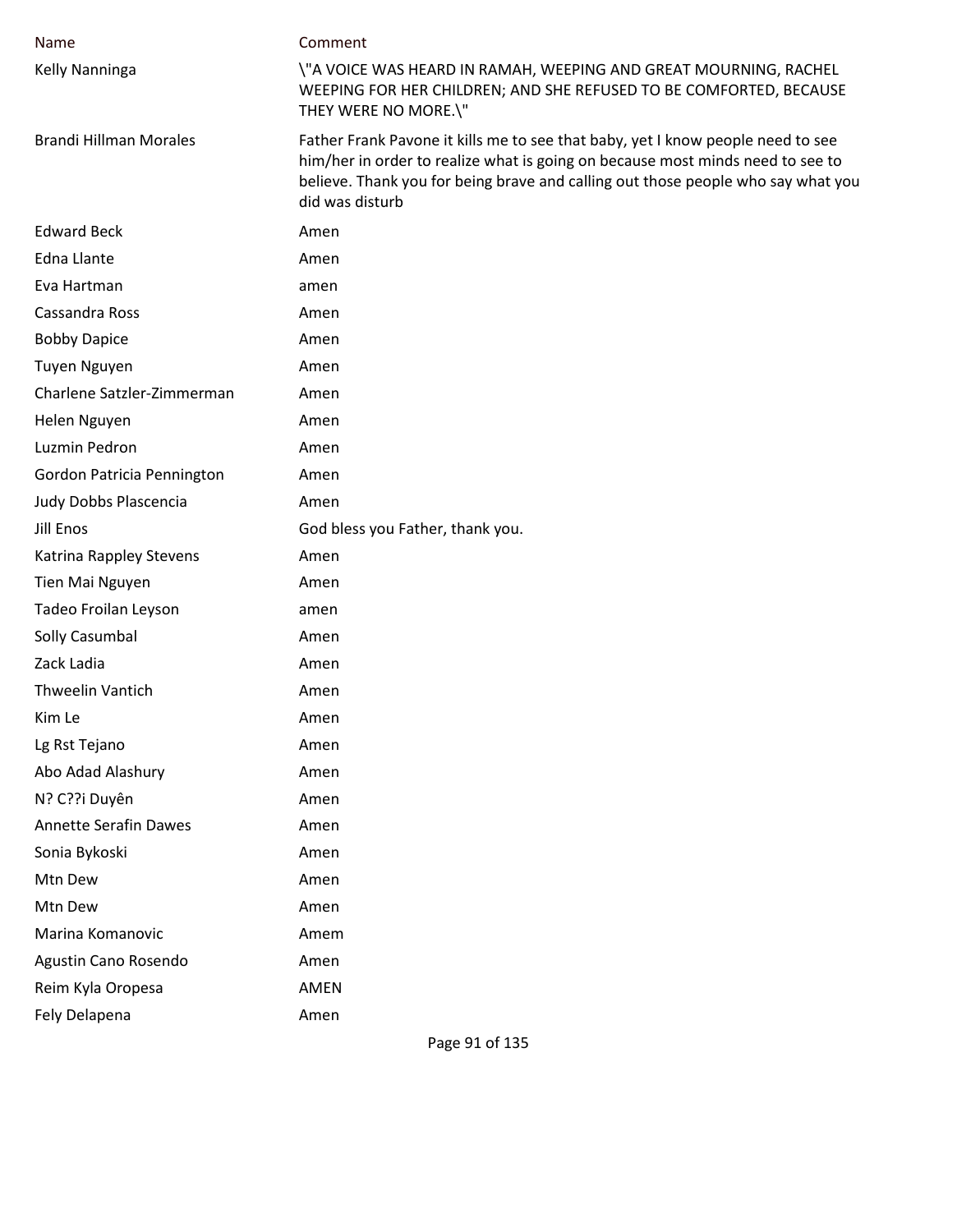| Name                          | Comment                                                                       |
|-------------------------------|-------------------------------------------------------------------------------|
| Kathy Baird                   | Thanks for bringing awareness to this problem.                                |
| Raquel P-Olaguez              | OMG I can't understandthis world.??                                           |
| Deverian Mantua               | Amen                                                                          |
| Mary Magret                   | Amen amen amen                                                                |
| Mary Magret                   | Amen                                                                          |
| Mary Joy De Vera              | Amen                                                                          |
| <b>GP Ferrariz Tanlawan</b>   | Amen                                                                          |
| <b>Calix Aerover Villasis</b> | Amen                                                                          |
| Nancy Null                    | WAY TO GO FATHER!!!! WAKE UP AMERICA!!! GOD BLESS YOU AND YOUR<br>MESSAGE!!!! |
| Terence Asitibasi             | Amen                                                                          |
| Patty Havens                  | amen                                                                          |
| Dennis Viteri                 | Amén                                                                          |
| <b>Betty Romero</b>           | Amen                                                                          |
| <b>Betty Negreiros</b>        | Amen                                                                          |
| <b>Eladia Nieves</b>          | Amen                                                                          |
| Ma Mang                       | Amen                                                                          |
| Rey Lacre Sr.                 | Amen                                                                          |
| Juan Carlos Galindo           | Amen                                                                          |
| Phuong Huong                  | Amen                                                                          |
| Timothy M Bolli               | Amen                                                                          |
| Timothy M Bolli               | Amen                                                                          |
| Gloria Reyes                  | Amen                                                                          |
| Mary Lucille Fiel             | Amen                                                                          |
| Juren Gaudiano                | Amen                                                                          |
| Maria Cruz                    | Amen                                                                          |
| Sunita Raja                   | Amen                                                                          |
| Veronica Garcia Huerta        | Amen                                                                          |
| Vanessa Munoz                 | Thank you Father for your courage to share the truth.                         |
| Andai Mary                    | Amen                                                                          |
| Yoli Oscar Zuazo              | Amen                                                                          |
| Kathy Magiera Tarrant         | <b>AMEN</b>                                                                   |
| Shalom Ryana                  | Amen                                                                          |
| <b>Tony Tran</b>              | Amen                                                                          |
| Pedro Fuentes Lopez           | AMEN AMEN AMEN                                                                |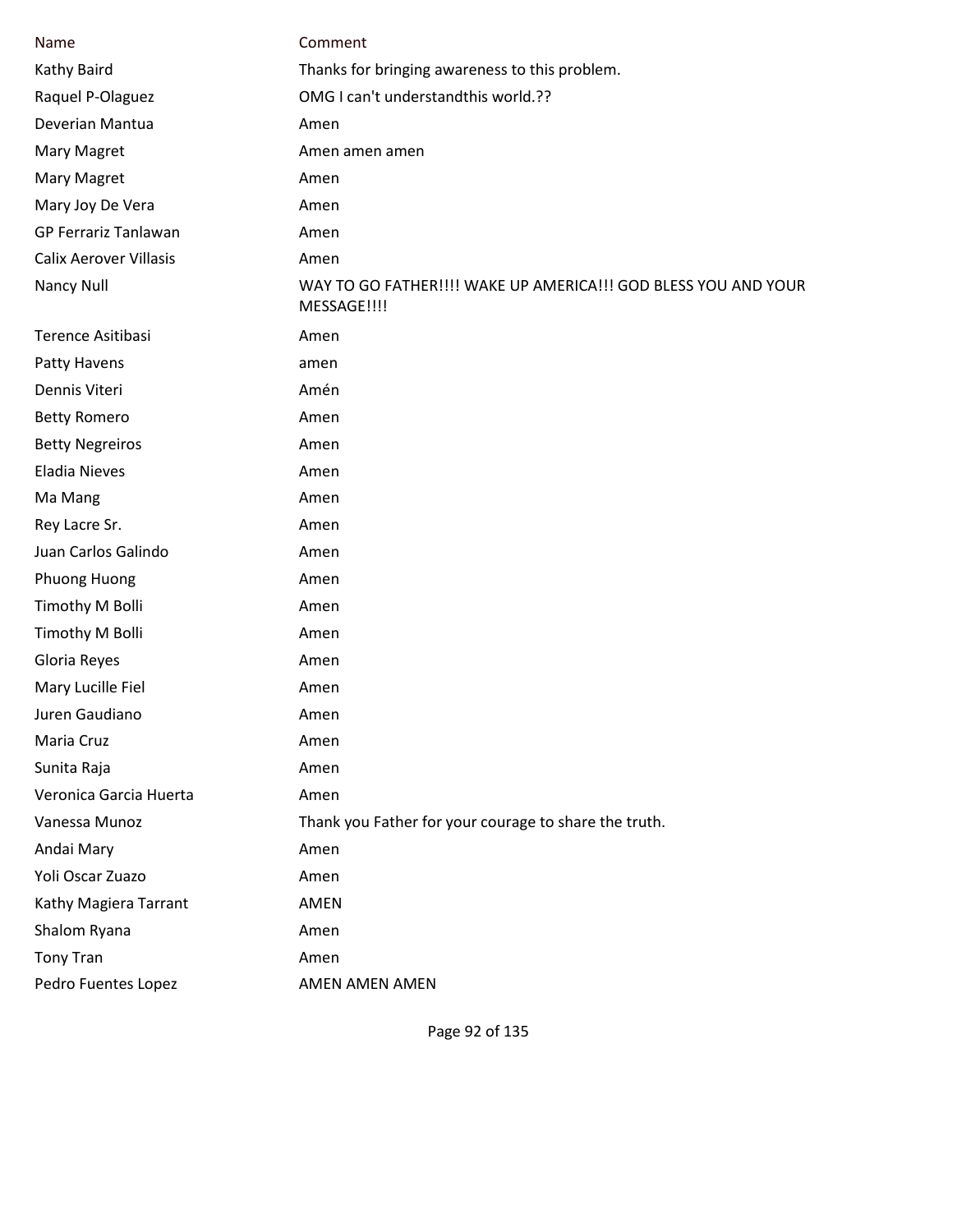| Name                          | Comment                                           |
|-------------------------------|---------------------------------------------------|
| Michelle MarieZeman           | Amen                                              |
| Maria Santiago                | Amen                                              |
| Noel Magpantay                | amen                                              |
| San San                       | Amen                                              |
| Lile Radnic                   | Amen                                              |
| Van Tran                      | Amen                                              |
| Nguy?n Xuân Ng?c              | Amen                                              |
| Murphy Jane                   | someone has to stand up for these innocent babies |
| Denise Jackson                | Amen                                              |
| Jude Benoit                   | Let us Pray the rosary and the election novena    |
| Adeliana Garcia               | Amen                                              |
| Narsita Timothy               | Amen                                              |
| Louis U John                  | Amen                                              |
| Alicia Solorzano              | Amen                                              |
| Evg Rubina Khan               | Amen                                              |
| Rajesh Mallick                | Amen                                              |
| Elsa R. Mendez                | Amen                                              |
| Joana Paola Cabarrubias Gojar | Amen                                              |
| Jorge Luis Casas              | Amen                                              |
| Sonya Lavallee                | Amen                                              |
| <b>TC Peter Leong</b>         | Amen Amen Amen                                    |
| Anh Kim Le                    | Amen                                              |
| Lopes Anthony                 | Amen                                              |
| Zy GH                         | Amen                                              |
| Sanjeev Parmar                | Amen                                              |
| Joseph de Vera                | amen                                              |
| Happy Day Lim                 | Amen                                              |
| <b>Samuel Thomas</b>          | Amen                                              |
| Lua Do                        | Amen                                              |
| Ngoc Anh Tran                 | Amen                                              |
| Nguyen Minh Nhat              | Amen                                              |
| Ly Hoang                      | Amen                                              |
| Doanh Nhóc                    | amen                                              |
| Patricia Allen                | Amen                                              |
| Lenora Scott Tripp            | Dear Lordwe beg for mercy for this horrible sin!! |
|                               |                                                   |

Page 93 of 135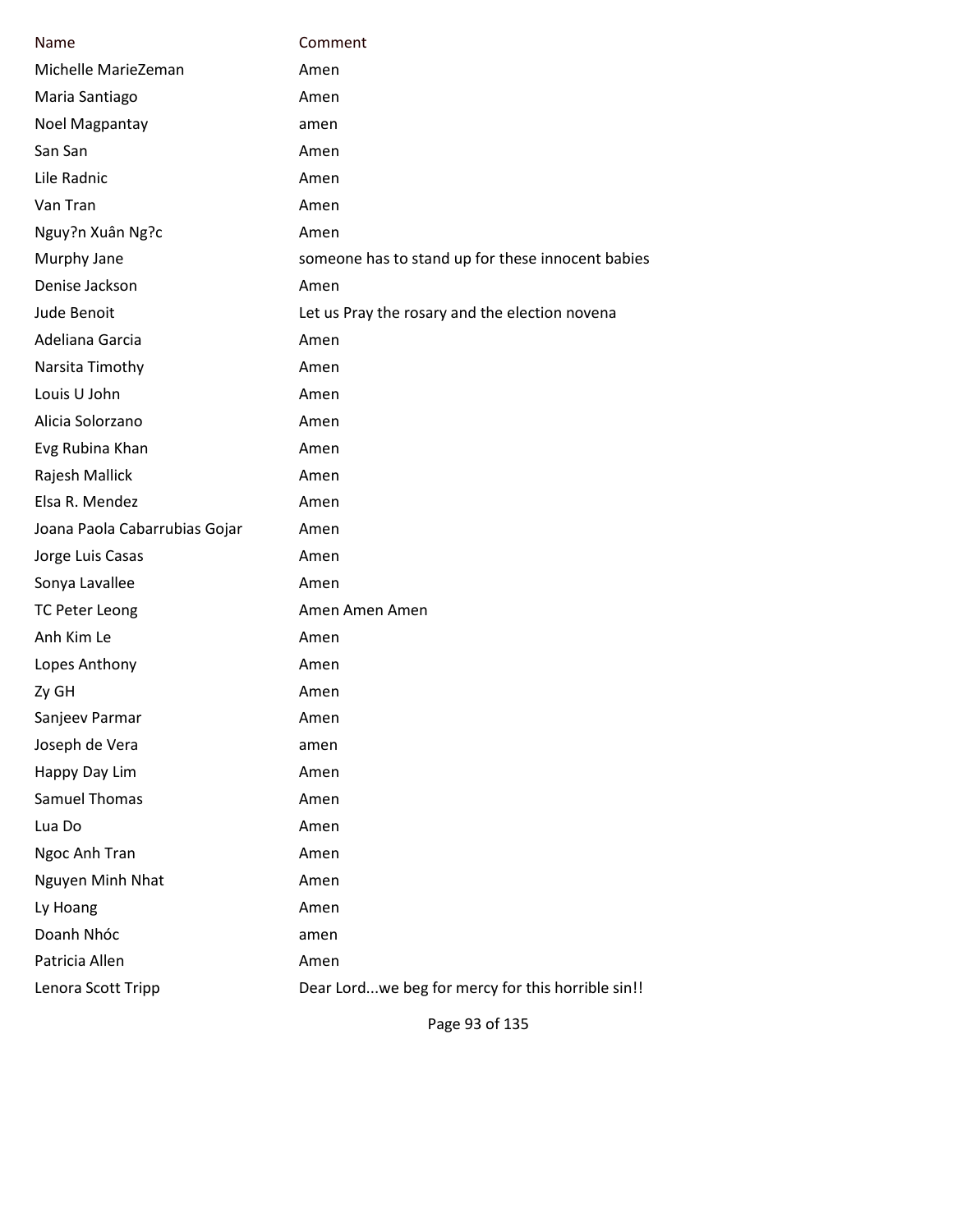| Name                       | Comment                                                                                                                                                                                                                                                                  |
|----------------------------|--------------------------------------------------------------------------------------------------------------------------------------------------------------------------------------------------------------------------------------------------------------------------|
| Shelley Wilkinson          | As horrifying as this is, the crime is worse! We are too used to not seeing the<br>results of our \"freedom\" to kill for convenience. You cry against this display in<br>respect to the child, but do you speak up before the slaughter? No! I applaud this<br>priest f |
| <b>Anthony Moraes</b>      | Thank you father for sharing your views,                                                                                                                                                                                                                                 |
| Alexandre Junior Boyer     | Amen                                                                                                                                                                                                                                                                     |
| Stephen Perkowski          | Abortion is demonic and so is Hillary.                                                                                                                                                                                                                                   |
| <b>Phyllis Davis</b>       | God forgive us, we know not what we do!                                                                                                                                                                                                                                  |
| Micheal Gregorcyk          | Lock baby Hillary up                                                                                                                                                                                                                                                     |
| Colana Cascio Hutchinson   | Amen                                                                                                                                                                                                                                                                     |
| Jill Serra                 | <b>AMEN</b>                                                                                                                                                                                                                                                              |
| Debbie Fitzpatrick         | Finallytruth                                                                                                                                                                                                                                                             |
| <b>Ed Sauley</b>           | Fr. Frank, God bless you and yours.                                                                                                                                                                                                                                      |
| Mary Lou DeSaro McWilliams | Save the babies.                                                                                                                                                                                                                                                         |
| George M Van Zandt         | Speak Up. Stand Up. For these babies.                                                                                                                                                                                                                                    |
| MrFrankie Love Mshilda     | Bless little angle                                                                                                                                                                                                                                                       |
| Dvd Coloma Peñafiel        | thank you father frank                                                                                                                                                                                                                                                   |
| Katie Raich Kemner         | Amen.                                                                                                                                                                                                                                                                    |
| Peter Kahsay               | I vot for life                                                                                                                                                                                                                                                           |
| Kathy Ciara                | VOTE PRO LIFE!!!!!!!                                                                                                                                                                                                                                                     |
| Eustace Dsouza             | Amen & Amen                                                                                                                                                                                                                                                              |
| Phan Rot                   | Amen ??                                                                                                                                                                                                                                                                  |
| Donna Osuch                | Amen                                                                                                                                                                                                                                                                     |
| Donna Osuch                | Amen                                                                                                                                                                                                                                                                     |
| Amy Provencher             | Amen                                                                                                                                                                                                                                                                     |
| Jamie Shively              | This should be exploited. You all seem to think abortion is no big deal, that it's<br>\"not even a baby yet\" but here it is. It's a developed child that someone just<br>threw away like trash. Church SHOULD influence your political views because this<br>is so agai |
| Adam Jeremiah              | Jesus's sacrifice was a bloody example of what our sins do to the innocent. Truth<br>can never be a sin. The only reason people are outraged at this is because there is<br>a worm eating at their consciences. No one can handle this picture because<br>abortion is th |
| <b>Gladys Newsom</b>       | Dear God help all Christians stand for your truth                                                                                                                                                                                                                        |
| <b>Therese Cheatham</b>    | Poor little baby. Abortion is horrible. So evil                                                                                                                                                                                                                          |
| Liz Mortell Dubenetzky     | Today is the day that each of us will make the decision to either take a stand for<br>the lives of the unborn or to be part of their death. If you vote for the democratic<br>candidate you have then become part of the tidal wave of death for the unborn.<br>When you |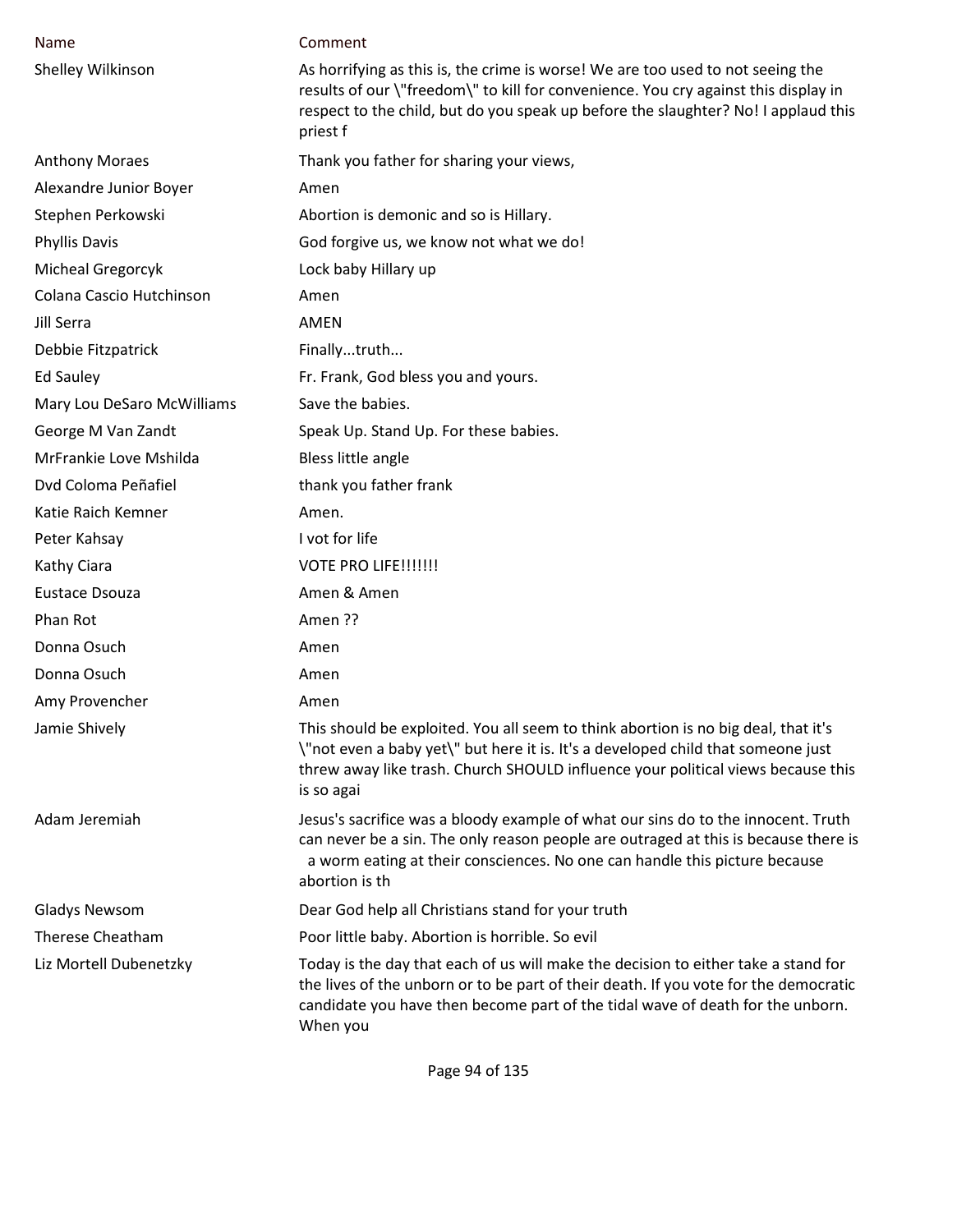| Name                      | Comment                                                                                                                                                                                                                                                                   |
|---------------------------|---------------------------------------------------------------------------------------------------------------------------------------------------------------------------------------------------------------------------------------------------------------------------|
| Debbie Dettore            | Your heroic leap of faith is the leap most catholics lack due to lack of \"HOLY<br>BOLDNESS\" through the Holy SpiritMother Angelica and St. John Paul 2 would be<br>so proud of you Father. You stood in place of Christ showing what \"murder in the<br>womb\" actual   |
| <b>Betsy Gorman</b>       | Paula in what way do you consider this precious little murdered innocence a stunt,<br>if Fr. Pavone having the courage to show us exactly what is being down to these<br>baby's is insighting you so much, don't you think it is about time we put a<br>complete stop to  |
| Vicki Dupre               | Deborah killing babies is disgusting filth                                                                                                                                                                                                                                |
| Michele Shepherd          | I became a born again christian after a saw a nun on tv talk about the santify of<br>life. I WAS IN CLLEGE AT THE TIME AND I FELT TOTALLY MOVED BY GOD THEN. I<br>HAD BEEN SLEEPING AND SUDDENDLY WOKE UP , TURNED ON TV AND HEARD<br>HER PLEA FOR LIFE. IT WAS LIFE CHAN |
| Eve Drew                  | And people think abortion doesn't happen. So sad??                                                                                                                                                                                                                        |
| Cynthia Gumm Tillett      | Sad sad I can't imagine abortion! ????                                                                                                                                                                                                                                    |
| <b>Brenda Bagwell</b>     | It is a sad thing to see. It may stay forever in my mind. It is easier to not get<br>worked up about the wrongs in this world if we close our eyes and do not see<br>them. When confronted with the devil we run to God. Do yo want to pretend this<br>isn't happening a  |
| Teodora Soria             |                                                                                                                                                                                                                                                                           |
| Kristin M. DiBrino        | May this precious baby rest in peace                                                                                                                                                                                                                                      |
| Jonathan Andre Walker     | Abortion is murder and it's wrong.                                                                                                                                                                                                                                        |
| Emilia Valencia           | So people can see the reality!! Total horrible!!                                                                                                                                                                                                                          |
| Christina Granitz         | Democrats are baby killer's                                                                                                                                                                                                                                               |
| Erica Tyner               | Well, I see his point. Y'all are angry at the wrong person. Be angry at the mother<br>for choosing to kill this baby. Be angry at the doctor who has killed many babies.<br>Be angry the government that allows this. And lastly, be angry at yourselvesfor<br>allowin    |
| Kathleen Samnadda         | Truth hurts and this is the truth of abortion.                                                                                                                                                                                                                            |
| Carolyn Thornton          | I wonder if when you finally go to heaven<br>That you will be priveledged to see<br>all those babies Your telling the world that they ARE human beings.<br>I wonder<br>what our Beautiful GOD's words will be to you for your work here on earth<br><b>PREVENTING fut</b> |
| Sonya Shryock             | Thank you for this important educational video.                                                                                                                                                                                                                           |
| Johnny Spikes             | Please I'm asking with all my heart don't pick Hillary Clinton                                                                                                                                                                                                            |
| Margaret Annfrog Gorman   | Abortion is murder and murder is ugly                                                                                                                                                                                                                                     |
| Della Amanda Romero-Grubb | Abortion is not ok                                                                                                                                                                                                                                                        |
| Joe Lenhart               | Pray for these children.                                                                                                                                                                                                                                                  |
| June Meymand              | Never use abortion as birth control. It's not the right thing                                                                                                                                                                                                             |
| Micheal Gregorcyk         | Hillary is racist                                                                                                                                                                                                                                                         |
| Francia Mata              | Poor baby!                                                                                                                                                                                                                                                                |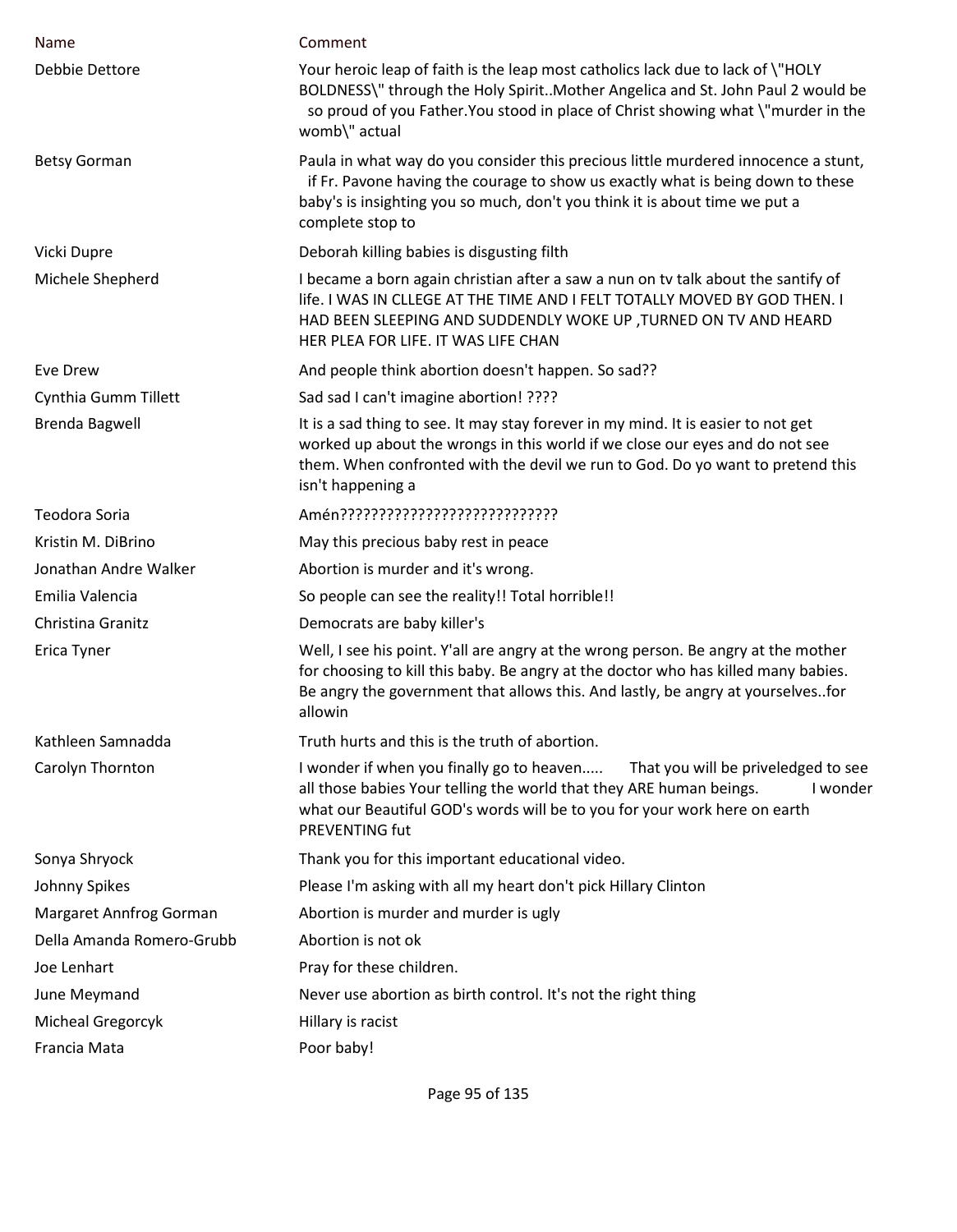| Name                           | Comment                                                                                                                                                                                                                                                                  |
|--------------------------------|--------------------------------------------------------------------------------------------------------------------------------------------------------------------------------------------------------------------------------------------------------------------------|
| Libby Hale Darnell             | I despise abortion.                                                                                                                                                                                                                                                      |
| Ashley Westbrook               | Abortion has to stop!                                                                                                                                                                                                                                                    |
| Andrea Duran                   | Abortion is a horrible crime!!!                                                                                                                                                                                                                                          |
| Beatriz Castelblanco Fernandez | abortion is not political issue. It is moral and it is killing a person.                                                                                                                                                                                                 |
| Michael Rgnonti                | THIS IS WHY KILLARY CAN'T BE PRESIDENT. .WELL THERE ARE LOTS OF REASONS.<br>.BUT THIS ONE IS ONE OF THE BEST REASONS.                                                                                                                                                    |
| Selva Manogary Andrew          | May the soul of all lost babies rest in peace.                                                                                                                                                                                                                           |
| Patricia Glispie               | Abortion is wrong                                                                                                                                                                                                                                                        |
| Barbara Marsiglio              | Abortion is wrong so horribly                                                                                                                                                                                                                                            |
| Amy Pearson                    | This is the sad reality we are living in. How any believer can vote for her is not<br>acceptable? Do we think God would be happy with our actions? Please please<br>please think about this video when you go to the poles. The video may be<br>extreme, but it is eye o |
| Danielle Morey                 | Abortion is not ok at any stage                                                                                                                                                                                                                                          |
| Tina Landry                    | NOW PEOPLE HOW MUCH TRUTH DO U NEED TO SEE<br>ABORTION MUST STOP                                                                                                                                                                                                         |
| <b>Geoff Plott</b>             | Not to mention Killary wants 9 month abortions!! Sick real sick                                                                                                                                                                                                          |
| <b>Tracy Faxon-Falgoust</b>    |                                                                                                                                                                                                                                                                          |
| Abe Castro                     | Amen                                                                                                                                                                                                                                                                     |
| Jessica Eggleston-Bishop       | Amen                                                                                                                                                                                                                                                                     |
| Jonier Criollo                 | Amen                                                                                                                                                                                                                                                                     |
| Lourdes Flores                 | Amén                                                                                                                                                                                                                                                                     |
| Elpirata Cabezadeperro         | Amen                                                                                                                                                                                                                                                                     |
| Anthony Bui                    | Amen                                                                                                                                                                                                                                                                     |
| Lydia Otie                     | Amen                                                                                                                                                                                                                                                                     |
| Norma L. Cueto                 | Amen                                                                                                                                                                                                                                                                     |
| Julie Schrager                 | Amen                                                                                                                                                                                                                                                                     |
| Justin Woodcock                | Amen                                                                                                                                                                                                                                                                     |
| Amjad Masih                    | Amen                                                                                                                                                                                                                                                                     |
| <b>Edith Fiddler</b>           | Amen                                                                                                                                                                                                                                                                     |
| Saxon Brian                    | Amen                                                                                                                                                                                                                                                                     |
| <b>Isabel Gonzalez Ramos</b>   | Amen                                                                                                                                                                                                                                                                     |
| <b>Marian Torres</b>           | Amén                                                                                                                                                                                                                                                                     |
| Hilda Attard                   | Amen                                                                                                                                                                                                                                                                     |
| Marsel Jose Kaparang           | <b>AMEN</b>                                                                                                                                                                                                                                                              |
| Loan Mai                       | Amen                                                                                                                                                                                                                                                                     |
| Susan Bacon                    | All abortions are wrong                                                                                                                                                                                                                                                  |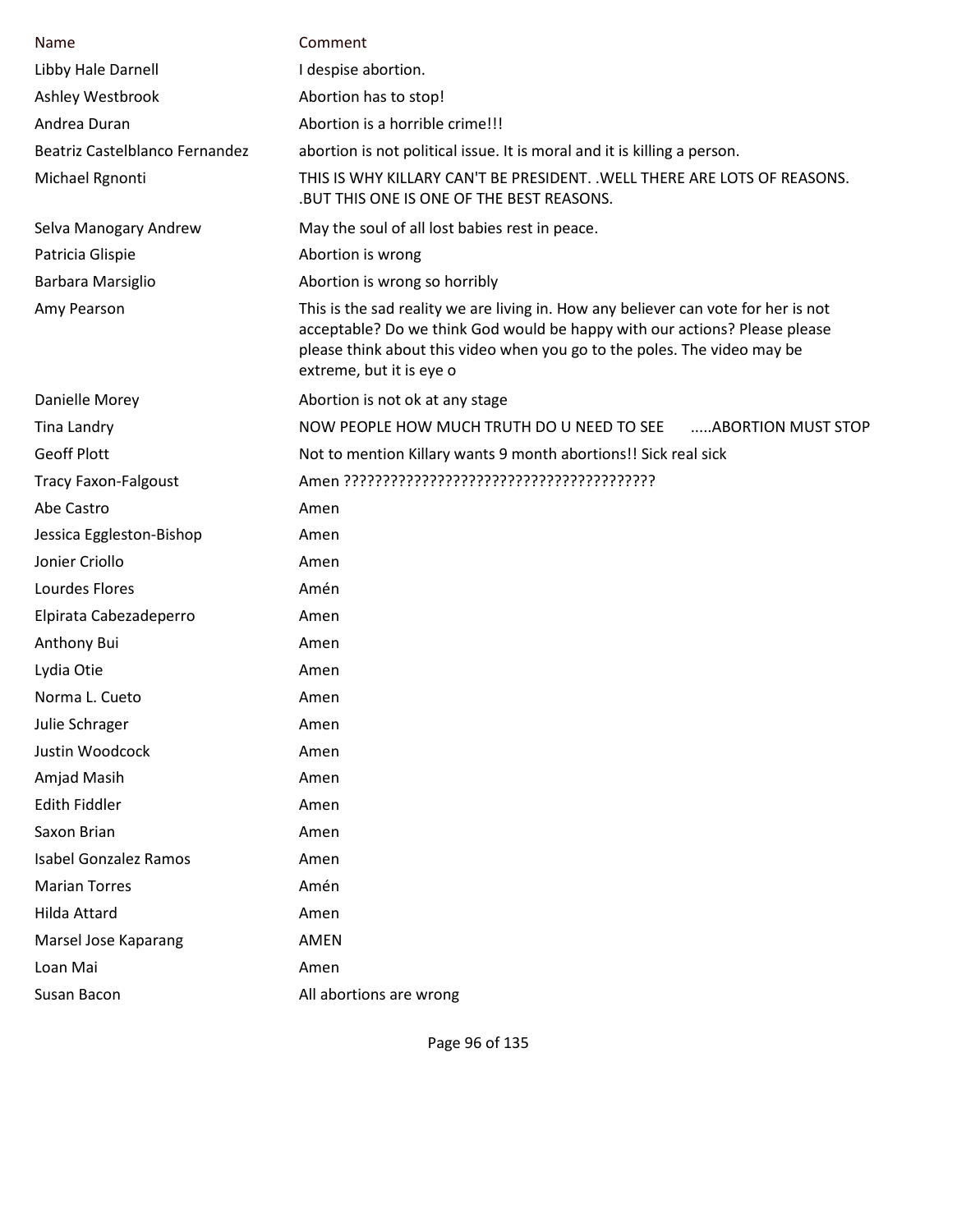| <b>Name</b>                 | Comment                                                                                                                                                                                                                                                                   |
|-----------------------------|---------------------------------------------------------------------------------------------------------------------------------------------------------------------------------------------------------------------------------------------------------------------------|
| Annelies Van Der Meer       | Thank you Father Frank :-)                                                                                                                                                                                                                                                |
| <b>Tina Couick McRorie</b>  | Maybe people need to wake up to the horror of abortion. People are too<br>desensitized and need to be shocked back to reality. Bless this precious child<br>whose life was taken bythose who have forgotten how precious life is This child<br>didn't have a choice,      |
| <b>Betty Hobbs</b>          | DearFather Pavone, I totally commend you and thank you for your support on the<br>unborn children who have no voice and who have lost their lives to abortion. God<br>bless you!                                                                                          |
| Marylene Guevara            | This is the truth of abortion and so it has to stop                                                                                                                                                                                                                       |
| Linda Milroy                | The only thing that is horrible Deborah is the choice to kill the unborn. Take a good<br>look. It's a baby a child a human being. We need to fight to stop abortion. Take<br>the responsibility for your body before pregnancy.                                           |
| <b>Patrick Steele</b>       | Father Pavone, I am an evangelical pastor, and I appreciate your heroic efforts to<br>expose the unspeakable EVIL of abortion, which cannot remain unspeakable! This<br>must be seen in order for people to face itunfortunately they must LITERALLY<br>face it, and      |
| Pauline Torri               | You vote Hillary and that babies blood will be on your hands because she will still<br>allow her to make killing babies so easy and so simple and just hey why don't we<br>just put on a condom isn't that easier than killing somebody and innocent baby                 |
| Dee Ramsey                  | Lord God please show people the way.                                                                                                                                                                                                                                      |
| Margaret Phelan             | I join my prayers with the true catholics and Christians and all other religions and<br>people of America, who truly believe that Abortionis murder and must stop.<br>Godhelp us all and hear our prayer.                                                                 |
| Diane Nancy Heiland         | The most horrendous child abuse is ABORTION!                                                                                                                                                                                                                              |
| Pam Knight                  | Satan has come to kill, steal, and destroy We have to vote the Bible. If we vote for<br>Hillary then YOU are guilty of murder                                                                                                                                             |
| Micheal Gregorcyk           | My friends its a true fact Hillary is for baby killing                                                                                                                                                                                                                    |
| Yalila Foster               | Amen                                                                                                                                                                                                                                                                      |
| Elizabeth Hagler Lluch      | How clear can it be???                                                                                                                                                                                                                                                    |
| Miriana Alesia              | Chose life.Chose blessings!                                                                                                                                                                                                                                               |
| Robin Lanter                | Poor baby.                                                                                                                                                                                                                                                                |
| <b>Carol Mackie</b>         | Mother Theresa, now a saint, said that abortion would not be understood until it is<br>seen. The devil likes to keep evil hidden in darkness. Many, many people who see<br>what abortion is and are educated about it, realize what a great evil it is and<br>choose life |
| <b>Debbie Coffman-Fouts</b> | As difficult as it is to seepeople that approve a woman's right to abortion have<br>no idea what they are supporting, that those babies are real. If they can actually<br>see what happens it will change many minds. Clearly that baby is not a clump of<br>cells as t   |
| Lynette Marie Stone         | Beyond sad. We must protect these babies.                                                                                                                                                                                                                                 |
| Jackeline Burfeind-Orellana | Father Pavone, recently a heard a politician to say thar a unborn child has no any<br>citizen right, so the free election to have a abortion is a good decision, and i can<br>believe that a well called humans has given to another humar the right to go to a           |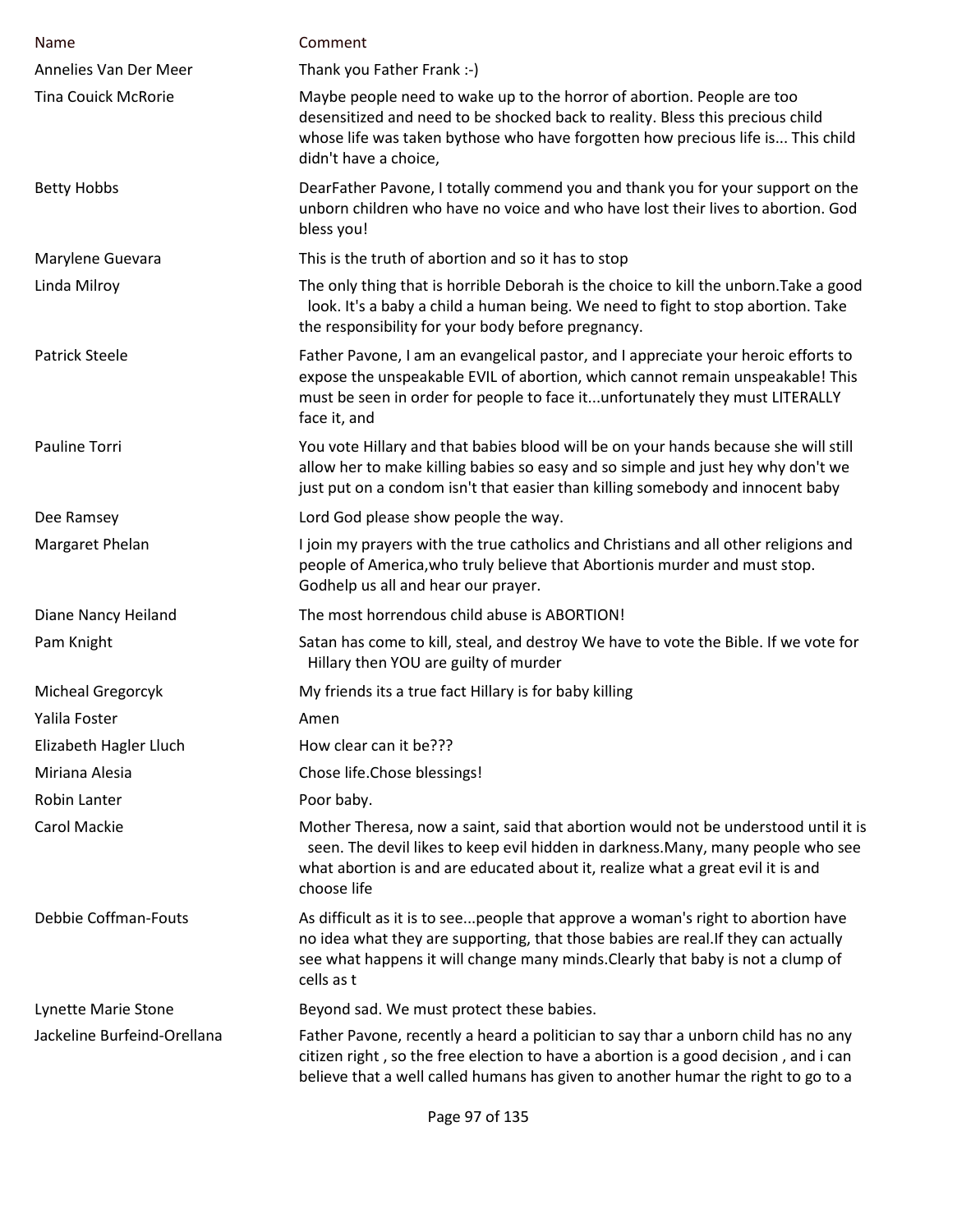| Name                   | Comment                                                                                                                                                                                                                                                                    |
|------------------------|----------------------------------------------------------------------------------------------------------------------------------------------------------------------------------------------------------------------------------------------------------------------------|
| Angela Herford         | Amen!! We need to vote for a person that truly understand that babies are a gift<br>and a plan from God!Never to be murdered by abortion.                                                                                                                                  |
| Joy McFarland          | I am not Catholic but I think any life is worth protecting. A baby is a blessing from<br>God and should not be taken lightly. How we treat our most vulnerable is a sign of<br>the condition of our souls. There is always another option than abortion.                   |
| Deborah Bankston       | No woman has the right to destroy a life!!!! ??????                                                                                                                                                                                                                        |
| Jo Anna                | "By abortion, the mother does not learn to love, but kills even her own child to<br>solve her problems. [Abortion is] really a war against the child, and I hate the<br>killing of the innocent child, murder by the mother herself. And if we accept that<br>the mother   |
| Ruth Kinsella          | How horrible!??                                                                                                                                                                                                                                                            |
| Gloria Alvarado Lee    | 80 million babies have died since 1973.3x the amount black babies, 2x the amount<br>are Hispanic. Look up eugenics, Margaret Sanger created planned parenthood to<br>purify America                                                                                        |
| Ruth Kinsella          | RIP little one??                                                                                                                                                                                                                                                           |
| Mark Mayor             | It is time to stand. If you call yourself Catholic and support the Democratic<br>platform with your vote especially with the knowledge of their pro abortion<br>policies then you have committed mortal sin. If the truth hurts then stop calling<br>yourself Catholic.    |
| <b>Miguel Valentin</b> | Ginsburg is the devil incarnate.                                                                                                                                                                                                                                           |
| Mayte Weitzman         | Lord have mercy on us and this innocent baby.                                                                                                                                                                                                                              |
| Kathy Grover           | It took great courage to bring this message to the public. So<br>Dear Father Pavone,<br>many ofus turn our heads as not to see. Are we the people not responsible for the<br>laws of the land? We say we believe in God and justice, how is this just.<br>As hard<br>as it |
| Inge Forster           | Thank you for your courage. I have learned that many good people put their head<br>in the sand like an ostrich because they can't handle the truth and don't want to<br>know. Look at the films David showed us and how many stand up to fight for these<br>baby's whos    |
| Jason Tippett          | I am thankful and praise God that you are presenting this video on abortion. This is<br>exactly what needs to be said. More of this needs to be shown and preached all<br>over.                                                                                            |
| <b>Tim Black</b>       | Many are offended by this display, so if this display offends you the message is<br>clear, abortion should offend you andMUST BE STOPPED.                                                                                                                                  |
| <b>Elaine Levert</b>   | Father is making a point cause you idiots will vote for a woman that wants this to<br>be done. Stop badgering father. That was a Human being and that is what<br>ABORTION is ! Murder !                                                                                    |
| Catherine Quinn        | Can't have it both ways. First folks ask clergy to speak out and up. They do and<br>get lambasted. This is the horrifying and brutal reality of what abortion is -- no<br>whitewashing or sugar coating. Maybe this is exactly what it will take for those<br>voting for   |
| Sasha Ruiz             | May his/hers soul Rest In Peace                                                                                                                                                                                                                                            |
| Carole Devine          | Please pray for us dear Lord !                                                                                                                                                                                                                                             |
| Jo Jones               | THIS BABY SHOULD HAVE LIVED NOT ABORTION FOR THIS BABY !!!!!                                                                                                                                                                                                               |
|                        | Page 98 of 135                                                                                                                                                                                                                                                             |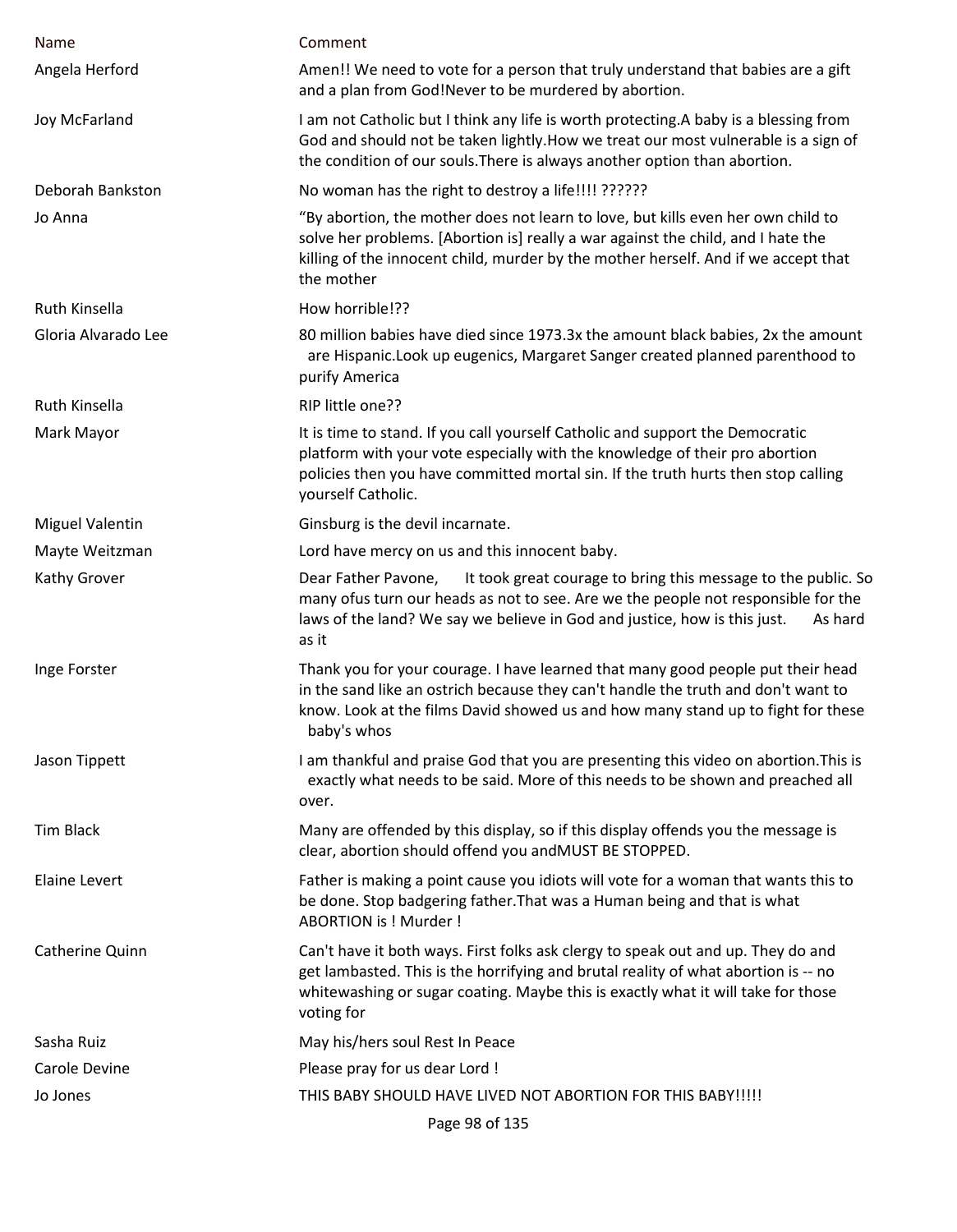| Name                        | Comment                                                                                                                                                                                                                                                                    |
|-----------------------------|----------------------------------------------------------------------------------------------------------------------------------------------------------------------------------------------------------------------------------------------------------------------------|
| Glenda Barnett              | If showing baby will \"show\" the truth, then show the baby.He was not given a<br>chance to enjoy the freedom of \"Life\" which is supposed to be the first of our<br>freedoms. Cry if you must but don't look away. Face the nasty truth of some of our<br>elected politi |
| Sandy Grych                 | Father Frank Pavone, I am not Catholic but happened across your video. THANK<br>YOU! Thank you for being so brave and doing what Christ would have you do.<br>Thank you for defying the status quo and sticking your neck out! So many people<br>(Catholics included)hav   |
| Frank Mase                  | This is the reality that we are turning a blind eye on. True desecration is the killing<br>of the pre born. People who criticize this are trying to be stupidly PC. Let us open<br>our eyes to the savagery that abortion does.                                            |
| <b>Christopher Preston</b>  | I think this church leader has every right to use his platform as a church leader to<br>highlight the horror of abortion. We can't start the practice of silencing the church<br>and rendering it silent on moral issues. Shock value can be compelling. I just belie      |
| Jerra Sparks Haines         | So many people are bothered by seeing the reality of the brutality of the violent<br>crime of abortion. What an appropriate place for an innocent babe. Bless you<br><b>Father Pavone</b>                                                                                  |
| Patricia Guzhñay            | QUE PENA MIENTRAS ALGUNOS QUEREMOS TENER A NUESTROS HIJOS Y<br>LLORAMOS POR ESO. OTROS SIN CORAZON PIENSAN ASESINAR A SUS PROPIOS<br>HIJOS, REALMENTE DE ESAS PERSONAS NO HAY NADA BUENO QUE ESPERAR SI<br>ASESINAN A SUS HIJOS A QUIEN MAS ASESINARAN. Y NO ES SOLO UN    |
| Grace Karwowski             | You bring the truth and people can't handle the truth so they<br>God bless Fr Pavone<br>come up with an excuse and put blame away from themselves. Press on Fr Pavone<br>and your team                                                                                     |
| Inma C Enríquez             | Lord have mercy                                                                                                                                                                                                                                                            |
| Amanda LeBoeuf              | Where would these people that are upset with Father rather see this baby? In a<br>garbage can?Because that is the reality. My vote will never be for one who<br>condones abortion, because then her sin is mine. Father is trying to save our souls<br>and I thank him fo  |
| <b>Sharon Butler Carlin</b> | Father Frank, thank you for fighting for these innocent babies. It's amazing how<br>many so called Christians will vote for this baby killer. May God bless you with<br>your work.                                                                                         |
| Taylor Teska                | You know what's crazy? People being more upset about the political correctness<br>than of the actual crime. This is insanity. I'm so sorry that you guys have been<br>brainwashed by our sinful culture and that you haven't had anyone in your life<br>who has steered    |
| Ken Piscopo                 | Hey Paula Camo Killing this Baby is unacceptable! ??                                                                                                                                                                                                                       |
| <b>Teresa Clayton Adams</b> | I am just going to call it just like it is this baby was killed, murdered in fact<br>abortion sounds better, and if you do not see it then God help you!I stand with<br>God, and my vote reflected that too! God bless you Father Frank for being brave                    |
| <b>Burntthigh GB</b>        | JESUS, forgive us, for we are wretched people, I am weak, I am nothing without<br>you JESUS.I beg thee, to never leave our side JESUS !                                                                                                                                    |
| Kathy DeRocha Guillot       | Thank you father for your unfailing support of the unborn. Praying that people will<br>pay attention to your words & vote for LIFE.                                                                                                                                        |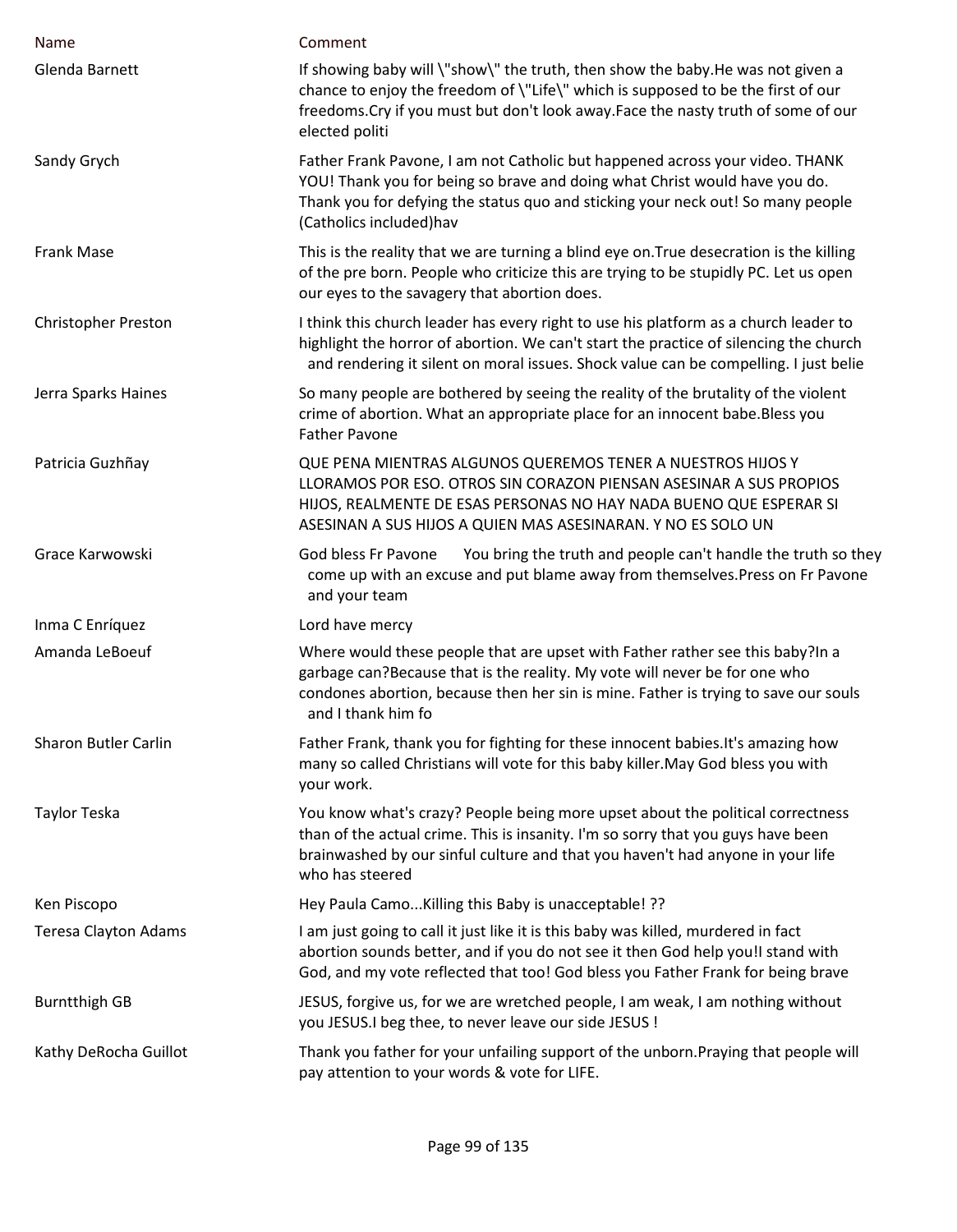| Name                    | Comment                                                                                                                                                                                                                                                                   |
|-------------------------|---------------------------------------------------------------------------------------------------------------------------------------------------------------------------------------------------------------------------------------------------------------------------|
| Rosie Castel De Oro     | I dont believe he is preaching from the pulpit during mass. He is not wearing<br>vestments. He is speaking as in a class. So get over yourselves defending the<br>slaughter of the holy innocents!Hell is eternal my friends!                                             |
| Marianne Teresa         | This is real just stop complaining people need to see the TRUTHto comprehend<br>the seriousness of abortion because just speaking it to some means<br>nothingGod Bless this BABY and all the aborted babies in heaven.AmenThank                                           |
| Sheila Kay Marshall     | So sad I can barely watch but this is reality                                                                                                                                                                                                                             |
| <b>Angel Fleming</b>    | 1) it is shocking to see the dead body of a baby. That's THE POINT. Funny how we<br>don't trash Catholic posts of Saints at rest, though.<br>2) MLK Jr believed (and won<br>the Civil Rights movement by) showing people the violence and victims of hate<br>crimes. Amer |
| Maria Anglin            | God will hold this people accountable for what they did. We need to pray and<br>choose a president who is anti abortion and protect life.                                                                                                                                 |
| Elizabeth Hagler Lluch  | That's another liberal lie!!!                                                                                                                                                                                                                                             |
| Joann Sabatini          | Choose carefully this is heartbreaking ! ????                                                                                                                                                                                                                             |
| Colin Smith             | Never Hillary!!!!!!!!                                                                                                                                                                                                                                                     |
| Julie Dost              | This is great and is a reality. You either believe the contents of the Bible and live<br>your life according to the teachings or you don't. These killings must stop. Thank<br>you Father Espinoza.                                                                       |
| <b>Shirley Marshall</b> | I am happy he has done this, it appears it has opened some eyes that would not<br>believe that abortion really happens Thanks to the priest All those for<br>abortion. MAY this post haunt you,. Go Trump and lets stop this killing                                      |
| Liz Morrow-Dupuis       | It's murder. Heart breaking.                                                                                                                                                                                                                                              |
| Matilde Scerri          | LIFE IS PRECIOUS GOD CREATED It's going to be so great to see my loved ones<br>again when I get to heaven!! Press Like if you agree! =)                                                                                                                                   |
| Linda Carroll           | I will NEVER understand how a mother can murder her unborn child!!!ALL who are<br>complicit in, or support this atrocity will be held accountable before God!!                                                                                                            |
| Rebecca Davis           | We are being marked by this decision. \"If you can't protect people's lives, how<br>can you protect their money\" Well said!                                                                                                                                              |
| Ricardo Osorio          | This last resort Fr Pavone is using, as disturbing as it is, is reality. He is using this<br>radical measure because he does not have a better one right now to make<br>America wake up. How blind and far from God we have become that we are not<br>even outraged<br>Ab |
| Annamaria Dickens       | Kathy Harres how else can us Christians show the people how wrong and evil<br>abortion is. Then it os ok for women who abort their babies, they don't see the<br>remains of their unborn babies, that are in pieces and then thrown in a trash<br>bags. women have to s   |
| Joyce Bastin            | God Bless you for showing this poor baby, if it opens the eyes of one person<br>thinking about abortion you will have saved a child. Please give the baby up for<br>adoption& give the child to a family who will care for it.God will bless you for it.                  |
| <b>Ruth Powers</b>      | I'm sorry, but I applaud you Father. Giving this baby a proper blessing and burial.<br>People need to be awakened to the atrocities of our world. It is here in our cities<br>and not in some other far off land. I know with first hand experience that this<br>happen   |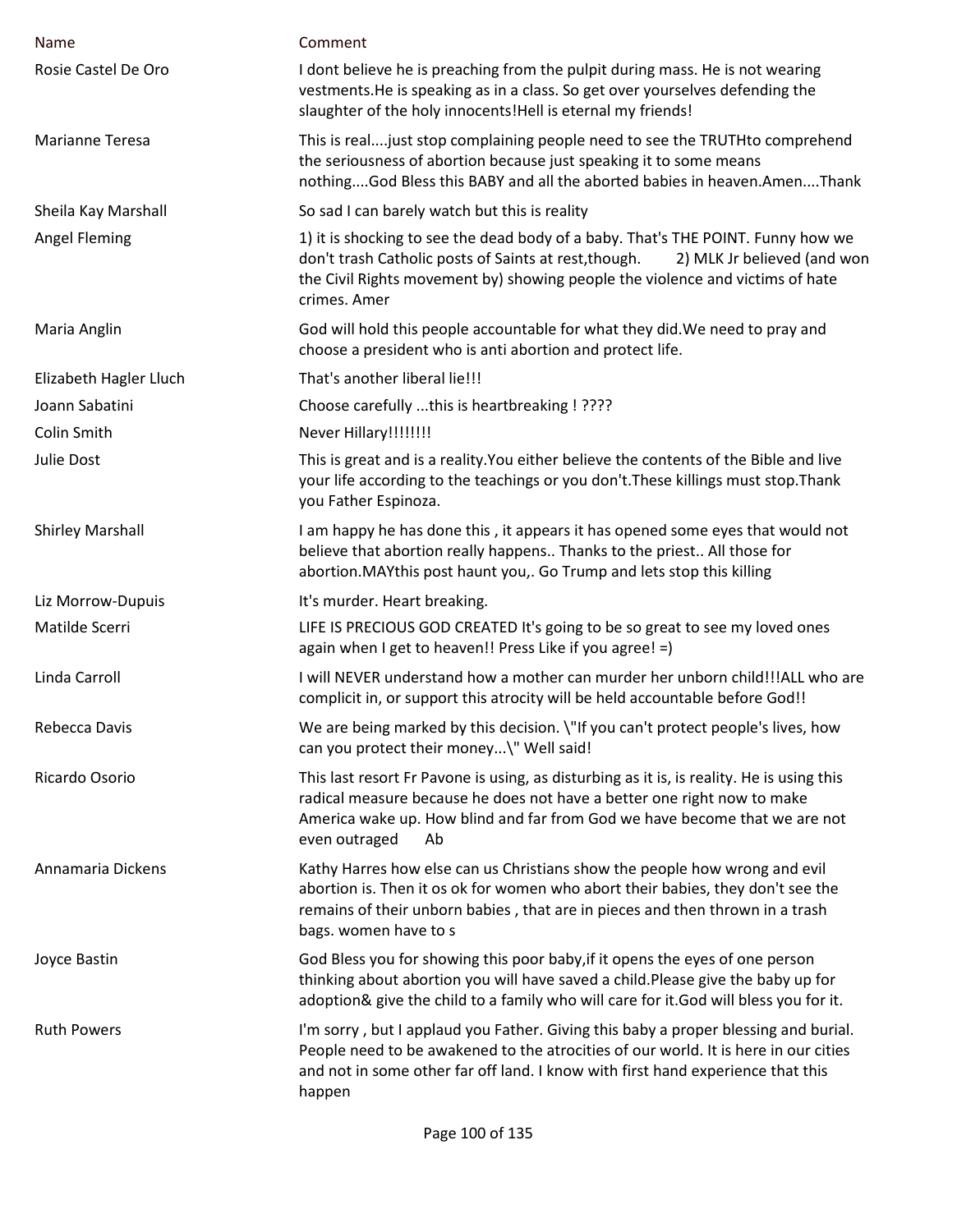| Name                           | Comment                                                                                                                                                                                                                                                                   |
|--------------------------------|---------------------------------------------------------------------------------------------------------------------------------------------------------------------------------------------------------------------------------------------------------------------------|
| Sue Wasko Spafford             | Thank you Father Frank Pavone for having the courage and love to show the<br>horrors of abortion. You're in our prayers every day; we love and appreciate you<br>and hope more Catholic priests and bishops will step up to the plate like you and<br>defend these poor b |
| Eliza Beth                     | so everyone is up in arms for showing a dead fetus, writing (respect it and give it<br>a funeral) BUT not seeing the flaw in the logic? They didn't care or think it<br>deserved respect when it was alive. it is only a thing not a person until it                      |
| Janet Lewis                    | Don't get upset go vote                                                                                                                                                                                                                                                   |
| <b>Krissy Dixon</b>            | Many can't handle the ghastly reality of this child's heartbreakingly lonely and<br>cold and callous murder being exposed before their eyes. He lies here in death as<br>he existed in life - unloved by his own mother, cast out from any family.<br>So many<br>will su  |
| <b>Susan Bostwick Williams</b> | Lord please forgive us                                                                                                                                                                                                                                                    |
| <b>Tj Marion</b>               | If you think this is exploiting a baby, then you must be OK with killing children.A<br>woman does have a right to choose to be a mother, but before you get<br>pregnant. You don't have a right to take a life to ensure yours is made \"better\".                        |
| Barbara Rote                   | America won't reject abortion until it SEES abortion. Slavery is our example of<br>this. Why do you think linguistics get changed, to hide the truth? Choose life.                                                                                                        |
| Michelle Rader Kumrow          | Thank you Father Frank for showing the truth to everyone. Most people can't admit<br>the horrible the truth until they see it, then they cannot deny the truth.                                                                                                           |
| Mary Lou Lovell                | We are to expose and resist evil, not stand idly by and cooperate with it. If we do,<br>we are entering into their sin, which God will not overlook. This is the shedding of<br>innocent blood which God abhors.                                                          |
| Jeannie McCullough Stiles      | This baby \"bears witness\" to the greatest act of Hatred, abortion.<br>Mostpeople<br>dont want to acknowledge, let a lone, look at what an aborted baby looks like.<br>Father Pavone hasn't lost it; he got the exact reaction he was looking for DISGUSt!               |
| Denise Robson                  | Fr P so heart breaking!                                                                                                                                                                                                                                                   |
| Penny Blackburn Peters-Clark   | I admire your truth and courage. This needs to STOP                                                                                                                                                                                                                       |
| <b>Sheryl Rogers Ramirez</b>   | He wouldn't have to do this if there weren't so many Godless people in the world<br>thinking it's a necessary evil to slaughter innocent life. The Godly have talked and<br>talked and what good has it done?Fathers and Pastors have been driven to<br>extreme measures  |
| Carolyn D. Henderson           | Oh my God help our country!                                                                                                                                                                                                                                               |
| Mary Gale Heinen               | God help us!                                                                                                                                                                                                                                                              |
| Patty Woodall Larsen           | People care more about animal abuse then children. Anybody who sees this and<br>listens to whole service should feel some sense of sadness. We could be aborting<br>the next president or the cure for cancer. America is becoming desensitized to this<br>atrocity. The  |
| Hannah Cromett                 | It is all of our duty to give a voice to the innocent babies!!! It is morally right to<br>stop abortion regardless of your political or religion views. I have always told my<br>own children, and those who I have counseled that if you were conceived/born,<br>God mea |
| <b>Walter Covens</b>           | Our Lady of Guadalupe, pray for us.                                                                                                                                                                                                                                       |
| Susan Mcgrath                  | Destruction of an innocent. So sad??                                                                                                                                                                                                                                      |
|                                | Page 101 of 135                                                                                                                                                                                                                                                           |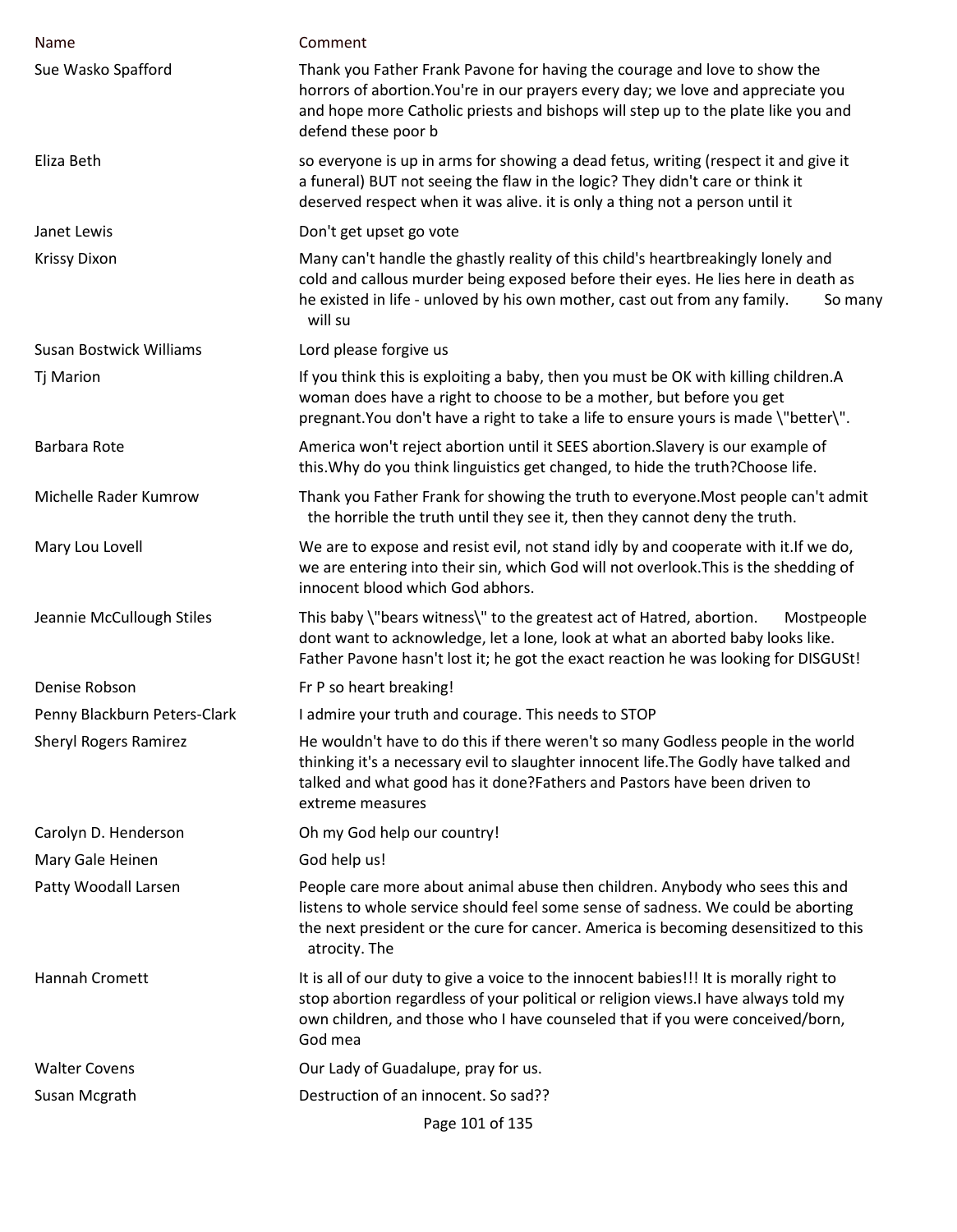| Name                         | Comment                                                                                                                                                                                                                                                                  |
|------------------------------|--------------------------------------------------------------------------------------------------------------------------------------------------------------------------------------------------------------------------------------------------------------------------|
| Leslie Townsend              | Wake up, America!<br>The culture of death is in control and it's time to speak up<br>and take our Country back. Thank you Father for your boldness and courage to<br>challenge the Church. We are the Salt.                                                              |
| <b>Diane Vivis</b>           | he is trying to wake people up, reality check as to what goes onthis is<br>ahuman, God creation but have a proper burialthe so called mother to kill her<br>baby is sicko                                                                                                |
| <b>Gilbert Nadeau</b>        | \"I they have persecuted meThey will persecute you because of me.\"May God<br>grant eternal rest and divine mercy to this child.                                                                                                                                         |
| Lorraine Baxter              | Good Father - thank you for making clear the open and brutal nature of the<br>Progressive sacrament of abortion. Molochians and Semi-Molochians hate those<br>pictures - they have countless reasons why - and of course, the ubiquitous<br>comments about how heartless |
| Quiteria Burdier-Batista     | Merciful God help us stop this culture of death ??                                                                                                                                                                                                                       |
| Margaret Lee                 | Thank you for speaking the truth!!!!!                                                                                                                                                                                                                                    |
| Rochelle Giuseffi            | This little baby martyr is TRUTH exposed!Many just can't accept that the killing of<br>a baby in the \"safety\" of his mother's womb is murder. God gave this baby a<br>mission even in the wombto showus the evil of abortion. THANK God YOUR<br>mother chose LIFE fo   |
| Carol Casserly               | Mariska no true Christian would believe in the killing of God's children for<br>whatever reason right in the womb. Who is blind??                                                                                                                                        |
| Yolanda Patrizio Vanhecker   | Someone finally shows reality                                                                                                                                                                                                                                            |
| Jerry Bair                   | They sold baby parts for research that's sick                                                                                                                                                                                                                            |
| Fatima Astals Spevak         | Trudy Ann, you don't know what desecrating is nor do you have any idea what<br>defiling the altar is. This child who is made in the Image and likeness of God is<br>the one who was defiled by her parents the abortionists and the people you have<br>elected to be in  |
| Oscar Vela                   | Esta es la Realidad Cuando votas Por El Aborto De UN Inocente muerte. Vota Por la<br>vida De Los Inocentes no basta decir Que Crees En Dios. Hay Que Creerle A Dios<br>Vota Pro Vida Protege A Los Mas Inocentes.                                                        |
| Margaret Lee                 | The truth hurts.                                                                                                                                                                                                                                                         |
| Eric Eldred                  | I wish all pro abortion liberal cafeteria so called Catholics would just leave. If you<br>do not want to follow all the teachings of the Catholic Church then just take a<br>hike. You can't pick and choose what you want to follow in the<br>church.Excommunications n |
| Carolyn D. Henderson         | It's not a free choice, it's a baby!!!                                                                                                                                                                                                                                   |
| Mary Moser                   | Definately, let the child live. Hillary is used to doing such things. She has no<br>conscience when it comes to humanity. God bless these pour children.                                                                                                                 |
| Barbara Wilcenski            | This is very sad why don't you show the silent screen it shows the baby being<br>sucked out of the mothers womb with its mouth open scream-ing which is more<br>morbid? Then there is parcel- birth-Abortion- where the baby is third trimester and<br>they put a large  |
| <b>Sharon Micallef Eaton</b> | God Help us!                                                                                                                                                                                                                                                             |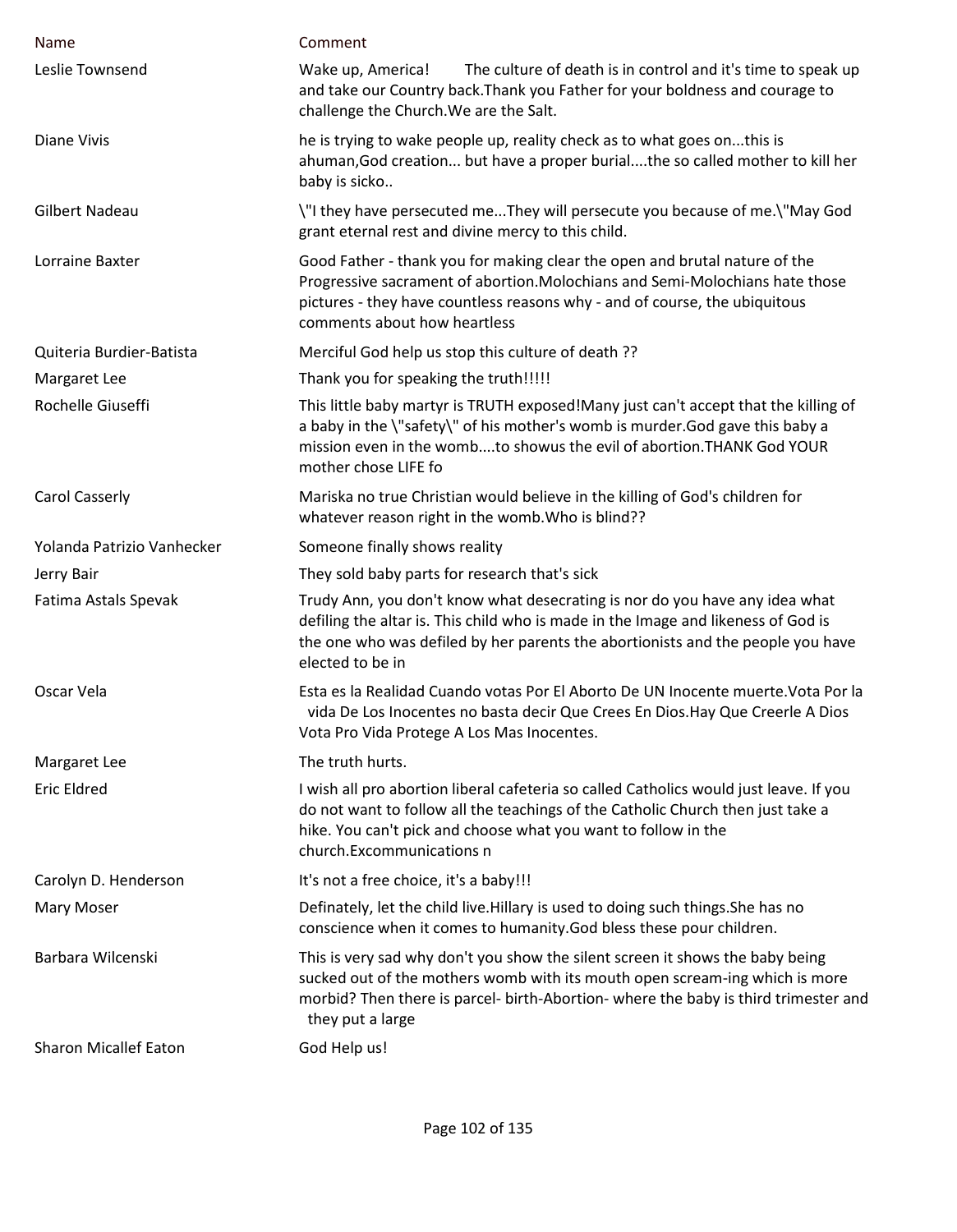| Name                    | Comment                                                                                                                                                                                                                                                                  |
|-------------------------|--------------------------------------------------------------------------------------------------------------------------------------------------------------------------------------------------------------------------------------------------------------------------|
| Clare Weyden            | Lord God your will be done in This election. May your Holy Spirit reign over the<br>nations and deliver them up to your standards and not worldly standard in Jesus<br>name I pray Amen.                                                                                 |
| Mary Brancadora Briggs  | Father, God bless you. This must be seen. It is the mortal truth. Those who oppose<br>what you are doing, are in compliance with the culture of death.                                                                                                                   |
| Ana Beatriz Gonzalez    | Some people think that because there are dedicated Catholic that what count!It<br>more than that, I pray the Lord to have Marcy to this country if Hillary wing.                                                                                                         |
| Silvia Pulmano D'Elena  | Thank you Father Frank Pavone. I don't think you're exploiting at all, the truth has<br>to be told because people refuse to face it. There are a lot of so called Christians<br>who are voting for Hillary. When I lived in Denver the Catholic Church was at the<br>for |
| Mike F Shields          | Fr. FRANKThis is what MORAL Courage Looks Like! Thank YOU. Amazing<br>election as it has So CLEARLY defined US.Sad to see the undercurrent of support<br>for Abortion and the self righteousness it displays to do so This is the<br>equivalent of showing the           |
| Gloria Alvarado Lee     | Compare democratic platform & satanic platform is the same. Wake up<br>people. Lord Jesus King of all nations have mercy on us!                                                                                                                                          |
| Dan O'Flynn             | Yes, it is sad to see this child!!Think about the millions of others murdered and<br>not as blessed to be protected and respected after the death of this innocent<br>child!!Yes, LIFE is worth fighting for and Clinton has no respect for life (and she is<br>a mother |
| Gina Chiappone          | Please protect all Babies stop the killing !!!!!                                                                                                                                                                                                                         |
| Cathy Reine Westcott    | I truly can't look at our sin, it is devastating - but boy am I going to pray for you at<br>suffering from the sins of this world.                                                                                                                                       |
| Joyce Box               | Truth hurts doesn't it people . Can't face the hard cold facts . If they hadn't<br>provided a burial for this little one it would have been discarded like a piece of<br>garbage in a land fillsomewhere. God sees                                                       |
| Cheryl Norman Comparato | God will surely bless you as you are speaking for His child.I'm not a Catholic but<br>am so proud of you for bringing this great darkness to the light. I'll pray for you as<br>I'm sure you will have a spiritual fight on your hands - you will be protected & I ca    |
| Mary T Colby            | A true wake up call as this is a most precious child of God may those people the<br>world over come to the major reality of life at all stages must be protected!!!!!<br>God be with you father in your most important work of standing for life all life in<br>all stag |
| Lon M. Pierce           | I appreciate you posted this video father because there's a lot of people out there<br>what really is ABORTION and how it is done. How can somebody goes to church<br>and allow such a horrible act and yet call themselves Christians or any one who<br>support abortio |
| Alison-Denny Maloney    | Thank You and God Bless you for putting this in front of the American People. They<br>need to know the TRUTH and they try constantly to not look. God Bless you for<br>standing for the TRUTH!                                                                           |
| Daniel Lilja            | May God bless this little child. .RIP                                                                                                                                                                                                                                    |
| Susan Allen Baron       | God help us !                                                                                                                                                                                                                                                            |
| Kathy Ciara             | Catholics, lets get together and vote pro life.                                                                                                                                                                                                                          |
|                         | Page 103 of 135                                                                                                                                                                                                                                                          |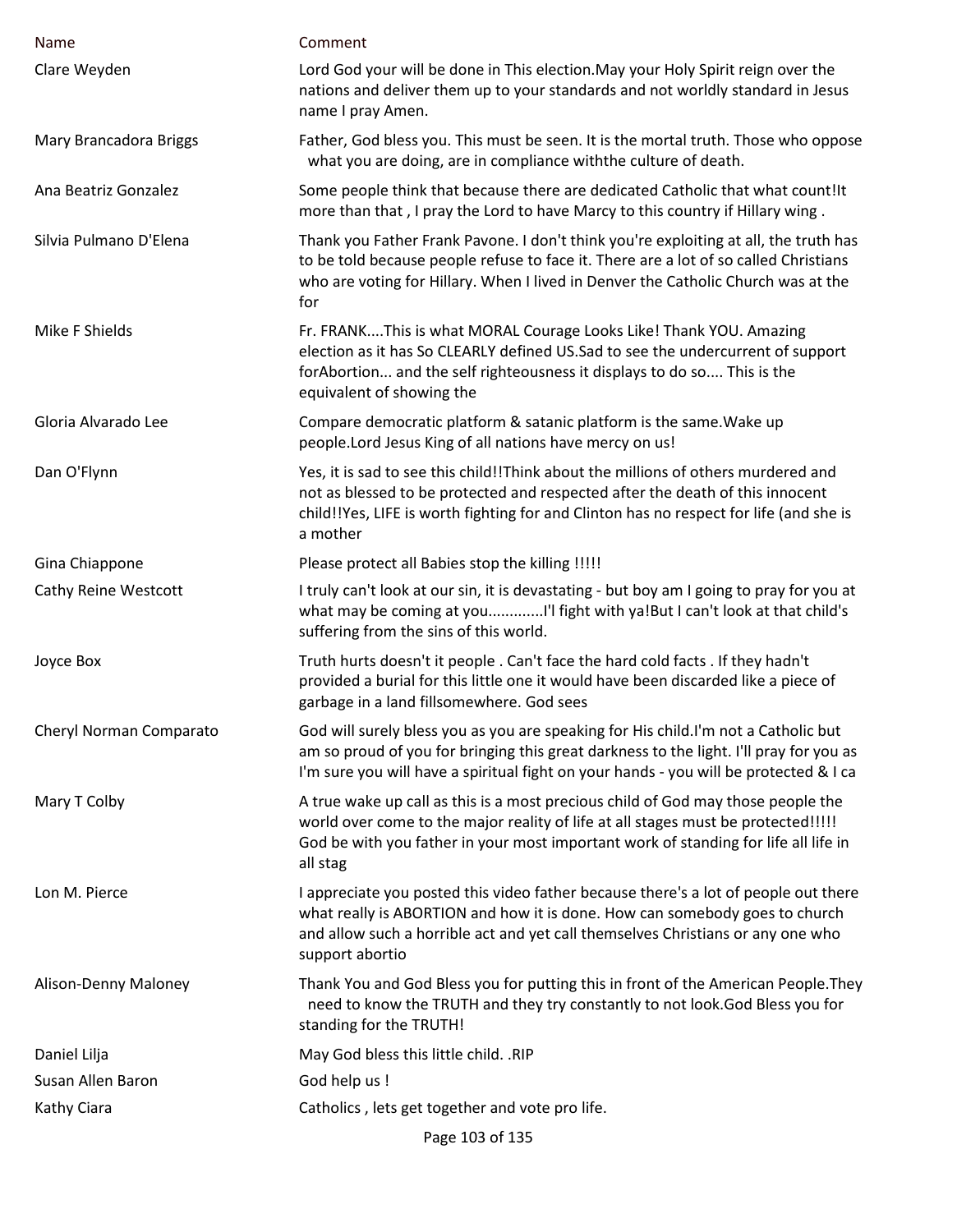| Name                     | Comment                                                                                                                                                                                                                                                                     |
|--------------------------|-----------------------------------------------------------------------------------------------------------------------------------------------------------------------------------------------------------------------------------------------------------------------------|
| Premey N Tom Joyner      | This is not about denomination, Jesus did not create denominations. This is about<br>life and death. This is about God's promise to protect and bless those who love<br>Him. This is about mankind accepting this promise and binding the covenant<br>between God and ma    |
| Karen Hungerford Theriot | I totally agree with you but I can't watch this.                                                                                                                                                                                                                            |
| <b>Frank Guerrini</b>    | Typical for liberals/progressives to attack the messenger and ignore/redirect the<br>topic. Abortion is NOTHealthcarenor should it be a means to end an<br>inconvenience.                                                                                                   |
| Charlene Erwin           | if you dont like what your hearing leave                                                                                                                                                                                                                                    |
| Cindy Woolley King       | No Deborah! Shame on you! Father Pavone is a Saintly priest!                                                                                                                                                                                                                |
| <b>Rich James Newman</b> | If it disgusts you, do something about it                                                                                                                                                                                                                                   |
| <b>Karen Higgins</b>     | We have to vote for Life. My fear is that they are going to place Hillary in office no<br>matter what!If they are going to ignore us then God will step in like He has over<br>the course of time to correct the wrongs. The Holy Door shuts this month. This may<br>be all |
| Sharon Smith             | This child did not ask to be conceived, there is no way that babies should killed<br>like this. If you do not want the child, give the child up for adoption to parents that<br>want and cannot have children. Give them the blessing of parenthood instead of<br>killing   |
| Gail Cheatwood           | Father Frank Pavone I applaud you for taking a stand even when people<br>disagree. People are to sheltered and don't want to be exposed to reality anymore.<br>It may not be politically correct but you are right!                                                         |
| Debbie Ann               | It's so sad!!! It's awful                                                                                                                                                                                                                                                   |
| Tenah Marie Clark        | Quite funny that you all do not want to see this but this is reality. People can<br>agree with abortion but can't handle seeing the lifeless baby. This is hard to see<br>but he's right. You need to see what you're aborting understand why you are<br>allowing           |
| Evelyn Maria Backlund    | Prayers for an awakening in the hearts of people in America! For some, the ugly<br>truth has to hit them in the face before their hearts are moved to repentance and<br>for others this may move them to action against such an atrocity! Help us Lord!                     |
| Janet Gill               | This is stark reality                                                                                                                                                                                                                                                       |
| Lucy Olivas              | The truth hurts. A baby killed before it could have a life. With so many people<br>wanting babies, why wasn't it given up at birth to parents who would have loved<br>this baby as intended.SAD                                                                             |
| <b>Ruth Felker</b>       | Democrates seem to love having unborn babieskilled.                                                                                                                                                                                                                         |
| Mari Villarreal          | We know what you are doing, we know how brave you have been, consistent and<br>merciful towards the aborted baby and the other victim, the mother of the aborted<br>baby. \"The Gates of Hell will not Prevail\" Father Pavone, we are very grateful<br>for having you a    |
| Graciela Perez           | So sad that Americans have became hard of heart                                                                                                                                                                                                                             |
| Louise Wiard             | This is so heartbreaking I can hardly look.I pray fervently that this election has<br>awakened a sleeping giant (the Church  believers of every denomination who<br>name the name of Jesus as Savior) and please I implore all to vote for LIFE.God<br>bless Father         |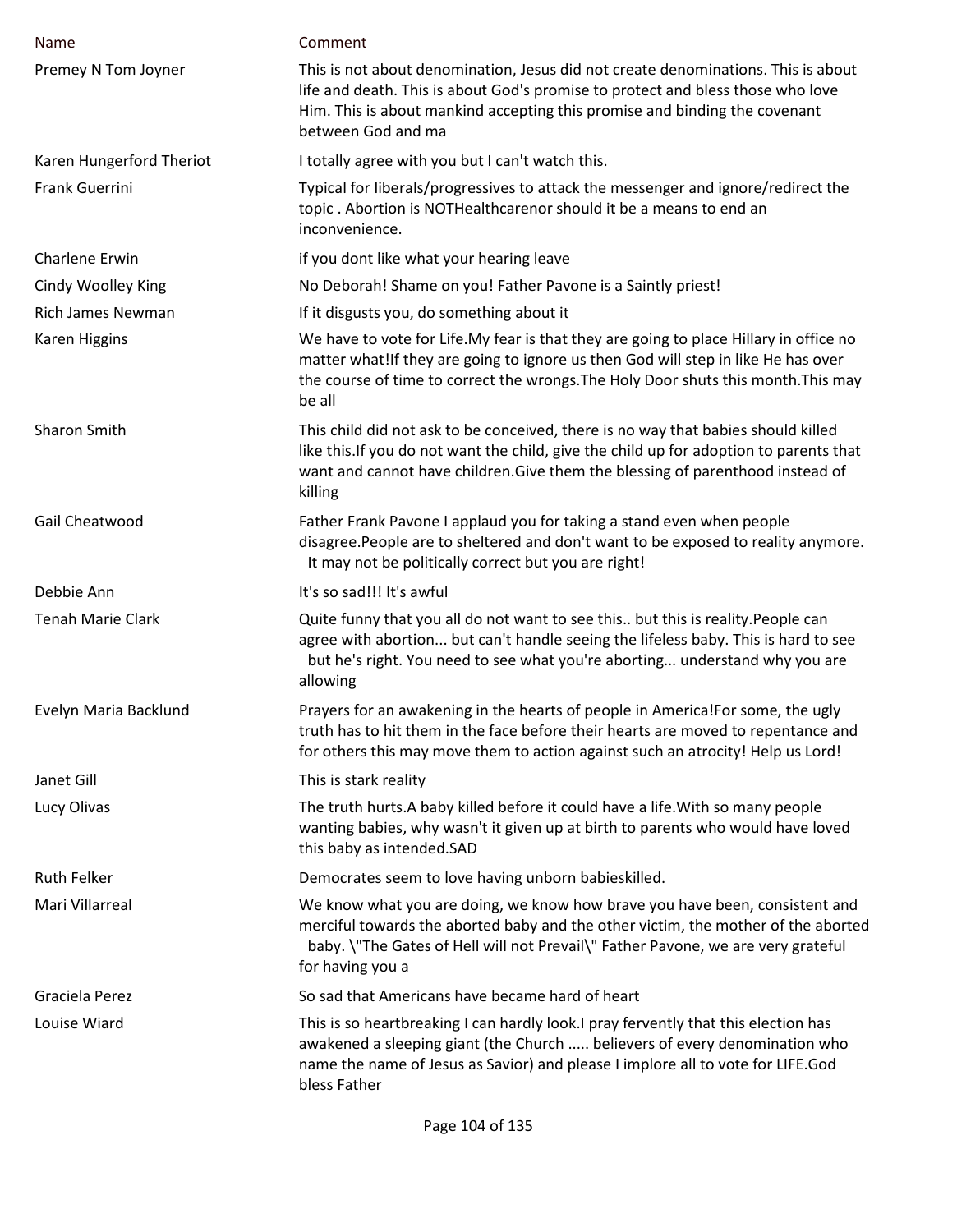| Name                           | Comment                                                                                                                                                                                                                                                                  |
|--------------------------------|--------------------------------------------------------------------------------------------------------------------------------------------------------------------------------------------------------------------------------------------------------------------------|
| Belisa Ucciardo                | Please Kiss the baby the baby for me, Father Frank Pavone.                                                                                                                                                                                                               |
| John Street Hughes             | Its breaks my heart                                                                                                                                                                                                                                                      |
| Lenora Scott Tripp             | It dont sound so bad until you SEE the truth!!                                                                                                                                                                                                                           |
| Evelyn Pupello                 | Thank you for speaking up                                                                                                                                                                                                                                                |
| Teresa Steinhauser Pluemer     | Thank you Father, people need to see what abortion really is. You are taking life, a<br>life that could have been saved and a loving family could have adopted it. Suck it<br>up people, the picture is the truth.Please pray for our nation to get on the right         |
| Rita Westerman                 | I can not imagine, a doctor who works to saves lives, and then decides to doan<br>abortion and kill a living child. Nor can I believe a Mother would permit this to<br>being done!                                                                                       |
| Kathleen Daly Dickman          | Please God help us in this election                                                                                                                                                                                                                                      |
| Jam Sells                      | in NO way is killing babies okay:(                                                                                                                                                                                                                                       |
| Brenda L'Antigua Kadlik        | abortion is murder and this suffering because of people in power and people<br>thinking abortion is a person right, has lead this Country down the path to Hell. i<br>pray that abortion will endand God is put back into America.                                       |
| Sherrill Nurnberger            | I'm sorry this happened to you little one??                                                                                                                                                                                                                              |
| Sandi Mooney                   | Oh my gosh poor baby. Please don't let this happen                                                                                                                                                                                                                       |
| Roger Attkisson                | Get a post it note to cover lower portion of your screen. His message is worth<br>listening to.                                                                                                                                                                          |
| Sharon Sf                      | Lord have mercy on us.                                                                                                                                                                                                                                                   |
| <b>Grady Brewer</b>            | The world will manipulate and this is nothingsomeday people will be like Nero<br>and do worse to Christians. its coming and we need to support life for a child in<br>the womb.STOP ignoring abortion folksits supporting abortion when you DO<br>NOT speak out          |
| Kaye Polarie Mayers            | Their blood is crying out for us to do something!!!                                                                                                                                                                                                                      |
| Kathleen Daly Dickman          | Choice life not death                                                                                                                                                                                                                                                    |
| Kenny Parsons                  | Please Lord intercede for our Country.                                                                                                                                                                                                                                   |
| Debra Baguss Hering            | Crying for this precious baby. We will never knowwhat great contributions this<br>child may have made to our \"so called\" society. What choice did this innocent<br>child have?                                                                                         |
| Suzanne Herrmann               | Poor baby ??                                                                                                                                                                                                                                                             |
| <b>Frances Quinn</b>           | I am reading all these comments attacking this priest for what he did. As a<br>Christian I am shocked. If any of you are Christians then you should be ashamed<br>of yourselves. And if any of you are non christians then be honest and state so in<br>your comments. H |
| <b>Sharon Gerber</b>           | If this offends you as it should be a                                                                                                                                                                                                                                    |
| <b>Cesar Ramirez</b>           | My heart aches                                                                                                                                                                                                                                                           |
| Mark Mason                     | RIP go with God little one.                                                                                                                                                                                                                                              |
| Ellen Bertke                   | People need to see this. Reminds me of how Eisenhowrr                                                                                                                                                                                                                    |
| <b>Maureen McCarthy Marold</b> | Their blood cries up to heaven                                                                                                                                                                                                                                           |

Page 105 of 135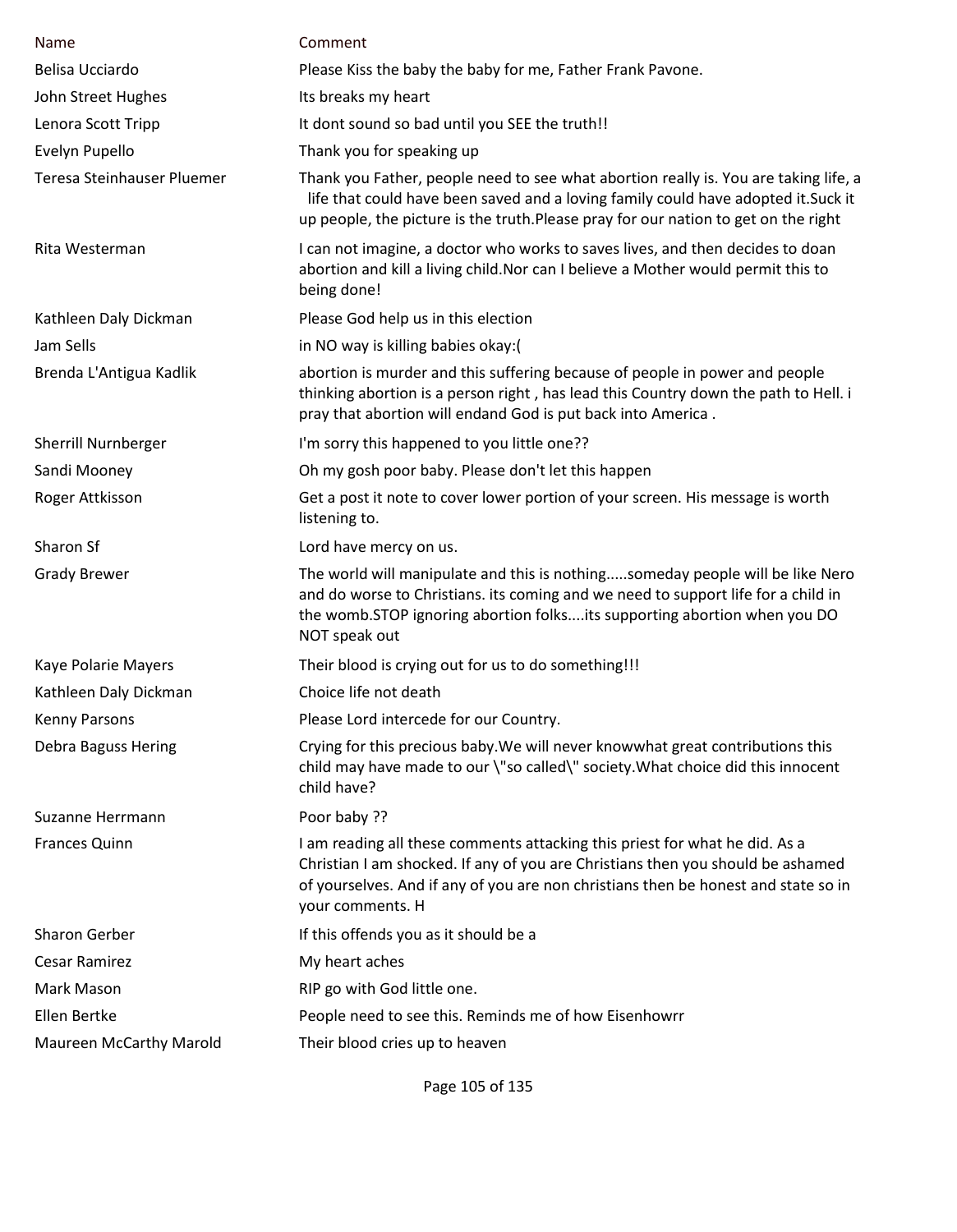| Name                       | Comment                                                                                                                                                                                                                                                                             |
|----------------------------|-------------------------------------------------------------------------------------------------------------------------------------------------------------------------------------------------------------------------------------------------------------------------------------|
| Jackie Montgomery          | Heart breaking.                                                                                                                                                                                                                                                                     |
| Dianne Loyd Strong         | So very sad                                                                                                                                                                                                                                                                         |
| Janet Lewis                | Truth tell it all the that hurts woman                                                                                                                                                                                                                                              |
| Stephen Guffanti           | I pray that our nation will choose life.                                                                                                                                                                                                                                            |
| Lynn Martin                | If this doesn't bother you, you do not have a heart                                                                                                                                                                                                                                 |
| Daryoosh Delores Ranjbar   | What is wrong is the fact that this child was killed, MURDERED. Would people be<br>ok if we just killed all people who got pregnant and didn't want a child?No, of<br>course not. So why is it ok to kill an innocent little baby, not giving them a chance?                        |
| Theresa Meyer Eilerman     | Arms torn off                                                                                                                                                                                                                                                                       |
| Alicia Bevilacqua          | We can't vote for Hilary, please people think, think ????                                                                                                                                                                                                                           |
| <b>Rosemary Burney</b>     | Poor baby                                                                                                                                                                                                                                                                           |
| Sweetpea N. Fortich        | Rest in peace little one God be with you                                                                                                                                                                                                                                            |
| Holly Arlofski             | My soul aches for this country!! Continuing prayers!!                                                                                                                                                                                                                               |
| Mary Nolan Taylor          | Prayers for the innocent                                                                                                                                                                                                                                                            |
| Lorna Brentlinger          | I think he is making a point to all the people. It is not just stopping Hillary from<br>becoming a President. I mean Hillary laughs at some of the Catholics do. We have<br>people living among us not recognizing that abortion is a murder and we praise<br>these peop            |
| Mary Ellen Walsh           | How can anyone see this baby and not be brought to tears?                                                                                                                                                                                                                           |
| James Oliva                | God doesn't sleep.                                                                                                                                                                                                                                                                  |
| Lisa Moore                 | Lord have mercy on us                                                                                                                                                                                                                                                               |
| Mario Mota                 | I see all the comments of people here and wow  really people?? Heartless and<br>brutal can't handle the truth??? ABORTION IS HEARTLESS AND BRUTALthe<br>year of mercy is almost over                                                                                                |
| Kimberly Bell Word         | Truth hurts                                                                                                                                                                                                                                                                         |
| Janet Fowell               | How can anyone vote for Hilary as she approves of this she is not human.                                                                                                                                                                                                            |
| Bernadette N. Lopes        | Dear Fr., I know you are doing this for the right reason. May God preserve you and<br>ennoble all your efforts to this cause. May we NEVER \"close our eyes, and look<br>the other way\".For those who propagate this carnage, love and are able to thrive<br><b>BECAUSE, it is</b> |
| Linda Francois Mayeux      | Heart ?? broken for all the innocent ??                                                                                                                                                                                                                                             |
| Barbara Annamay Odom Crone | It's super sad that poor baby no baby should be killed                                                                                                                                                                                                                              |
| Sandra Ly                  | Please share                                                                                                                                                                                                                                                                        |
| Al Savage                  | Thou shall not kill                                                                                                                                                                                                                                                                 |
| <b>Keshan Simmons</b>      | THANK YOU!!! for showing the truth!!! People hate the truth. I'm tired of people<br>saying these babies are not alive  They are alive just like a fly, mosquito,<br>bacterium, and other people. According to science the baby is even alive before<br>conception bec               |
| Rebecca Vela               | How can anyone do such a thing.                                                                                                                                                                                                                                                     |
|                            |                                                                                                                                                                                                                                                                                     |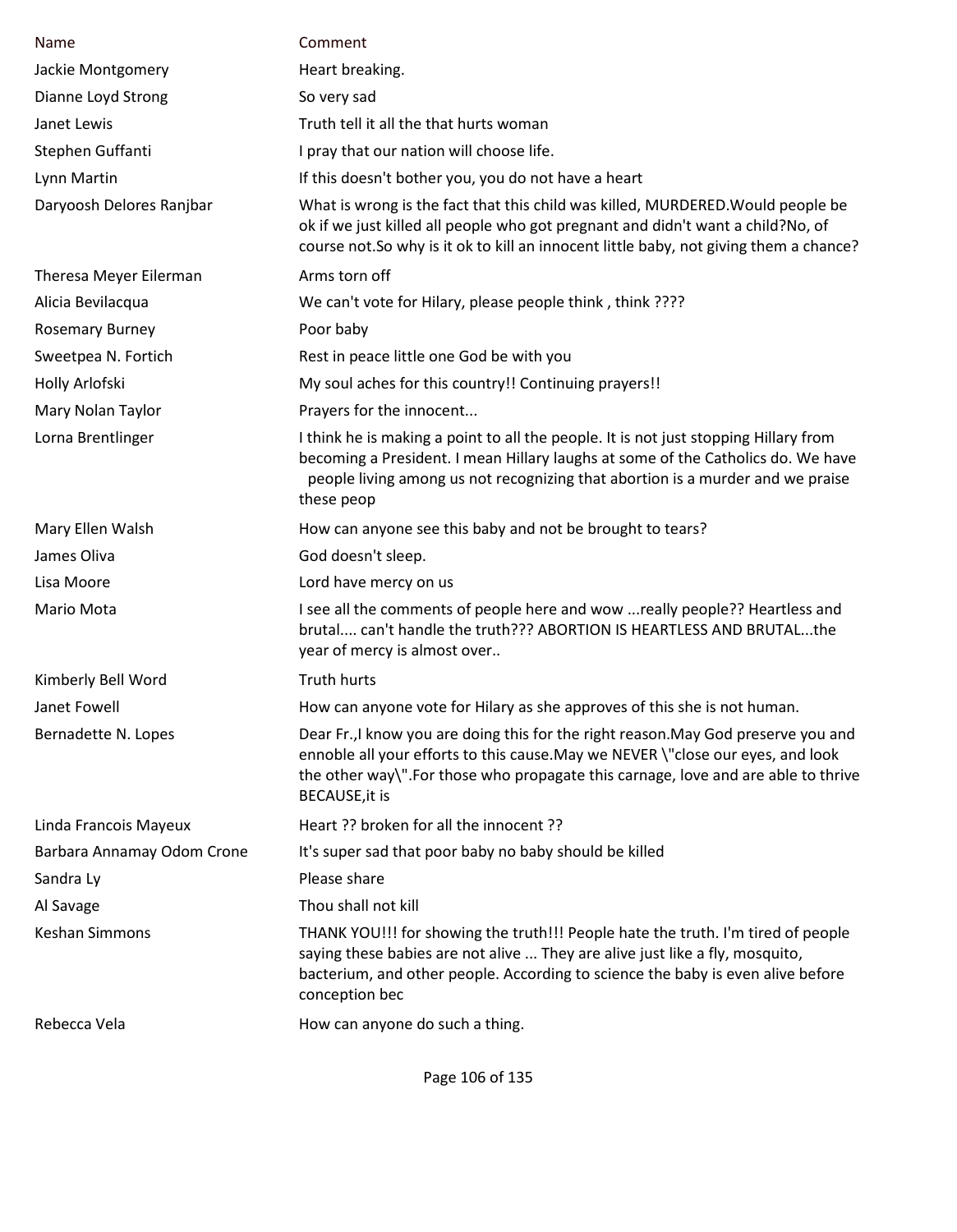| Name                    | Comment                                                                                                                                                                                                                                                                 |
|-------------------------|-------------------------------------------------------------------------------------------------------------------------------------------------------------------------------------------------------------------------------------------------------------------------|
| <b>Stacy McCowen</b>    | This makes me so sad.                                                                                                                                                                                                                                                   |
| Candy Cook              | Every woman & girl who is capable of bearing children, should see this!! Thank<br>you for exposing the lie perpetrated on women!! The lie that convinces women<br>that the child in their womb, is an inconvenience & is disposable, & that, since<br>'it's only tissue |
| Anthony Porcelli        | So sad IMsure that this little is in heaven ??????                                                                                                                                                                                                                      |
| Jennie Epping           | Please if you do not know how to vote for. Watch this.                                                                                                                                                                                                                  |
| Lorraine Craig          | Poor dear baby!!                                                                                                                                                                                                                                                        |
| Leny Pranada            | That's the reality they do not want to see.                                                                                                                                                                                                                             |
| Trudy L Barnhart        | So sad                                                                                                                                                                                                                                                                  |
| Julie Ann Felber        | So hard to see but so true????                                                                                                                                                                                                                                          |
| Josephine Lasco         | God bless America??                                                                                                                                                                                                                                                     |
| Keith Goddard           | Killing is Murder                                                                                                                                                                                                                                                       |
| Norman Nadeau           | Rip. ??????                                                                                                                                                                                                                                                             |
| Katarina Hill-flores    | Oh how sad!                                                                                                                                                                                                                                                             |
| Timothy M Bolli         | Pray for the innocent                                                                                                                                                                                                                                                   |
| Benita O'Toole-Menendez | My God I just want to cry ! I have no words                                                                                                                                                                                                                             |
| Maria Elia Silva        | Truth hurts, but it needs to be spoken                                                                                                                                                                                                                                  |
| Dawn Stinson Thibodeaux | where is election novena #8 ? I hope Fr. Frank is okay.                                                                                                                                                                                                                 |
| Elsia Murphy            | is sad to seethis video. we know democrats go always for abortion, you not need<br>to show the fetus this baby, Clinton is for this crimes, with her party, them thing<br>the fetus no have voice an then kill them. Lord have mercy in this Contry                     |
| Cathi Ehrmann Costino   | Vote for lifenot death                                                                                                                                                                                                                                                  |
| Janice Busby            | This is so awful. God help our country.                                                                                                                                                                                                                                 |
| Flores Aranda Alvarez   | Leave this man alone and go away hateful people                                                                                                                                                                                                                         |
| Linda Keller            | Lord have mercy on us.                                                                                                                                                                                                                                                  |
| Janice Mccann Watkins   | Lord have mercy                                                                                                                                                                                                                                                         |
| Barb Herrmann           | Rest in peace, little one. Choose life, please!                                                                                                                                                                                                                         |
| Abril America           | Catholics, please vote Pro-Life! Remember God creates life, and only He can take                                                                                                                                                                                        |
| <b>Dixie Graves</b>     | Heartbreaking !!!!                                                                                                                                                                                                                                                      |
| Joe Scaccia             | Fight on Father F. Abortionists do not want people to see the horrid reality of<br>murder. People need to have this in their face and to face the fact that it is<br>MURDER.                                                                                            |
| Kathy Ballenger Michel  | Absolutely heartbreaking                                                                                                                                                                                                                                                |
| Margaret Pafume         | NEVER NEVER KILL A CHILD.                                                                                                                                                                                                                                               |
| Debbie Collins Napier   | Never Hillary!                                                                                                                                                                                                                                                          |
| Bernadette Estrada      | Omg how sad.                                                                                                                                                                                                                                                            |

Page 107 of 135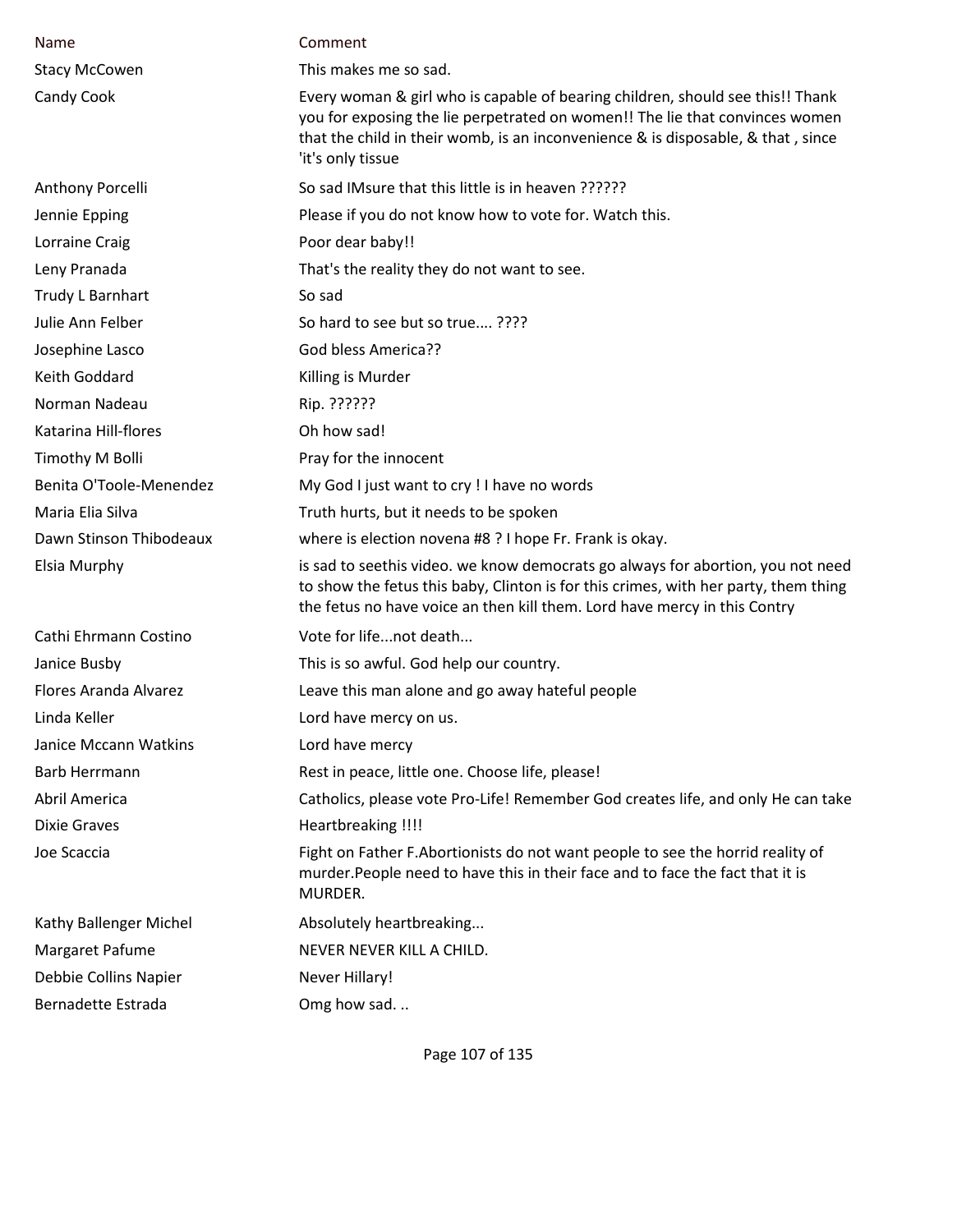| Name                              | Comment                                                                                                                                                                                                                                                                  |
|-----------------------------------|--------------------------------------------------------------------------------------------------------------------------------------------------------------------------------------------------------------------------------------------------------------------------|
| Jason Roumanos                    | I tried to share this and it was deleted by FB. SAD                                                                                                                                                                                                                      |
| <b>Rosie McClurg</b>              | Pray pray pray for this election. For forgiveness                                                                                                                                                                                                                        |
| Sue Fairfield                     | So evil                                                                                                                                                                                                                                                                  |
| Doris Reilly Mondello             | Please everyone DON'T VOTE FOR HILLARY CLINTON, THE MURDERER. This is a<br>mortal sin and must be confessed. Her mother should have been pro-choice.                                                                                                                     |
| Danielle Morey                    | Someone's people need vision to understand how this is not ok                                                                                                                                                                                                            |
| Lewing Maribeth                   | People need to know that abortion is killing REAL BABIES, they are not dolls or<br>figments of our imagination. These babies are killed in the most horrific manner<br>and suffer great pain before dying. This is murder plain and simple.                              |
| Maria Hale                        | Yes that baby is not as cuddly soft as the newborn people are used to seeing. But<br>\"many\" people need to SEE and HEAR the FACTS of abortion.If necessary, yes it<br>very appropriate that a priest bring it to the attention to the people, Catholic or<br>not.Thank |
| Kay Smith                         | Please share                                                                                                                                                                                                                                                             |
| Ann Galanda                       | Please don't vote for Killarney!!??                                                                                                                                                                                                                                      |
| Lisa Molle                        | Deborah it is okay if you are horrified all murder is horrifying                                                                                                                                                                                                         |
| Carolyn D. Henderson              | Oh my lord help our country!                                                                                                                                                                                                                                             |
| Vicky Vega Aceves                 | Poor baby !                                                                                                                                                                                                                                                              |
| Linda Weiser Rittenhouse Campagna | Life, not death!                                                                                                                                                                                                                                                         |
| <b>Tim Allmond</b>                | Breaks my heart ??                                                                                                                                                                                                                                                       |
| Lawrence Palliam                  | Thou shall not kill.                                                                                                                                                                                                                                                     |
| Dennis Brooks                     | God please bring this sole home                                                                                                                                                                                                                                          |
| Timothy M Bolli                   | Stop killing our future                                                                                                                                                                                                                                                  |
| Shirley Varnadoe Kersey           | Evil has to come to light                                                                                                                                                                                                                                                |
| Rose Marie Salino Fuschetto       | Lord help us                                                                                                                                                                                                                                                             |
| Maureen Daniel Schuster           | As Catholics, we need to take a stand and show the horrible ugly truth about<br>abortion. This is the horrible ugly truth, and is it pleasant to see No, but is sure is<br>sending a message of what the horror of abortion is. The truth is ugly, but the<br>point is m |
| Lawrence White                    | This nation is absolutely going in the exact direction that this man is talking about<br>and we have got to take charge of the situation that is why people are voting for<br>Donald Trump and not Hillary Clinton, that's why I say be careful what you choose<br>becau |
| Connie Frazho                     | Sad so sad                                                                                                                                                                                                                                                               |
| <b>Barb Wiggins</b>               | So awful                                                                                                                                                                                                                                                                 |
| Sylvia P. Quillano                | RIP. In Jesus name. AMEN and AMEN                                                                                                                                                                                                                                        |
| Lon N. Alonso                     | Many people don't want to see this poor dead baby because they have tried to<br>reason with their conscious about their support for Hillary and a party of death. It<br>is hard to look truth in the face and still turn away from it.                                   |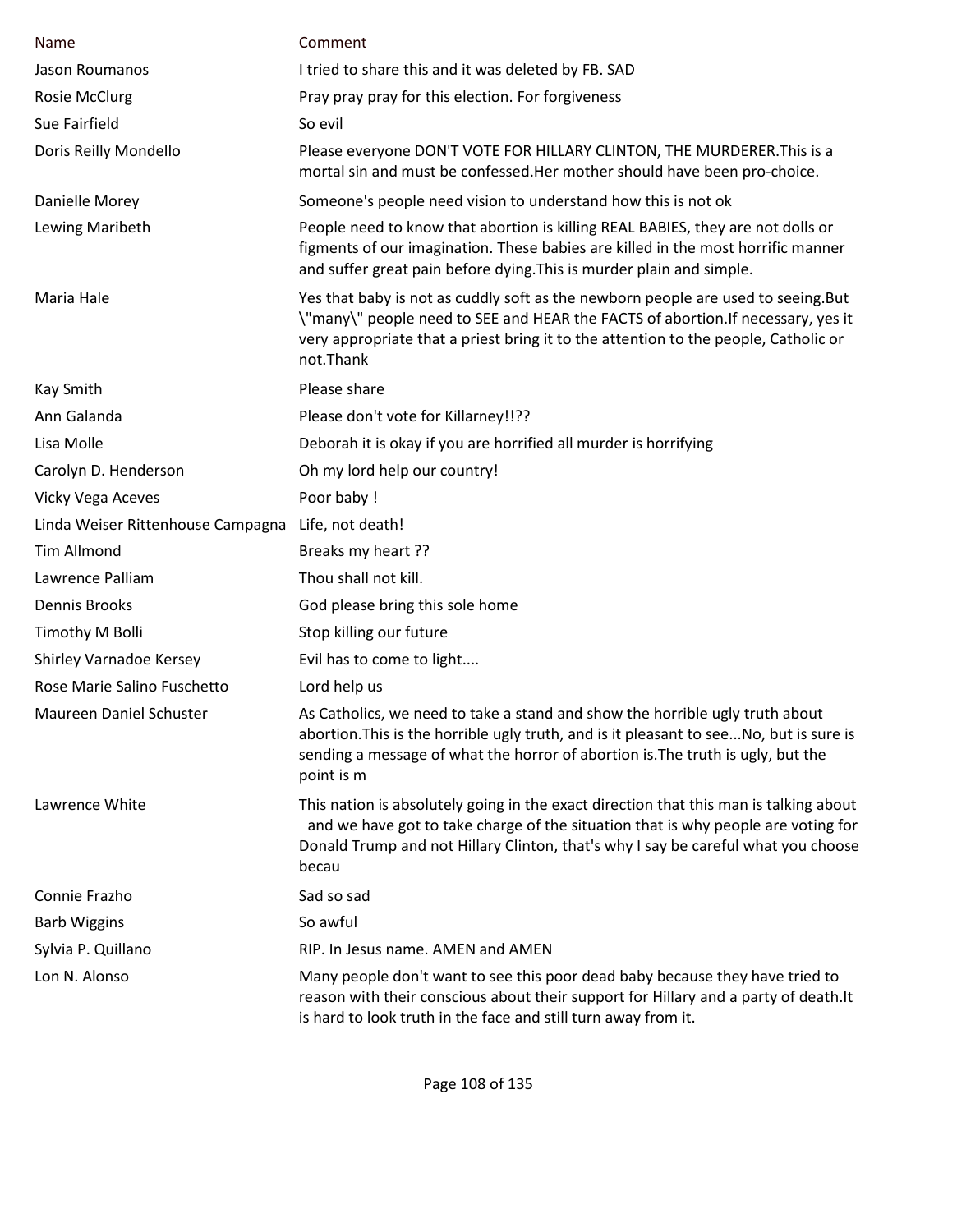| Name                          | Comment                                                                                                                                                                                                                                                                   |
|-------------------------------|---------------------------------------------------------------------------------------------------------------------------------------------------------------------------------------------------------------------------------------------------------------------------|
| Sue Dziak                     | Rest in peace poor innocent child. Thank you Fr. Frank Pavone for looking after this<br>baby and giving it his/her dignity with a proper vigil, prayers and final resting<br>place. Thank you for your honesty and courage by showing this andguiding our<br>country to a |
| Deanna Freyou                 | Please Lord, deliver us from this evil.                                                                                                                                                                                                                                   |
| Rosie McClurg                 | God forgive us. Save us from evil.                                                                                                                                                                                                                                        |
| Isabel Mendoza Camacho        | some times people need to see                                                                                                                                                                                                                                             |
| Rita Segura                   | RIP innocent angel.                                                                                                                                                                                                                                                       |
| Lara Toman                    | Lord have mercy.                                                                                                                                                                                                                                                          |
| Greta Madigan                 | Rest in peace little one!                                                                                                                                                                                                                                                 |
| Candace Ibbotson              | So hard to see. Reality brings truth.                                                                                                                                                                                                                                     |
| <b>Harold Eubanks</b>         | Please share                                                                                                                                                                                                                                                              |
| Zina Rafo                     | God bless you Fr Frankand all that you endure to let the truth be known, and may<br>the Lord give conversion to all who are blind to this sad and horrible realty<br>????????????                                                                                         |
| Millie Kennedy Beaumont       | Thou shalt not kill,                                                                                                                                                                                                                                                      |
| Barbara Holliday              | This is incredibly sad and never should have happened. The only bright spot in this<br>is that the child is now safe with God.                                                                                                                                            |
| Laura Voss                    | Other people would think it ok to throw the baby in a dumpster. God bless you<br>Father for speaking up and speaking out. God knows your only goal is to help<br>preserve life in our our wayward world. People's hearts are so hardened.                                 |
| Ann Mart Bischoff             | How sad that so many protest showing that this child like so many others are<br>murdered daily and all you can worry about is separation of church and state<br>rather than the lives lost daily. This world is upside down.                                              |
| <b>Cosmogirl Brutus Swick</b> | Lord have mercy. Amen??                                                                                                                                                                                                                                                   |
| Kathryn Zirglis Tannone       | Thumbs up to Fr. Frank.I also believe that people have to wake up to reality and<br>start some soul-searching. We cannot allow evil to take over and suffocate us. Our<br>accountability to GOD should be our #1 focus and not fear what others may think.<br>feel that p |
| <b>Diane Vivis</b>            | How could you kill your baby?maybe, just maybe after people watch this, they will<br>push forlaws to protect these inocent gifts from God wake up americal. sad,<br>very sad, how society is                                                                              |
| Jimmy Don Hightower           | How can anyone vote for her                                                                                                                                                                                                                                               |
| <b>Shirley Gentile-Neider</b> | My heart is broken!!!!                                                                                                                                                                                                                                                    |
| Anne Smyth                    | People, this is a reality in this world we live in. Abortion is killing and Clinton is a<br>murderer. Yes this is a disturbing video, however, this needs to be done so that<br>people wake up! God bless you Father.                                                     |
| Vicki Johns                   | Those of you who are appalled at seeing this poor aborted little child are probably<br>the same ones who are NOT appalled at actually doing it. Thank you father for<br>showing us first hand that this horrible procedure happens over and over. Blessings               |
| George Mortaki                | Lord have mercy<br>Lord have mercy<br>Lord have mercy                                                                                                                                                                                                                     |
| Denise Hysler Conway          | May God have mercy<br>Page 109 of 135                                                                                                                                                                                                                                     |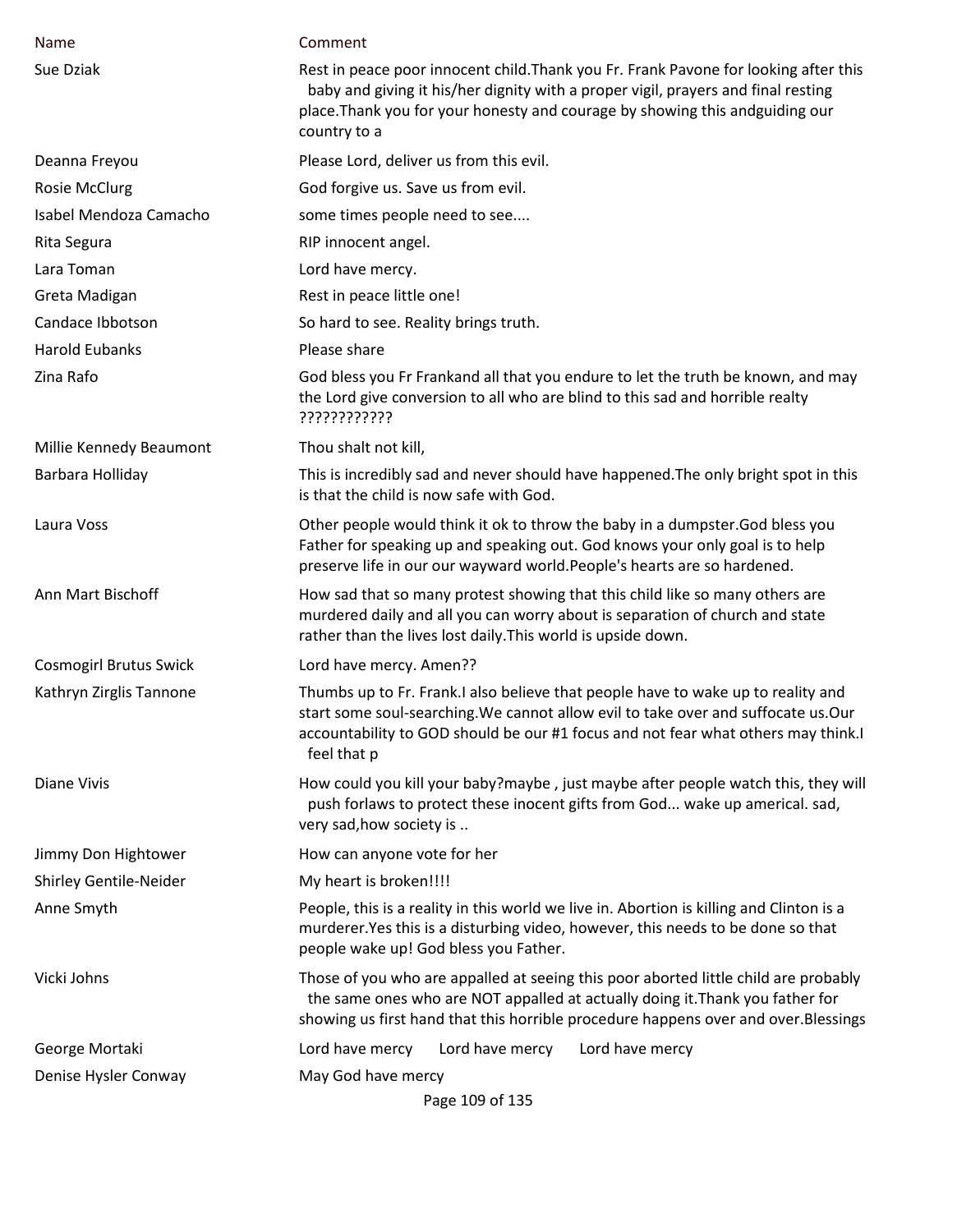| Name                      | Comment                                                                                                                                                                                                                                                                   |
|---------------------------|---------------------------------------------------------------------------------------------------------------------------------------------------------------------------------------------------------------------------------------------------------------------------|
| <b>Rosemary Circo</b>     | I would like to copy and share on my confused brothers' and sisters' campaign<br>sites. Please pray for thecourage to advance our prolife message and mission to<br>preserve the sanctity of life. Thank you for making the connection clear with your<br>homilies Fathe  |
| David Vela                | So sad! ??                                                                                                                                                                                                                                                                |
| Barbara Rodden            | So sad!                                                                                                                                                                                                                                                                   |
| Reynaldo Villar Francisco | Amen rest in peace baby                                                                                                                                                                                                                                                   |
| Betty-Ann Bowen           | So terrible                                                                                                                                                                                                                                                               |
| Jessie Mar                | Omg ?? Hillary murder                                                                                                                                                                                                                                                     |
| <b>Julie Turner</b>       | Wake up! What has been done to this baby is evil. this child was<br>Murdered.Can't you all see that, but yet you all slam Fr Pavone for this<br>video.Father hasn't done anything wrong.The wrongdoers are the ones who<br>murdered this innocent Baby. Use your v        |
| Elisa Soto                | Amen for life; Baby rest in peace                                                                                                                                                                                                                                         |
| Suzy Gier Fowler          | So terrible!! Clinton is alright with that!!!???????????                                                                                                                                                                                                                  |
| <b>Emily Smith</b>        | Rest in peace little one.                                                                                                                                                                                                                                                 |
| Gina Mutascio-Issa        | RIP baby??                                                                                                                                                                                                                                                                |
| Georgis Valladolid        | Is hard to see this but too many people has fail to God in order to look up to Him<br>because they are getting weaker and weaker.<br>And Fr. Pavone is making us a big<br>favor to break up our minds that has been vaccinated with too much \"political<br>correctness\" |
| Leticia N Obregon Hanson  | If this offends you then vote against it, not for it. Just because you don't want to<br>see it doesn't mean is doesn't exist.                                                                                                                                             |
| <b>Michael Dunn</b>       | Do not kill the innocent.                                                                                                                                                                                                                                                 |
| Polly Joslin Francis      | Sad So sorry little baby. ??                                                                                                                                                                                                                                              |
| Danny Ward                | Sweet dreams angle rip x                                                                                                                                                                                                                                                  |
| Phil Labosky              | This should have been done a long time ago. Very well put                                                                                                                                                                                                                 |
| Joshva Aslam Aslam        | Stop killing human                                                                                                                                                                                                                                                        |
| Jackie Yepez              | so heartbreaking ??                                                                                                                                                                                                                                                       |
| Nita Grace                | Paul Greer, dear brother Father Frank Pravone is indeed a real priest, He a founder<br>of Priests For Life and has worked to end abortion many years I stand with ELIJAH,<br>JEREMIAH and all the prophets through to St John The Baptist who spoke to the<br>people of   |
| Candy Brown Kizer         | So many lost babies                                                                                                                                                                                                                                                       |
| Andjelka Mihelcic         | Iwish that Catholic listen you.                                                                                                                                                                                                                                           |
| <b>Issy Ruiz</b>          | He was burn with a saline solution, horrible                                                                                                                                                                                                                              |
| Pennye Diane Morgan Shaw  | Prayers                                                                                                                                                                                                                                                                   |
| Tammy Radecki             | Sad                                                                                                                                                                                                                                                                       |
| <b>Scott Ross</b>         | Murdered                                                                                                                                                                                                                                                                  |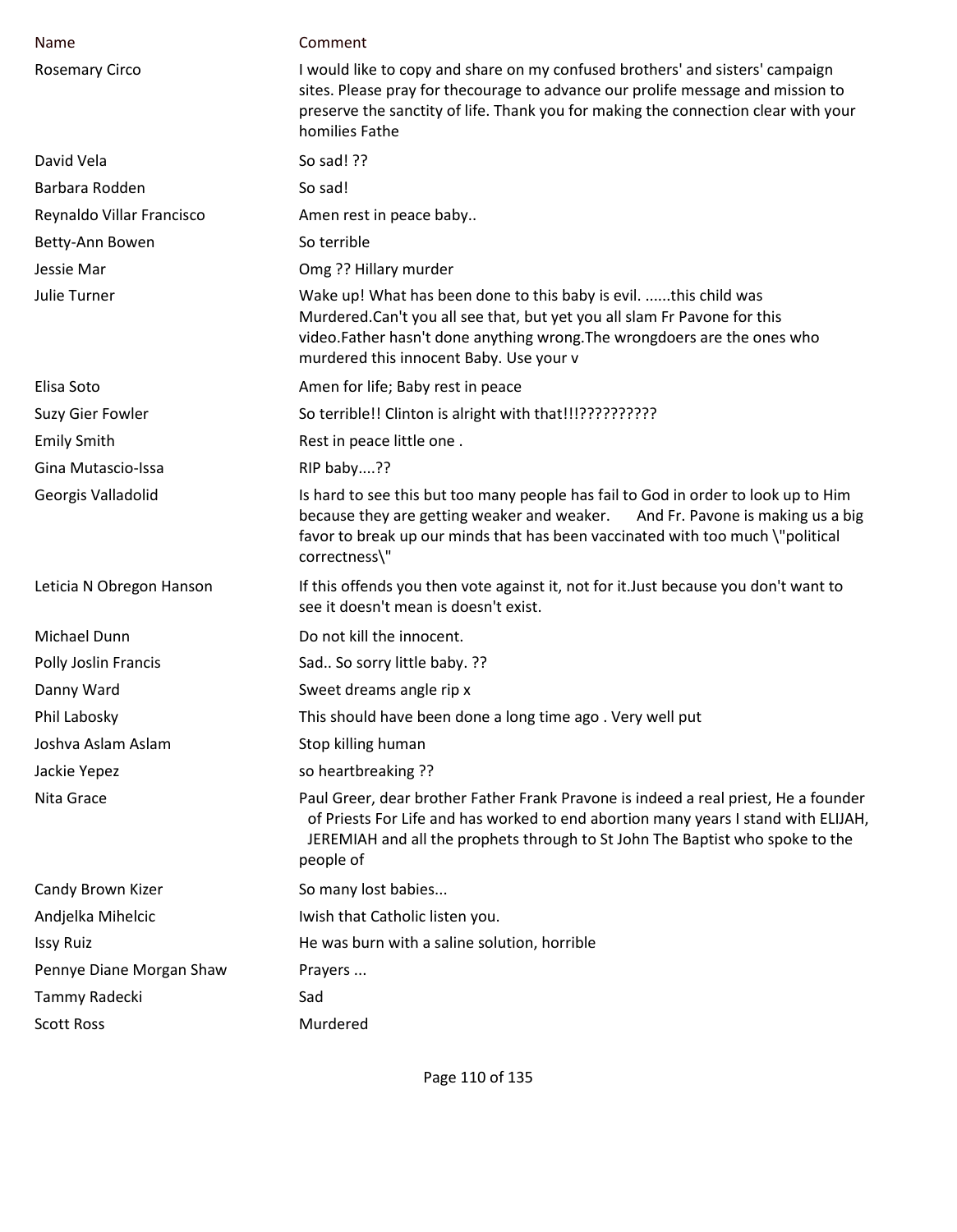| Name                  | Comment                                                                                                                                                                                                                                                                     |
|-----------------------|-----------------------------------------------------------------------------------------------------------------------------------------------------------------------------------------------------------------------------------------------------------------------------|
| Dot Phillips          | Thank you Father Pavone for a reality check. It is sad to have to show the truth<br>when a deaf ear is turned to the truth. These are our children and grandchildren<br>and our next generation that is being KILLED in such a brutal way. How are these<br>abortions any b |
| Terra Parker          | Heartbreaking ????                                                                                                                                                                                                                                                          |
| Patricia Ferrer       | Father, thank you for showing us what abortion IS!!! Too many Catholics bury their<br>heads in the donkey and keep giving power to that EVIL party!!!!This little baby is<br>a martyr because he died in the name of \"convenience.\"Is that not how Jesus<br>died as we    |
| Del Refugio           | Lord have mercy for us????                                                                                                                                                                                                                                                  |
| Jeannie M D'Arcy      | I'm an RN and to sanitize abortion is to deny the inhumanity to man! Those that<br>refuse to see the truth are in denial about the issue of killing our children.I have<br>witnessed the results since I started my career and there are many in the medical<br>and nursi   |
| Rodney Merry          | The violence began when this human being was aborted. Hopefully the rage that<br>the community feels is because of the abortionFather Pavone has definitely<br>sparked a nerve and his message is apparently very clear. God works in<br>mysterious ways, sometimes the h   |
| Despina Vasta         | WE HAVE TO PRAY FOR THEM FOR THEY ARE BLIND BY EVIL. BUT WE AS<br>CHRISTIANS ITS OUR DUTY TO DO THE BEST WE CAN TO FIGHT THE SYSTEM<br>EVEN IF IT MEANS TO DIE FOR GOD                                                                                                      |
| Noemi Hernandez       | Nooooo that's sad                                                                                                                                                                                                                                                           |
| Amy Provencher        | Please go on TV AND TELL THE MASSES !!!                                                                                                                                                                                                                                     |
| Angela Evans          | I am amazed people are calling this a stunt. Lord please soften our hearts to know<br>right from wrong. I love all people and am thankful everyone who is calling this<br>exploitationwas given the chance at life to voice their opinion. Please be with us<br>all Lord    |
| <b>Shelly Nguyen</b>  | Please god bless this child's soul                                                                                                                                                                                                                                          |
| Susie Langenhuizen    | The churches everywhere should teach the people more about what's right n<br>wrong. That's the biggest problem, they don't teach enough. They are too afraid to<br>speak up. Stand up for what's right, save these lives that matter                                        |
| <b>Rosemary Circo</b> | Maureen Paul I believe Father Frank Pavone is speaking on behalf of all Catholics,<br>from a true Catholic perspective, counter culturally. Fact check: At the moment of<br>creation, all human life begins http://www.ehd.org/prenatal-images-index.phpThe<br>democrat     |
| Maureen Lynch Rinaldi | For all of you who don't think it is not okay to display this child? Wake the hell<br>up!But you think it was okay to kill it??Pray to God for his mercy. This baby's soul<br>has left his precious little body. May he rest in peace                                       |
| Iwona Jaworowska      | thank you for this video!                                                                                                                                                                                                                                                   |
| Rose Nelson           | The truth hurts                                                                                                                                                                                                                                                             |
| Libby Ross            | So sad!                                                                                                                                                                                                                                                                     |
| Teresa Croscup        | So sad. My heart is breaking. Wake up America!                                                                                                                                                                                                                              |
| Yolanda Peralta       | God please help and protect us.                                                                                                                                                                                                                                             |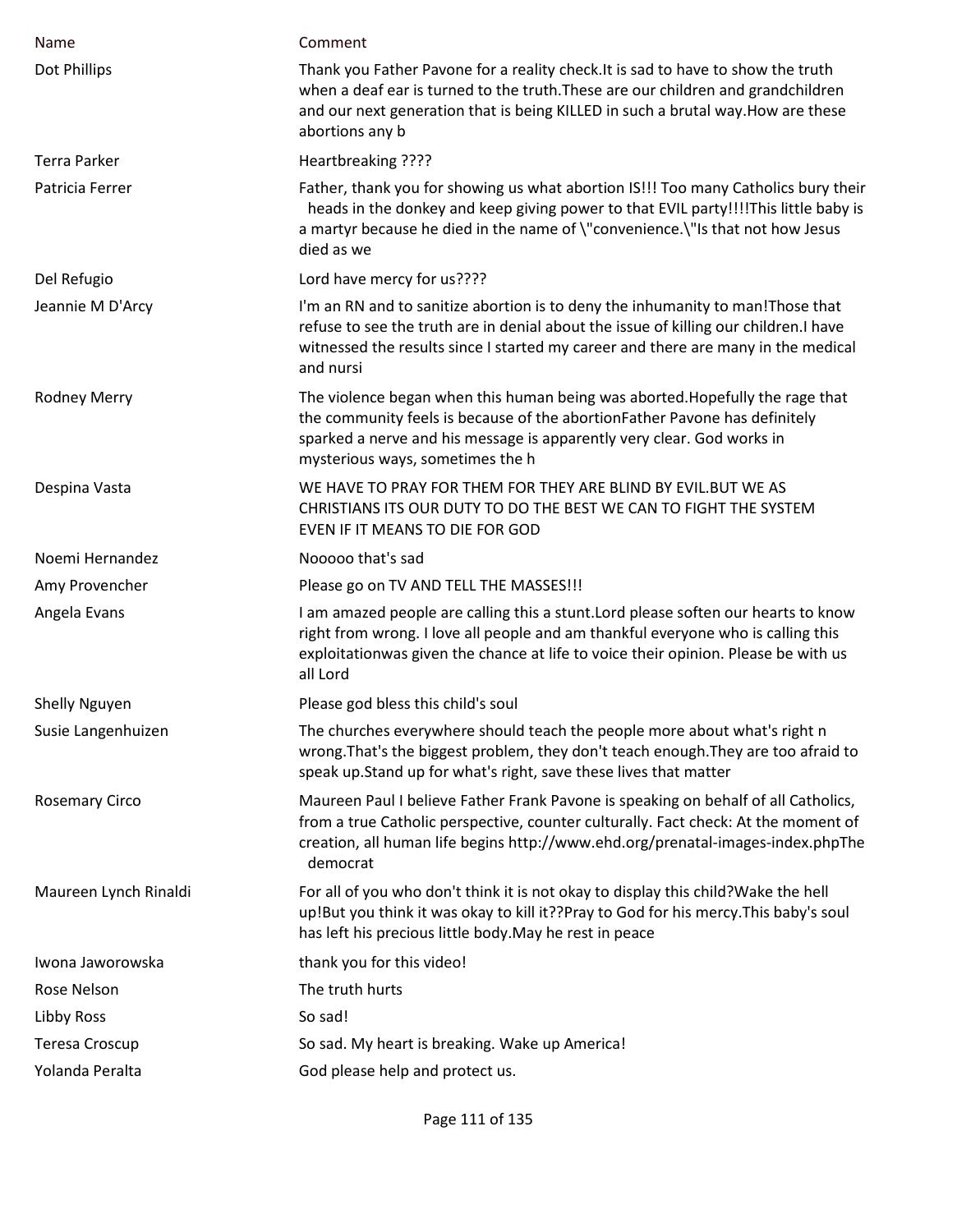| Name                       | Comment                                                                                                                                                                                                                                                                     |
|----------------------------|-----------------------------------------------------------------------------------------------------------------------------------------------------------------------------------------------------------------------------------------------------------------------------|
| Alexandra Hernandez        | Life is God, Death is Satan!!!                                                                                                                                                                                                                                              |
| Keith Berger               | So so Sad.                                                                                                                                                                                                                                                                  |
| Nola Beach                 | Father, you have done so much for the unborn. I would encourage you not to even<br>read the trash that is being posted on this site. There are a lot of people that just<br>hate Catholics, I am a Catholic and have been persecuted. Just find your self a<br>peaceful pla |
| Albert Orban               | Thank you Father for being REAL. I'm sure that precious little baby in your video<br>would thank you, if he or she could, for talking about the horror of his or her's<br>death. These babies, I'm sure, don't want their existence and death to be a<br>secret.I admire    |
| Jewels Al                  | Not Shane in the priest!!! People are blind and some people think it's ok. And some<br>people think it's Not a Baby. When in Fact it is a Baby. People Need to see this!!!<br>And notice it's a BABY!!!                                                                     |
| Joe Shirley                | Poor baby!                                                                                                                                                                                                                                                                  |
| La Capitana                | God please save the unborns!                                                                                                                                                                                                                                                |
| Christian U Percy Nwokorie | Please God deliver us from all evil                                                                                                                                                                                                                                         |
| <b>Barry Matta</b>         | Rip little one.                                                                                                                                                                                                                                                             |
| Uzoma Johnfranklin         | Lord have mercy on your people                                                                                                                                                                                                                                              |
| LaVerne Lesznik            | <b>Heart breaking</b>                                                                                                                                                                                                                                                       |
| Sandy Howell               | Poor baby!                                                                                                                                                                                                                                                                  |
| Ann Wall                   | Would the world seeing thousands of Jewish people's lined up in gas chambers<br>have resulted in \"help\" to STOP their slaughter IF the world had seen it<br>happening sooner??? This is so horrible that some \"object\" to the rawness<br>The horror one pic             |
| <b>Kelly Burgess</b>       | for some to know the truth they must SEEthe truth these innocent children are<br>slaughtered by the 1000's every day how do we stop it if we turn our eyes<br>away if it offends our senses and we cry foul when someone has the courage to<br>SHOW us this i               |
| Kelly Hoover               | It is not disgusting that the Catholic church is trying to make people aware of that<br>they are doing when they abort their children. This priest is trying to show people<br>what they are doing when they abort is WRONG. It is MURDER !!! Nothing<br>disgusting about   |
| NJ Kolsky                  | Get YOUR HEADS out of the sand people Killing babies is WRONG WRONG<br>WRONG You should see this. This is what your letting happen                                                                                                                                          |
| <b>Tien Manh Nguyen</b>    | Amen                                                                                                                                                                                                                                                                        |
| Jose Luis Soto             | Killing is killing and is wrong, you can call it pro choice all you want but it'smurder.<br>Choose to have sex the choose to have a baby.                                                                                                                                   |
| Cilia Pinto Ercilia Pinto  | Amen                                                                                                                                                                                                                                                                        |
| Colleen Vaughan            | Poor little baby so sad                                                                                                                                                                                                                                                     |
| Susan Carter               | Dear Father Pravone - you stand for human life at every turn - Thank you. This<br>baby is one of so many that have been murdered. The babies thank you for trying<br>to save their mom's souls. Every sin is forgivable through our Lord Jesus. Let us<br>begin to stop     |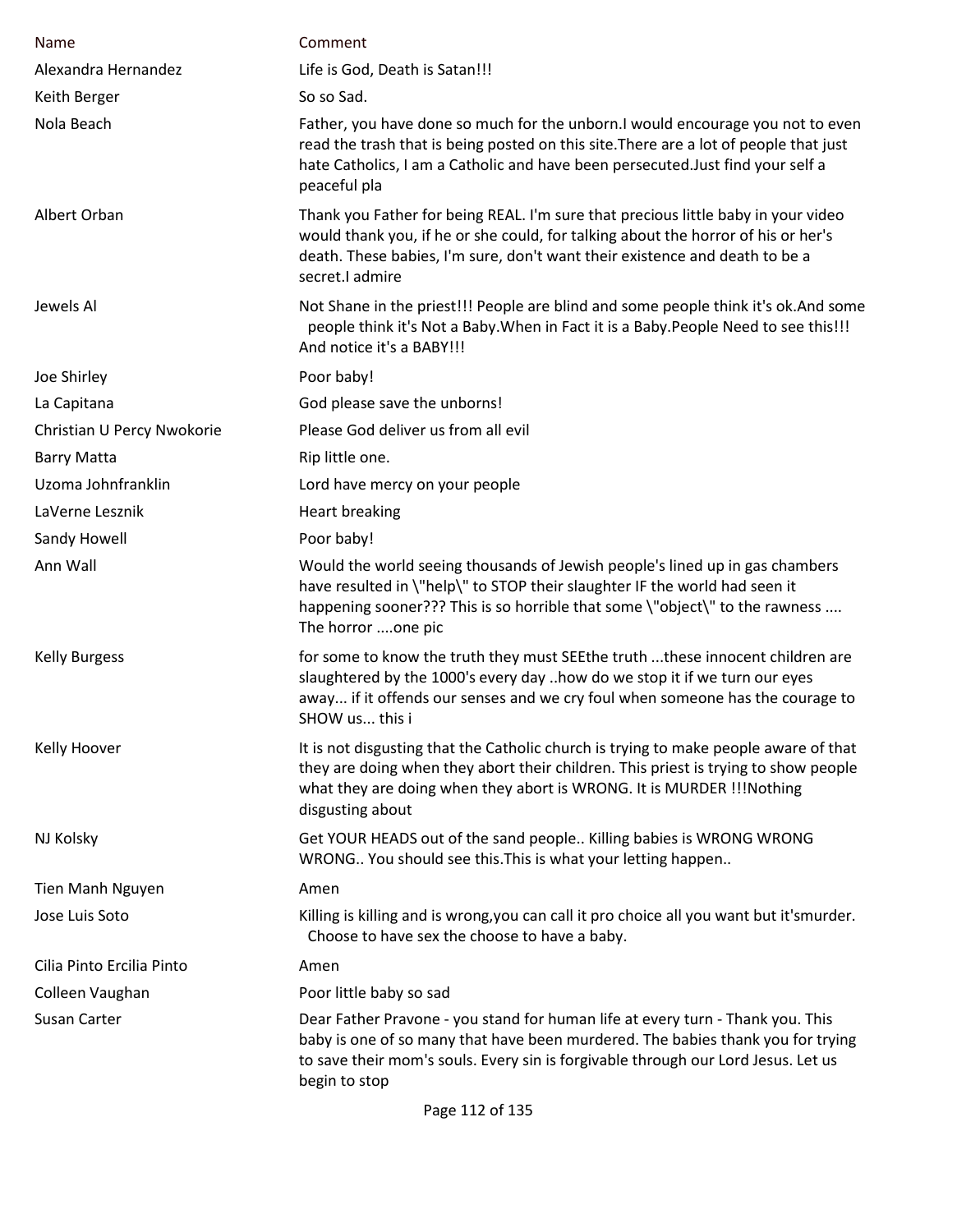| Name                   | Comment                                                                                                                                                                                                                                                                    |
|------------------------|----------------------------------------------------------------------------------------------------------------------------------------------------------------------------------------------------------------------------------------------------------------------------|
| Jan Andrews Martinez   | Sad                                                                                                                                                                                                                                                                        |
| Janusz Ko?ecki         | This is the truth! RIP                                                                                                                                                                                                                                                     |
| <b>Judy Daman</b>      | Sometimes it takes this picture to wake people up to know that if this child wasn't<br>rescued and given a proper Christian burial than its parts would have been sold<br>and we wouldn't know what happens to these baby's! It's easier to not think about<br>what this   |
| Molly Bloom            | The rosary                                                                                                                                                                                                                                                                 |
| Nhung Nguyen           | Amen                                                                                                                                                                                                                                                                       |
| <b>ToTy Benedictus</b> | Sad                                                                                                                                                                                                                                                                        |
| Luan Can               | Amen",                                                                                                                                                                                                                                                                     |
| Sheena Lostumbo        | If it's not a human yet, according to people who agree with abortion, then why<br>does it need to have a human rights to be laid to rest. Not human equals no soul<br>equals no reason to be offended by this. Oh it's offensive because people killed<br>humans with so   |
| Tanya Taylor           | Father, Frank.I understand why you have shown this. People only see what they<br>hear. They do not see the truth. Noone (with a heart); likes to see a corpus of a<br>baby. God placed that life in the world for purpose. This is innocent blood. We as<br>a nation as    |
| Jo Ann Cortez          | Pray, Pray, Pray                                                                                                                                                                                                                                                           |
| Ninh Kha               | Amen                                                                                                                                                                                                                                                                       |
| Janet Gill             | It is the churches place to prick the conscience. If they don't who will?Murdering<br>babies is so common place and that is a sign of a dead conscience when people<br>What about news agencies showing dead bodies during war or<br>protest this.<br>disasters?Repent fol |
| Patricia Palmer        | Father GOD I pray for you to remove the scale from their eyes. If they will kill they<br>own babies, they will not respect any life.                                                                                                                                       |
| Jayne Frances          | It is a tsunami of mass proportions! The Lord showed me today, that the<br>governments around the globe tolerate the Islamic ideology because it is Satan<br>that they worship. How they treat women, children. Same as the pedophiles in our<br>government. Abortion is   |
| Aneta Wiraszka         | Amen                                                                                                                                                                                                                                                                       |
| Duy Nguyen             | amen                                                                                                                                                                                                                                                                       |
| Katelyn Kana Frick     | Everyone thinks this is so disgusting but do y'all not realize this child would have<br>been thrown away like garbage?? but instead the priest is honoring this child and<br>trying to show the harsh realitiesthis baby will have a proper burial and may<br>actually     |
| Pamela Kass            | Any church that is afraid to speak the truth in fear of losing their 5013C tax<br>exemption status, is not a church that is willing to teach the unaltered word of<br>God. Any church that speaks the truth and exposes corruption in the world to<br>awake the masses to  |
| Sa Ker                 | Amen                                                                                                                                                                                                                                                                       |
| Nhi Vy Bùi             | Amen                                                                                                                                                                                                                                                                       |
| <b>Emong Enyau</b>     | Amen                                                                                                                                                                                                                                                                       |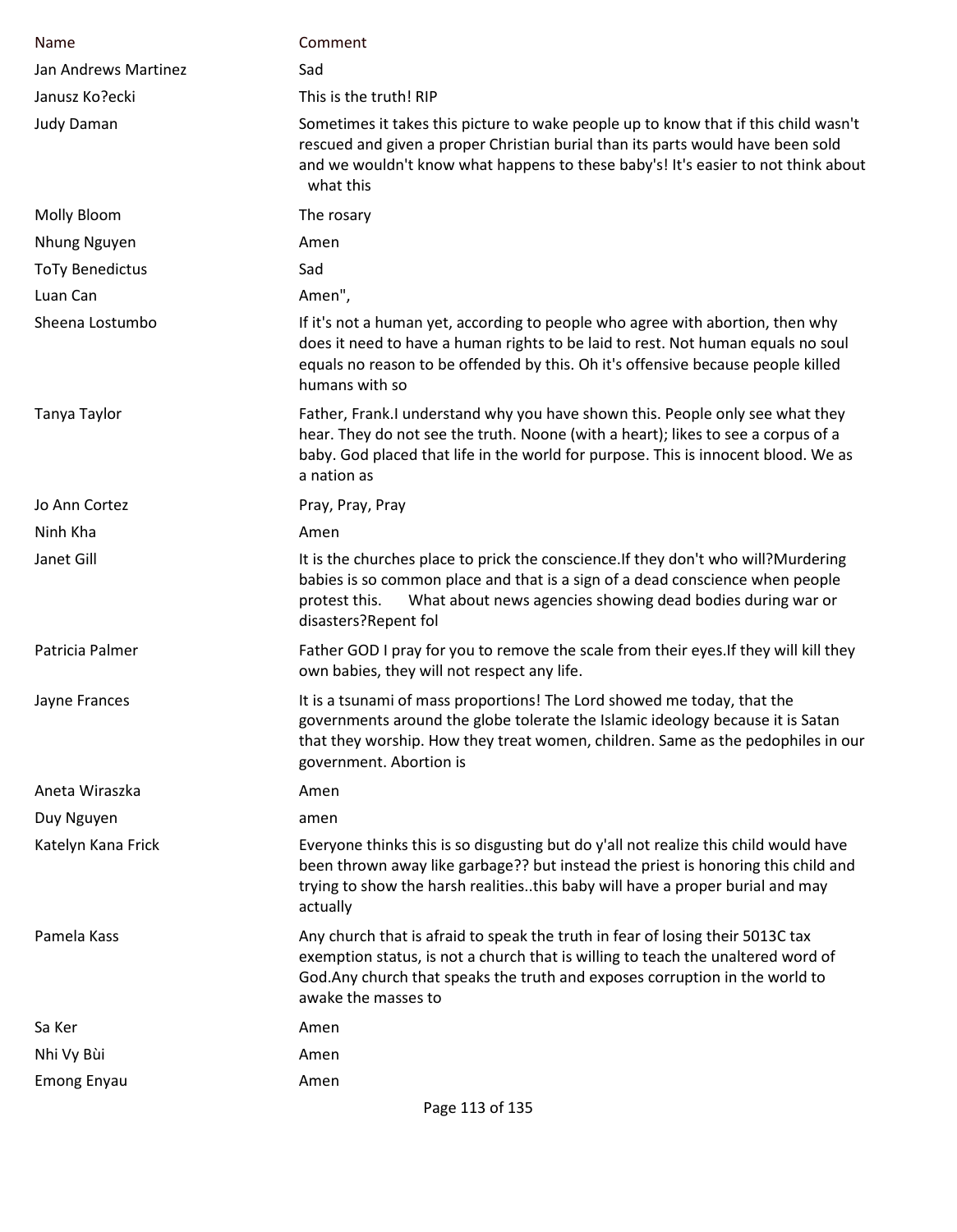| Name                   | Comment                                                                                                                                                                                                                                                                      |
|------------------------|------------------------------------------------------------------------------------------------------------------------------------------------------------------------------------------------------------------------------------------------------------------------------|
| Anita Gibbs            | I am a Catholic and thank you for doing this. All these people who think what you<br>are doing is wrong and it should still be a choice to murder babies are<br>unbelievable. What has happened to humanity when they can look at this dead<br>child knowing exactly how     |
| Ray Wilson             | We need to show people, even if it is graphic, what each candidate stands<br>for. That baby could have lived. Instead, by inhumane cruelty; the baby's life was<br>taken. Since Obama took office, abortions with African-American women have<br>doubled. It plans on being  |
| Micheal Gregorcyk      | Lock baby killer Hillary up                                                                                                                                                                                                                                                  |
| Carmels Maria Daughter | This picture breaks my heart. But Father did a good thing. Putting a little child's<br>body on a holy altar is not degrading the body but highlighting the dignity of the<br>body. Father honored this little person. This was something holy, made in the<br>image of G     |
| Yen Kim                | Amen                                                                                                                                                                                                                                                                         |
| Dung Tran              | Amen                                                                                                                                                                                                                                                                         |
| Gina Cosgrove          | Im praying for you, Fr. Pavone. God bless you and give you the<br>Strength to show<br>the uncomfortable truth of dead babies. We seem to be averse to dealing with the<br>consequences of our \"choice\" May that precious child of God rest in Peace, and<br>may our cou    |
| Thanh Thien            | Amen                                                                                                                                                                                                                                                                         |
| Asni As                | Amen                                                                                                                                                                                                                                                                         |
| Kimphung Luu           | Amen                                                                                                                                                                                                                                                                         |
| <b>Robert Peters</b>   | May our Lord have mercy on this fallen culture for not only allowing and<br>promoting but aiding and abetting the murder of the most innocent among us - the<br>unborn, fearfully and wonderfully made in the mother's womb but betrayed by the<br>mother. This beautiful    |
| Gina Sanchez           | This is the reality that is happening every day in clinics all over our country. If you<br>truly feel that mindless and sick then you need to look again and see what is<br>going on in these clinics. This is nothing like viable babies being killed! Don't be             |
| <b>Hector Garcia</b>   | This is not exploitation. Unfortnately, it has come to this point that it is necessary<br>to show an aborted baby.I guess for some people, it is ok as long as they don't<br>see the aborted baby. People have become selective in their outrage. I am pro life<br>and will  |
| Nguyen Ngoc Ty         | babies' lives matter                                                                                                                                                                                                                                                         |
| Joanne Orth Muniz      | How sad, as a society, will chastises a priest showing what is happening to our<br>children, legally for over 43 years, killing over 53 million babies. A lot of people<br>won't admit or want to see it for fear of feeling guilty for what is happening to<br>them. We are |
| <b>Steve Stevens</b>   | What's wrong with you hypocrites? abortion is wrongthis is what we dont see. the<br>truth hurts killing babies is wrong and you people thinks this is wrong what the<br>priest is doing well suck it up this is the truth this was once a living human with a<br>heart b     |
| Danilo T Ygona         | Amen                                                                                                                                                                                                                                                                         |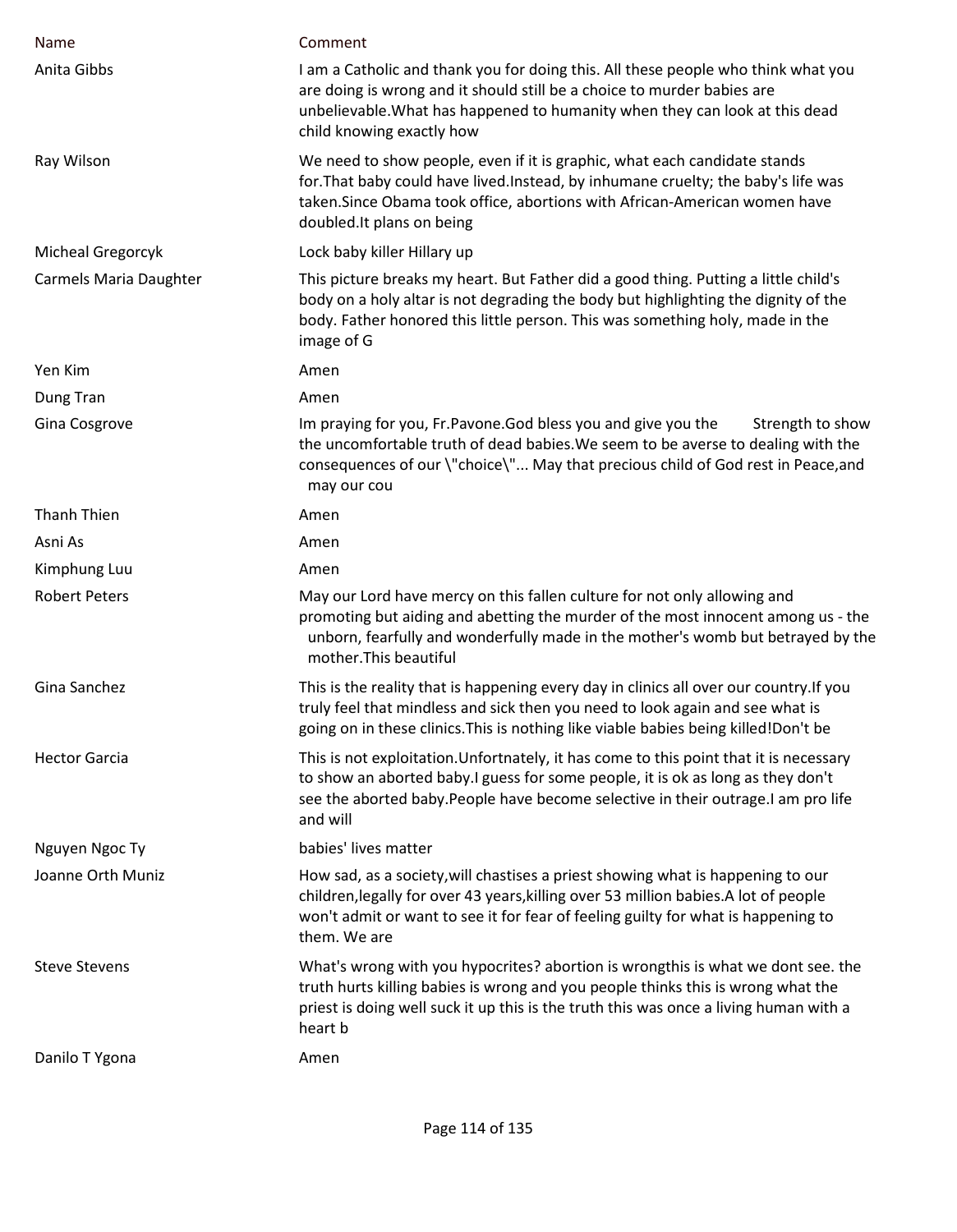| Name                  | Comment                                                                                                                                                                                                                                                                     |
|-----------------------|-----------------------------------------------------------------------------------------------------------------------------------------------------------------------------------------------------------------------------------------------------------------------------|
| Philippa O'Neill      | When I read all these comnents I finally realise why abortion is so widespread and<br>accepted. The essence of thus child is with God. How many end up as medical<br>waste.I don't hear anyone crying out about that. Shame on you all.I will pray to<br>God for your cou   |
| Micheal Gregorcyk     | Lock baby Hillary up                                                                                                                                                                                                                                                        |
| Jessica Weeks         | God bless you for standing up for Life!!                                                                                                                                                                                                                                    |
| <b>Tim Bailey</b>     | So sad but true                                                                                                                                                                                                                                                             |
| Rachael Dugger        | If seeing the aftermath disturbs you, how can the procedure not disturb you? Had<br>the pathologist not given him the remains the would have been placed in a<br>dumpster. The exploitation occurred with the exchange of money to terminate the<br>infant. This is actu    |
| Alana Odom            | This is a HORRIBLE, HEARTBREAKING and REPULSIVE thing to see. Thousands of<br>these innocent angels are murdered EVERY SINGLE DAY.He's not exploiting.God<br>help us. We are truly living in the Last Days.                                                                 |
| Laurel DeLong         | It's not about women, it's not about raceit's about Children. \"Jesus said, 'You<br>shall not murder'\" -God, Matthew 18:18 This is not a Trump ad but from a<br>Family Life site: Let your conscious be your guide when you vote for Hillary! The<br>Baby in the W         |
| Karen Dutton          | Wow, I'm honestly surprised that this little child if it was aborted gets a funeral<br>much less a burial. As people in favor of abortion rights argue that this is a fetus,<br>and not yet a human life. Im surprised it wasnt disposed of like other human<br>tissue i    |
| Michele Stash         | Do you realize that most Pro-Abortion proponants cannot view the process of<br>abortion, or watch/view the horror that takes place as the various methods of<br>abortion are used. Remember the feelings you have when viewing an abused<br>animal, how horrifying that is, |
| Ginger Womack Jackson | So sorry for this precious life that was taken. God bless you Father Frank Pavone,<br>only God knows how many lives you saved with this graphic and sad<br>demonstration of reality. Killing a baby is so against Gods word and all these<br>negative comments toward you   |
| Shawn Golden          | I have read comments of people angry over seeing a baby (who in my opinion is<br>gloriously enshrined as a martyr should be) in this condition. If this were not a<br>person, then why would it matter? We see horrific things all the time in this day<br>and age.God ble  |
| Michele Staskiewicz   | God bless you Father. my heart is broken for all children killed by legal abortion in<br>this country.John 8:32 tells us, \"then you shall know the Truth and the Truth shall<br>set you free. \"Well, this IS Truth. Luke 8:17 says, \"There is nothing hidden that wo     |
| <b>Bryan Cris</b>     | Everyone that posted that this wrong or a stunt, simply do not understand. Just<br>because you can see the baby and ceremoniously pray over it makes you<br>uncomfortable, doesn't mean that sucking it out into a bag and then send to<br>incineration to burn for powe    |
| Janice E. Johnson     | Abortion kills a human being and leads to a life of sadness for the mother. If<br>unborn puppies were being aborted everyone would be screaming \"How<br>awful!\"Let's stand up for human life and see this for what it is - killing someone<br>who had a right to life.    |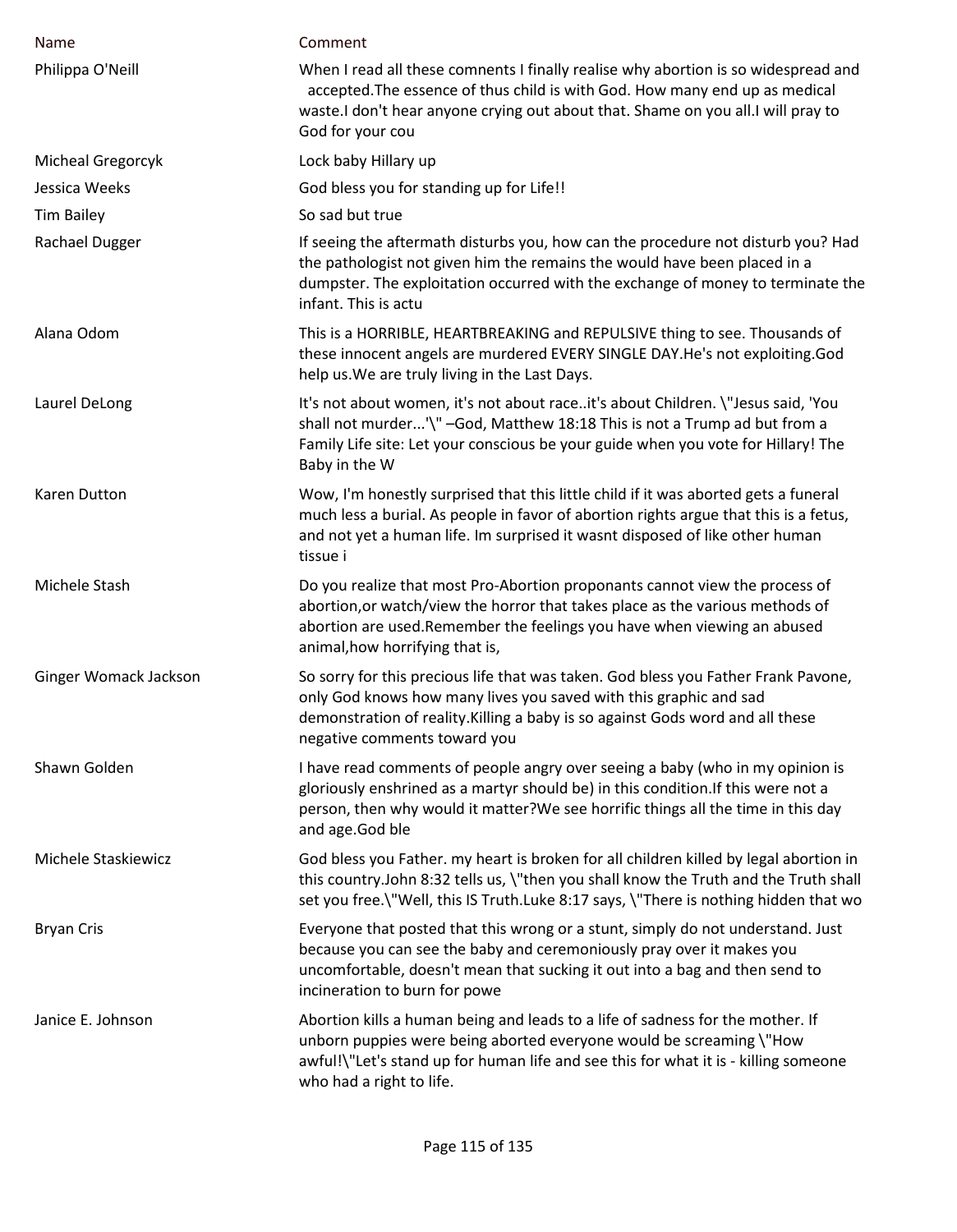| Name                          | Comment                                                                                                                                                                                                                                                                              |
|-------------------------------|--------------------------------------------------------------------------------------------------------------------------------------------------------------------------------------------------------------------------------------------------------------------------------------|
| Daniel Lilja                  | Some people are just horrified that this is being shown onFB<br><b>I AM SORRY THAT</b><br>WE HAVE TO SEE THIS BUT I AGREE WITH GOD. ABORTION IS WRONG.  ONLY<br>THE SOLUTION IS SIMPLE. . GIVE BIRTH TO GOD'S<br><b>GOD CAN TAKE A LIFE</b><br>CREATION AND IF YOU DON'T WANT THE BA |
| <b>Margaret Riley Carroll</b> | what Father Frank Pavone done was very dramatic & shocking to see but i<br>understand why he done this maybe if people wake up and see abortion for what<br>it truly is (the killing of innocence) they may just realize how wrongthis is And<br>Maybe Just Maybe it ma              |
| Gloria Mendoza                | Like i said THINK FIRST BEFORE YOU OPEN YOUR LEGS<br>Pray to stop Abortion<br>HAVE SENSE ENOUGH TO THINK OF THE CONSEQUENCES.                                                                                                                                                        |
| Yanelle Rivera Laboy          | I can't imagine the excrutiating pain he felt.                                                                                                                                                                                                                                       |
| Leslie Oyler                  | For those pro-abortion Hillary supporters out there who are offended by this post,<br>here's some food for thought: If an unborn child/fetus, doesn't matter if it's<br>considered a non-human \"blob of tissue\" as pro-abortion supporters feel then<br>tell me W                  |
| Mandy Lynn                    | Thank you for posting the truththis is the brutal reality of abortion in your face so<br>you can't shove it under a rug. Usually what we don't see won't bother us. many<br>of you bashing him for exploiting the child (which he isn't) and screaming for<br>women's r              |
| <b>Tracey Gleason Galindo</b> | I disagree David Calire- the reason most people go through with Abortion is<br>because they can't see the child-that is why they made it mandatory for a<br>sonogram before the procedure-just the visual of seeing the baby in the womb has<br>stopped many abortions.A             |
| <b>Basil Emmanuel</b>         | This is so sad                                                                                                                                                                                                                                                                       |
| <b>Rosemary Circo</b>         | L.I.F.E.                                                                                                                                                                                                                                                                             |
| Lauren Luchtman Walters       | It's very interesting to see those who would typically consider themselves pro-<br>choice, etc so up in arms about this display If it's not a baby or a child worth<br>saving, nor having any kind of dignity or rights as a human being, then why are<br>you so upset               |
| Jackie Igot                   | Let's pray for this baby                                                                                                                                                                                                                                                             |
| Mizue Mary Inokuchi           | The poor child!                                                                                                                                                                                                                                                                      |
| Noria Udis Merryn Udis        | Amen                                                                                                                                                                                                                                                                                 |
| Nguyen Ngoc Ty                | babies' lives matter                                                                                                                                                                                                                                                                 |
| Nguyen Ngoc Ty                | babies' lives matter                                                                                                                                                                                                                                                                 |
| Nguyen Ngoc Ty                | babies' lives matter                                                                                                                                                                                                                                                                 |
| Nguyen Ngoc Ty                | babies lives matter                                                                                                                                                                                                                                                                  |
| <b>Edward Crochet</b>         | I can't believe any thinking individual could possibly chastise this man because of<br>his belief in the sanctity of life. This child was Murdered! This child was murdered<br>simply because 2 consenting individuals were careless and brought it into the<br>world and            |
| John Todd                     | Dear Father, I support what you are doing and to show the absolute horror that is<br>abortion. Like the Germans were made to see what the Nazi's were doing at death<br>camps or witnessing the crucifixion of Jesus, the truth is difficult to see and<br>accept. God bl            |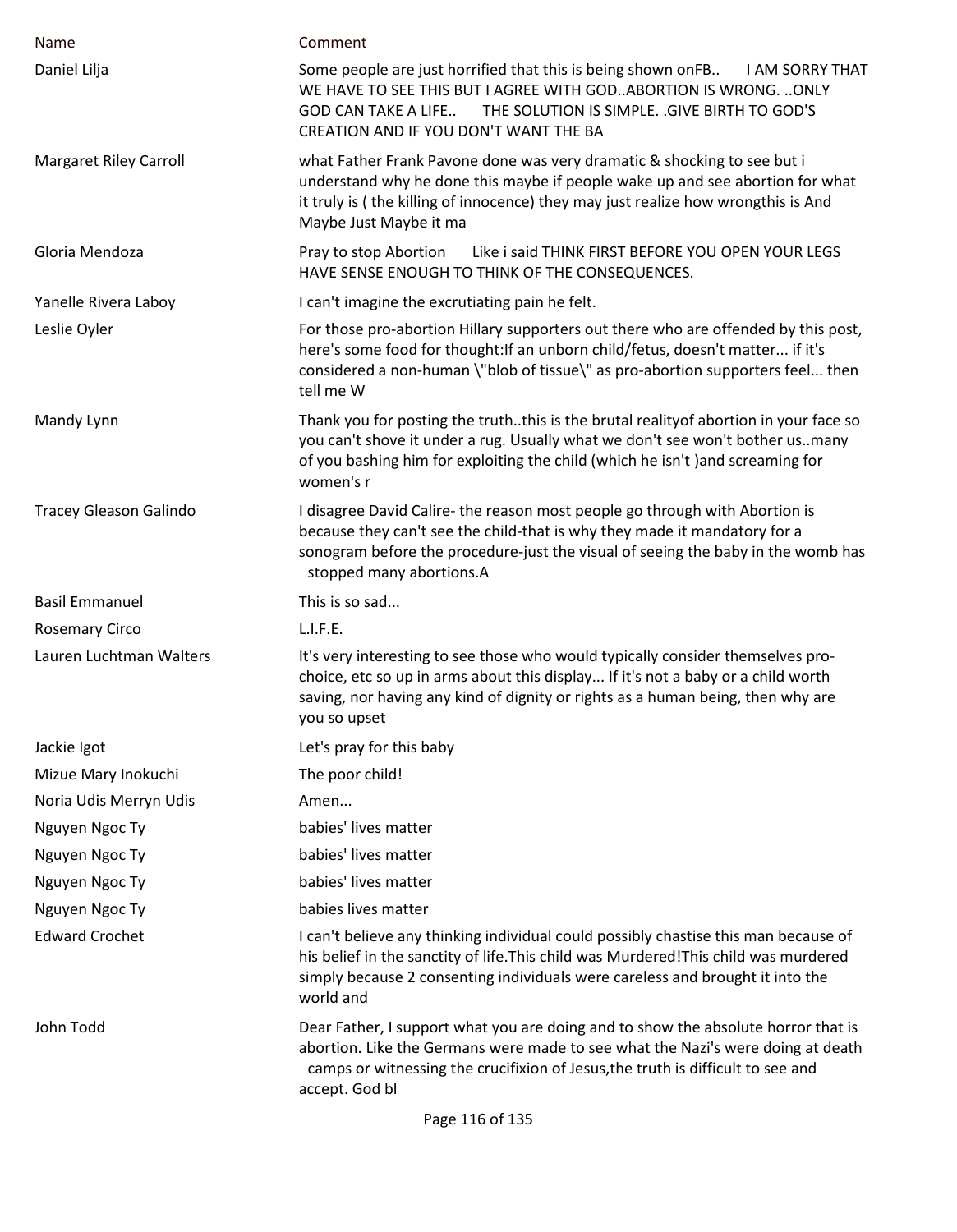| Name                      | Comment                                                                                                                                                                                                                                                                       |
|---------------------------|-------------------------------------------------------------------------------------------------------------------------------------------------------------------------------------------------------------------------------------------------------------------------------|
| Debra Lewis               | Father, I know you will take tremendous heat for what the \"professional Catholics<br>\" are calling a stunt, but unfortunately we live in a godless age that requires<br>people to be slapped upside the head that this is in fact the face of abortion. May<br>God bles     |
| EJ Lombard                | Father Frank, I just want to say that it is surprising how pro-abortionists call this<br>baby a "lump of cells" then get so upset when you give it to them straight! This is<br>reality and I think you took a stand! We need more Christians like you! - All the w           |
| Larry Sybesma             | Nobody ever called to ask who I was voting forI'm a very Old US Army Vet37 yr<br>Public Safety Volenteer Firefighter for my MICHIGAN Cityserving my Community<br>when the calls came inleaving my Auto Business to meet the needs of others!!!<br>Calls where                 |
| Rebecca Topps Dollaway    | I don't think people really understand that Hillary believes in abortion up to 36<br>weeks. My son was born at 32 1/2 weeks. He was small but he survived. He is now<br>14. How could people think that they are not people. They are living humans and<br>are able to live o |
| Renee Gembala             | Many people do not want to see this. The sight of this child disturbs them. Why?<br>Because it gives a face to the argument over abortion. The truth is ugly and it<br>should not be hidden behind words!Look at this child, imagine it's pain and fear at<br>the time of i   |
| <b>Judy Crane</b>         | Kathy, why is \"the stunt\" so disgusting to you? Do you not want to see the<br>reality of what is occurring in this society. Look closely at this child, do you not<br>think that it died a horrible death. I mean, it's fully formed with the same nerve                    |
| Pat Jones                 | Thank you Fr Pavone for showing what many can't see, This is what God see's<br>every minute of the day all over the world, and we wonder why the world is in a<br>mess, how can we even bother to worry about any other issues other than this,<br>killing of the most i      |
| Stephanie Farrar          | Oh the irony of those who defend abortion yet are offended at the sight of the<br>body produced by that abortion. They protest that it's only a fetus, but in the same<br>breath say it is disrespectful to display the body and that the baby should be given<br>respect     |
| Nita Grace                | Marissa and Evan Patrick, dear brother and sister in Christ, Father Frank Pravone<br>let us see not an abortion but a dead baby because every abortion results in a<br>dead life Every abortion in indeed evil and there is no justification for the murder<br>Child sac      |
| Nana Nana                 | Amen                                                                                                                                                                                                                                                                          |
| Sylvia B Baker            | It is about time someone is showing the horrors of abortion. Those babies are alive<br>and gifts from God. Your vote will show God what you really believe in. Abortion is<br>the greatest holocaust we have ever seen which we do not do enough about. There<br>is not any   |
| <b>Carrie Parker Cruz</b> | Fr Frank, I must admit at first I was shocked to see an aborted baby upon the altar.<br>It is true, I would have felt the same if it been any murder victim. It isthe baby<br>Jesus that we see lying before on the altar and look at what we are still doing to<br>him.      |
| Gerardo R. Noriega        | 58.5 million babies have been aborted in this country since Roe v. Wade legalized<br>abortion in 1973. Yes its graphic what Fr. P did BUT necessary for people to<br>finally wake up to this holocaust going on in our country. Remember Fr. Pavone<br>respected this         |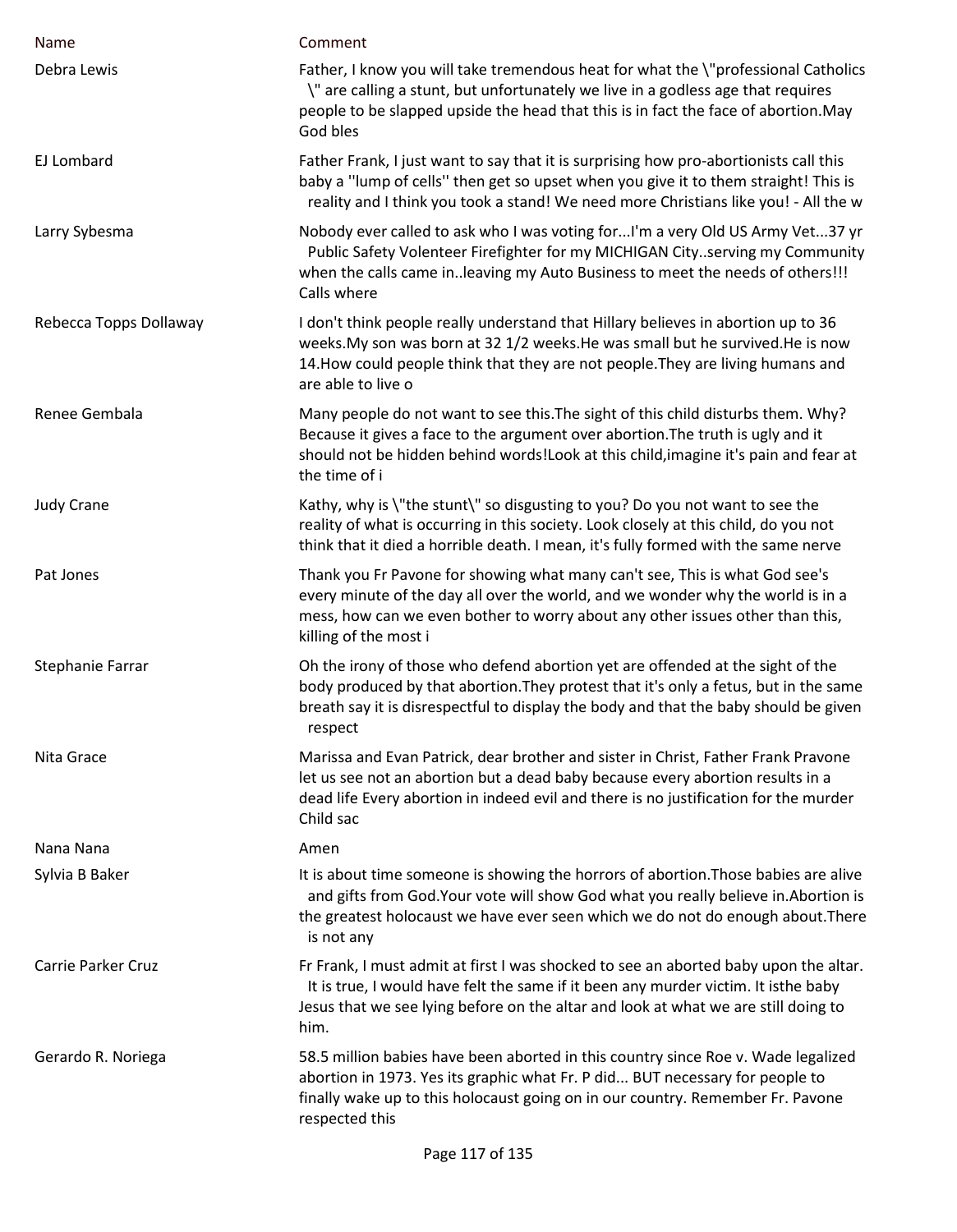| Name                     | Comment                                                                                                                                                                                                                                                                             |
|--------------------------|-------------------------------------------------------------------------------------------------------------------------------------------------------------------------------------------------------------------------------------------------------------------------------------|
| Christy Lynn             | its sad that some one would want to or even think of killing a soul that has no way<br>of saying please dont kill me. Birth is a precious thing. For women to be ao<br>radical about it because they can have children sickens me to my core. I cant have<br>children bu            |
| Karen Uyesugi            | Seeing is believingthose who are \"OK\" with abortion should not have any<br>problems watching this; should have no reaction to this at all. This is REAL.<br>Fetus/babyit does not matter what you call this child of Godthis child of God<br>is now                               |
| <b>Babs Christensen</b>  | REVEREND, DON'T LET THE CATHOLIC CHURCH RIDICULE FOR WHAT YOU HAVE<br>DONE IN BIBLICAL SCRIPTURE THE LORD JESUS SAID DO NOT PUT YOUR<br>HERITAGE BEFORE THE LORD MEANING CHURCH AS YOU KNOW, LIFE IS MORE<br>IMPORTANT TO THE LORD JESUS & SO MANY PEOPLE WHO SAY YES               |
| Camille Valenza-Hazelton | Showing this baby is no worse than a funeral viewing. The problem is the truth is<br>painful. We are more comfortable keeping the sin of abortion hidden away where<br>we don't have to see it. This priest is shining the light on the ugly truth of abortion.<br>It is no         |
| Dianne Knesek            | Sadly, people do no understand the horror of abortion unless they see it. Secondly,<br>it is proposterous to say that priests have no right to speak on the immorality of<br>taking the life of innocent babies. The Church has been pro-life for over two<br>thousand yea          |
| Henry Altamirano         | Vote ProLife!!                                                                                                                                                                                                                                                                      |
| Henry Altamirano         | Vote ProLife                                                                                                                                                                                                                                                                        |
| Jaime Rodriguez          | Thank you farher for showing the world how blind theyvare to abortionGod bless<br>you                                                                                                                                                                                               |
| <b>Bo Anderson</b>       | Sometimes It takes something horrible to wake the slumbering masses that<br>refuse to get involved because it doesnt concern them. To the people who think<br>this is exploitation No you dip shits Its just the truth Laid bare and<br>uncovered But the mo                        |
| Janet Redmond Young      | This is heart breaking, but many of these babies are tortured and have limbs<br>pulled apart during the abortion process. This man is trying to show how horrible<br>abortion is and what will continue to happen if Hillary Clinton is elected. Those of<br>you who do no          |
| Sun Son Ho               | Amen Amen                                                                                                                                                                                                                                                                           |
| Marie Scarpellino        | Father thanks for speaking out. The Church did not do its job this time around . It<br>did not make the distinctionbetween the candidates. How can any Catholic vote<br>Democrat and still say they are in communion with the Churches teachings? The<br><b>Black Churches spea</b> |
| Micheal Gregorcyk        | IfI love saten I would vote for Hillary true fact                                                                                                                                                                                                                                   |
| Nahren Anweya            | Frank Pavone (Father Frank Pavone) Thank you for being brave enough to post<br>this. We as Americans and not just as Christians have a responsibility and<br>consequences. The majority of Americans are sheltered from the smears of our<br>society. We live in a socie            |
| Jerome Lloyd             | I hesitated before sharing this post on FB for many of the reasons given against<br>at first I thought it was distasteful and even sacrilegious? But then I thought<br>about what the Altar is for? It's a place of sacrifice. It's the meeting place of life a                     |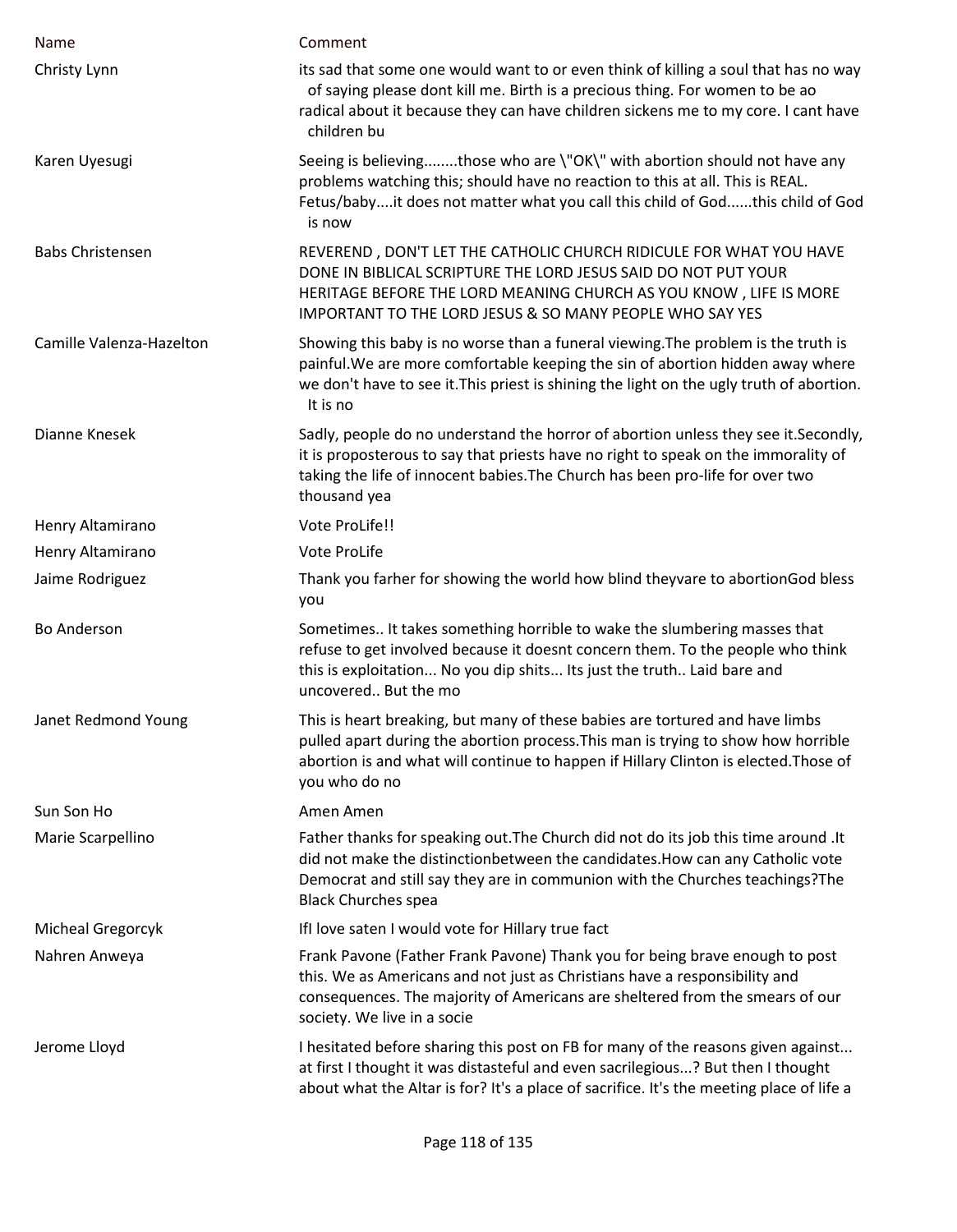| Name                              | Comment                                                                                                                                                                                                                                                                    |
|-----------------------------------|----------------------------------------------------------------------------------------------------------------------------------------------------------------------------------------------------------------------------------------------------------------------------|
| Tammy Godyn                       | Thank you for posting this. It's easy to forget or ignore the holocaust of abortion if<br>you don't see the results with your own eyes.I am a Protestant in full support of<br>your method Fr. Father Frank Pavone. Someone's asked me who I'm voting for, the<br>liar wi  |
| Marlene Verska Lincoln            | Thank you Father Pavone for speaking up for life! God reward you!                                                                                                                                                                                                          |
| Maria Theresa Marino Giandon      | As you can tell by many of these comments, our country has turned into one in<br>which you are judged for having faith. Those who have faith should be proud. It<br>breaks my heart to see this baby but it hurts even more knowing someone decided<br>to cut this babies  |
| Diana McEneny                     | God help us Tuesday USA                                                                                                                                                                                                                                                    |
| Jesse Baldwin                     | I think the showing of this infant is unfortunate, but necessary. Not many people<br>try to visualize the horror of it so they don't understand it. They also don't want to<br>take a moral stand on itthose people are enablers!I say show this graphic<br>image. What    |
| Ann Hall                          | God Bless you Fathet                                                                                                                                                                                                                                                       |
| Liliana Smith                     | God helps America                                                                                                                                                                                                                                                          |
| Judy Shingola Polaskey            | God bless you, Fr Pavone                                                                                                                                                                                                                                                   |
| Donna Osuch                       | <b>WAKE UP AMERICA!</b>                                                                                                                                                                                                                                                    |
| <b>Caroline Niesley</b>           | God bless Fr. Pavone. This is not a \"political stunt\". The baby was abandoned and<br>would have been in a dumpster if not for these good priests and pro life people<br>who buried the baby with dignity and whose only crime is to ask our help in<br>stopping the murd |
| <b>Catherine Newton</b>           | I never have been so scared as I am right now for the level of evil and corruption<br>on every level. Wiki leaks just exposing Anthony Weiner's computer the FBI<br>confiscated not only him in sexual acts, but Hillary and Bill Clinton has been on<br>Epstein 's plane  |
| Micheal Gregorcyk                 | You vote for Hillaryyou supportsaten                                                                                                                                                                                                                                       |
| <b>Greg Somadina Emmanuel</b>     | For those who are saying that the Rev father was wrong by what he did, you are<br>wrong, I know it hurts you so bad to hear the truth and the way of life, have for<br>once asked yourself this question, what if your mother had carried an abortion<br>during your pre   |
| Henry Altamirano                  | And we thank you Father. God bless you!Amen!                                                                                                                                                                                                                               |
| Annamaria Dickens                 | it is not a freak Show. it is thehow to make peoplof an abortion. wake up<br>womenwho thinks that abortion is ok!                                                                                                                                                          |
| <b>William Paradeis</b>           | Saying NO to abortion is always the right answer. Just say NO!!!                                                                                                                                                                                                           |
| Brenda Whitecloud Duty-Mitchell   | We needrealitypeopleWake-up Americans                                                                                                                                                                                                                                      |
| Clare Poux- Carter                | If Hillary or any other politician saw a abortion from beginning to end! This would<br>be stopped!!                                                                                                                                                                        |
| Theresa Meyer Eilerman            | Choose Life that you and your descendants may live ??????                                                                                                                                                                                                                  |
| <b>Christy Rutherford Dannels</b> | So your ok with abortion, but you don't want to see it! If you ever want to be pro<br>life, go see an abortion                                                                                                                                                             |
| Graciela Perez                    | I'm afraid God is going to punish US for the sin of abortion.I don't blame the Lord<br>but I ask for mercy.                                                                                                                                                                |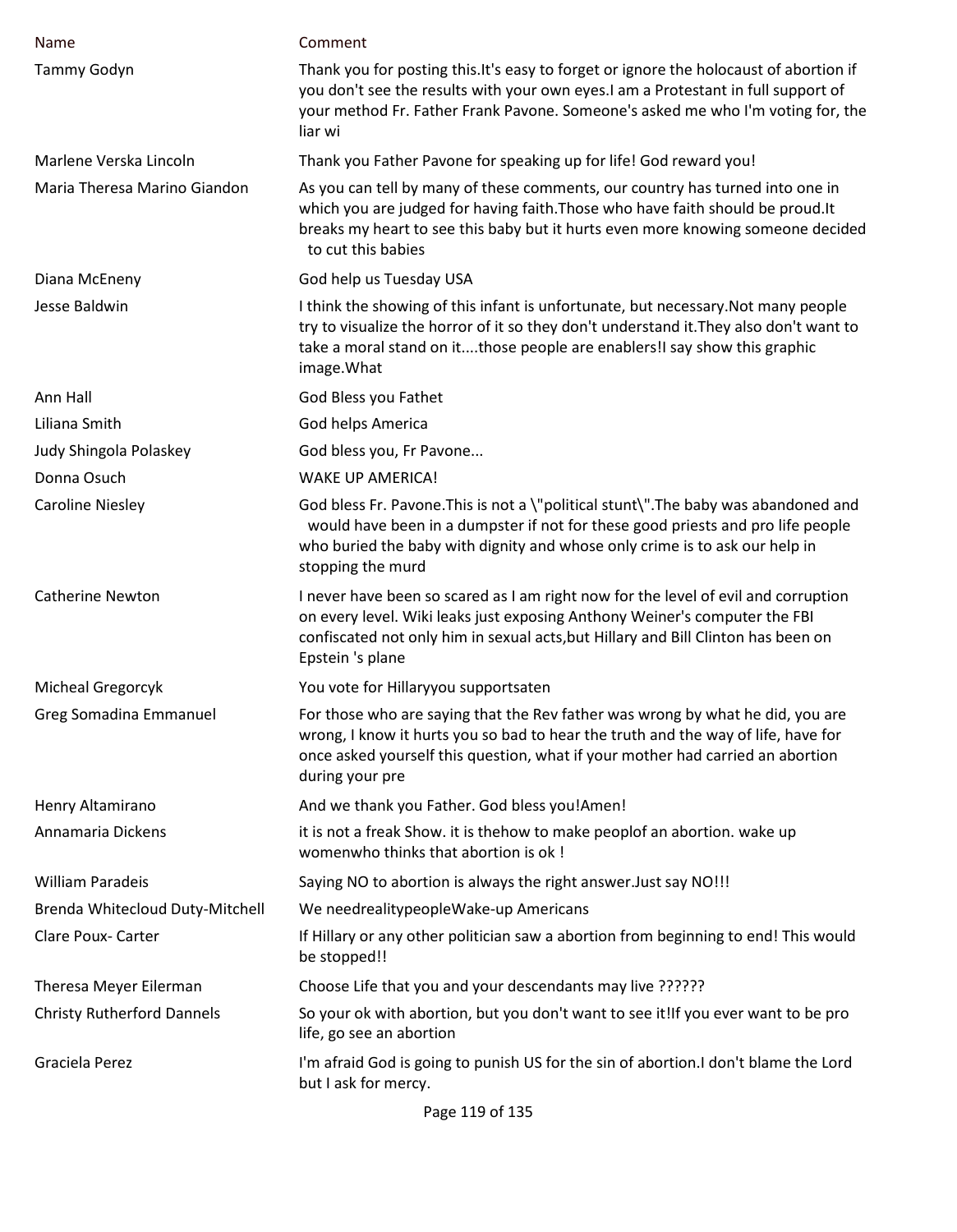| Name                             | Comment                                                                                                                                                                                                                                                                    |
|----------------------------------|----------------------------------------------------------------------------------------------------------------------------------------------------------------------------------------------------------------------------------------------------------------------------|
| Martha Lee Vincent               | It's to show people what their lack of action is causing in the U.S.A. !There are<br>about 500,000 abortions in the u.s. per year !!!!                                                                                                                                     |
| Ginny Ralicki Lopez              | Father, I am certain you did some heavy duty soul searching when you made this<br>decision. I am sitting here at my desk in my place of employment, crying. 38 years<br>ago I went into labor at the beginning of my 6th month. My doctor explained that<br>an infection w |
| <b>Kevin Glancey</b>             | vote for life its god's eternal gift, amen                                                                                                                                                                                                                                 |
| <b>Lester Morrow</b>             | Prayer for ABORTED BABIES: Heavenly Father, your love is eternal. In your ocean of<br>love, you saved the world through your only-begotten Son Jesus Christ. Now look<br>at your only Son on the cross who is constantly bleeding for love of his people,<br>and forgive   |
| Rebecca Gaitan Valdivia          | Good Morning Father.God Blessyou.                                                                                                                                                                                                                                          |
| Lauren Daffron Southern          | I'm sorry, if you think abortion is ok. See what you abort.                                                                                                                                                                                                                |
| Nancy Chase                      | Father Frank Pavone Thanks for the courage to speak on such a sensitive subject.<br>All too often men in the pulpit are silent when it comes to politics so as not to<br>offend. We all know Trump has said some vulgar things but when I've seen what<br>has leaked on H  |
| Elizabeth Burgos Scott           | About 4000 abortions are done EVERYDAYin the USA . Think about it, on 9/11 3000<br>people died. This is a 9/11 EVERYDAY                                                                                                                                                    |
| Frank E. Solorzano               | Abortion= Murder.Amen to you Father for making this loud and clear. God Bless you                                                                                                                                                                                          |
| Anna Per                         | God bless Youtoo FatherPavone                                                                                                                                                                                                                                              |
| <b>Connie Beth Swift Cornell</b> | I am not Catholic. But I am a born- again Christian. While seeing the dead baby is<br>hard to see, people need to see it. Many are told that it isn't a baby, just a clump<br>As for the Church being wrong to get into political issues, I think it sho<br>of tissue.     |
| Maddalena Piccinnu               | Pray praypray:(                                                                                                                                                                                                                                                            |
| Rebecca Acevedo                  | Thank you people need to see that these are babies from the start. Killing a baby<br>because you made a bad choice is not being responsible. Finding a good home for<br>it or giving it one are the responsible things to do. Providing birth control and sex<br>educa     |
| Adesuwa Osemwegie                | Amen. Thank you God for this beautiful message                                                                                                                                                                                                                             |
| Dianne Volkoff                   | Pray for all the unborn. Protect them !!!!                                                                                                                                                                                                                                 |
| Anna Per                         | Lord please hear our prayers . AmenAmen . Amen                                                                                                                                                                                                                             |
| <b>Claire Matusiak</b>           | God blessyou for allthe workyou do!                                                                                                                                                                                                                                        |
| Dennis Lincoln                   | yes thats a dead baby Tommy Reyesaborted thanks to obama                                                                                                                                                                                                                   |
| Mary Louise Fiddler              | The truth hurts!!                                                                                                                                                                                                                                                          |
| Katie O'Neill                    | For those who are \" offended \".Father is just the messenger . Take your anger<br>out on the two who procreatedand discarded their child.                                                                                                                                 |
| Kathy Webb                       | God Bless you Father Pavone. We will never stop fighting for the diginty of<br>life.Abortion is pure evil.                                                                                                                                                                 |
| Lisseth Kefgen                   | A precious baby. God have mercy on them.                                                                                                                                                                                                                                   |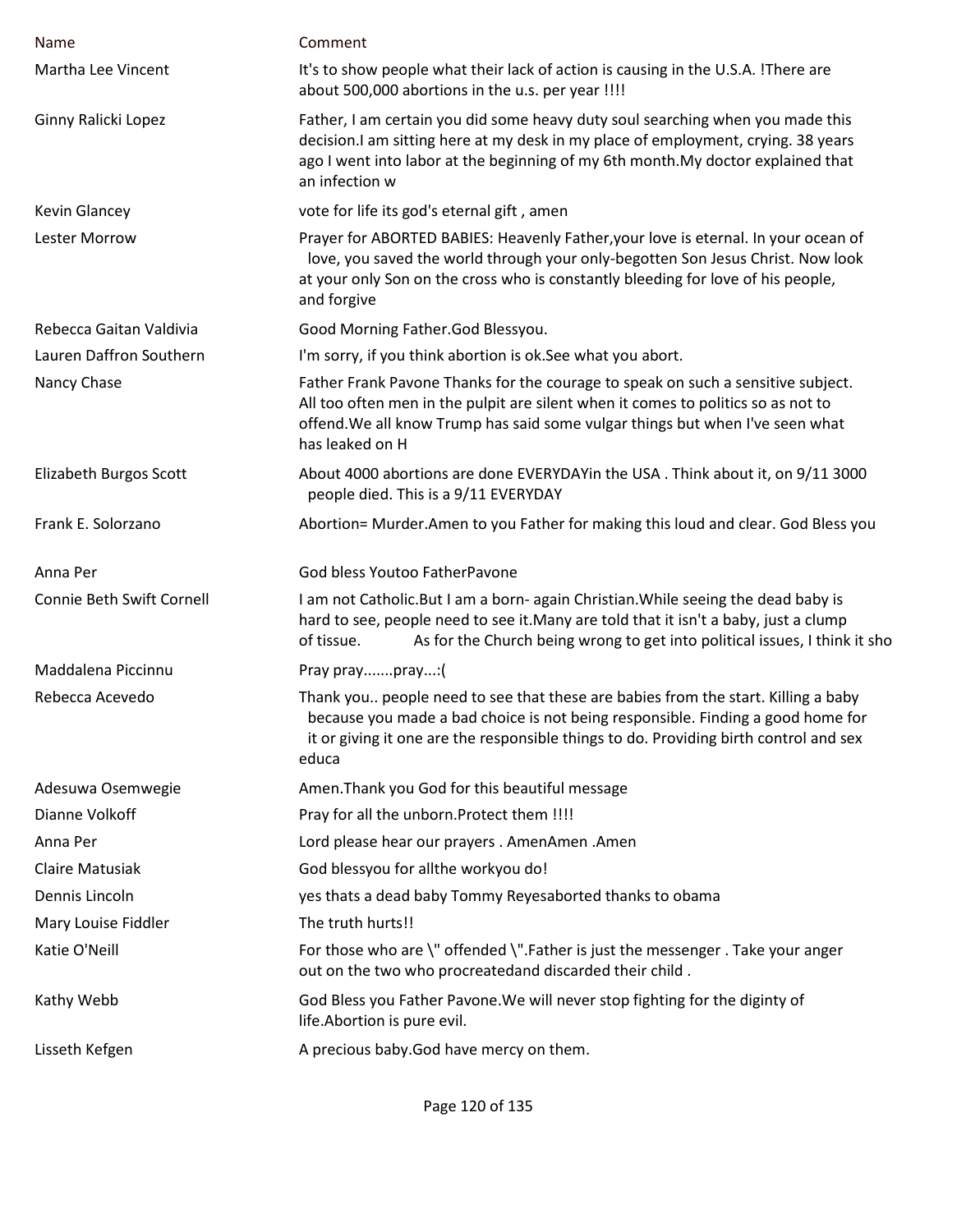| Name                       | Comment                                                                                                                                                                                                                                                                     |
|----------------------------|-----------------------------------------------------------------------------------------------------------------------------------------------------------------------------------------------------------------------------------------------------------------------------|
| Christian Li               | The power to change the world is right there in the Sacraments it can become<br>tempting to do things our own way, and sometimes daily tasks can seem boring<br>and unfulfilling - but you have the highest calling, and I firmly believe that it's not<br>a politica       |
| Gloria Alvarado Lee        | Hillary Clinton & those who vote for her support this. Those who vote for her will<br>be held accountable for murdering innocents knowing her supporting abortions to<br>the 9th month.                                                                                     |
| Joni Hansen                | Father Frank Pavone - I commend you for taking this stand. Not easy - to do what<br>you're doing here - but very necessary. Right now, in this troubled Nation - it's far<br>too easy for people to slip back into their comfortable little lives and blindly follow        |
| Paulette Paprocki          | God bless you Father Pavone. Keep ut up. We need you and love you.                                                                                                                                                                                                          |
| Pamela MacKenzie           | To all of you condemning this priest for this, shame on you!You are perpetuating<br>the continuation of the cruel and ruthless practice that is abortion. The reason<br>you're all so \"offended\" is because is so in your face. Welltake a good long<br>look. This        |
| Dana Koinzan               | Early Masses were said in the catacombs on the crypts of those who had died. The<br>bodies of the saints have often been venerated and given witness to the evil of<br>man. This child gives witness to the atrocity of child sacrifice. He is giving witness<br>to how man |
| Ana Maria Guzman           | God is life and love. We need to end abortion.                                                                                                                                                                                                                              |
| <b>Frances Mason Berry</b> | Father Pavone - thank you for being the Voice of these Little Ones!!!This Satanic<br>practice MUST STOP!!!                                                                                                                                                                  |
| Amanda Christian           | Hillary is a murderer that says babies have no rights!Abomination!Lock her up!!                                                                                                                                                                                             |
| Susan Suddjian             | Nobody wants to see this, but this is what we are as a nation. It must be stopped.                                                                                                                                                                                          |
| Michael Knight             | Seeing the TRUTH is quite disturbing. Vote against Abortion.                                                                                                                                                                                                                |
| Debbie Ann                 | I'm so happy he is doing this! It has to be hard to look at the poor baby                                                                                                                                                                                                   |
| <b>Paulette Stewart</b>    | so tragic, but so real and true. We must vote for Truth, Amen.                                                                                                                                                                                                              |
| Deborah Bankston           | FATHER says - For they love NOT THE TRUTH!!! Therefore, HE will bring strong<br>delusion upon them!!REPROBATE MINDS!!!                                                                                                                                                      |
| Margaret Lee               | Father thank you for standing on your faith.                                                                                                                                                                                                                                |
| Jack C. DiBenedetto        | Father : if God has given you an anointing to preach about this, by all means do it!                                                                                                                                                                                        |
| Helene Fischgrund          | Thank you Father for showing the world this little one!May this little one rest in<br>God's hands                                                                                                                                                                           |
| Patricia Harp              | Choose Life!We must!God is calling us to follow him and choose life!                                                                                                                                                                                                        |
| Elizabeth Burgos Scott     | THIS BABY WILL BEBURY IN A MORE DIGNIFY EAT, OTHER BABIES ARE DISPOSED<br>IN A TRASH BAG IN A DUMPSTER AT AN ABORTION MILL OR SOLD BY PARTS                                                                                                                                 |
| <b>Brenda Slaughter</b>    | Speaking the truth the the United States of Americareallymess up when they took<br>prayer out of school                                                                                                                                                                     |
| Laura Villani              | I applaud you!And I'm not catholic.Your bravemay God bless you for sharing the<br>truth.                                                                                                                                                                                    |
| Claire Montaina Larson     | Pro choice is the choice of what? What are you choosing? Choosing to what? Go<br>ahead, admit it's to kill the baby                                                                                                                                                         |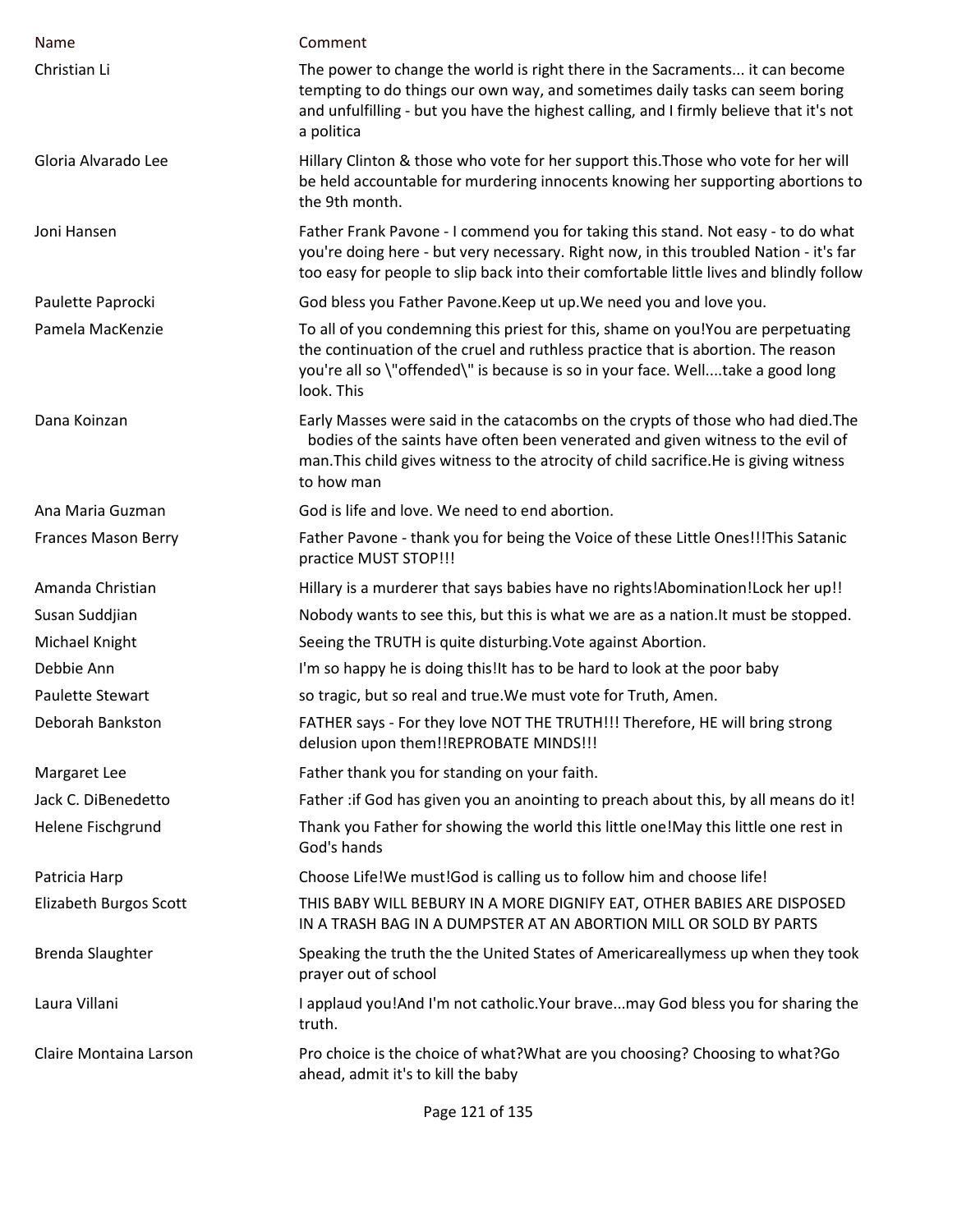| Name                           | Comment                                                                                                                                                                                                                                                                  |
|--------------------------------|--------------------------------------------------------------------------------------------------------------------------------------------------------------------------------------------------------------------------------------------------------------------------|
| Graciela Perez                 | Americans have ears but do not hear. I hope their are enough Americans that vote<br>for life.                                                                                                                                                                            |
| Susan Allen Baron              | Makes me cry ! God help us                                                                                                                                                                                                                                               |
| Marie Tyree                    | LOOK AT THIS CHILD, A CREATION FROM GOD!!!How dare the world take a life,<br>the most precious gift that OUR LORD gave us!                                                                                                                                               |
| Kathleen Peardot               | Yeah vote for Hillary to kill babies at late stages!!! Or even better sell body parts!!!                                                                                                                                                                                 |
| Joe Martinson                  | Soldiers for Christ, support and pray for the most innocent. We're called for many<br>reasons, we're called for Change.                                                                                                                                                  |
| Olga Cuevas                    | As hard as this is, this message needs to be put out. I'man evangelical christian<br>and we are prolife                                                                                                                                                                  |
| Brenda Ligia Gutierrez Mendoza | Sadly, LOOK, YES THIS IS ABORTION, KILLING A CHILD, and is what KILLARY<br>CLINTON PROMOTES AS WOMENS HEALTHY CHOICE.                                                                                                                                                    |
| Michele DeCesare McDermott     | God Bless You Father.I'm so sad - how can we justify this murder ever?                                                                                                                                                                                                   |
| Patricia Harp                  | God forgive us. God save us and these poor precious children of God.                                                                                                                                                                                                     |
| Christine Snyder               | God Bless you Father Pavone. To all of you that are protesting Father showing this<br>precious child, and condemning this as something that is self serving, why then<br>aren't you protesting with the same passion our government that is allowing this<br>to happen d |
| Chipeco Martin                 | If you call yourself a Christian, how can you think of voting for Hillery                                                                                                                                                                                                |
| JoAnn Gibes                    | Sometimes the truth is shocking, but we need to wake up and stop this slaughter<br>in our country. Thank you, Father!!                                                                                                                                                   |
| <b>Miguel Valentin</b>         | \"Neutral\" is the language of COWARDS.Jesus was NOT neutral!!!!                                                                                                                                                                                                         |
| Daniel Sharp Ross              | God bless you for shoving this horror in people's faces.God sees.People should<br>see too, and repent.                                                                                                                                                                   |
| Christina Karalis Tartaglia    |                                                                                                                                                                                                                                                                          |
| <b>Humberto Dorantes</b>       | You people need to wake up!! I can't beleive we are criticizing the priest for<br>showing this dead baby!!! I can't beleive I'm reading that the church has no right<br>to sway our political decision!! The church is not against Hillary Clinton, is against<br>what s |
| Kevin Cooney                   | One thing we do know if the Democrats are elected the murder of these poor<br>individual children will escalate ! We have to go back to pre - Catholic Mexico to<br>get this far . The choice is yours tomorrow . In the NAME OF CHRIST & HIS HOLY<br>MOTHER VOTE NO TO  |
| Cathy Maravegias               | Lord, forgive us and have mercy on us. Bless this precious child.                                                                                                                                                                                                        |
| <b>Terry Smithson</b>          | FATHER, FRANKThank you for standing UP for what is right, keep up your GOOD<br>work.                                                                                                                                                                                     |
| Pam McPherson                  | Dear Lord, We can do so much better than this!Help Us Lord!                                                                                                                                                                                                              |
| Sandra Padilla                 | If a Cristian knowing about a candidateprority is to kill millions of babies then do<br>not yourself a Cristian anymore                                                                                                                                                  |
| Mercy Redor Foz                | Most Sacred Heart of Jesus, open thehearts and minds of us, sinners, to the truth<br>and light of God the Father. Amen????                                                                                                                                               |
| Kevin Cooney                   | Like Jesus who hung on the cross after beenscourged<br>Page 122 of 135                                                                                                                                                                                                   |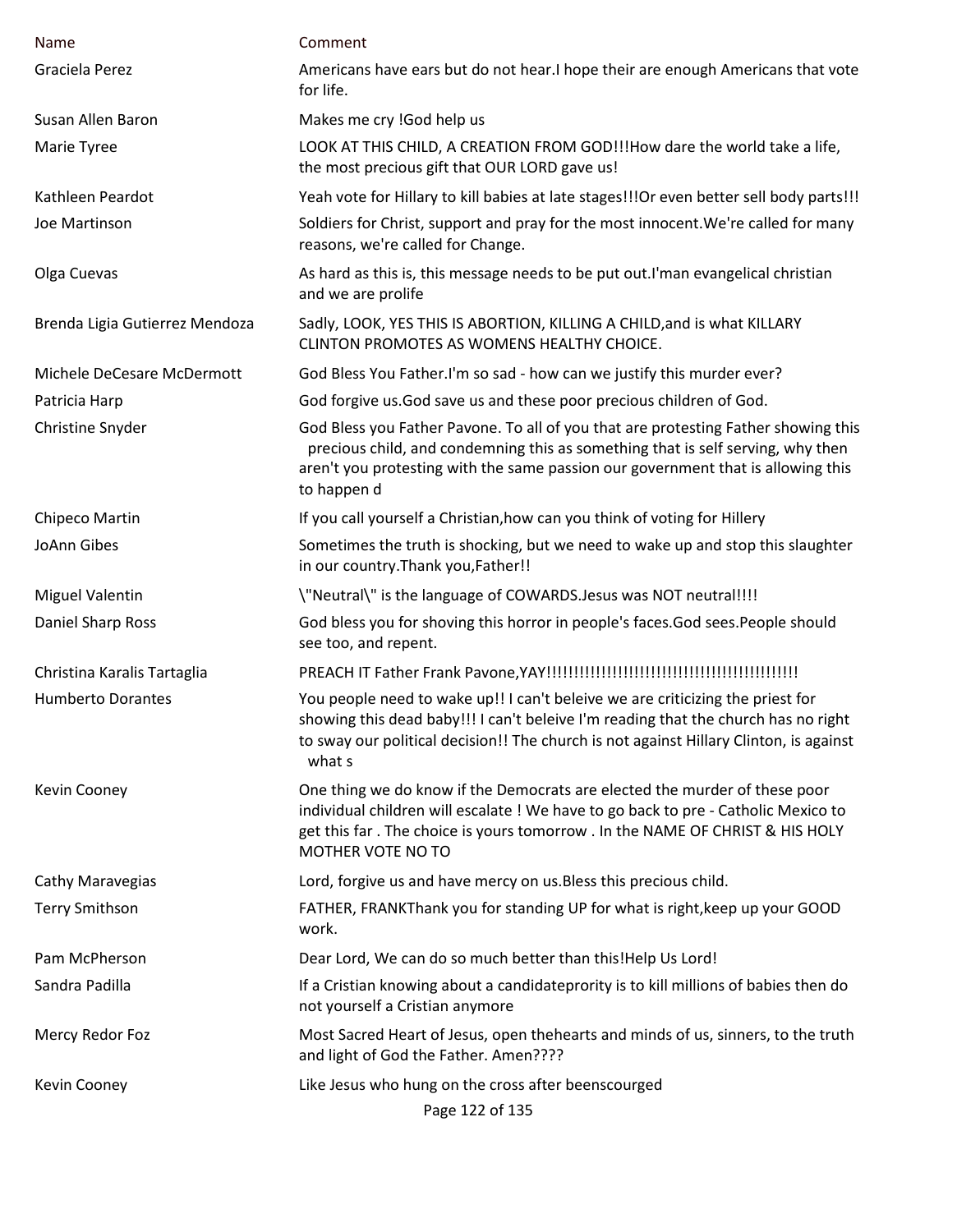| Name                              | Comment                                                                                                                                                                                                                                                                  |
|-----------------------------------|--------------------------------------------------------------------------------------------------------------------------------------------------------------------------------------------------------------------------------------------------------------------------|
| Berenice Gonzales Pimentel Aguayo | Thank youfather Frank pavone God Blessyou and God Bless all those Baby                                                                                                                                                                                                   |
| Graciela Perez                    | We kill pre born innocent babies . I can fill Gods anger . Their crying for justice.                                                                                                                                                                                     |
| Ayesha Windsong                   | Amen. Thank you Father In Heaven and Father Frank Pavone <3 God blessAmerica<br>prayers' for healing. <3                                                                                                                                                                 |
| Michelle Vallance                 | When I was born, I do not know whether my biological mother was sexually<br>assaulted, had an affair, was a pregnant teenager. I hold no resentment against<br>her. I thank Jesus Christ for being allowed this earthly life and the most wonderful<br>parents who adopt |
| Belisa Ucciardo                   | Oh my Lord please help us end this evilPlease Lord help us                                                                                                                                                                                                               |
| Diane Thies Mangialino            | God forgive us Fatherfor accepting murder as a convenience. People are angry<br>that you are showing them truth.                                                                                                                                                         |
| Peggy Sousa                       | I love you Fr. Frank! Thank you for always telling the truth. May God bless you and<br>protect you!                                                                                                                                                                      |
| Carol Gendzwil Niszczak Cason     | We are the result of a thousand loves. Give others the chance we had. To be born.                                                                                                                                                                                        |
| RJ Boatman                        | Bless this child and all children. Vote to protect them. RJBoatman.org - Exploratory<br>Committee for US Congress.                                                                                                                                                       |
| Tata Vergara                      | Yes. Wehave to show this in order to people understand WHAT EVIL IS.                                                                                                                                                                                                     |
| John N Deborah Giles              | thank you for all that you do to save our nation. God Bless you                                                                                                                                                                                                          |
| Nguyen Ngoc Ty                    | babies' lives matter                                                                                                                                                                                                                                                     |
| Margaret Lee                      | Thank you for speaking the truth!!!!!                                                                                                                                                                                                                                    |
| Anna Marie Varmecky               | God bless you father We pray for the worlds conversion.                                                                                                                                                                                                                  |
| Margaret Lee                      | Father thank you for standing on faith                                                                                                                                                                                                                                   |
| <b>Richard Enriquez</b>           | PadrePavon, I support you, and you are right, God Bless You, pray for me,<br>I'mpraying for you. Viva Cristo Rey                                                                                                                                                         |
| Gloria Alvarado Lee               | Without life being defended, we will be disordered. God is only one who can take<br>& give life.                                                                                                                                                                         |
| Debbie Babos-Carreon              | Pray for all the babies and their mothers and fathers and their souls. God Bless you<br>Father Pavone.                                                                                                                                                                   |
| Millie Kennedy Beaumont           | This is a saint in the makingthis great pro life priest for the unborn children                                                                                                                                                                                          |
| Dominic Martini                   | God bless you. I pray that Our Lord heard our prayers and will finally elect a true<br>prolife candidate!                                                                                                                                                                |
| Eugina Everson Rieck              | HILLARY WANTS FULL TERM ABORTION UP TO BIRTH                                                                                                                                                                                                                             |
| Anne Jernigan                     | God Bless you Father-you are absolutely correct. I will pray for you Father!!!!                                                                                                                                                                                          |
| Comfort Buameh                    | Father forgive us mother Maryintercede on our behalf for offending knowingly and<br>unknowinglyAmen                                                                                                                                                                      |
| <b>Barbara Nelson Comes</b>       | If you can't watch this - it says it all. It is truth and happens. Please vote so<br>abortion is not allowed.                                                                                                                                                            |
| Carolyn Hickman                   | NURSES!VOTE FOR LIFE!THIS RETIRED CATHOLIC NURSE CHOSE LIFE!I WILL NOT<br>SUPPORT HILLARY AS MY PASTOR DOES!                                                                                                                                                             |
| "Pam McPherson                    | Bless you sweet little one. We love you.                                                                                                                                                                                                                                 |
|                                   | Page 123 of 135                                                                                                                                                                                                                                                          |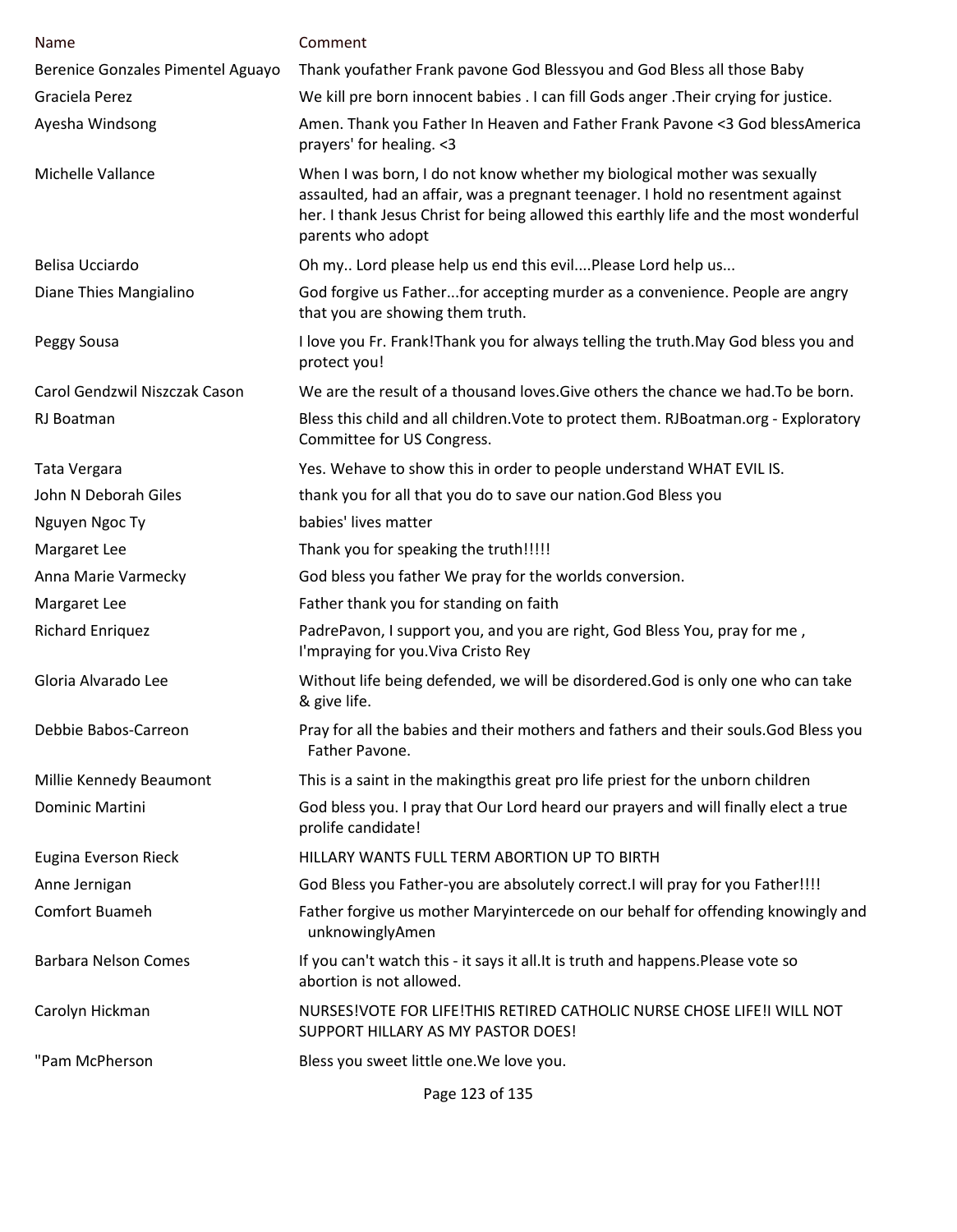| Name                   | Comment                                                                                                                                                                                                                                                                  |
|------------------------|--------------------------------------------------------------------------------------------------------------------------------------------------------------------------------------------------------------------------------------------------------------------------|
| Rosemarie Nemchek      | People need to wake up. Thank you father for making it real.                                                                                                                                                                                                             |
| Maria Bussan-Kingsley  | That sweet sweet baby. Love that baby so.                                                                                                                                                                                                                                |
| Omar Lopez             | There you go people. It's in your hands. Choose Life.                                                                                                                                                                                                                    |
| Ana Rivera             | Thank you Father Pavone. May God blessyou. Let us choose life.                                                                                                                                                                                                           |
| Gladys Catalla         | Jeremiah 1:5 before i formed you in the wombl knew you God love children                                                                                                                                                                                                 |
| Edie Marie Keel        | Thank You Fatheras Christians WE MUST MAKE A STAND for what is right and<br>good. It is most important in this election because we have leadership that is<br>deeply afflicted by evil and are aware and accepting of it and are using their<br>power to bend the rul    |
| James Hubbard          | Wake up people stop the genocide Killarywants                                                                                                                                                                                                                            |
| Eva Hartman            | God bless this beautiful baby,                                                                                                                                                                                                                                           |
| Maria Garza            | Excellent most ExcellentAMEN HALLELU YAH AMEN!                                                                                                                                                                                                                           |
| Barbara Yanchek        | Thank you Father for speaking the truth in season and out of season. For people<br>who are upset, this is the reality of abortion!                                                                                                                                       |
| Sue Twin               | Thank you father it's terrible that's why no one likes to see the outcome out of<br>sight out of mind it's murder I don't care I've YOUR 5 weeks 5 months or 9 months<br>it's MURDER a child is a GIFT from god there are far to many people who use it as<br>birth cont |
| Marlene Verska Lincoln | People need to see this. Vote Pro Life!                                                                                                                                                                                                                                  |
| Joe Carusi             | Thank You Father, a very powerful message. I can think of nothing more demonic<br>than the slaughter of an innocent unborn child. I don't know how any true catholic<br>can vote for a pro-choice candidate.                                                             |
| Joan Prunicki          | God help us to be good people. Hear us O Lord !                                                                                                                                                                                                                          |
| Frank Gordoa           | This is hard to take but it's the truth. Abortion is murder. All lives matter MOTHER<br>and CHILD.                                                                                                                                                                       |
| Floyd Costello         | LORD have mercy on us ! Thank you father !                                                                                                                                                                                                                               |
| Carolyn Gering-Drumm   | Thank you. People need to see how horrible abortion is today. This child is a gift<br>from GodThis child should have been protected                                                                                                                                      |
| Gianna Rae             | ELECTION PRAYER TO MARY<br>O MOST Blessed Virgin Mary, Mother of Mercy, at<br>this most critical time, we entrust the United States of America to your loving<br>care. Most Holy Mother, we beg you to reclaim this land for the glory of your Son.<br>Overwhelmed wit   |
| <b>Mary Being</b>      | Fr. Pavone I understand how people are disturbed by this poor aborted child being<br>placed on the altar. I also completely understand why you did this. Abortion is the<br>21st century holocaust. I also understand that there are many Catholics who will<br>not stan |
| Jean Bellomo-Young     | So incredibly sad. HILLARY is into sacrificing children for sex traffic. CLINTON<br>FOUNDATION, LYING TO CONGRESS HAVING AND BRIBING FBI TO BACK HER UP.<br>ITS ALL OUT NOW AND SHE WILL BE IMPRISONED FOR HER CRIMES. WE WILL<br>THEN END UP WITH KAINE AS PRESIDENT. I |
| Jann Deane             | No, you naysayers. People need to see how heartbreakingly evil abortion is. Look<br>away if you are a coward.                                                                                                                                                            |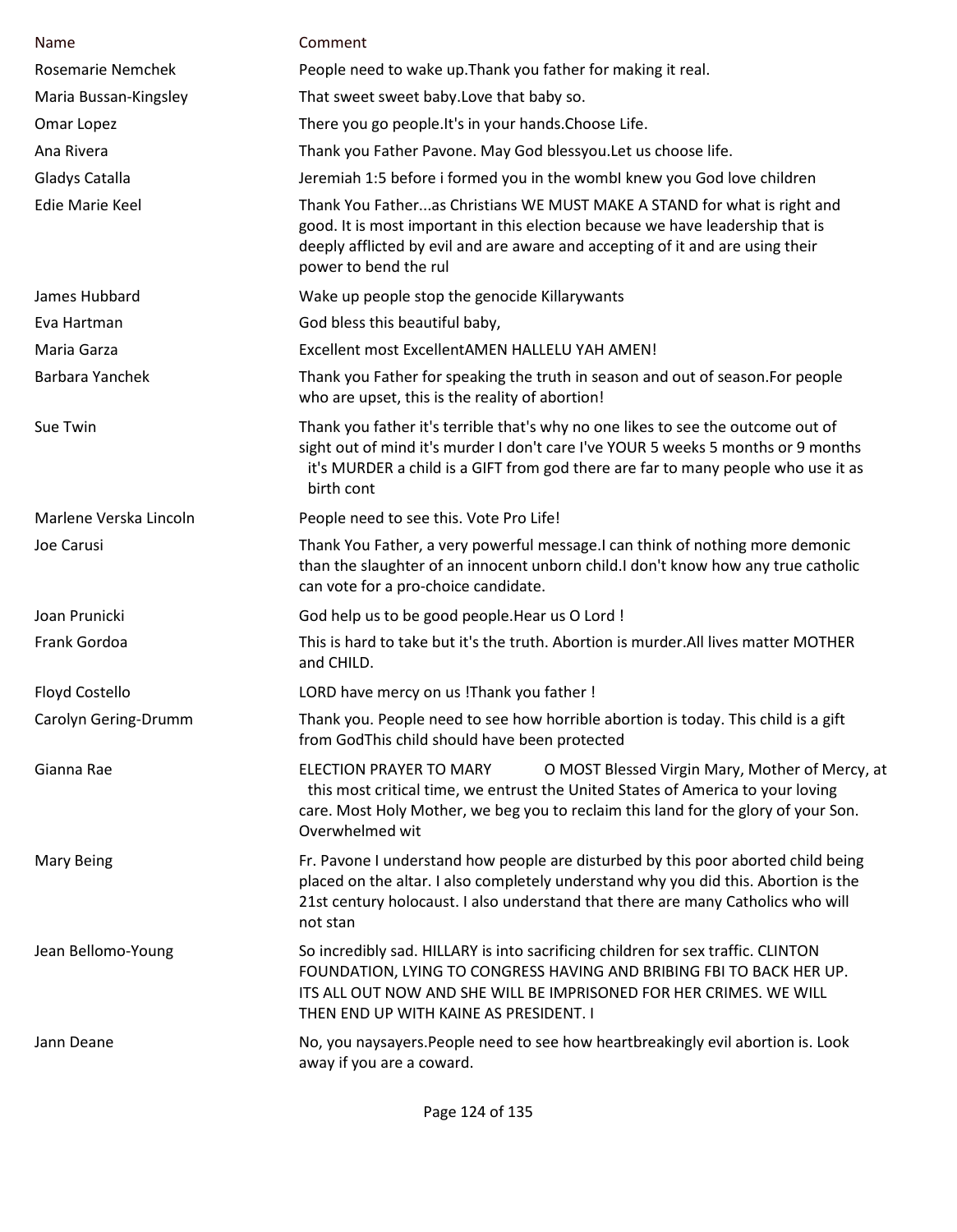| Name                         | Comment                                                                                                                                                                                                                                                                  |
|------------------------------|--------------------------------------------------------------------------------------------------------------------------------------------------------------------------------------------------------------------------------------------------------------------------|
| Charlene Satzler-Zimmerman   | Dear Jesus this is so hard to see. I had three children and would die for any of<br>them. Never would I have ever had a child taken from the body God gave me to<br>carry your childl pray to you each night to let Trump become our president and to<br>touch him to wh |
| Eric Fasci                   | Father God, we pray that in this election, Your children will get out and vote. We<br>pray for spiritual wisdom now for people to see and to know who they will vote<br>for. We pray that evil will not win in any county, in any state, and in any of the<br>higher off |
| Mike Lockhart                | Yeah it's not very pleasant to be forced to see what abortion really looks like. Is it?                                                                                                                                                                                  |
| Liza Farrell-toulouse        | Canada is worse!                                                                                                                                                                                                                                                         |
| Liz Watkins                  | Sweet baby angel????????. ABORTION HAS TO STOP!!!!                                                                                                                                                                                                                       |
| <b>Elizabeth Beebe</b>       | If anyone votes for Hillary you have babies like this blood on your hands because<br>Hillary and Obama and Bill Clinton says it's all right to kill an innocent baby which<br>it is not if you don't want to raise the baby at least take care of yourself and give i    |
| Anne Fontaine                | Wow, I am an Evangelical Christian, who had been raised Roman Catholic. I am<br>absolutely appalled that people commenting on this video are more angry at the<br>showing of this deceased child than the MURDER of that unborn child. We have<br>those stating more bir |
| Michelle Dames Malawey       | Fr. Pavone, I want to show some support for you, given the tremendous outpouring<br>of condemnation in the comments below. Of course, it is disturbing, even<br>shocking, to see the reality of an aborted fetus, and especially uncomfortable to<br>view as it lays on  |
| José Vieira                  | Whoever ispro abortion or pro choiceis not against child abuse.                                                                                                                                                                                                          |
| Mary Angela Guillen          | PEOPLE NEED TO SEE THIS BECAUSE YOU GUYS AREN'T WAKING UP TO THE<br>REALITY AND STILL VOTING FOR HILLARY!! THIS IS THE REALITY PEOPLE. YOU<br>DARE CALL YOURSELVES DEFENDERS OF LIFE YET DON'T AGREE WITH SHOWING<br>THE TRUTH OF THE MATTER AT HAND. This has shown to  |
| Sandra Metcalfe              | I can't believe it's ok for people to murder their babies. It's barbaric. It's no a<br>choice. It's a life.                                                                                                                                                              |
| <b>Flores Aranda Alvarez</b> | This man's intentions are good the ones with not good intentions are the ones<br>that left this baby like thishe is not exploiting this baby's body                                                                                                                      |
| Brenda Robinson              | I'm so upset. I lost my baby. She was just born. This is awful. My God what has this<br>world come to.                                                                                                                                                                   |
| Jim Leone                    | Pray for the millions of babies already murdered, and to be murdered if WE<br>don'tdefend them!                                                                                                                                                                          |
| Mary-Lee Merle Plourde       | Dear God the point is the Killing of Babies. Wake up people!!!                                                                                                                                                                                                           |
| Don Walker                   | saying this is unacceptable doesn't change the fact that it happens<br>everyday.THAT is what should be unaccdeptable.                                                                                                                                                    |
| Jewels Al                    | Deborah people are blind and he is informing the people!! And Yes people need<br>drastic measures because people are blind and turn an eye                                                                                                                               |
| Joanne B Stephens            | Bless youfather. How sad is this. Maybe you should have shown this sooner.                                                                                                                                                                                               |
| <b>Judith Marler</b>         | Please God. Be Pro-life. Read Holy Scripture.                                                                                                                                                                                                                            |
| Lauren Lafargue Makar        | How can America condone this? Father Pavone is absolutely correct. Like it or not.                                                                                                                                                                                       |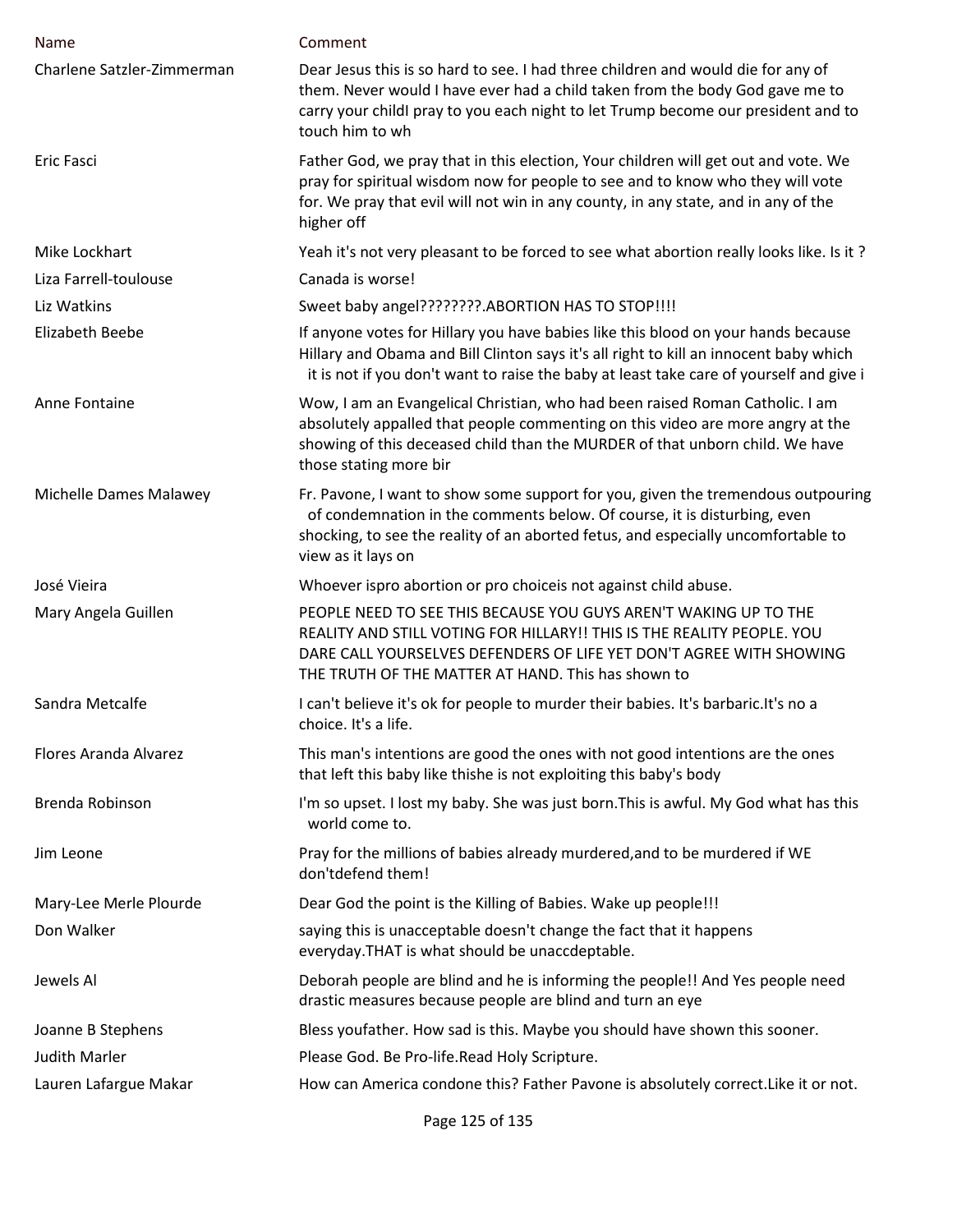| Name                    | Comment                                                                                                                                                                                                                                                                   |
|-------------------------|---------------------------------------------------------------------------------------------------------------------------------------------------------------------------------------------------------------------------------------------------------------------------|
| Lilian Lopez            | Don't exploit babies? They should see what they murder                                                                                                                                                                                                                    |
| Maria Trinidad Galanida | Stop abbortionpls  help the childrens for life of God                                                                                                                                                                                                                     |
| Marie Tyree             | People MUST UNDERSTAND that HILLARY proclaimed that A CHILD CARRIED IN<br>THE WOMB HAS N ORIGHTS!!! Do you NOT UNDERSTAND where this is going???                                                                                                                          |
| Samantha Snow           | Sometimes the truth is ugly, people. Quit fooling yourselves. This is supposed to<br>be uncomfortable.                                                                                                                                                                    |
| Amy Rindfleisch         | Oh this is so sad. Poor baby. Who will stand up to protect them?:/                                                                                                                                                                                                        |
| Mayra Elizabeth Arevalo | God bless this baby that did not get the opportunity to livewhy are people<br>shaming this Priest. This is a sad truth                                                                                                                                                    |
| Joseph Shular           | It is sad to see what this once greatcountryhas become. Now we are killing baby's                                                                                                                                                                                         |
| <b>Betty Lazicki</b>    | GOD HELP US AND THESE PRECIOUS BABIES! IT MAKES ME CRY EVERYTIME I SEE<br>THIS!!I PRAY GOD WILL HELP THIS COUNTRY!!                                                                                                                                                       |
| Patty Garrett           | Prayers! This is so serious. Choose life!                                                                                                                                                                                                                                 |
| Linda Carroll           | Father - I am in complete agreement with what you are doing!I was very involved<br>in the pro life movement in the '70's and '80's and am still a strong supporter!!<br>was involved in counseling in WEBA (Women Exploited by Abortion). No one wants<br>to see the trut |
| Alvera Mateosky         | He's not exploiting a dead baby.he's showing us what women do to their children<br>everyday. You don't want to see that this is reality,                                                                                                                                  |
| Lynda Neitz             | Yep!Some people just don't get it! : (                                                                                                                                                                                                                                    |
| Noreen A Murphy         | Throwing a baby in a garbage can isdisgusting!                                                                                                                                                                                                                            |
| Mary Cicchine           | This breaks my heart. God help us!                                                                                                                                                                                                                                        |
| Sheila Macdonald        | How very sadl don't understand some humans .RIP baby go to Jesus.                                                                                                                                                                                                         |
| Cindy Le Desma Brazeau  | So sad and so true !vote pro life                                                                                                                                                                                                                                         |
| Alicia Solorzano        | Only if you sea the awfulof the result of your decision you can see the truth, a<br>baby just Died forthis                                                                                                                                                                |
| William T. Lester       | God BLESS you dearFather. People don't want to SEE the BUTCHERY!the CRUELTY!<br>The INHUMANITY of it!!!Itsoundsbetter to call it 'choice' or a'procedure'or<br>a'fetus'. People NEED TO SEE ! JUST how HORRIBLE this CRIME againsthumanity<br>really IS! The Shedding     |
| "Bodette Villamor Pacis | TRUTH hurtsyes, it feelsuncomfortablebecause people do not want tosee and<br>deal the Truth that we become \" a culture ofdeath\". We are so scared to see the<br>TRUTH! We are scared to see what we have done to the innocent souls if remain<br>silent. For being      |
| Sherrill Nurnberger     | Thank You Father, sorry that this IS WHAT IT TAKES TO GET PEOPLE TO<br>THIS CHILD IS BEING LAID OUT IN DIGNITY LIKE A WAKE BUT IN A<br>UNDERSTAND.<br>HOLY WAY.<br>RESCUED FROM BEING PUT IN THE GARBAGE.<br>PRAY PEOPLE<br>$\prod$<br>THIS COULD BE YOUR GRANDCHILD. SH  |
| Tabitha Shoopman        | This babies life did not go in Vein . I pray this babies life will save many babies<br>that would otherwise be aborted . This baby was already killed by an irresponsible<br>human that chose to not use protection to not get pregnant. And you want to act<br>like thi  |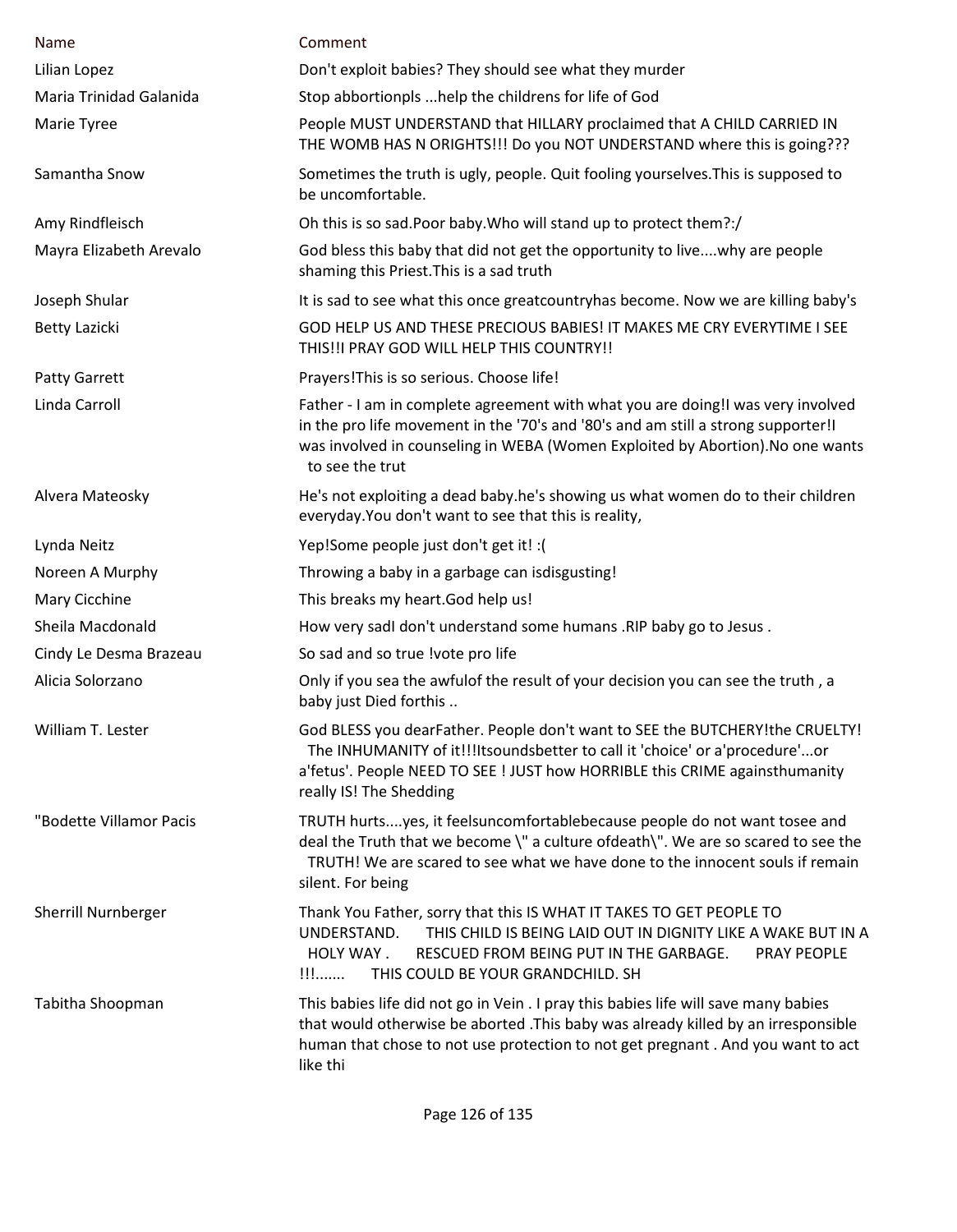| Name                        | Comment                                                                                                                                                                                                                                                                    |
|-----------------------------|----------------------------------------------------------------------------------------------------------------------------------------------------------------------------------------------------------------------------------------------------------------------------|
| Laura Allen Gies            | So let me get this straight. A baby who is aborted out of sight of all of us, must<br>remain out of sight in death.And yet, if we SEE the dead baby, and we are SEEING<br>IT'S A BABY we are also SCREAMING: PUT IT IN THE GROUND!! STOP!!! Something<br>about all this UP |
| Sharon W. Allison Avon      | Makes me so sad.                                                                                                                                                                                                                                                           |
| Janet Williams              | Godbless the USA                                                                                                                                                                                                                                                           |
| Nina Dominique Brooks       | Don't let your hurt feelings about Trump lead you the wrong path. Mr. Trump,<br>Pence and his party are AGAINST abortion. Hillary not. She supports late abortion<br>as well as partial abortions.                                                                         |
| Lauren Ashley Randy Siwiec  | You may not like Trump but if you do not vote him, it gives Hillary a chance to<br>keep letting these abortions take place and many other issues!!!                                                                                                                        |
| <b>Tj Marion</b>            | I think its typical that people bring up the Catholic sex scandals to avoid the issue<br>at hand. Nobodies claiming molestation is a good thing and \"people choose to<br>molest\".Stay on topic.Is it right for someone to end ones life to ensure theirs is a<br>comfor  |
| <b>Sharon Saxon Hartung</b> | My online prayer group was joined in an ongoing online prayer throughout the<br>evening hours and proudly helped pray Donald Trump into the presidency. All glory<br>to God!                                                                                               |
| Judy Picco Buren            | I am Catholic. Thank you for showing people the truth about abortion. It is<br>digusting that any civilized country would allow this.I pray Mr. Trump wins this<br>very important election.                                                                                |
| <b>Miriam LaPrincesse</b>   | According to the wiki leaks they are sacrificing Chickens to Moloch. Abortion is<br>the sacrificing of children to Moloch. Thank you for fighting abortion.                                                                                                                |
| Gabriel Nanni               | When the Americans go to vote, look at the sky. God will guide you along the path<br>of love, peace and work. Donald Trump president 2016.                                                                                                                                 |
| Daniel Roddick              | The Guttmacher institute found half of women committing abortion did so<br>because of failed birth control. Contraception doesn't curb abortion.                                                                                                                           |
| Rosie Diaz                  | Thank you!! Because of your courage to video the poor aborted baby and give an<br>amazing biblical message at the same time! My catholic 84 yr old father and<br>mother voted for Trump today!! Earlier he refused but after hearing the clip from<br>the debate where m   |
| <b>Gordon Proctor</b>       | If the sperm fertilizes the egg and the egg becomes a fetus and the fetus becomes<br>a baby, why is there any question when life beginsit's God's creation and<br>only God has the right to say when that life will endTRUMP 2016 & 2020.                                  |
| <b>Sharon Saxon Hartung</b> | Wouldn't it be interesting if people quit treating unrestrained sex with multiple<br>partners as a sport and returned to a moral, self-controlled set of behaviors that<br>realized the real purpose of sex between a man and a woman is procreation?                      |
| Joann Koepp                 | So why isn't the church more pro active in encouraging Catholics to vote for the<br>person who is against abortion. Hence all Catholics should be voting for Trump<br>and Pence.                                                                                           |
| Tim Pelham                  | ALL AMERICANS MUST FACE THEMSELVES IN THE MIRROR AFTER THEY VOTE.<br>WILL YOU BE ABLE TO FACE YOURSELF AND YOUR CHILDREN IF YOU SELL OUR<br>COUNTRY DOWN THE RIVER TO A CORRUPT CAREER CRIMINAL?<br>PRAYING HARD<br>FOR A TRUMP VICTORY !!!!!!!!!!!!!                      |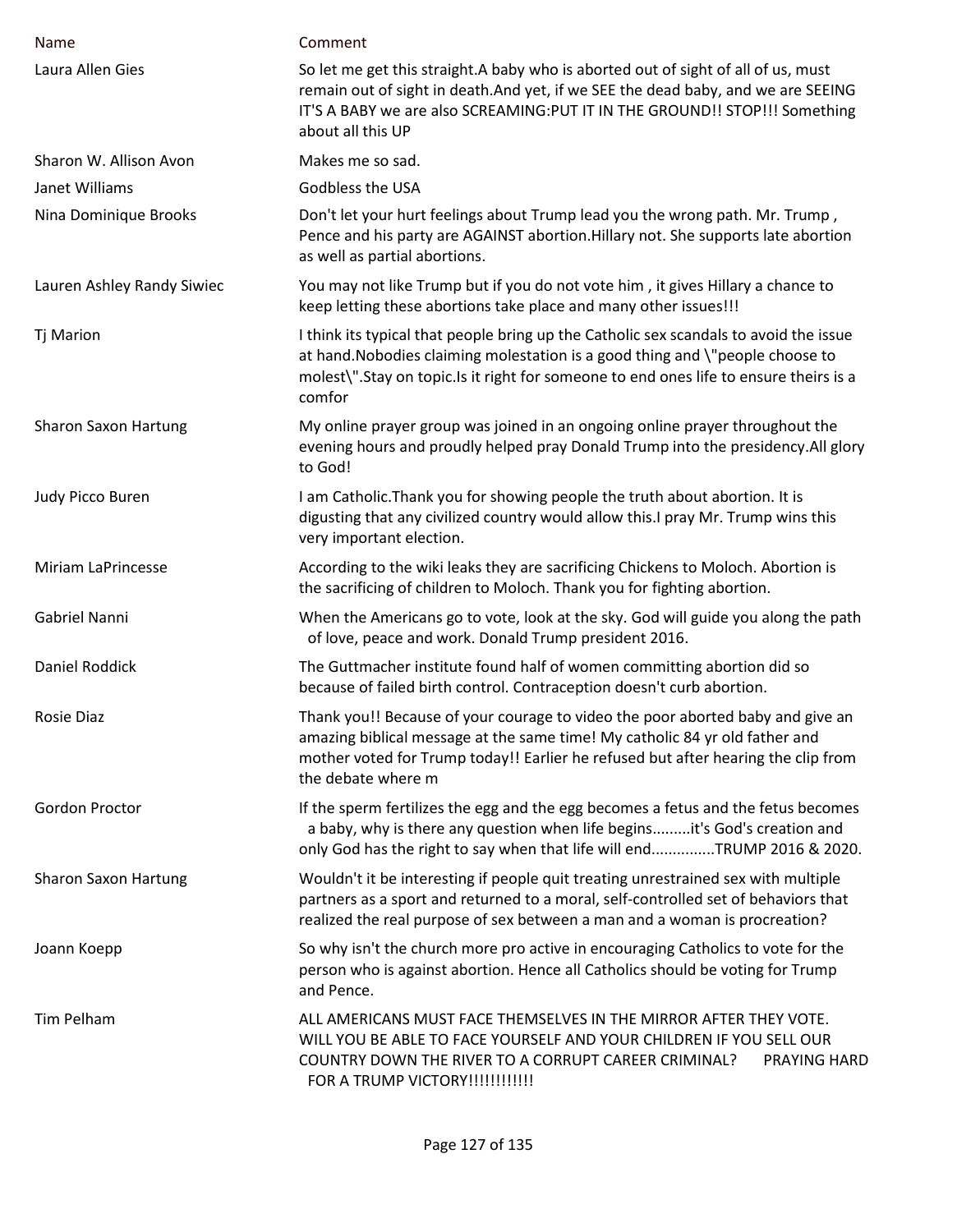| Name                    | Comment                                                                                                                                                                                                                                                                    |
|-------------------------|----------------------------------------------------------------------------------------------------------------------------------------------------------------------------------------------------------------------------------------------------------------------------|
| Sandra Correro          | We must stop these killings! Please Heavenly Father help this nation. The devil<br>child Hillary is trying hard to destroy this beloved country. Vote Trump                                                                                                                |
| Danny Miller            | The church has humanity in its most highest priority orders from GOD himself.<br>Who else would you listen too!<br>Trump/Pence 2016<br>Hillary;                                                                                                                            |
| <b>Radcliff Tong</b>    | I can understand the priest intention to show how cruel abortion is  people need<br>to see physical example of what abortion can do because our society is so blinded<br>by so many excuses. If you are not ready to become mother then try to avoid<br>extra marital      |
| Jim Fabyan              | God created the baby, no one has the right to destroy it. God's moral law<br>supersedes all civil law. Eternal damnation is the consequence of bad free will                                                                                                               |
| Safr Home               | Originally, I was going to vote for Hillary because I believe she is a better<br>candidate than Trump. I was unaware at the time she is pro abortion. I am against<br>abortion. My priest had informed me never to have abortion or be apart of<br>abortion or else I wo   |
| Claire Bayzar           | May god change heart of people to read the bible and see what god tells us when<br>we murder may you choose the right one today go to trump please ???????????                                                                                                             |
| Kitty Dylan             | God please step in and save this country, and take this election in your hands and<br>keep Hilary out of the White House and keep Trump safe.                                                                                                                              |
| Mary Brancadora Briggs  | Father, I am posting this to my daughters. I am concerned about how they will<br>react. I pray that they will see the Light and vote Trump.                                                                                                                                |
| <b>Bie Woltjes</b>      | Hillary Clinton gives this baby no right and they may KILL ITby abortion<br>BUTDonald Trumpgives the baby constitutial right and the baby may not!!be<br>killed. When the mother is in danger, the baby can go out of the womb by sectio<br>cesareain minits!Gi            |
| Shawn Hanycz            | I never read anything that shows Father Frank Pavone endorse anyone, just<br>explained the difference between Trump and Killary \"The Devil\" Clinton                                                                                                                      |
| Nancy R. Carter Goodson | Thank you for honoring this precious little person. So it will not be forgotten &<br>thrown away like filthy garbage. Those people are murderers. (Hillary) will make<br>things worse. Vote Trump, please He loves family!                                                 |
| Shawna Baca             | This is reality please name this little baby! God Bless this baby and you! Thank you<br>Father! That's why I'm voting for Trump!                                                                                                                                           |
| Cathy Tucker            | Does not seem right to say showing this does not seem right!! Can't handle the<br>true facts then vote Trump! Trump is pro life and can't watch this then think about<br>the poor baby's who's lives are taken this way                                                    |
| Sue Benson              | Thank you Father Frankfor posting this. I hope everyone will share this to get the<br>word out. It is absolutely criminal to kill an unborn baby and need to be<br>stopped.PeoplePlease vote Trump, even if you don't like him.He stands for what is<br>morally correct an |
| Lisa Hill               | If you can't look at it or hear about it then you should NOT condone or back<br>someone who says that it's okay to kill --- vote for Trump.                                                                                                                                |
| Jared Connel            | When faced with something we all know is wrong and having it placed front in<br>center in this way it's obvious that those ashamed of supporting such evil would<br>ask you to not post such a thing. People who make or do evil things such as an<br>abortion want to h   |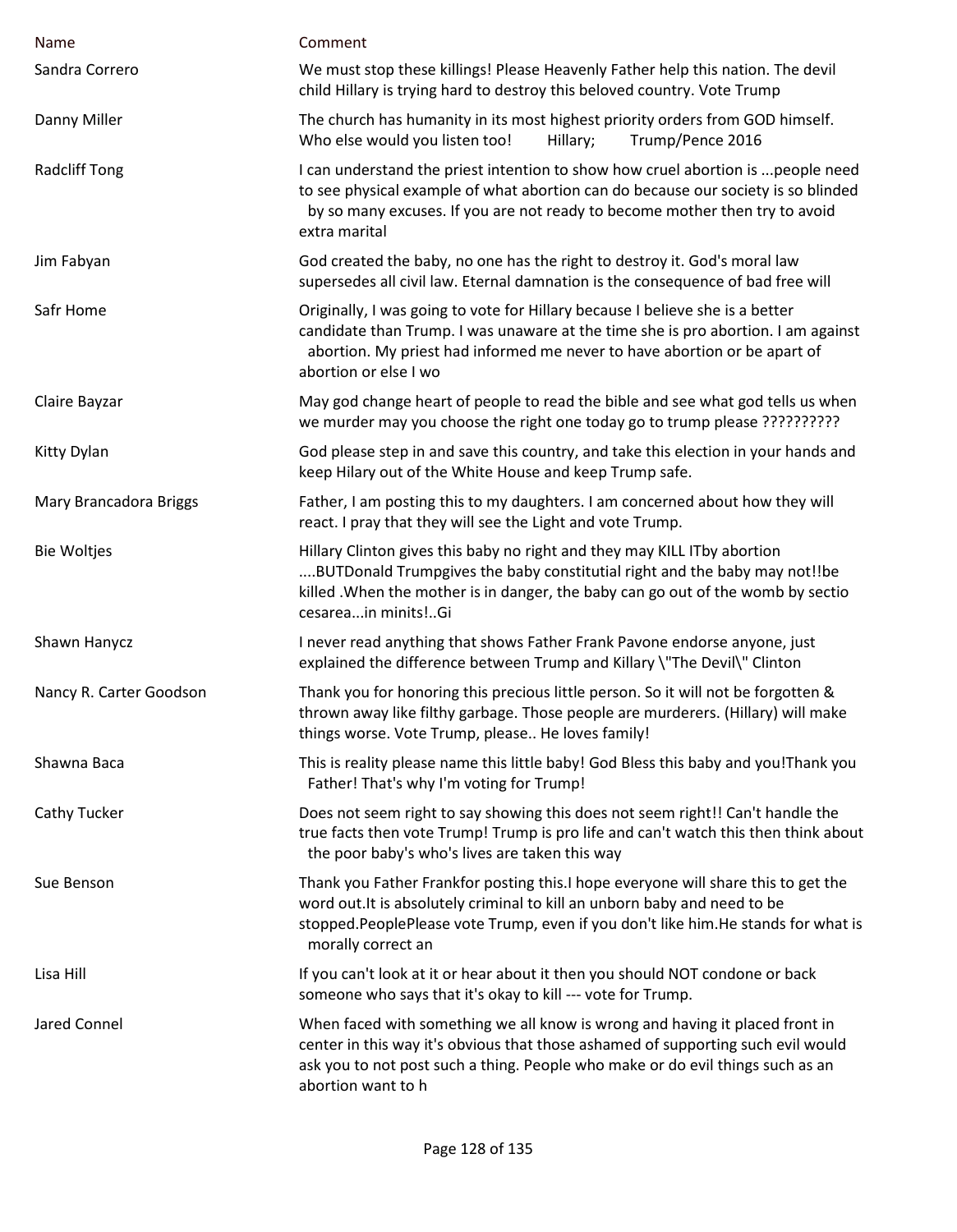| Name                           | Comment                                                                                                                                                                                                                                                                   |
|--------------------------------|---------------------------------------------------------------------------------------------------------------------------------------------------------------------------------------------------------------------------------------------------------------------------|
| Monique Shanabarger            | G-D BLESS YOU Father Frank Pavone for exposing the hypocrisy of our moderne<br>godless society which is devoid of a conscience and is morally corrupt. These<br>women who concieve innocent babies then allow abortionnists to murder their<br>own flesh and blood. I CR  |
| Linda Vesuvio- Lisa            | Voting trump                                                                                                                                                                                                                                                              |
| Jen Swackhamer                 | Please merciful God please bless this nation, make Trump our president                                                                                                                                                                                                    |
| Jen Swackhamer                 | I'm voting for Trump                                                                                                                                                                                                                                                      |
| Margaret Ware                  | VOTE FOR TRUMP, THE ONLY PRO LIFE CANDIDATE !!!                                                                                                                                                                                                                           |
| Rose Marie Iorizzo Wagner      | Trump's for life                                                                                                                                                                                                                                                          |
| Tony Montoya                   | Vote Trump.                                                                                                                                                                                                                                                               |
| Sandra Padilla                 | Waste of of a vote voting fot third party and Cristian must know only Trump is pro-<br>life                                                                                                                                                                               |
| <b>Chris Computron Purcell</b> | No question. TRUMP 2016                                                                                                                                                                                                                                                   |
| Vicki Gondran Pattillo         | Abolish Abortion 2017 ! Vote TRUMP!                                                                                                                                                                                                                                       |
| Charlene Kammerer              | God Bless you Father! Vote for Mr. Trump Vote for Life! God Bless America!                                                                                                                                                                                                |
| Robin Lanter                   | Arizona deplorable Trump supporter here. Vote for Trump.                                                                                                                                                                                                                  |
| <b>Rita Drury</b>              | Socorrect!!Vote TRUMP,! Stop the CLINTON CORRUPTION,!                                                                                                                                                                                                                     |
| Pamela Adams Rogers            | Pro-choice Christian is an oxymoron. I don't see how any Christian could vote for<br>Hillary Clinton.                                                                                                                                                                     |
| Susan Allen Baron              | Vote for Trump - Trump wants to end late term abortion                                                                                                                                                                                                                    |
| Eileen Donohue                 | Just so everyone is clear: the unborn child, IS A HUMAN BEING IT CANNOT BE<br>BORN ANYTHING ELSE. The first principle of a Republican Government (Consent)<br>is LIFE. THE PROTECTION OF LIFE. To protect the innocent minority from the<br>tyranny of the majoirty, THAT |
| Lisa Hill                      | Donald Trump is the only choice and we need to go out and vote for Trump                                                                                                                                                                                                  |
| Diane Falzone                  | May GOD only allow Donald J. Trump to be our next President Chose life, not<br>death                                                                                                                                                                                      |
| Mary Jo Kirsten                |                                                                                                                                                                                                                                                                           |
| Lourdes Pons Pandya            | Millions of babies have been butchered bc of abortions . Choose life, God said.<br>Vote pro-life candidate Trump.                                                                                                                                                         |
| Cynthia Roddy Naquin           | Please vote for Donald Trump!!                                                                                                                                                                                                                                            |
| Marcia Rodriguez               | Abortion is murder!! Vote Trump!                                                                                                                                                                                                                                          |
| Kelly Holloway Tartarone       | This will end soon Mr Donald Trump for president!!!                                                                                                                                                                                                                       |
| Hilda N. Serrano               | HAYQUE LUCHAR POR LA DEFENZA DE LA VIDA EL ABORTO ES PECADO MORTAL<br>AMEN",                                                                                                                                                                                              |
| Thuan SD                       | DONALD TRUMP NEXT PRESIDENT NOVEMBER 08                                                                                                                                                                                                                                   |
| Karen Corbin                   | Voting for Trump, he is against abortion                                                                                                                                                                                                                                  |
| Joanne Ilg                     | Abortion is absolutely wrong on every single level. Life is a gift; protect it. Choose<br>life! Your mom did! #VoteTRUMP ????                                                                                                                                             |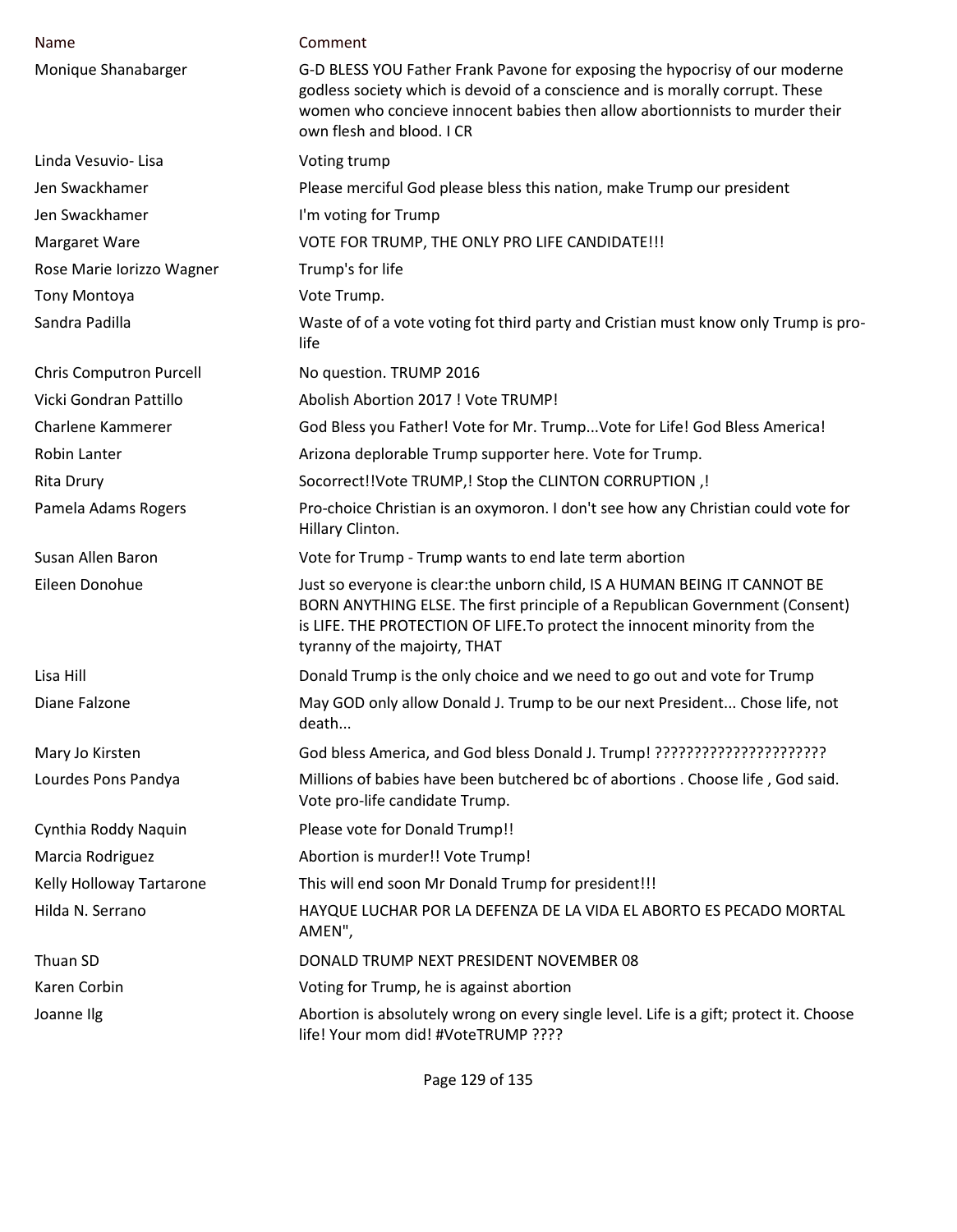| Name                           | Comment                                                                                                                                                                                                                                                                  |
|--------------------------------|--------------------------------------------------------------------------------------------------------------------------------------------------------------------------------------------------------------------------------------------------------------------------|
| Fatima Astals Spevak           | I pray for Trump to win the elections and for the end of abortion. God bless America                                                                                                                                                                                     |
| Millie Kennedy Beaumont        | If people vote for Clinton they vote for death if people vote for Trump they vote for<br>life                                                                                                                                                                            |
| Reyna Millonig                 | PRO - LIFE DONALD J. TRUMP FOR PRESIDENT ! VICTORY FOR ALL BABIES ! GOD<br>ALMIGHTY YAHWEH HEAR OUR PRAYERS IN JESUS NAME ! AMEN.                                                                                                                                        |
| Lena Dahlia                    | that is why I voted for Donald J. Trump                                                                                                                                                                                                                                  |
| Blanca Estela Alcantara Pineda | Decimos NO al aborto, estamos a favor de la vida.                                                                                                                                                                                                                        |
| <b>Frank Sandoval</b>          | <b>Abortion breeds Violence</b>                                                                                                                                                                                                                                          |
| Teresa Croscup                 | God bless you Father Pavonr and God Bless Donald Trump                                                                                                                                                                                                                   |
| Mateo Portillo Valencia        | El aborto es un crimen mujeres asesinas.                                                                                                                                                                                                                                 |
| George Snizek                  | Vote for Donald Trump                                                                                                                                                                                                                                                    |
| Jesse Larriva                  | Abortion is Murder !!!God have mercy on our country !!!Vote Donald Trump, save<br>the babies !!!                                                                                                                                                                         |
| Hoàng Phong                    | Vote for Donald J. Trump <3                                                                                                                                                                                                                                              |
| Jill Marie Testaverde-Noyes    | Ok for all of you complaining about this, please tell me what HRC has really done<br>for women or children, why is it a double murder charge when a pregnant women<br>is killed by a criminal but not considered murder when the mother decides to<br>LTA?Why would HRC  |
| Mateo Portillo Valencia        | Aménnpt aborto es un crimen capital,                                                                                                                                                                                                                                     |
| <b>Cung Tin Thang</b>          | This is why Donald trump should be president. Airy KhinJB Thawng Lian                                                                                                                                                                                                    |
| <b>Therese DuCharme</b>        | This time period will be referred to as the time of barbarians if we don't vote out<br>Abortion by voting for Donald J Trump,                                                                                                                                            |
| <b>Babs Christensen</b>        | I STAND WITH THE LORD JESUS !! THE LORD JESUS WOULD NOT ONE BABY<br>HARMED REGARDLESS OF THE CIRCUMSTANCES THE LORD JESUS WOULD WANT<br>US TO PROTECT THE INNOCENT & HE WHO DOESN'T PROTECT THE INNOCENT<br>WILL BRING THE WRATH OF THE LORD THE BIBLICAL SCRIPTURE DOES |
| Ann Mueller                    | This is why trump gets my vote!                                                                                                                                                                                                                                          |
| Vicki Brower                   | God will put his hand on this election and Killary AINT anywhere near God, but<br>pence and Trump are!                                                                                                                                                                   |
| Theresa Meyer Eilerman         | Are we the People of the Covenant or not ??? Stand for Life! Vote Pro Life. Vote<br>Trump                                                                                                                                                                                |
| Shawna Compton                 | Stop the killing vote TRUMP                                                                                                                                                                                                                                              |
| <b>Candy Tanner</b>            | Trump FOR are freedom                                                                                                                                                                                                                                                    |
| Penny Linton                   | This is what she wants vote Trump save babies                                                                                                                                                                                                                            |
| Theresa Meyer Eilerman         | Vote Pro Life. Vote Trump. Stand for Life                                                                                                                                                                                                                                |
| Theresa Meyer Eilerman         | Life Trumps everything                                                                                                                                                                                                                                                   |
| Lisa Ann Shook Quintin         | Do not vote Killary. Vote Trump.                                                                                                                                                                                                                                         |
| Lisa Hurst                     | And HILLARY SAYS THAT THIS BABY HAS NO CONSTITUTIONAL RIGHTS !!!!????                                                                                                                                                                                                    |
|                                |                                                                                                                                                                                                                                                                          |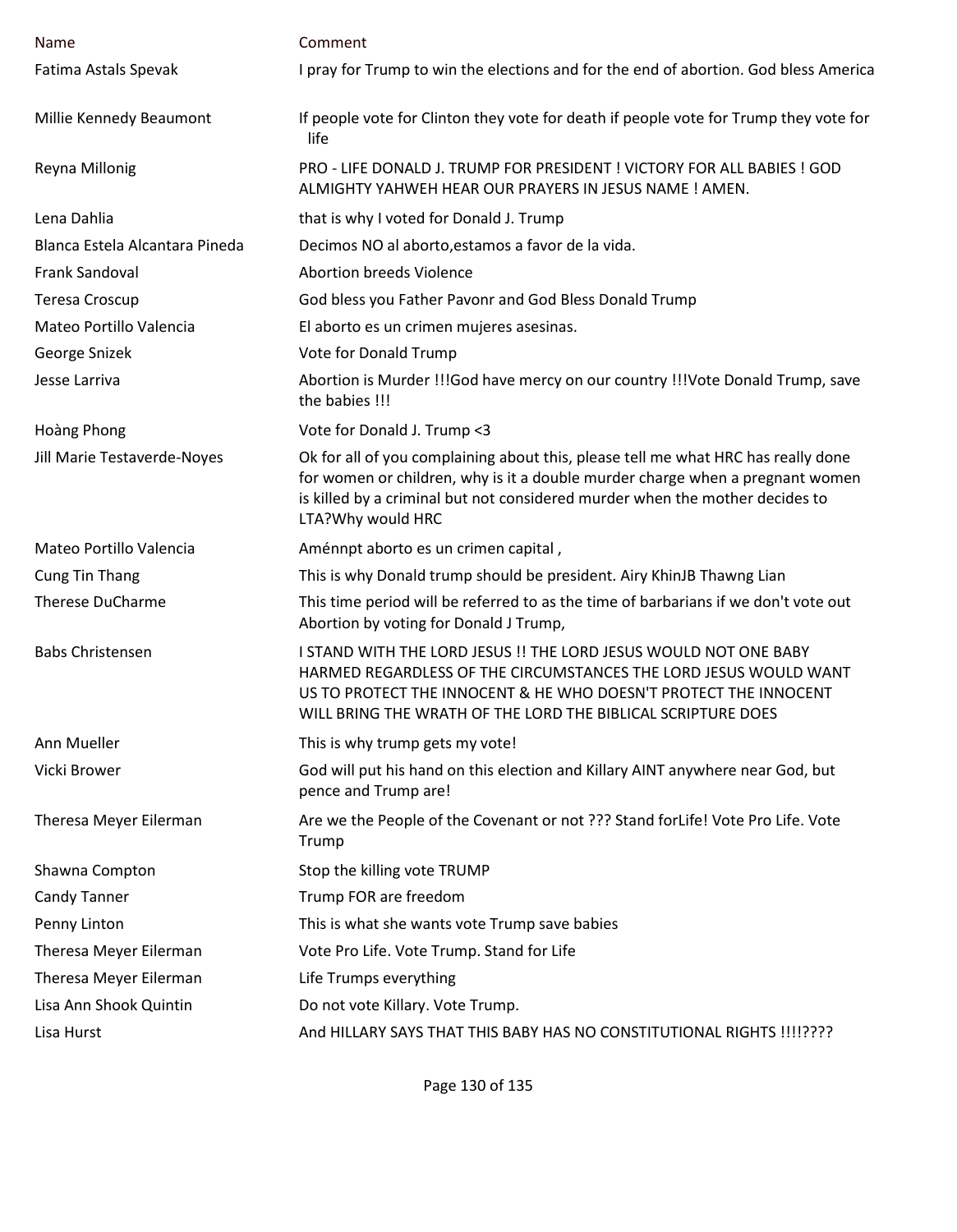| Name                       | Comment                                                                                                                                                                                                                                                                  |
|----------------------------|--------------------------------------------------------------------------------------------------------------------------------------------------------------------------------------------------------------------------------------------------------------------------|
| <b>Candy Tanner</b>        | Trump for our freedom                                                                                                                                                                                                                                                    |
| Vicki Newton Wood          | God will prevail over evil !                                                                                                                                                                                                                                             |
| Suzanne Pribish            | Vote Trump ???? ??                                                                                                                                                                                                                                                       |
| Theresa Meyer Eilerman     | Choosing to affirm the God of the Covenant and vote Pro Life. Vote Trump                                                                                                                                                                                                 |
| Dina Licciardo             | <b>VOTE LIFE TRUMP</b>                                                                                                                                                                                                                                                   |
| Dina Licciardo             | Hi Father. Trump for life!!                                                                                                                                                                                                                                              |
| Dina Licciardo             | <b>VOTE TRUMP PRO LIFE</b>                                                                                                                                                                                                                                               |
| Yea Maxie                  | That's why I decided to go for Trump                                                                                                                                                                                                                                     |
| Lisa Hill                  | Exactly we need to go out and vote for Trump who will stop the needless murder<br>of babies                                                                                                                                                                              |
| Lisa Hill                  | We need to stand behind a man who stands for Gods word and Trump and Mike<br>Pence stand for His values                                                                                                                                                                  |
| Lisa Hill                  | We need to vote for Trump who chooses life and the value of life                                                                                                                                                                                                         |
| Lisa Hill                  | We need to get Hilary out of office - she DOES NOT stand behind the sanctity of                                                                                                                                                                                          |
| Shannon Maureen Ketchersid | Sanctity of Life!                                                                                                                                                                                                                                                        |
| John Baltmore              | Vote Trump in and vote the establishment elites out. When you go into the voting<br>booth and vote for Trump, remember to help him #draintheswamp by voting<br>against the incumbent regardless of party at every level of government. We need<br>to destroy the anti Tr |
| Zoe Nicholson              | Pro life voting for Trump                                                                                                                                                                                                                                                |
| Graciela Perez             | I voted for Trump so did my daughters, husband and brother.                                                                                                                                                                                                              |
| Graciela Perez             | I choose life and pray that Trump become our next president.                                                                                                                                                                                                             |
| Lisa Ann Sylvia            | AND GOD BLESS THIS MAN FOR SPEAKING THE TRUTH!<br>I AM #PROLIFE<br>#GODBLESSPRESIDENTTRUMP                                                                                                                                                                               |
| Pamela Clark Cummings      | Torture and Murder of human babies! NeverHillary VOTE TRUMP                                                                                                                                                                                                              |
| <b>Barbara King</b>        | IF YOU VOTE PRO LIFE YOU VOTE TRUMP.                                                                                                                                                                                                                                     |
| Nicole Shecora             | He is making a plea to all Hillary supporters to rethink and VOTE TRUMP.                                                                                                                                                                                                 |
| Joe Shirley                | Trump is America's only choice for our President!!!                                                                                                                                                                                                                      |
| Cindy Delbridge Hale       | Burned alive by saline solution so evil.                                                                                                                                                                                                                                 |
| Lisa Hill                  | Yes we need to vote for Trump who is pro life                                                                                                                                                                                                                            |
| Pam Showers-Bast           | Vote trump                                                                                                                                                                                                                                                               |
| Constance Klein            | Holy Father let the voters see the light and vote for Trump to save our babies.                                                                                                                                                                                          |
| <b>Betty Dutton</b>        | <b>VOTE TRUMP</b>                                                                                                                                                                                                                                                        |
| Soledad Kennedy            | Trump believes in human life                                                                                                                                                                                                                                             |
| James McDermott            | President Trump for America                                                                                                                                                                                                                                              |
| <b>Tommy Masterson</b>     | Amen stop this murder of unborn baby's. You can make a difference vote Trump.                                                                                                                                                                                            |
| Heather Barbara Savage     | Strong stuff, but necessary. Too many take this infanticide lightly.                                                                                                                                                                                                     |

Page 131 of 135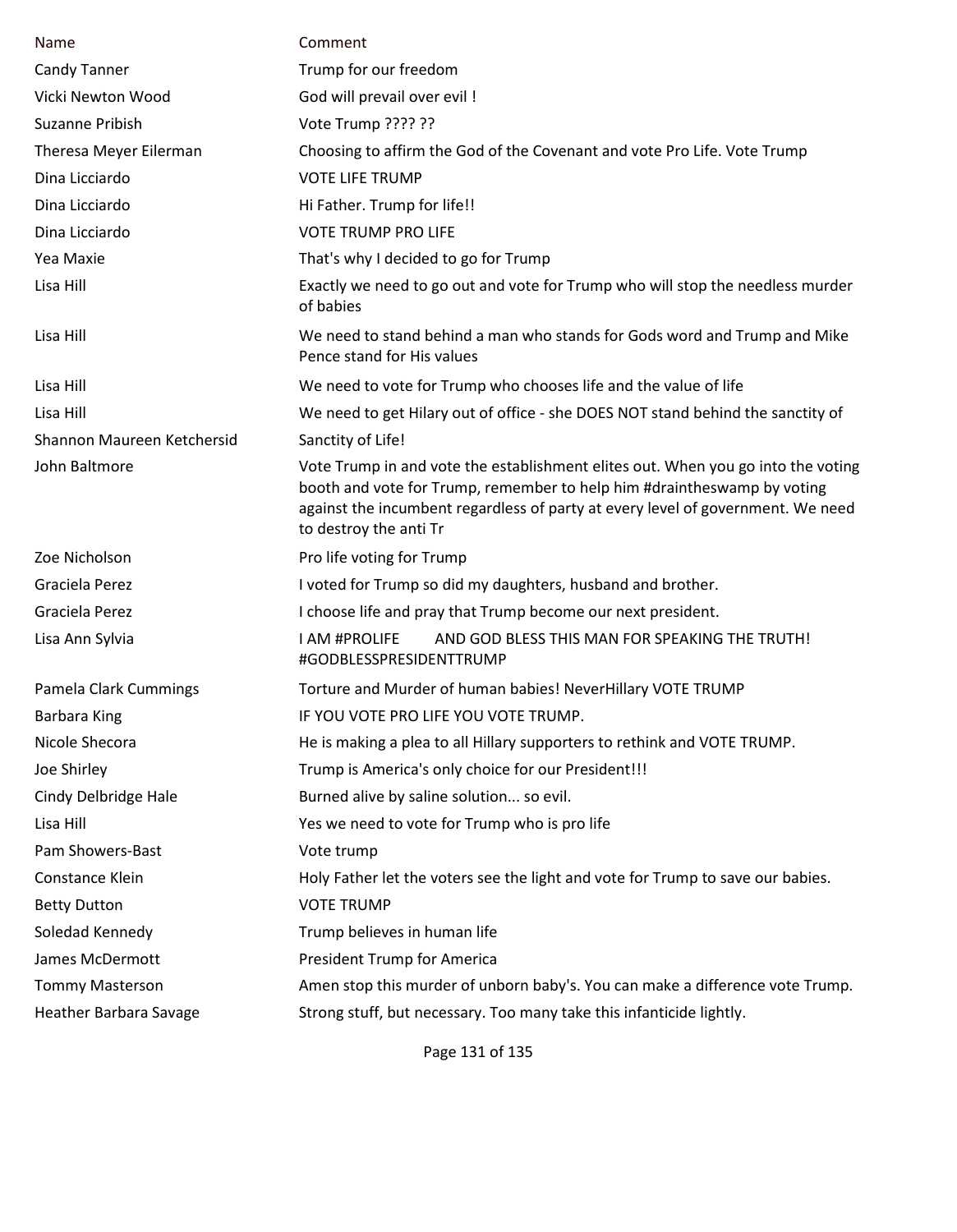| Name                        | Comment                                                                                                        |
|-----------------------------|----------------------------------------------------------------------------------------------------------------|
| Christy Watson              | Choose life!Vote Trump                                                                                         |
| Rosemarie Grasso            | U real I voted for Trump we need all the Catholics to vote Trump and everyone of<br><b>us</b>                  |
| Henrietta B Martinez        | Donald Trump amen                                                                                              |
| Mirasol J. Pedullo          | Lord hear our prayer of suplication may Donald Trump will be win Tomorrow, in<br>your name Amen!               |
| <b>Tina Ariton</b>          | God bless us!!! Trump!!! ???????????? Amen!!!                                                                  |
| Antonina Rappazzo Fairfield | Fratello pavone tante grazie per il bellissimo messaggio della vite che Gesù ci dà                             |
| <b>Steve Stout</b>          | Vote for Trump!!                                                                                               |
| Norman Nadeau               | Vote trump he would never let this happen.                                                                     |
| Mike Longden                | A Vote For Trump, is a vote for God and a Vote For Life!!!                                                     |
| Joan Moore                  | God bless you Father ????????for speaking on behalf of our God in Heaven who<br>warns us of this massacre!     |
| Lauren Ashley Randy Siwiec  | TRUMP 2016!!!!!!                                                                                               |
| Lauren Ashley Randy Siwiec  | TRUMP 2016 !!!!!!                                                                                              |
| <b>Emmanuel Zachariadis</b> | Hosea 13:16 their infants shall be dashed in pieces, and their women with child<br>shall be ripped up.         |
| Gisele Maimone              | Voting for Trump - Pro Life!                                                                                   |
| Viola Villanueva            | We need to vote for Mr. Trump. Killary is a murderer.                                                          |
| Glenda Butler               | People wake up !! Hillary is a killer!! Vote trump!!!!                                                         |
| Okie Lorraine               | Priests need to Preach and get out in the Streets and Be Not Afraid of speaking<br>TRUTH.                      |
| Chandra Jane Crawford       | Trump is God's man. I believe.                                                                                 |
| Denise Cassell Brown        | We need Trump!!                                                                                                |
| Amy Provencher              | <b>VOTE LIFE VOTE TRUMP</b>                                                                                    |
| <b>Miguel Valentin</b>      | <b>VOTE TRUMP!</b>                                                                                             |
| <b>Nancy Davis</b>          | Thank you for your brave posting                                                                               |
| Benjamin Bakhtiyari         | Vote for Trump                                                                                                 |
| Mirasol J. Pedullo          | God bless America, God bless Trump for the next Presisdent.                                                    |
| Jeanette Holloway           | Good on you Father!! Vote for life! Vote TRUMP!                                                                |
| Jan Zalegowski              | Godspeed Father!                                                                                               |
| Gary Gillham                | Go Trump; save our children                                                                                    |
| Liza Farrell-toulouse       | Vote Trump or have your nation annihilated by fire!                                                            |
| Clementia Kiele             | Fr Pavone let everyone see the evidence of Murdering so called leaders. Choose<br>life and vote and vote Trump |
| Kay Hibell                  | this is what hillary will do she said so in her speech wake up                                                 |
| Mary Louise Fiddler         | Trump!!                                                                                                        |

Page 132 of 135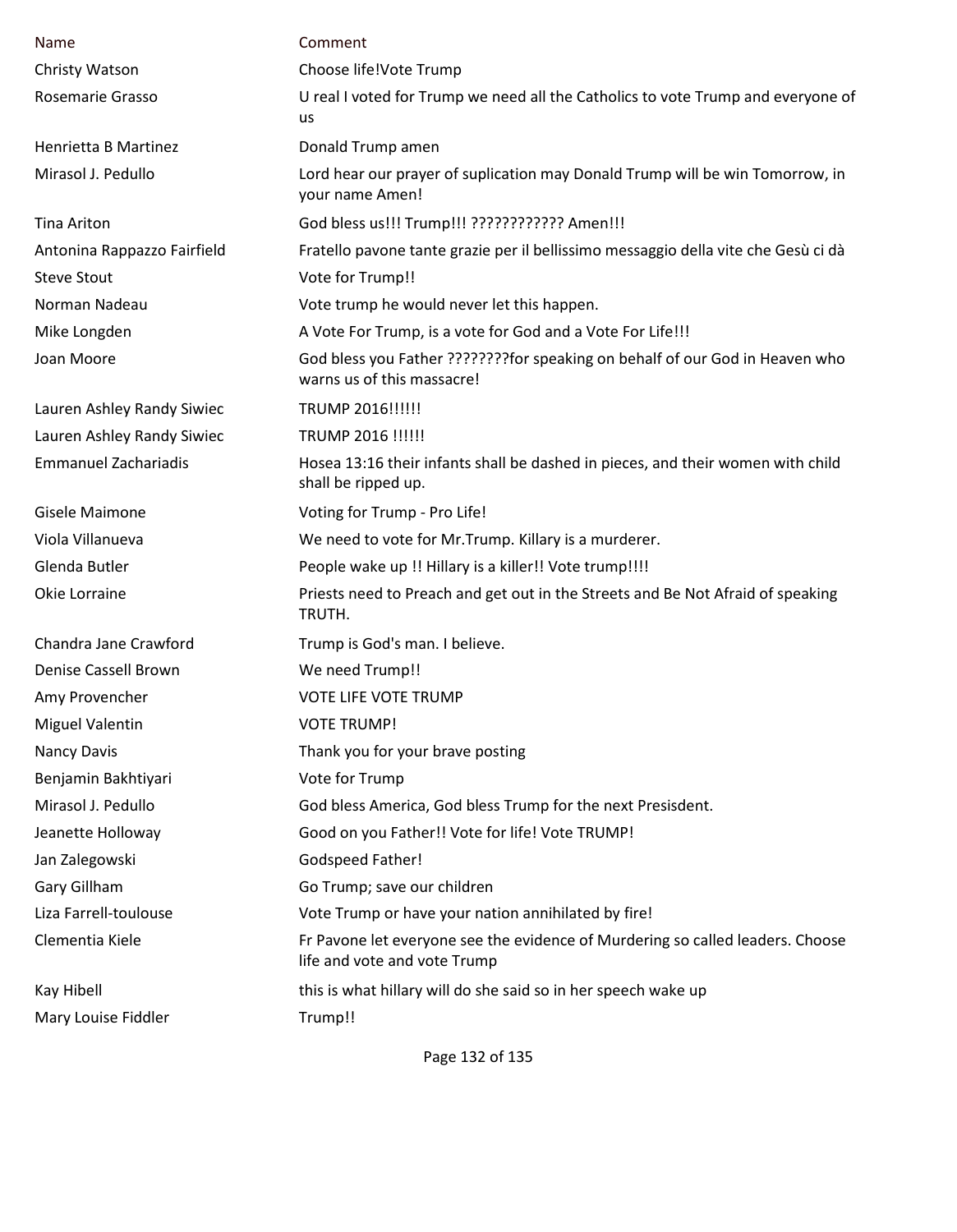| Name                          | Comment                                                                                                                                                                                         |
|-------------------------------|-------------------------------------------------------------------------------------------------------------------------------------------------------------------------------------------------|
| Mary Louise Fiddler           | <b>VOTE TRUMP NOT KILLARY</b>                                                                                                                                                                   |
| Sharon Byrum Bateman Baselice | Vote Trump ??????????????????                                                                                                                                                                   |
| LaVerne Pivirotto             | TRUMP WILL WIN??????                                                                                                                                                                            |
| Rachel Hodge Miller           | Thank you for taking a stand against the massacre going on right before our eyes.<br>God bless you                                                                                              |
| Carl Farmer                   | You tell them father. Trump 2016                                                                                                                                                                |
| <b>Eric Allison</b>           | Go Trump                                                                                                                                                                                        |
| Viviana Elias                 | Trump 2016!!!????????????                                                                                                                                                                       |
| Pablo Reyes                   | TrumpNation2016                                                                                                                                                                                 |
| Ralphine Smit                 | Dear Jesus take this baby to you breast and give it your love,                                                                                                                                  |
| Chris Poupore                 | We must protect the sanctity of life!!                                                                                                                                                          |
| Fausto CurLove AstYou         | No to aborton Hillary not we have to protect each their lives living GOD is love.                                                                                                               |
| Christa Harris                | Support & vote Trump/Pence!                                                                                                                                                                     |
| Elizabeth Wood                | Voting for Trump!!!                                                                                                                                                                             |
| Joyce Tabb                    | Show the evil of this land just like slavery.                                                                                                                                                   |
| Chris Lyristis                | Vince says go Trump                                                                                                                                                                             |
| Kathryn Brady                 | Trump                                                                                                                                                                                           |
| Kim Smith                     | Please vote for trump                                                                                                                                                                           |
| Vicki Newton Wood             | God will prevail over evil !                                                                                                                                                                    |
| Edith Jeanpere Rivero         | During the past hour on the post Hispanics for Trump 2016:<br>96 Likes, and 70<br>shares!!! Amazing response! The Holy Spirit is here!                                                          |
| Sandy Rooks Ott               | Seing this says it all. God Bless this child, God please wake up Americans and<br>show them                                                                                                     |
| <b>Betty Dutton</b>           | <b>VOTE TRUMP</b>                                                                                                                                                                               |
| <b>Betty Dutton</b>           | <b>VOTE TRUMP</b>                                                                                                                                                                               |
| MaryAnn T. Gebig              | Never Hillary Dear God please let us have G<br>a good President Trump.                                                                                                                          |
| Lisa Hill                     | We need to stand behind Trump who standsbehind life.                                                                                                                                            |
| <b>Barbara King</b>           | LORD PLEASE HELP US. LORD COVER TRUMP AND HELP HIM TO BECOME<br>PRESIDENT. LORD WALK WITH HIM, LET THE RIGHT WORDS FIND THERE WAY TO<br>THE PEOPLE SO THE PEOPLE VOTE FOR YOUR GLORY GOD. AMEN. |
| James De Rosa                 | Thank you for standing up and making this public we need more Priest to be more<br>open. Yes we most stand for life and not death. I vote for lifeTrump                                         |
| Corey Missildine              | Thank You Priest for presenting and displaying the cold hard facts of life and the<br>fact that Killary and her supporters want to continue to engage in these murders<br>of babies.#Trump2016  |
| Deborah Bankston              | GOD'S people MUST VOTE FOR TRUMP!!!GOD'S CYRUS!!!! HALLELUJAH!!!<br>????????????                                                                                                                |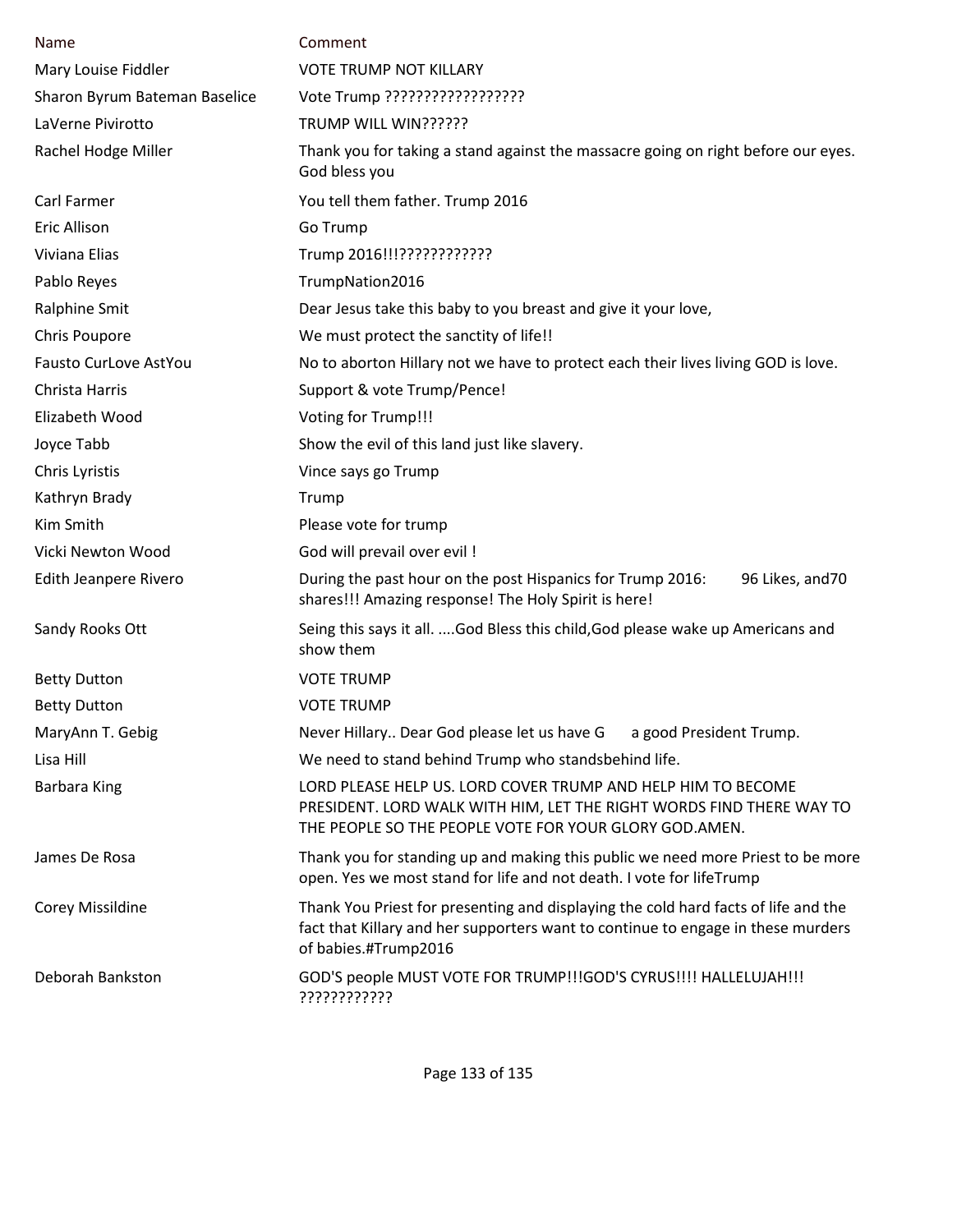| Name                         | Comment                                                                                                                                                                                                                                                                                                      |
|------------------------------|--------------------------------------------------------------------------------------------------------------------------------------------------------------------------------------------------------------------------------------------------------------------------------------------------------------|
| Patricia Leach               | PLEASE AMERICA VITE TRUMP PENCE AND SAVE THE BABYS ANDAMERICAFROM<br>OPEN INOUR FACE CORRUPTION                                                                                                                                                                                                              |
| Leonila Guitang Comphel      | Bless the children. Sanctity of life.                                                                                                                                                                                                                                                                        |
| <b>Steve Cathy McFarland</b> | Votingtrump because of this.God bless you and your work.                                                                                                                                                                                                                                                     |
| Alejandra Diaz Castañeda     | God bless you father!all you do for the Glory of God and thanks for educating us                                                                                                                                                                                                                             |
| Peter Amoroso                | If everyone in America saw an aborted infant, there would be an outcry outlaw<br>abortion                                                                                                                                                                                                                    |
| <b>Theresa Shiring</b>       | Vote Trump!!! Please choose Life!!!!                                                                                                                                                                                                                                                                         |
| The Struggle Is Real         | TRUMP 2016!!!!                                                                                                                                                                                                                                                                                               |
| <b>Clarence Griffin</b>      | I vote for Trump                                                                                                                                                                                                                                                                                             |
| Janice Elsen                 | Trump for president                                                                                                                                                                                                                                                                                          |
| Levanya Davut                | Trump 2016                                                                                                                                                                                                                                                                                                   |
| Ann Hall                     | God Bless you Farther.                                                                                                                                                                                                                                                                                       |
| <b>Elton Garrett</b>         | God bless this precious infant who's mother murderedhim please Jesus take him<br>home                                                                                                                                                                                                                        |
| Diana Dee                    | #Trump is Against Abortion!                                                                                                                                                                                                                                                                                  |
| Khoa Truong                  | TRUMP TRUMP TRUMP TRUMP TRUMP TRUMP TRUMP<br><b>TRUMP TRUMP TRUMP</b><br>TRUMP TRUMP TRUMP TRUMP<br>TRUMP TRUMP TRUMP TRUMP TRUMP TRUMP<br><b>TRUMP</b><br>TRUMP TRUMP TRUMP TRUMP TRUMP TRUMP TRUMP<br><b>TRUMP TRUMP</b><br>TRUMP TRUMP TRUMP TRUMP TRUMP<br>TRUMP TRUMP TRUMP TRUMP TRUMP<br><b>TRUMP</b> |
| Alexandra Rose               | Dear God in HeavenAmericans, please pray for this child and this Country!!!<br>Vote TRUMPit's got to get better!                                                                                                                                                                                             |
| Stephen M. Thomas            | So very very sad!!!! Breaks my heart@ vote Trump                                                                                                                                                                                                                                                             |
| Sandrah Hughes               | This is why I voted TRUMP!!!!                                                                                                                                                                                                                                                                                |
| Darrin Locking               | Vote for Trump and you won't see this!!!!                                                                                                                                                                                                                                                                    |
| Helene Fischgrund            | I see many grumblings in this posting People need to get over it!!!!!Because<br>this is what abortion is killing of a child!                                                                                                                                                                                 |
| Hope Sanchez Garza           | I wish Judgement was like rightnow!! Wake up stupid people!!! This babies can<br>not defend themselves!                                                                                                                                                                                                      |
| Carolyn D. Henderson         | Elijah!Please help Trump win!                                                                                                                                                                                                                                                                                |
| Sasha Keith Backus           | Under no circumstance should we have the choice of killing a human being.                                                                                                                                                                                                                                    |
| Vivian Mckay                 | Very ?? my god help us all please vote Trump!??????                                                                                                                                                                                                                                                          |
| Charlene Satzler-Zimmerman   | Trump will not kill our children.                                                                                                                                                                                                                                                                            |
| <b>Richard Sensale</b>       | I'm not even Christian and this pisses me off. This poor child never stood a chance.                                                                                                                                                                                                                         |
| Chloe Smith                  | I'm crying who could do this #votefortrump                                                                                                                                                                                                                                                                   |
| Mike Gentile                 | people help me pray the our farther                                                                                                                                                                                                                                                                          |
| Sandy N Dewayne Johnson      | My heart breaks! VOTE for TRUMP!                                                                                                                                                                                                                                                                             |